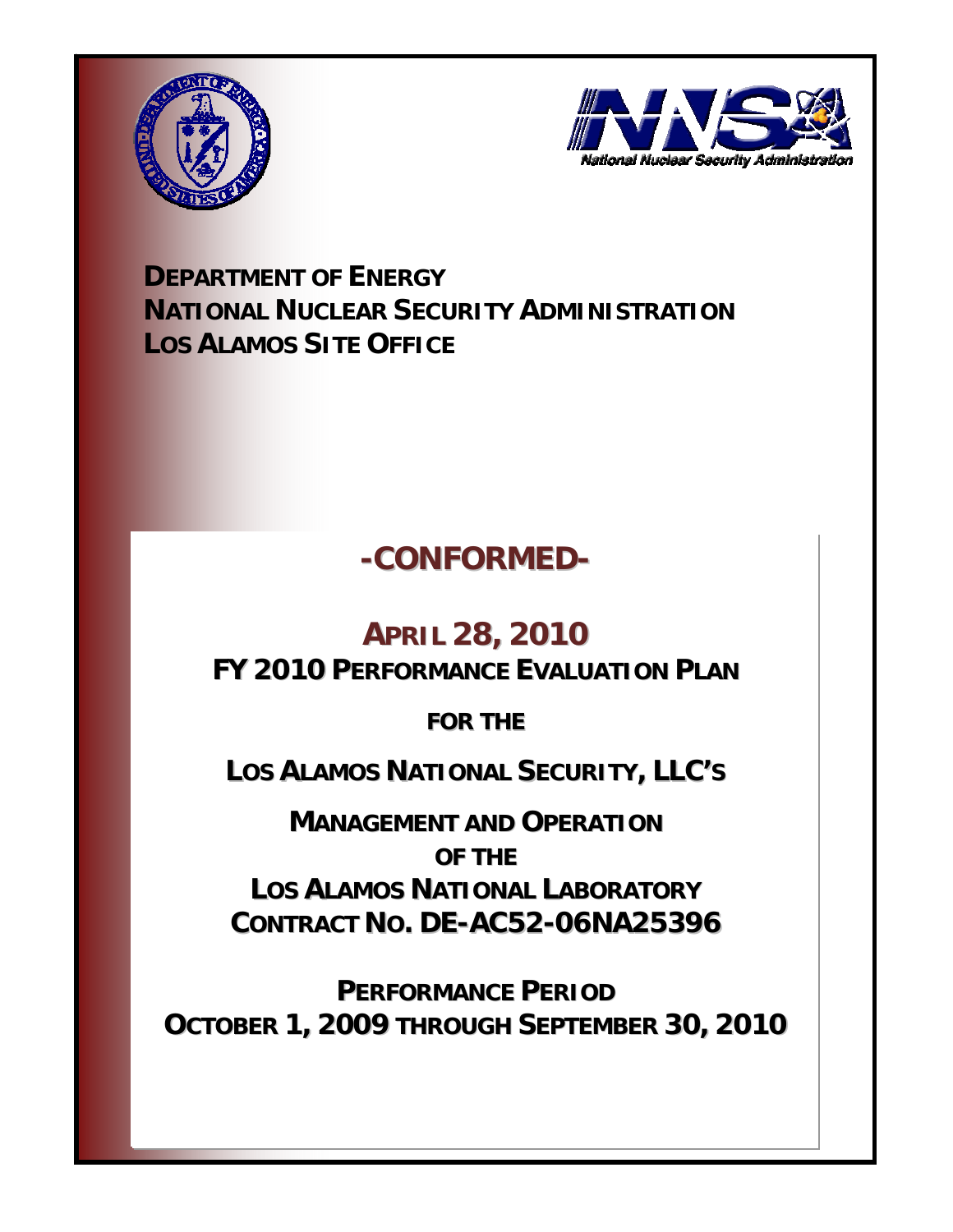**This Page is Intentionally Left Blank**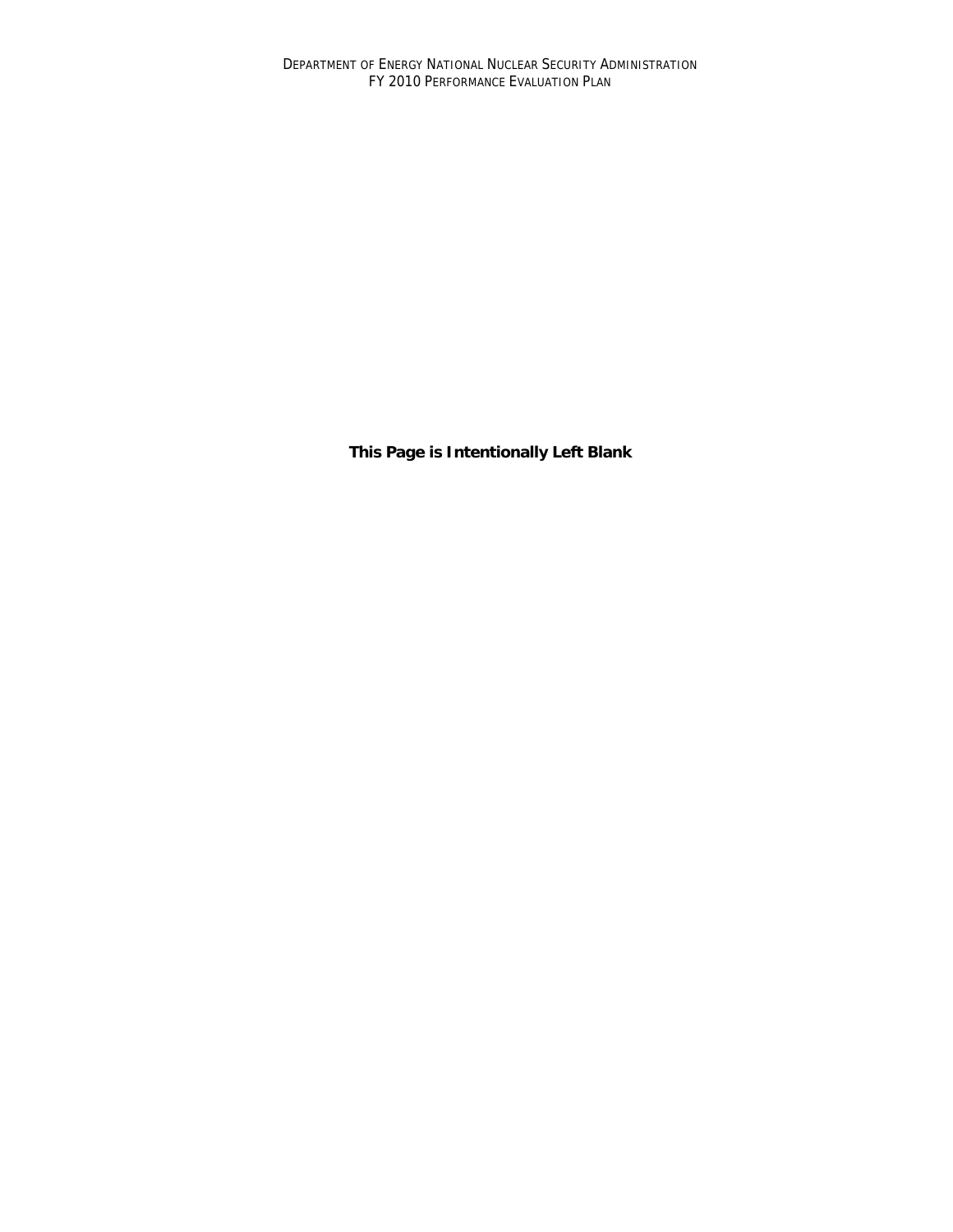# **TABLE OF CONTENTS**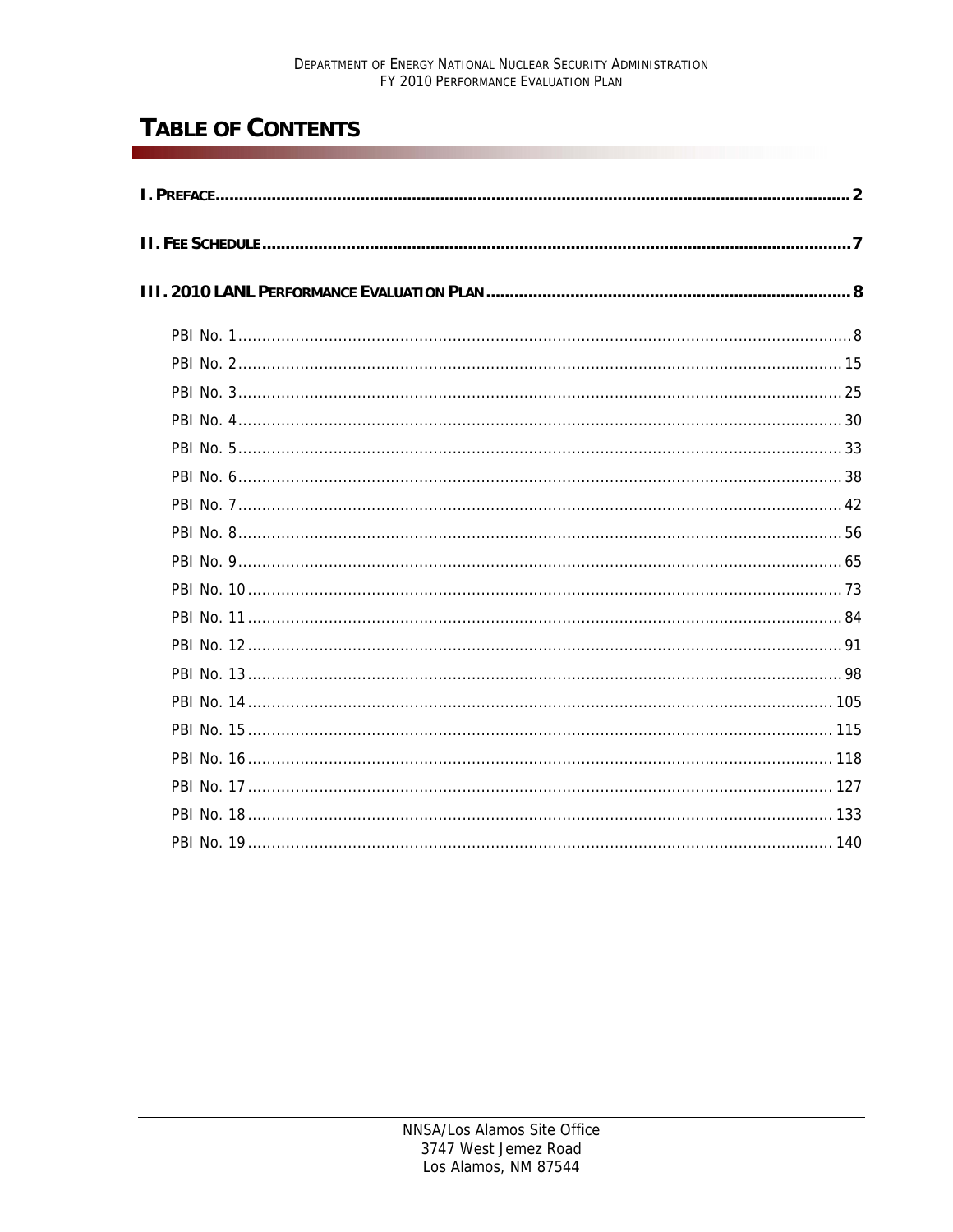**This Page is Intentionally Left Blank**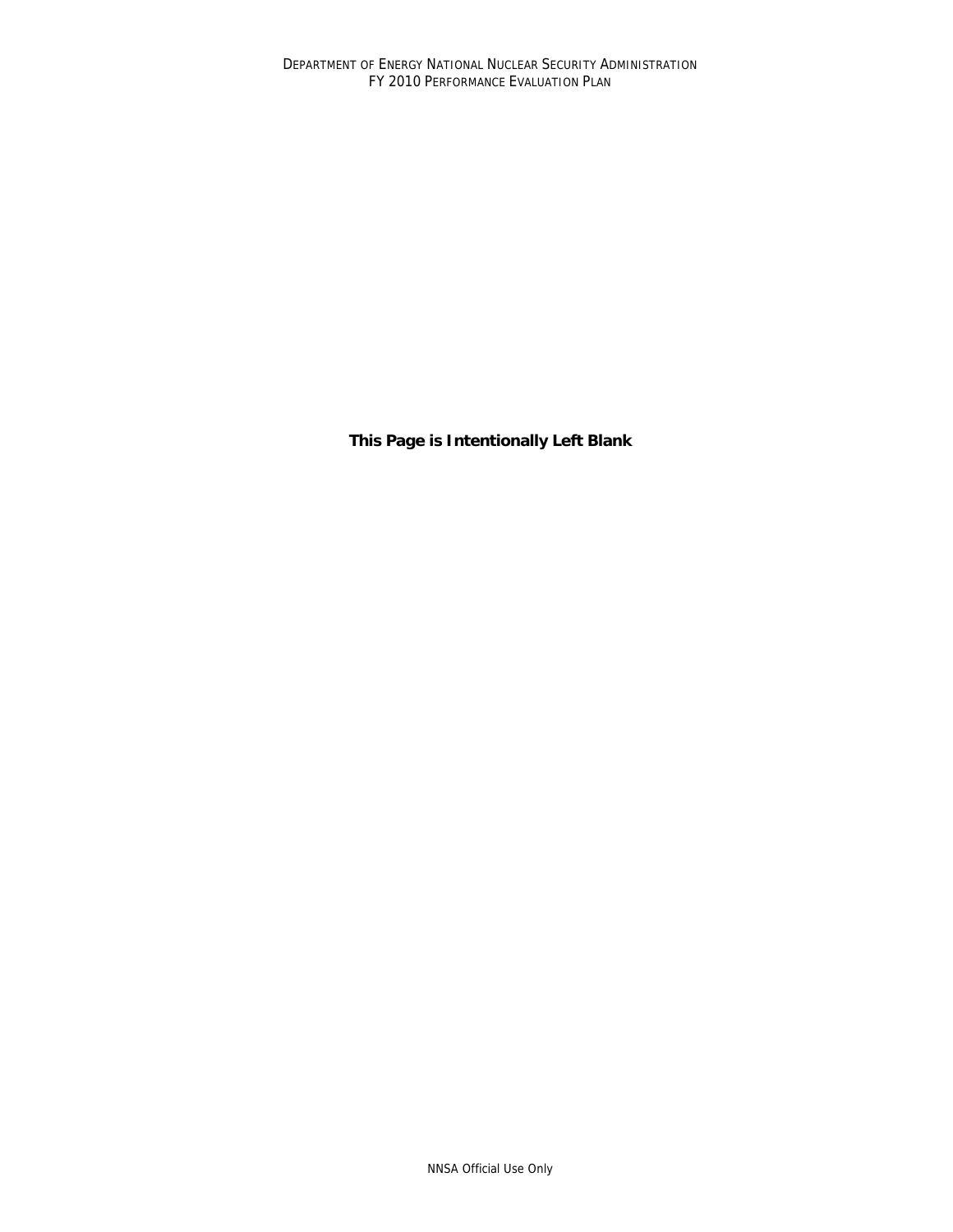### **I. PREFACE**

The Performance Evaluation Plan (PEP) for the period of October 1, 2009, through September 30, 2010, defines the performance measures and expectations by which Los Alamos National Security, LLC's (LANS) performance of work will be evaluated under Contract No. DE-AC52-06NA25396. The PEP was bilaterally negotiated between the National Nuclear Security Administration (NNSA) and LANS.

The PEP is implemented in accordance with contract provision, H-12, "Performance Based Management," and H-13, "Award Term". Furthermore, Contract Clause B-2, "Contract Type and Value," states that for FY 2008 through FY 2013, 30% of the Maximum Available Fee (MAF) will be applied to Fixed Fee and 70% of the MAF will be applied to Incentive Fee. The MAF planned for in the FY 2010 PEP (Rev 0, issued September 30, 2009) is \$73,280,000.00. The MAF does not address fee earned in support of Work For Others as outlined within the Contract.

In FY09, the Congressional appropriation deviated more than 10% from the Total Estimated Cost and Fee of \$1,832,192,000 as stated in Prime Contract Clause B-2(c)(1). The Prime Contract will be modified to adjust the MAF based on additional work agreed to with NNSA, raising the At Risk Fee available to be earned as well as the Fixed Fee. New measures will be added to the PEP, with the additional fee distributed between Objective, Subjective, Essential, and Stretch measures in new PBIs 15, 16, and 17.

### **Overview of the FY 2010 PEP:**

As noted above, 30% of the MAF is fixed by the contract and awarded unless certain conditions apply. The balance of the MAF (70%) is defined by performance measures. The Los Alamos FY 2010 PEP is populated by six (6) distinct types of performance measures. These include Performance Based Incentive (PBI) Essential measures, PBI Stretch measures, Performance Objective (PO) Essential measures, PO Stretch measures, Multi-Site Initiatives, and Award Term measures. These measures interrelate through gateways and, as a system, determine what quantity of performancebased fee LANS earns during the year, and whether or not LANS may be considered for an "Award Term" extension of the Prime Contract. Fee bearing measures are subdivided according to the risk of success: i.e. the "Essential" measures are those for which there is an expectation that by diligent effort, the contractor will succeed. The "Stretch" measures are generally related to improvements not directly tied to a specific compliance, safety, security, or mission outcome, or activities more difficult or complex, with extraordinary efforts required for success. The fee assigned to these measures is distributed in a split that is nominally ~75% assigned to Essential Measures and ~25% assigned to Stretch Measures. LANS and NNSA/LASO agree, as a general rule, that no fee-bearing element should merit less than \$100,000, and the work associated with each target should represent a high cost to fee ratio. Exceptions are extremely limited and justified.

This PEP does not address fee earned in support of Work for Others as outlined within the Contract.

#### **Multi-Site Initiatives:**

The PEP includes both site-specific measures and Multi-Site performance measures. The Multi-Site Initiatives will be evaluated by NNSA Headquarters officials to determine if all of the M&O Contractors within the complex have successfully worked together to achieve the stated objectives. Each Multi-Site performance measure applies to all NNSA sites. Therefore, if the described goals within the measure are not achieved, none of the M&O Contractors will earn fee for that measure, regardless of any individual site's achievements toward the end goal. ~10% of the total fee-at-risk is dedicated to Multi-Site Initiatives.

#### **Performance Based Incentive (PBI) Measures:**

~ 50% of the fee-at-risk (exclusive of Multi-Site initiatives) is associated with objective measures. PBI measures are divided into two (2) groups – Essential and Stretch. There are nine PBIs covering the major subdivisions of work at the laboratory. Each of the nine includes target sub-measures that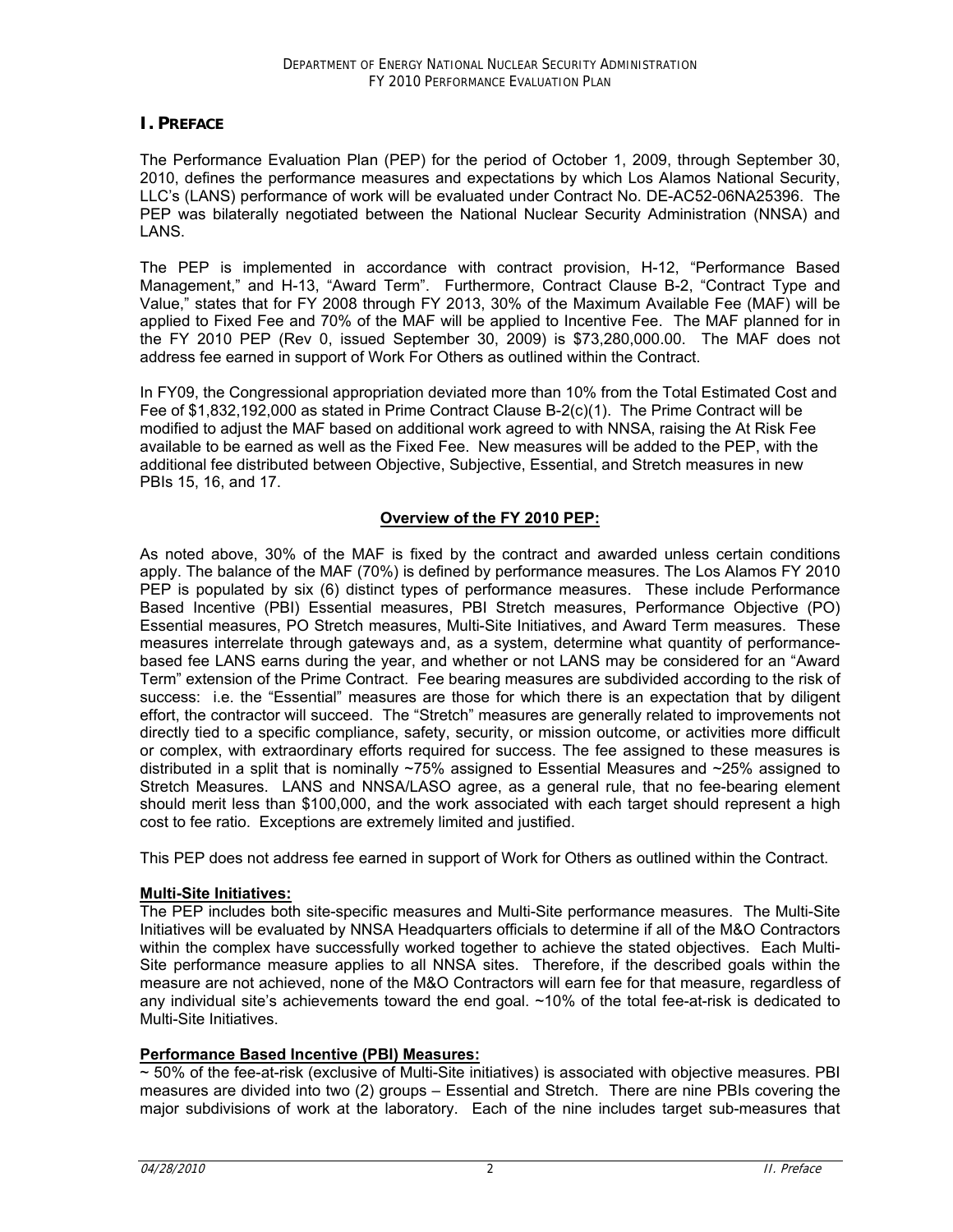describe specific, measurable, key accomplishments determined by negotiation to merit incentive fee and to be important, challenging but achievable.

Performance fee may be earned by the contractor on a sliding scale or schedule, if stated in the initial PBI or if the benefit is advantageous to the Government.

#### **Performance Objective (PO) Measures:**

~50% of the fee-at-risk (exclusive of Multi-Site Initiatives) is associated with subjectively measured activities. PO measures are divided into two (2) groups – Essential and Stretch. These measures will enable the Government to subjectively measure the contractor's performance in four areas: Excellence in National Security Objectives, Excellence in Science, Technology, and Engineering, Excellence in Operations & Facilities, and Excellence in Institutional Management & Business, which also addresses overall management of the institution and emergent concerns. Performance Objectives are intended to address moderately quantifiable, largely qualitative and otherwise unincentivized activities as well as the manner of accomplishment, i.e., "the how". Measurement criteria and focus targets are identified for periodic reporting purposes, but these will not preclude the Government's use of this measure as a broad metric of the contractor's performance in other areas. As such, the contractor may also report outside the pre-established criteria and focus targets if it believes such reporting to be appropriate and useful.

#### **Award Term Measures (Clause H-13):**

The Award Term Measures are a suite of five (5) individual measures selected to determine if the contractor is performing at such a high level that the Prime Contract should be extended for an additional year. Award Term eligibility is based not only on these measures but also on other performance "gateways".

#### **Interrelationship of Measures:**

The different types of measures interrelate in a system as described below:

#### **Performance "Essential" to Performance "Stretch" Gateway:**

If the contractor achieves an adjectival rating of at least "Very Good" performance in Subjective Essential measures in an aggregate fee area and earns ≥ 80% of available Objective Essential fee in an aggregate fee area (Mission, Operations, or Business), then and only then can the Stretch target measures (associated with that aggregate fee area) be available to be earned. As such, there are three discrete "gateways" (each associated with an aggregate fee area). If the contractor fails to meet the gateway, no Stretch fee can be earned for the PBIs within that particular aggregate fee area.

#### **Award Term Gateway:**

In order for the contractor to achieve eligibility for a one-year extension of the contract, the contractor must perform each of the following:

- PBI Essential Measures earn ≥ 80% overall of PBI Objective Essential fee (exclusive of Multi-Site Initiatives), in the areas of Mission, Operations, and Business. Stretch measures are not considered for purposes of eligibility for Award Term.
- PO Measures receive an overall adjectival rating of at least "Very Good" as defined by Table II in Subjective Essential performance.
- Award Term Measures Achieve success in four (4) of the five (5) Award Term Measures.

If the contractor achieves each of these pre-requisites, the contractor will have earned the opportunity for a one-year extension of the Prime Contract (in accordance with the contract clause).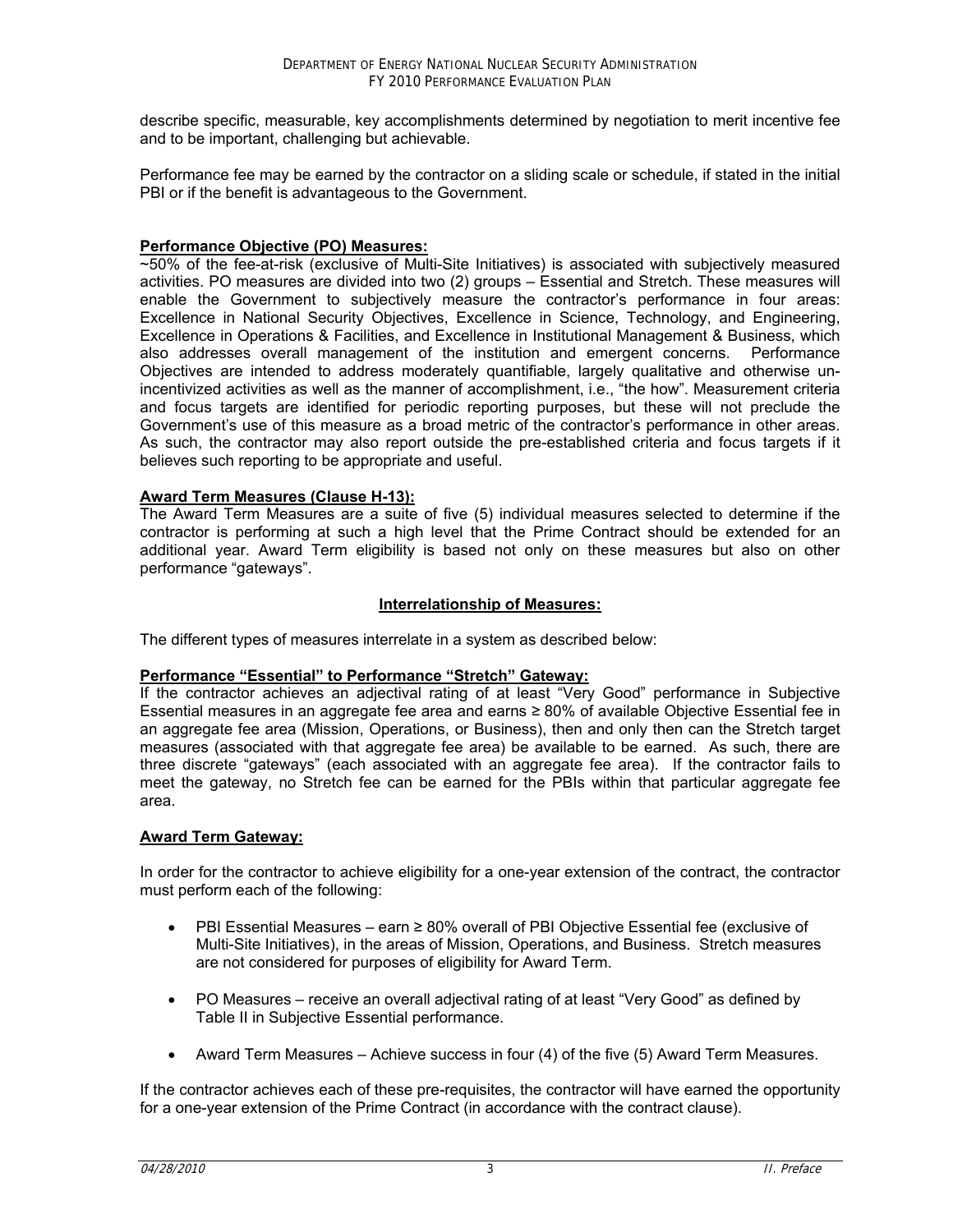#### **Administration of this PEP**

Performance related to each PBI and PO will be tracked and reported to NNSA on a monthly basis. NNSA and LANS will meet each month to discuss performance status and to ensure that performance issues are identified at the first opportunity, in order to affect timely resolutions. The results of these discussions will be documented and shared between the parties.

The PEP administration process will be managed by a LASO Contracting Officer. Key participants include the PBI Owners, who are specifically identified in each PBI. The owners are selected LANS managers and designated LASO Contracting Officer Representatives (CORs).

The content of the PEP can be revised through a formally defined Change Control Process that includes mutual agreement between NNSA and LANS, supported by appropriate approvals. However, the NNSA Los Alamos Site Office Manager reserves the unilateral right to make the final decision on all performance objectives and performance incentives (including the associated measures and target) used to evaluate Contractor performance. A Change Control Board (CCB) will review possible changes or other issues that are identified related to the PBIs and POs. The Board will consist of the NNSA Contracting Officer, cognizant LASO Site Office Management, the LANS Prime Contract Office, cognizant LANS Management and subject matter experts as required. In the event that the CCB finds it is unable to resolve an issue, the matter will be referred to Senior Laboratory Management and the Deputy Site Office Manager for resolution.

Any changes to the PEP must be approved by the Contracting Officer. There may be circumstances when changes to program mission, milestones and/or requirements occur that are beyond the control/influence of either NNSA or the Contractor. The Contractor will not be held responsible for delays in completion of expected milestones that are beyond its control or influence unless otherwise delineated in the PBI measures. When delays are within the Contractor's planning, control, or influence, assessment of the Contractor's performance will be in accordance with the performance measures and fee detailed in the PEP.

Pursuant to H-14, "Performance Incentives", determination of the amount of Performance Incentive Fee earned is a unilateral determination made by the Fee Determining Official (FDO). The FDO's decision will be made within 70 days after the end of the evaluation period. Unearned incentive fee cannot be carried over to future performance periods.

The specific wording in the PBIs will constitute the basis for the final fee determination by NNSA. The POs are by their nature more qualitative in general.

# **Fee Spread**

Based on negotiations, the FY 2010 Fee is allocated as outlined in Section II: *Fee Schedule*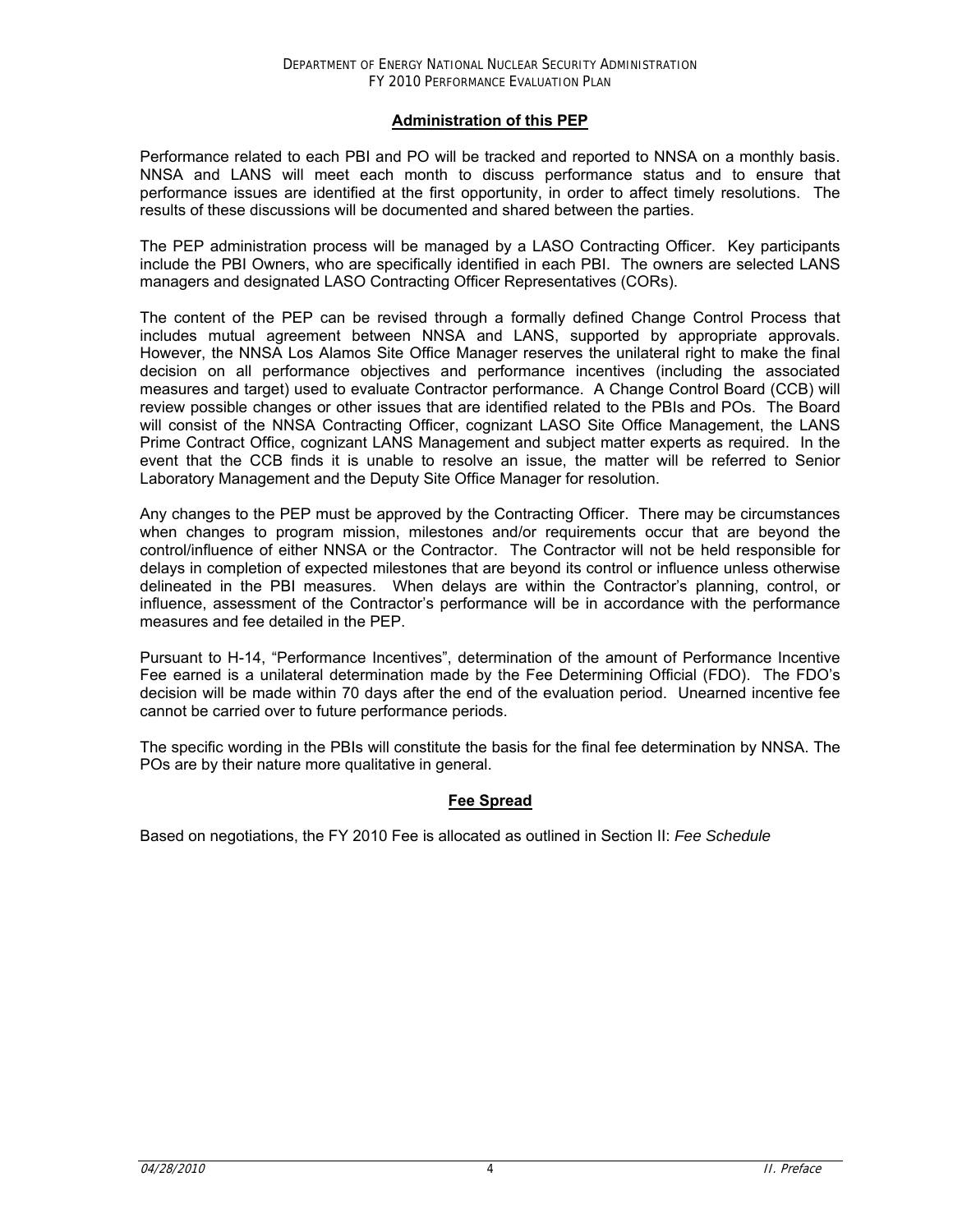# **Table I: Graphical Description of Gateways**

| <b>PEP Stretch Gateway</b>                               |  |                                                                                              |             |                                                                                        |               |                                               |  |
|----------------------------------------------------------|--|----------------------------------------------------------------------------------------------|-------------|----------------------------------------------------------------------------------------|---------------|-----------------------------------------------|--|
| <b>Focus Areas</b>                                       |  | <b>STRETCH GATEWAY</b>                                                                       |             |                                                                                        |               |                                               |  |
| <b>Mission</b><br><b>Essential</b><br><b>Measures</b>    |  | <b>Achieve</b><br>$\geq 80\%$ *<br><b>Aggregate</b><br><b>Mission Essential</b>              | <b>PLUS</b> | <b>Mission</b><br><b>Adjectival</b><br>"Very Good"<br>(Subjective<br><b>Measures)</b>  |               | <b>Mission</b><br><b>Stretch</b><br>Eligible  |  |
| <b>Operations</b><br><b>Essential</b><br><b>Measures</b> |  | <b>Achieve</b><br>$\geq 80\%$ *<br><b>Aggregate</b><br><b>Operations</b><br><b>Essential</b> | <b>PLUS</b> | <b>Operations</b><br>Adjectival<br>"Very Good"<br>(Subjective<br><b>Measures)</b>      |               | Operations<br><b>Stretch</b><br>Eligible      |  |
| <b>Business</b><br><b>Essential</b><br><b>Measures</b>   |  | <b>Achieve</b><br>$\geq 80\%$ *<br><b>Aggregate</b><br><b>Business</b><br><b>Essential</b>   | <b>PLUS</b> | <b>Business</b><br><b>Adjectival</b><br>"Very Good"<br>(Subjective<br><b>Measures)</b> | $\rightarrow$ | <b>Business</b><br><b>Stretch</b><br>Eligible |  |

\* Measured in Dollars

| <b>PEP Award Term Gateway</b>                     |                           |                                                                                    |             |                                                                               |             |                                                       |               |                               |
|---------------------------------------------------|---------------------------|------------------------------------------------------------------------------------|-------------|-------------------------------------------------------------------------------|-------------|-------------------------------------------------------|---------------|-------------------------------|
| <b>Focus Areas</b>                                | <b>AWARD TERM GATEWAY</b> |                                                                                    |             |                                                                               |             |                                                       |               |                               |
| Mission<br>Essential<br><b>Measures</b>           |                           |                                                                                    |             |                                                                               |             |                                                       |               |                               |
| Operations<br><b>Essential</b><br><b>Measures</b> | $\rightarrow$             | Achieve $\geq 80\%$ *<br><b>Aggregate Essential</b><br><b>(Objective Measures)</b> | <b>PLUS</b> | <b>Overall Adjectival</b><br>≥ "Very Good"<br>(Subjective<br><b>Measures)</b> | <b>PLUS</b> | Meet 4 of 5<br><b>Award Term</b><br><b>Incentives</b> | $\rightarrow$ | <b>Award Term</b><br>Eligible |
| <b>Business</b><br>Essential<br><b>Measures</b>   | $\rightarrow$             |                                                                                    |             |                                                                               |             |                                                       |               |                               |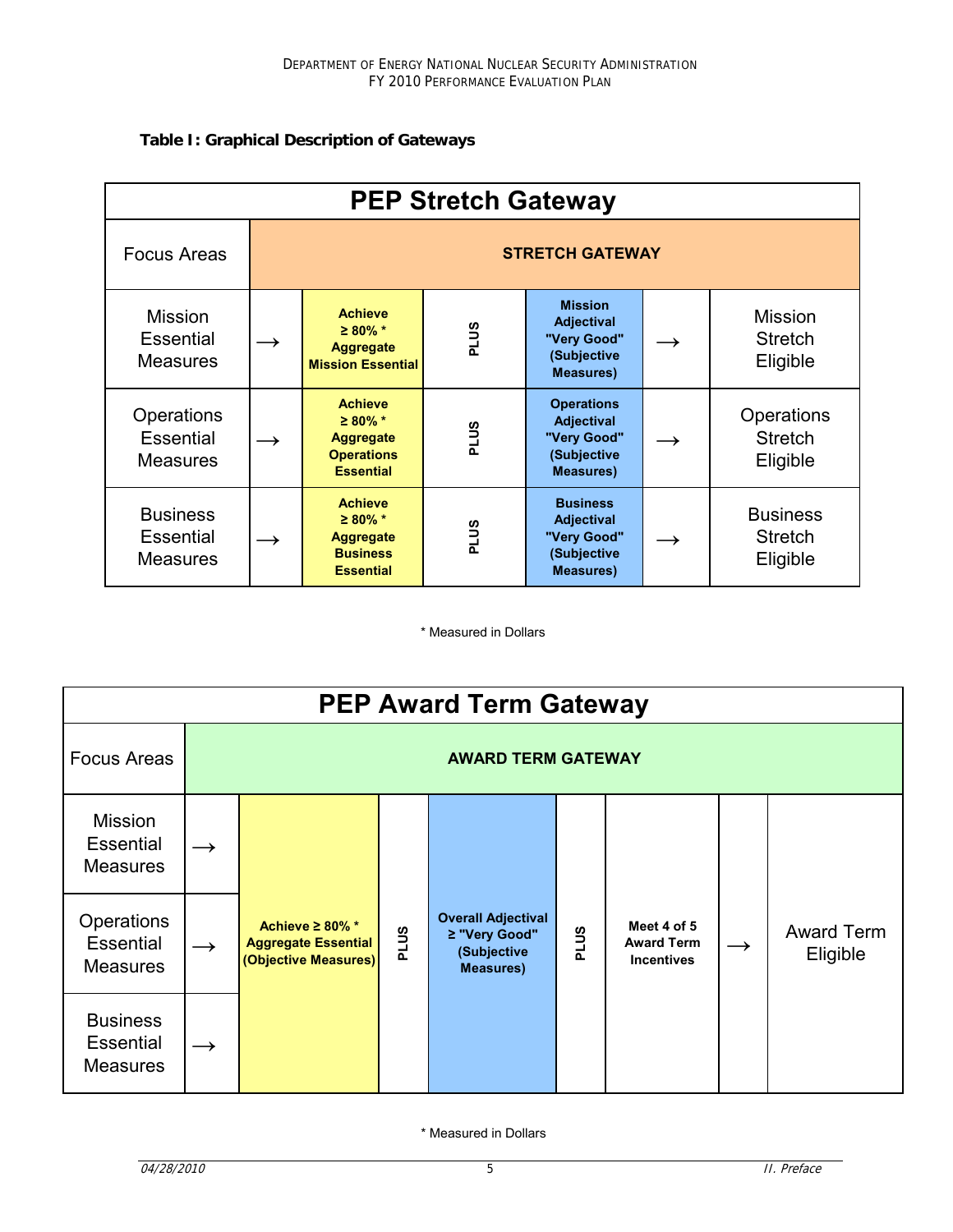# **Table II: Subjective Fee Evaluation**

| <b>Subjective Fee Evaluation</b>                             |                                                                                                              |                                                                                                                                                                                                                                                                                               |  |  |  |
|--------------------------------------------------------------|--------------------------------------------------------------------------------------------------------------|-----------------------------------------------------------------------------------------------------------------------------------------------------------------------------------------------------------------------------------------------------------------------------------------------|--|--|--|
| <b>Adjectival Rating for</b><br><b>Subjective Evaluation</b> | <b>Adjectivally Rated At-</b><br><b>Risk Award Fee Pool</b><br><b>Available Range to be</b><br><b>Earned</b> | <b>Adjectival Rating Common</b><br><b>Definition</b>                                                                                                                                                                                                                                          |  |  |  |
| Outstanding                                                  | $91 - 100%$                                                                                                  | Contractor has exceeded almost all of the<br>significant award fee criteria and has met<br>overall coat, schedule, and technical<br>performance requirements of the contract as<br>defined and measured against the criteria in<br>the award-fee plan for the award fee evaluation<br>period. |  |  |  |
| Very Good                                                    | 76%-90%                                                                                                      | Contractor has exceeded many of the<br>significant award fee criteria and has met<br>overall cost, schedule, and technical<br>performance requirements of the contract as<br>defined and measured against the criteria in<br>the award-fee plan for the award-fee evaluation<br>period.       |  |  |  |
| Good                                                         | 51%-75%                                                                                                      | Contractor has exceeded some of the<br>significant award fee criteria and has met<br>overall cost, schedule, and technical<br>performance requirements of the contract as<br>defined and measured against the criteria in<br>the award-fee plan for the award-fee evaluation<br>period        |  |  |  |
| Satisfactory                                                 | No Greater than 50%                                                                                          | Contractor has met overall cost, schedule and<br>Technical performance requirements of the<br>contract as defined and measured against the<br>criteria in the award-fee plan for the award-fee<br>evaluation period.                                                                          |  |  |  |
| Unsatisfactory                                               | 0%                                                                                                           | Contractor has failed to meet overall cost,<br>schedule, and technical performance<br>requirements of the contract as defined and<br>measured against the criteria in the award-fee<br>plan for the award-fee evaluation period                                                               |  |  |  |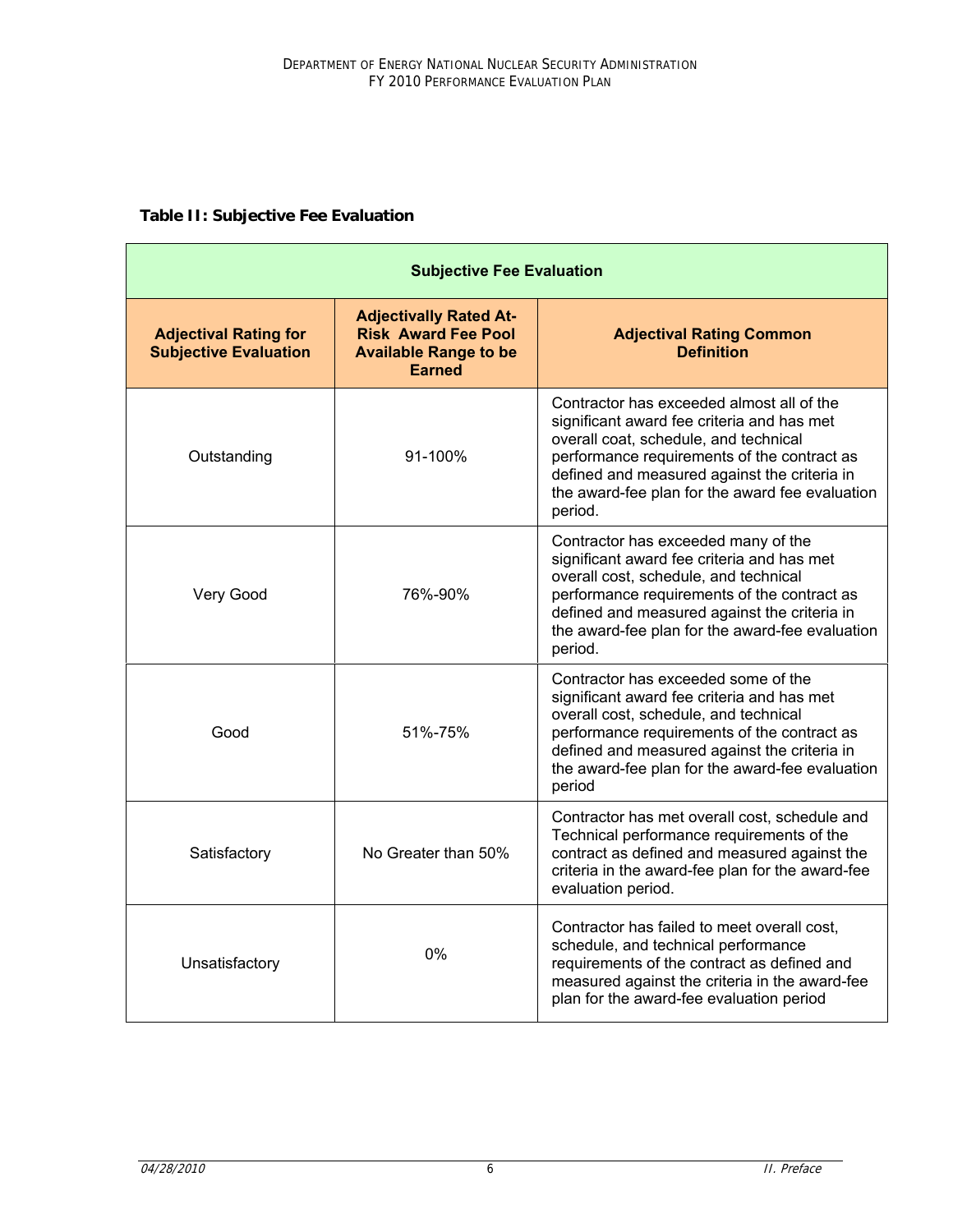# **II. FEE SCHEDULE**

|                   | FY 2010 PEP Structure                                                                       |                   |                         |                  |    |                |                            |                         |
|-------------------|---------------------------------------------------------------------------------------------|-------------------|-------------------------|------------------|----|----------------|----------------------------|-------------------------|
|                   |                                                                                             |                   |                         |                  |    |                |                            |                         |
|                   |                                                                                             |                   |                         |                  |    |                |                            |                         |
|                   |                                                                                             |                   |                         |                  |    |                |                            |                         |
| POIPBI #          | PBI Title                                                                                   | Fee Type          |                         | Essential<br>63% |    | Stretch<br>27% | МS<br>10%                  |                         |
|                   |                                                                                             |                   |                         |                  |    |                |                            |                         |
| <b>Mission</b>    |                                                                                             | 37%               |                         |                  |    |                |                            |                         |
|                   |                                                                                             |                   |                         | 6,000,000        |    | 500,000        |                            | \$6,500,000             |
| 11                | Excellence National Security Objectives<br>Excellence in Pursuit of Science &               | Subjective \$     |                         |                  | s  |                |                            |                         |
| 12                | <b>Energy Initiatives</b>                                                                   | Subjective        |                         |                  |    | \$ 5,500,000   |                            | \$5,500,000             |
| $\overline{2}$    | Transformative Initiatives                                                                  | Objective         | $\mathfrak{F}$          | 1,030,000        | s  | 1,550,000      |                            | \$2,580,000             |
| 3                 | EM Base Program                                                                             | Objective         | \$                      | 2,300,000        | s  | 300,000        |                            | \$2,600,000             |
| 16                | <b>New Initiatives</b>                                                                      | Objective         |                         |                  | s  | 600,000        |                            | \$<br>600,000           |
|                   |                                                                                             |                   |                         |                  |    |                |                            |                         |
| 19                | TA-21 Stinulus (Multi-Year PBI)<br>TA-21 Stinulus (Multi-Year PBI)                          | Objective         | \$                      | 2,006,000        |    |                |                            | \$2,006,000             |
| 19                |                                                                                             | Subjective        | \$                      | 500,000          |    |                |                            | \$<br>500,000           |
|                   |                                                                                             |                   | s.                      | 11,836,000       |    | \$ 8,450,000   | ∣\$                        | \$20,286,000            |
| Operations        |                                                                                             | 34%               |                         |                  |    |                |                            |                         |
|                   |                                                                                             |                   |                         |                  |    |                |                            |                         |
| 13                | Excellence in Operations & Facilities                                                       | <b>Subjective</b> | \$                      | 4,000,000        |    |                |                            | \$4,000,000             |
| 4                 | <b>Quality Assurance</b>                                                                    | Objective         | \$                      | 350,000          | s  | 200,000        |                            | \$<br>550,000           |
| 5                 | <b>ES&amp;H</b> and Compliance                                                              | Objective         | \$                      | 670,000          | s  | 340,000        |                            | \$1,010,000             |
| 6                 | Project Management                                                                          | Objective         | \$                      | 1,550,000        | s  | 150,000        |                            | \$1,700,000             |
|                   | High Hazard Operations & Emergency                                                          |                   |                         |                  |    |                |                            |                         |
| $\overline{7}$    | Management                                                                                  | Objective         | \$                      | 2,590,000        | s. | 1,610,000      |                            | \$4,200,000             |
| $\overline{8}$    | Security<br>Facilities, Infrastructure, Utilities &                                         | Objective         | $\overline{\mathbb{S}}$ | 2,625,000        | s  | 100,000        |                            | \$2,725,000             |
| 9                 | Energy                                                                                      | Objective         | \$                      | 1,350,000        | s  | 600,000        |                            | \$1,950,000             |
|                   | Security Training Capabilities (Multi-Year                                                  |                   |                         |                  |    |                |                            |                         |
| 15                | PBI)                                                                                        | Objective         | \$                      | 200,000          |    |                |                            | 200,000<br>s            |
| 16                | <b>New Inititatives</b>                                                                     | Objective         |                         |                  | s  | 700,000        |                            | s<br>700,000            |
| 17                | Improve Nuclear Facility Safety Posture                                                     | Objective         | \$                      | 850,000          | s  | 350,000        |                            | \$1,200,000             |
| 17                | Improve Nuclear Facility Safety Posture                                                     | Subjective        | \$                      |                  | s  | 400,000        |                            | \$<br>400,000           |
|                   |                                                                                             |                   | s                       | 14,185,000       | s. | 4,450,000   \$ |                            | \$18,635,000            |
|                   |                                                                                             | 20%               |                         |                  |    |                |                            |                         |
|                   | <b>Instituitional Management &amp; Business</b><br>Excellence in Institutional Management & |                   |                         |                  |    |                |                            |                         |
| 14                | <b>Business</b>                                                                             | Subjective        | \$                      | 8,500,000        | s  | 500,000        |                            | \$9,000,000             |
|                   | Contract Commitments & Business                                                             |                   |                         |                  |    |                |                            |                         |
| 10                | Objectives                                                                                  | Objective         |                         |                  | s  | 1,375,000      |                            | \$1,375,000             |
| 16                | New Initiatives                                                                             | Objective         | \$                      | 225,000          | \$ |                |                            | 225,000<br>s            |
| 16                | New Initiatives                                                                             | <b>Subjective</b> |                         |                  | s  | 375,000        |                            | \$<br>375,000           |
|                   |                                                                                             |                   |                         |                  |    |                |                            |                         |
|                   |                                                                                             |                   | \$                      | 8,725,000        |    | \$2,250,000    | s                          | \$10,975,000            |
| Multi-Site        |                                                                                             | 10%               |                         |                  |    |                |                            |                         |
| 1                 | Multi-Site Initiatives                                                                      | Objective         |                         |                  |    |                | \$5,304,000                | $\frac{1}{5}$ 5,304,000 |
|                   |                                                                                             |                   | \$                      |                  | s  |                | \$5,304,000                | \$5,304,000             |
|                   |                                                                                             |                   |                         | 34,746,000       |    |                |                            |                         |
|                   |                                                                                             |                   |                         |                  |    |                | $$15,150,000$ $$5,304,000$ | \$55,200,000            |
| <b>Award Term</b> |                                                                                             |                   |                         |                  |    |                |                            |                         |
| 18                | <b>Award Term</b>                                                                           |                   |                         |                  |    | \$55,200,000   |                            |                         |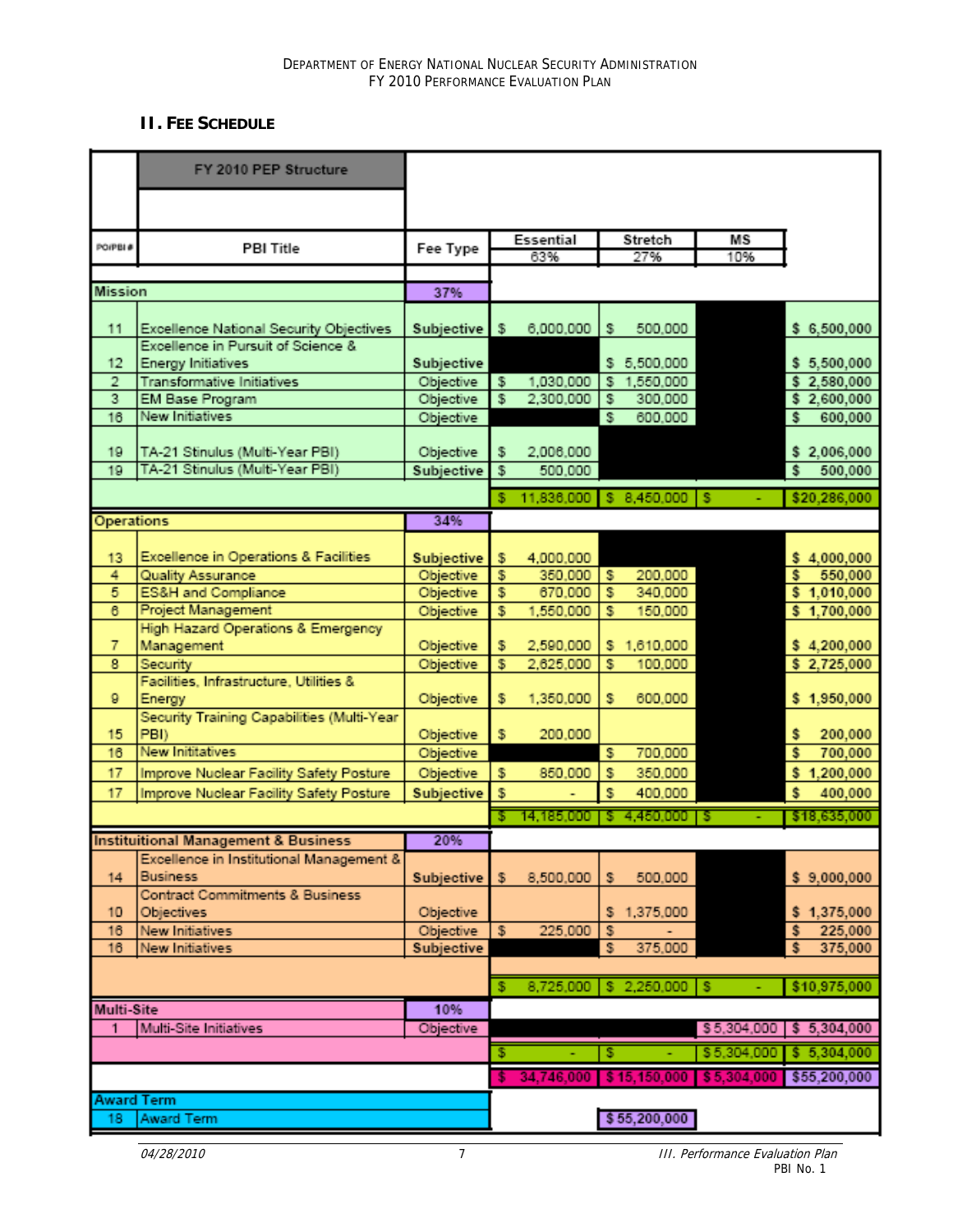# **III. 2010 LANL PERFORMANCE EVALUATION PLAN**

| PBI No. 1<br><b>Multi-Site Performance</b>                                                                                                                                                                                        |                                                                                                                                                                                                                                                                                            |                                                                             |                                          |  |  |  |  |
|-----------------------------------------------------------------------------------------------------------------------------------------------------------------------------------------------------------------------------------|--------------------------------------------------------------------------------------------------------------------------------------------------------------------------------------------------------------------------------------------------------------------------------------------|-----------------------------------------------------------------------------|------------------------------------------|--|--|--|--|
| FY 2010 PERFORMANCE BASED INCENTIVE                                                                                                                                                                                               |                                                                                                                                                                                                                                                                                            |                                                                             |                                          |  |  |  |  |
| PBI No. 1                                                                                                                                                                                                                         | Objective:                                                                                                                                                                                                                                                                                 | <b>Multi-Site Initiatives</b>                                               |                                          |  |  |  |  |
| change control process.                                                                                                                                                                                                           | <b>Objective Statement:</b> Achieve overall improvements in the performance of the Nuclear<br>Weapons Complex through accomplishment of NNSA Multi-Site Objectives. Lead or support the<br>following Multi-Site Initiatives identified in the Milestone Report Tool (MRT) that use the HQs |                                                                             |                                          |  |  |  |  |
|                                                                                                                                                                                                                                   | <b>SECTION 1</b><br><b>GENERAL INFORMATION</b>                                                                                                                                                                                                                                             |                                                                             |                                          |  |  |  |  |
| <b>Revision Number and Date:</b><br>Maximum Available Incentive Fee:<br>Duration:<br>Fee Payment Type:<br>Principle LANS Owner:<br>Principle COR:                                                                                 | \$5,304,000 (Essential)<br>Annual<br>Completion<br>C. McMillan, T. Harper<br>J. Griego, H. Brockelsby                                                                                                                                                                                      | Revision No.: 0 Date: March 30, 2010                                        |                                          |  |  |  |  |
|                                                                                                                                                                                                                                   | <b>SECTION 2</b><br>PERFORMANCE REQUIREMENTS                                                                                                                                                                                                                                               |                                                                             |                                          |  |  |  |  |
| None                                                                                                                                                                                                                              | <b>GATEWAYS:</b> (Describe Gateways (if applicable) that must be completed before fee can be paid.)<br><b>SECTION 3</b>                                                                                                                                                                    |                                                                             |                                          |  |  |  |  |
|                                                                                                                                                                                                                                   | <b>INDEX OF PERFORMANCE MEASURES</b>                                                                                                                                                                                                                                                       |                                                                             |                                          |  |  |  |  |
| Measure 1.1<br><b>Stockpile</b><br>Measure 1.2<br><b>Enterprise Integration</b><br><b>Science</b><br>Measure 1.3                                                                                                                  |                                                                                                                                                                                                                                                                                            | <b>Allocated</b><br><b>Fee</b><br>\$3,204,000<br>\$1,000,000<br>\$1,100,000 | <b>Fee Type</b><br>E or S<br>Е<br>Е<br>Е |  |  |  |  |
| <b>SECTION 4</b><br><b>PERFORMANCE MEASURES</b><br>List associated performance measures, expectations, targets, and fee schedules for FY 2010.                                                                                    |                                                                                                                                                                                                                                                                                            |                                                                             |                                          |  |  |  |  |
| Measure 1.1<br><b>Stockpile</b>                                                                                                                                                                                                   |                                                                                                                                                                                                                                                                                            |                                                                             |                                          |  |  |  |  |
| Measure 1.1.1<br><b>Achieve the W76-1 LEP Scheduled Deliveries</b><br>(Objective/Essential)                                                                                                                                       |                                                                                                                                                                                                                                                                                            |                                                                             |                                          |  |  |  |  |
| <b>Expectation Statement:</b><br>Achieve the W76-1 LEP scheduled deliveries to the U.S. Navy.<br><b>Completion Target:</b><br>This measure has been achieved when the Contractor has satisfied the following HQ defined criteria: |                                                                                                                                                                                                                                                                                            |                                                                             |                                          |  |  |  |  |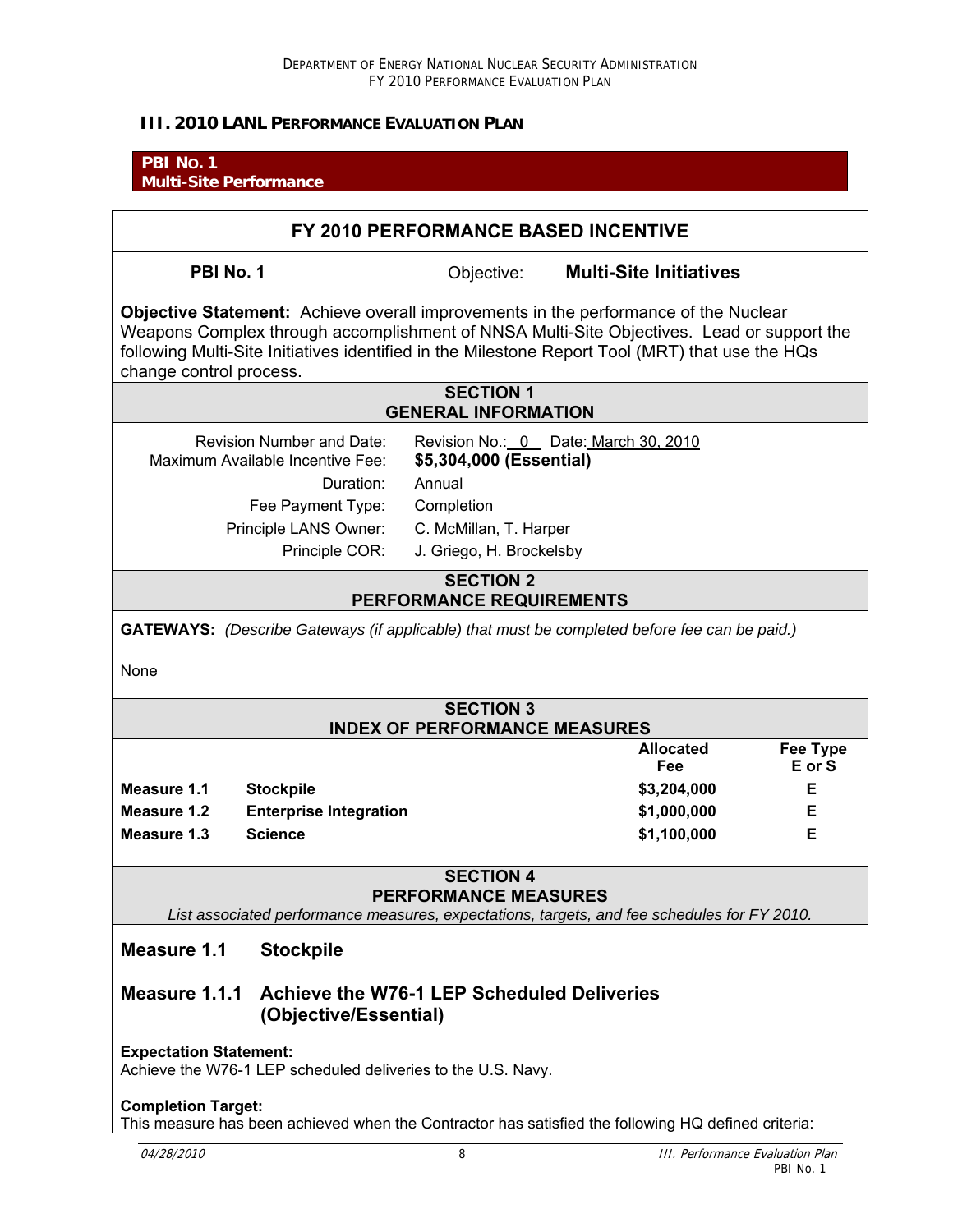Achieve the W76-1 LEP scheduled deliveries to the U.S. Navy:

- 1. Each site builds hardware for PX, with a 90-Day Lead-time, and deliveries are made as directed in the PCD.
- 2. PX builds and prepares scheduled units for shipment as directed in PCD.

#### **Fee Schedule:**

Essential: \$ 850,000

# **Measure 1.1.2 Phase Gate B for the B61 LEP Phase 6.2/6.2A Study (Objective/Essential)**

#### **Expectation Statement:**

Prepare for and accomplish Phase Gate B for the B61 LEP Phase 6.2/6.2A study by September 30, 2010.

#### **Completion Target:**

This measure has been achieved when the Contractor has satisfied the following HQ defined criteria: Prepare for and accomplish Phase Gate B for the B61 LEP Phase 6.2/6.2A study by September 30, 2010.

#### **Fee Schedule:**

Essential: \$ 404,000

# **Measure 1.1.3 Deliver Limited Life Components and Alteration Kits (Objective/Essential)**

#### **Expectation Statement:**

Deliver limited life components and Alteration Kits to the Department of Defense in accordance with the MNS Volume III: 100% of scheduled LLCs delivered.

#### **Completion Target:**

This measure has been achieved when the Contractor has satisfied the following HQ defined criteria: Deliver limited life components and Alteration Kits to the Department of Defense in accordance with the MNS Volume III: 100% of scheduled LLCs delivered.

#### **Fee Schedule:**

Essential: \$ 850,000

# **Measure 1.1.4 Execute Surveillance Program Defined by the SESC (Objective/Essential)**

#### **Expectation Statement:**

Execute Surveillance Program defined by the SESC. Each Site will execute surveillance work scope according to the PCD.

#### **Completion Target:**

This measure has been achieved when the Contractor has satisfied the following HQ defined criteria: Execute Surveillance Program defined by the SESC. Each Site will execute surveillance work scope according to the PCD:

- 1. Each Site must complete FY 2010 surveillance activities in accordance with the PCD.
- 2. Each Site must provide evidence of completion (written report) for each activity identified in approved IWET plans.
- 3. Each Site must report FY 2010 surveillance activities to QERTS.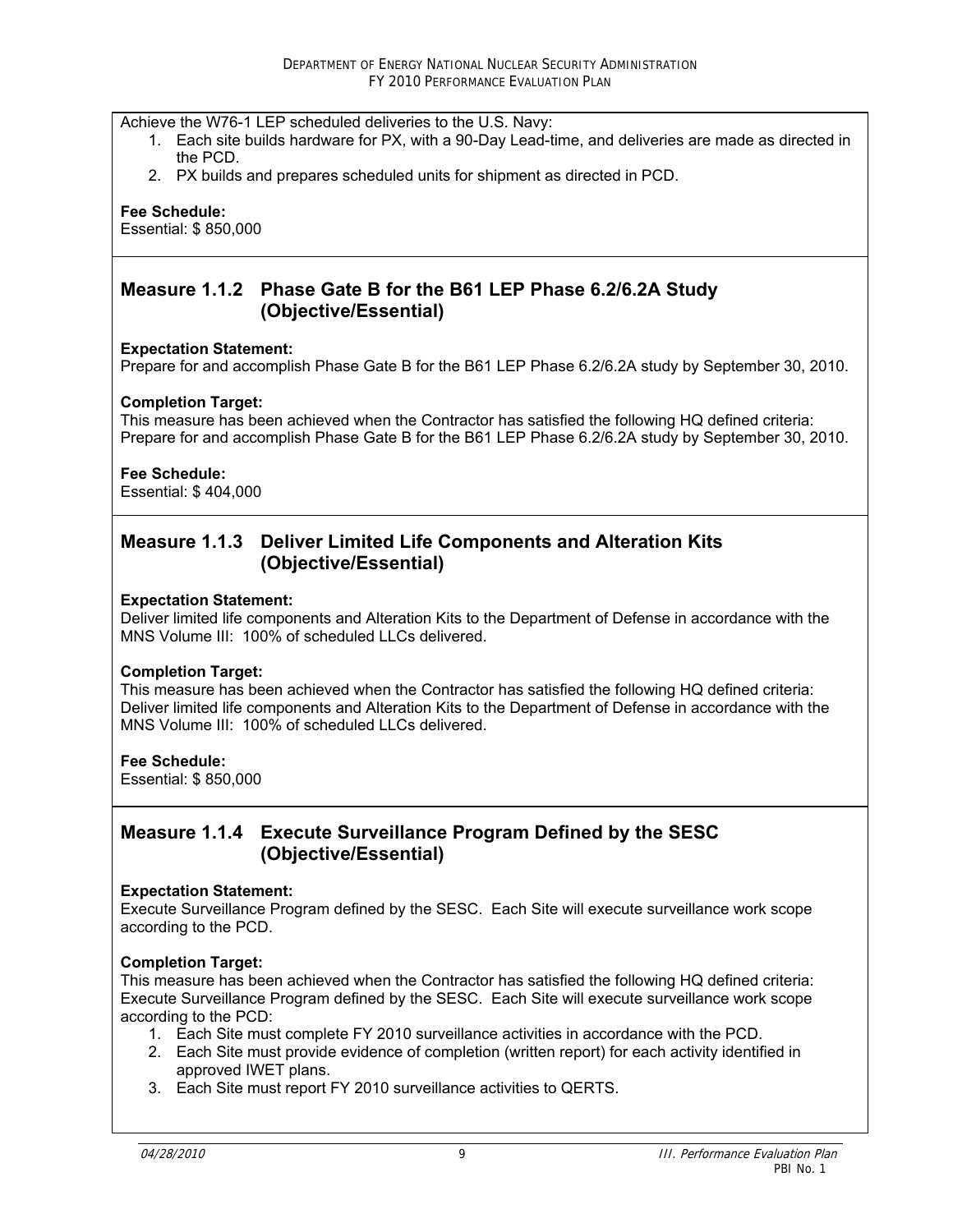**Fee Schedule:**

| י פפ ספוופטמופ<br>Essential: \$400,000                     |                                                                                                                                                                                                                                                                                                              |                                                                                                                                                                                                                                                                                                     |
|------------------------------------------------------------|--------------------------------------------------------------------------------------------------------------------------------------------------------------------------------------------------------------------------------------------------------------------------------------------------------------|-----------------------------------------------------------------------------------------------------------------------------------------------------------------------------------------------------------------------------------------------------------------------------------------------------|
|                                                            | 0 missed = 100% of fee allocated (requires achievement of Targets A, B and C)<br>1 missed = 0% of fee allocated (any Target not achieved)                                                                                                                                                                    |                                                                                                                                                                                                                                                                                                     |
|                                                            | <b>Measure 1.1.5 Perform Dismantlements</b><br>(Objective/Essential)                                                                                                                                                                                                                                         |                                                                                                                                                                                                                                                                                                     |
| <b>Expectation Statement:</b><br>secondaries at Y-12.      |                                                                                                                                                                                                                                                                                                              | Perform dismantlements. Exceed the PCD scheduled weapon dismantlement quantities at Pantex and                                                                                                                                                                                                      |
| <b>Completion Target:</b><br>secondaries at Y-12.          |                                                                                                                                                                                                                                                                                                              | This measure has been achieved when the Contractor has satisfied the following HQ defined criteria:<br>Perform dismantlements. Exceed the PCD scheduled weapon dismantlement quantities at Pantex and                                                                                               |
| <b>Fee Schedule:</b><br>Essential: \$500,000               |                                                                                                                                                                                                                                                                                                              |                                                                                                                                                                                                                                                                                                     |
|                                                            | Measure 1.1.6 Authorize the B53 and W84 Programs<br>(Objective/Essential)                                                                                                                                                                                                                                    |                                                                                                                                                                                                                                                                                                     |
| <b>Expectation Statement:</b>                              | Authorize the B53 and W84 programs in accordance with the NNSA approved project plan.                                                                                                                                                                                                                        |                                                                                                                                                                                                                                                                                                     |
| <b>Completion Target:</b>                                  | Authorize the B53 and W84 programs in accordance with the NNSA approved project plan.                                                                                                                                                                                                                        | This measure has been achieved when the Contractor has satisfied the following HQ defined criteria:                                                                                                                                                                                                 |
| <b>Fee Schedule:</b><br>Essential: \$200,000               |                                                                                                                                                                                                                                                                                                              |                                                                                                                                                                                                                                                                                                     |
| Measure 1.2                                                | <b>Enterprise Integration</b>                                                                                                                                                                                                                                                                                |                                                                                                                                                                                                                                                                                                     |
| Measure 1.2.1                                              | <b>Successfully Complete NNSA-Approved Priority Activities</b><br>(Objective/Essential)                                                                                                                                                                                                                      |                                                                                                                                                                                                                                                                                                     |
| <b>Expectation Statement:</b>                              | Successfully complete NNSA-approved priority activities in support of Enterprise Reengineering.                                                                                                                                                                                                              |                                                                                                                                                                                                                                                                                                     |
| <b>Completion Target:</b><br>SNL and NTS only.<br>а.<br>b. | Successfully complete NNSA-approved priority activities in support of Enterprise Reengineering.<br>for Site operations/activities as follows:<br>1. Sites submit evaluation of feasibility to Site Office by January 31, 2010.<br>key plan milestone as evaluated by the Site Offices by September 30, 2010. | This measure has been achieved when the Contractor has satisfied the following HQ defined criteria:<br>Pantex, Y-12, LANL, LLNL and SRS evaluate the KCP governance model for graded incorporation<br>2. Following NNSA review and appropriate contractual direction, begin implementation and meet |
| 04/28/2010                                                 | 10                                                                                                                                                                                                                                                                                                           | III. Performance Evaluation Plan                                                                                                                                                                                                                                                                    |

PBI No. 1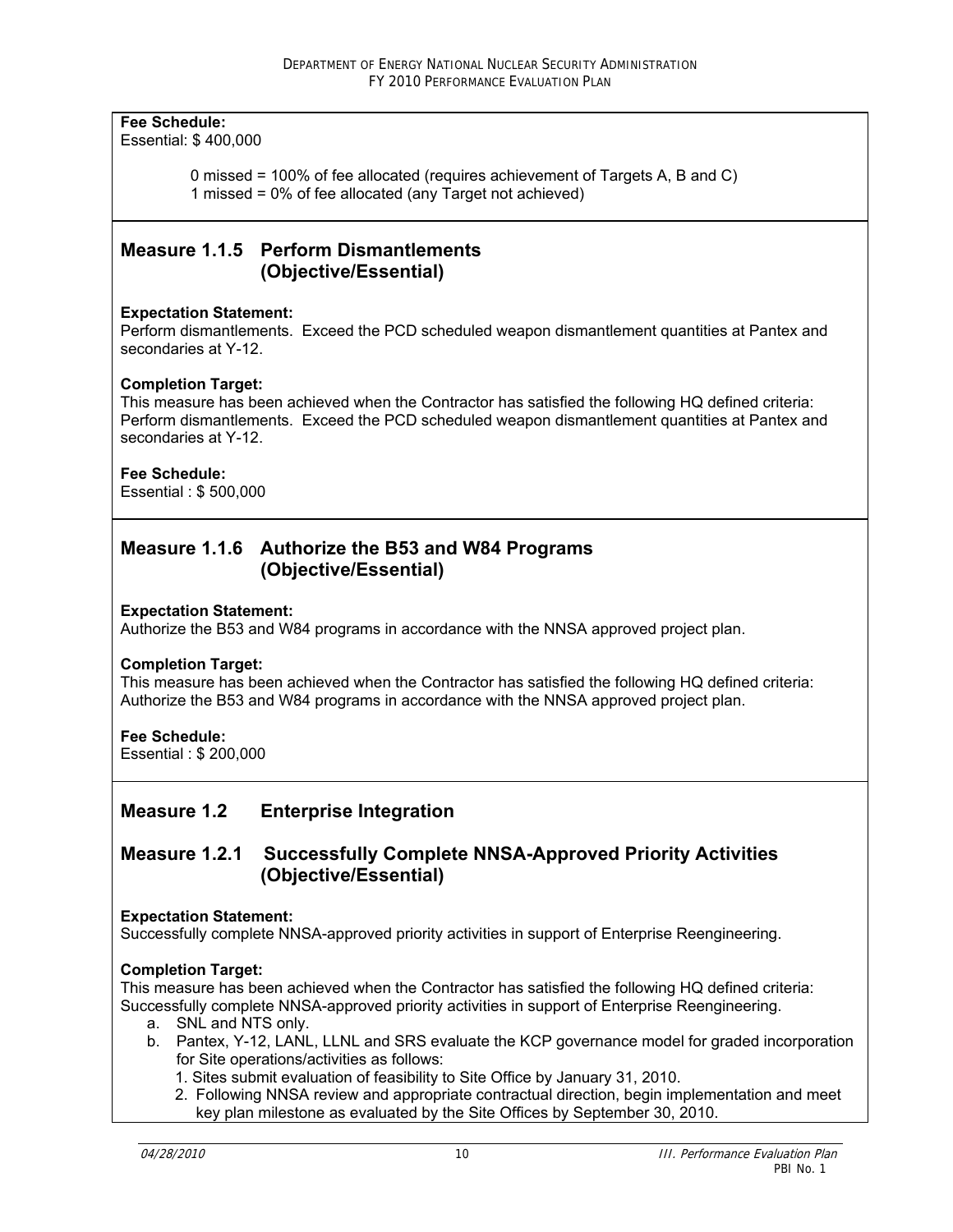- c. All NNSA Sites work together and with NNSA HQ to implement the re-engineering and reform initiatives per the submitted milestones and approved by the NNSA Governance Board. Each Site Office will evaluate progress and milestone completion for the top initiative for their Site. Success will be gauged based on completion of 80% of the identified key milestones.
- d. Pantex and Y-12 only.
- e. Execute Baseline/Benchmark based improvements: 1. The Phase-3 of the Macro Baseline/Benchmark effort is completed and common improvement areas are identified and agreed to by HQ by January 1, 2010. 2. FY 2010 scope associated with the improvement areas is completed by September 30, 2010.

# **Fee Schedule:**

Essential : \$ 400,000

# **Measure 1.2.2 Implement Elements from the Approved FY 2010 - 2015 Multi-Site IT Strategic Plan Targets (Objective/Essential)**

### **Expectation Statement:**

Implement elements from the approved FY 2010 – 2015 Mutli-Site IT Strategic Plan Targets.

### **Completion Target:**

This measure has been achieved when the Contractor has satisfied the following HQ defined criteria: Implement elements from the approved FY 2010 – 2015 Multi-Site IT Strategic Plan Targets:

- 1. Implement the FY 2009-developed and approved IT-Cyber Integration Roadmap, achieving defined milestones by September 30, 2010.
- 2. Implement the approved core, common NSE services strategy and technical approach developed in FY 2009 by September 30, 2010.
- 3. Improve collaborative services:
	- 1. Develop a collaboration services roadmap by March 31, 2010.
	- 2. Identify and dedicate collaborative Service Centers of Excellence by June 30, 2010.
	- 3. Deploy IP and ISDN-based video-teleconferencing enhancements by September 30, 2010.
	- 4. Implement near-term recommendations of the FY 2009 cross-Complex comparison of IT costs by September 30, 2010.
- 4. Improve Cyber Incident Response (Cyber Tracer Team):
	- 1. Establish and conduct a review of a concept of operations (CONOPS) document; the CONOPS will contain an agreed upon governance model by March 31, 2010.

 2. Demonstrate collaborative initiatives through cyber-defense exercises and sharing of incident data by March 31, 2010.

 3. Identify the components of a training program designed to develop Cyber Security analysts and incident responders by June 30, 2010.

- 5. Implement NSE Wireless Capability:
	- 1. Provide information and support necessary for a  $3<sup>rd</sup>$  party to complete an enterprise wide wireless business case analysis (February 28, 2010).
	- 2. Propose a model for headquarters-level NSE Wireless Standards accreditation with integrated cyber, TSCM, Tempest, etc. that establishes reciprocity across NNSA (February 28, 2010). If the business case of "e.1" above is approved and funding is available to make a contract award, issue a NSE-wide wireless RFP for NNSA HQ review and approval (within 180 days of business case approval).

# **Fee Schedule:**

Essential: \$ 500,000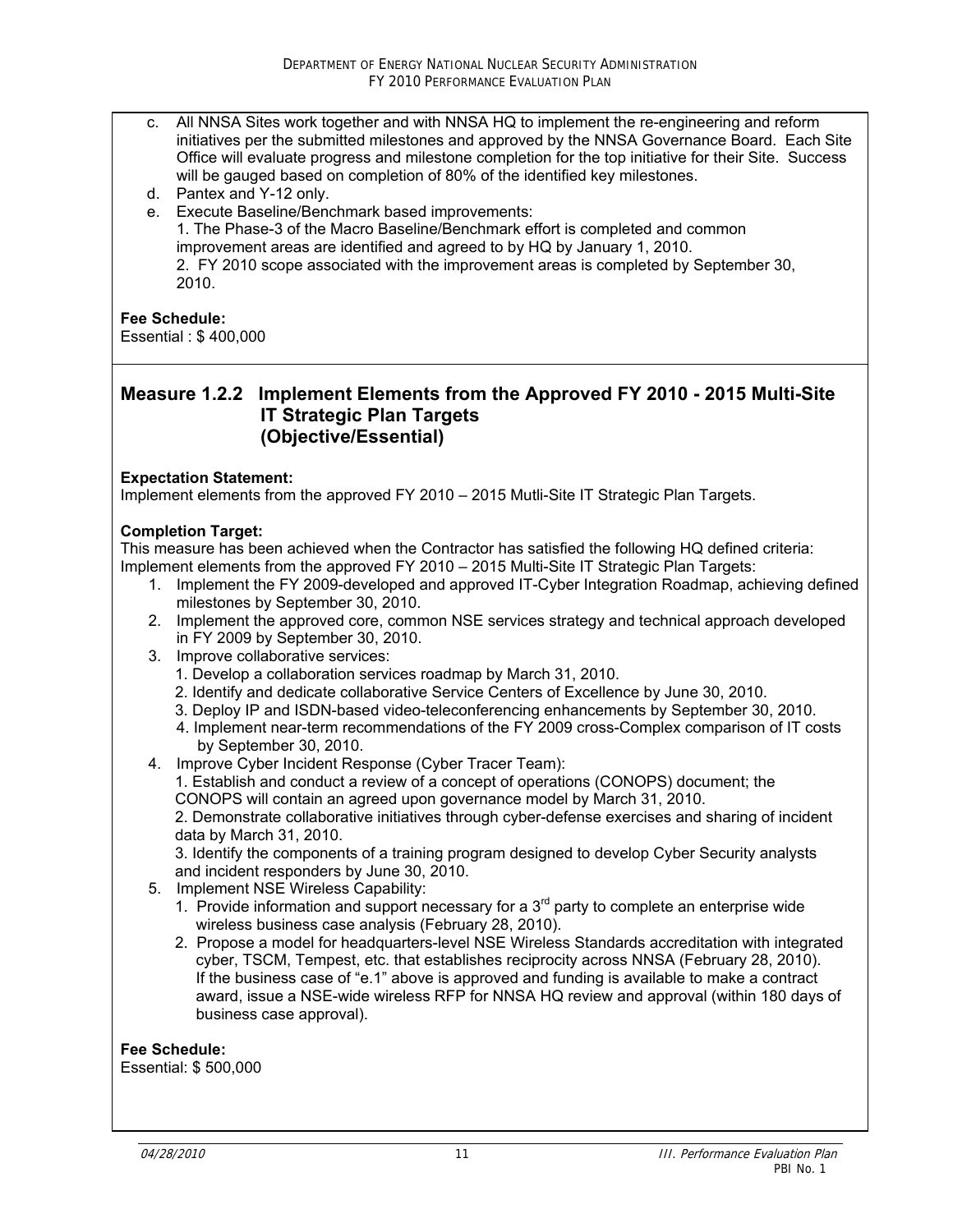# **Measure 1.2.3 Support Business Process Transformation and Relocation of the Kansas City Plant (Objective/Essential)**

#### **Expectation Statement:**

Support business process transformation and relocation of the Kansas City Plant.

#### **Completion Target:**

This measure has been achieved when the Contractor has satisfied the following HQ defined criteria: Support business process transformation and relocation of the Kansas City Plant. Within allocated resources, and taking into account NNSA stockpile priorities, focus budget, resources, planning, and execution to support KCP inventory reductions, requalification of outsourced technologies, and product build-ahead's in support of KCRIMS in order to minimize impact on delivery commitments.

**Fee Schedule:**

Essential: \$ 100,000

# **Measure 1.3 Science**

**Measure 1.3.1 NIF (Objective/Essential)** 

#### **Expectation Statement:**

NIF: begin first integrated ignition experiments.

#### **Completion Target:**

This measure has been achieved when the Contractor has satisfied the following HQ defined criteria: NIF: begin first integrated ignition experiments.

#### **Fee Schedule:**

Essential: \$ 300,000

# **Measure 1.3.2 Build a Framework to Assess Changes in Simulation Predictions (Objective/Essential)**

#### **Expectation Statement:**

Build a framework to assess changes in agreement of simulation predictions with experimental data from representative UGTs as new science-based modeling capabilities are incorporated into modern ASC codes.

#### **Completion Target:**

This measure has been achieved when the Contractor has satisfied the following HQ defined criteria: Build a framework to assess changes in agreement of simulation predictions with experimental data from representative UGTs as new science-based modeling capabilities are incorporated into modern ASC codes.

#### **Fee Schedule:**

Essential: \$ 300,000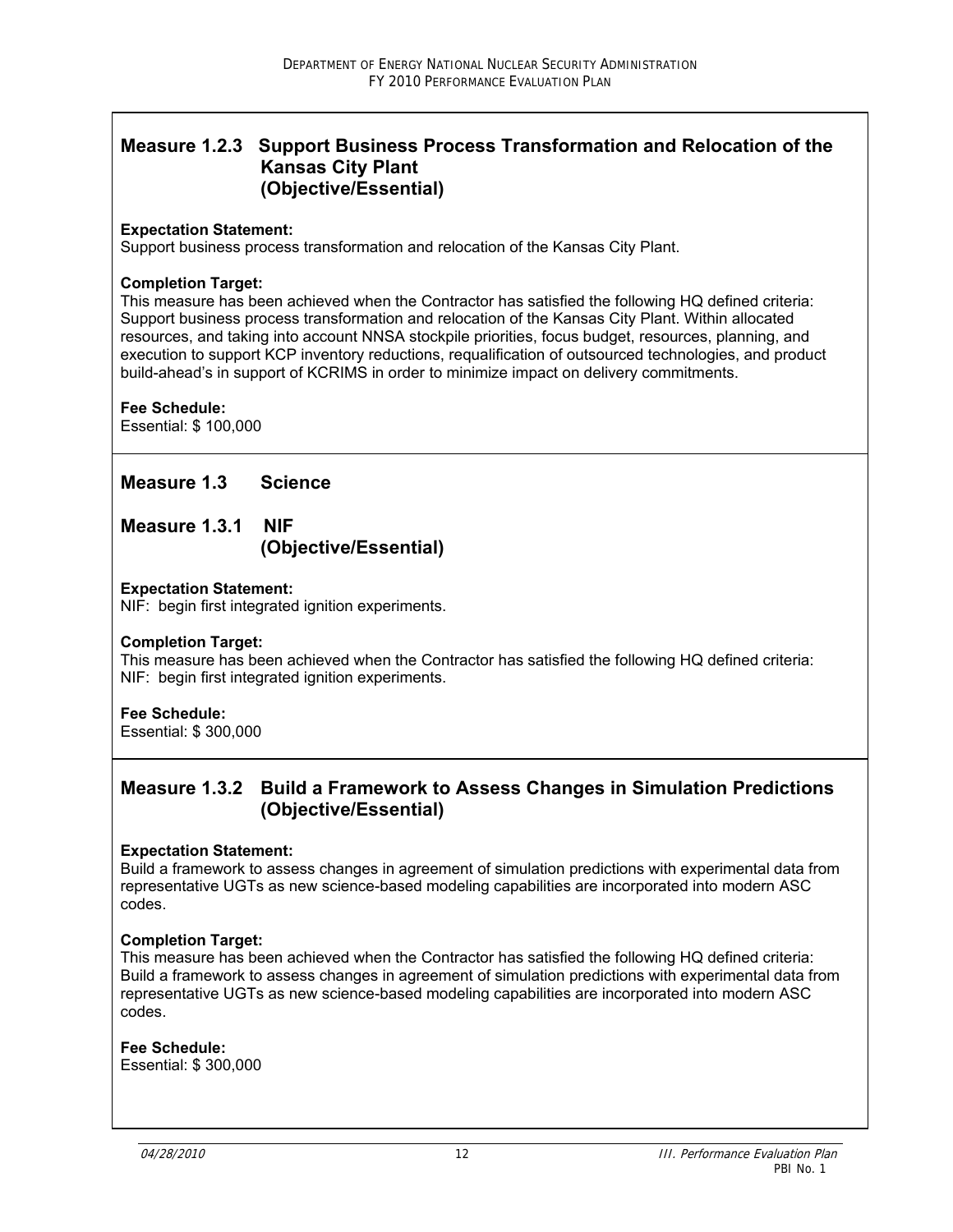# **Measure 1.3.3 Perform High-Priority DP Mission-Related Science Experiments (Objective/Essential)**

#### **Expectation Statement:**

Successfully perform high-priority DP mission-related science experiments.

#### **Completion Target:**

This measure has been achieved when the Contractor has satisfied the following HQ defined criteria: Successfully perform high-priority DP mission-related science experiments:

- a. Restart operations at safety category 3 at JASPER and complete scheduled FY 2010 dynamic plutonium experiments. (LLNL Lead; NTS, LANL Participating)
- b. Perform the high priority dynamic plutonium experiments on ZR at the authorized current levels, and extend the ZR authorization basis to the full-current level. (SNL and LANL Co-Lead; NTS Participating)
- c. Perform hydrotest at DARHT consistent with the FY 2010 National Hydrotest Plan. (LANL Lead; LLNL, NTS Participating)
- d. Perform the Bacchus and Barolo experiment series at U1a, one confirmatory and one Pu experiment to be executed during 2Q FY 2010. (LANL Lead; NTS, SNL Participating)

#### **Fee Schedule:**

Essential: \$ 300,000

# **Measure 1.3.4 Advanced Simulation and Computing (Objective/Essential)**

#### **Expectation Statement:**

Advanced Simulation and Computing. Provide reliable, quality service and access to any NNSA laboratory from any NNSA-designated computing user facility, independent of the location of the computing resource being utilized.

#### **Completion Target:**

This measure has been achieved when the Contractor has satisfied the following HQ defined criteria: Advanced Simulation and Computing. Provide reliable, quality service and access to any NNSA laboratory from any NNSA-designated computing user facility, independent of the location of the computing resource being utilized.

- a. Access to any NNSA-designated computing user facilities (especially Cielo and Red Storm) will be available to all three Laboratories.
- b. Implementation of a peer review process for access to each designated facility with criteria based on program priority; user facility will work to assure machine utilization rates of ≥ 85%.

#### **Fee Schedule:**

Essential: \$ 200,000

# **SECTION 5 ASSUMPTIONS / TECHNICAL BOUNDARY CONDITIONS**

*List foreseeable impacts to performance.*

• The NNSA and LANS, LLC will agree within 30 days of receipt of final appropriations, or by mutually agreed to date if under a long-term Continuing Resolution, that the funding is sufficient to accomplish these measures. If by this date, Continuing Resolution funding or final appropriation is less than the President's Budget Request, LANS shall identify any impacts to the FY 2010 PEP measures within 30 calendar days. If interim Continuing Resolution funding is less than the President's Budget Request, LANS shall identify any impacts to the FY 2010 PEP measures within 15 business days following the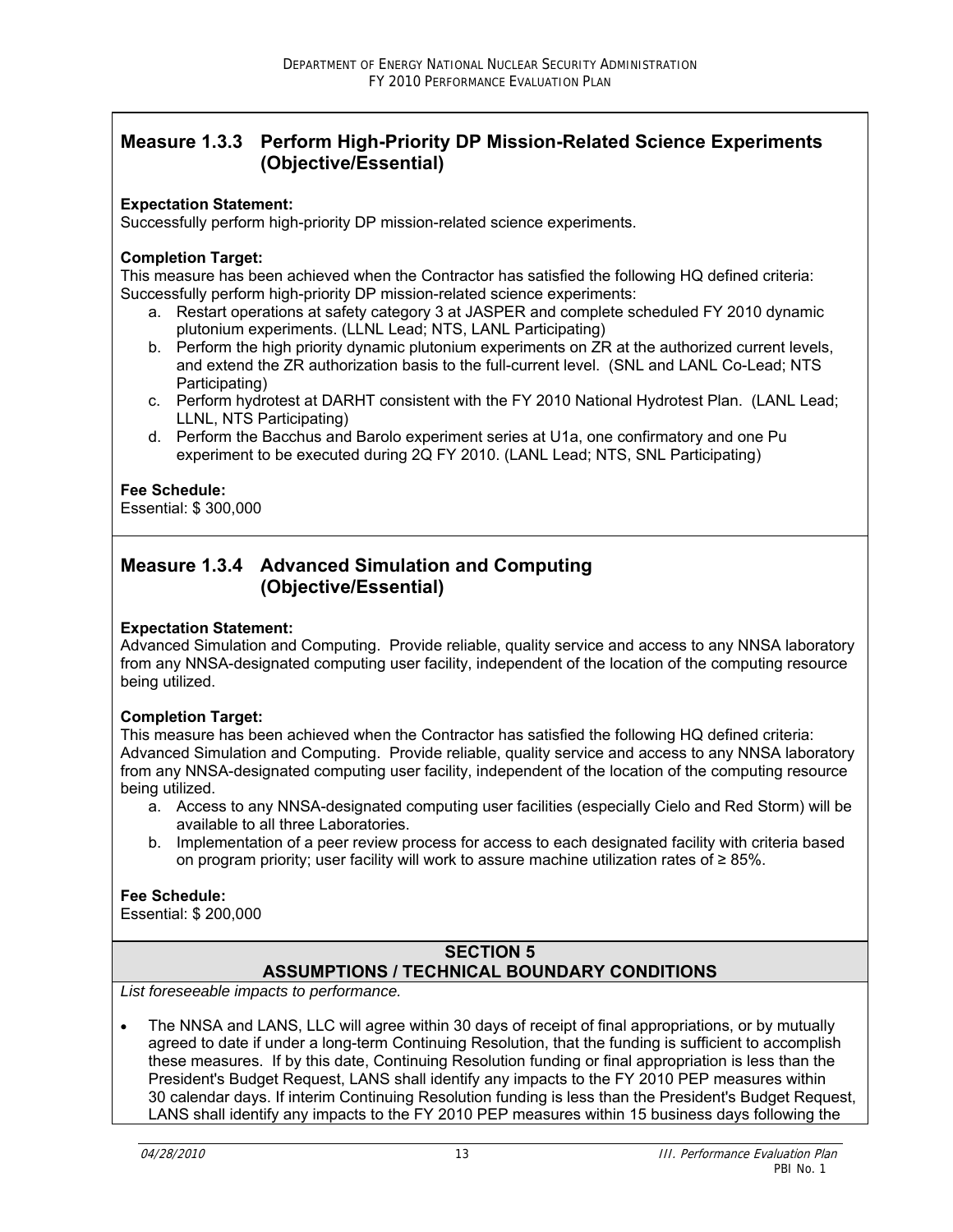approval of the Continuing Resolution.

- If LANS cannot meet/complete a PBI because of conditions or events that are outside of LANS' ability to control, the PBI will be renegotiated.
- If no specific due date is referenced with any of the PBI completion elements, the due date of that element is to be September 30, 2010.
- A revised Multi-Site is in development at the time of signing of this PEP. Modification is expected in the first 30 days of the fiscal year.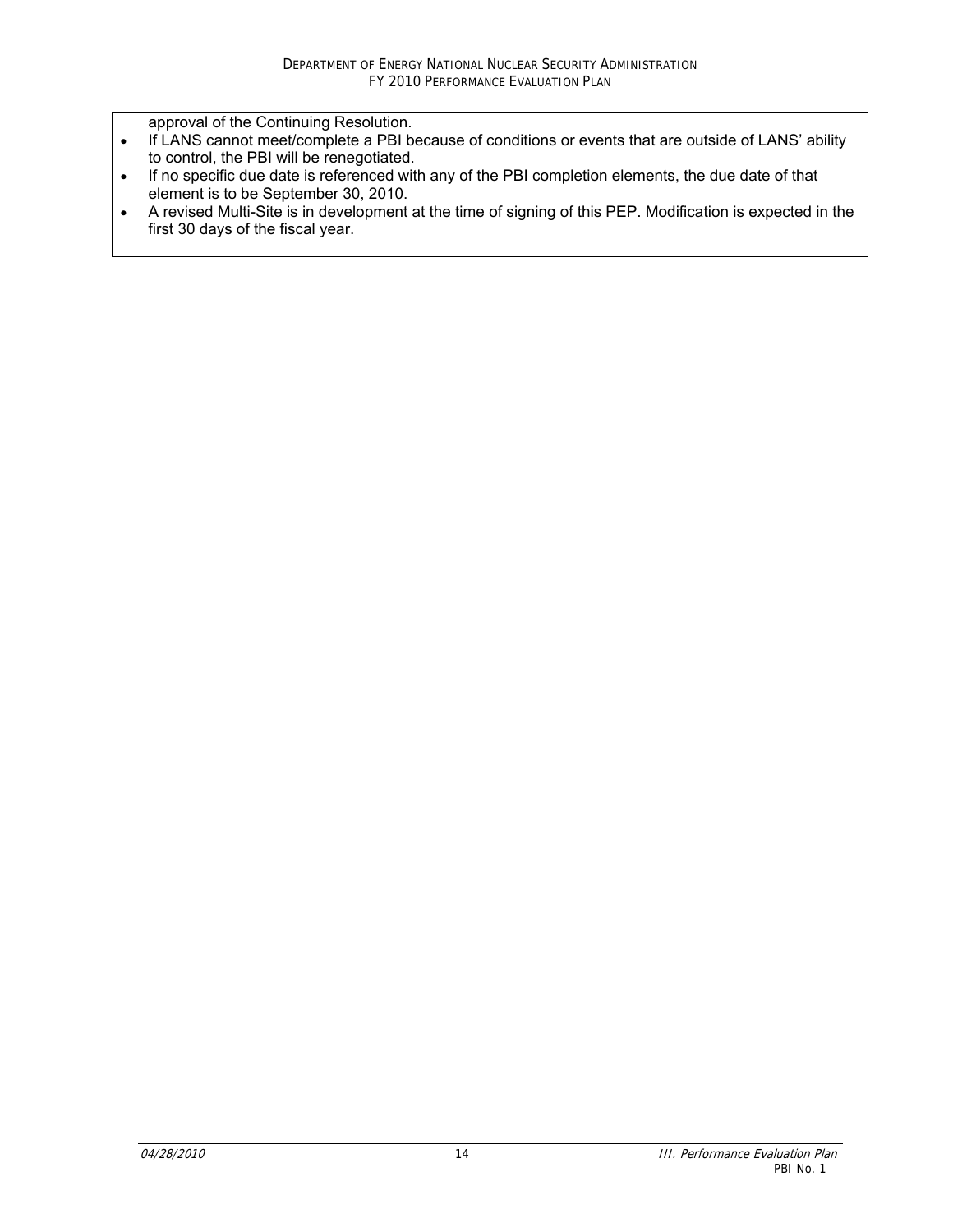#### **PBI NO. 2 Program Capability Risk Management**

#### **FY 2010 PERFORMANCE BASED INCENTIVE**

**PBI No. 2** Objective: **Program Capability Risk Management**

**Objective Statement:** Develop and apply science and technology to ensure the safety, security, and reliability of the U.S. nuclear deterrent. Be the premier national security science laboratory and realize the vision for a Science, Technology and Engineering capabilities based organization that is responsive to current and adaptable to anticipated national security needs.

#### **SECTION 1 GENERAL INFORMATION**

| Revision Number and Date:        | Revision No.: 0 Date: September 30, 2009                 |
|----------------------------------|----------------------------------------------------------|
| Maximum Available Incentive Fee: | \$1,030,000(Essential)+\$1,550,000(Stretch)= \$2,580,000 |
| Duration:                        | Annual                                                   |
| Fee Payment Type:                | Completion                                               |
| Principle LANS Owner:            | C. McMillan (J. Leeman)                                  |
| Principle COR:                   | J. Griego                                                |

# **SECTION 2 PERFORMANCE REQUIREMENTS**

**GATEWAYS:** *(Describe Gateways (if applicable) that must be completed before fee can be paid.)* 

In order to earn any incentive fee in PBI 2 stretch measures, the following two gateways must be met:

- 1. Earn ≥80% total objective essential fee in the aggregate fee area of Mission.
- 2. Earn an adjectival rating of at least "Very Good" in the essential Mission Subjective measure.

#### **SECTION 3 INDEX OF PERFORMANCE MEASURES**

|             |                                                         | <b>Allocated</b><br><b>Fee</b> | Fee Type<br>E or S |
|-------------|---------------------------------------------------------|--------------------------------|--------------------|
| Measure 2.1 | Weapons Infrastructure Portfolio Risk Management        | \$240,000                      | Е                  |
| Measure 2.2 | <b>Outfall Reduction Program (ORP) Implementation</b>   | \$200,000                      | Е                  |
|             |                                                         | \$260,000                      | S                  |
| Measure 2.3 | <b>Integrated Nuclear Planning (INP) Implementation</b> | \$200,000                      | Е                  |
| Measure 2.4 | <b>CMR Facility Consolidation/Risk Mitigation</b>       | \$250,000                      | Е                  |
| Measure 2.5 | <b>Consolidated Solid Waste Capability Development</b>  | \$290,000                      | S                  |
| Measure 2.6 | Weapons Infrastructure (WI) - Solid Waste               |                                |                    |
|             | <b>Processing Initiatives</b>                           | \$140,000                      | Е                  |
|             |                                                         | \$800,000                      | S                  |
| Measure 2.7 | <b>Reserved for Emergent Measures</b>                   | \$200,000                      | S                  |
|             |                                                         |                                |                    |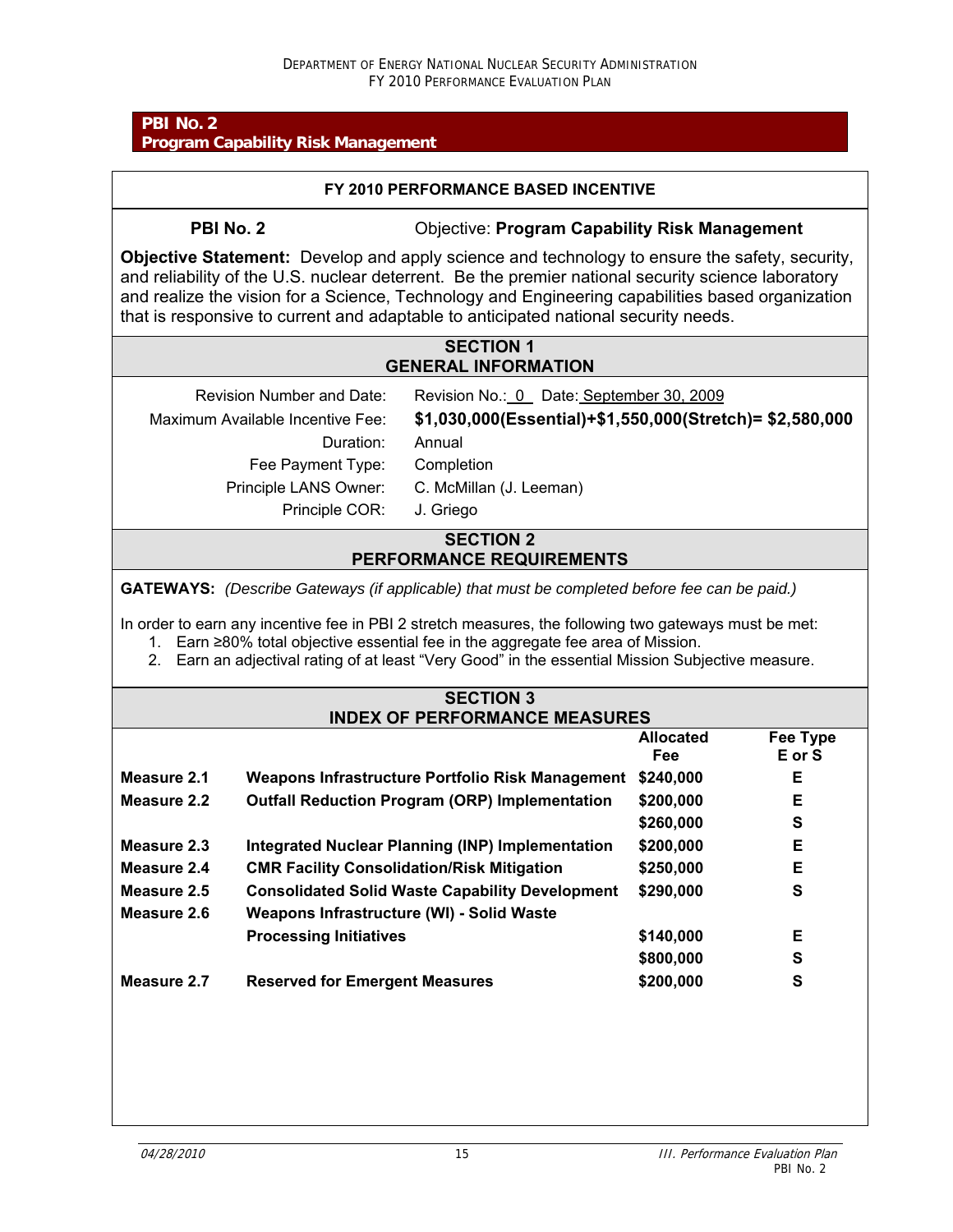# **SECTION 4 PERFORMANCE MEASURES**

*List associated performance measures, expectations, targets, and fee schedules for FY 2010.* 

#### **Measure 2.1 Weapons Infrastructure Portfolio Risks (Objective/Essential)**

#### **Expectation Statement:**

Ensure mission continuity, reduce programmatic risk due waste operations and ensure effective management of solid and liquid waste functions.

### **Completion Target:**

This measure has been achieved when the Contractor has addressed:

- 2.1.1 Existing Radioactive Liquid Waste Treatment (RLWT) Facilities Portfolio Integration
- 2.1.2 Existing Solid Waste Management Facilities– Portfolio Integration
- 2.1.3 RLWT Facilities Capability Life Extension
- 2.1.4 Solid Waste Management Facilities Capability Life Extension

#### **Deliverables:**

• Evidence packages denoting completion of the sub-measures listed above and as detailed below.

#### **Fee Schedule:**

Essential: \$240,000

- 30% of fee to be paid for completion of 2 of the 4 targets
- 60% of fee to be paid for completion of 3 of the 4 targets
- 100% of fee to be paid for completion of all targets

#### **Measure 2.1.1 Existing Radioactive Liquid Waste Treatment (RLWT) Facilities (Objective/Essential)**

#### **Expectation Statement:**

Demonstrate improved integration and management of the existing RLWT facilities through application of consistent and integrated management systems across TA-50 and TA-55.

#### **Completion Target:**

This measure has been achieved when the Contractor has:

- 1. Demonstrated implementation of the WBS and code structure at RLWTF to align with TA-55, thereby enabling improved cost analysis and work control.
- 2. Demonstrated implementation of the integrated plan of the day (IPOD) with both TA-55 and RLWTF maintenance activities, thereby enabling improved work/resource management
- 3. Demonstrated implementation of RLWTF/TA-55 combined budget planning for FY11 consistent with the NNSA PPBE process.

#### **Deliverables:**

- Evidence packages denoting completion of the first two targets above by March 31, 2010
- Work packages for RLWTF and TA-55 for FY2011 demonstrating implementation of third target above by September 15, 2010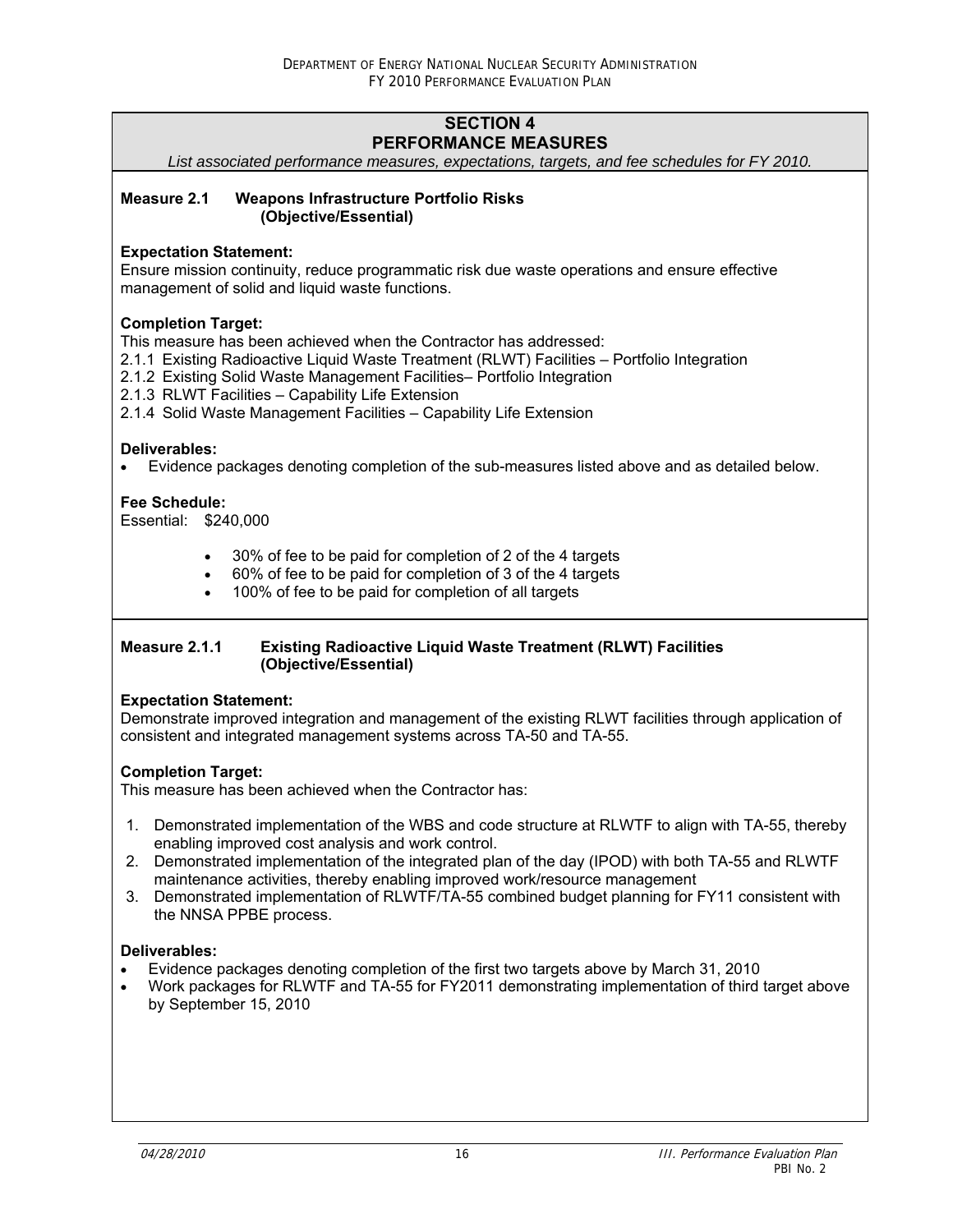#### **Measure 2.1.2 Existing Solid Waste Management Facilities (Objective/Essential)**

#### **Expectation Statement:**

Demonstrate improved integration and management of the Existing Solid Waste Management facilities through application of consistent and integrated management systems in support of enduring and legacy waste programs requirements across TA-54.

#### **Completion Target:**

This measure has been achieved when the Contractor has:

- 1. Established a PADWP-WI and ADEP planning/integration mechanism to address facility management and waste processing issues and initiatives.
- 2. Demonstrated implementation of integrated budget planning in support of enduring and legacy waste program requirements for FY11 consistent with the NNSA PPBE process.

#### **Deliverables:**

- Evidence package denoting completion of the first target above by March 31, 2010.
- WI work packages for solid waste facility activities for FY2011 demonstrating implementation of the target 2 by September 15, 2010.

#### **Measure 2.1.3 RLWT Facilities – Capability Life Extension (Objective/Essential)**

#### **Expectation Statement:**

Demonstrate improved planning, investment, condition and maintenance of the TA-50 facilities.

#### **Completion Target:**

This measure has been achieved when the Contractor has:

- 1. Demonstrated continued planning and execution of the run-to-replacement strategy for the nonenduring RLWT facilities.
- 2. Complete risk-based execution plans for FY2011 & FY2012. Utilize in budget preparation for FY2011.
- 3. RLW Collection System (RLWCS)
	- o Complete study on long-term configuration and use of the RLWCS..
	- o Establish a preventative maintenance schedule for the RLWCS and implementation plan for scheduled maintenance.

#### . **Deliverables:**

- Evidence packages denoting completion of target 3 above by June 30, 2010
- Evidence packages denoting completion of the targets 1-2 above by September 15, 2010

#### **Measure 2.1.4 Solid Waste Management Facilities – Capability Life Extension (Objective/Essential)**

#### **Expectation Statement:**

Demonstrate improved planning, investment, condition and maintenance of the Solid Waste Management facilities.

#### **Completion Target:**

This measure has been achieved when the Contractor has:

1. Demonstrated continued planning and execution of the run-to-replacement strategy for the nonenduring solid waste management facilities.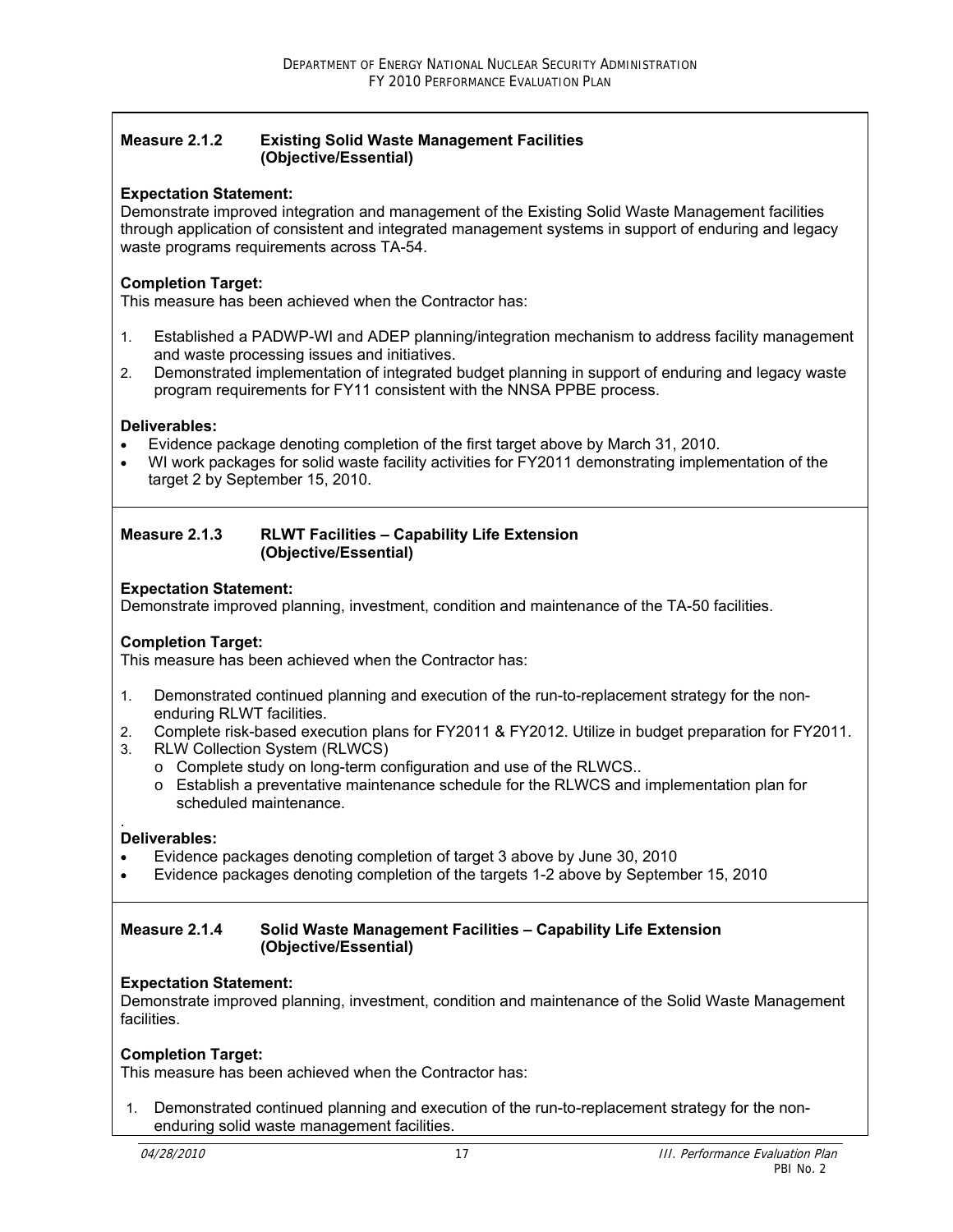- 2. Complete risk-based execution plans for FY2011 & FY2012. Utilize plans in budget preparation for FY2011.
- 3. Continue progress on development and implementation of an institutional waste tracking system.
- 4. TRU waste storage domes
	- o Complete study on condition and projected use of storage domes by June 30, 2010.
	- o Execute required dome repairs per plan.

#### **Deliverables:**

• Evidence packages denoting completion of the targets above by September 15, 2010

#### **Measure 2.2 Outfall Reduction Program (ORP) Implementation**

#### **Measure 2.2.1 ORP Interim Measures (Objective/Essential)**

#### **Expectation Statement:**

The ORP interim measures will be completed in support of the new 2010 NPDES compliance requirements to enable continued operations

#### **Completion Target:**

This measure has been achieved when the Contractor has:

Implemented identified interim measures for the 2010 metals requirements:

- 1. TA-35 NHMFL
- 2. TA-50
- 3. LANSCE
- 4. Sigma
- 5. TA-11 Vibration Facility
- 6. SCC
- 7. LDCC

#### **Deliverables:**

- FOD verification of completion and assumption of operational responsibility by July 31, 2010
- Evidence packages denoting completion of the targets above by August 30, 2010

#### **Fee Schedule:**

Essential: \$200,000

- 100% of fee to be paid for the completion of 7 target elements as defined above.
- 25% fee reduction for each missed element above.

#### **Assumptions Specific to This Measure:**

- RTBF and IS funding is available to implement interim measures.
- Implementation is verified when interim measure is operational and the responsible FOD assumes responsibility for the system and/or other actions (i.e., selected operations may be curtailed or additional local treatment implemented) have been effected to ensure the 2010 metals requirements can be achieved.

#### **Measure 2.2.2 ORP Long-Term Measures (Objective/Stretch)**

#### **Expectation Statement:**

Demonstrate progress towards the new 2012 NPDES compliance requirements and a reduction in permitted outfalls at the Laboratory to enable sustainable operations.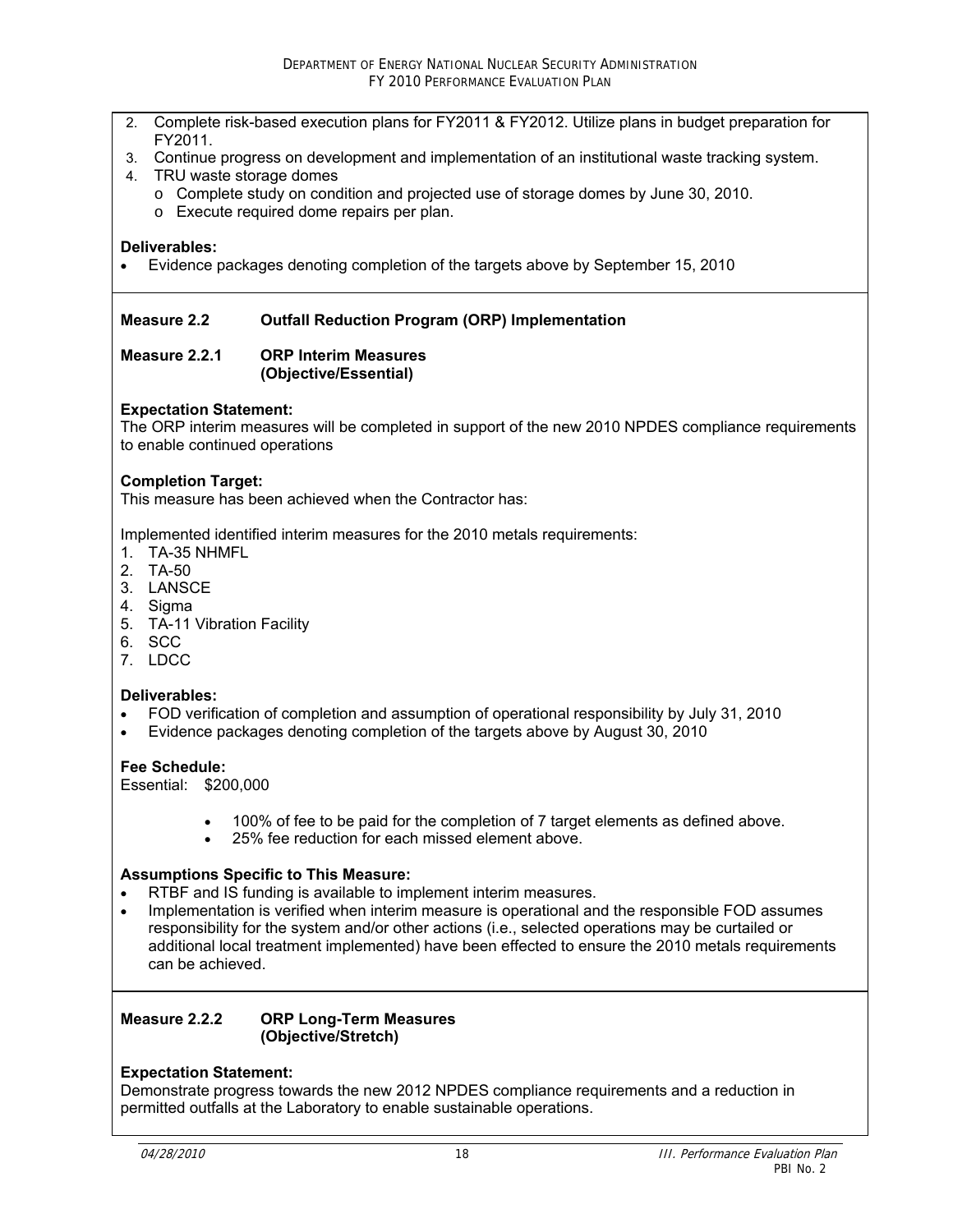### **Completion Target:**

This measure has been achieved when the Contractor has:

- 1. Developed an interim measure proposal as risk mitigation for any schedule gap that may exist between 2012 PCB requirements and the execution of the Sanitary Effluent Reclamation Facility (SERF) Expansion project.
- 2. Completed the Design of the DARHT Cooling tower and Septic system tie in to the Sanitary Waste Water System (SWWS).
- 3. Completed the LANSCE Alternatives Analysis resulting in a final outfall solution recommendation.
- 4. Submitted to LASO the SERF Expansion project CD-1 package.
- 5. CMR Wing 5 and 7 Air Washers have been removed and the remaining Air Washers are re--plumbed to the Sanitary Waste Water System (SWWS) for emergency use only.

#### **Deliverables:**

• Evidence packages denoting completion of the targets above by September 15, 2010

#### **Fee Schedule:**

Stretch: \$260,000

- 100% of fee to be paid for the completion of 5 target elements as defined above.
- Fee reduced by 25% for each target element not achieved.

#### **Assumptions Specific to This Measure:**

- SERF Expansion funding is supported by NNSA.
- A full Environmental Impact Study will not be necessary to complete the NEPA process for the SERF Expansion Project.

#### **Measure 2.3 Integrated Nuclear Planning (INP) Implementation (Objective/Essential)**

#### **Expectation Statement:**

Ensure mission continuity, reduce programmatic risk due to waste operations, and ensure effective management of solid and liquid waste functions.

#### **Completion Target:**

This measure has been achieved when the Contractor has addressed:

- 2.3.1 Implementation of INP processes TA-55/RLWF activities
- 2.3.2 Implementation of INP Processes Enduring Waste Management (EWM) Activities

#### **Deliverables:**

• Evidence packages denoting completion of the sub-measures listed above

#### **Fee Schedule:**

Essential: \$200,000

• 100% of fee to be paid for completion of all targets by September 30, 2010.

#### **Measure 2.3.1 Implementation of INP processes - TA-55/RLWF activities (Objective/Essential)**

#### **Expectation Statement:**

Use INP Program Management processes to support management and integration of TA-55 program and infrastructure activities.

#### **Completion Target:**

This measure has been achieved when the Contractor has: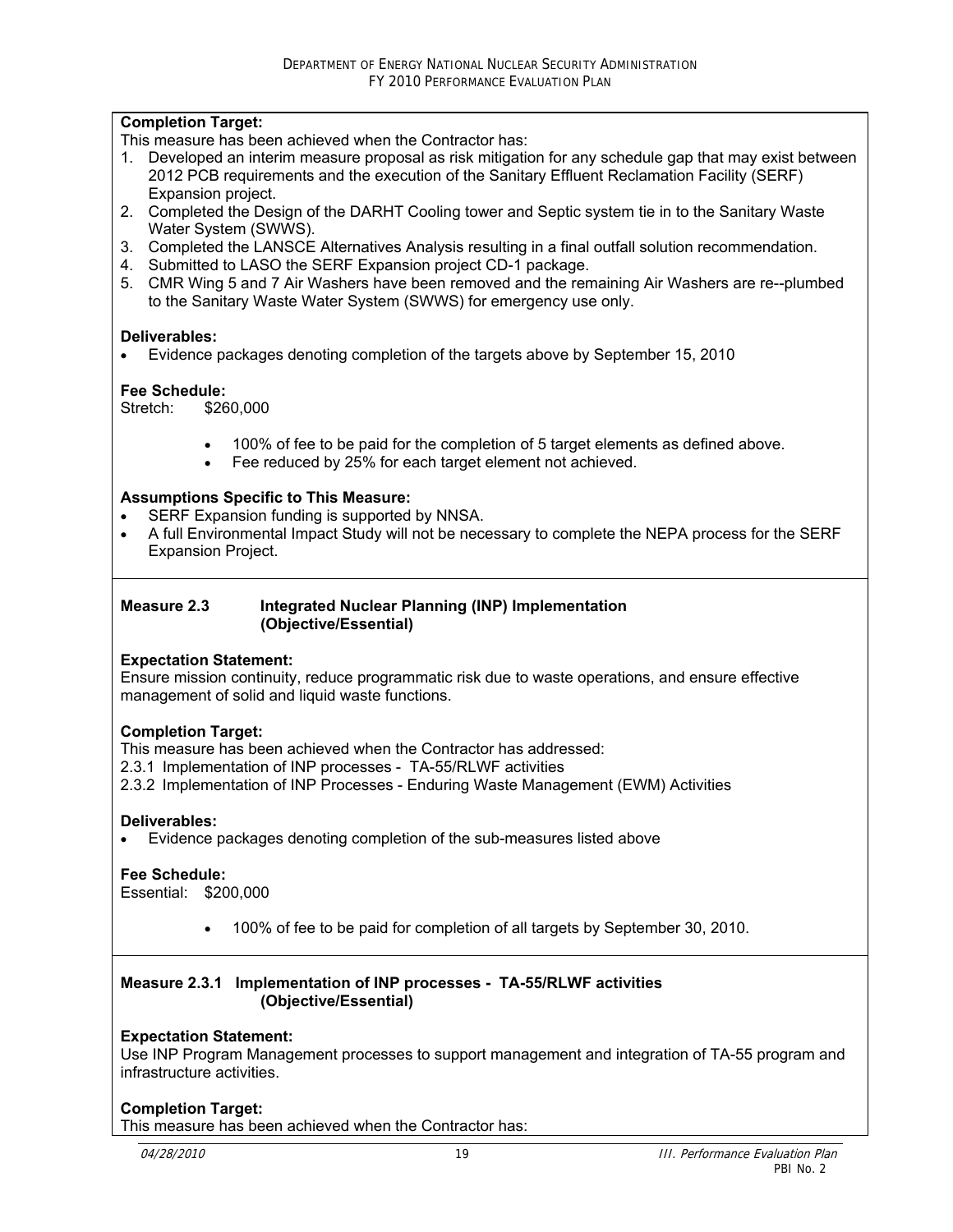- Planned and conducted an INP workshop as a forum focused on the management and integration of TA-55 and RLWF activities (by May 31, 2010). At the workshop, build on the core plutonium strategy and plans to address all or part of the following projected topics/issues:
	- 1. Funding strategy and plans to support the occupation, start-up and operations of the RLUOB,
	- 2. Required funding, planning and execution balance between RLUOB Equipment Installation and CMRR Nuclear Facility,
	- 3. TA-55 and related facility/infrastructure plans,
	- 4. Materials and waste disposition,
	- 5. Integrated Priority List (IPL) implementation,
	- 6. Integration/transition of LLNL operations, and
	- 7. FY10/FY11 Plutonium Programs' budgets and planning. Document the minutes, decisions and actions within 30 days.

**Note:** Final selection of topics will be agreed upon between LANL and NNSA 30 days ahead of the workshop.

#### **Deliverables:**

• Workshop Notebook, Meeting Minutes and Action Items

#### **Measure 2.3.2 Implementation of INP Processes - Enduring Waste Management (EWM) Activities (Objective/Essential)**

#### **Expectation Statement:**

Utilize INP program management processed to establish/validate the strategic direction for the enduring waste management mission and establish and conduct implementations plans.

#### **Completion Target:**

This measure has been achieved when the Contractor has:

- 1. Planned and conducted an INP workshop (by February 28, 2010) as a forum to establish/validate the core waste management strategy, develop implementation plans and address specific issues among those identified in the July 15 and 16, 2009, INP workshop. A preliminary list of specific projected topics/issues include:
	- A. RLW Facility operations and projects,
	- B. Progress in development of the Enduring Solid Waste capability, including RCRA permit application,
	- C. NNSA requirements for stored newly generated waste disposition and RCRA closure related to Area G closure, and
	- D. The Outfall Reduction Program interim and long term compliance actions. Document the minutes, decisions and actions within 30 days. At a minimum, results will be incorporated into LANL's request to the Defense Programs FY12-16 Programming session. Note: Final selection of topics will be agreed upon between LANL and NNSA 30 days ahead of the workshop.
- 2. Develop an improved INP action tracking system (within 30 days of the first FY2010 INP workshop) that will measure and report on the status of all formal action items on a quarterly basis.
- 3. Plan and conduct a second INP workshop (by September 30, 2010) as a forum to update the EWM IP and address specific issues among those identified in first FY2010 workshop. A preliminary list of specific projected topics/issues include:
	- A. Consent Order plans and execution,
	- B. Legacy Waste Disposition plans and execution and interdependencies to EWM and
	- C. Relocation of Low Level, Mixed Low Level and Haz-Chem Waste Operations. Document the minutes, decisions and actions plan within 30 days. Note: Selection of topics will be agreed upon by LANL and NNSA 30 days ahead of the workshop.

#### **Deliverables:**

- Workshop Notebook, Meeting Minutes and Action Items for targets 1 and 3.
- Evidence packages denoting completion of the target 2 above by September 15, 2010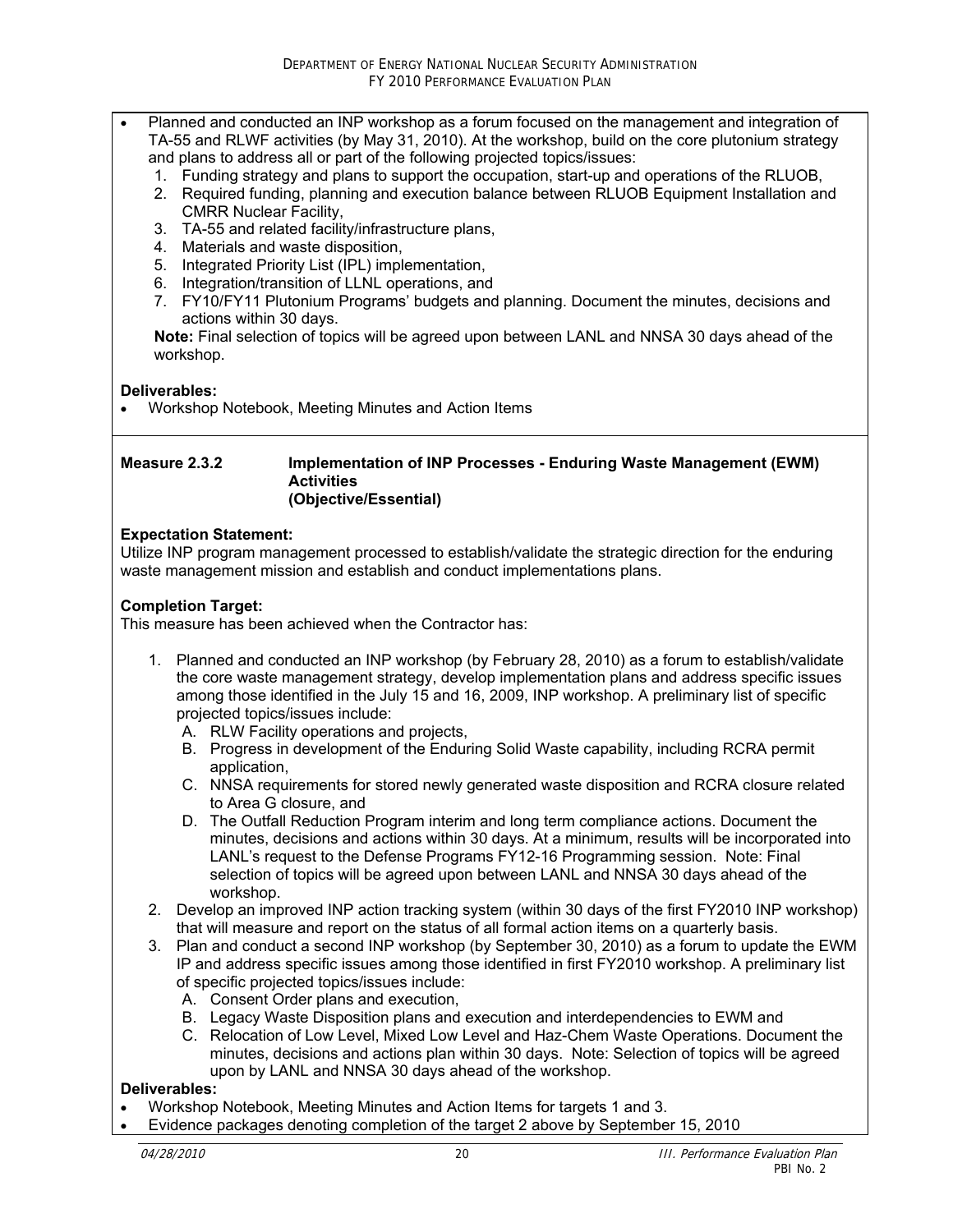#### **Measure 2.4 CMR Facility Consolidation/Risk Mitigation (Objective/Essential)**

#### **Expectation Statement:**

Demonstrate effective utilization of resources in balancing operational and program risks while maintaining minimum essential, mission critical, CMR facility capabilities needed in support of the core NNSA mission and other DOE nuclear programs.

#### **Completion Target:**

This measure has been achieved when the Contractor has:

- 1. Emptied materials and equipment from the North side of the radiological labs in Wing 2.
- 2. Engineered and removed the Rednet back to the wing hubs in Wings 2, 3 & 4.
- 3. Completed the initial hold-up surveys in Wing 2.
- 4. Deployed the LIMS Replacement Tracking System at CMR.
- 5. Bolas Grande beneficial occupancy

#### **Deliverables:**

• Evidence packages denoting completion of the targets above

#### **Fee Schedule:**

Essential: \$250,000

- 30% of fee to be paid for completion of 3 of the 5 target elements
- 60% of fee to be paid for completion of 4 of the 5 target elements
- 100% of allocated fee will be paid for completion of 5 targets by September 15, 2010.

#### **Measure 2.5 Consolidated Solid Waste Capability Development (Objective/Stretch)**

#### **Expectation Statement:**

Demonstrate progress toward the development and execution of a consolidated solid waste capability that supports the enduring waste missions and Area G closure requirements.

#### **Completion Target:**

This measure has been achieved when the Contractor has:

- 1. Completed a program plan of projects/activities required to relocate solid waste capabilities and nonlegacy materials out of Area G in an efficient and cost effective manner that includes RCRA permitting, funding, and schedule considerations
- 2. Presented an executable strategy to leverage the existing TRU Waste line item project to optimize and mitigate the schedule constraints associated with Area G closure requirements and reconstitution of mission capability
- 3. Provided a budget submittal for the NNSA requirements associated with solid waste transition out of Area G that supports the NNSA FY12-16 PPBE process.
- 4. Completed the program and project development work in support of a CD-1 request for a Line Item project

#### **Deliverables:**

• Evidence packages denoting completion of the targets above

#### **Fee Schedule:**

Stretch: \$290,000

- 50% fee to be paid for completion of target elements 1-3 by June 30, 2010.
- 50% of allocated fee will be paid for completion of target element 4 by September 30, 2010.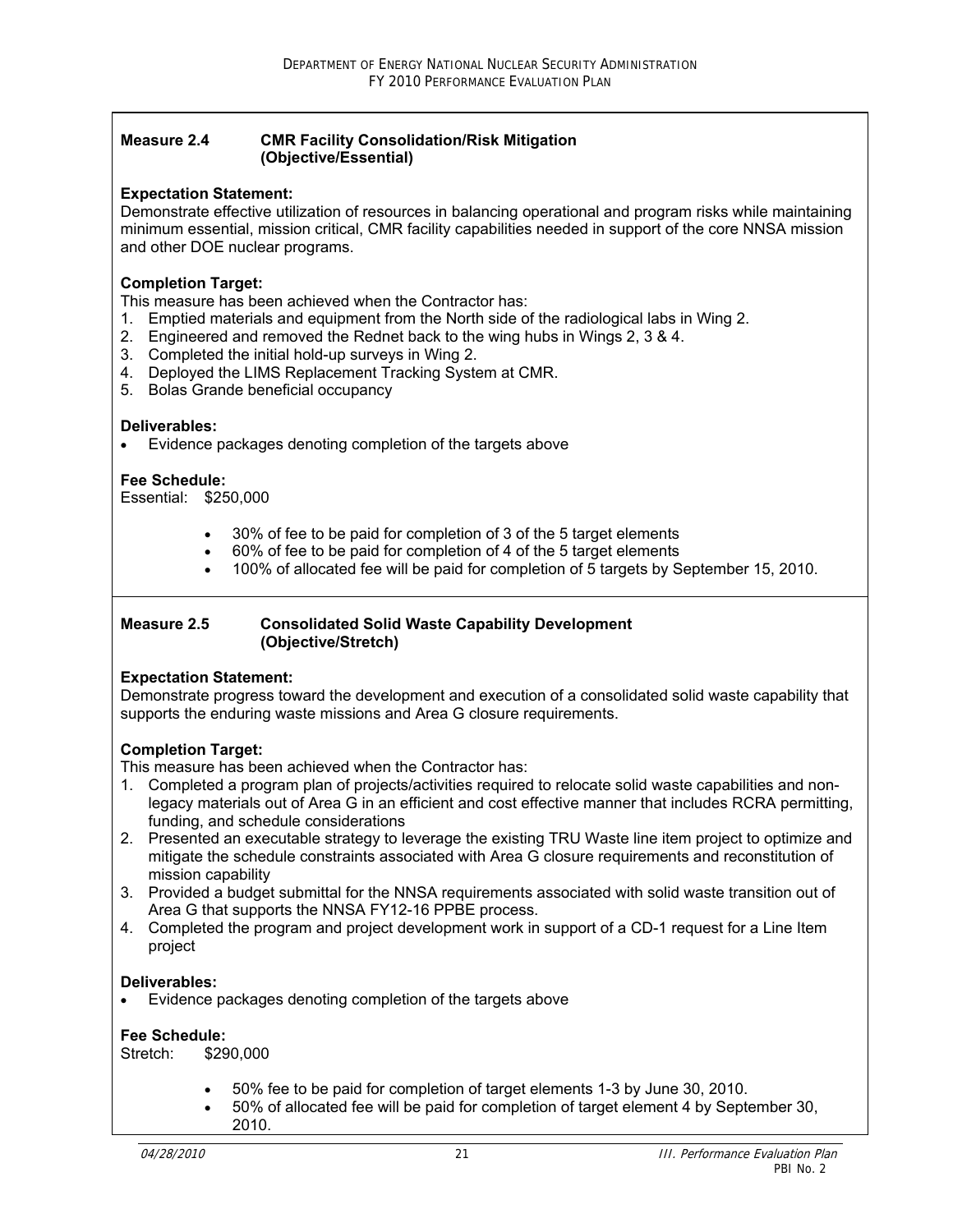#### **Assumptions Specific to This Measure:**

• Support and direction for this effort is approved by NNSA.

#### **Measure 2.6 Weapons Infrastructure (WI) - Solid Waste Processing Initiatives**

#### **Measure 2.6.1 Improve Mission Generated TRU Waste Practices (Objective/Essential)**

#### **Expectation Statement:**

Improve mission-generated TRU waste practices in accordance with DOE requirements and Waste Acceptance Criteria (WAC) so as to reduce costs to the missions and facilitate timely removal from the site. Newly generated TRU waste requires no repackaging (e.g., no non-compliant/prohibited items). This will reduce mission dependence on repacking facilities, reduce exposure potential, and reduce mission costs.

#### **Completion Target:**

This measure has been achieved when the Contractor has:

- 1. Demonstrate ongoing operational improvement actions to implement Visual Examination practices at TA-55.
- 2. ≥95% of all TRU FY2010 containerized waste packaging (at TA-50, TA-55, and CMR) is in accordance with the WAC (i.e., ≤5% requires no rework at WCRR or similar facility).
- 3. All TRU waste containerized (at TA-50, TA-55, and CMR) by July 31, 2010, is shipped to TA-54 by September 30, 2010, for disposal to WIPP.

#### **Deliverables:**

• Evidence packages denoting completion of the targets above

#### **Fee Schedule:**

Essential: \$140,000

• 100% of allocated fee will be paid for completion of targets by September 30, 2010.

#### **Assumptions Specific to This Measure:**

- Waste containers exclude items requiring size reduction such as pencil tanks and gloveboxes
- Waste containers shall be optimally filled to volume or wattage limits or weight.
- Waste containers included in this measure are those generated at TA-50, TA-55 and CMR.
- Waste containers are stored and disposed of in accordance with DOE O 435.1, DOE M 435.1-1, TA-54 WAC, and WIPP WAC criteria.

#### **Measure 2.6.2 Newly Generated TRU Waste Disposition (Objective/Stretch)**

#### **Expectation Statement:**

Demonstrate progress in the reduction of stored newly generated drums at Area G. Prepare stored and newly generated transuranic waste for certification. Ship MLLW previously classified as TRU waste

#### **Completion Target:**

This measure has been achieved when the Contractor has:

- 1. Prepared 120m3 of NGW waste for certification by Sept 30, 2010.
- 2. Shipped 1999-2007 TRU waste (66m3) that has been reclassified to MLLW waste by March 31, 2010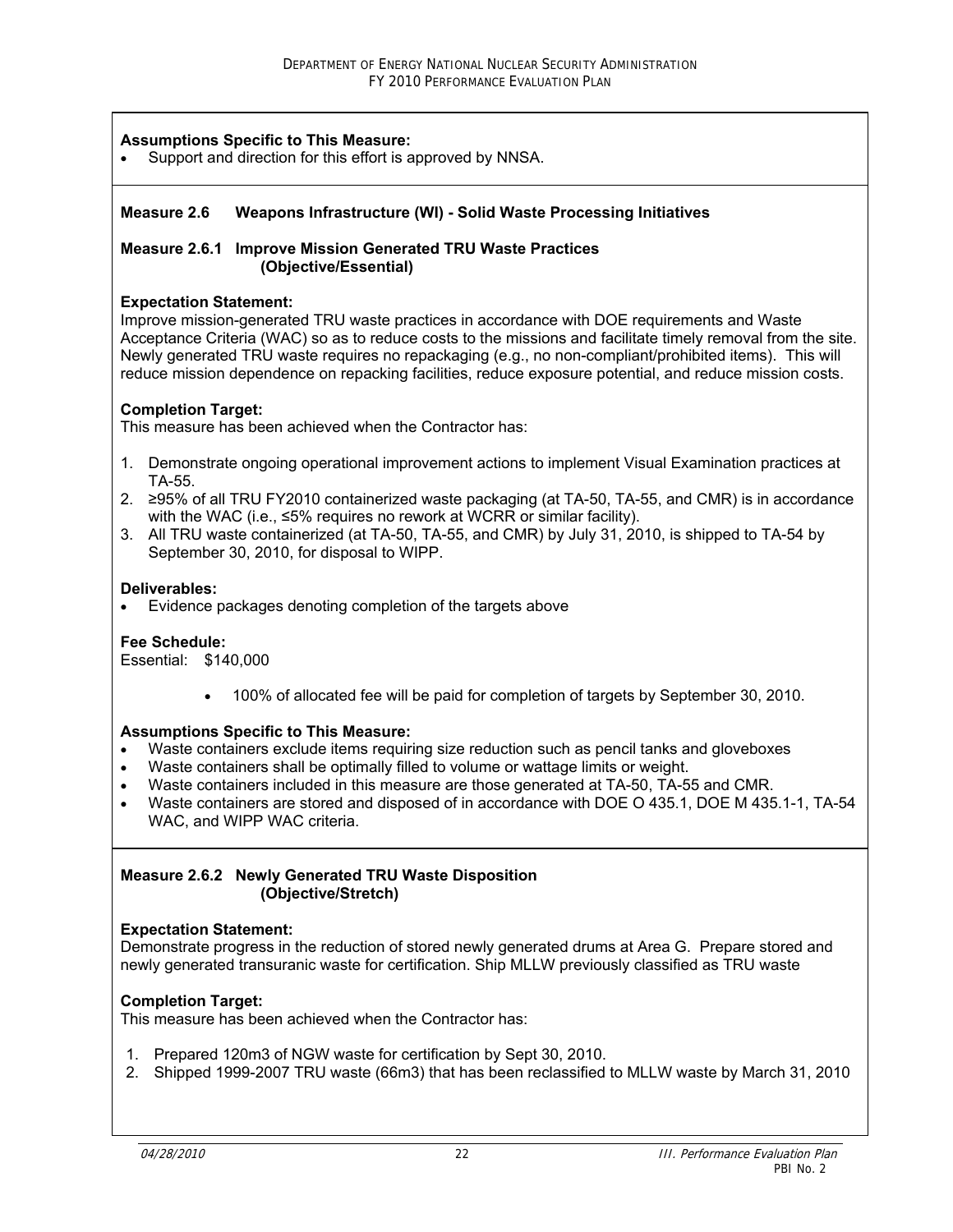#### **Deliverables:**

• Evidence packages denoting completion of the targets above.

#### **Fee Schedule:**

Stretch: \$600,000

#### **Assumptions Specific to This Measure:**

- Readiness activities associated with the start-up or reconfiguration of temporary repackaging/remediation/size reduction lines will not go beyond Limited Scope Readiness Assessments.
- The actual shipment of TRU waste is not addressed in this PBI.
- NGW waste for certification includes the following: 1) TRU waste received during FY-1999 thru FY2010 prepared for certification in FY2010, or 2) parent TRU waste containers not otherwise counted that have been repackaged or remediated and ready for certification,. Volumes of waste that count toward the PBI target are based on the volume of the stored waste container prior to repackaging, remediation, or reclassification. Waste will not be retained elsewhere in amounts in excess of FY2009 levels.

#### **Measure 2.6.3 Stored Waste Reduction (Objective/Stretch)**

#### **Expectation Statement:**

Demonstrate progress in the reduction of stored waste. Prepare stored waste and excess equipment for disposition.

#### **Completion Target:**

This measure has been achieved when the Contractor has:

- 1. Prepared 30 m3 of excess pre-existing equipment for disposition.
- 2. Prepared an additional 30 m3 of excess pre-existing equipment for disposition.
- 3. Disposed of three MLLW gloveboxes that are listed on the Site Treatment Plan.

#### **Deliverables:**

• Evidence packages denoting completion of the targets

#### **Fee Schedule:**

Stretch: \$200,000

- 50% of allocated fee will be paid for completion of 2 targets by September 30, 2010.
- 100% of allocated fee will be paid for completion of all targets by September 30, 2010.

#### **Assumptions Specific to This Measure:**

- This measure addresses only Defense Programs waste liabilities.
- Stored wastes may be in process facilities or at TA-54
- Mission wastes exclude those whose disposition is funded by the DOE Office of Environmental Management
- Waste disposal under this measure is not duplicative of any other incentivized waste activity.

#### **Measure 2.7 Reserved for Emergent Measures (Objective/Stretch)**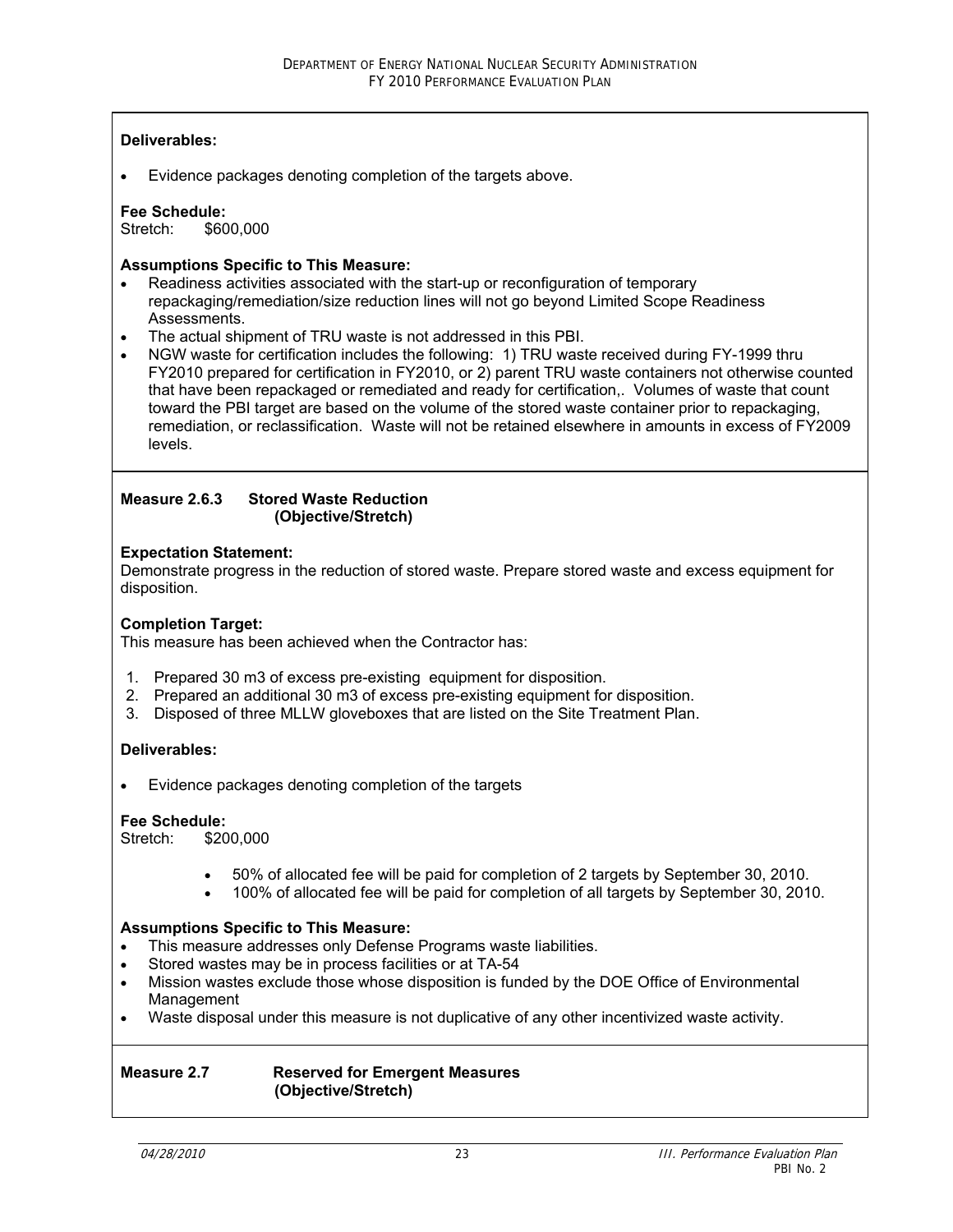### **SECTION 5 ASSUMPTIONS / TECHNICAL BOUNDARY CONDITIONS**

*List foreseeable impacts to performance.*

- The NNSA and LANS, LLC will agree within 30 days of receipt of final appropriations, or by March 6, 2009 if under a long-term Continuing Resolution, that the funding is sufficient to accomplish these measures. If by this date, Continuing Resolution funding or final appropriation is less than the President's Budget Request, LANS shall identify any impacts to the FY 2009 PEP measures within 30 calendar days. If interim Continuing Resolution funding is less than the President's Budget Request, LANS shall identify any impacts to the FY 2009 PEP measures within 15 business days following the approval of the Continuing Resolution.
- If LANS cannot meet/complete a PBI because of conditions or events that are outside of LANS' ability to control, the PBI will be renegotiated.
- If no specific due date is referenced with any of the completion elements, the due date of that element is to be September 30, 2010.
- All calculations for determining performance ratings shall be rounded to one tenth of a decimal point.  $(e.g., 88.88 = 88.9)$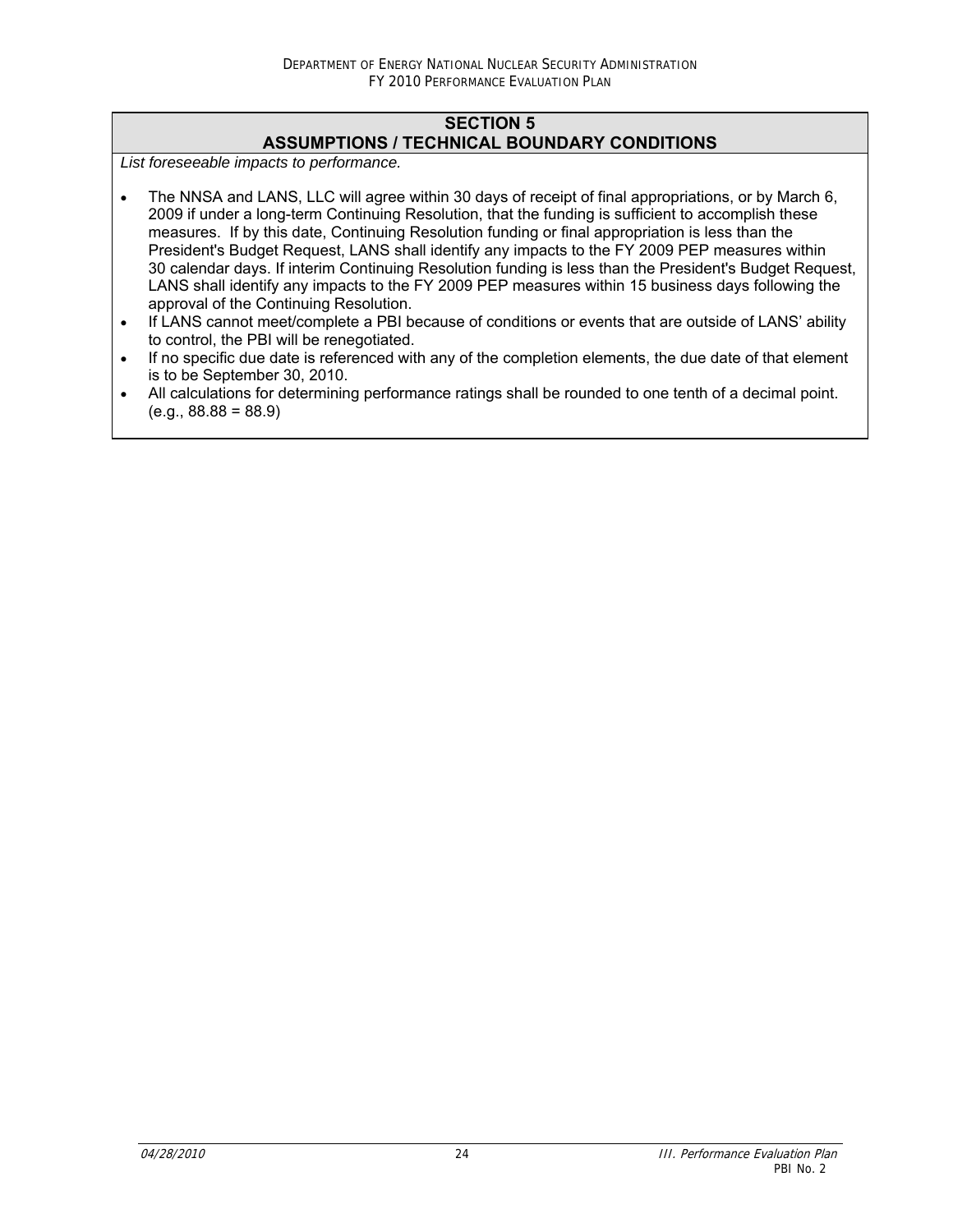#### **PBI NO. 3 Environmental Initiatives**

| FY 2010 PERFORMANCE BASED INCENTIVE                                                                                                                                                                                                                                                            |                                                |                                                                                                    |                       |  |
|------------------------------------------------------------------------------------------------------------------------------------------------------------------------------------------------------------------------------------------------------------------------------------------------|------------------------------------------------|----------------------------------------------------------------------------------------------------|-----------------------|--|
| PBI No. 3                                                                                                                                                                                                                                                                                      | Objective:                                     | <b>Environmental Initiatives</b>                                                                   |                       |  |
| <b>Objective Statement:</b> Comply with Consent Order requirements in an effective and efficient<br>manner; prepare legacy waste for disposition.                                                                                                                                              |                                                |                                                                                                    |                       |  |
|                                                                                                                                                                                                                                                                                                | <b>SECTION 1</b><br><b>GENERAL INFORMATION</b> |                                                                                                    |                       |  |
| Revision Number and Date:<br>Maximum Available Incentive Fee:<br>Duration:<br>Fee Payment Type:<br>Principle LANS Owner:                                                                                                                                                                       | Annual<br>Completion<br>M. Graham              | Revision No.: 0 Date: February 23, 2010<br>\$2,300,000 (Essential)+\$300,000 (Stretch)=\$2,600,000 |                       |  |
| Principle COR:                                                                                                                                                                                                                                                                                 | G. Rael                                        |                                                                                                    |                       |  |
|                                                                                                                                                                                                                                                                                                | <b>SECTION 2</b>                               | <b>PERFORMANCE REQUIREMENTS</b>                                                                    |                       |  |
| In order to earn any incentive fee in PBI 3 stretch measures, the following two gateways must be met:<br>1. Earn ≥80% total objective essential fee in the aggregate fee area of Mission.<br>2. Earn an adjectival rating of at least "Very Good" in the essential Mission Subjective measure. |                                                |                                                                                                    |                       |  |
|                                                                                                                                                                                                                                                                                                | <b>SECTION 3</b>                               | <b>INDEX OF PERFORMANCE MEASURES</b>                                                               |                       |  |
|                                                                                                                                                                                                                                                                                                |                                                | <b>Allocated</b>                                                                                   | <b>Fee Type</b>       |  |
| <b>Measure 3.1</b><br><b>Consent Order Compliance</b><br><b>Measure 3.2</b><br><b>Legacy Waste Disposition</b>                                                                                                                                                                                 |                                                | Fee<br>\$1,200,000<br>\$300,000<br>\$1,100,000                                                     | E or S<br>Е<br>S<br>Е |  |
| <b>SECTION 4</b><br><b>PERFORMANCE MEASURES</b><br>List associated performance measures, expectations, targets, and fee schedules for FY 2010.                                                                                                                                                 |                                                |                                                                                                    |                       |  |
| Measure 3.1<br><b>Consent Order Compliance</b>                                                                                                                                                                                                                                                 |                                                |                                                                                                    |                       |  |
| Measure 3.1.1<br><b>Stipulated Penalty Deliverables</b><br>(Objective/Essential)                                                                                                                                                                                                               |                                                |                                                                                                    |                       |  |
| <b>Expectation Statement:</b><br>Complete FY 2010 Consent Order Stipulated Penalty deliverables on schedule.                                                                                                                                                                                   |                                                |                                                                                                    |                       |  |
| <b>Completion Target:</b><br>This measure has been achieved when the Contractor has:                                                                                                                                                                                                           |                                                |                                                                                                    |                       |  |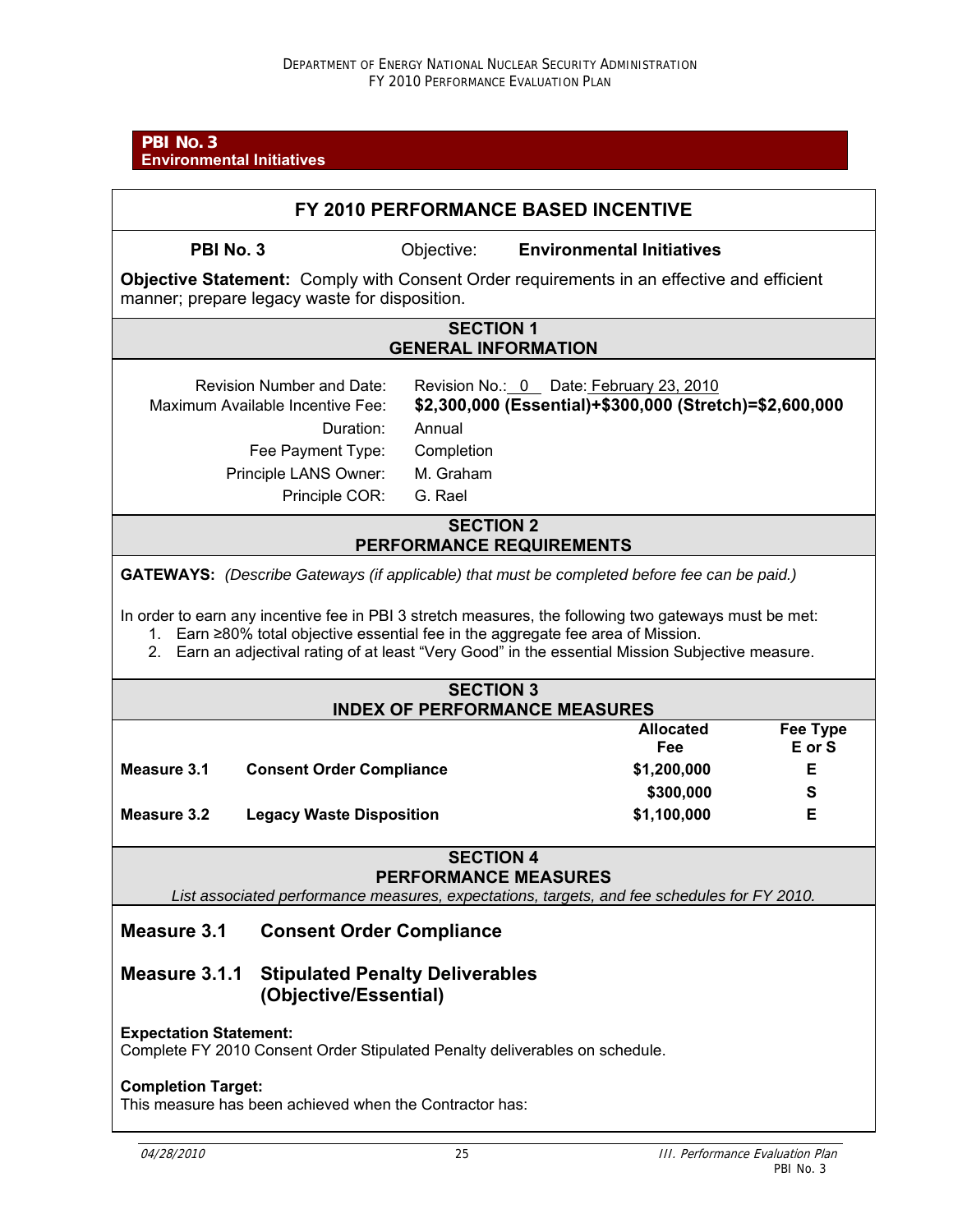Submitted the FY 2010 stipulated penalty deliverables accounted for under this measure on time and substantially compliant so that no stipulated penalty is paid.

#### **Fee Schedule:**

Essential: \$700,000

0 missed = 100% of fee allocated 1 missed = 50% of fee allocated

2 or more missed = 0% of fee allocated

- If annual CPI for PBS 30 is yellow on June 30 or September 30, 2009, fee is reduced by 30%
- If annual CPI for PBS 30 is red on June 30 or September 30, fee is reduced by 60%

#### **Assumptions Specific to This Measure:**

- The allocated fee for this PBI will not be reduced unless the total number of funded stipulated penalty deliverables falls below 10.
- In all cases, missed deliverables are those submitted after the stipulated penalty date or determined to be substantially non-compliant, and resulting in payment of a stipulated penalty.
- CPI color ranges are: yellow if value is between 0.85 and 0.90, red if value is less than 0.85.
- The two deliverables, dependent on work accomplishment by an independent LASO subcontractor, will only be included in this PBI if LASO's subcontractor successfully completes their work scope by the date specified in the FY10 workplan. These deliverables are "Completion Report for DP Canyon Grade Control Structure" and "Completion Report for Pueblo Canyon Grade Control Structure and Replacement of Monitoring Station E060".
- The "Completion Report for Sediment Removal and Sampling from LA-SMA-2" will be included in this PBI only if NMED approves LANL's proposal to revise the schedule of interim deliverables.
- The two TA-49 stipulated deliverables are excluded from this PBI and included in PBI 3.1.3 because they are executing zero-float recovery schedules to recover from insufficient funding in FY 2009
- LANS authority for approval of Baseline Change Proposals is increased to \$200,000
- LASO makes a commitment to complete their determination on LANL Baseline Change Proposals within two weeks of receipt of those requests.

# **Measure 3.1.2 Other Key Consent Order Deliverables (Objective/Essential)**

#### **Expectation Statement:**

Complete other major deliverables supporting cleanup under the Consent Order.

#### **Completion Target:**

This measure has been achieved when the Contractor has:

Submitted the non-stipulated penalty key deliverables on schedule and substantially compliant so that no fine is paid. The deliverables will be listed in an Appendix in the FY 2010 Work Plan. *Note: it is anticipated that on the order of 30 deliverables may be identified for this measure.* 

#### **Fee Schedule:**

Essential: \$500,000

0 missed = 100% of fee allocated

1 missed = 50% of fee allocated

2 or more missed = 0% of fee allocated

### **Assumptions Specific to This Measure:**

• In all cases, missed deliverables are those submitted after the due date or determined to be substantially non-compliant, and resulting in payment of a fine.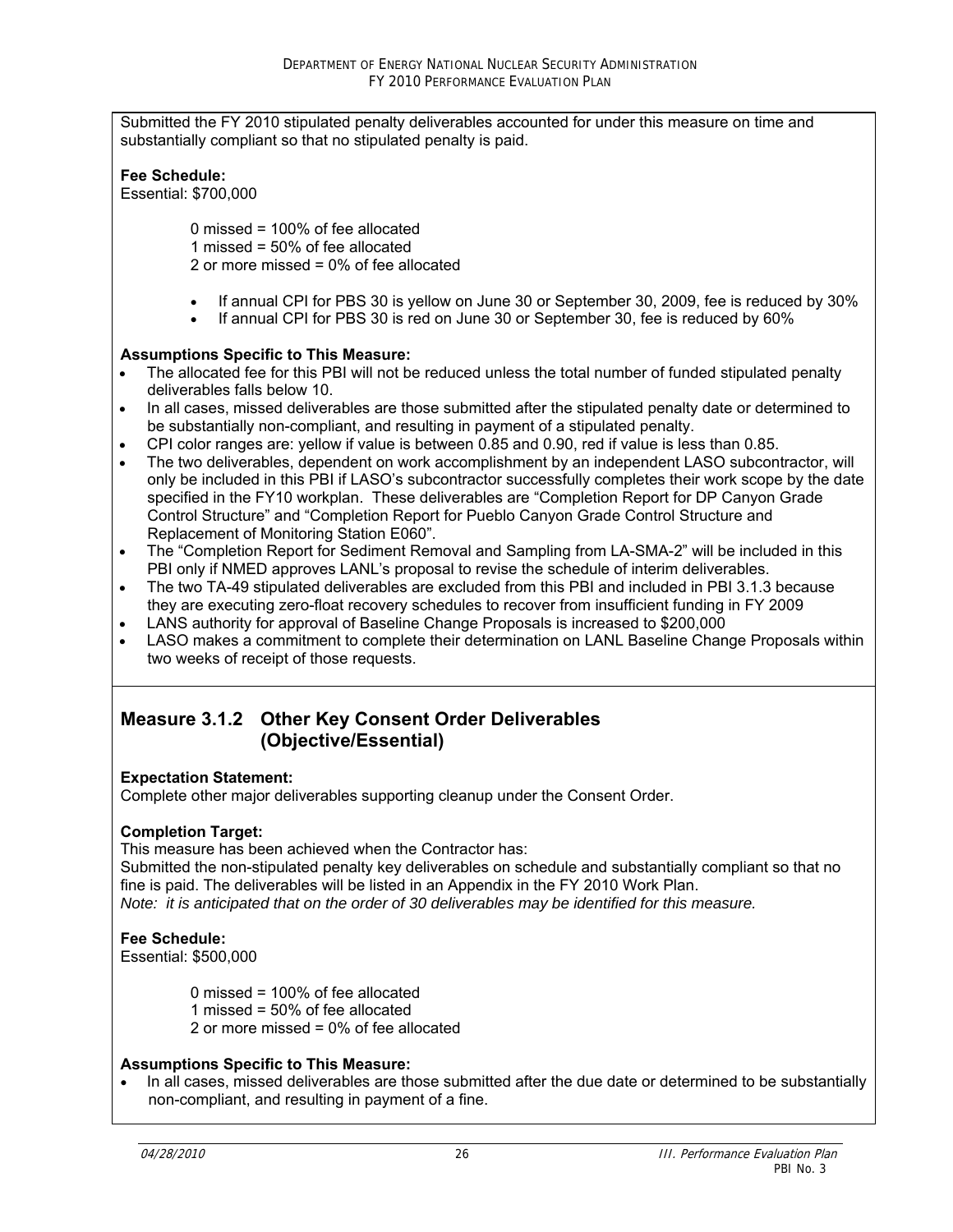# **Measure 3.1.3 At-Risk Consent Order Deliverables (Objective/Stretch)**

#### **Expectation Statement:**

Complete FY 2010 at-risk Consent Order deliverables on schedule

#### **Completion Target:**

This measure has been achieved when the Contractor has:

Submitted the following two FY 2010 Consent Order deliverables on schedule and substantially compliant so that no stipulated penalty or fine is paid for at-risk deliverables documented in the FY10 Workplan.

- 1. Investigation Report for 49-005(a), 49-006, AOCs C-49-002, C-49-005(b), C-49-008(a,b) (Areas 5, 6, and 10)
- 2. Investigation Report for SWMUs 49-001(a-g), 49-003, AOC C-49-008(d) (MDA AB, Areas 1,3,4,11, and 12)

#### **Fee Schedule:**

Stretch: \$300,000

Fee will be divided equally among the deliverables

#### **Assumptions Specific to This Measure:**

- Stretch fee is not dependent upon performance against PBI 3.1.1 or PBI 3.1.2.
- In the case that a deliverable is removed from the Consent Order FY10 Stipulated Penalties List, the fee will be reduced by the amount associated with that deliverable.
- In all cases, missed deliverables are those submitted after the NMED-specified due date or determined to be substantially non-compliant, and resulting in payment of a stipulated penalty or fine.

# **Measure 3.2. Legacy Transuranic Waste Disposition**

# **Measure 3.2.1 Preparation of Transuranic Waste for Disposition (Objective/Essential)**

**Expectation Statement:** Prepare legacy transuranic waste for disposition

#### **Completion Target:**

This measure has been achieved when the Contractor has prepared 700 cubic meters of transuranic waste for disposition.

#### **Fee Schedule:**

Essential : \$700,000

- Earn 50% of the fee for disposition of 75% of the target.
- Earn 50% of fee on an incremental cubic meter basis for disposition of 75% to 100% of the target.

#### **Assumptions Specific to This Measure:**

- Transuranic waste preparation performance is based upon \$75M funding for transuranic waste per the President's budget.
- The 700 cubic meters do not include FRPs/Crates/Metal Boxes.
- Readiness activities associated with the start-up or re-configurations of temporary repackaging/remediation/size reduction lines will not be greater than the level of readiness assessment specified in LANL's Start-up Notification Report to LASO or this measure will be renegotiated.
- Funding and scope required to implement a new RCRA permit for legacy waste storage and disposition is not included in the PBS-0013 Funding-performance levels presented in the Completion Target section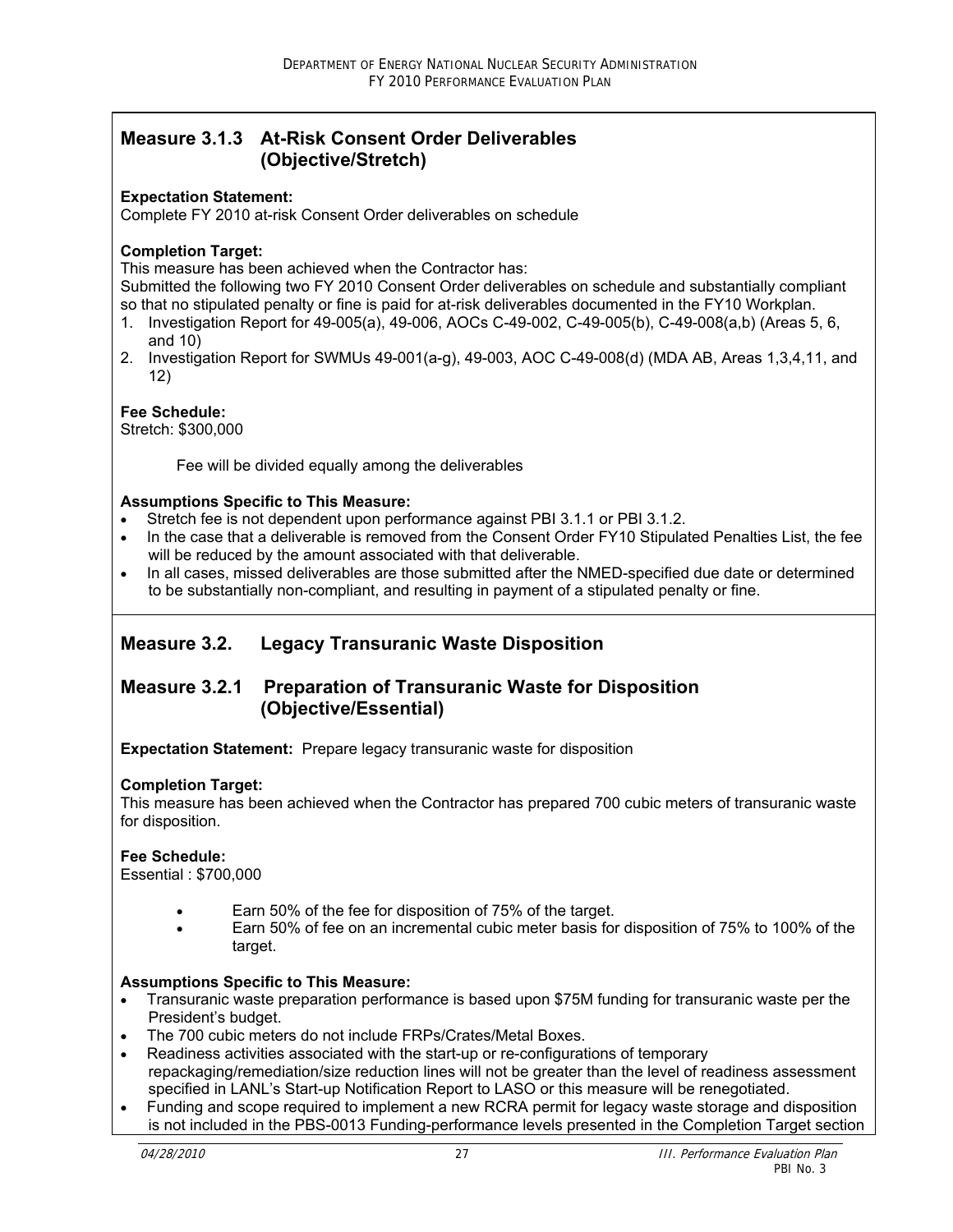of this PBI. Should new RCRA permit preparation requirements be mandated during FY2010, this measure will be renegotiated.

- Waste prepared for disposition includes the following:
- Parent TRU waste containers expressed as cubic meters that have been repackaged or remediated and submitted to the Central Characterization Project for characterization and disposition at the Waste Isolation Pilot Plant
- TRU waste not counted in the above bullet that is reclassified as MLLW and becomes road ready during FY 2010 for transport to a treatment facility.
- Volumes of waste prepared for disposition that count toward the PBI target are based on the volume of the parent (stored) waste container prior to repackaging, remediation, or reclassification. Reduced down to nearest cubic meter for fee calculation.

# **Measure 3.2.2 Expansion of Transuranic Waste for Disposition (Objective/Essential)**

**Expectation Statement:** Increase transuranic waste repackaging capabilities

### **Completion Target:**

This measure has been achieved when the Contractor has

- Commenced hot operations of a temporary debris repackaging line with parent drums containing greater than 0.52 PE-Ci and
- Commenced hot operations of a repackaging line configured for cans of cemented waste.

# **Fee Schedule:**

Essential: \$400,000

- Earn 25% of the fee when the Contractor commences hot operations of a temporary debris repackaging line with parent drums containing greater than 0.52 PE- Ci.
- Earn the remaining 75% of the fee when the Contractor commences hot operations of a repackaging line configured for cement waste cans.

# **Assumptions Specific to This Measure:**

- Transuranic waste preparation performance is based upon \$75M funding for transuranic waste per the President's budget.
- Readiness activities associated with the start-up of temporary or reconfigured repackaging/remediation/size reduction will not be greater than the level of readiness assessment specified in LANL's Start-up Notification Report to LASO or this measure will be renegotiated.
- Funding and scope required to implement a new RCRA permit for legacy waste storage and disposition is not included in the PBS-0013 Funding-performance levels presented in the Completion Target section of this PBI. Should new RCRA permit preparation requirements be mandated during FY 2010, this measure will be renegotiated.
- The Safety Basis documentation, submitted in FY 2009, which authorizes the repackaging of parent drums containing greater than 0.52 PE-Ci utilizing the temporary debris repackaging lines, will be approved by LASO prior to October 1, 2009, or the measure will be renegotiated.

# **SECTION 5 ASSUMPTIONS / TECHNICAL BOUNDARY CONDITIONS**

*List foreseeable impacts to performance.*

• The NNSA and LANS, LLC will agree within 30 days of receipt of final appropriations, or by mutually agreed to date if under a long-term Continuing Resolution, that the funding is sufficient to accomplish these measures. If by this date, Continuing Resolution funding or final appropriation is less than the President's Budget Request, LANS shall identify any impacts to the FY 2010 PEP measures within 30 calendar days. If interim Continuing Resolution funding is less than the President's Budget Request, LANS shall identify any impacts to the FY 2010 PEP measures within 15 business days following the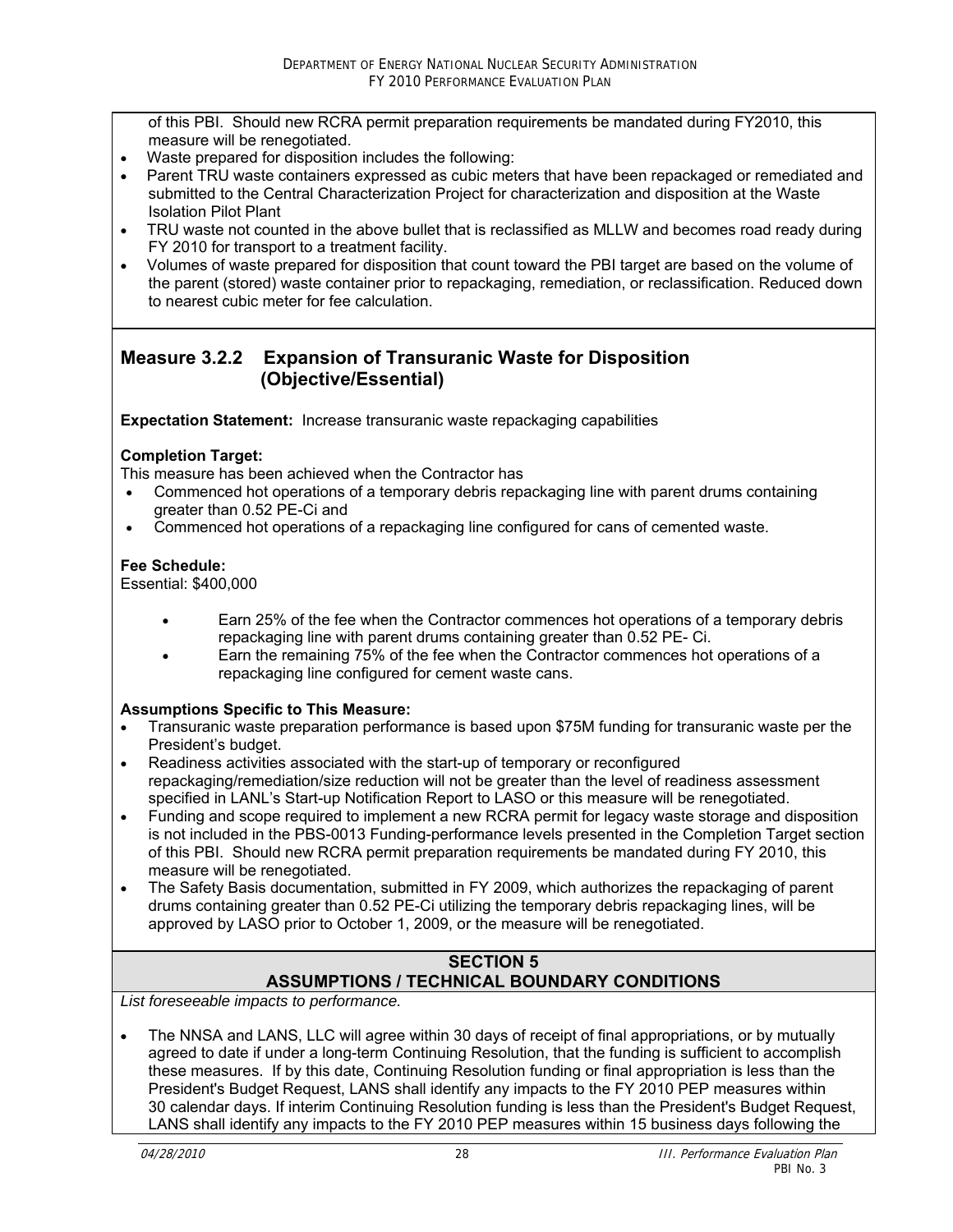approval of the Continuing Resolution.

- Funding for PBI #3 is based on the President's budget (PBS-30 \$113.3M and PBS-13 \$75.7M).
- LASO will provide funding on the schedule and in the amounts specified in the submitted FY 2010 workplan, until superseded by the approved workplan; should funding be less than these amounts at any point during the year, the affected elements of this PBI will be renegotiated.
- Deliverables under the Consent Order will be as specified in the order or as communicated by NMED in written direction; modifications in deliverable specifications or changes to due dates under this PBI will be effective upon receipt of written direction from NMED and mutual agreement of LASO and LANS.
- If LANS cannot meet/complete a PBI because of conditions or events that are outside of LANS' ability to control, the PBI will be renegotiated.
- If no specific due date is referenced with any of the PBI completion elements, the due date of that element is to be September 30, 2010.
- This PBI does not address EM program performance at TA-21 which is the subject of PBI 19.
- Performance under each element of this PBI is distinct from each other element and from any other FY 2010 PBI.
- All calculations for determining performance ratings shall be rounded to one tenth of a decimal point.  $(e.g., 88.88 = 88.9)$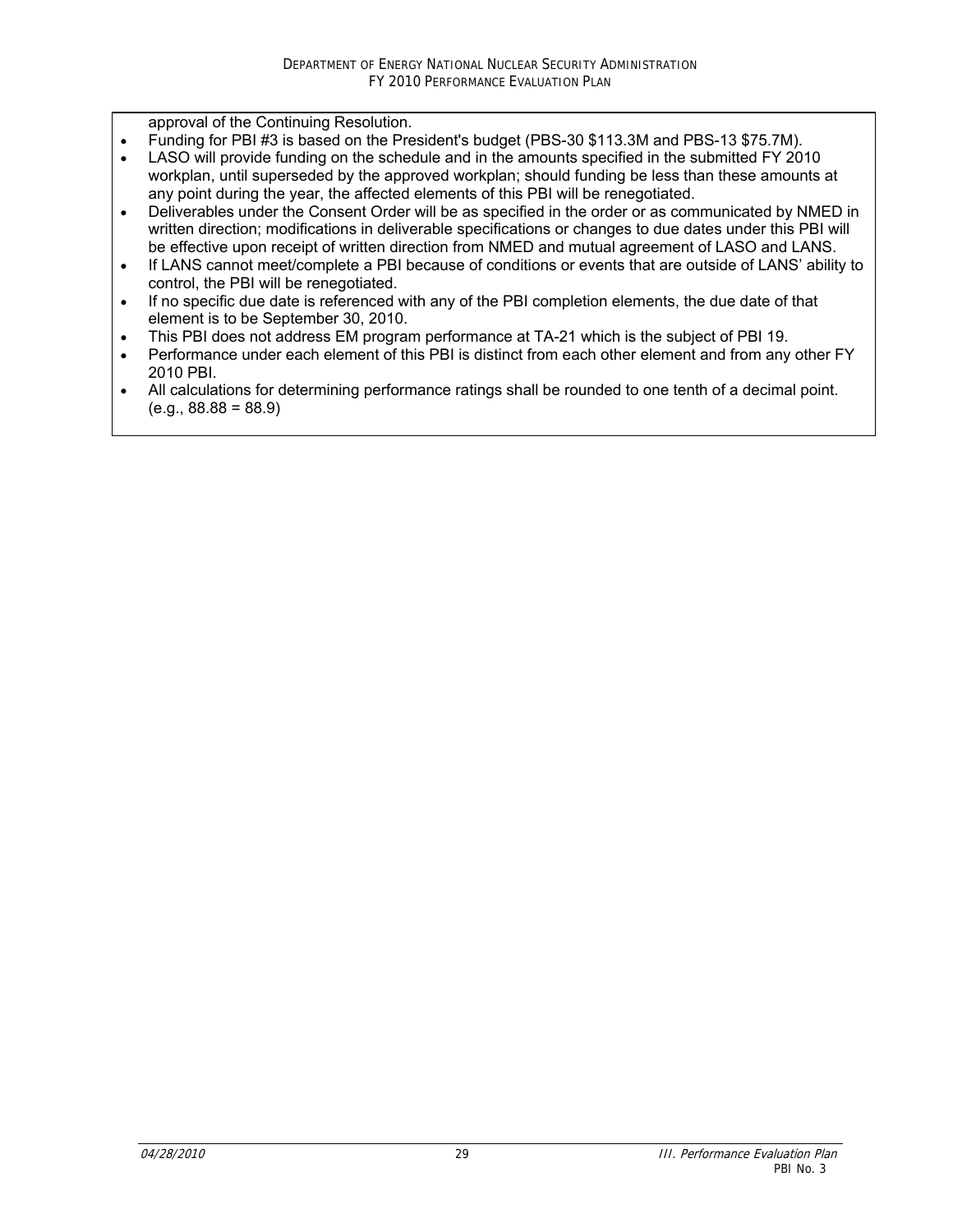#### **PBI NO. 4 Quality Assurance**

# **FY 2010 PERFORMANCE BASED INCENTIVE PBI No. 4** Objective: **Quality Assurance Objective Statement:** Enhance the LANL quality assurance program implementation to include improved quality assurance engineering and quality control services throughout LANL in both institutional and weapons areas. **SECTION 1 GENERAL INFORMATION**  Revision Number and Date: Revision No.: 0 Date: April 19, 2010 Maximum Available Incentive Fee: **\$350,000 (Essential) + \$200,000 (Stretch) = \$550,000**  Duration: Annual Fee Payment Type: Completion Principal LANS Owner: C. Cantwell/D. Wedman Principal COR: A. Leivo **SECTION 2 PERFORMANCE REQUIREMENTS GATEWAYS:** *(Describe Gateways (if applicable) that must be completed before fee can be paid.)*  In order to earn any incentive fee in PBI 4 stretch measures, the following two gateways must be met: 1. Earn ≥80% total objective essential fee in the aggregate fee area of Operations. 2. Earn an adjectival rating of at least "Very Good" in the essential Operations Subjective measure. **SECTION 3 INDEX OF PERFORMANCE MEASURES Allocated Fee Type Fee Example 20 Fee Example 20 Fee Example 20 Fee Example 20 Fee Example 20 Fee Example 20 Fee Example 20 Fee Example 20 Fee Example 20 Fee Example 20 Fee Example 20 Fee Example 20 Fee Example 20 Fee Example 20 Fee Example Measure 4.1 Consistent Performance Based Implementation \$175,000 E Measure 4.2 Continuous Improvement in Product Quality and Support Functions 6175,000 E CONTEX 18 ASSEMBLE FOR SALE ASSEMBLE FOR STATISTIC FIGURE FOR SALE FOR SALE FOR S Measure 4.3 Accelerate Continuous Improvement Initiatives \$200,000 S SECTION 4 PERFORMANCE MEASURES**  *List associated performance measures, expectations, targets, and fee schedules for FY 2010.*  **Measure 4.1 Demonstrate Consistent Performance Based Implementation of LANL Quality Assurance Program (Objective/Essential) Expectation Statement:**  LANL will demonstrate performance based implementation of the LANL Software Quality Assurance Program.

# **Completion Target:**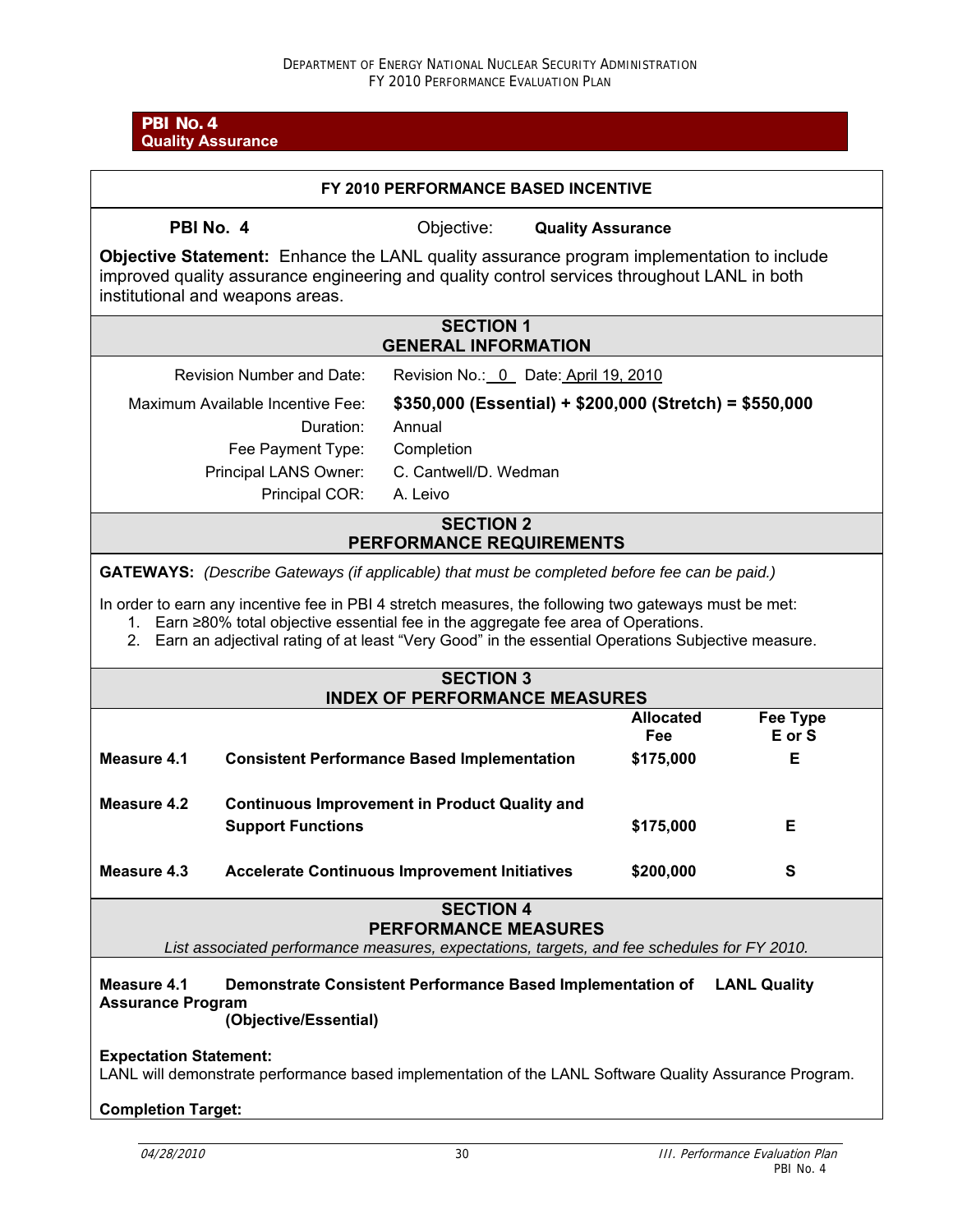This measure is achieved when the Contractor has:

- 1. Demonstrated performance based implementation of LANL's Software Quality Assurance Program related to nuclear and high hazard operations, and software business systems managed by the Associate Director of Engineering, to include performance of quarterly formal assessments and monthly surveillances to evaluate implementation of the LANL SQA Program
- 2. Implemented corrective actions per formalized deliverables with minimal extensions.
- 3. Provided monthly trending reports to LASO by the 15<sup>th</sup> of each month reflecting assessment results and status of open corrective actions.

#### **Fee Schedule:**

Essential: \$175,000

#### **Measure 4.2 Execute Continuous Improvement in Product Quality and Support Functions (Objective/Essential)**

#### **Expectation Statement:**

- 1. LANL will demonstrate proficiency in delivering error-free weapon and weapon-related product and DOE STD-3013 containers, including preparation for resumption and assumption of basic product stamping activities.
- 2. LANL will demonstrate implementation of a site-wide calibration program that is sufficiently resourced to meet LANL needs

#### **Completion Target:**

This measure has been achieved when the Contractor has:

- 1. This measure is achieved when the contractor has provided to LASO OQA objective evidence on a monthly basis and year-end basis data reflecting that the percentage of error-free weapon product and DOE STD-3013 submittals is equal to or greater than a 92% annual average. Reports are deliverable to LASO on or by the  $15<sup>th</sup>$  of each month beginning November 2009.
- 2. This measure is achieved when the contractor has demonstrated readiness and has formally requested certification for the Standards and Calibration Laboratory to become National Voluntary Laboratory Accreditation Program (NVLAP) accredited. Readiness will be declared after a series of internal surveillances and audits demonstrate that an adequate implementation of ISO 17025 is in place and effective, but no later than September 30, 2010.

#### **Fee Schedule:**

Essential: \$175,000

#### **Measure 4.3 Accelerate Enhancement of Continuous Improvement Initiatives (Objective/Stretch)**

#### **Expectation Statement:**

- 1. LANL will demonstrate implementation of the LANL Nonconformance Reporting processes using P 330-6 for all organizations except for the weapon programs using the CAMS
- 2. LANL will ensure that quality assurance corrective actions are completed per LASO approved corrective action plans and corrective action plans schedules approved by LANL QAD with performance at a year end average of 90%.
- 3. LANL will demonstrate implementation of weapon-related engineering controls sufficient to assure that Advance Change Orders are incorporated into design drawings in accordance with established procedures.

#### **Completion Target:**

1. This measure has been achieved when LANL QAD has formally assessed LANL organizations not subject to weapon quality requirements and verified that formal processes are in place to comply with P330-6. LANL will demonstrate through monthly metrics reports reflecting that P330-6 implementation has resulted in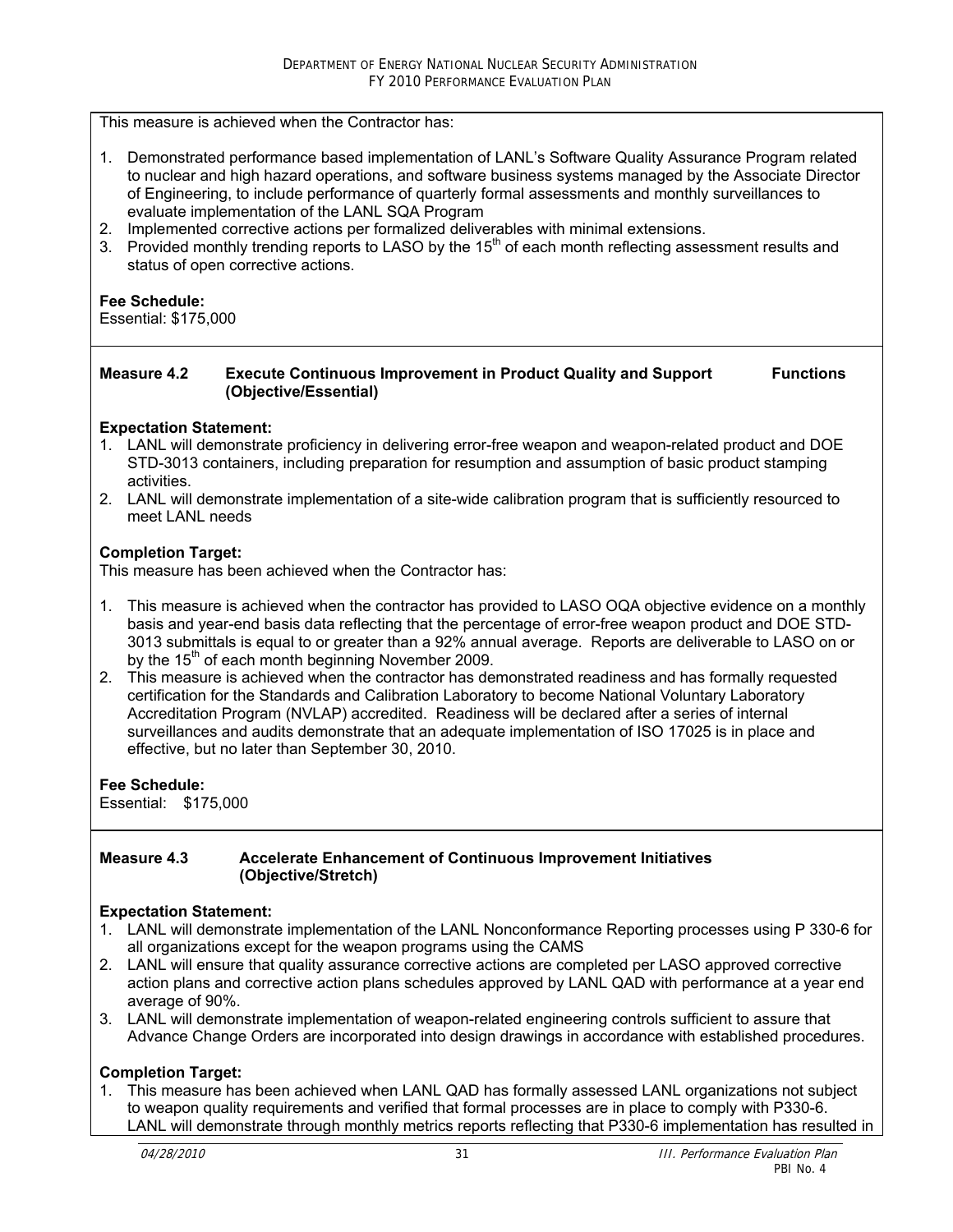a reduction in the average age of open NCRs by 25% as compared to the average open age identified at the end of FY09. These monthly reports will be deliverable to LASO by the  $15<sup>th</sup>$  of each month.

- 2. LANS will provide objective evidence reflecting completion of corrective actions associated with open LASO OQA assessment findings from FY06 forward. The report must support that all of the corrective action plans dated before October 1, 2009, are closed and that at least 90% of corrective actions plans dated after October 1, 2009, are closed or on target per the approved corrective action plans. Corrective action plans that have been overcome by events will be resolved through formal correspondence with LASO OQA.
- 3. This measure has been achieved when LANL provides objective evidence to LASO that no more than 10 ACOs remain un-incorporated for more than 90 days and none remain un-incorporated for more than 120 days during and by the end of FY 2010.

### **Fee Schedule:**

Stretch: \$200,000

### **Assumptions Specific to This Measure:**

- As NCR baseline is undefined, LASO OQA and LANL QAD will jointly review this measure to determine if a Change Control action is required.
- Due to possible changes in the performance and trending system, LASO OQA and LANL QAD will jointly review this measure to determine if a Change Control action is required.

# **SECTION 5 ASSUMPTIONS / TECHNICAL BOUNDARY CONDITIONS**

*List foreseeable impacts to performance.* 

- The NNSA and LANS, LLC will agree within 30 days of receipt of final appropriations, or by mutually agreed to date if under a long-term Continuing Resolution, that the funding is sufficient to accomplish these measures. If by this date, Continuing Resolution funding or final appropriation is less than the President's Budget Request, LANS shall identify any impacts to the FY 2010 PEP measures within 30 calendar days. If interim Continuing Resolution funding is less than the President's Budget Request, LANS shall identify any impacts to the FY 2010 PEP measures within 15 business days following the approval of the Continuing Resolution.
- If no specific due date is referenced with any of the PBI completion elements, the due date of that element is to be September 30, 2010.
- If LANS cannot meet/complete a PBI because of conditions or events that are outside of LANS' ability to control, the PBI will be renegotiated.
- All calculations for determining performance ratings shall be rounded to one tenth of a decimal point. (e.g., 88.88 = 88.9)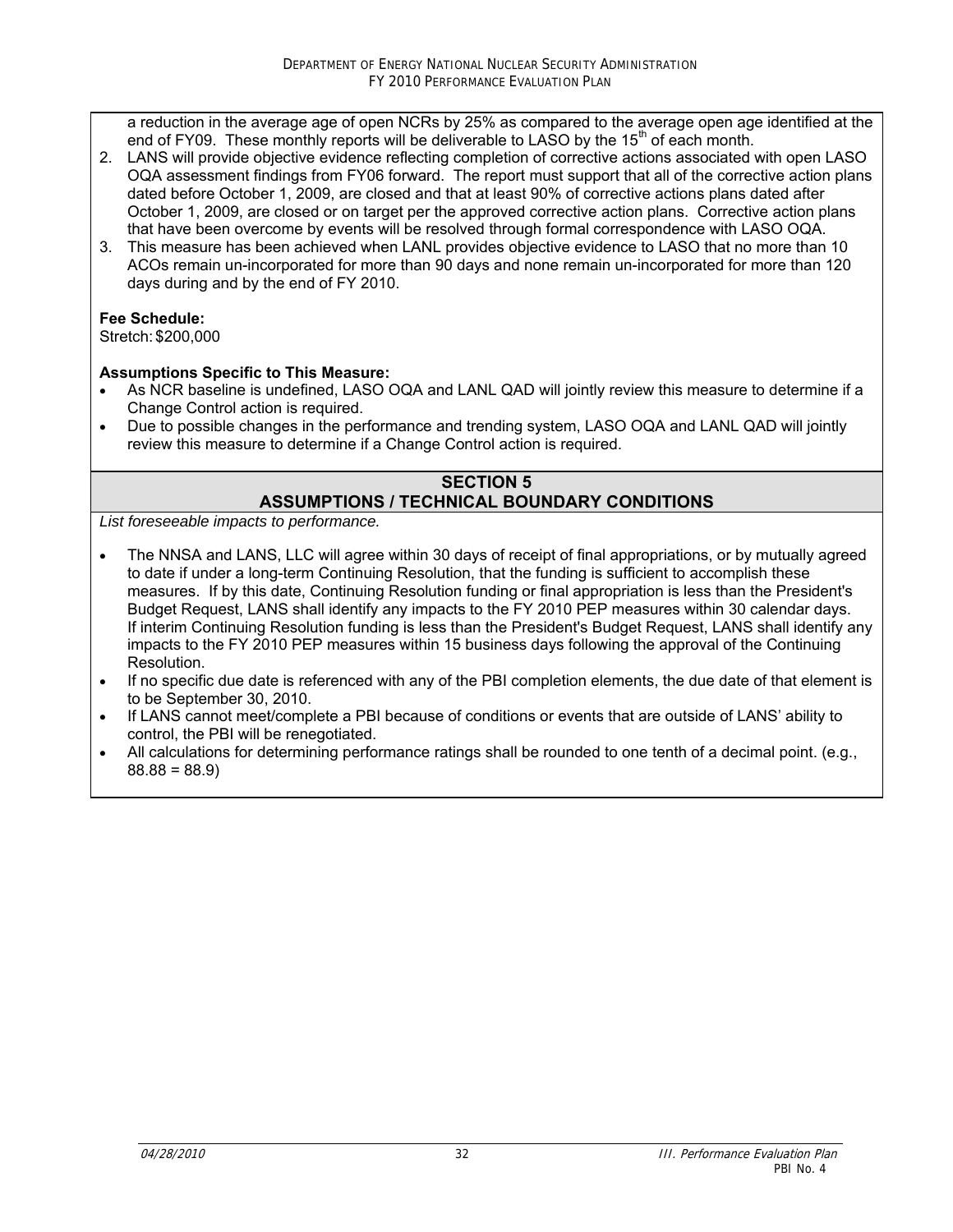#### **PBI NO. 5 Environmental, Safety, and Health**

#### **FY 2010 PERFORMANCE BASED INCENTIVE**

**PBI No. 5** Objective: **Environment, Safety and Health** 

**Objective Statement:** Enhance systems and processes that enable LANL to protect its workers, the public, and the environment while accomplishing LANL's mission. Establish excellence in Environmental Stewardship.

#### **SECTION 1 GENERAL INFORMATION**

| <b>Revision Number and Date:</b><br>Maximum Available Incentive Fee:<br>Duration:<br>Fee Payment Type:<br>Principle LANS Owner: | Revision No.: 0 Date: April 13, 2010<br>$$670,000$ (Essential)+\$340,000 (Stretch) = \$1,010,000<br>Annual<br>Completion<br>C. Cantwell |
|---------------------------------------------------------------------------------------------------------------------------------|-----------------------------------------------------------------------------------------------------------------------------------------|
| Principle COR:                                                                                                                  | J. Vozella                                                                                                                              |
|                                                                                                                                 |                                                                                                                                         |

# **SECTION 2 PERFORMANCE REQUIREMENTS**

**GATEWAYS:** *(Describe Gateways (if applicable) that must be completed before fee can be paid.)* 

In order to earn any incentive fee in PBI 5 stretch measures, the following two gateways must be met:

- 1. Earn ≥80% total objective essential fee in the aggregate fee area of Operations.
- 2. Earn an adjectival rating of at least "Very Good" in the essential Operations Subjective measure.

#### **SECTION 3 INDEX OF PERFORMANCE MEASURES**

|                                                     | <b>Allocated</b><br>Fee | Fee Type<br>E or S |  |
|-----------------------------------------------------|-------------------------|--------------------|--|
| 10 CFR 851 Implementation                           | \$250,000               | Е                  |  |
|                                                     | \$340,000               | S                  |  |
| <b>Radiation Protection Program Implementation</b>  | \$200,000               | Е                  |  |
| <b>Work Control - Human Performance Improvement</b> | \$220,000               | Е                  |  |
|                                                     |                         |                    |  |

#### **SECTION 4 PERFORMANCE MEASURES**

*List associated performance measures, expectations, targets, and fee schedules for FY 2010.* 

#### **Measure 5.1 Completion of 10 CFR 851 Implementation**

#### **Measure 5.1.1 Accelerate Completion of Baseline Exposure Assessments (Objective/Stretch)**

#### **Expectation Statement:**

Accelerate completion of Phase 2 milestone in the Baseline Exposure Assessment Project Execution Plan as agreed to by LANS and LASO.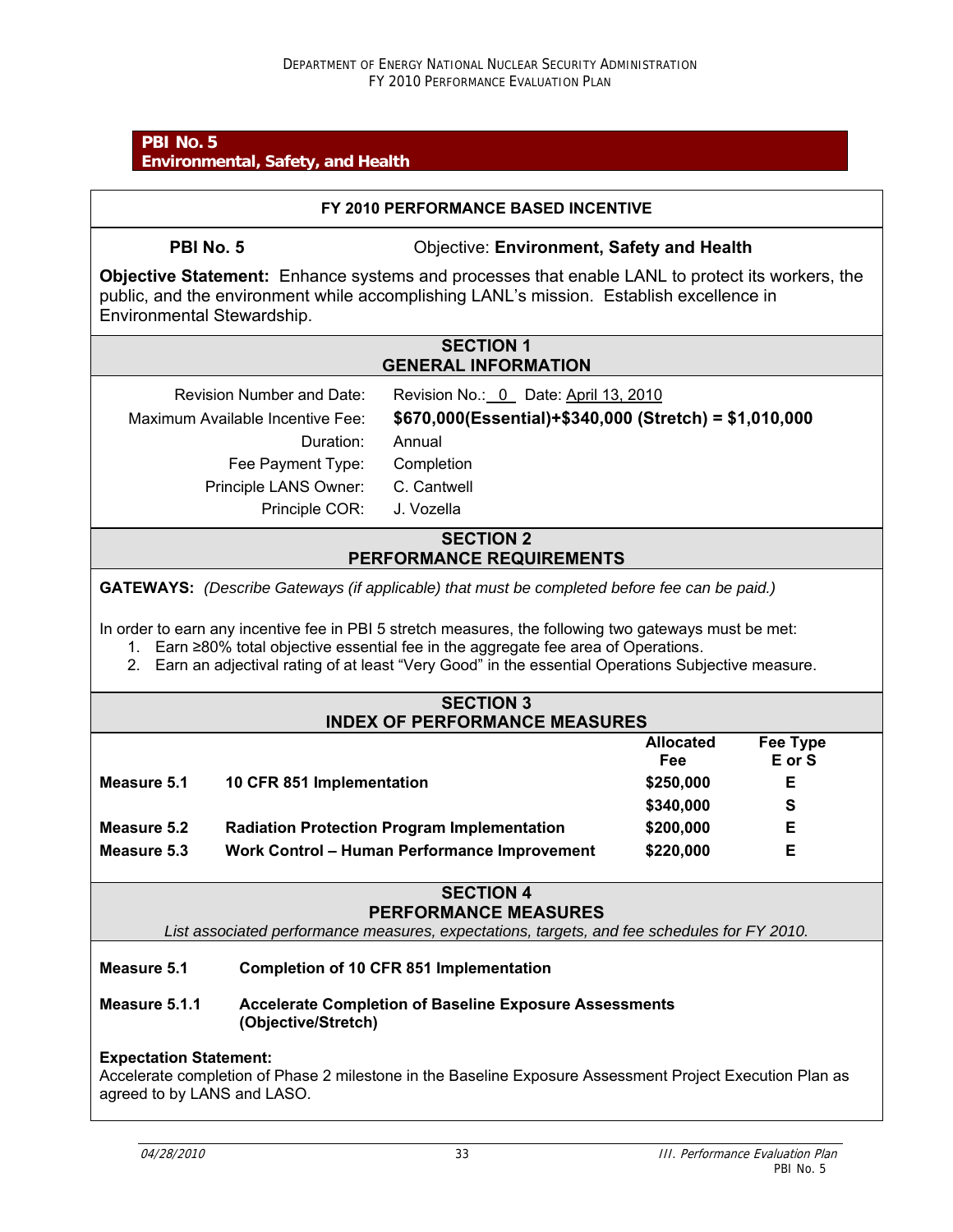# **Completion Target:**

This measure has been achieved when the Contractor has: Accelerated completion of Phase 2 milestone in the Baseline Exposure Assessment Project

#### **Fee Schedule:**

Stretch: \$140,000

100% for completion of Phase 2 milestone by March 31, 2010. 50% for completion of Phase 2 milestone by June 30, 2010.

#### **Assumptions Specific to This Measure:**

• Phase 2 final completion milestone in the Baseline Exposure Assessment Project Execution Plan is September 30, 2010.

#### **Measure 5.1.2 Demonstrate Subcontractor Exposure Assessment Compliance (Objective/Stretch)**

# **Expectation Statement:**

Implementation of exposure assessments by LANL subcontractors will be compliant with Exhibit F 52.0 Section 51.0 or 52.0 "Industrial Hygiene".

#### **Completion Target:**

This measure has been achieved when the Contractor has:

Provided evidence that the subcontractors on the agreed upon list have completed exposure assessments based on identified activities.

**Deliverables:** Documentation will be provided that the Target has been completed.

# **Fee Schedule:**

Stretch: \$200,000

90-100% Subcontractor's exposure assessments completed = 100% of fee

80-89% Subcontractor's exposure assessments completed = 80% of fee

- 70-79% Subcontractor's exposure assessments completed = 60% of fee
- <70% Subcontractor's exposure assessments completed = No Fee

# **Assumption Specific to this Measure:**

- Mutually agreed upon, formally documented list of relevant subcontracts to be included under this PBI that are required to conduct exposure monitoring developed prior to November 30, 2009 . The subcontracts will be high hazard (construction, environmental restoration, D&D and drilling).
- Planned initial baseline surveys, periodic resurveys, and/or exposure monitoring as appropriate, based on phased activities, will be conducted for each subcontractor. Requests for information, ES&H plans, and feedback will be coordinated with ASM and the STRs.
- Subcontractor IH programs have been submitted as required by Exhibit F.
- LANL has reviewed and approved subcontractor IH programs.
- LANL has provided effective oversight of subcontractor to ensure compliance with listed subcontractor Exhibit F.
- When there are identified deficiencies with subcontractor's exposure monitoring, corrective actions will be required and managed through the ICAM process.
- Contractor has identified opportunities for improvement of the management of subcontractors for ESH&Q, ASM, and STRs which will be managed through ICAM.
- The subcontractor must be actively working on site some time during the period between December 1, 2009, and August 31, 2010.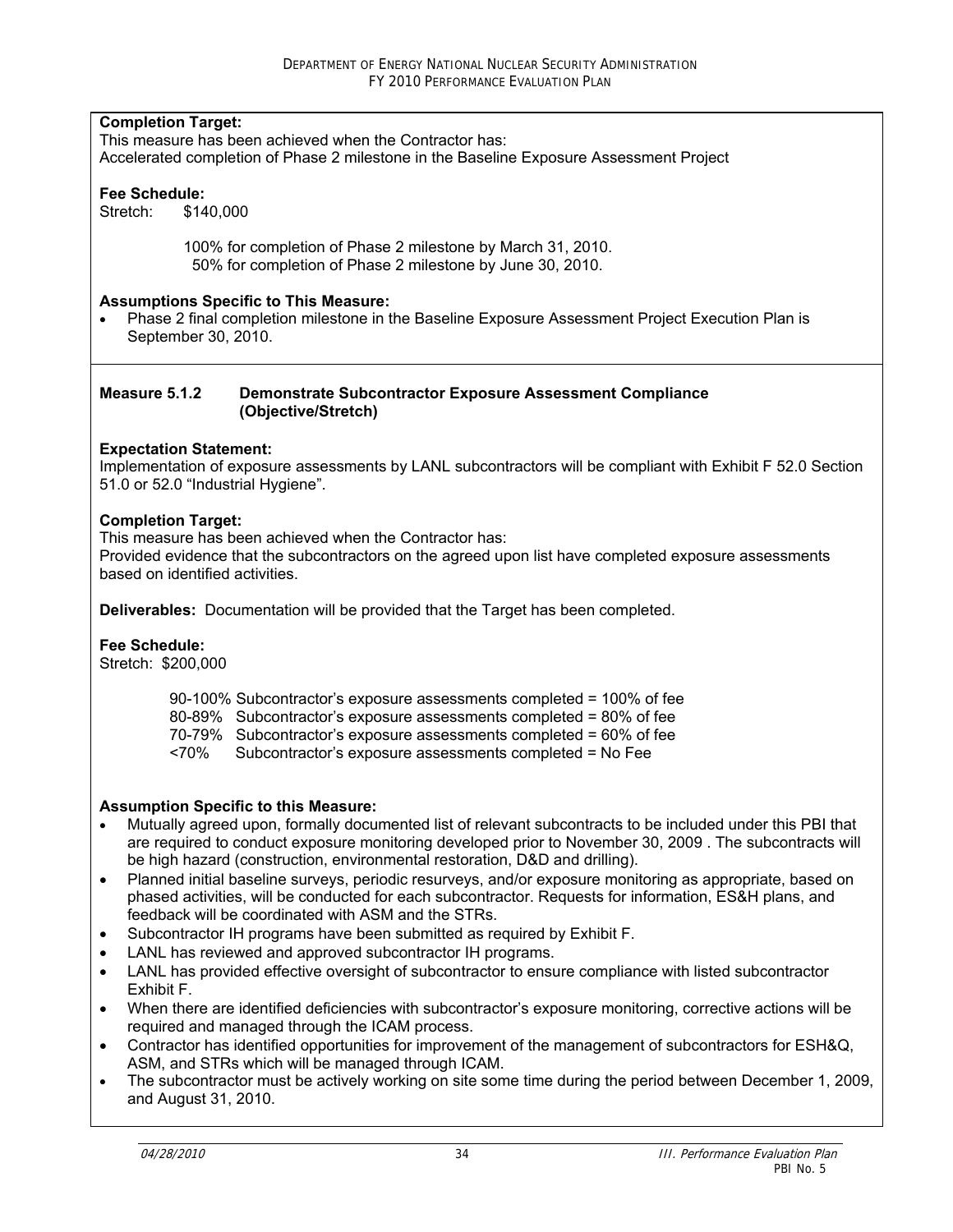# **Measure 5.1.3 Complete Pressure Safety Project Plan Implementation (Objective/Essential)**

# **Expectation Statement:**

Implement a pressure safety program in compliance with 10CFR851, Worker Safety and Health Program.

### **Completion Target:**

This measure has been achieved when the Contractor has completed the following activities for seven of the eight Facility Operations Directorates (FODs) (See Assumption 1):

- 1a. Performed an inventory and walkdown of all high risk (FS1 and FS2) facility and programmatic pressure systems that are outside TA-55 which fall within the scope of the codes referenced in Appendix A, Section 4, of 10CFR851 (definitions of fluid system categories are in accordance with the Engineering Standards Manual, Chapter 17).
- 1b. Performed an inventory and walkdown of all high risk (FS1) facility and programmatic pressure systems within TA-55 which fall within the scope of the codes referenced in Appendix A, Section 4, of 10CFR851.
- 1c. Performed an inventory and walkdown of all high risk (FS2) facility and programmatic pressure systems within TA-55 which fall within the scope of the codes referenced in Appendix A, Section 4, of 10CFR851.
- 2. Entered pressure vessels and relief devices for high risk (FS1 and FS2) inventoried systems in the Computerized Maintenance Management System (CMMS) Master Equipment List (MEL).
- 3. Performed relief device calculations, when required, for high risk systems (FS1 and FS2).

# **Fee Schedule:**

Essential: \$250,000

• Completion of Target 1 = \$150,000

Completion of 1a = \$110,000

 100% fee = completion of target activities for six FODs 70% fee = completion of target activities for five FODs 50% fee = completion of target activities for four FODs 30% fee = completion of target activities for three FODs 0% fee = completion of target activities for two or less FODs

Completion of 1b (TA-55 FS1 Systems) = \$15,000

Completion of 1c (TA-55 FS2 Systems) = \$25,000

• Completion of Target 2 = \$50,000 (Fee is awarded linearly from 70% to 100% completion)

 100% fee = 100% of pressure vessels and relief devices entered in MEL 50% fee = 70% of pressure vessels and relief devices entered in MEL 0% fee = <70% of pressure vessels and relief devices entered in MEL

• Completion of Target 3 = \$50,000 (Fee is awarded linearly from 70% to 100% completion)

 100% fee = 100% of relief device calculations performed 50% fee = 70% of relief device calculations performed 0% fee = <70% of relief device calculations performed

#### **Assumptions Specific to this Measure:**

- 1. Walkdown activities for the EWMO facilities are deferred to FY11 based on the assumption that there are no high-risk systems in those facilities (This assumption will be validated).
- 2. Order in which FOD pressure systems are inventoried is at the Contractor's discretion.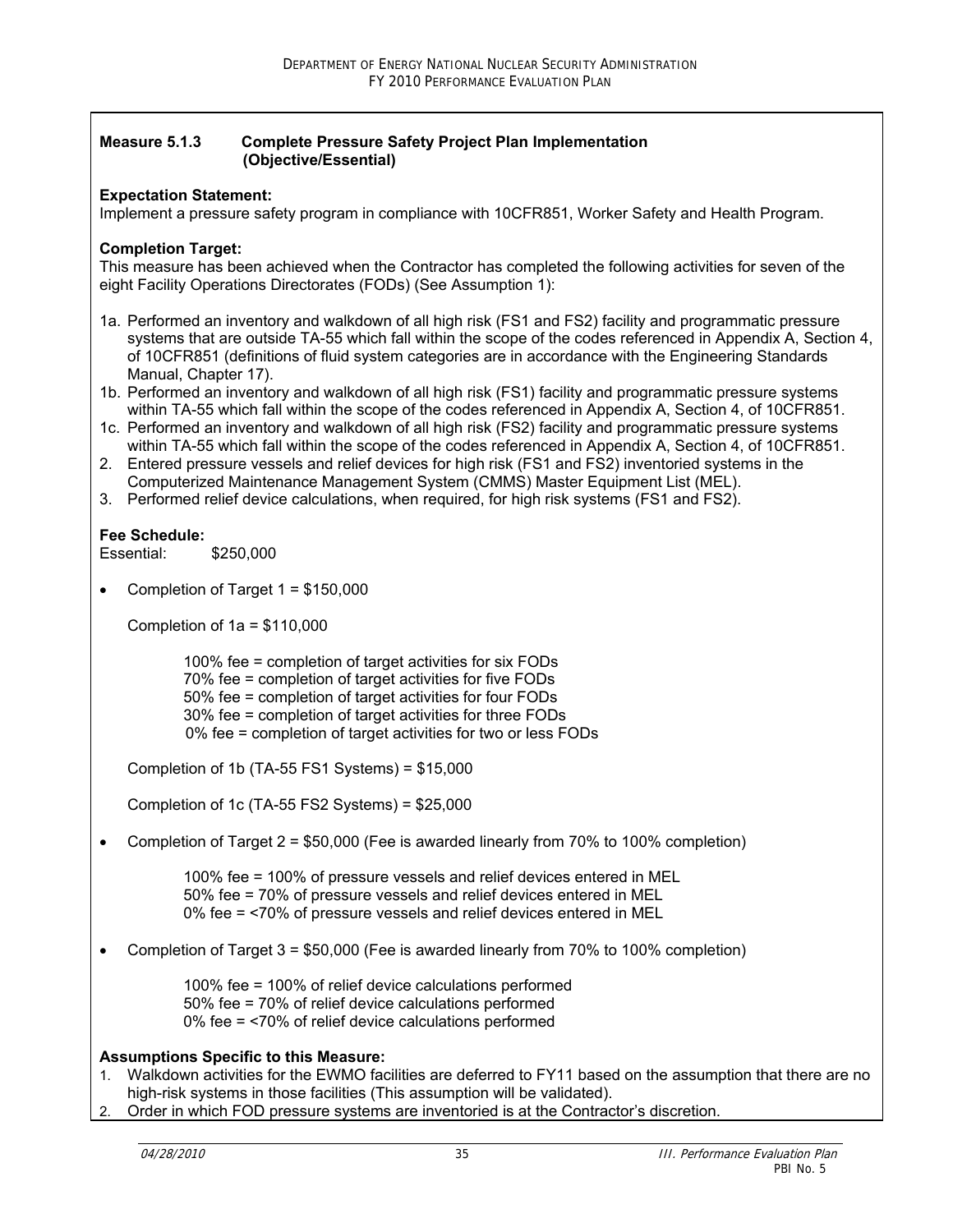- **3.** Low hazard systems and systems covered by other programs will not be included, e.g. fire protection, atmospheric storage tanks, DOT containers, natural gas distribution, etc.
- **4.** Schedules may be jointly re-evaluated based on results of field walk-downs of pressure systems vs. project planned milestones.
- **5.** Hardware deficiencies identified during the walkdowns are entered into the ICAM process to track resolution.

# **Measure 5.2 Improve Radiation Protection Program Implementation (Objective/Essential)**

### **Expectation Statement:**

Complete and verify FY 2010 milestones for LANL (10CFR835) RPP Implementation Plan and validate field implementation of that plan.

# **Completion Target:**

This measure has been achieved when the Contractor has:

- 1. Completed LANL (10CFR835) RPP Implementation Plan milestones (8) that are due during FY 2010;
- 2. Documented LANS independent verification of closure of these milestones by July 9, 2010; and
- 3. Validated field implementation of RPP Implementation Plan by September 30, 2010.

# **Fee Schedule:**

Essential: \$200,000

100% fee paid for completion of Targets 2 & 3. (contingent upon completion of target 1)

#### **Assumptions Specific to This Measure:**

- Individual milestones may move as long as there is no impact on Target 2.
- Independent verification will be performed by LANS through a formal peer review process.
- Field implementation validation by LANS will focus on work processes incorporating program & document changes.

#### **Measure 5.3 Work Control – Human Performance Improvement (HPI) (Objective/Essential)**

# **Expectation Statement:**

Identification of error-likely situations or organizational weaknesses and address corresponding defenses. A minimum of three pilots will be implemented where First Line Managers (FLMs) and Group Leaders will identify error-likely situations or organizational weaknesses in the operations for which they are responsible as part of their MOV or other identified walkdown/observations processes. Corrective actions designed to manage defenses which eliminate or mitigate the error-likely situation or organizational weakness will be initiated.

# **Completion Target:**

This measure has been achieved when the Contractor has:

- 1. Implemented, by the end of FY10  $2^{nd}$  Qtr, three HPI related pilots for identifying weaknesses and managing defenses: one in a support organization; one in an R&D organization; and one in a programmatic organization.
- 2. Identified and documented a minimum of 45 error-likely situations and/or organizational weaknesses through the three pilots in FY 2010.
- 3. Coordinated with WSSTs to review and support analysis, trending and demonstrating use of input to strengthen defenses. Documentation will show that defenses were strengthened that address each of the identified error-likely situations and/or organizational weaknesses.
- 4. Completed an analysis and summary report of the pilots by September 30, 2010, to identify Lessons Learned and to support ongoing integration of HPI principles across the Institution.
- 5. Initiated three additional pilots over the period and increased the minimum number of error likely situations and/or organizational weaknesses identified by an additional 45, or 15 within each pilot.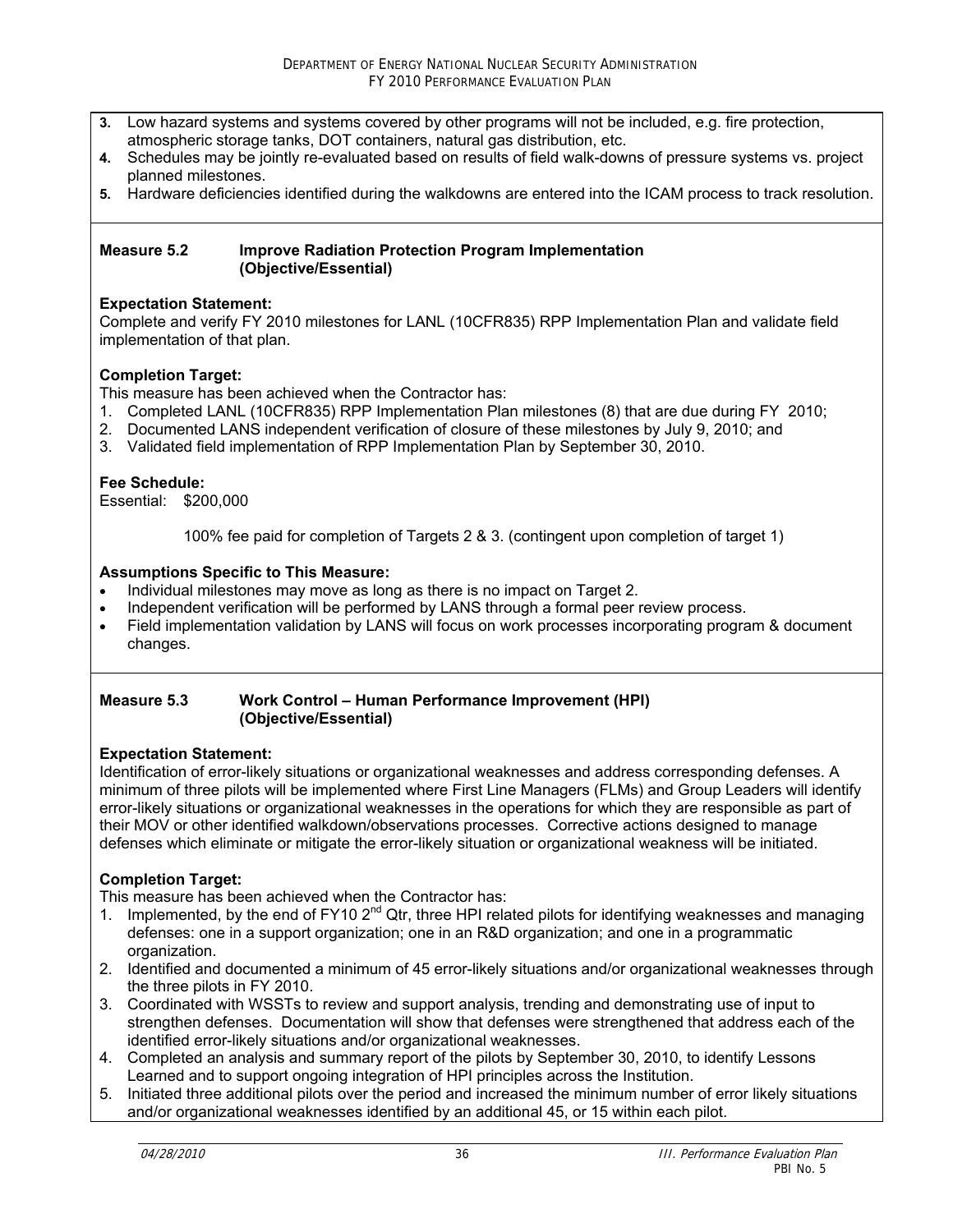# **Fee Schedule:**

Essential: \$220,000

- Completion of Target 1 and  $2 = $100,000$
- Completion of Target 3 and 4 = \$30,000 (contingent upon Target 1 & 2)
- Completion of Target 5 = additional \$30,000 for each additional pilot and minimum of error likely situations and/or organizational weaknesses each, up to \$90,000 total.

# **Assumptions Specific to This Measure:**

- At least 90% of FLMs and GLs have completed HPI Fundamentals training.
- Processes will utilize fundamental HPI principles taught at LANL
- Existing walkaround, MOV and/or observations processes many be used as components of the pilots.
- LASO and LANS will agree on the substance and importance of the identified error-likely situations and/or organizational weaknesses.
- Pilots will be established and led nominally at a division level or of sufficient size and effort as agreed upon between LASO and LANS.

# **SECTION 5 ASSUMPTIONS / TECHNICAL BOUNDARY CONDITIONS**

*List foreseeable impacts to performance.*

- The NNSA and LANS, LLC will agree within 30 days of receipt of final appropriations, or by mutually agreed to date if under a long-term Continuing Resolution, that the funding is sufficient to accomplish these measures. If by this date, Continuing Resolution funding or final appropriation is less than the President's Budget Request, LANS shall identify any impacts to the FY 2010 PEP measures within 30 calendar days. If interim Continuing Resolution funding is less than the President's Budget Request, LANS shall identify any impacts to the FY 2010 PEP measures within 15 business days following the approval of the Continuing Resolution.
- If LANS cannot meet/complete a PBI because of conditions or events that are outside of LANS' ability to control, the PBI will be renegotiated.
- If no specific due date is referenced with any of the PBI completion elements, the due date of that element is to be September 30, 2010.
- All calculations for determining performance ratings shall be rounded to one tenth of a decimal point. (e.g.,  $88.88 = 88.9$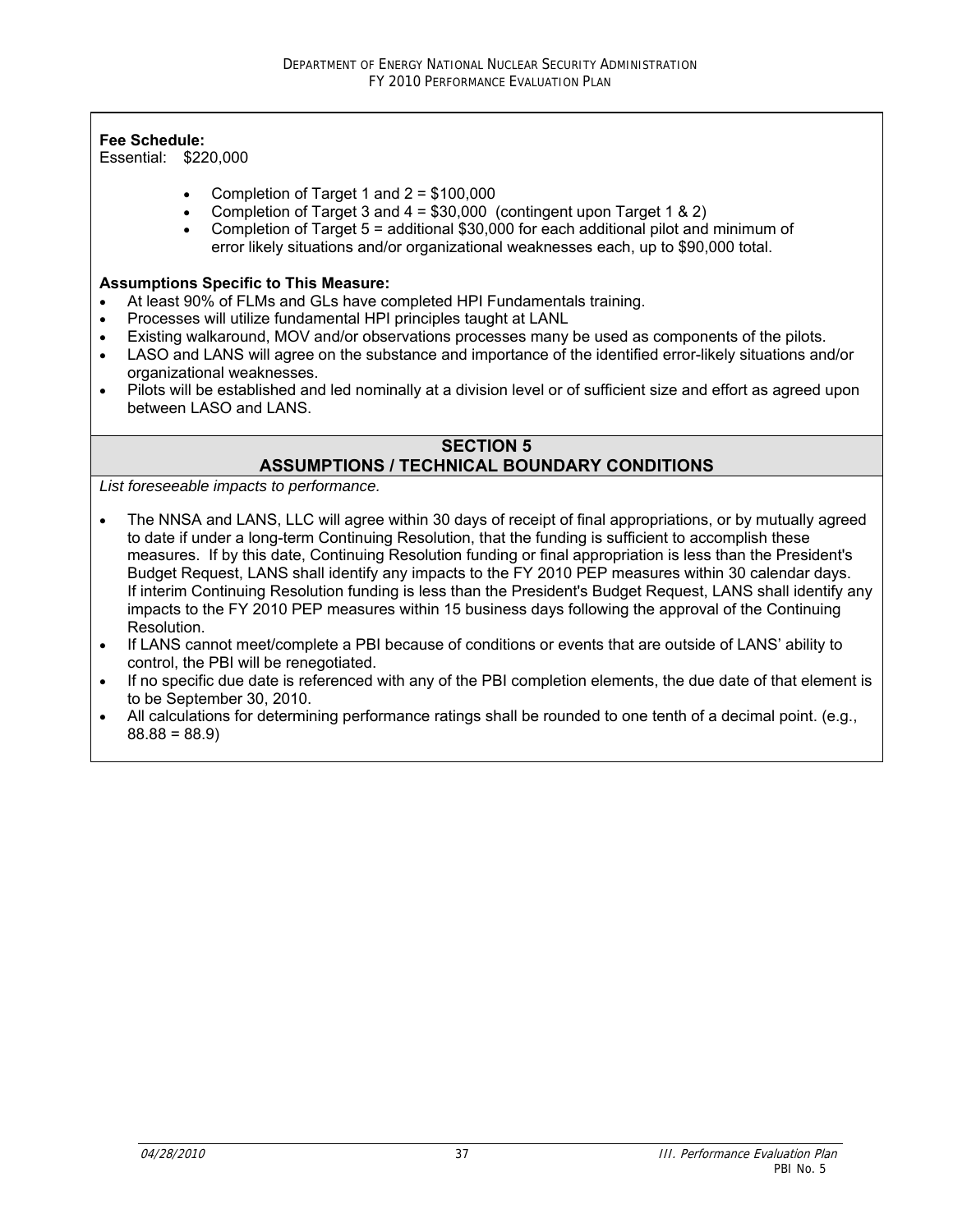#### **PBI NO. 6 Project Management**

# **FY 2010 PERFORMANCE BASED INCENTIVE PBI No. 6** Objective: **Project Management Objective Statement:** Ensure mission accomplishments and capabilities by applying best practices, sound management, and innovation towards completion of all project work at lowest cost and shortest schedule while meeting customer commitments. **SECTION 1 GENERAL INFORMATION**  Revision Number and Date: Revision No.: 0 Date: September 30, 2009 Maximum Available Incentive Fee: **\$1,550,000(Essential)+\$150,000(Stretch) = \$1,700,000** Duration: Annual Fee Payment Type: Completion Principle LANS Owner: T. McKinney Principle COR: J. Griego **SECTION 2 PERFORMANCE REQUIREMENTS GATEWAYS:** *(Describe Gateways (if applicable) that must be completed before fee can be paid.)*  In order to earn any incentive fee in PBI 6 stretch measures, the following two gateways must be met: 1. Earn ≥ 80% total objective essential fee in the aggregate fee area of Operations. 2. Earn an adjectival rating of at least "Very Good" in the essential Operations Subjective measure. **SECTION 3 INDEX OF PERFORMANCE MEASURES Allocated Fee Type Fee Example 20 For S**  $\overline{\phantom{a}}$  **Fee** E or S **Measure 6.1** Execute Projects **Execute From E E 150,000 S \$150,000** S **Measure 6.2 Manage Large Mission Critical Projects \$1,250,000 E SECTION 4 PERFORMANCE MEASURES**  *List associated performance measures, expectations, targets, and fee schedules for FY 2010.*  **Measure 6.1 Execute Projects as Identified and Agreed Between NNSA and LANS Measure 6.1.1 Meet Project Commitments (Objective/Essential) Expectation Statement:** Meet annual schedule and performance commitments based on agreed-to set of projects.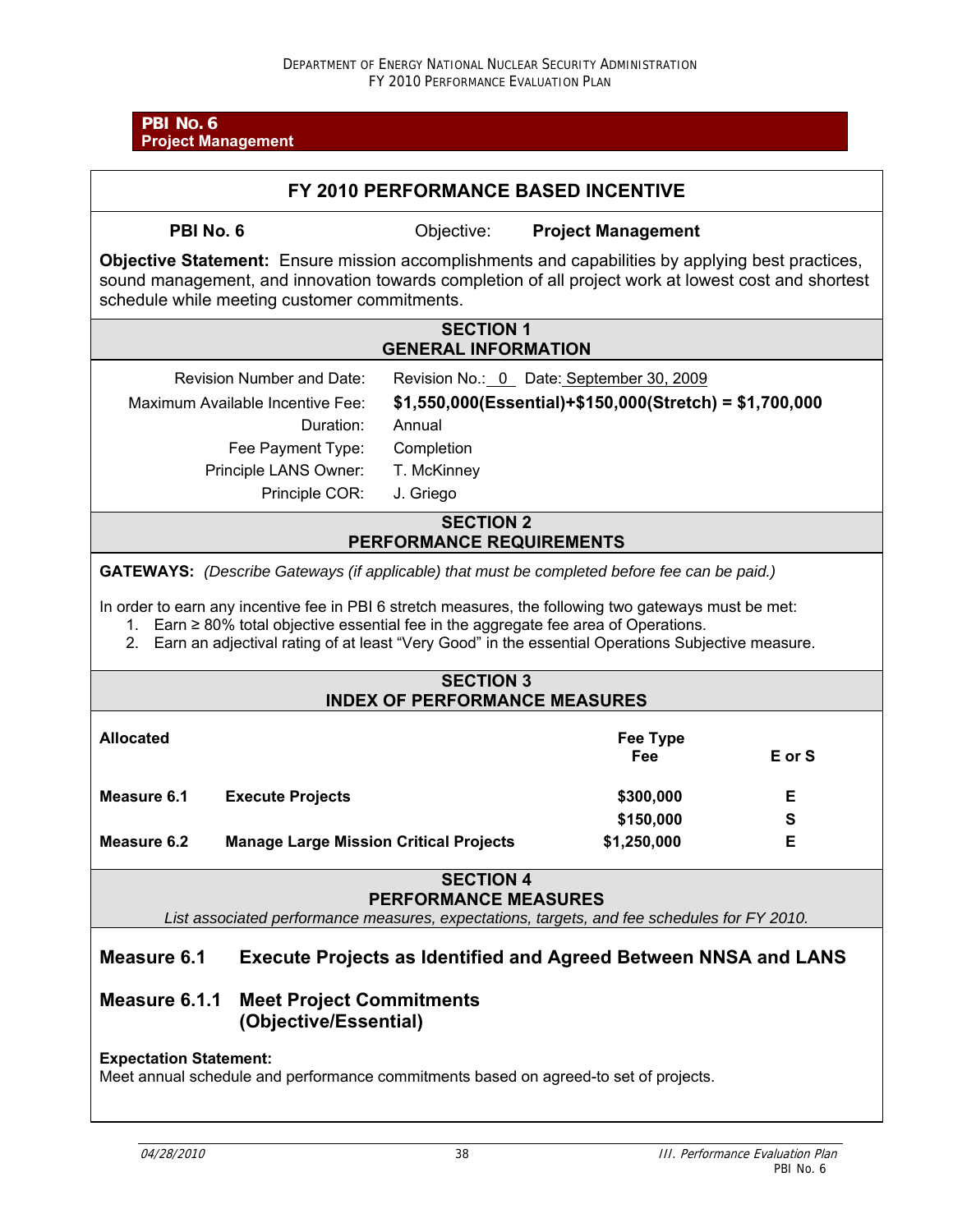# **Completion Target:**

This measure has been achieved when the Contractor has: Accomplished the milestones and objectives for the agreed-to project set

**Deliverables:** Completion documentation for each milestone/objective

### **Fee Schedule:**

Essential: \$300,000

- 75% fee = 90% of more of the milestones/objectives are successfully achieved (measured at year end)
- 100% fee will be incrementally earned based on milestones/objectives achieved between 90% and 95% (measured at year end)

#### **Assumptions Specific to This Measure:**

- The duration associated with schedule contingency is not included in the project's target schedule. Therefore, if completion of a milestone is within seven (7) calendar days of the scheduled milestone included in the PBI listing, this would constitute achievement.
- Projects in PBI 6.2 and other PBIs are excluded from the agreed to set of projects.
- Milestones/objectives set by mutual agreement between NNSA COR and LANS by October 1, 2009.

# **Measure 6.1.2 SM-43 D&D Execution (Objective/Stretch)**

#### **Expectation Statement:**

Meet annual schedule for SM-43 D&D.

# **Completion Target:**

This measure has been achieved when the Contractor has: Accomplished the SM-43 D&D milestones in the agreed-to list

# **Deliverables:**

Completion documentation for each milestone

#### **Fee Schedule:**

Stretch: \$150,000

- Achieved milestones identified in 6.1.1 for SM-43 D&D
- Stretch fee is contingent upon award of 75% or more Essential fee in PBI 6.1.1.

# **Assumptions Specific to This Measure:**

- The duration associated with schedule contingency is not included in the project's target schedule. Therefore, if completion of a milestone is within seven (7) calendar days of the scheduled milestone included in the PBI listing, this would constitute achievement.
- Projects in PBI 6.2 and other PBIs are excluded from the agreed to set of projects.
- Milestones set by mutual agreement between NNSA COR and LANS by October 1, 2009
- Milestones will be selected from the 3 year plan developed in FY 2009.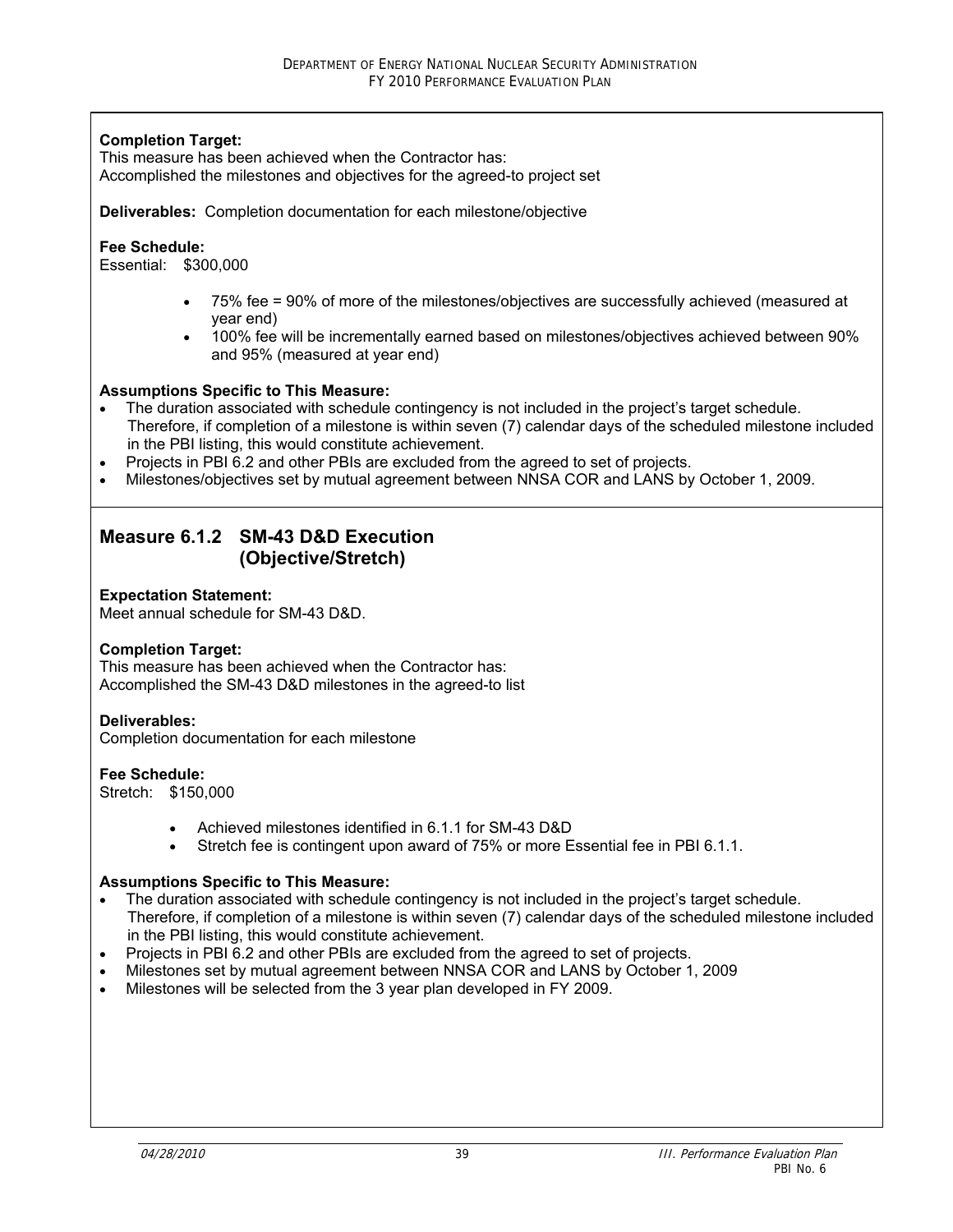# **Measure 6.2 Proactively Manage Large Mission Critical Projects**

# **Measure 6.2.1 CMRR RLUOB/REI Performance (Objective/Essential)**

# **Expectation Statement:**

Complete the RLUOB facility punch-list in accordance with the approved baseline. RLUOB Equipment Installation (REI) is executed in accordance with the performance baseline established.

# **Completion Target:**

This measure has been achieved when the Contractor has:

- 1. Completed RLUOB punch-list items scheduled for FY 2010 by mutual agreement with LASO.
- 2. Completed REI execution activities according to baseline schedule.

**Deliverables:** Completion documentation for each milestone

#### **Fee Schedule:**

Essential : \$550,000

- 20% of available fee allocated to full completion of RLUOB punch-list as scheduled.
- 80% of available fee allocated and weighted equally against target milestones for REI.
- No fee for REI if less than 75% of milestones successfully achieved

#### **Assumptions Specific to This Measure:**

- Completion definition set by mutual agreement between NNSA CMRR FPD/COR and LANS CMRR Project Manager.
- CD 2/3 achieved for RLUOB REI.
- Funding is obtained or authorized to execute in accordance with baseline funding needs
- Milestones set by mutual agreement between NNSA COR and LANS by October 1, 2009.

# **Measure 6.2.2 CMRR NF/SFE Performance (Objective/Essential)**

#### **Expectation Statement:**

Laboratory effectively manages CMRR NF/SFE progress in support of NNSA strategic objectives. Project will advance design.

# **Completion Target:**

This measure has been achieved when the Contractor has: Accomplished milestones as agreed to between NNSA CMRR FPD/COR and LANS CMRR Project Manager.

# **Deliverables:**

Completion documentation for each milestone.

# **Fee Schedule:**

Essential : \$200,000

- Fee will be split equally between the milestones identified by LANS and mutually accepted by NNSA.
- No fee if less than 75% of milestones successfully achieved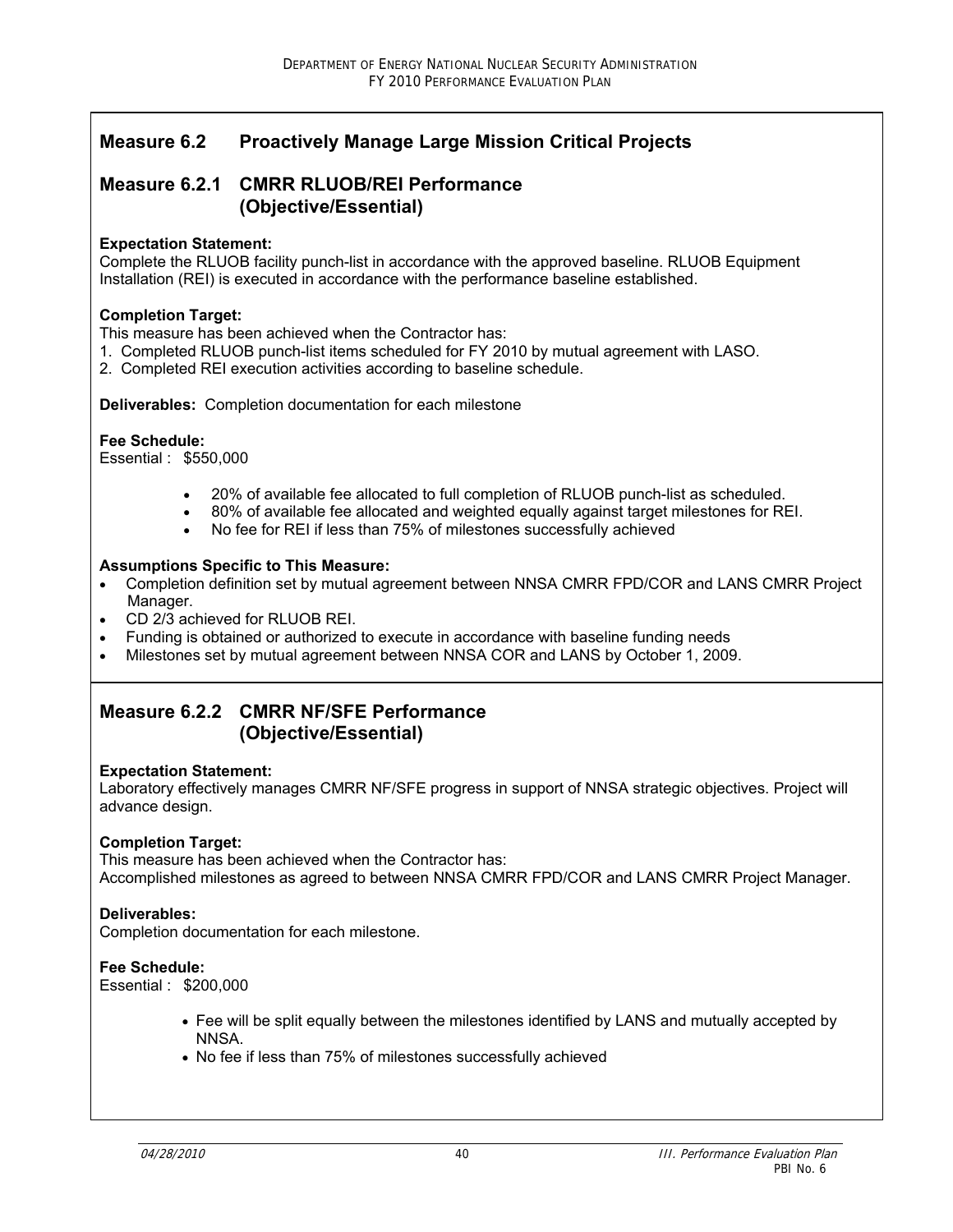# **Assumptions Specific to This Measure:**

- Nuclear Facility and SFE milestones/objectives set by mutual agreement between NNSA CMRR FPD/COR and the LANS Project Manager.
- Funding is obtained and authorized in accordance with execution requirements.
- Milestones set by mutual agreement between NNSA COR and LANS by October 1, 2009.

# **Measure 6.2.3 Mission Critical Projects (Objective/Essential)**

# **Expectation Statement:**

The Laboratory will effectively manage the selected projects in support of NNSA/LASO strategic objectives.

# **Completion Target:**

This measure has been achieved when the Contractor has:

Accomplished agreed to FY 2010 milestones/objectives for the following projects:

- RLWTF
- TRP I/II
- NMSSUP Phase II

# **Deliverables:**

Completion documentation for each milestone

# **Fee Schedule:**

Essential : \$500,000

- Fee will be split equally between the milestones identified by LANS and mutually accepted by NNSA.
- No fee if less than 75% of milestones successfully achieved

# **Assumptions Specific to This Measure:**

• Milestones set by mutual agreement between NNSA COR and LANS by October 1, 2009.

# **SECTION 5 ASSUMPTIONS / TECHNICAL BOUNDARY CONDITIONS**

*List foreseeable impacts to performance.*

- The NNSA and LANS, LLC will agree within 30 days of receipt of final appropriations, or by mutually agreed to date if under a long-term Continuing Resolution, that the funding is sufficient to accomplish these measures. If by this date, Continuing Resolution funding or final appropriation is less than the President's Budget Request, LANS shall identify any impacts to the FY 2010 PEP measures within 30 calendar days. If interim Continuing Resolution funding is less than the President's Budget Request, LANS shall identify any impacts to the FY 2010 PEP measures within 15 business days following the approval of the Continuing Resolution.
- If no specific due date is referenced with any of the PBI completion elements, the due date of that element is to be September 30, 2010.
- If LANS cannot meet/complete a PBI because of conditions or events that are outside of LANS' ability to control, the PBI will be renegotiated.
- Cumulative project CPI/SPI (Portfolio EVMS) performance will be considered in PO 13.1
- All calculations for determining performance ratings shall be rounded to one tenth of a decimal point. (e.g.,  $88.88 = 88.9$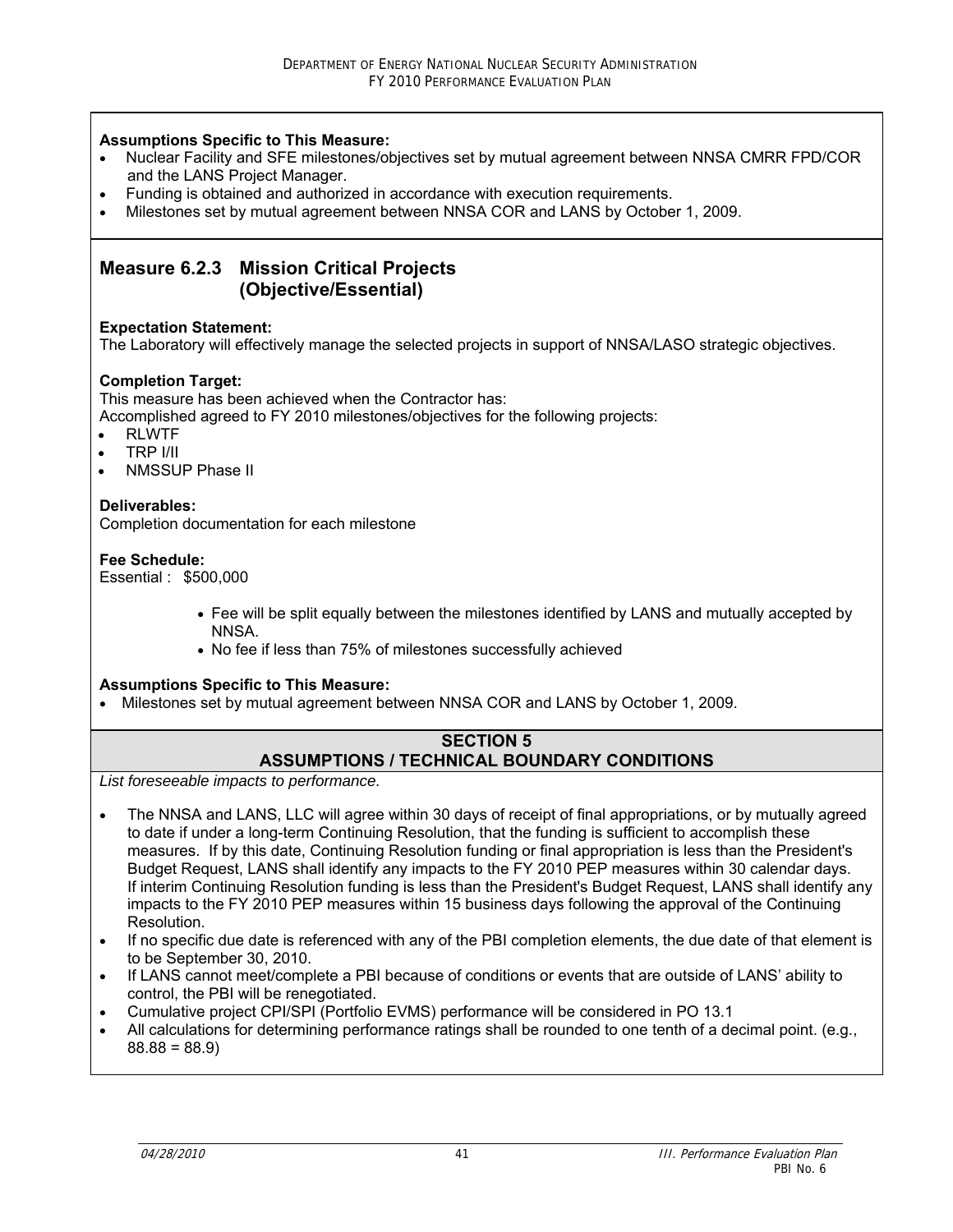# **PBI NO. 7**

**High Hazard Operations and Emergency Management**

# **FY 2010 PERFORMANCE BASED INCENTIVE**

**PBI No. 7** Objective: **High Hazard Operations and Emergency Management** 

**Objective Statement:** Operate and maintain Laboratory facilities in a safe, secure, and environmental compliant manner to effectively achieve Laboratory mission objectives.

| <b>SECTION 1</b>                 |                                                          |  |  |
|----------------------------------|----------------------------------------------------------|--|--|
| <b>GENERAL INFORMATION</b>       |                                                          |  |  |
| Revision Number and Date:        | Revision No.: 0 Date: April 27, 2010                     |  |  |
| Maximum Available Incentive Fee: | \$2,590,000(Essential,0)+\$1,61000(Stretch)= \$4,200,000 |  |  |
| Duration:                        | Annual                                                   |  |  |
| Fee Payment Type:                | Completion                                               |  |  |
| Principle LANS Owner:            | R. McQuinn, M. Lansing                                   |  |  |
| Principle COR:                   | C. Keilers                                               |  |  |
| <b>SECTION 2</b>                 |                                                          |  |  |

# **PERFORMANCE REQUIREMENTS**

**GATEWAYS:** *(Describe Gateways (if applicable) that must be completed before fee can be paid.)* 

In order to earn any incentive fee in PBI 7 stretch measures, the following two gateways must be met:

- 1. Earn ≥80% total objective essential fee in the aggregate fee area of Operations.
- 2. Earn an adjectival rating of at least "Very Good" in the essential Operations Subjective measure.

| <b>SECTION 3</b><br><b>INDEX OF PERFORMANCE MEASURES</b> |                                                        |                                |                    |
|----------------------------------------------------------|--------------------------------------------------------|--------------------------------|--------------------|
|                                                          |                                                        | <b>Allocated</b><br><b>Fee</b> | Fee Type<br>E or S |
| Measure 7.1                                              | <b>Implement Formality of Operations</b>               | \$940,000                      | Е                  |
|                                                          |                                                        | \$400,000                      | S                  |
| Measure 7.2                                              | <b>Work Control Improvement</b>                        | \$200,000                      | Е                  |
| Measure 7.3                                              | <b>Engineered Safety Systems/System Health Reports</b> | \$200,000                      | Е                  |
| Measure 7.4                                              | <b>Nuclear Safety Improvements</b>                     | \$450,000                      | Е                  |
|                                                          |                                                        | \$360,000                      | S                  |
| Measure 7.5                                              | <b>Nuclear Facility Risk Reduction</b>                 | \$400,000                      | Е                  |
|                                                          |                                                        | \$550,000                      | S                  |
| Measure 7.6                                              | <b>Fire Protection</b>                                 | \$200,000                      | Е                  |
|                                                          |                                                        | \$150,000                      | S                  |
| Measure 7.7                                              | <b>Emergency Management</b>                            | \$200,000                      | Е                  |
|                                                          |                                                        | \$150,000                      | S                  |
|                                                          |                                                        |                                |                    |

# **SECTION 4 PERFORMANCE MEASURES**

*List associated performance measures, expectations, targets, and fee schedules for FY 2010.*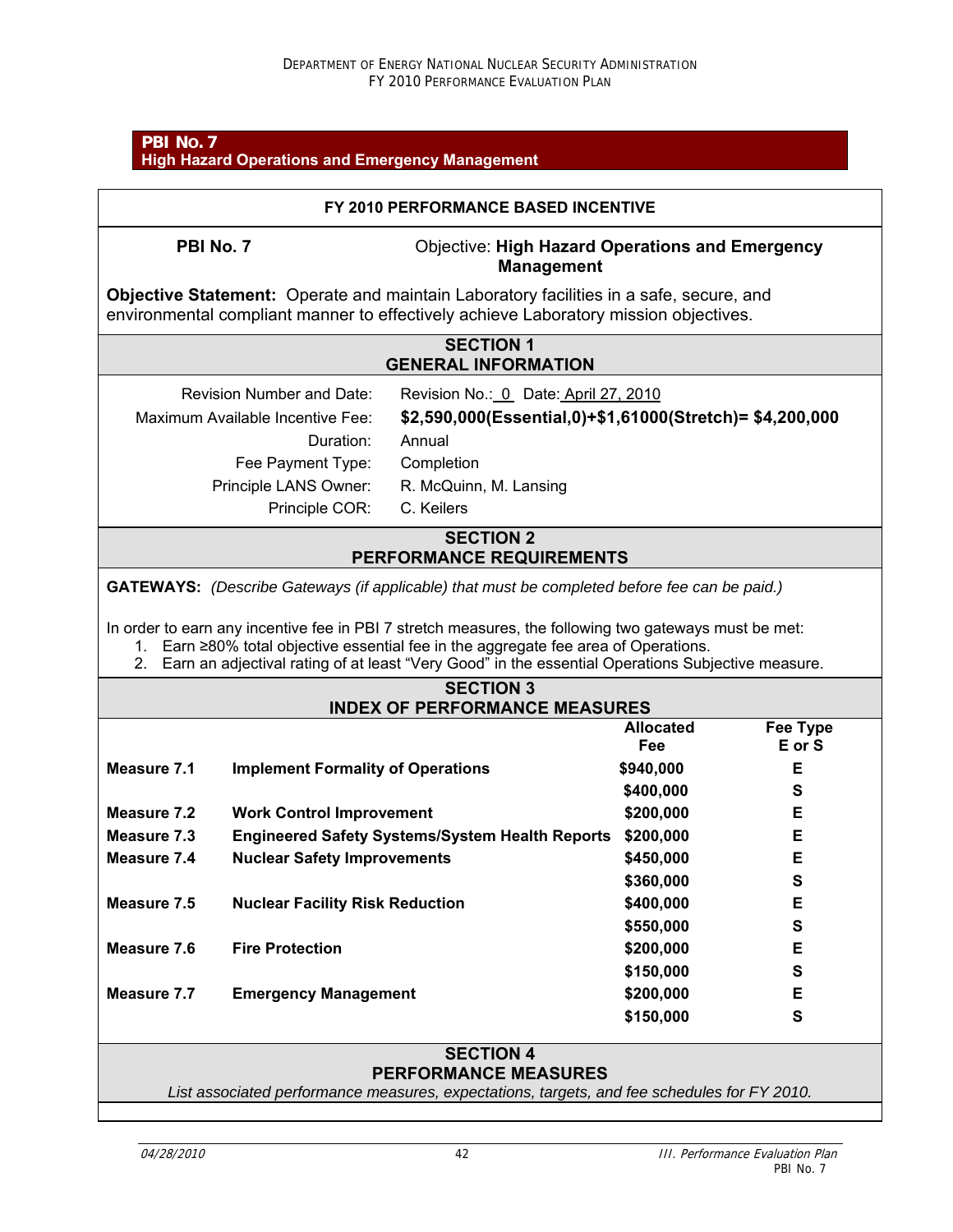# **Measure 7.1 Implement Formality of Operations**

# **Measure 7.1.1 Implement Conduct of Maintenance and Conduct of Engineering Level 2 Milestones at WETF (Objective/Essential)**

#### **Expectation Statement:**

Implement Formality of Operations FY2010 Level 2 milestones for Conduct of Maintenance (CoM) and Conduct of Engineering (CoE) at WETF

#### **Completion Target:**

This measure has been achieved when the Contractor has: Completed a selected set of FY2010 Level 2 milestones for CoM and CoE at WETF by August 31, 2010.

Fee is awarded for completion of a LASO concurred set of FY 2010 Level 2 milestones for implementation of core criteria in Conduct of Engineering and Maintenance for WETF, as verified by independent verification, in accordance with approved assessment criteria, and with LASO concurrence with the FOD conclusion.

An independent verification will be conducted and a letter of ADNHHO concurrence with completion of the selected set of Level 2 milestones, will be submitted within 25 working days after the final milestone due date, or in the completion package, whichever is earlier. The 25 working days may be extended with LASO approval.

#### **Deliverables:**

1. Validation of completion of Level 2 milestones– ADNHHO endorsed independent verification, in accordance with approved assessment criteria. Letter of ADNHHO concurrence of implementation submitted within 25 working days after the last FY 2010 Level 2 milestone due date, or by change request with LASO approval. LASO concurrence with the FOD conclusion.

# **Fee Schedule:**

Essential: \$150,000

• 100% fee = 100% completion of Level 2 milestones

# **Assumptions Specific to This Measure:**

- The set of CoM and CoE Level 2 milestones, to be implemented at WETF in FY 2010, will be submitted to LASO by October 30, 2009. These Level 2 milestones are under LASO change control.
- Completion of the milestone within 7 days of the schedule date is considered success as long as all activity occurs within FY 2010.

#### **Measure 7.1.2 Implement Conduct of Engineering at TA-55 (Objective/Essential)**

#### **Expectation Statement:**

Make progress toward completion of implementation of Conduct of Engineering (CoE) at TA-55 in FY2010.

#### **Completion Target:**

This measure has been achieved when the Contractor has:

- 1. Provided a list of priority drawings by October 30, 2009, and indicated which drawings will be completed in FY 2010.
- 2. Completed revision or developed new priority drawings for systems defined in the list above.

#### **Deliverables:**

1. List of priority drawings that also indicate which drawings will be completed in FY 2010.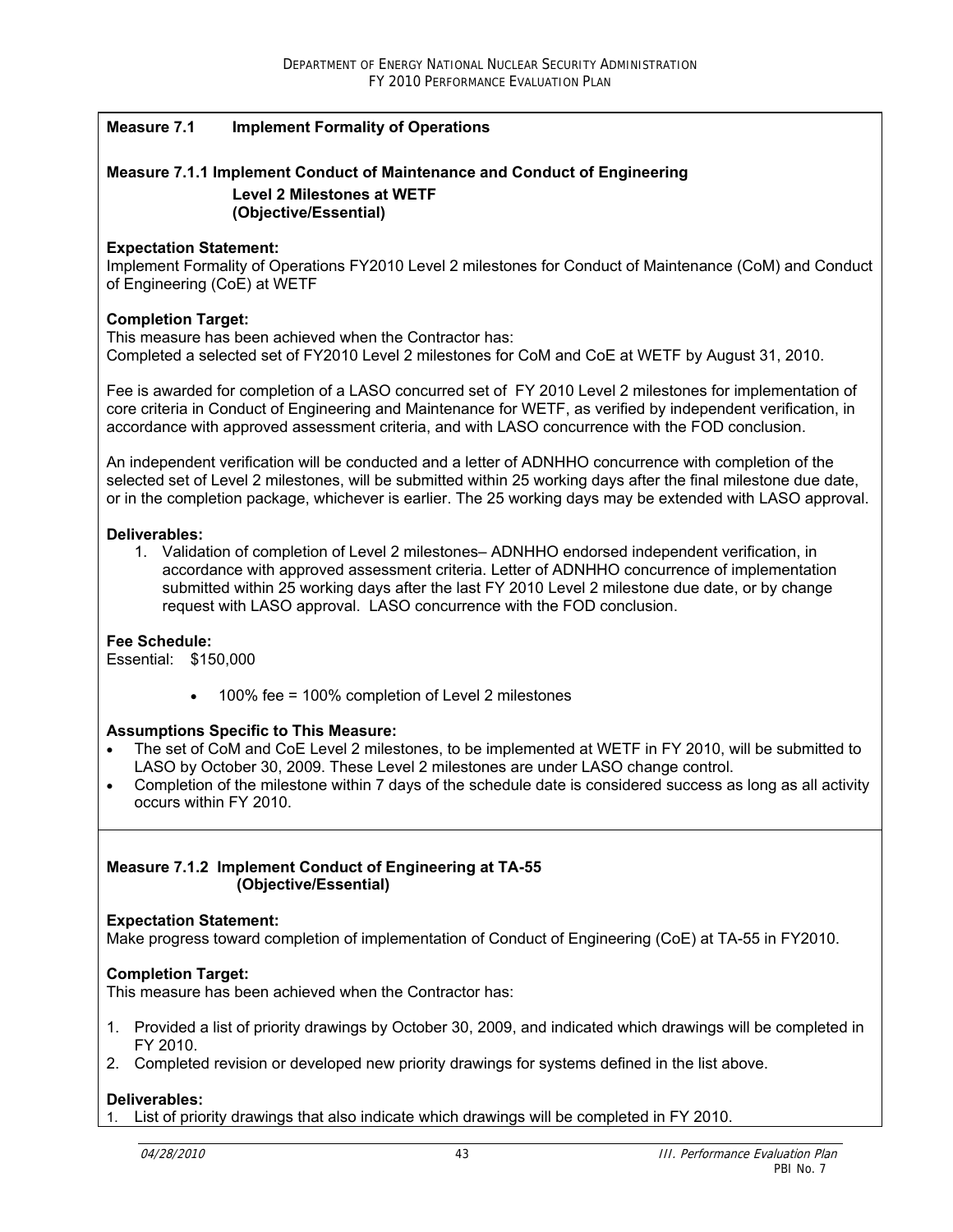2. Copy of engineering drawing revision block showing revision or new drawing.

#### **Fee Schedule:**

Essential: \$140,000

50% fee = 60% completion of the priority drawings listed as to be completed in FY2010. 100% fee = 100% completion

Fee paid linearly between 60% and 100% completion

#### . **Assumptions Specific to This Measure:**

- The list of priority drawings to be completed is under LASO approved change control. For the purposes of this PBI, the list can be changed via approved change control.
- Drawings comply with Engineering Standards Manual and Administrative Procedure for drawings and sketches, AP-341-608 (note: redline strikeout changes not accepted).

#### **Measure 7.1.3 Accelerate Implementation of Conduct of Engineering at TA-55 (Objective/Stretch)**

#### **Expectation Statement:**

Accelerate implementation of Conduct of Engineering (CoE) at TA-55 in FY2010.

#### **Completion Target:**

This measure has been achieved when the Contractor has completed and independently verified completion of the Level 1 milestone for CoE at TA-55 by September 30, 2010.

Fee is awarded for completion of the FY 2010 Level 1 milestone for implementation of core criteria for Conduct of Engineering at TA-55, as verified by independent verification, in accordance with approved assessment criteria, and with LASO concurrence with the FOD conclusion.

An independent verification will be conducted and a letter of ADNHHO concurrence with completion of the Level 1 milestone will be submitted by September 30, 2010.

# **Deliverables:**

Validation of completion of Level 1 milestone– ADNHHO endorsed independent verification, in accordance with approved assessment criteria. Letter of ADNHHO concurrence of implementation submitted by September 30, 2010. LASO concurrence with the FOD conclusion.

# **Fee Schedule:**

Stretch: \$200,000

100% fee = 100% completion

# **Assumptions Specific to this Measure**

• This FY2010 Level 1 milestone includes only those priority drawings to be completed in FY 2010 per the approved list for 7.1.2. The list of priority drawings to be included is under LASO approved change control. For the purposes of this PBI, the list can be changed via approved change control.

#### **Measure 7.1.4 Implement Formality of Operations at Non-Nuclear Facilities (Objective/Essential)**

# **Expectation Statement:**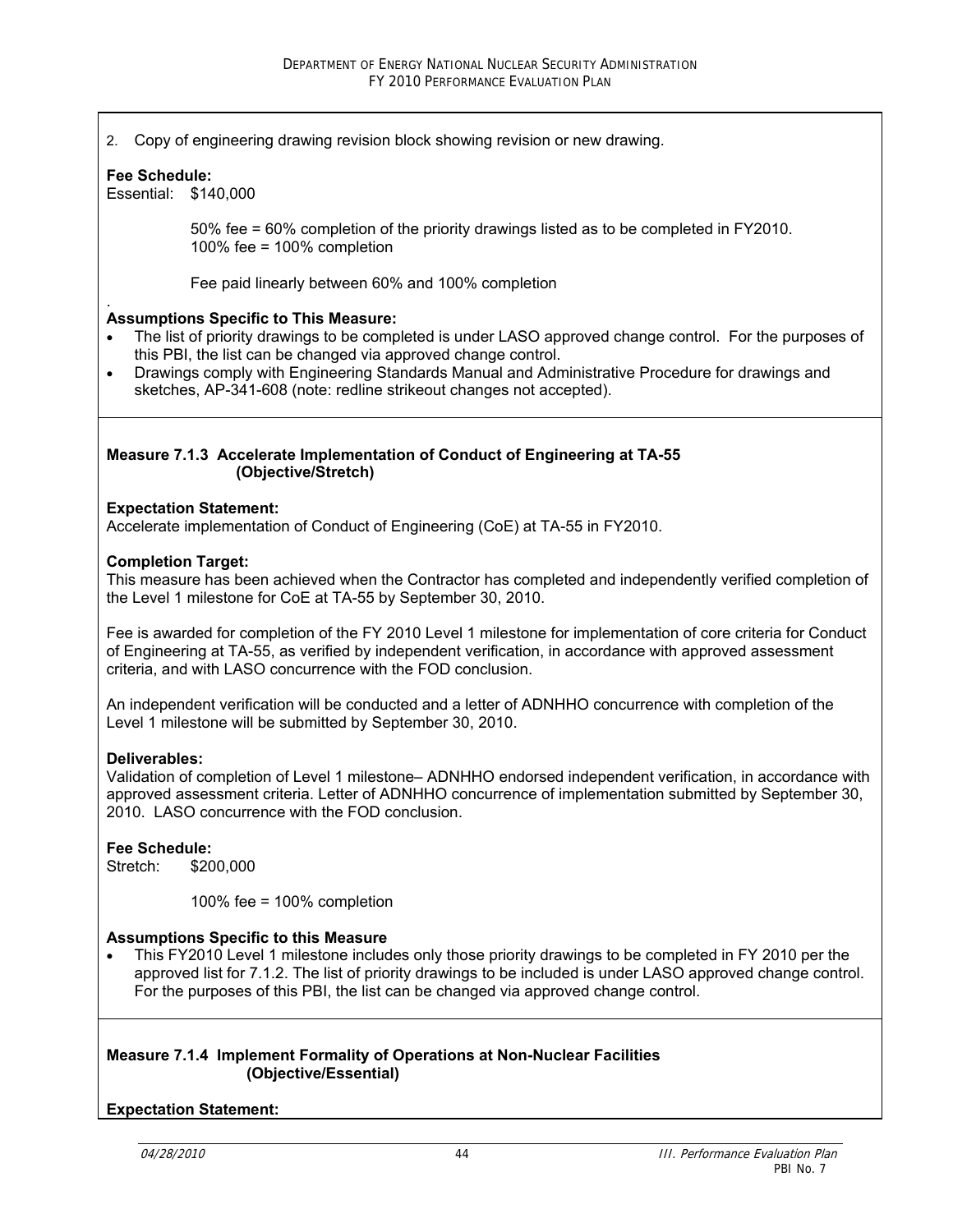Implement Formality of Operations through completion of the FY 2010 Level 1 milestones for Conduct of Operations (CoO) and Conduct of Maintenance (CoM) at the STO FOD and completion of priority drawings for Conduct of Engineering (CoE) at the UI FOD.

# **Completion Target:**

This measure has been achieved when the Contractor has:

Completed Level 1 milestones for CoO and CoM implementation for STO and completed all priority drawings for CoE implementation for UI by the end of August 31, 2010.

Fee is awarded for completion of Level 1 milestones for implementation of core level criteria in CoO and CoM for STO and completion of all CoE priority drawings at UI, as verified by independent verification, in accordance with approved assessment criteria and with LASO concurrence with the FOD conclusion. A reduced set of CoO core criteria that has LASO concurrence may be used that focuses on addressing identified worker safety concerns.

An independent verification will be conducted and a letter of ADNHHO concurrence with completion will be submitted within 25 working days after the completion date or in the completion package, whichever is earlier. The 25 working days may be extended with LASO approval.

# **Deliverables:**

- 1. Validation of completion of Level 1 milestones at STO for CoM and CoO– ADNHHO endorsed independent verification, in accordance with approved assessment criteria. Letter of ADNHHO concurrence with implementation submitted within 25 working days after milestone completion date, or by change request with LASO approval.
- 2. Validation of completion of priority drawings at UI ADNHHO endorsed independent verification, in accordance with approved assessment criteria. Letter of ADNHHO concurrence of implementation submitted within 25 working days after completion date, or by change request with LASO approval.

# **Fee Schedule:**

Essential: \$250,000

100% fee = Completion of all three Level 1 milestones 60% fee = Completion of two Level 1 milestones 30% fee = Completion of one Level 1 milestone.

# **Assumptions Specific to this Measure**

• LASO memorandum FO:19CK-233813 of February 23, 2010, concurred with proposed milestones. Any further changes are subject to LASO concurrence.

# **Measure 7.1.5 Implement Conduct of Training (Objective/Essential)**

# **Expectation Statement:**

Positions identified in approved Training Implementation Matrices for each cat 2/3 nuclear facility, listed below, will complete training and qualification in a timely manner.

# **Completion Target:**

Achieve fully qualified operations by completing qualification of an adequate number of workers in identified operational positions at EWMO facilities (Area G, WCCR, RANT, NESs), RLWTF, and WETF.

Identified positions:

- 1. Managers (except technical manager)
- 2. Operations Supervisors
- 3. Operators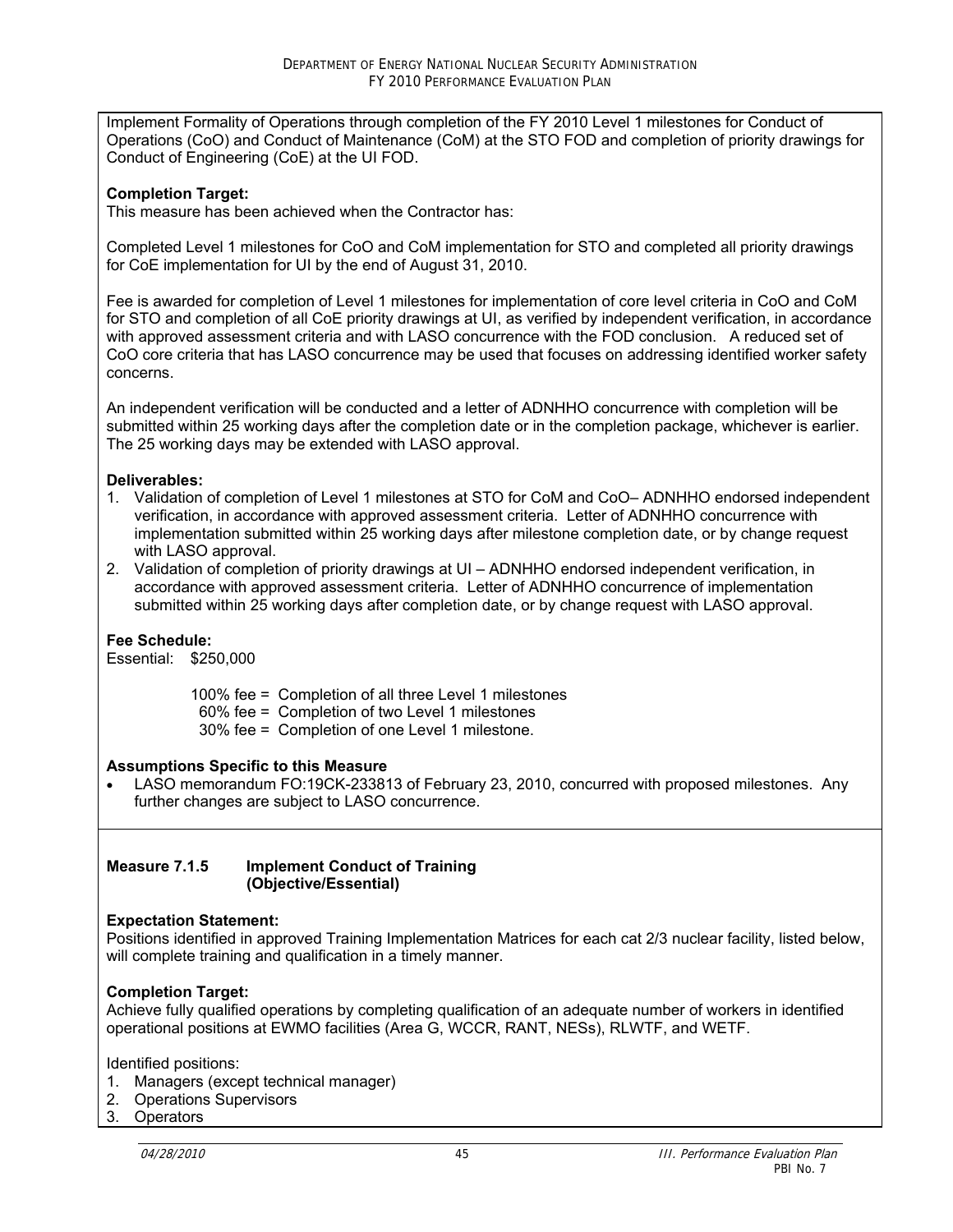# 4. Cognizant System Engineer

### **Deliverables:**

Demonstrate qualification of an adequate number of workers for normal operations in identified positions.

#### **Fee Schedule:**

Essential: \$250,000

Each of the six facilities above will be allocated an equal part of the fee For each facility:

> 100% allocated fee = 100% completion of qualification of an adequate number of workers for normal operations, for all identified positions<br>60% allocated fee = 60% completion (100% qualification of an adequate 60% completion (100% qualification of an adequate number of workers for normal operations, for 60% of the identified positions) Allocated fee to be paid linearly from 60% to 100% completion for each facility

# **Assumptions Specific to This Measure:**

- A list constituting the "adequate number of workers for normal operations" for each identified position shall be submitted to LASO for concurrence no later than October 30, 2009.
- Conduct of Training implementation schedule shall be submitted to include qualification of all positions in approved Training and Implementation Matrices and submitted to LASO for concurrence no later than February 1, 2010.
- Implementation schedule subject to formal change control.

#### **Measure 7.1.6 Accelerate Implementation of Conduct of Training (Objective/Stretch)**

#### **Expectation Statement:**

Positions identified in approved Training Implementation Matrices for additional cat 2/3 nuclear facilities, listed below, will complete training and qualification in a timely manner.

# **Completion Target:**

Achieve fully qualified operations by completing qualification of identified operational positions at the TA-55 and CMR facilities:

- 1. Managers (except technical manager)
- 2. Operations Supervisors
- 3. Operators
- 4. Cognizant System Engineer

#### **Deliverables:**

Demonstrate qualification of an adequate number of workers for normal operations in identified positions.

# **Fee Schedule:**

Stretch: \$200,000

Each of the two facilities above will be allocated an equal part of the fee For each facility: 100% allocated fee = 100% completion of qualification of an adequate number of workers for normal operations, for all identified positions Allocated fee to be paid linearly from 10% to 100% completion for each facility

# **Assumptions Specific to This Measure:**

• A list constituting the "adequate number of workers for normal operations" for each identified position shall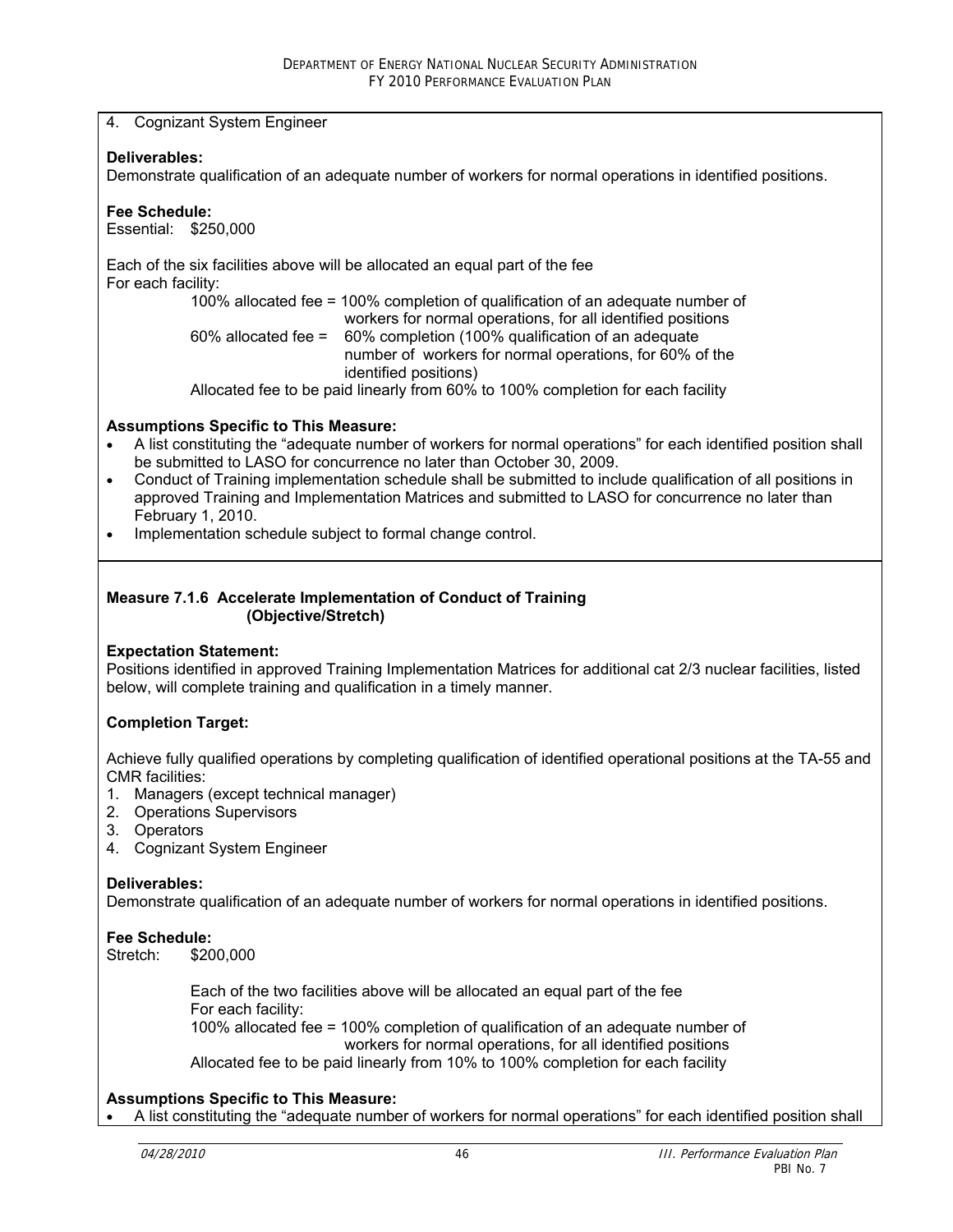be submitted to LASO for concurrence no later than October 30, 2009.

• The Fissile Material Handler (FMH) certification program is in place and functioning. FMHs are not considered as part of this measure.

# **Measure 7.1.7 Formality of Operations Maturity Metrics (Objective/Essential)**

# **Expectation Statement:**

Develop metrics and implement a mechanism for ensuring sustainability and continued development of Formality of Operations for the nuclear and high-hazard facilities.

The output should consist of a weighted score (i.e., a Formality of Operations index), considering a smart-set of indicators of a facility's state of maturity in operations, engineering, maintenance, and training. The indicators should include but not be limited to:

- Continuing to track and improve the conduct of operations index previously developed
- Meeting operational qualified staffing requirements
- Meeting staff training and qualification requirements
- Ensuring maintenance, reliability, and operability of safety and mission critical systems
- Ensuring management recognition and responsiveness to precursor conditions.

# **Completion Target:**

This measure has been achieved when the Contractor has:

- 1. Developed a draft pilot mechanism by December 1, 2009.
- 2. Piloted the mechanism for at most 5 months and trended the results.
- 3. Implemented and demonstrated the mechanism in all the nuclear and high-hazard facilities for at least 3 months, including trending the results and taking appropriate actions identified by the trends.

# **Deliverables:**

Evidence for each nuclear and high hazard facility of 3 months of a deployed effective mechanism to determine the state of maturity and sustainability of Formality of Operations.

# **Fee Schedule:**

Essential: \$150,000

 100% fee = 100% completion 50% fee = demonstrated implementation of the mechanism in 60 % of the nuclear and

high hazard facilities for 3 months (i.e., 6 of 10 facilities) Fee to be paid linearly between 50% and 100 %.

# **Assumptions Specific to This Measure:**

LANS will provide monthly reports on status and an annual report on effectiveness of the mechanism, as well as on the overall state of Formality of Operations maturity and sustainability.

#### **Measure 7.2 Work Control Improvement (Objective/Essential)**

# **Expectation Statement:**

Improvements in implementation of Integrated Work Management (IWM), of both facility and programmatic activities, will be demonstrated by identifying Integrated Work Document (IWD) or Work Control Document deficiencies before work takes place.

# **Completion Target:**

This measure has been achieved when the Contractor has: Identified and corrected 100 deficient IWDs or work control documents before the work activity takes place.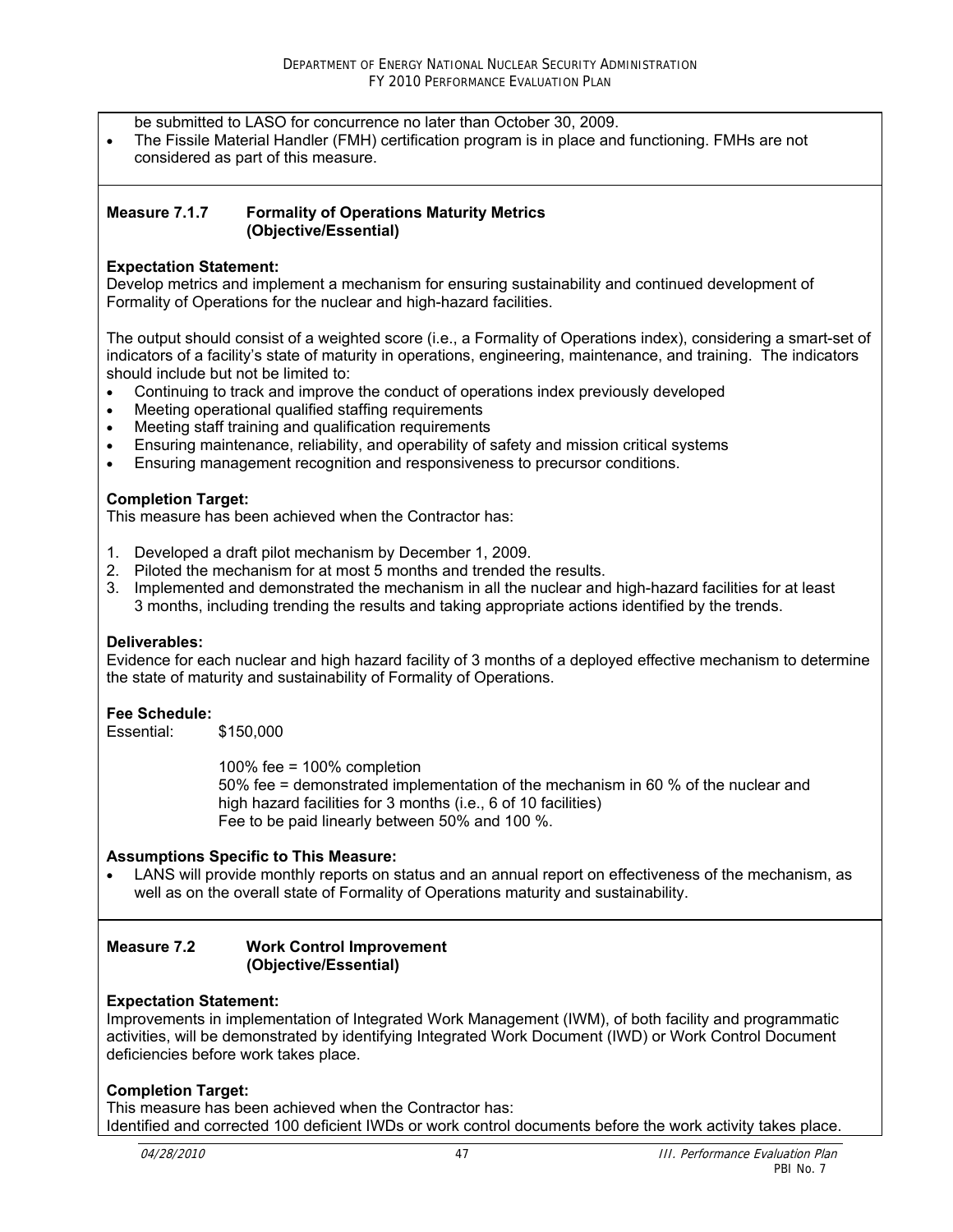# **Deliverables:**

Monthly report on deficiencies and corrective action taken for IWDs/work control documents reviewed at each FOD. Due by  $20<sup>th</sup>$  of following month.

# **Fee Schedule:**

Essential: \$200,000

100% fee = Identification and correction of 100 deficient IWDs/work control documents. 50% fee = Identification and correction of 50 deficient IWDs/work control documents. Fee to be paid linearly between 50% and 100% completion.

# **Assumptions Specific to This Measure:**

- LASO will assess deficiencies to assure no *de minimis* corrections counted (e.g. typographical or grammatical errors)
- Focus is on standing IWDs that allow recurring work to be performed against.
- Scope includes both programmatic and facility work with emphasis on the former.
- All FODs participate in this process.

### **Measure 7.3 Engineered Safety Systems/ System Health Reports (Objective/Essential)**

# **Expectation Statement:**

Implement a mature Vital Safety System Health Monitoring process through implementation of AP-341-802, Rev.1, *System Health Reporting,* or subsequent. Implement a System Health Reporting Process that accurately evaluates system operability and functionality, uses trended information to plan preventive and corrective maintenance, identifies required system modifications such that maintainability, reliability, availability, and operability are documented, and the information is utilized to make informed system management decisions.

# **Completion Target:**

This measure has been achieved when the Contractor has:

- 1. Submitted the System Health Monitoring Basis document, in accordance with AP 341-802, Rev 1, *System Health Reporting* or subsequent, for all SC and SS Vital Safety Systems (VSSs).
- 2. Demonstrated implementation of the basis document by submitting System Health Reports (SHRs) due in FY2010, per the basis document; at least one SHR per SC and SS system.
- 3. Demonstrated disposition of deficiencies and recommendations identified in the SHRs, including Operability Determinations as required by AP-341-516.

# **Deliverables:**

- 1. System Health Monitoring Basis documents for all SC and SS VSSs. (35%)
- 2. An independent assessment of all SHR Basis documents that evaluates consistency and quality of implementation across all facilities by June 1, 2010. (20%)
- 3. FY 2010 SHRs, required per implementation of the basis documents but not less than one SHR per system. (35%)
- 4. Report documenting how the expectation statement is met (i.e., that a mature process has been implemented), including documentation of management's actions on issues related to a VSS. (10%)

# **Fee Schedule:**

Essential: \$200,000

70% fee = 100% completion of deliverables 1 and 3 for all SC and SS VSSs.

50% fee = Completion of deliverables 1 and 3 for all SC and completion of deliverables 1 and 3 for 50% of the SS VSSs.

Fee to be paid linearly between 50% and 70% fee for completion of deliverables 1 and 3 as defined above.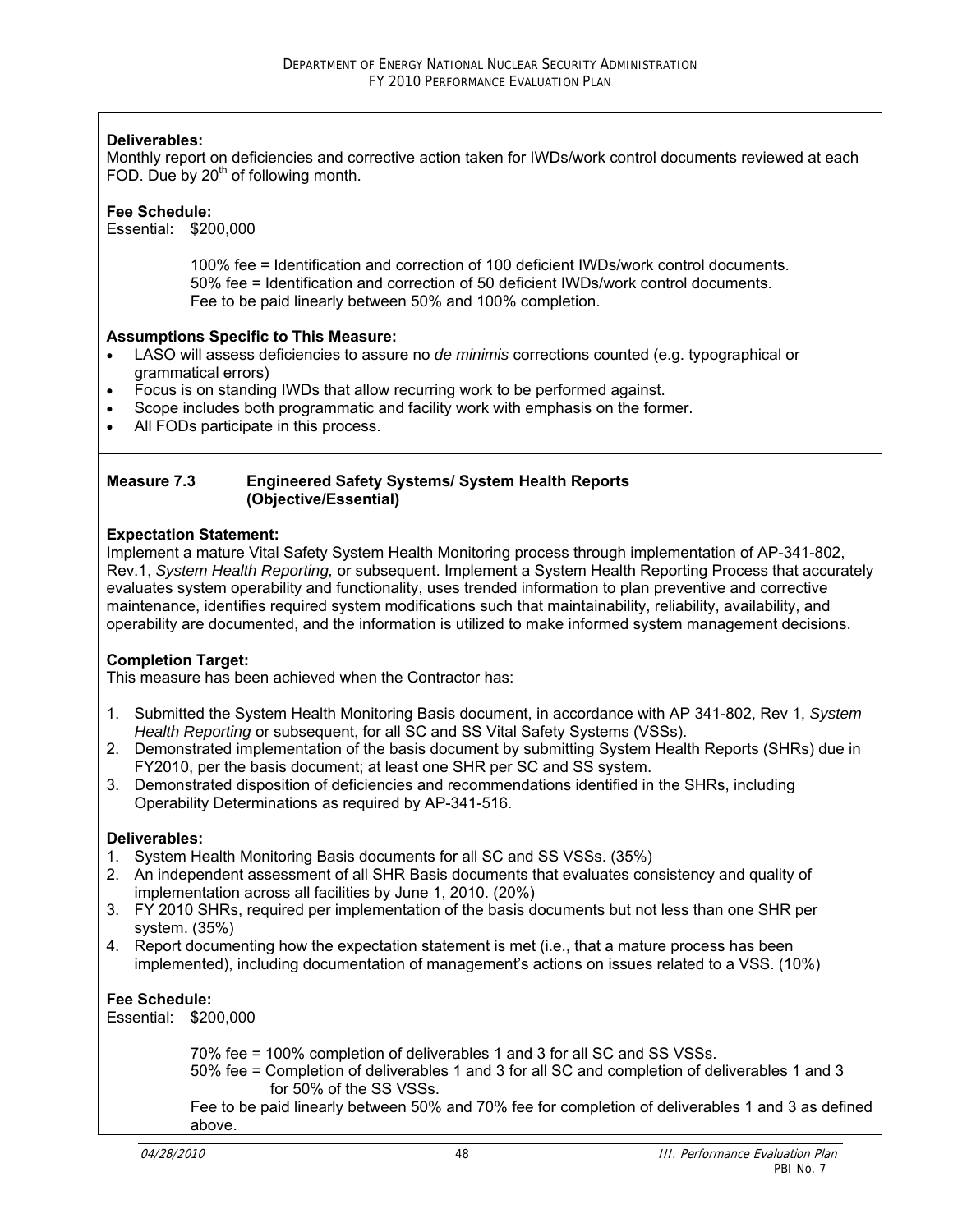20% fee = Completion of deliverable 2. 10% fee = Completion of deliverable 4.

#### **Assumptions Specific to This Measure:**

- Operability Determinations and/or Functionality Assessments, when required, are included as part of the SHR deliverable for fee evaluation.
- Deliverables reviewed by LASO and found significantly non-compliant with LANL procedure requirements will not be evaluated for fee determination.
- Deliverables 1 and 3 resubmitted to incorporate continuous improvement changes identified through completion of deliverable 2, or other review mechanisms will be considered the deliverable evaluated for fee if the resubmittal is received by September 1, 2010.
- Latest revisions of procedures are implemented.
- The number of SC and SS systems, for this PBI, is determined from the VSS Master List applicable on September 1, 2010. The SC/SS VSSs counted for this PBI are those required to be operable for the facility mission(s).
- Deliverables should be submitted throughout the last two quarters of FY 2010.

#### **Measure 7.4 Nuclear Safety Improvements**

#### **Measure 7.4.1 TA-55 Nuclear Safety Improvements (Objective/Essential)**

#### **Expectation Statement:**

Based on the TA-55 DSA list of planned improvements, LANL will begin early implementation of activities to improve engineered safety systems and the safety posture at TA-55, including early actions toward achieving a reliable active confinement ventilation system at TA-55 (reference: TA-55 documented safety analysis, Section 3.3.2.3.1, *Planned Design and Operational Improvements*).

# **Completion Target:**

This measure has been achieved when the Contractor has:

Completed FY 2010 milestones, defined by LANS and concurred with by LASO toward improving engineered safety systems and implementing an active confinement ventilation system at TA-55.

Fee is awarded for completion of FY 2010 milestones.

# **Deliverables:**

Evidence of completion of each milestone.

# **Fee Schedule:**

Essential: \$450,000

 100% fee = 100 % completion of milestones 50% fee = 60% completion of milestones Fee to be paid linearly between 60% and 100% completion

#### **Assumptions Specific to This Measure:**

• LASO memorandum FO:19CK-233813 of February 23, 2010, concurred with proposed milestones.

• The milestones established in this memorandum are under LASO approved change control.

# **Measure 7.4.2 Deleted**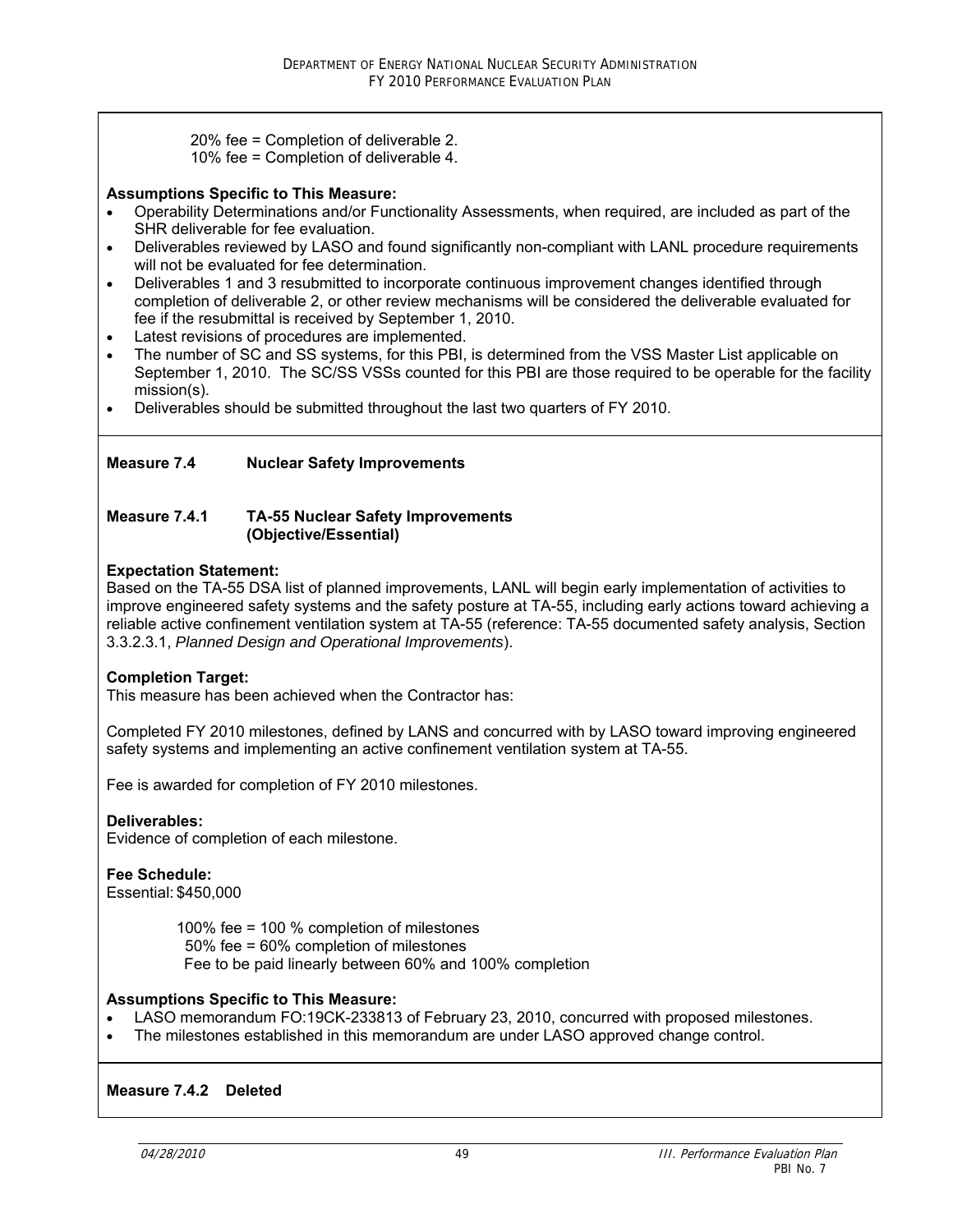# **Measure 7.4.3 Other Nuclear Facility Safety Improvements (Objective/Stretch)**

**Expectation Statement:** Nuclear facilities will complete projects to improve engineered safety systems and the safety posture of the facility. Bases will include respective DSA list of planned improvements.

### **Completion Target:**

This measure has been achieved when the Contractor has:

Completed FY 2010 milestones, defined by LANS and concurred with by LASO, toward improving engineered safety systems.

#### **Deliverables:**

Evidence of completion of each milestone.

#### **Fee Schedule:**

Stretch: \$360,000

 100% fee = 100 % completion of milestones 50% fee = 60% completion of milestones Fee to be paid linearly between 60% and 100% completion.

#### **Assumptions Specific to This Measure:**

- LASO memorandum FO:19CK-233813 (February 23, 2010), FO:19CK-240749 (March 17, 2010), and FO:19CK-242723 (March 25, 2010) concurred with proposed milestones.
- The milestones established in this memorandum are under LASO approved change control.

# **Measure 7.5 Nuclear Facility Risk Reduction**

#### **Measure 7.5.1 Nuclear Facility Risk Reduction at TA-55 (Objective/Essential)**

#### **Expectation Statement:**

Risk reduction is achieved at TA-55 through the removal of legacy Material at Risk (MAR) or repackaging of MAR into robust containers that improve mission capabilities and the nuclear safety posture.

#### **Completion Target:**

This measure has been achieved when the Contractor has: Completed FY2010 milestones, defined by LANS and concurred with by LASO toward permanent disposition or repackaging of MAR into robust containers in a manner that improves mission capabilities and the nuclear safety posture.

When defining the milestones, LANS shall include a risk perspective. Each milestone shall constitute nearcomparable risk reduction.

#### **Deliverables:**

Evidence of completion of each milestone, validated by LASO staff.

# **Fee Schedule:**

Essential: \$400,000

100% fee = 100% completion of milestones of near-comparable risk reduction 50% fee = 60% completion of milestones Fee to be paid linearly between 60% and 100% completion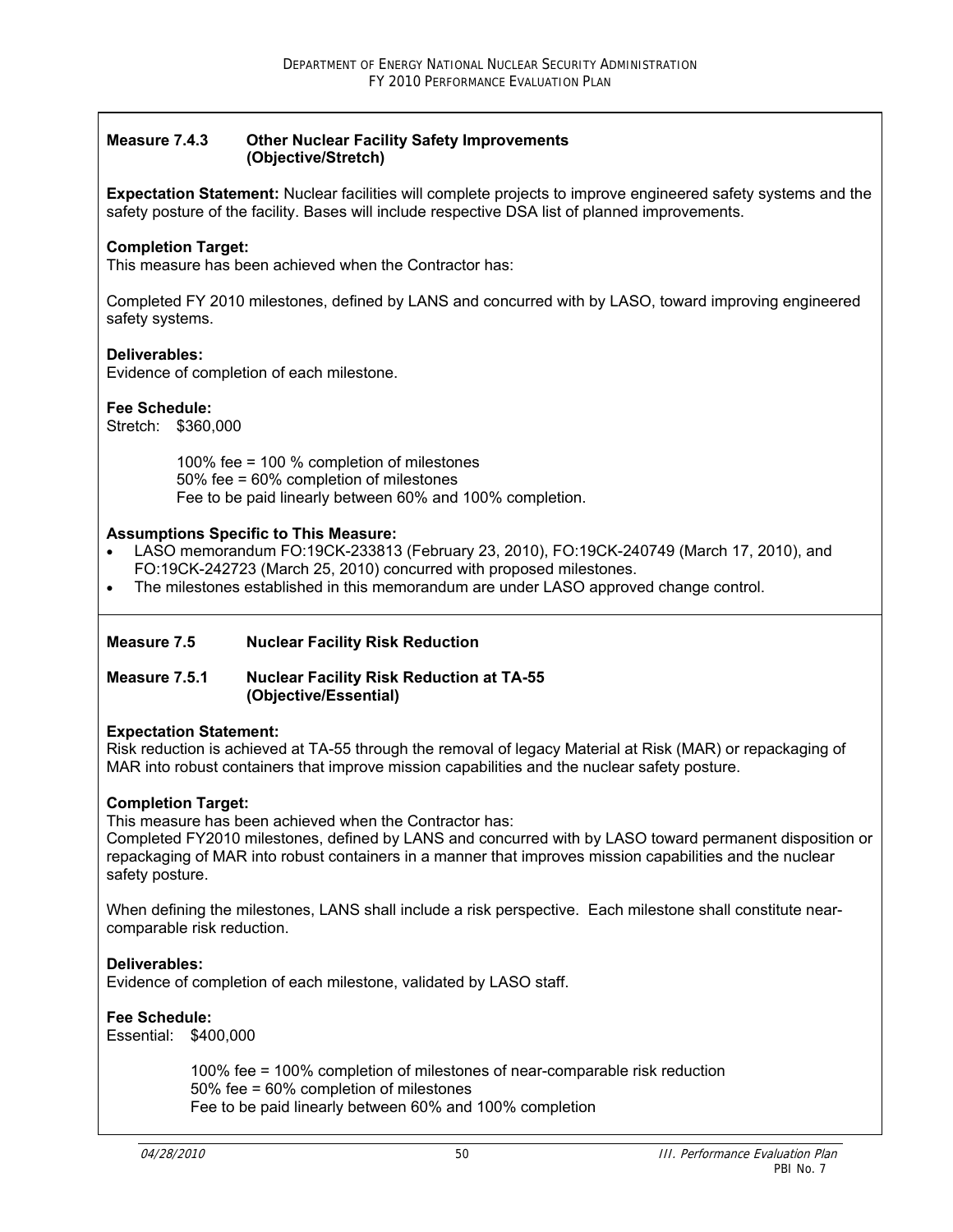# **Assumptions Specific to This Measure:**

- LASO memorandum FO:19CK-233813 of February 23, 2010, concurred with proposed milestones.
- The milestones established in this memorandum are under LASO approved change control.

#### **Measure 7.5.2 Accelerate Nuclear Facility Risk Reduction at TA-55 (Objective/Stretch)**

#### **Expectation Statement:**

Accelerated risk reduction is achieved at TA-55 through the removal of legacy Material at Risk (MAR) or repackaging of MAR into robust containers that improve mission capabilities and the nuclear safety posture.

#### **Completion Target:**

This measure has been achieved when the Contractor has:

Completed an additional set of FY2010 milestones beyond those identified in Measure 7.5.1, defined by LANS and concurred with by LASO toward permanent disposition or repackaging of MAR into robust containers in a manner that improves mission capabilities and the nuclear safety posture.

When defining the milestones, LANS shall include a risk perspective. Each milestone shall constitute nearcomparable risk reduction.

#### **Deliverables:**

Evidence of completion of each milestone, validated by LASO staff.

#### **Fee Schedule:**

Stretch: \$350,000

100% fee = 100% completion of milestones of near-comparable risk reduction Stretch Fee will be paid on a linear scale after completion of Measure 7.5.1

#### **Assumptions Specific to This Measure:**

- Completion of Measure 7.5.1 is an entry condition for earning fee under this measure.
- LASO memorandum FO:19CK-240749 (March 17, 2010) concurred with proposed milestones.
- The milestones established in this memorandum are under LASO approved change control.

# **Measure 7.5.3 Nuclear Facility Risk Reduction at Other Nuclear Facilities (Objective/ Stretch)**

# **Expectation Statement:**

Accelerated risk reduction is achieved at nuclear facilities other than TA-55 through the removal of legacy Material at Risk (MAR) or repackaging of MAR into robust containers that improve mission capabilities and the nuclear safety posture.

# **Completion Target:**

This measure has been achieved when the Contractor has:

Completed FY2010 milestones, defined by LANS and concurred with by LASO toward permanent disposition or repackaging of MAR into robust containers in a manner that improves mission capabilities and the nuclear safety posture.

When defining the milestones, LANS shall include a risk perspective. Each milestone shall constitute nearcomparable risk reduction.

#### **Deliverables:**

Evidence of completion of each milestone, validated by LASO staff.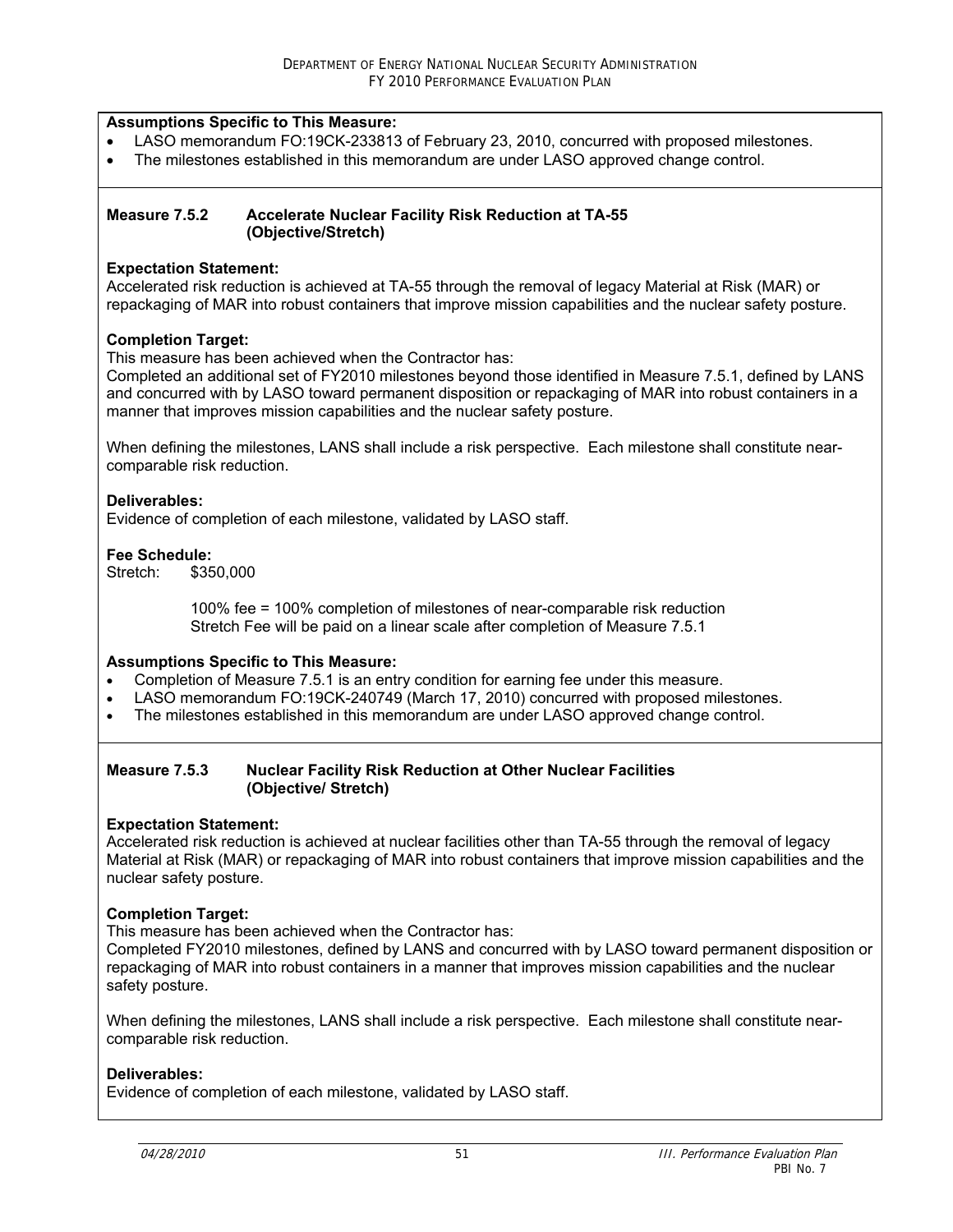# **Fee Schedule:**

Stretch: \$200,000

100% fee = 100% completion of milestones of near-comparable risk reduction 50% fee = 60% completion of milestones Fee to be paid linearly between 60% and 100% completion

# **Assumptions Specific to This Measure:**

- LASO memorandum FO:19CK-233813 of February 23, 2010, and FO:19CK-242723 of March 25, 2010, concurred with proposed milestones.
- The milestones established in this memorandum are under LASO approved change control.

# **Measure 7.6 Fire Protection**

# **Measure 7.6.1 Fire Protection Deficiencies within Legacy Facilities at LANL (Objective/Essential)**

# **Expectation Statement:**

Continuation of the on-going program established in FY 2008 that identifies, prioritizes, coordinates funding, and oversees the successful resolution of long-standing fire protection deficiencies within legacy facilities at LANL. The list of legacy facility deficiencies is maintained up-to-date, reflects accurate information and is reviewed semi-annually.

#### **Completion Target:**

This measure has been achieved when the Contractor has:

- 1. Maintained a consolidated list of prioritized fire protection deficiencies that are anticipated to cost in excess of \$50,000 each to correct. The list shall be the basis for selection and prioritization. The list is to be updated and submitted to LASO no less than semi-annually.
- 2. Develop a plan and schedule of activities and milestones that will lead to compliance with applicable DOE Orders and mandatory codes and standards for the identified deficiencies that are to be completed over the next several years, with agreed to FY 2010 milestones, to address the listed deficiencies. The plan shall be risk-based, use a graded approach, and consider the life expectancy of the facility.
- 3. Complete the milestones that are scheduled for FY 2010 on-schedule. Milestone dates may be revised through change control process.

# **Deliverables:**

1. Evidence of completion of legacy fire protection deficiencies scheduled for completion in FY 2010.

# **Fee Schedule:**

Essential: 200,000

 100% fee = 100 % completion of milestones 50% fee = 60% completion of milestones Fee to be paid linearly between 60% and 100% completion

# **Assumptions Specific to This Measure:**

- Prioritized list of legacy facility fire protection deficiencies updated list for FY 2010 due October 23, 2009 to include remaining fire protection preexisting conditions.
- Plan and schedule of activities and milestones for FY2010 submitted to LASO for review and concurrence. Draft due November 13, 2009. Final due within 30 days following the transmittal of comments by LASO.
- The milestones established in these plans are under LASO approved change control. For the purpose of this PBI, milestones can be changed via approved change control when requested at least 30 days in advance of the scheduled milestone completion date.
- A Corrective Action Plan approved by LASO, funding, preliminary design actions, drawings, evidence of continued progress, etc. are required to take credit for corrective actions expected to take several years to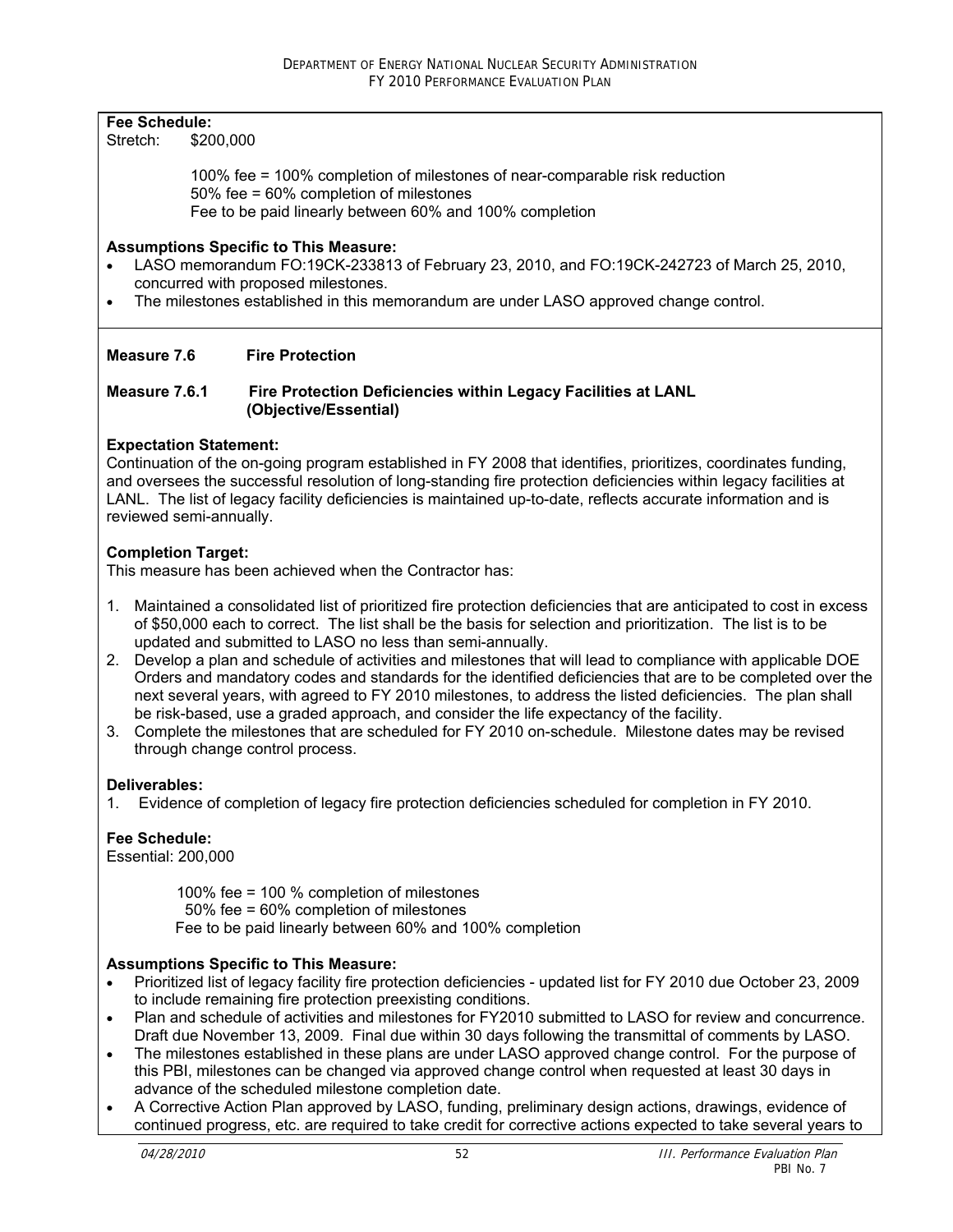accomplish.

### **Measure 7.6.2 LANL Enhanced Training of Fire Department Personnel (Objective/Stretch)**

### **Expectation Statement:**

In support of the NNSA - Los Alamos County Cooperative Agreement (CA) for fire department emergency services, LANL shall collaboratively define, establish, develop and deliver training to the Los Alamos Fire Department (LAFD) for the delivery of enhanced fire department services at LANL in FY 2010. Reference LASO Memo #SO: 14BG-011, Los Alamos National Laboratory's Role and Responsibility with Respect to the Los Alamos County Cooperative Agreement Regarding Fire Department Services, dated December 10, 2008.

# **Completion Target:**

This measure has been achieved when the Contractor has:

- 1. Collaborated with LAFD to provide for their submittal of the LAFD CY2010 Training Plan to LASO by January 4, 2010
- 2. Training, skills and competencies delivered by LANL to at least 90% of LAFD fire fighters in FY 2010, consistent with the CY 2009 and CY 2010 LAFD Training Plans.
- 3. Facility tours/walkdowns provided by LANL for at least 50% of LAFD fire fighters in FY 2010, consistent with the CY 2009 and CY 2010 LAFD Training Plans.
- 4. Coordinated for LAFD participation in 10 facility exercises.

# **Deliverables:**

- 1. Evidence of LANL collaboration on the LAFD CY 2010 Training Plan submittal to LASO by January 4, 2010.
- 2. Copies of approved training plans (lesson plans, course materials) for and rosters of LAFD fire fighters completing LANL-developed and delivered training in FY 2010.
- 3. Copies of approved training plans (facility walk-down objectives, course materials) for and rosters of LAFD fire fighters completing LANL-provided facility tours completed in FY 2010.
- 4. Copies of facility exercise After Action Reports documenting LAFD participation.

# **Fee Schedule:**

Stretch: \$150,000

 100% fee = 100 % completion of milestones 50% fee = 60% completion of milestones Fee to be paid linearly between 60% and 100% completion

# **Assumptions Specific to This Measure:**

- Prioritized list of milestones is defined by LANS and concurred in by LASO by October 30, 2009.
- The milestones established in these plans are under LASO approved change control. For the purpose of this PBI, milestones can be changed via approved change control when requested at least 30 days in advance of the scheduled milestone completion date.

# **Measure 7.7 Emergency Management**

### **Measure 7.7.1 LANL Initial Response Action Automation (Objective/Stretch)**

# **Expectation Statement:**

Establish a computer-based system to improve the timeliness of Emergency Action Level (EAL) and associated protective action selection, notification activities, and associated graphic representation of hazardous material releases.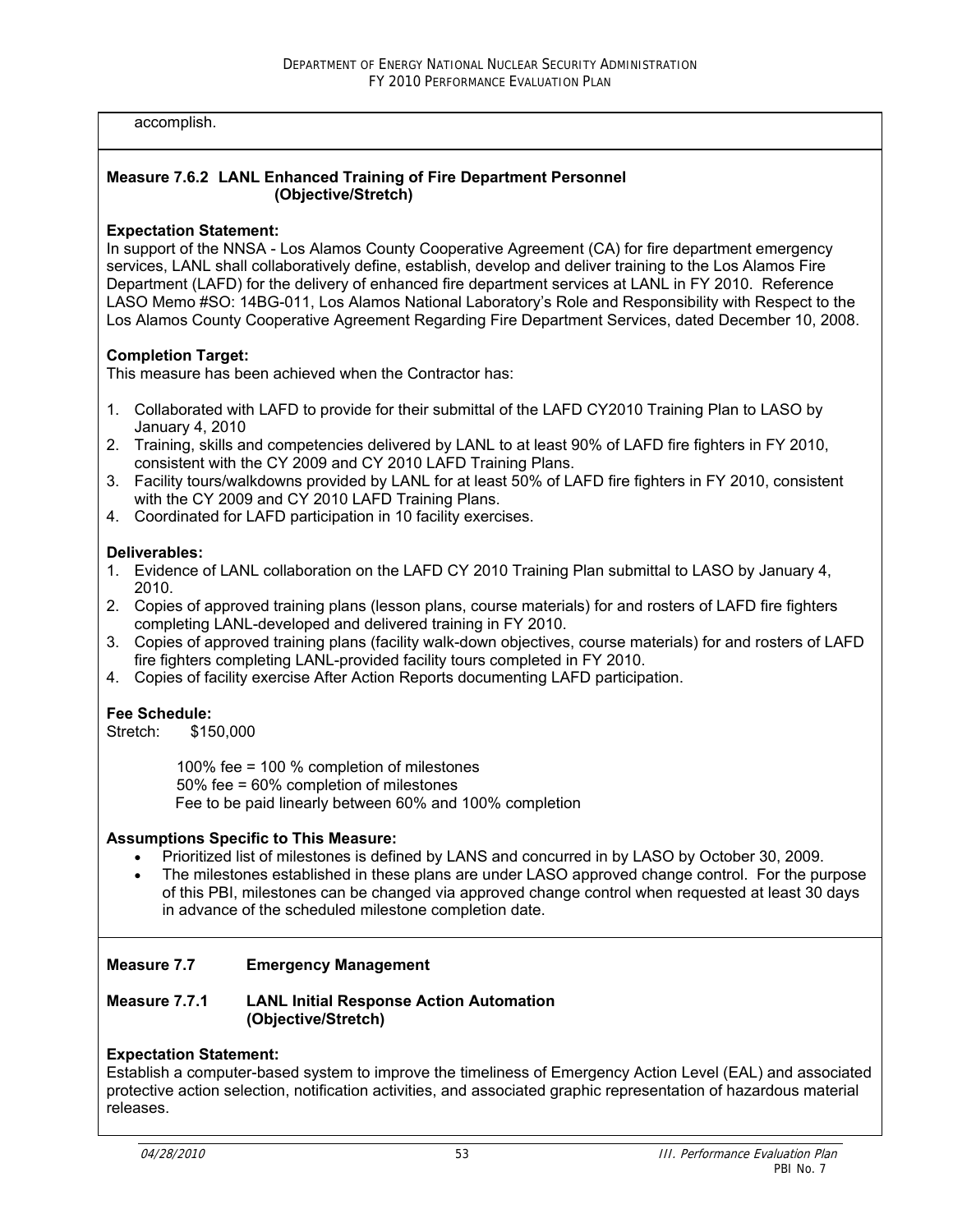### **Completion Target:**

This measure has been achieved when the Contractor has:

- 1. By March 31, 2010, LANL shall submit to LASO facility-specific maps of release potentials and potential protective actions necessary for impacted, normally occupied facilities.
- 2. Established a fully operational computer-based process to improve the timeliness of protective action selection, identification of affected areas for notification, and associated graphic representation.
- 3. Completed both facility (minimum of 2) and the annual full scale exercise to demonstrate the effectiveness of the computer-based program. Objectives will be added in the respective exercise plans and measured in the associated after action report.

#### **Fee Schedule:**

Stretch: \$150,000

Requires completion of all 3 targets (except as noted below) 20% reduction for each exercise not completed as outlined in target 3

#### **Assumptions Specific to This Measure:**

- Completion of all activities of this measure shall be based on the potential hazardous material releases as defined by LANS submitted and LASO accepted Emergency Planning Hazards Analyses of December 17, 2009.
- All initial response actions are to be consistent with DOE Order 151.1C.

# **Measure 7.7.2 LANL Emergency Planning Outreach (Objective/Essential)**

#### **Expectation Statement:**

Complete public outreach activities to increase awareness of LANL facility and operations hazards and potential protective actions.

# **Completion Target:**

This measure has been achieved when the Contractor has:

- 1. Submitted a composite Emergency Planning Zone (EPZ) to LASO for approval December 18, 2009
- 2a. Incorporation of presentations to local emergency planning committee (LEPC LANS, Los Alamos County, and the appropriate State agencies) of potential hazardous material releases and associated protective actions.
- 2b. Formal presentations on potential hazards to LAFD
- 3. Coordinated and integrated public education campaign (sessions, mailings, media) to alert residents of the EPZ to potential hazardous material releases, notification process, and associated protective actions

#### **Fee Schedule:**

Essential: \$100,000

60% of the fee will be awarded upon completion of targets 1, 2a and 2b. 40% of the fee will be awarded upon completion of target 3 (contingent upon completion of the other targets in this measure)

# **Assumptions Specific to This Measure:**

- Completion of outreach activities shall be based on the potential hazardous material releases as defined by LANL submitted Emergency Planning Hazards Analyses of September 30, 2009.
- The composite EPZ, and associated outreach efforts, are to be consistent with Technical Planning Basis, Emergency Management Guide, DOE G 151.1-2.

| Measure 7.7.3 | <b>Execute the Wildland Fire Management Plan</b> |
|---------------|--------------------------------------------------|
|               | (Objective/Essential)                            |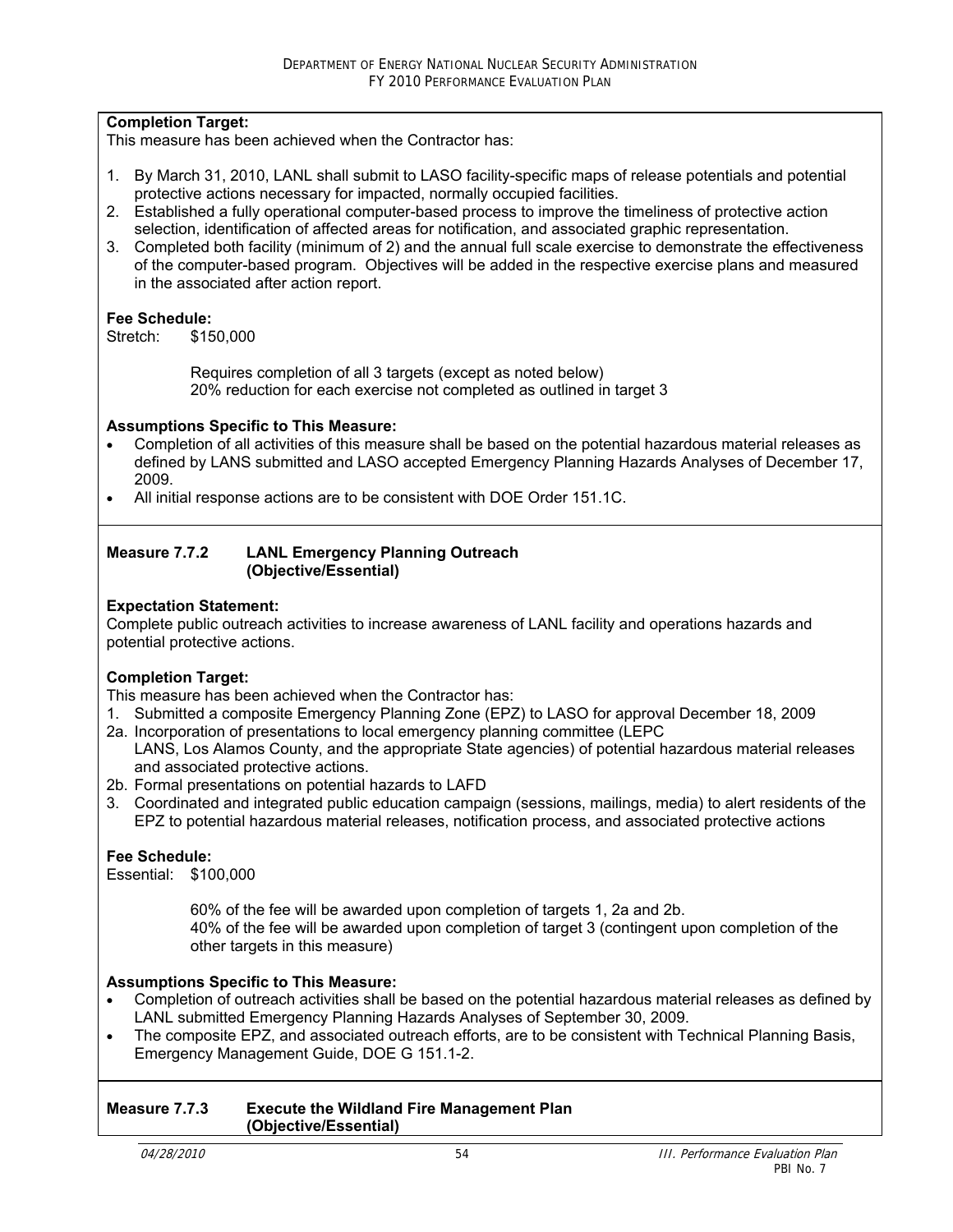# **Expectation Statement:**

Continue to further implement the LANL wildland fire management plan consistent to DOE Guide 450-1.4 and risk-based principals.

# **Completion Target:**

This measure has been achieved when the Contractor has: On-time completion of key milestone deliverables as cited in Annual Operations Plan for FY 2010.

# **Fee Schedule:**

Essential: \$100,000

Fee shall be awarded equally per key milestone delivered on time.

# **Assumptions Specific to This Measure:**

- Actions are to be consistent with the approved Laboratory Wildland Fire Management Plan.
- Annual Operations Plan will denote 15-30 milestone deliverables.
- If weather or fire conditions occur which limit the ability to meet milestones (even with appropriate planning), the milestones may be jointly adjusted accordingly
- An approved FY 2010 Wildland Fire Management Annual Operations Plan with LASO by November 13, 2009.
- LANL shall maintain a closure file of key milestones deliverables cited in the Annual Operations Plan for ready inspection by LASO personnel.
- Agreement between LASO and LANS on 12-15 key milestone deliverables contained within the Annual Operations Plan by December 17, 2009.

# **SECTION 5 ASSUMPTIONS / TECHNICAL BOUNDARY CONDITIONS**

*List foreseeable impacts to performance.*

- The NNSA and LANS, LLC will agree within 30 days of receipt of final appropriations, or by mutually agreed to date if under a long-term Continuing Resolution, that the funding is sufficient to accomplish these measures. If by this date, Continuing Resolution funding or final appropriation is less than the President's Budget Request, LANS shall identify any impacts to the FY 2010 PEP measures within 30 calendar days. If interim Continuing Resolution funding is less than the President's Budget Request, LANS shall identify any impacts to the FY 2010 PEP measures within 15 business days following the approval of the Continuing Resolution.
- If no specific due date is referenced with any of the PBI completion elements, the due date of that element is to be September 30, 2010.
- If LANS cannot meet/complete a PBI because of conditions or events that are outside of LANS' ability to control, the PBI will be renegotiated.
- All calculations for determining performance ratings shall be rounded to one tenth of a decimal point. (e.g.,  $88.88 = 88.9$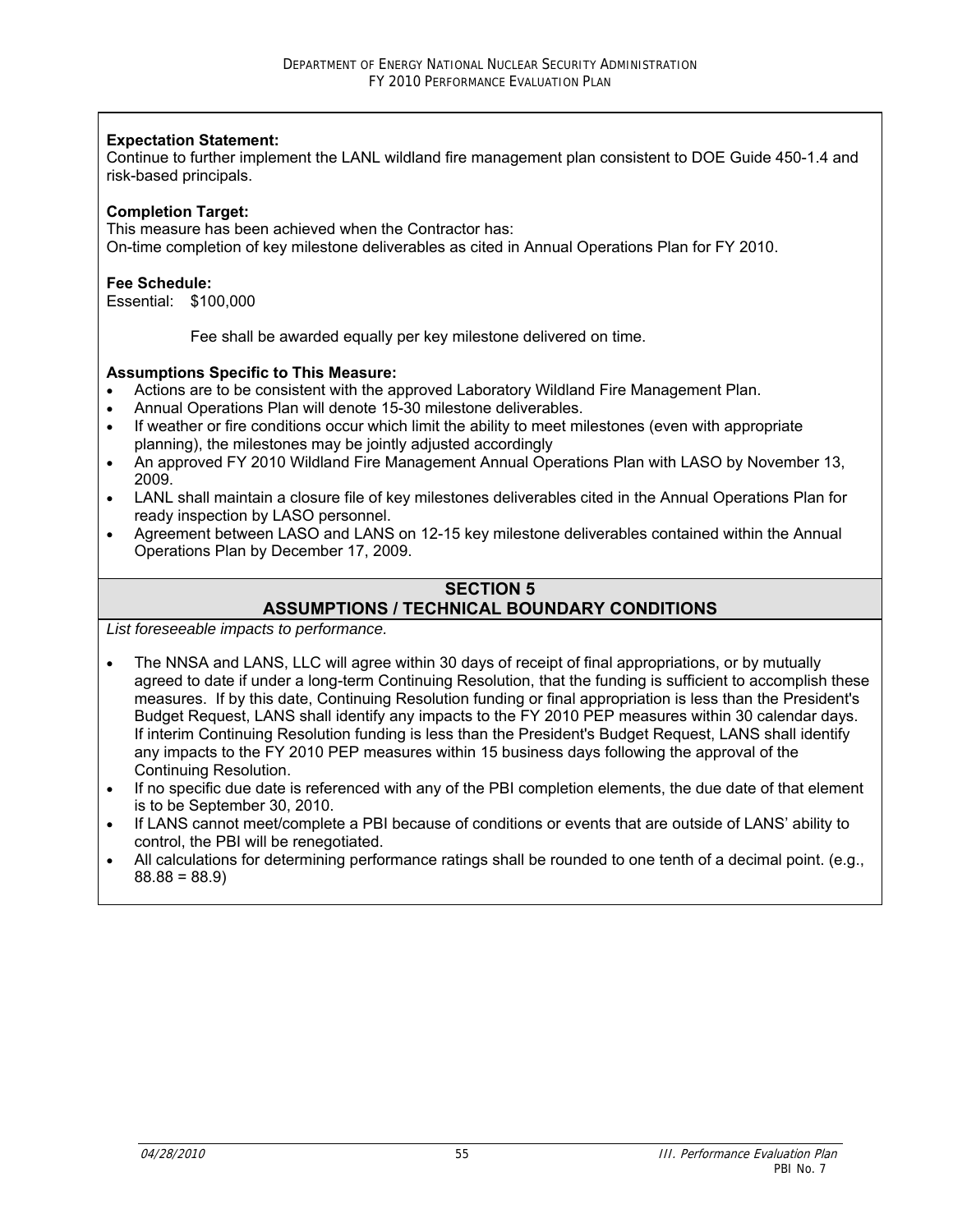# **PBI NO. 8 Security Programs**

| FY 2010 PERFORMANCE BASED INCENTIVE                                                                                                                                                                          |                                                          |                                                           |                    |  |
|--------------------------------------------------------------------------------------------------------------------------------------------------------------------------------------------------------------|----------------------------------------------------------|-----------------------------------------------------------|--------------------|--|
| PBI No. 8                                                                                                                                                                                                    | Objective:                                               | <b>Security Programs</b>                                  |                    |  |
| Objective Statement: Execute efficient and effective physical and cyber security programs.                                                                                                                   |                                                          |                                                           |                    |  |
|                                                                                                                                                                                                              | <b>SECTION 1</b><br><b>GENERAL INFORMATION</b>           |                                                           |                    |  |
| Revision Number and Date:                                                                                                                                                                                    | Revision No.: 0 Date: September 30, 2009                 |                                                           |                    |  |
| Maximum Available Incentive Fee:<br>Duration:                                                                                                                                                                | Annual                                                   | \$2,625,000 (Essential)+\$100,000 (Stretch) = \$2,725,000 |                    |  |
| Fee Payment Type:                                                                                                                                                                                            | Completion                                               |                                                           |                    |  |
| Principle LANS Owner:                                                                                                                                                                                        | M. Lansing, T. Harper                                    |                                                           |                    |  |
| Principle COR:                                                                                                                                                                                               | H. Brockelsby                                            |                                                           |                    |  |
|                                                                                                                                                                                                              | <b>SECTION 2</b><br><b>PERFORMANCE REQUIREMENTS</b>      |                                                           |                    |  |
| <b>GATEWAYS:</b> (Describe Gateways (if applicable) that must be completed before fee can be paid.)<br>In order to earn any incentive fee in PBI 8 stretch measures, the following two gateways must be met: |                                                          |                                                           |                    |  |
| 1. Earn ≥ 80% total objective essential fee in the aggregate fee area of Operations.<br>2. Earn an adjectival rating of at least "Very Good" in the essential Operations Subjective measure.                 |                                                          |                                                           |                    |  |
|                                                                                                                                                                                                              | <b>SECTION 3</b><br><b>INDEX OF PERFORMANCE MEASURES</b> |                                                           |                    |  |
|                                                                                                                                                                                                              |                                                          | <b>Allocated</b><br>Fee                                   | Fee Type<br>E or S |  |
| Measure 8.1<br><b>Security and Safeguards</b>                                                                                                                                                                |                                                          | \$1,350,000                                               | Е                  |  |
|                                                                                                                                                                                                              |                                                          | \$100,000                                                 | s                  |  |
| Measure 8.2<br><b>Information Systems and Security</b>                                                                                                                                                       |                                                          | \$1,275,000                                               | Е                  |  |
| <b>SECTION 4</b><br><b>PERFORMANCE MEASURES</b><br>List associated performance measures, expectations, targets, and fee schedules for FY 2010.                                                               |                                                          |                                                           |                    |  |
| Measure 8.1<br><b>Security and Safeguards</b>                                                                                                                                                                |                                                          |                                                           |                    |  |

# **Measure 8.1.1 FY 2010 FS20 Annual Operating Plan (Objective/Essential)**

# **Expectation Statement:**

Execute the 2010 Security & Safeguards Annual Operating Plan within cost, scope and schedule while ensuring LASO/SM has transparency into ADSS budget processes (planning, programming, budgeting and evaluation).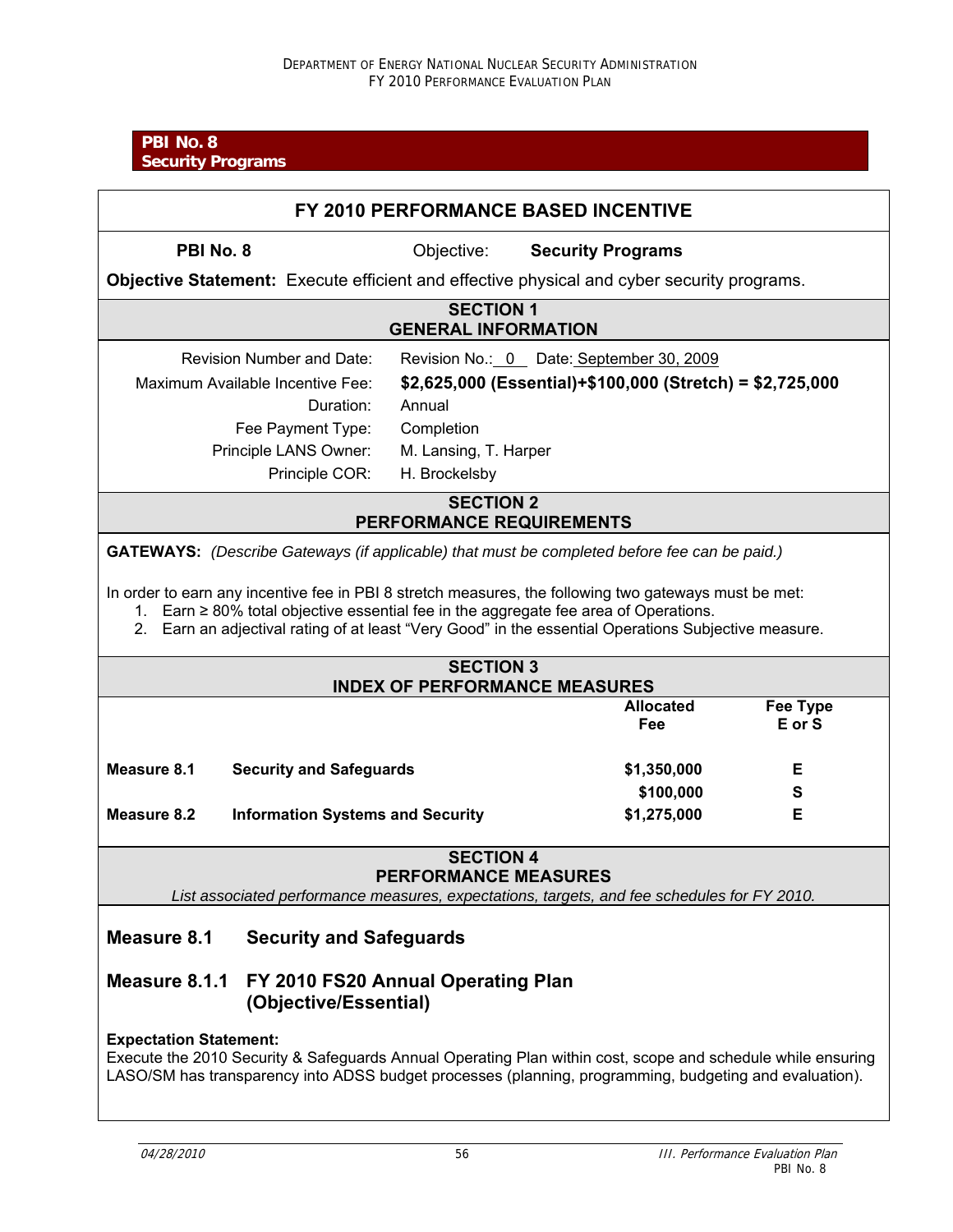# **Completion Target:**

This measure has been achieved when the Contractor has:

- Provided LASO/SM a Requirements Matrix Report that demonstrates connectivity of topical/sub-topical budget and FTE allocations to DOE/NNSA requirements by the end of the second fiscal quarter.
- Provided LASO/SM with quarterly FS20 program status review presentations at least five working days prior to NNSA program reviews.
- Developed and executed a plan to consolidate LANL Level I/II/III security keys/cores/locks.
- Developed and executed a plan to incorporate the use of security technologies to reduce overall security program costs, and successfully completed at least two cost-savings projects.

# **Deliverables:**

- 1. LANL Requirements Matrix Report
- 2. Quarterly LASO/SM program review presentations/minutes
- 3. LANL Security Key Consolidation Plan, Post Consolidation Inventory and Reconciliation Report
- 4. ADSS Technology Project Plans and related project close-out reports

# **Fee Schedule:**

Essential: \$250,000

• \$100,000 for completion of both targets 1 and 3, \$75,000 each for completion of 2 and 4.

# **Measure 8.1.2 Material Control and Accountability (Objective/Essential)**

# **Expectation Statement:**

Provide MC&A program deliverables on schedule, and demonstrate effective MC&A Program performance during the FY 2010 LASO S&S Survey.

# **Completion Target:**

This measure has been achieved when the Contractor has:

1. Accomplished FY 2010 milestones outlined in the LANL MC&A Performance Improvement Plan (PIP) according to plan schedule.

# **Deliverables:**

1. Evidence packages for milestones completed.

# **Fee Schedule:**

Essential: \$200,000

• LASO S&S acceptance of MC&A PIP milestone completion evidence is necessary to earn essential fee

# **Measure 8.1.3 Security and Safeguards Self-Assessments (Objective/Essential)**

# **Expectation Statement:**

Using a graded approach, conduct security and safeguards self-assessments in accordance with the LASOapproved annual schedule. Coordinate periodic meetings with LASO to status and reconcile corrective action plans (CAPs).

# **Completion Target:**

This measure has been achieved when the Contractor has:

- Provided documentation to LASO/SM that indicates assessments were completed as scheduled.
- Provided documentation to LASO/SM that indicates corrective action plans were completed on schedule.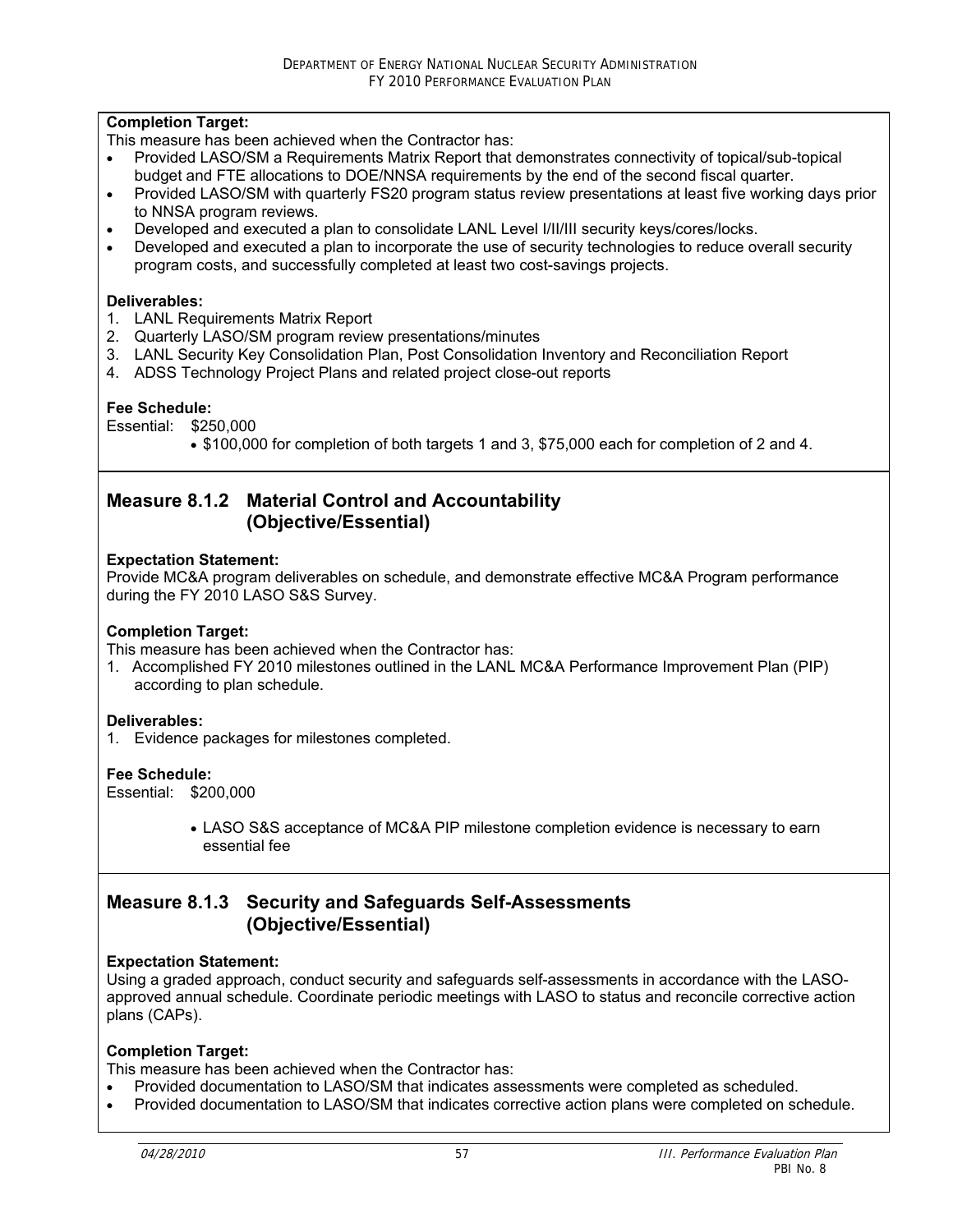# **Deliverables:**

- 1. Annual Assessment Schedule
- 2. Assessment Selection Risk Matrix
- 3. Monthly CAP status reports
- 4. CAP reconciliation meeting minutes and related performance metrics data

### **Fee Schedule:**

Essential: \$150,000

#### **Assumptions Specific to This Measure:**

• Necessary waivers/deviations/exceptions to DOE M 470.4-1 may require NNSA/DOE approvals that provide a risk-based approach to assessments.

# **Measure 8.1.4 Graded Security Protection Policy (Objective/ Essential/Stretch)**

#### **Expectation Statement:**

Execute the ADSS 2008 GSP Implementation Plan.

#### **Completion Target:**

This measure has been achieved when the Contractor has achieved "high security system effectiveness" against threats identified in the 2008 GSP, validated by associated performance tests that include at least two documented Force-on-force exercises. Stretch target has been achieved when the Contractor provides evidence package documenting resultant cost savings in excess of \$1M.

#### **Deliverables:**

- 1. Performance test data/reports.
- 2. LASO/SM written concurrence with Contractor conclusions that "high systems effectiveness" has been achieved.
- 3. Evidence package that substantiates cost savings, and that references "savings will be audited by the NNSA Field CFO using documented protocols."

#### **Fee Schedule:**

Essential: \$150,000

25% of fee will be earned for documentation substantiating milestone completion 75% of fee will be earned following LASO/SM validation/verification of performance tests that support "high systems effectiveness." (contingent upon milestone completion)

#### Stretch: \$100,000

Fee will be earned for documentation substantiating cost savings in excess of \$1M as a result of successfully implementing associated protective measures

#### **Assumptions Specific to This Measure:**

Cost savings to follow NNSA CFO auditability guidelines.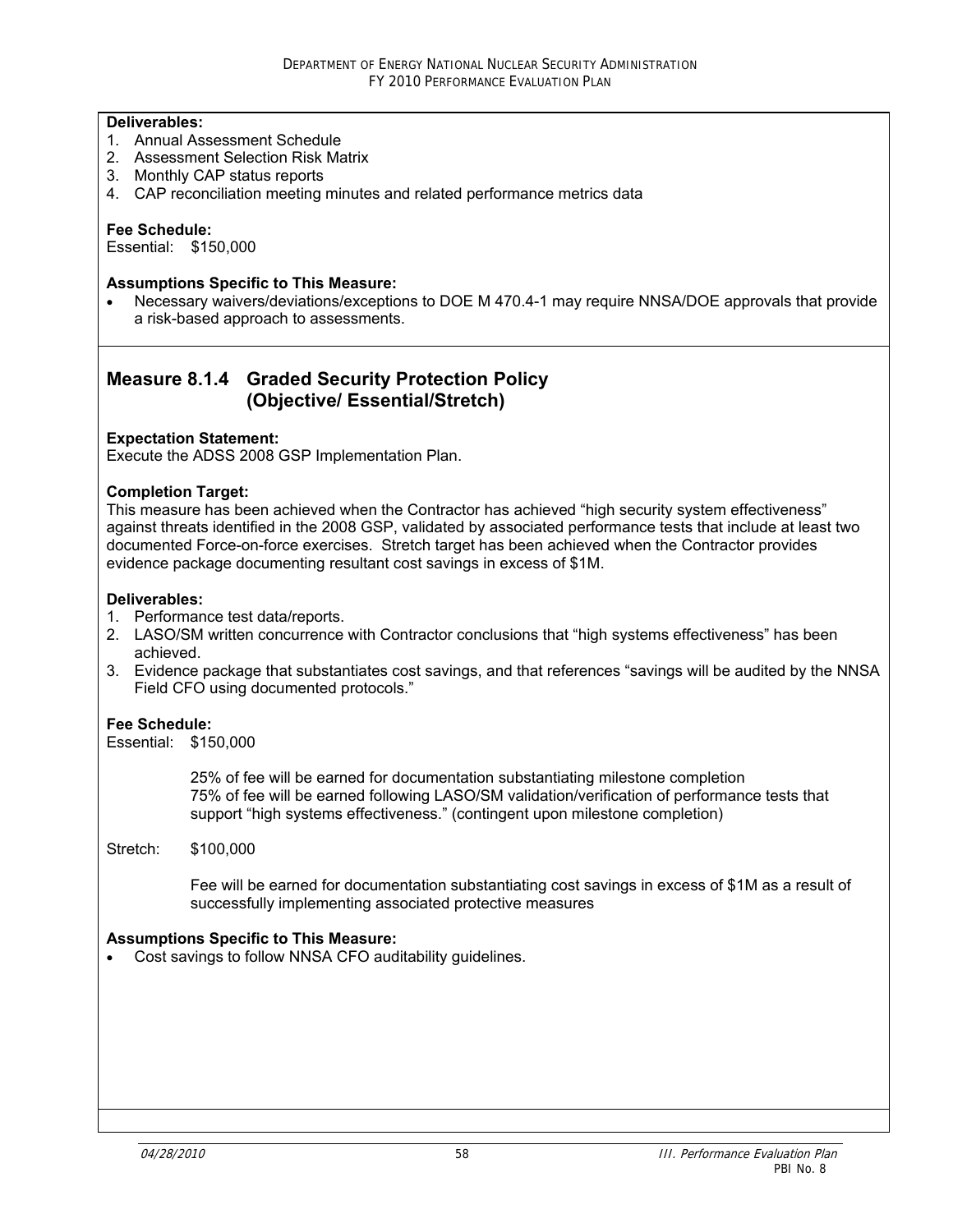# **Measure 8.1.5 Protective Force Security Services Contract (Objective/ Essential)**

# **Expectation Statement:**

Execute the Protective Force Security Services Contract acquisition plan.

### **Completion Target:**

This measure has been achieved when the Contractor has developed and executed the LANL acquisition plan to secure a protective force provider for LANL prior to the expiration of the current contract scheduled to expire on September 30, 2010.

# **Deliverables:**

- 1. Security Contract Acquisition Plan
- 2. Contract award notification documentation

# **Fee Schedule:**

Essential: \$200,000

#### **Assumptions Specific to This Measure:**

Extension of the current SOC due to poor integration or transition planning denotes failure in this measure.

# **Measure 8.1.6 Execute an Effective Security Program (Objective/ Essential)**

#### **Expectation Statement:**

Execute an effective security and safeguards program as demonstrated by the achievement of a "satisfactory" rating in the following topical and associated sub topical areas of the Safeguards and Security program:

- Program Management and Support
- Protective Force
- Physical Security
- Information Protection
- Personnel Security
- Nuclear Materials Control and Accountability

Ratings of satisfactory, marginal or unsatisfactory in each topical and sub-topical area will be assigned by LASO as a result of formal surveys, conducted throughout the fiscal year, of LANS effectiveness related to performance and compliance requirements.

# **Completion Target:**

This measure has been achieved when the Contractor has:

- 1. Received no persistent-less-than-satisfactory (PLTS) ratings in any topical and associated sub-topical areas as evidenced by the LASO AMSS Survey reports
	- A PLTS rating results from a deficiency that is not corrected or mitigated within 30 calendar days of formal notice of the deficiency from the LASO Assistant Manager for Safeguards and Security (AMSS)
	- A PLTS can take two forms, persistent marginal or a persistent unsatisfactory, and can be in either a topical areas or a sub topical area.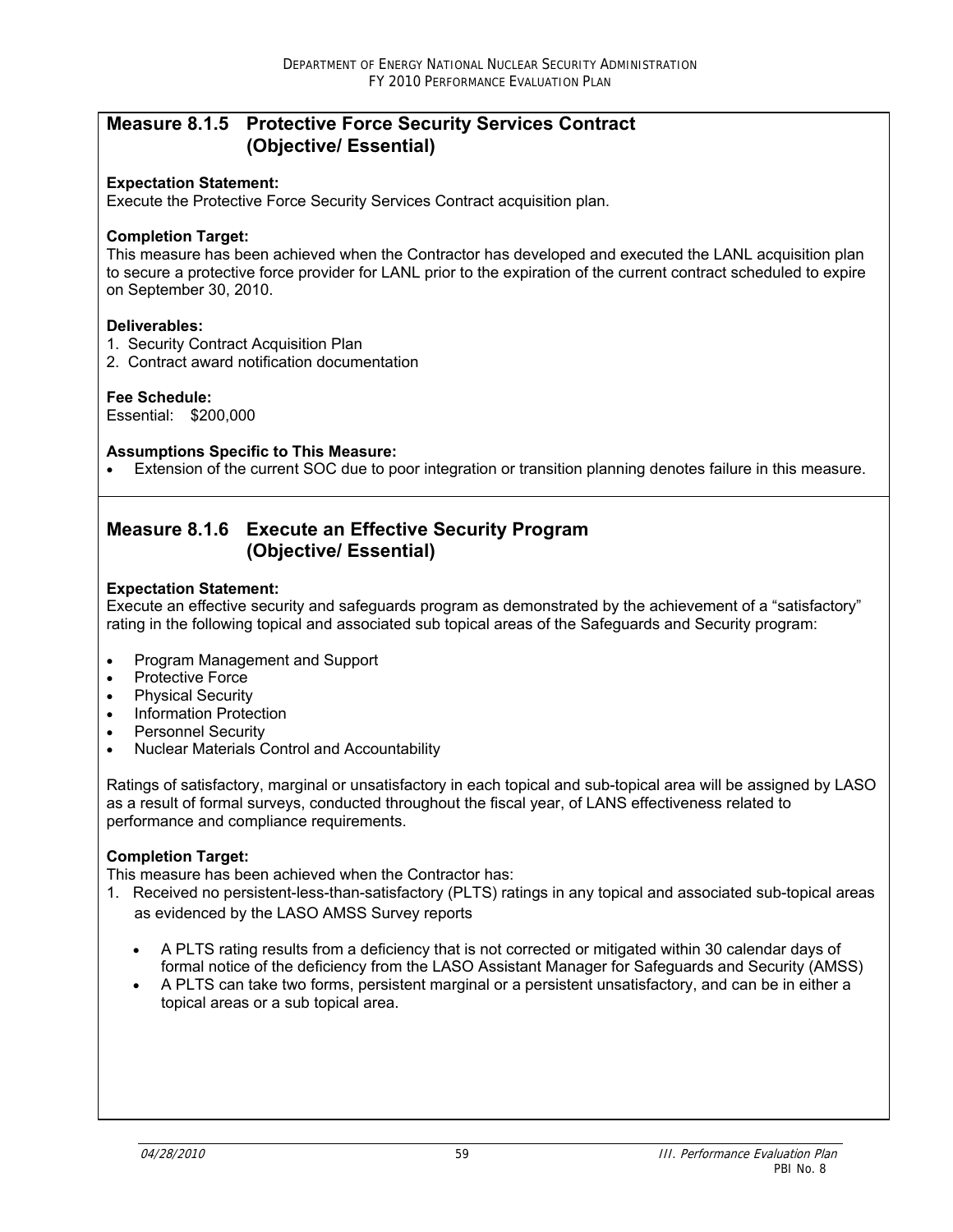# **Deliverables:**

# A compilation of FY2010 LASO/AMSS Safeguards and Security Survey Reports

### **Fee Schedule:**

Essential: \$400,000

| FEE SCHEDULE<br>(represents reduction of<br>total fee allocated to this<br>sub-element) | Persistent<br>Unsatisfactory                                       | <b>Persistent Marginal</b>                                   |                                                               |
|-----------------------------------------------------------------------------------------|--------------------------------------------------------------------|--------------------------------------------------------------|---------------------------------------------------------------|
| One Topical Area                                                                        | -50%                                                               | $-25%$                                                       |                                                               |
| <b>Two Topical Areas</b>                                                                | $-100\%$                                                           | $-50%$                                                       | Impact to subjective<br>evaluation can be<br>expected         |
| Three or More Topical<br>Areas                                                          | $-100%$                                                            | $-100%$                                                      | Serious impact to<br>subjective evaluation<br>can be expected |
| One Sub topical Area<br>within a Topical Area                                           | $-10%$                                                             | $-5%$                                                        |                                                               |
| Two Sub topical Areas<br>Area within a Topical<br>Area                                  | Topical Area Rating of<br>Marginal may be<br>assigned              | $-25%$                                                       |                                                               |
| Three or more Sub<br>topical Areas Area<br>within a Topical Area                        | <b>Topical Area Rating of</b><br>Unsatisfactory may be<br>assigned | <b>Topical Area Rating of</b><br>Marginal may be<br>assigned |                                                               |

#### **Assumptions Specific to This Measure:**

- Each finding issued by AMSS that impacts satisfactory performance may reduce fee as described in the Fee Schedule table above based on a final determination by the AMSS related to the findings impact on the security posture of the LANL.
- At the sole discretion of the AMSS, a corrective action plan submitted by LANS within 30 days of the notification of a sub-topical area deficiency and approved by the AMSS may result in the removal of a persistent marginal rating from computation of fee, as long as the CAP is executed in accordance with the plan.
- At the sole discretion of AMSS it may be determined that a deficiency is of sufficient concern (i.e. requiring immediate compensatory or corrective actions) to cause a topical area rating of marginal or unsatisfactory to be assigned regardless of the number of sub-topical issues found during the formal inspections.
- Repeat findings that are being addressed by an approved Corrective Action Plan, being executed in accordance with the plan, will not result in an additional rating impact.
- Pre-existing conditions that have been formally accepted by the AMSS as un-resolvable due to factors such as resource constraints or mission needs will not result in rating impacts. AMSS approval of these conditions can occur throughout the rating period as issues are identified and assessed. It is LANL's responsibility to formally request acceptance and to provide the necessary justifications and risk assessments within 30 days of identification or in accordance with an AMSS approved plan.
- Findings that are outside of the contractors control will not result in fee reductions.
- Cumulative Fee reductions will not exceed the total fee allocated to this sub-element.

# **Measure 8.2 Information Systems and Security**

# **Measure 8.2.1 IT Roadmap (Objective/Essential)**

# **Expectation Statement:**

Demonstrate progress on multi-year IT investment management strategy to enable and accelerate Mission, drive IT to be dynamic and agile, and improve LANL's compliance posture.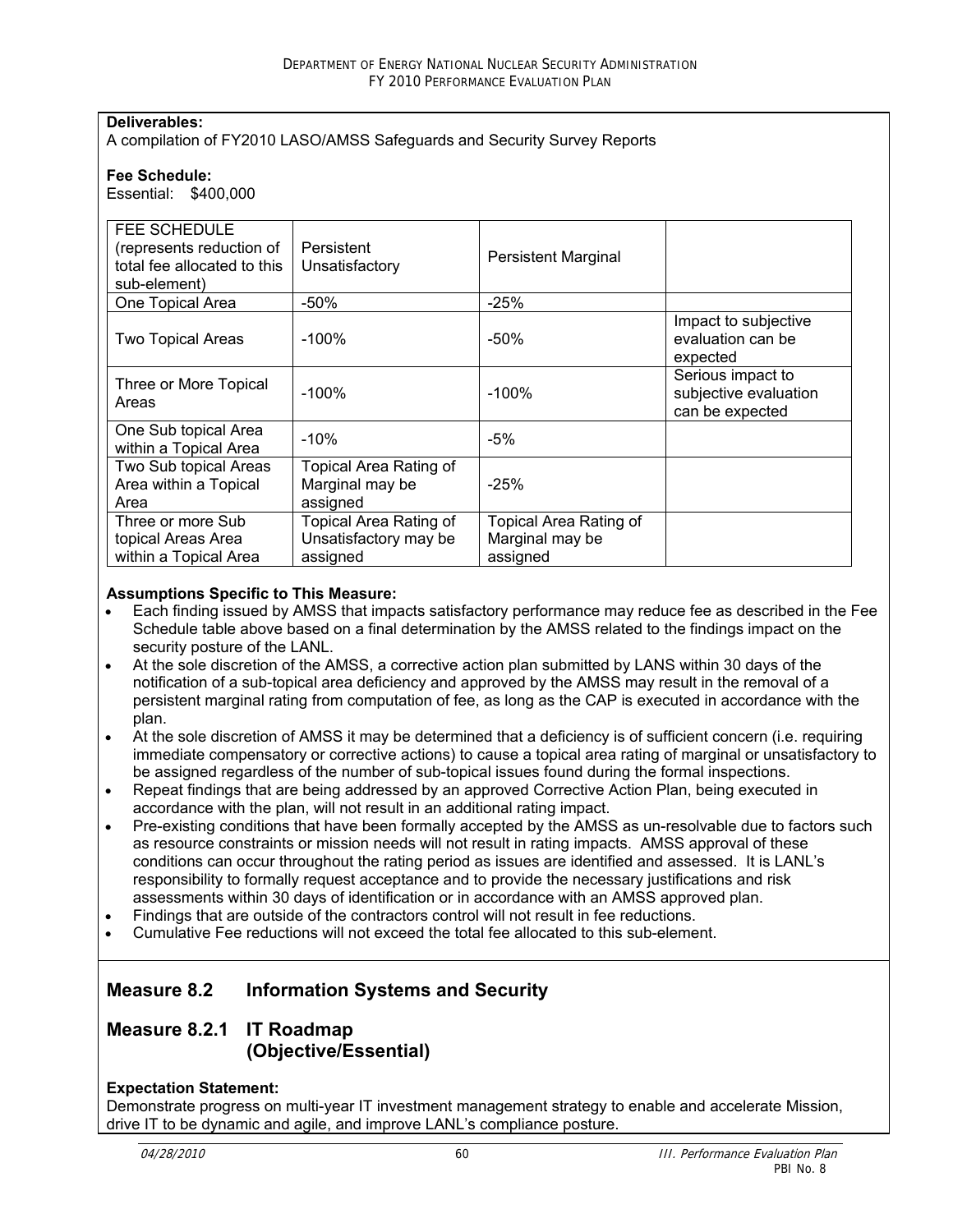# **Completion Target:**

This measure has been achieved when the Contractor has:

- 1. Received LASO approval by end of  $1<sup>st</sup>$  Quarter on the acceptance criteria for each target listed below.
- 2. Completed the following:
	- A. Expanded optimal software encryption and key-escrow products and processes to include mobile devices (Confidentiality, Integrity and Availability) resulting in full disk encryption on at least 90% of LANL laptop computers being approved to leave the site.
	- B. Scoped, defined and piloted the inbound and outbound glove-box computing project by end of  $2^{nd}$ Quarter. Used lessons learned from the pilot to define a strategy and path forward for larger scale implementation. (Internet-safe Collaborative Environment)
	- C. Developed overall IT infrastructure architecture requirements and project plans by end of 3<sup>rd</sup> Quarter (Base Infrastructure Re-architecture)

# **Deliverables:**

- a) Full disk encryption on at least 90% of LANL laptop computers being approved to leave the site.
- b) Published scoping and requirements for inbound and outbound glove-box computing project and conducted a demonstration of the pilot. Publish a strategy and path forward for a larger scale implementation identifying funding requirements and sources. Implementation of FY 2010 elements.
- c) Published requirements and project plan for overall IT infrastructure architecture for both classified and unclassified networks. Implementation of FY 2010 elements.

# **Fee Schedule:**

Essential: \$175,000

- If Target 1 is not completed by the end of  $1<sup>st</sup>$  Quarter no fee will be granted.
- If Target 1 is completed by the end of  $1<sup>st</sup>$  Quarter, then \$50,000 fee earned for the completion of Target 2a), \$25,000 earned for the completion of 2b), and \$50,000 for the completion of 2c)

# **Measure 8.2.2 IT Project Management (Objective/Essential)**

# **Expectation Statement:**

The Laboratory shall demonstrate efficient and effective management of the Core IT investments.

# **Completion Target:**

This measure has been achieved when the Contractor has:

- 1. Established a Project Management Office with formalization of the Initiation Phase and associated artifacts per PEP requirements including Project Sizing Criteria, Project Plan templates, and Requirement document templates. LANS must demonstrate to LASO that the project management process is consistent with industry best practices identified in documents such as the NNSA Project Execution Model for IT Acquisitions (PEM).
- 2. LANS must be able to demonstrate by the end of  $3^{rd}$  Quarter that >80% of CIO funded IT indirect projects are complying with the project management process. Quarterly reports must be provided to LASO.

# **Deliverables:**

• Evidence packages denoting completion of targets above.

# **Fee Schedule:**

Essential: \$200,000

50% fee earned for completion of each target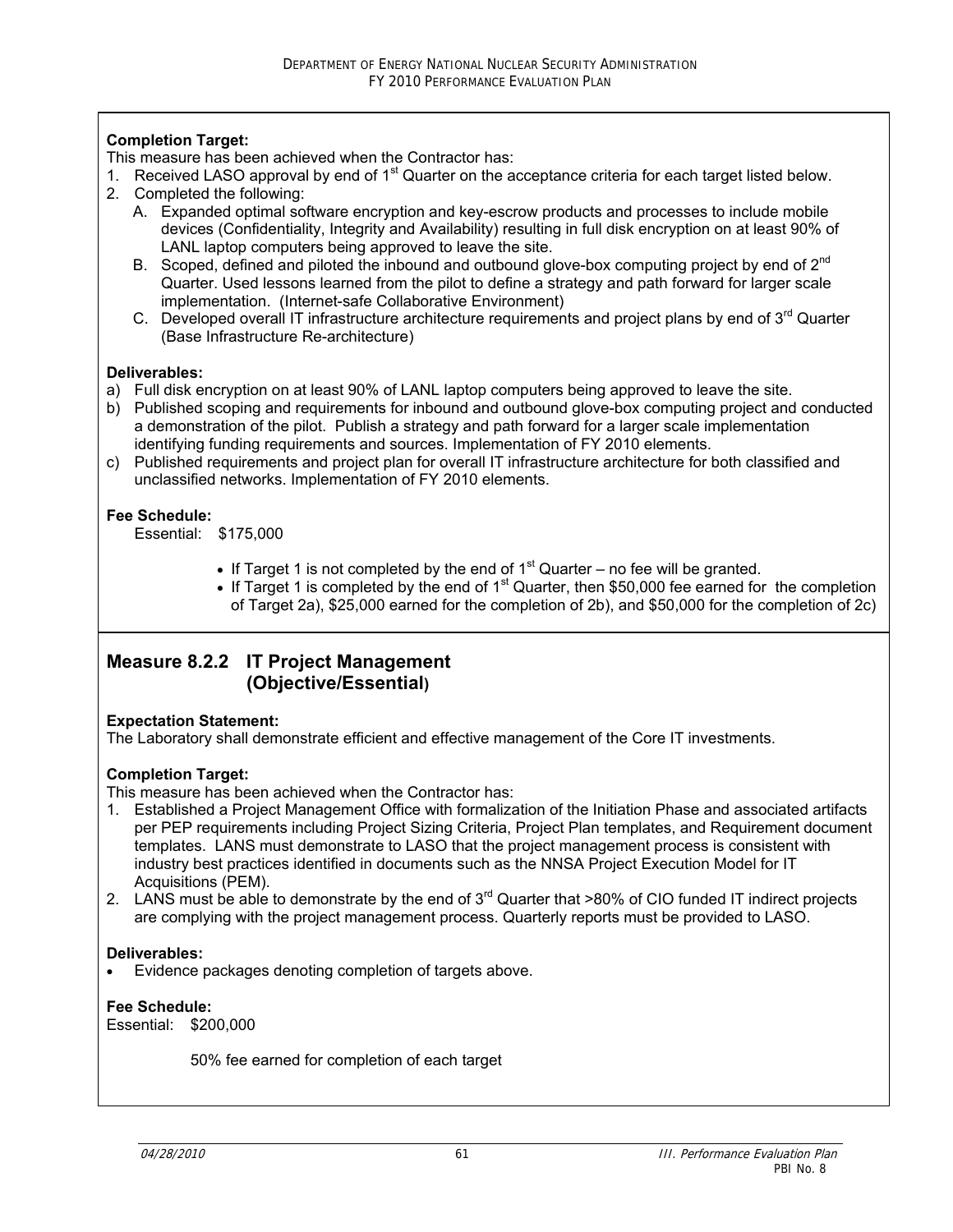# **Measure 8.2.3 IT Infrastructure Management (Objective/Essential)**

# **Expectation Statement:**

The Laboratory shall demonstrate progress in its multi-year effort to centralize and, where feasible, automate management of IT infrastructure and systems in the unclassified environments for effective and efficient computer equipment accountability, including the development and use of tools to track location, mobility, protection of SUI, security health, and information security incident management for computer equipment that have the capability to store information.

# **Completion Target:**

The FY 2010 components of this measure have been achieved when the Contractor has:

- 1. Demonstrated via quarterly reporting that, through the use of central controls, LANL is managing the information security risk exposure by increasing the number of inventory items using central services in both classified and unclassified environments over the course of the fiscal year.
- 2. Defined a baseline in Q1 including definitions and goals/metrics for the remaining quarters. During FY 2009 the Laboratory expanded its use of central configuration management tools: forcing the SMS client for Windows via a GPO; creating a new configuration management infrastructure for Macintosh and unix/linux systems; and creating a new infrastructure for host based scanning. These tools build on the current tools including network based scanning and blocking, but expand the scope of central configuration management significantly. Accordingly, the Laboratory needs to understand the operational impact of these tools and develop new goals/metrics to monitor the security health of computer equipment.

# **Deliverables:**

- 1. Q1 Define the baseline and develop goals/metrics
- 2. Q2-4 Report progress against the selected goals/metrics

# **Fee Schedule:**

Essential: \$200,000

\$100,000 fee earned for completion of each target

# **Measure 8.2.4 Information Security (Objective/Essential)**

# **Expectation Statement:**

Develop a management process and metrics to measure the effectiveness of information security operations.

# **Completion Target:**

This measure has been achieved when the Contractor has:

- 1. Established a sustainable process for validation and verification for certification and accreditation Complete validation and verification of 5 systems per quarter and provide the results to LASO DAA within 30 days of the end of each quarter.
- 2. Demonstrated via monthly reporting and quarterly reviews that the AOP is being executed according to the plan.
	- Quarterly reviews demonstrated AOP execution is <10% variance from the spending plan, with an exception for extenuating circumstances and conditions beyond LANL control.
		- 10 AOP milestones will be selected by LANL and approved by LASO prior to beginning of FY 2010
		- LANL maintained an effective change control process for the 10 selected AOP milestones.

# **Deliverables:**

• Evidence packages denoting completion of targets above.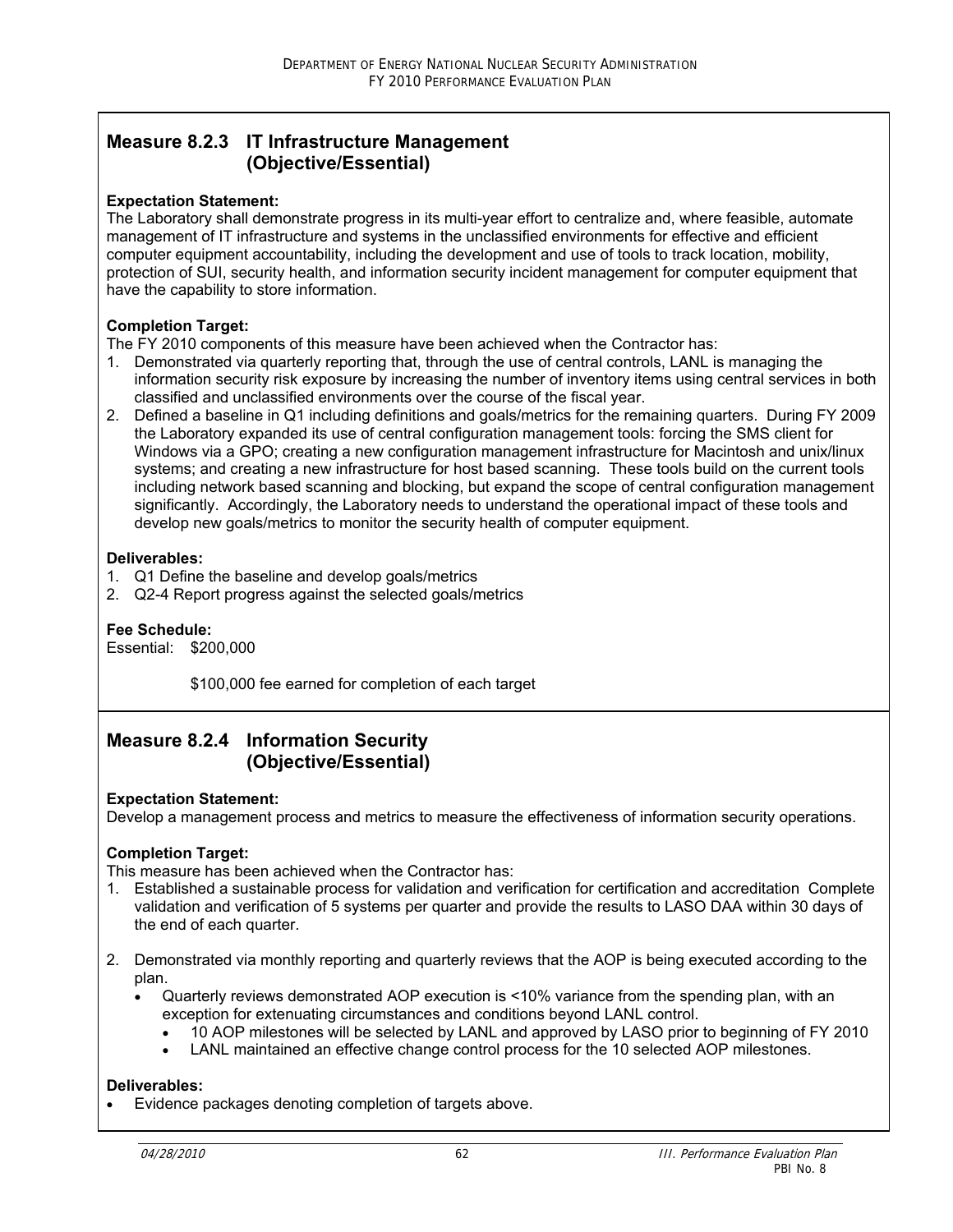**Fee Schedule:** Essential: \$300,000

> \$100,000 (\$25,000 for each successful quarter) fee earned when validation/verification process for information security is established and executed according to the approved plan.

\$200,000 (\$50,000 for each successful quarter) fee earned if Information security projects are managed within variance and exceptions as designated above

# **Measure 8.2.5 Execute an Effective Cyber Security Program (Objective/Essential)**

# **Expectation Statement:**

Execute an effective information systems security program as demonstrated by the achievement of a "satisfactory" rating in the following topical and associated sub topical areas of the Safeguards and Security program as identified in DOE Order 470.1-A, change 1:

- Classified Cyber Security
- **Telecommunications Security**
- Unclassified Cyber Security

Ratings of satisfactory, marginal or unsatisfactory in each topical and sub-topical area will be assigned by LASO as a result of formal surveys, conducted throughout the fiscal year, of LANS effectiveness related to performance and compliance requirements.

# **Completion Target:**

This measure has been achieved when the Contractor has:

- 1. Received no persistent-less-than-satisfactory (PLTS) ratings in any topical and associated sub-topical areas as evidenced by the LASO AMSS Survey reports
	- A PLTS rating results from a deficiency that is not corrected or mitigated within 30 calendar days of formal notice of the deficiency from the LASO Assistant Manager for Safeguards and Security (AMSS)
	- A PLTS can take two forms, persistent marginal or a persistent unsatisfactory, and can be in either a topical area or sub topical area.

# **Deliverables:**

A compilation of FY2010 LASO/AMSS Survey Reports

# **Fee Schedule:**

Essential: \$400,000

| <b>FEE SCHEDULE</b><br>(represents reduction of<br>total fee allocated to this<br>sub-element) | Persistent<br>Unsatisfactory | <b>Persistent Marginal</b> |                                                       |
|------------------------------------------------------------------------------------------------|------------------------------|----------------------------|-------------------------------------------------------|
| One Topical Area                                                                               | $-50\%$                      | $-25%$                     |                                                       |
| <b>Two Topical Areas</b>                                                                       | $-100%$                      | $-50%$                     | Impact to subjective<br>evaluation can be<br>expected |
| Three or More Topical<br>Areas                                                                 | $-100%$                      | $-100%$                    | Serious impact to<br>subjective evaluation            |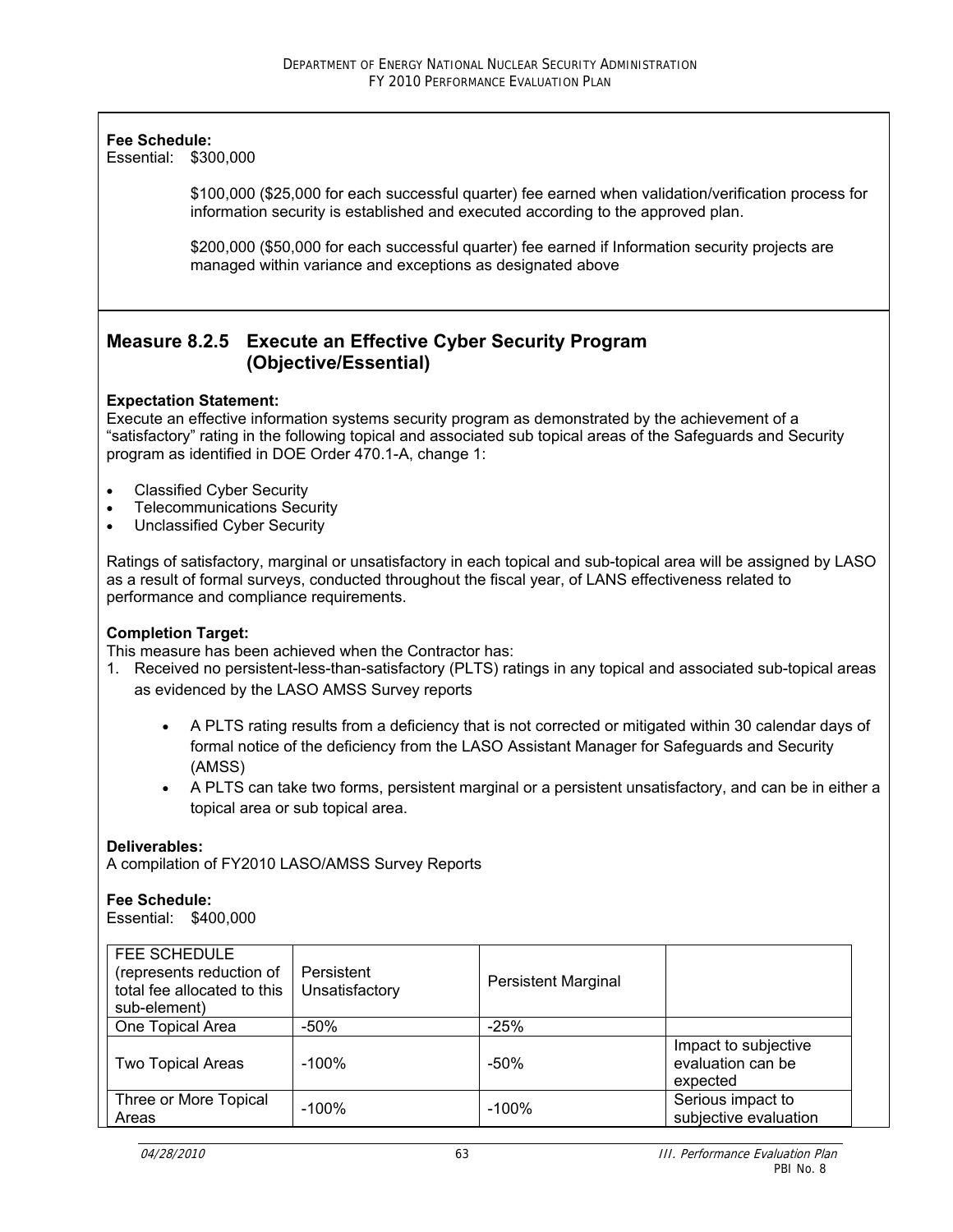|                       |                               |                        | can be expected |
|-----------------------|-------------------------------|------------------------|-----------------|
| One Sub topical Area  | $-10%$                        | $-5%$                  |                 |
| within a Topical Area |                               |                        |                 |
| Two Sub topical Areas | Topical Area Rating of        |                        |                 |
| Area within a Topical | Marginal may be               | $-25%$                 |                 |
| Area                  | assigned                      |                        |                 |
| Three or more Sub     | <b>Topical Area Rating of</b> | Topical Area Rating of |                 |
| topical Areas Area    | Unsatisfactory may be         | Marginal may be        |                 |
| within a Topical Area | assigned                      | assigned               |                 |

# **Assumptions Specific to This Measure:**

- Each finding issued by AMSS that impacts satisfactory performance may reduce fee as described in the Fee Schedule table above based on a final determination by the AMSS related to the findings impact on the security posture of the LANL.
- At the sole discretion of the AMSS, a corrective action plan submitted by LANS within 30 days of the notification of a sub-topical area deficiency and approved by the AMSS may result in the removal of a persistent marginal rating from computation of fee, as long as the CAP is executed in accordance with the plan.
- At the sole discretion of AMSS it may be determined that a deficiency is of sufficient concern (i.e. requiring immediate compensatory or corrective actions) to cause a topical area rating of marginal or unsatisfactory to be assigned regardless of the number of sub-topical issues found during the formal inspections.
- Repeat findings that are being addressed by an approved Corrective Action Plan, being executed in accordance with the plan, will not result in an additional rating impact.
- Pre-existing conditions that have been formally accepted by the AMSS as irresolvable due to factors such as resource constraints or mission needs will not result in rating impacts. AMSS approval of these conditions can occur throughout the rating period as issues are identified and assessed. It is LANL's responsibility to formally request acceptance and to provide the necessary justifications and risk assessments within 30 days of identification or in accordance with an AMSS approved plan.
- Findings that are outside of the contractors control will not result in fee reductions.
- Cumulative Fee reductions will not exceed the total fee allocated to this sub-element.

# **SECTION 5 ASSUMPTIONS / TECHNICAL BOUNDARY CONDITIONS**

*List foreseeable impacts to performance.*

- The NNSA and LANS, LLC will agree within 30 days of receipt of final appropriations, or by mutually agreed to date if under a long-term Continuing Resolution, that the funding is sufficient to accomplish these measures. If by this date, Continuing Resolution funding or final appropriation is less than the President's Budget Request, LANS shall identify any impacts to the FY 2010 PEP measures within 30 calendar days. If interim Continuing Resolution funding is less than the President's Budget Request, LANS shall identify any impacts to the FY 2010 PEP measures within 15 business days following the approval of the Continuing Resolution.
- If no specific due date is referenced with any of the PBI completion elements, the due date of that element is to be September 30, 2010.
- If LANS cannot meet/complete a PBI because of conditions or events that are outside of LANS' ability to control, the PBI will be renegotiated.
- All calculations for determining performance ratings shall be rounded to one tenth of a decimal point. (e.g.,  $88.88 = 88.9$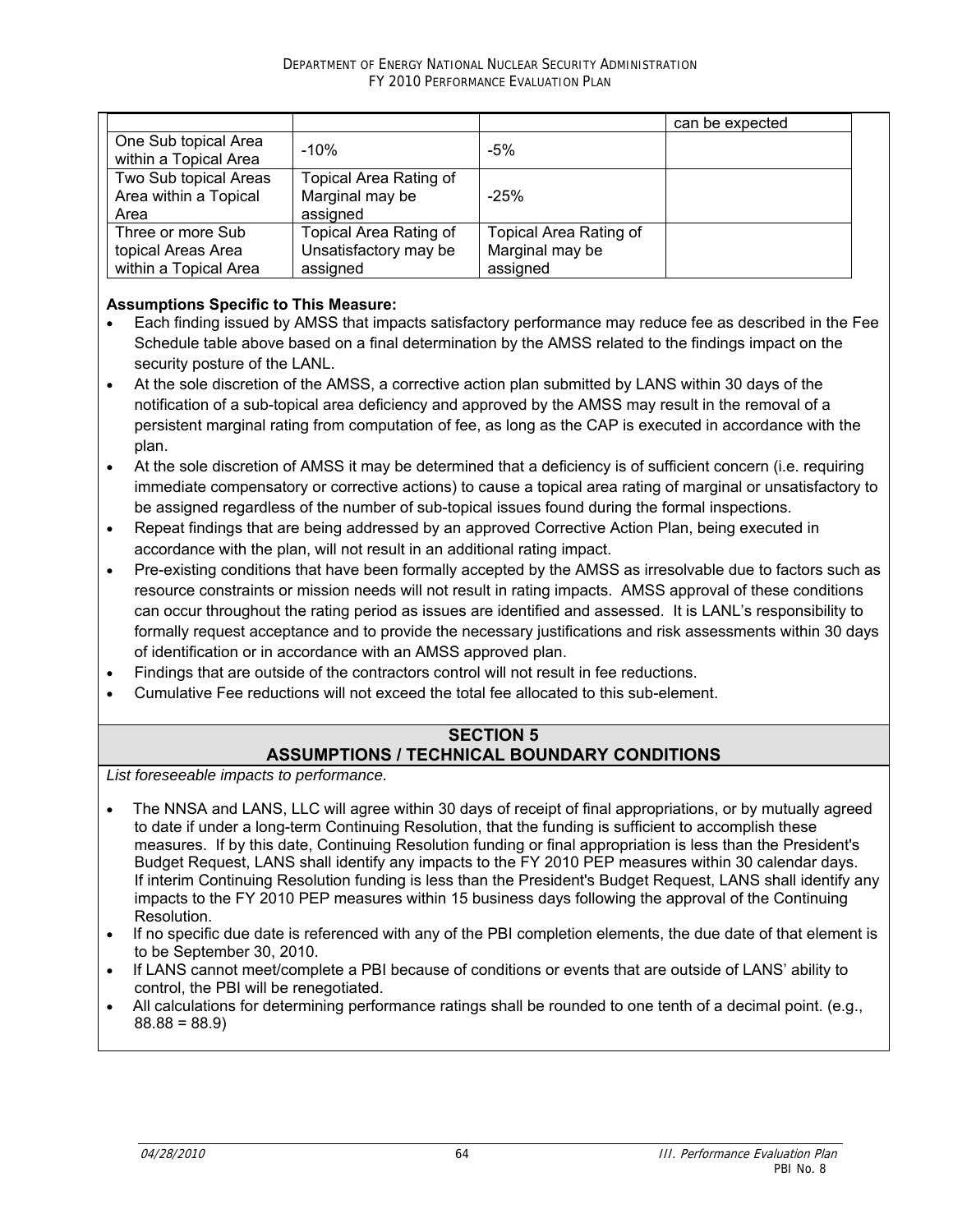#### **PBI NO. 9 Facility, Infrastructure, and Utilities**

# **FY 2010 PERFORMANCE BASED INCENTIVE PBI No. 9** Objective: **Facility, Infrastructure, and Utilities Objective Statement:** Provide Facilities and Infrastructure planning, maintenance and services to provide a responsive, efficient infrastructure that supports the Laboratory's evolving mission and its workforce. **SECTION 1 GENERAL INFORMATION**  Revision Number and Date: Revision No.: 0 Date: September 30, 2009 Maximum Available Incentive Fee: **\$1,350,000(Essential)+ \$600,000 (Stretch) = \$1,950,000** Duration: Annual Fee Payment Type: Completion Principle LANS Owner: T. McKinney Principle COR: J. Griego **SECTION 2 PERFORMANCE REQUIREMENTS GATEWAYS:** *(Describe Gateways (if applicable) that must be completed before fee can be paid.)*  In order to earn any incentive fee in PBI 9 stretch measures, the following two gateways must be met: 1. Earn ≥ 80% total objective essential fee in the aggregate fee area of Operations. 2. Earn an adjectival rating of at least "Very Good" in the essential Operations Subjective measure. **SECTION 3 INDEX OF PERFORMANCE MEASURES**

| <b>INDEA OF FENI ORIVANCE MEADORED</b> |                                                                               |                         |                    |
|----------------------------------------|-------------------------------------------------------------------------------|-------------------------|--------------------|
|                                        |                                                                               | <b>Allocated</b><br>Fee | Fee Type<br>E or S |
| Measure 9.1                            | <b>Maintenance Program Maturity and Capability</b><br><b>Enhancements</b>     | \$400,000               | Е                  |
| Measure 9.2                            | <b>Footprint Reduction Targets</b>                                            | \$200,000               | Е                  |
| Measure 9.3                            | <b>Improved Office Space Utilization</b>                                      | \$200,000               | Е                  |
| Measure 9.4                            | <b>Improved Safety and Security Performance for</b><br><b>Leased Property</b> | \$100,000               | Е                  |
| Measure 9.5                            | <b>Infrastructure Revitalization</b>                                          | \$200,000               | Е                  |
| Measure 9.6                            | <b>Improved Resource Allocations</b>                                          | \$150,000               | Е                  |
| Measure 9.7                            | <b>Energy/Utilities Management</b>                                            | \$600,000               | S                  |
|                                        |                                                                               | \$100,000               | Е                  |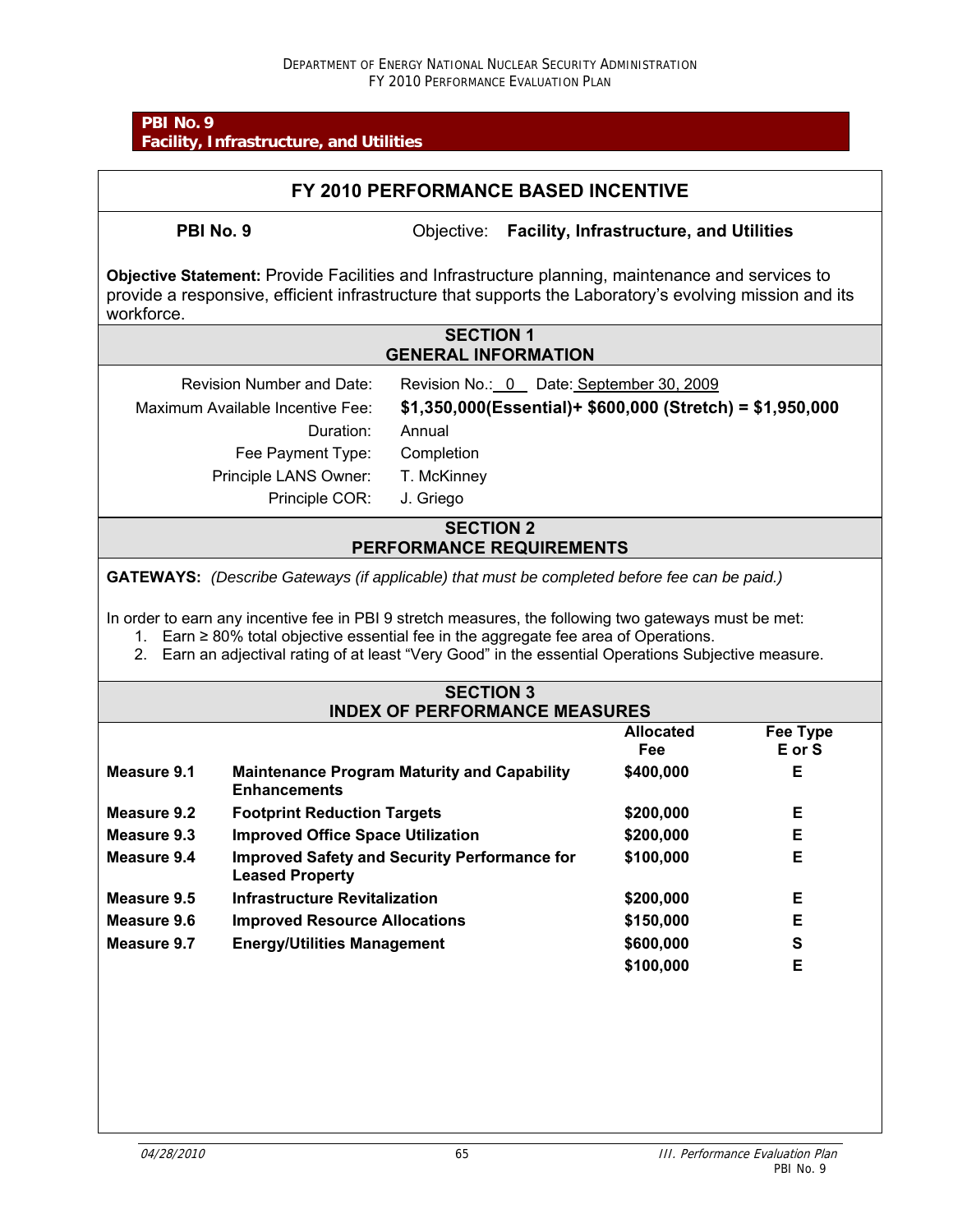# **SECTION 4 PERFORMANCE MEASURES**

List associated performance measures, expectations, targets, and fee schedules for FY 2010.

# **Measure 9.1 Maintenance Program Maturity and Capability Enhancements (Objective/Essential)**

# **Expectation Statement:**

- PMIs and model work orders will be developed/reviewed and revised to reflect requirements identified for credited VSS systems in the AP-MNT-006 Appendix A as submitted in FY 2009. All requirements will be entered into CMMS for execution upon development completion.
- Progress on the revision of all O&M manuals will be documented against the schedule provided in LIMTS for completion.
- Work package cycle times will be assessed based on the results of the FY 2009 Process Improvement Plan and metrics developed to measure progress toward more efficient processing.
- Host a complex-wide maintenance summit to benchmark critical activities and share lessons learned.
- Maintenance metrics reflecting continuous improvement will be provided at monthly maintenance program reviews.
- Continue efforts to improve RPV data by updating Roads and Grounds and Utilities OSFs in FIMS.

# **Completion Target:**

Measure is achieved when the Contractor has developed:

- 1. Maintenance requirements for all credited VSS systems and input such in CMMS.
- 2. Revisions to the O&M manuals as committed to for FY-10 in LIMTS.
- 3. Metrics reflecting measurement of continuous efficiency performance in work package development and processing.
- 4. Schedule and conduct a complex-wide maintenance summit.
- 5. Metrics on maintenance performance to be briefed at monthly Program Reviews.
- 6. Updated data in FIMS for Roads and Grounds and Utilities OSFS.

# **Deliverables:**

- 1. Provide quarterly updates to the required and executed maintenance in CMMS for credited safety systems.
- 2. Provide progress against published schedule for O&M updates quarterly with the FY 2010 commitments met by end of FY.
- 3. Monthly Program Reviews to include metrics for work package cycle time, demonstrating trending of continuous improvement.
- 4. Complete Maintenance Summit and provide action items and issues by  $2^{nd}$  Qtr, FY 2010.
- 5. Provide briefing slides for monthly Program Reviews by the end of the following month.
- 6. Complete update of OSFs data in FIMS by end of FY 2010.

# **Fee Schedule:**

Essential: \$400,000

- Targets 3.4.5, and 6 are required for completion
- 30% reduction each for not achieving Targets 1 and 2

# **Assumptions Specific to This Measure:**

- Provide the FY 2010 O&M Manual schedule by October 1, 2009.
- LANS and LASO have agreed Target 1 will be completed in phases with 1/3 of FODs complete in each of the first three quarters.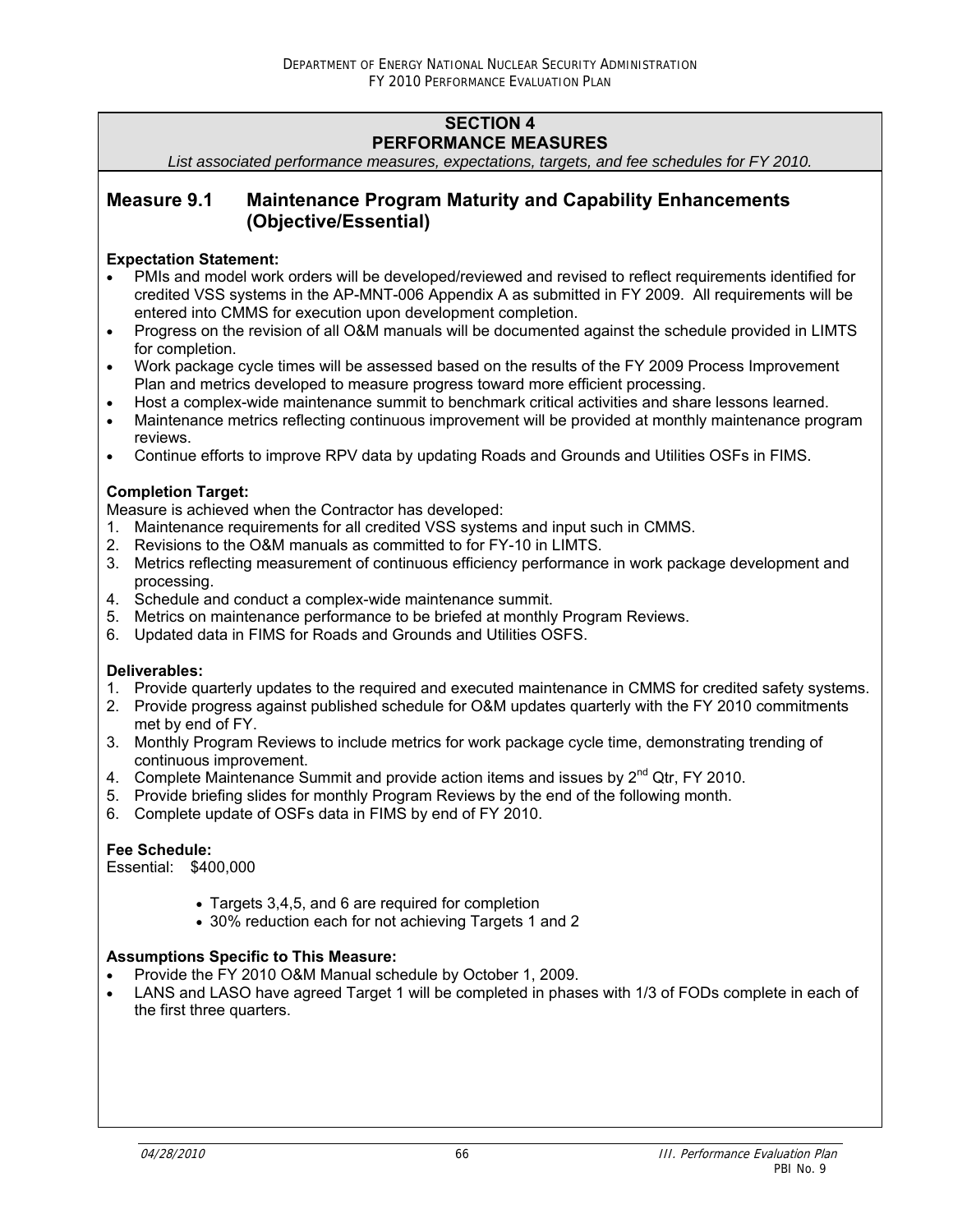# **Measure 9.2 Footprint Reduction Targets (Objective/Essential)**

# **Expectation Statement:**

Provide efficient and responsive Facilities and Infrastructure that effectively support the Laboratory's mission.

- 1. Trailers and Transportables: Expedite the excess and removal of unfavorable temporary trailer and transportable facilities. Utilize assessment recently completed for LANL temporary trailer and transportable properties to expedite the removal of the most unfavorable of these facilities beginning in FY 2010.
- 2. Long Range Strategic Facility and Infrastructure Planning:

 Utilize long-range planning efforts associated with Technical Area 3 to develop strategies intended to replace aging facilities for infrastructure and services with enduring need. Provide an exit strategy including offsite options for the TA3 Main Warehouse. Provide a replacement strategy for a permanent Wellness Center facility.

# **Completion Target:**

Measure is achieved when the Contractor has:

- 1. Trailers and Transportables:
	- A. Removed 30K sf of trailer and transportable structures from operational status to excess
	- B. Demolished or removed 30K sf of trailer and transportable structures
- 2. Long Range Strategic Facility and Infrastructure Planning:
	- A. Provide a replacement strategy for the Wellness Center / completion of running track
	- B. Provide a site warehousing strategy that encompasses how we will transition to and manage warehouse / manage inventory across the site in an integrated fashion with procurement, security, IT, etc.
	- C. Address Fire Station 1 issues.

# **Deliverables:**

1. Trailers and Transportables:

- A. Provide evidence of 30K sf of trailer and transportable structures moved to excess by the end of FY 2010.
- B. Provide evidence of 30K sf of trailer and transportable structures being demolished by the end of FY 2010.
- 2. Long Range Strategic Facility and Infrastructure Planning:
	- A. Provide a integrated replacement strategy for the Wellness center addressing all users by the end of the second quarter of FY 2010 and complete the running track by the end of the  $3<sup>rd</sup>$  quarter
	- B. Provide a site warehousing strategy with transition & integration planning by the end of FY10
	- C. Developed an implementation plan for replacement of Fire Station 1

# **Fee Schedule:**

Essential: \$200,000

30% fee = completion of Target 1A or 1B 40% additional fee = completion of both Targets 1A and 1B 30% fee = Completion of Target 2 (not contingent upon targets 1A or 1B)

# **Assumptions Specific to This Measure:**

- List of trailer and transportable space to be delivered during the  $1<sup>st</sup>$  quarter of FY10
- Strategies to include acquisition approach, schedule, funding plan, etc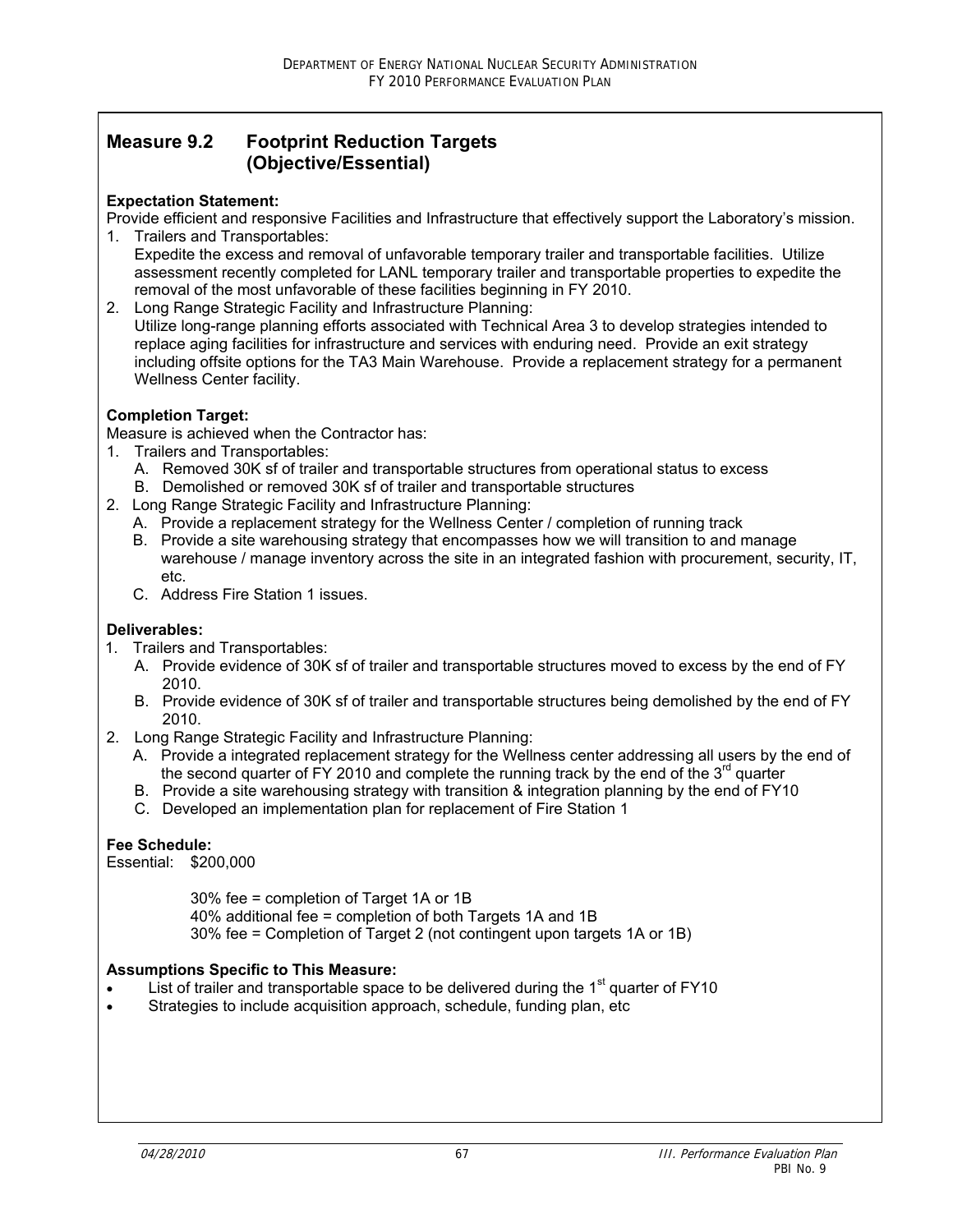# **Measure 9.3 Improved Office Space Utilization (Objective/Essential)**

### **Expectation Statement:**

Improve utilization of office space at the Laboratory. Utilize established space standards and baseline data on organizational space holdings to implement space consolidation. Utilize consolidation efforts to bring organizations into alignment with institutional standards for office space. Utilize this strategy to identify targets for footprint reduction, or to free up facilities for reinvestment and repurposing.

# **Completion Target:**

This measure has been achieved when the Contractor has:

- 1. Demonstrated organizational primary space holdings are in compliance with institutional standard for sf/person.
- 2. Demonstrated that organizational office support space holdings are in compliance with the institutional standard of 22% of the organizations size which will be reported at the division level.
- 3. Demonstrated the ability to track organizational churn such that the impact of consolidation efforts can be tracked.

# **Deliverables:**

- 1. Provide by the end of FY 2010 space data by organization that demonstrates 135sf/person, and a timetable for bringing any organizations not compliant with the standard into compliance, or appropriate justification for organizational space holdings above the standard.
- 2. Provide by the end of FY 2010 space data by organization that demonstrates office support space being in the modeled range of 22% based on FTE count, and a timetable for bringing any organizations not compliant with the standard into compliance, or appropriate justification for organizational space holdings that are above the standard.
- 3. Provide by the end of third quarter of FY 2010 the process for capturing churn data, the average cost of churn at the Laboratory, and recommendations to mitigate churn.

# **Fee Schedule:**

Essential: \$200,000

- 30% fee = completion of Target 1 or 2
- 55% additional fee = completion of both Targets 1 and 2
- 15% fee = Completion of Target 3 (not contingent upon targets 1 or 2)

# **Measure 9.4 Improved Safety and Security Performance for Leased Property (Objective/Essential)**

# **Expectation Statement:**

Drive continued improvement in leased space management. Ensure that facilities leased by the Laboratory meet applicable codes and requirements for safety, security, and suitability for purpose.

# **Completion Target:**

Measure is achieved when the Contractor has:

- 1. Completed an assessment of all LANL lease property holdings, verified that these properties are compliant with established negotiated contracts for safety, security, and compliance, and provided documentation of the condition of each property.
- 2. Completed an assessment of all LANL lease property holdings, verified that utilization of each property is appropriate, and provided documentation that each property is suitable for the work assigned to that property.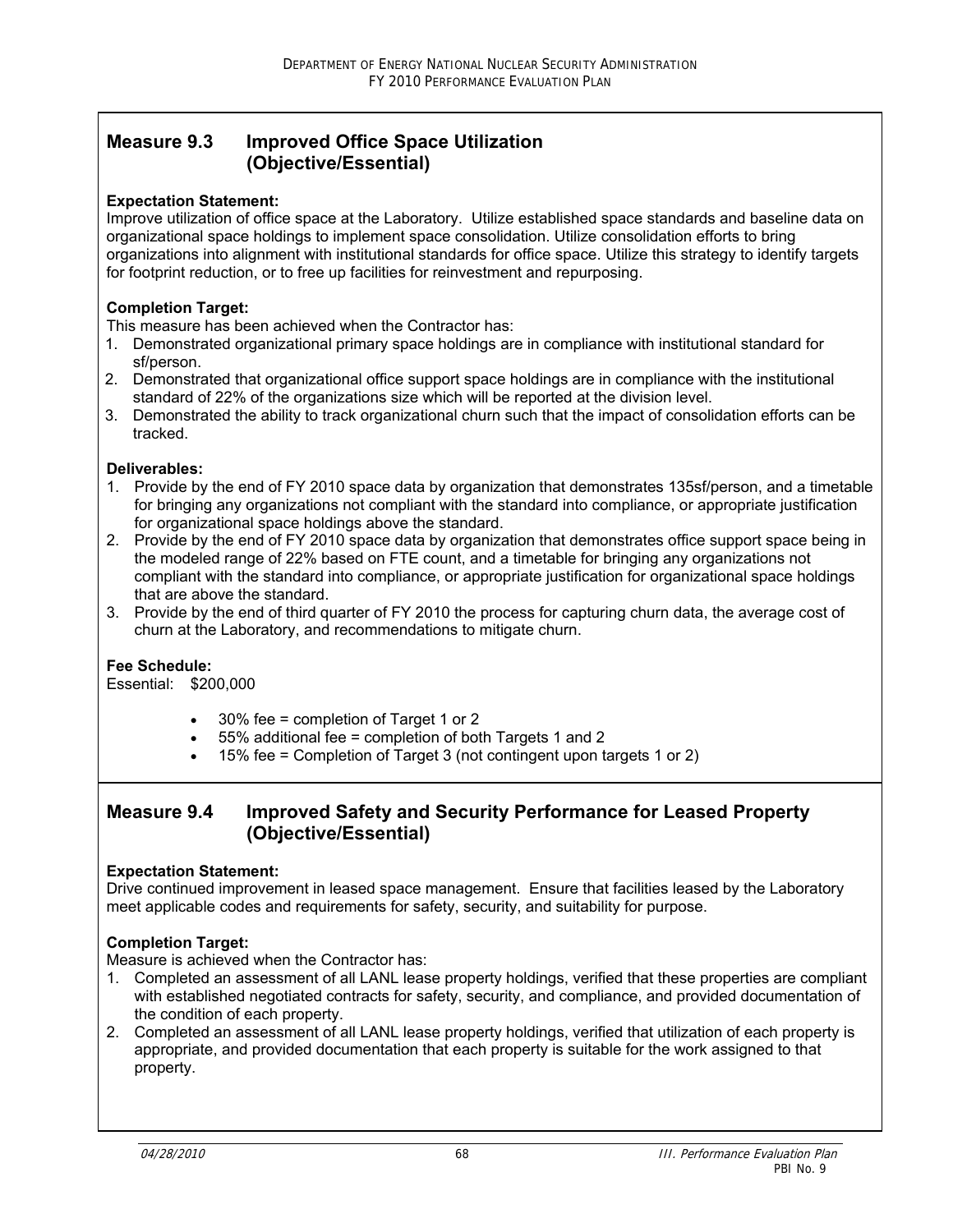### **Deliverables:**

- 1. Provide demonstrated safety and security compliance for each leased property by the end of FY 2010.
- 2. Demonstrated utilization and suitability for work performed in each lease holding.

#### **Fee Schedule:**

Essential: \$100,000

#### **Assumptions Specific to This Measure:**

- These will become continuous processes and documented in our procedures.
- LASO may sample or shadow assessments or conduct confirmatory assessments to assure quality and completeness of effort

# **Measure 9.5 Infrastructure Revitalization (Objective/Essential)**

# **Expectation Statement:**

To meet current and future programmatic missions, the laboratory is developing strategies that the required right-sized responsive infrastructure is available.

#### **Completion Target:**

This measure has been achieved when the Contractor has:

- 1. IP organization has developed an in-depth site management plan / presentation with recommendations on necessary infrastructure investments to be made over the next 10-20 years. Plan will include all items affecting Laboratory site including 1) new construction, 2) Footprint Reduction, 3) D&D, 4) Leases, 5) Science Complex, 6) Utility Systems, 7) Space Utilization, 8) Energy, etc.
- 2. Implement IVT subcommittee to serve as ADPMSS steering committee to assist in prioritizing investments.
- 3. Secure FY 2010 funding for Infrastructure Investments and meet FY 2010 milestones.

#### **Deliverables:**

- 1. Copy of presentation given to Senior Management by November 30, 2009
- 2. List membership and IVT subcommittee charter
- 3. List of FY 20100 completed milestones.

#### **Fee Schedule:**

Essential: \$200,000

- Each milestone in Target 3 will be equally weighted
- Targets 1 & 2 required for payment of fee
- No fee awarded if less than 60% of milestones are successfully achieved

# **Assumptions Specific to This Measure:**

• Measure is dependent upon the establishment of an mutually agreed to set of FY 2010 milestones prior to December 15, 2009; a draft list will be provided to LASO NLT November 1, 2009

# **Measure 9.6 Improved Resource Allocations (Objective/Essential)**

# **Expectation Statement:**

The allocation of all laboratory maintenance dollars is based on prioritization by the IVT.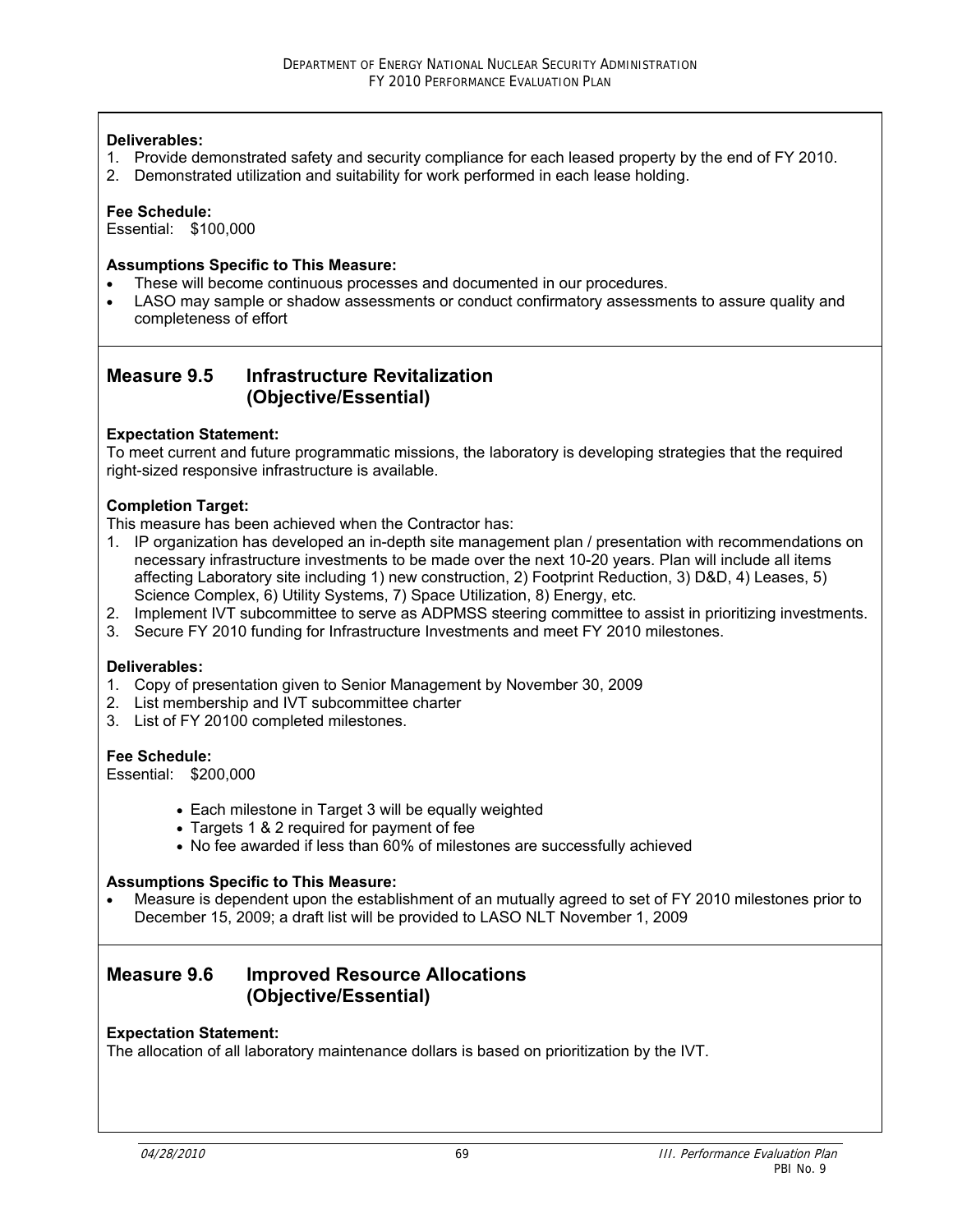## **Completion Target:**

This measure has been achieved when:

The IVT is reviewing RTBF and IS Budgets versus maintenance performance and prioritization metrics.

### **Deliverables:**

IVT will be briefed quarterly on IS and RTBF Budget and Maintenance execution and performance by FOD. By the 4<sup>th</sup> quarter, all maintenance work orders will have been prioritized within PassPort which will be included in IVT  $4<sup>th</sup>$  quarter presentation. Presentation to IVT will include a risk based CM and PM data. Maintenance performance metrics will be incorporated into PB Views by FOD.

## **Fee Schedule:**

Essential : \$150,000

## **Measure 9.7 Energy and Utilities Management**

## **Measure 9.7.1 Energy Management Execution (Objective/Stretch)**

#### **Expectation Statement:**

LANL will demonstrate implementation of the LANL Energy Management program through the executable plan. LANL will revise the executable plan for FY 2010 to ensure continued progress toward meeting the DOE O 430.2B goals. LANL will strive to execute all elements defined in the executable plan in addition to those specifically identified as completion targets. Due to changes in management of the energy management program and within the PBI structure, a quarterly management review of the status will be conducted to ensure that expectations are understood and issues resolved in a timely manner.

## **Completion Target:**

Measure is achieved when the Contractor has executed the following specific elements of the FY 2010 executable plan:

- 1. Completed FY 2010 facilities of the quadrennial energy audit plan (per EISA 2007)
- 2. Completed implementation FY10 HPSB Plan milestones in the executable plan
- 3. Completed installation of the meters planned for FY 2010 per the LANL Metering Plan.
- 4. Developed and implemented a policy for operation and maintenance of night setbacks features at LANL facilities with night setback functionality currently installed.
- 5. Published FY 2010 Update to Energy Management Executable Plan to meet FY 2010 DOE FEMP guidance (Dec 2009).

## **Deliverables:**

- 1. Completion of metering installations planned for FY 2010.
- 2. Delivery of an FY 2011 Energy Management Plan draft by August 30, 2010 for LASO review
- 3. Evidence of audits, milestone completions, and policy implementation
- 4. Quarterly status reports on execution of completion targets and energy management plan.

## **Fee Schedule:**

Stretch: \$600,000

Fee awarded as outlined below.

#### \$300,000

• Fee will be reduced by 40% for each Target not achieved as described in 1 through 5.

#### \$140,000

• Awarded if entire site facility metering program completed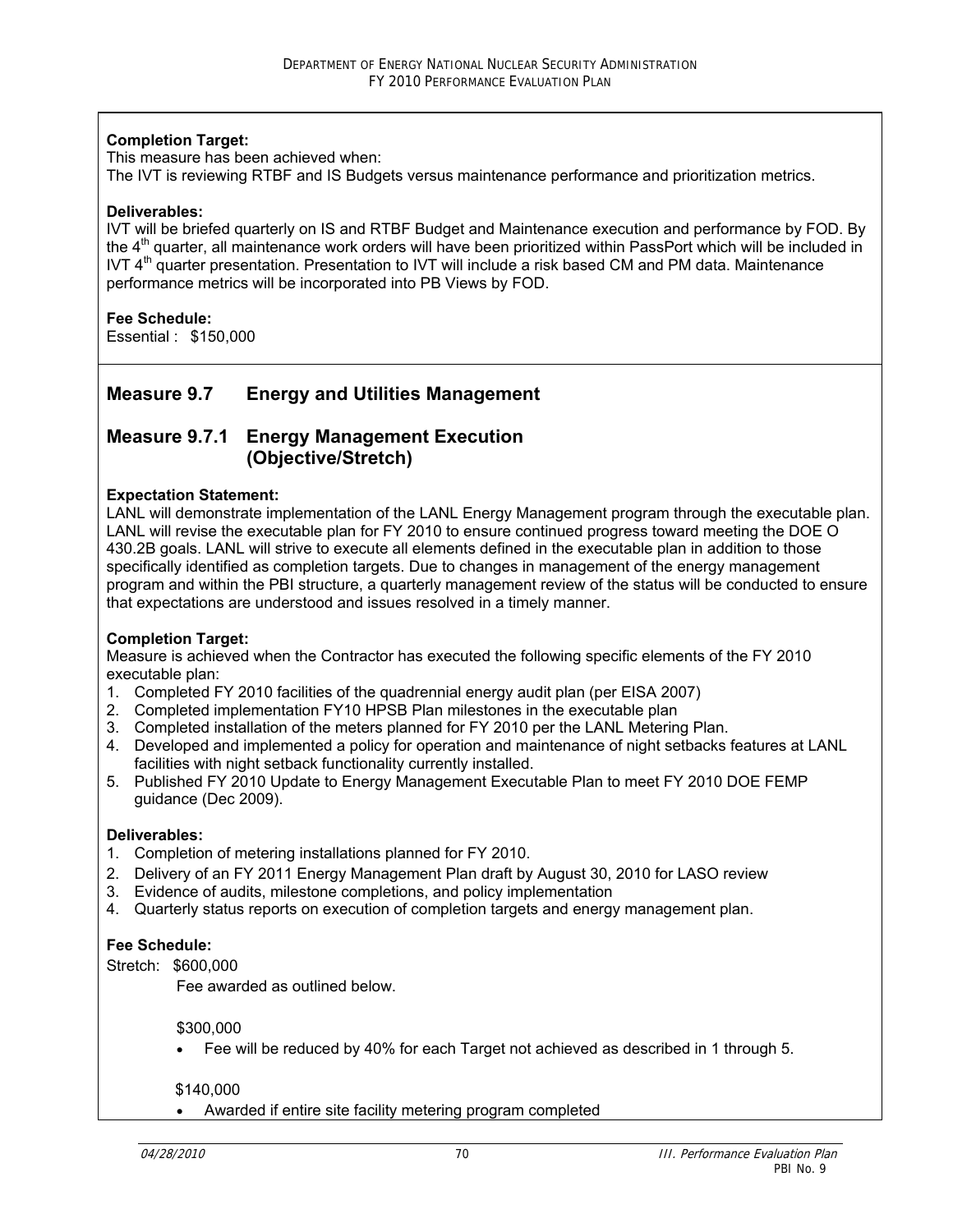• Contingent upon award of at least 60% for completion of Targets 1 through 5

#### \$160,000

- Assess modifications for night set backs required for all facilities with anticipated life past 2015 to determine modification needed, associated cost, simple payback and a proposed schedule
- Complete modifications at all facilities with night setback implementation costs less than \$10,000
- Contingent on entire site facility metering program being completed.
- Contingent upon award of at least 60% fee for completion of Targets1 through 5)

## **Assumptions Specific to This Measure:**

- LASO approves a waiver for renewable energy met through RECs.
- Quadrennial audit plan audits at least 25% of LANL square footage required to meet EISA 2007 requirements.
- LANL Metering plan targets if executed will meet EPAct 2005 compliance and DOE O 430.2B compliance deadlines.
- HPSB milestones are part of a multi-year plan that if executed will comply with DOE O 430.2B.
- FY 2010 DOE FEMP guidance is available at least three months nominally before submittal due date (assumed Dec 31, 2009).

## **Measure 9.7.2 WECC Self-Certification and Implementation (Objective/Essential)**

## **Expectation Statement:**

Operate and maintain the LANL transmission, distribution, and generation assets in accordance with the applicable Western Electric Coordinating Council (WECC)/North American Reliability Corporation (NERC) requirements per the Energy Act of 2005. Due to changes in management of the utility program and within the PBI structure, a quarterly management review of the status of WECC compliance will be conducted to ensure that expectations are understood and issues resolved in a timely manner.

## **Completion Target:**

Measure is achieved when the Contractor has:

- 1. Completed all outstanding mitigation plans
- 2. Completed required self-certification of all WECC/NERC requirements

## **Deliverables:**

- 1. Completed annual self-certifications
- 2. Completed mitigation plans for PER-002, PER-003, and PRC-005.
- 3. Quarterly status reports on execution of completion targets and WECC requirement compliance.

## **Fee Schedule:**

Essential: \$100,000

## **Assumptions Specific to This Measure:**

- LANL transmission, distribution, and generation systems are registered as WECC entities Distribution Provider (DP), Generator Owner (GO), Generator Operator (GOP), Load Serving Entity (LSE), Transmission Owner (TO), and Transmission Operator (TOP).
- NNSA will provide timely reviews and approval of WECC documents to support mutually agreed upon schedules.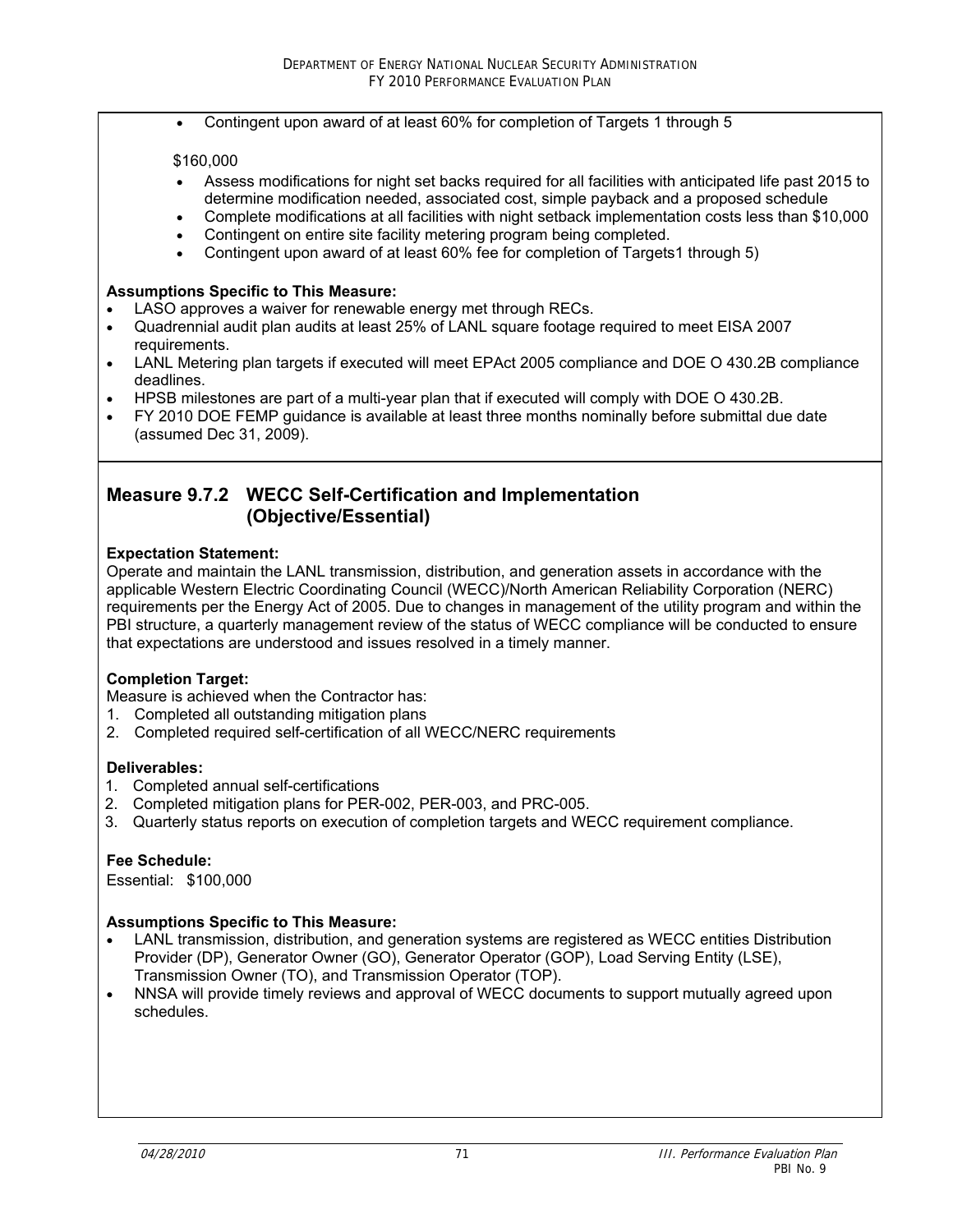## **SECTION 5 ASSUMPTIONS / TECHNICAL BOUNDARY CONDITIONS**

*List foreseeable impacts to performance.*

- The NNSA and LANS, LLC will agree within 30 days of receipt of final appropriations, or by mutually agreed to date if under a long-term Continuing Resolution, that the funding is sufficient to accomplish these measures. If by this date, Continuing Resolution funding or final appropriation is less than the President's Budget Request, LANS shall identify any impacts to the FY 2010 PEP measures within 30 calendar days. If interim Continuing Resolution funding is less than the President's Budget Request, LANS shall identify any impacts to the FY 2010 PEP measures within 15 business days following the approval of the Continuing Resolution.
- If no specific due date is referenced with any of the PBI completion elements, the due date of that element is to be September 30, 2010.
- If LANS cannot meet/complete a PBI because of conditions or events that are outside of LANS' ability to control, the PBI will be renegotiated.
- All calculations for determining performance ratings shall be rounded to one tenth of a decimal point. (e.g.,  $88.88 = 88.9$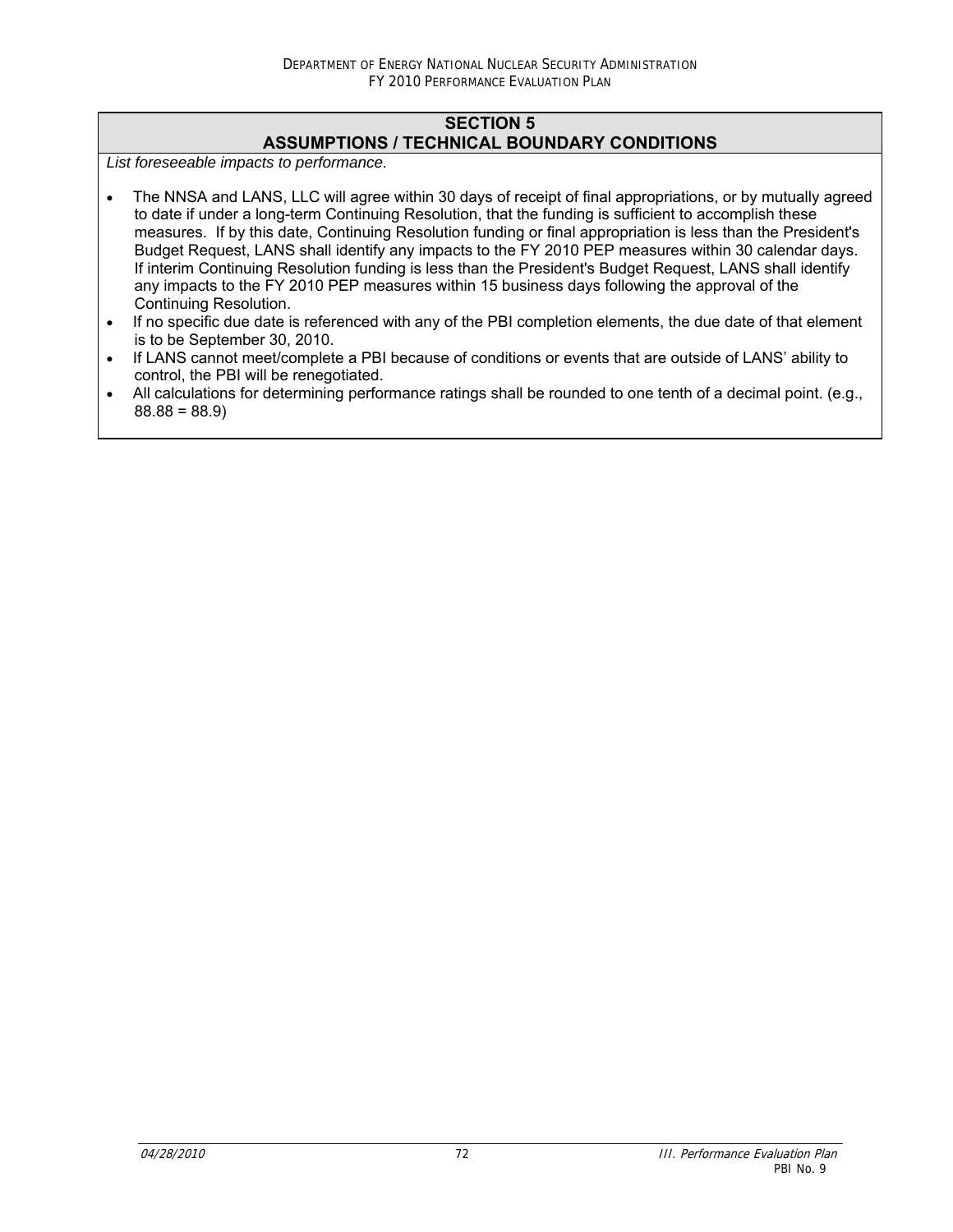#### **PBI NO. 10 Business Objectives**

| FY 2010 PERFORMANCE BASED INCENTIVE                                                                                                                                                     |                                           |                                                          |                  |                                  |
|-----------------------------------------------------------------------------------------------------------------------------------------------------------------------------------------|-------------------------------------------|----------------------------------------------------------|------------------|----------------------------------|
| <b>PBI No. 10</b>                                                                                                                                                                       | Objective:                                | <b>Business Objectives</b>                               |                  |                                  |
| Objective Statement: Continued improvement in business systems and processes to accomplish<br>Laboratory mission and operations in a compliant and effective manner.                    |                                           |                                                          |                  |                                  |
|                                                                                                                                                                                         |                                           | <b>SECTION 1</b><br><b>GENERAL INFORMATION</b>           |                  |                                  |
| <b>Revision Number and Date:</b>                                                                                                                                                        |                                           | Revision No.: 0 Date: April 13, 2010                     |                  |                                  |
| Maximum Available Incentive Fee:                                                                                                                                                        |                                           | \$1, 375,000 (Stretch)                                   |                  |                                  |
| Duration:                                                                                                                                                                               | Annual                                    |                                                          |                  |                                  |
| Fee Payment Type:                                                                                                                                                                       | Completion                                |                                                          |                  |                                  |
| Principle LANS Owner:                                                                                                                                                                   | M. Barth                                  |                                                          |                  |                                  |
| Principle COR:                                                                                                                                                                          | R. Snyder                                 |                                                          |                  |                                  |
|                                                                                                                                                                                         |                                           | <b>SECTION 2</b><br>PERFORMANCE REQUIREMENTS             |                  |                                  |
| <b>GATEWAYS:</b> (Describe Gateways (if applicable) that must be completed before fee can be paid.)                                                                                     |                                           |                                                          |                  |                                  |
|                                                                                                                                                                                         |                                           |                                                          |                  |                                  |
| In order to earn any incentive fee in PBI 10 stretch measures, the following two gateways must be met:                                                                                  |                                           |                                                          |                  |                                  |
| 1. Earn ≥80% total objective essential fee in the aggregate fee area of Business.<br>2. Earn an adjectival rating of at least "Very Good" in the essential Business Subjective measure. |                                           |                                                          |                  |                                  |
|                                                                                                                                                                                         |                                           |                                                          |                  |                                  |
|                                                                                                                                                                                         |                                           | <b>SECTION 3</b><br><b>INDEX OF PERFORMANCE MEASURES</b> |                  |                                  |
|                                                                                                                                                                                         |                                           |                                                          | <b>Allocated</b> | <b>Fee Type</b>                  |
|                                                                                                                                                                                         |                                           |                                                          | Fee              | E or S                           |
| Measure 10.1                                                                                                                                                                            | <b>Business System Improvements</b>       |                                                          | \$300,000        | S                                |
| <b>Subcontract Administration</b><br>Measure 10.2                                                                                                                                       |                                           |                                                          | \$150,000        | S                                |
| Measure 10.3<br><b>Acquisition Practices</b>                                                                                                                                            |                                           |                                                          | \$300,000        | S                                |
| Measure 10.4<br><b>Property Management</b>                                                                                                                                              |                                           |                                                          | \$275,000        | S                                |
| Measure 10.5                                                                                                                                                                            | <b>Manhattan Project Records Transfer</b> |                                                          | \$50,000         | S                                |
| <b>Parent System Evaluation</b><br>Measure 10.6                                                                                                                                         |                                           |                                                          | \$100,000        | S                                |
| Measure 10.7                                                                                                                                                                            | <b>Organizational Cost Performance</b>    |                                                          | \$200,000        | S                                |
|                                                                                                                                                                                         |                                           | <b>SECTION 4</b>                                         |                  |                                  |
|                                                                                                                                                                                         |                                           | <b>PERFORMANCE MEASURES</b>                              |                  |                                  |
| List associated performance measures, expectations, targets, and fee schedules for FY 2010.                                                                                             |                                           |                                                          |                  |                                  |
| Measure 10.1<br>(Objective/Stretch)                                                                                                                                                     | <b>Business System Improvements</b>       |                                                          |                  |                                  |
| <b>Expectation Statement:</b><br>LANS will continue to implement improved business applications that directly benefit efficiency, effectiveness,<br>and compliance.                     |                                           |                                                          |                  |                                  |
| <b>Completion Target:</b><br>This measure has been achieved when the Contractor has addressed the following:                                                                            |                                           |                                                          |                  |                                  |
| 04/28/2010                                                                                                                                                                              | 73                                        |                                                          |                  | III. Performance Evaluation Plan |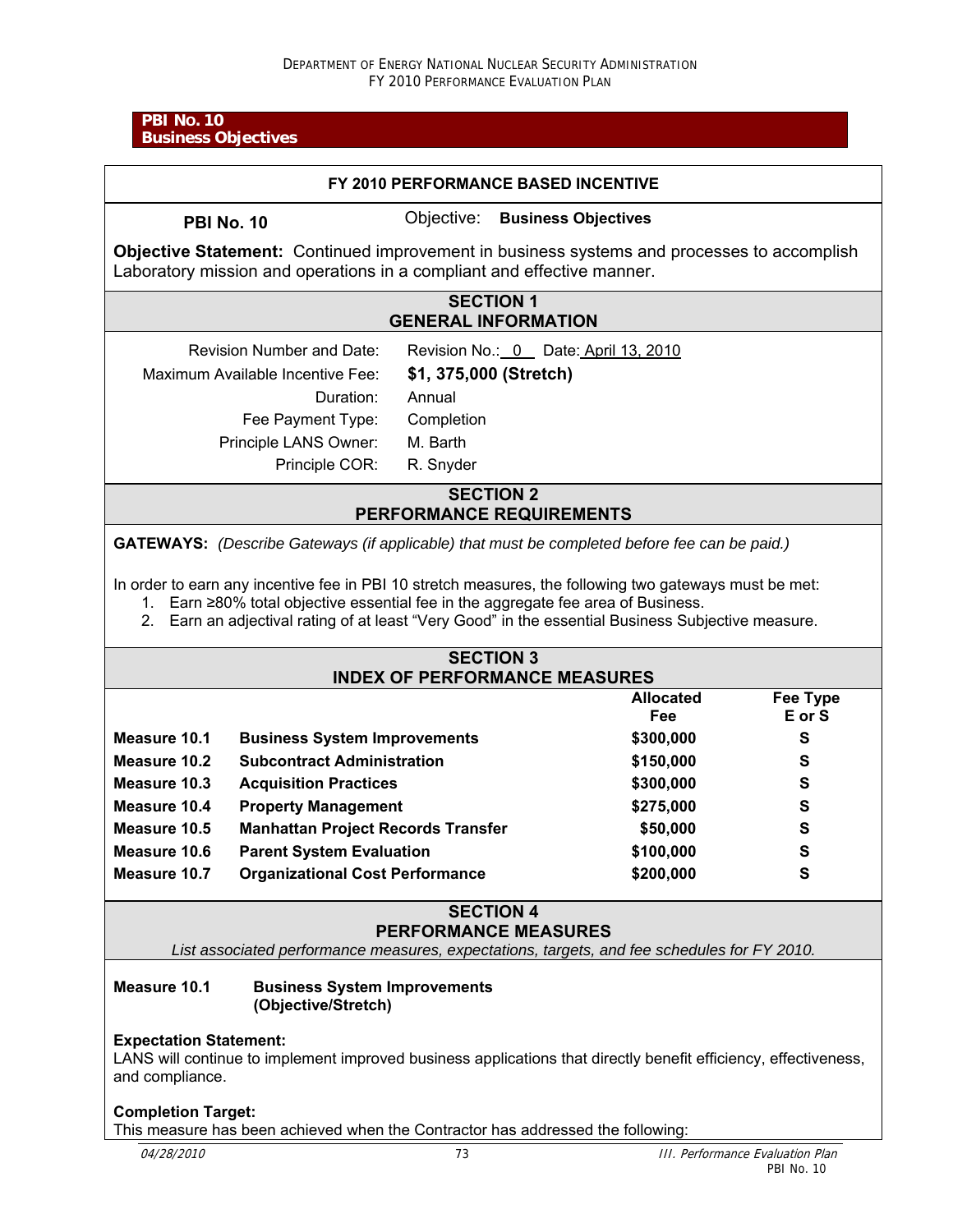- 10.1.1 Implement Plateau Learning Management System (LMS)
- 10.1.2 Phased Implementation of Site-Wide EDMS to support Document Control Centers
- 10.1.3 Conduct Electronic Records Management (ERMS) Pilot
- 10.1.4 Implementation of Oracle e-Business Suite Procurement Modules
- 10.1.5 KSL Integration Implement Oracle e-Business Suite Inventory Management Module

# **Fee Schedule:**

\$300,000

• \$60,000 for completion of each element above.

#### **Assumptions Specific to This Measure:**

In the event that the FY 2010 IT Roadmap funding for any of these projects is cancelled or reduced, within the first quarter, a proposal to replace the unfunded work with funded work will be submitted to LASO for approval no later than January 15, 2010.

## **Measure 10.1.1 Implement Plateau Learning Management System (LMS) (Objective/Stretch)**

**Expectation Statement:** Continue Implementation of Plateau Learning Management System (LMS) in accordance with the Project Management Plan (PMP) and resource-loaded schedule as funded.

## **Completion Target:**

This measure has been achieved when the Contractor has:

- 1. Completed the Plateau LMS Project Software Quality Management Plan
- 2. Upgraded the Sandbox and Development (DEVL) instances to Plateau version 6.1
- 3. Upgrade all scheduled connectors to Plateau LMS version 6.1 and install them on the Development instance
- 4. Completed an updated safety software determination.
- 5. Updated the LANL Plateau LMS Requirements Document based on the results of the work in the Development Instance, preparatory to test plan development and execution
- 6. Updated the LANL Plateau LMS Solution Design Document preparatory to moving the Plateau LMS to the beta instance
- 7. Developed a 4-phase Data Cleanup Plan based on the increased volume and complexity of the data errors identified in DEVL.
- 8. Accomplished the data cleanup that is necessary before BETA installation.
- 9. Complete Phase 3 of the project in accordance with the resource-loaded schedule and be prepared to begin the move to Beta on October 1, 2010.
- 10. Updated project documents and plans to reflect the changes in scope, schedule, costs, in accordance with institutional direction and guidance, projected FY11 funding, the projected dates for the "Go-Live" move to production, and the dates for decommissioning of EDS, TVMS, and WQAS.

## **Deliverables:**

• Documentation of completion of each performance target will be provided to LASO by August 30, 2010

## **Measure 10.1.2 Phased Implementation of Site-Wide EDMS to Support Document Control Centers (Objective/Stretch)**

## **Expectation Statement:**

Continuation of site-wide implementation strategy for implementing the institutional EDMS solution supporting Document Control Service Centers with processes and procedures that will focus on the phased roll out at the TA-55 Complex, PMSS Directorate and Environmental Programs Directorate.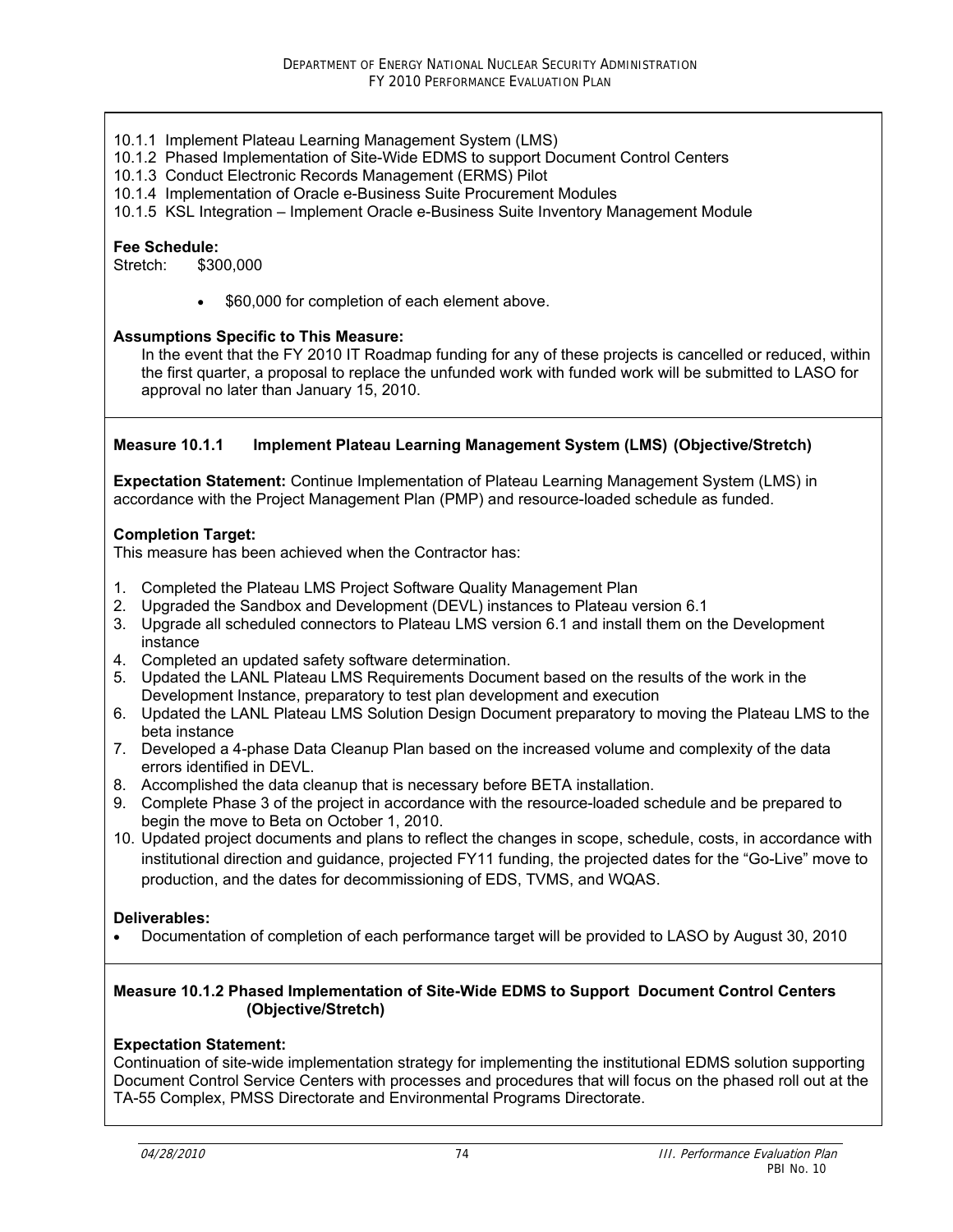## **Completion Target:**

Continue execution of the phased Site-Wide Implementation Plan to roll out the institutional EDMS as evidenced by completion of the following for the targeted projects by September 30, 2010:

- Submittal of revised Project Management Plan that includes, risk management plan, requirements analysis, and project implementation plan with project scope, resource-loaded schedule, and cost estimate as completed by the Project Implementation Team.
- LANL Responsible Line Manager (or equivalent) acceptance certificate stating the implementation of the EDMS was accepted.
- Phased decommissioning of legacy document management system.

## **Deliverables:**

- FY 2010 Site Wide Implementation Plan and Schedule. Identification of 4 alternate PMSS projects for implementation by January 15, 2010.
- Revised PMP for FY10
- Detailed Phased Implementation Plan and Schedule for each Project
- Documented evidence supporting RLM certification of acceptance
- Evidence of systematic decommissioning of 3 legacy systems

## **Assumptions Specific to This Measure:**

- Phased implementation in the following areas: TA-55 and Environmental Programs Directorate or 4 alternate projects in the Project Management Directorate. The 4 projects will be selected and submitted to LASO for approval by end of the first quarter.
- LASO will approve the FY 2010 site-wide plan.

## **Measure 10.1.3 Conduct Electronic Records Management System (ERMS) Pilot Project (Objective/Stretch)**

## **Expectation Statement:**

Develop and execute a pilot project to demonstrate the integration of an electronic records management capability with an existing electronic document management system at the CMRR, or an equivalent project, as agreed to by LASO by January 15, 2010, to include inventorying, scheduling and dispositioning of records in accordance with DOE Order 243.1.

## **Completion Target:**

This measure has been achieved when the Contractor has:

- Submitted a completed requirements analysis and pilot project plan with project scope, resource-loaded schedule, cost estimate, and test plan.
- Demonstrated ERMS system ability to produce standard reports for records inventorying, records scheduling, and disposition.

## **Deliverables:**

- ERMS requirements document
- Project plan
- Test plan
- System demonstration
- Results document with recommendations for path forward for site wide implementation ERMS.

## **Measure 10.1.4 Implementation of Oracle e-Business Suite Procurement Modules (Objective/Stretch)**

**Expectation Statement:** Continue Implementation of Oracle e-Business Suite (EBS) procurement modules in accordance with the project management plan and resource-loaded schedule as funded.

## **Completion Target:**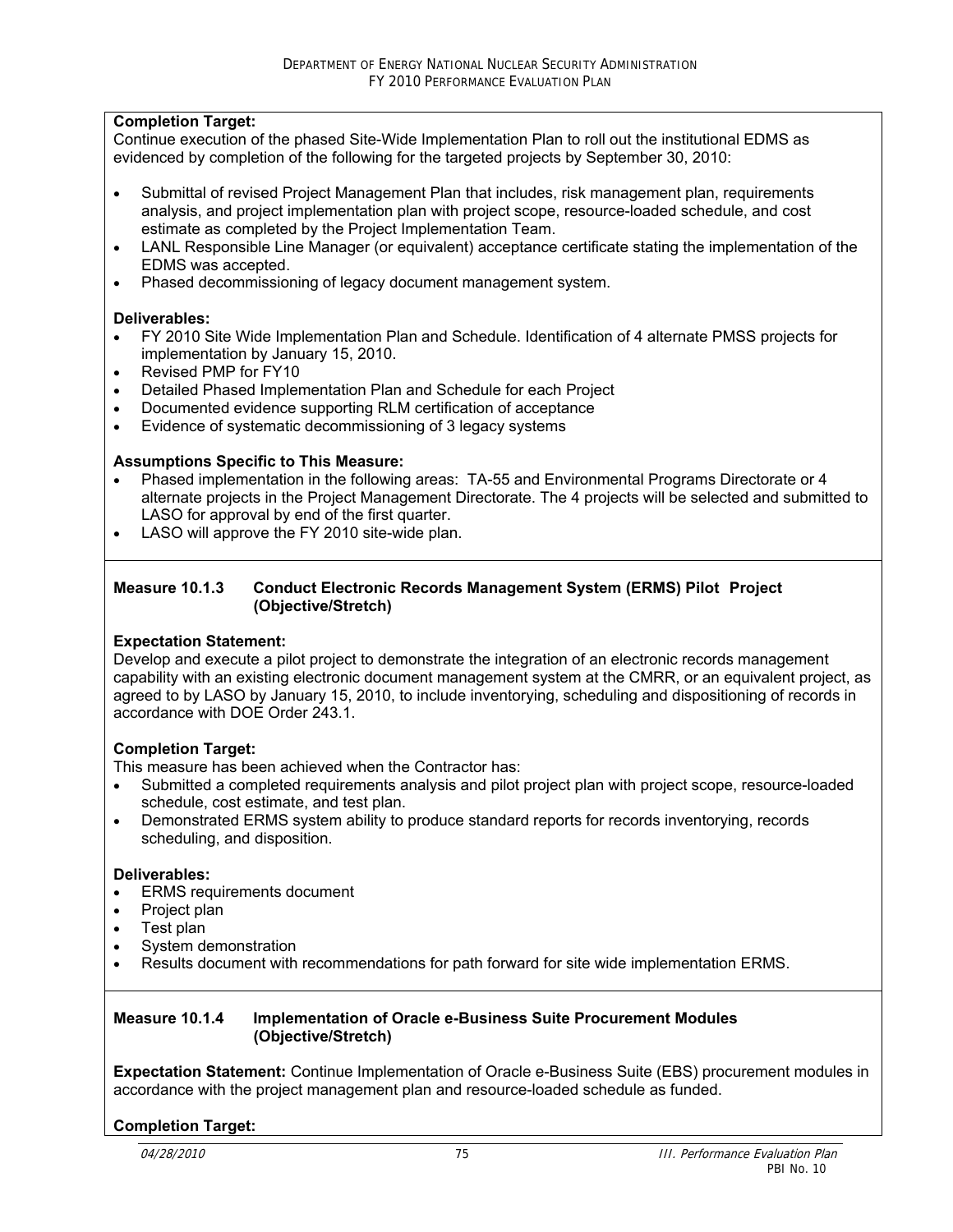This measure has been achieved when the Contractor has:

- Updated the LANL Requirements and Design Documentation based on the results of the Conference Room Pilot and Pilot activity.
- Trained Designated Procurement Representatives (DPR) on Non-Catalog Requisitioning functionality
- Trained ASM Procurement Specialists on Oracle i-Procurement/Contracts/Sourcing modules
- Completed Legacy System data conversion and migration activities as specified in Implementation plan
- Implemented Oracle i-Procurement with Non-Catalog Requisitioning functionality lab-wide
- Implemented Oracle Contracts/Sourcing for Purchasing organization

### **Deliverables:**

- FY 2010 Implementation Plan and Schedule
- LANL Requirements and Design Documentation (Gap Analysis)
- Training evidence for DPRs and ASM personnel
- Evidence of systematic decommissioning of Procurement Desktop and PDWeb

## **Measure 10.1.5 KSL Integration –Implement Oracle e-Business Suite Inventory Management Module**

## **(Objective/Stretch)**

**Expectation Statement:** Continue Implementation of Oracle e-Business Suite (EBS) Inventory Management module in accordance with the project management plan and resource-loaded schedule as funded.

#### **Completion Target:**

This measure has been achieved when the Contractor has:

- 1. Updated the LANL Requirements and Design Documentation based on the results of the Conference Room Pilot and Pilot activity.
- 2. Trained inventory management personnel on Oracle Inventory module
- 3. Completed Legacy System data conversion and migration activities as specified in Implementation plan
- 4. Completed the cleanup of data in LANL legacy systems prior to data conversion and migration
- 5. Completed the testing plans for functional, system, and load testing
- 6. Implement Oracle Inventory Management module at TA-55
- 7. Conduct Conference Room Pilot for TA-60 operations
- 8. Configure BETA environment for TA-60 operations and processes

## **Deliverables:**

- FY 2010 Implementation Plan and Schedule
- LANL Requirements and Design Documentation (gap analysis)
- Training evidence for inventory management personnel
- Project Plan for systematic decommissioning of e-Procurement and ROSS Inventory Management systems

#### **Measure 10.2 Subcontract Administration (Objective/Stretch)**

## **Expectations:**

LANS will improve it administration of subcontracts and files.

## **Completion Target:**

LANL shall develop a subcontracting monitoring procedure and process utilizing structured checklist as a tool to determine the effectiveness of its subcontract administration and file management programs.

- 1. The checklist will be developed and submitted to LASO for their review no later than the December 1, 2009.
- 2. LANS will draft a procedure and process for implementation of the checklist by January 15, 2010.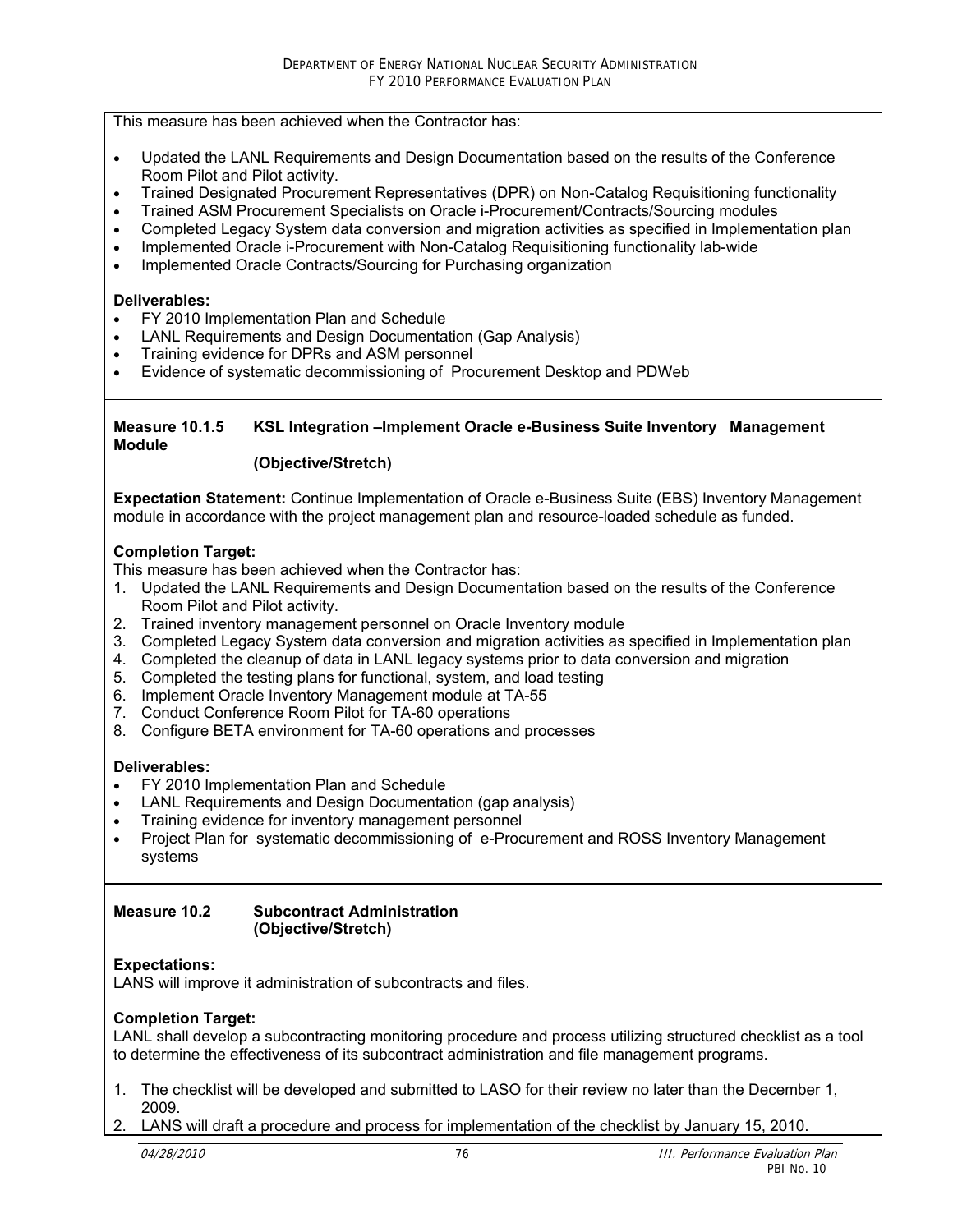- 3. Initial subcontract administration monitoring using the new checklist will be conducted in February 2010 on a sample set of no fewer than 5 subcontracts over \$1 million.
- 4. Feedback and lessons learned will be used to modify the final checklist, process, and procedure for issuance by LANS NLT March 30, 2010
- 5. The final checklist, process, and procedure will be applied to no fewer than 10 subcontracts over \$1 million and 5 subcontracts less than \$1 million during the period of April 1, 2010 to September 30, 2010.
- 6. Checklist performance results will be added to the PbViews dashboard

### **Deliverables:**

Completion packages documenting addressing each target above.

Issues raised more than twice in April 1, 2010 to September 30, 2010 checklists will be entered and corrective actions tracked for resolution into the issues management tracking system.

#### **Fee Schedule:**

Stretch : \$150,000

## **Measure 10.3 Acquisition Practices (Objective/Stretch)**

#### **Expectation Statement:**

LANS will continue to mature its acquisition practices to aid both execution and oversight.

#### **Completion Target:**

This measure has been achieved when the Contractor has addressed the following:

- 10.3.1 Convert Remaining ASM Subcontract Templates into Current Proforma Format and Update All ASM Contractual Documents to Include NNSA Approved Clauses
- 10.3.2 Conversion of ASM Acquisition Practices into New Format
- 10.3.3 Implement Oracle Business Intelligence (OBI) Cycle Time Metrics
- 10.3.4 Implement Standardized Consent Package
- 10.3.5 Streamline Compliance Assessment Process
- 10.3.6 Streamline Best Value Source Selection Process
- 10.3.7 Implement a CAS Procurement Institutional Dashboard

## **Fee Schedule:**

Stretch: \$300,000

- 100% fee is awarded for completion of all 7 sub-measures listed above
- 75% fee is awarded for completion of any 6 sub-measures listed above
- 50% fee is awarded for completion of any 5 sub-measures listed above
- 25% fee is awarded for completion of any 4 sub-measures listed above

## **Measure 10.3.1 Convert Remaining ASM Subcontract Templates into Current Proforma Format and Update All ASM Contractual Documents to Include NNSA Approved Clauses**

## **(Objective/Stretch)**

## **Expectation Statement:**

ASM contractual document shall be converted to the current proforma format. All ASM contractual documents will be updated to include NNSA approved terms and conditions.

## **Completion Target:**

This measure has been achieved when all ASM contractual documents have been: 1. Converted to the current proforma format;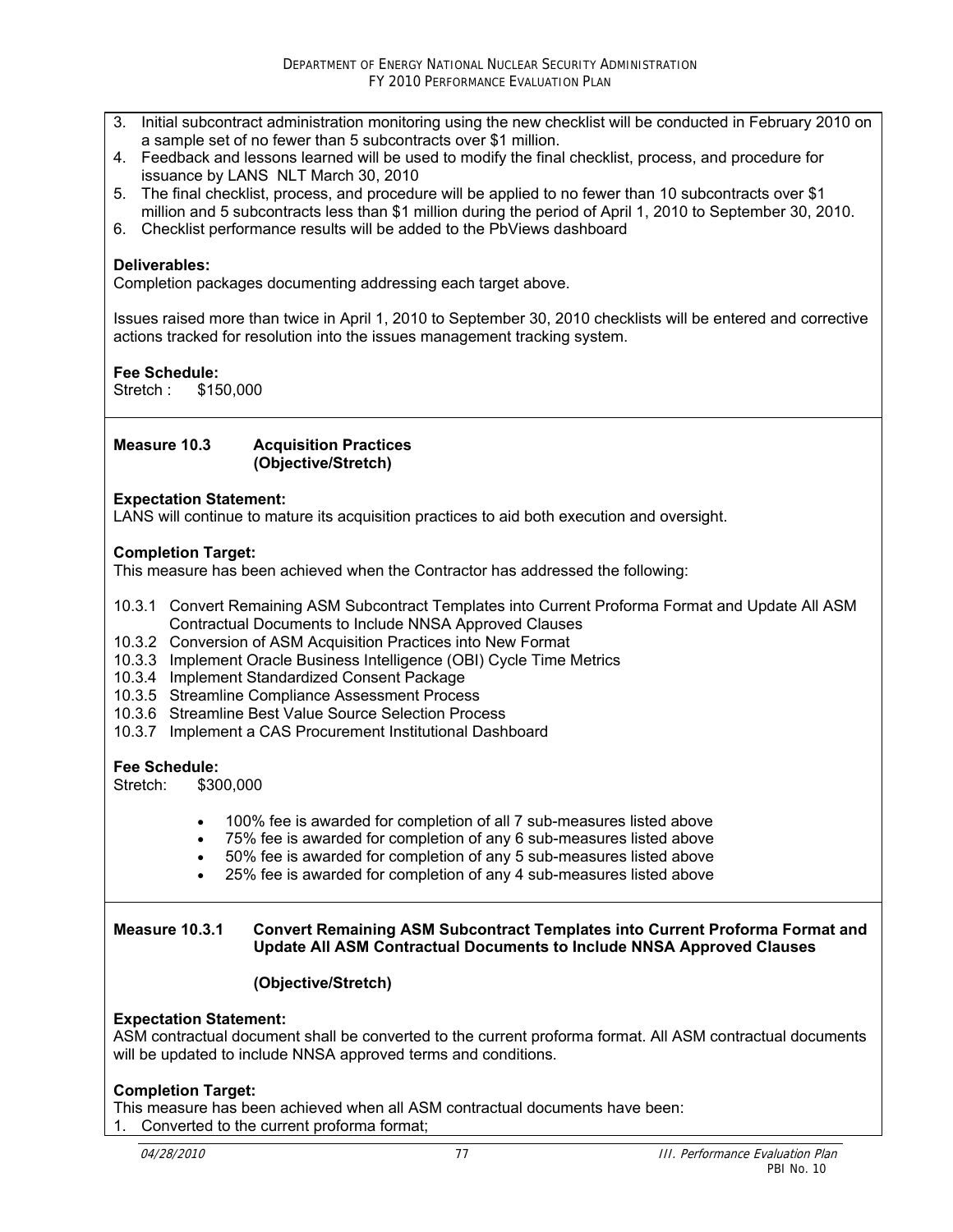- 2. Updated to include NNSA approved terms and conditions; and
- 3. Published on SharePoint for use.

### **Assumptions Specific to This Measure:**

• The ASM contractual documents in Oracle will not be shown in the proforma format.

#### **Measure 10.3.2 Conversion of ASM Acquisition Practices into New Format (i.e., Requirements and Processes Documents) (Objective/Stretch)**

#### **Expectation Statement:**

ASM Acquisition Practices will be converted into Acquisition Practices (requirements documents) and Acquisition Guides (processes documents).

#### **Completion Target:**

This measure has been achieved when LANS has converted its current Acquisition Practices into the new format, they have been published for use in SharePoint, and LANS procurement specialists have been trained in usage, in accordance with a schedule to be maintained by ASM.

#### **Assumptions Specific to This Measure:**

- LANS Counsel and NNSA review proposed changes within a reasonable time and provide comments to ASM in a timely manner.
- Priority 1 and 2 APs will be converted during FY 2010 and Priority 3, 4 and 5 APs will be converted during FY 2011, in accordance with a schedule to be maintained by ASM.

### **Measure 10.3.3 Implement Oracle Business Intelligence (OBI) Cycle Time Metrics (Objective/Stretch)**

#### **Expectation Statement:**

ASM can track "On Time Delivery", "Need Date Adequacy", "Lead Time Given" and "Procurement Cycle" metrics using OBI dashboards. ASM converts legacy procurement systems into Oracle.

## **Completion Targets:**

This measure has been achieved when ASM managers and internal customers can run reports from Oracle and obtain real time access to the OBI dashboards demonstrating capability implementation.

#### **Measure 10.3.4 Implement Standardized Consent Package (Objective/Stretch)**

#### **Expectation Statement:**

All proposed LANS' subcontracting actions that require review and approval by NNSA (Consent Packages) will be submitted for NNSA review using a standard format.

## **Completion Target:**

This measure has been achieved when:

- 1. ASM publishes in SharePoint the standardized format for use; and
- 2. ASM submits its first package to NNSA for consent using the standardized format in a subcontract consent package that is approved by LASO, Albuquerque Service Center, and, when applicable, NA-63.

#### **Assumptions Specific to This Measure:**

• NNSA will be engaged as a "customer" of the standardized format.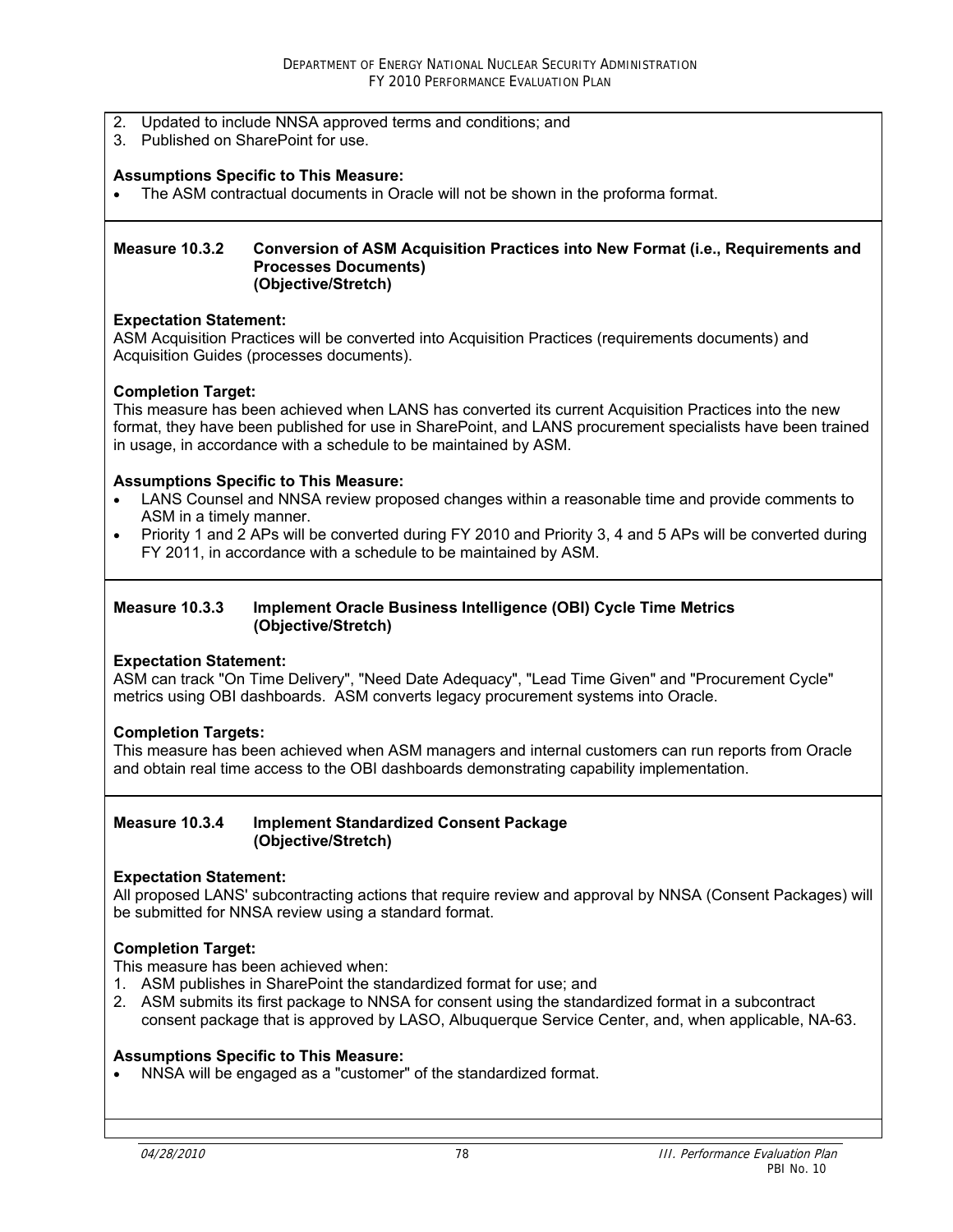## **Measure 10.3.5 Streamline Compliance Assessment Process (Objective/Stretch)**

## **Expectation Statement:**

Implement agreed upon recommendations from the *Procurement File Compliance / Quality* Lean Six Sigma Yellow Belt Process Improvement Project.

#### **Completion Target:**

This measure has been achieved when ASM develops the implementation plan and implements the agreed upon recommendations from the plan in accordance with an ASM established schedule.

## **Measure 10.3.6 Streamline Best Value Source Selection Process (Objective/Stretch)**

#### **Expectation Statement:**

Implement agreed upon recommendations from the *Best Value Source Selection* Lean Six Sigma (LSS) Yellow Belt Process Improvement Project (PIP).

#### **Completion Target:**

This measure has been achieved when ASM:

- 1. Develops the implementation plan;
- 2. Implements the agreed upon recommendations from the plan; and
- 3. Performs its first best value source selection using the streamlined process.

#### **Assumptions Specific to This Measure:**

• NNSA will be engaged as a "customer" of the LSS PIP.

#### **Measure 10.3.7 Implement a CAS Procurement Institutional Dashboard (Objective/Stretch)**

#### **Expectation Statement:**

Deploy a full suite of CAS centric institutional metrics covering the entire procurement lifecycle that distinguishes internal customer performance, evaluates accuracy, differentiates vehicles types, tracks cycletimes, reports on acquisition plan performance by internal customer, as well other established acquisition trends and statistics.

#### **Completion Target:**

An agreed to set of performance metric are developed and deployed on PbViews by January 30, 2010, with monthly reporting for the balance of the year

#### **Assumptions Specific to This Measure:**

• NNSA will be engaged as a "customer" in metrics development and review.

## **Measure 10.4 Property Management (Objective/Stretch)**

## **Expectation Statement:**

LANS will address deficiencies in property management at LANL while migrating toward a CAS centric management environment.

## **Completion Target:**

This measure has been achieved when the Contractor has addressed the following:

10.4.1 Establish Formal Conduct of Operations for MSS-Support Warehousing Operation

10.4.2 Complete Personal Property Reuse Evaluation and Develop Reuse Management-Level Reporting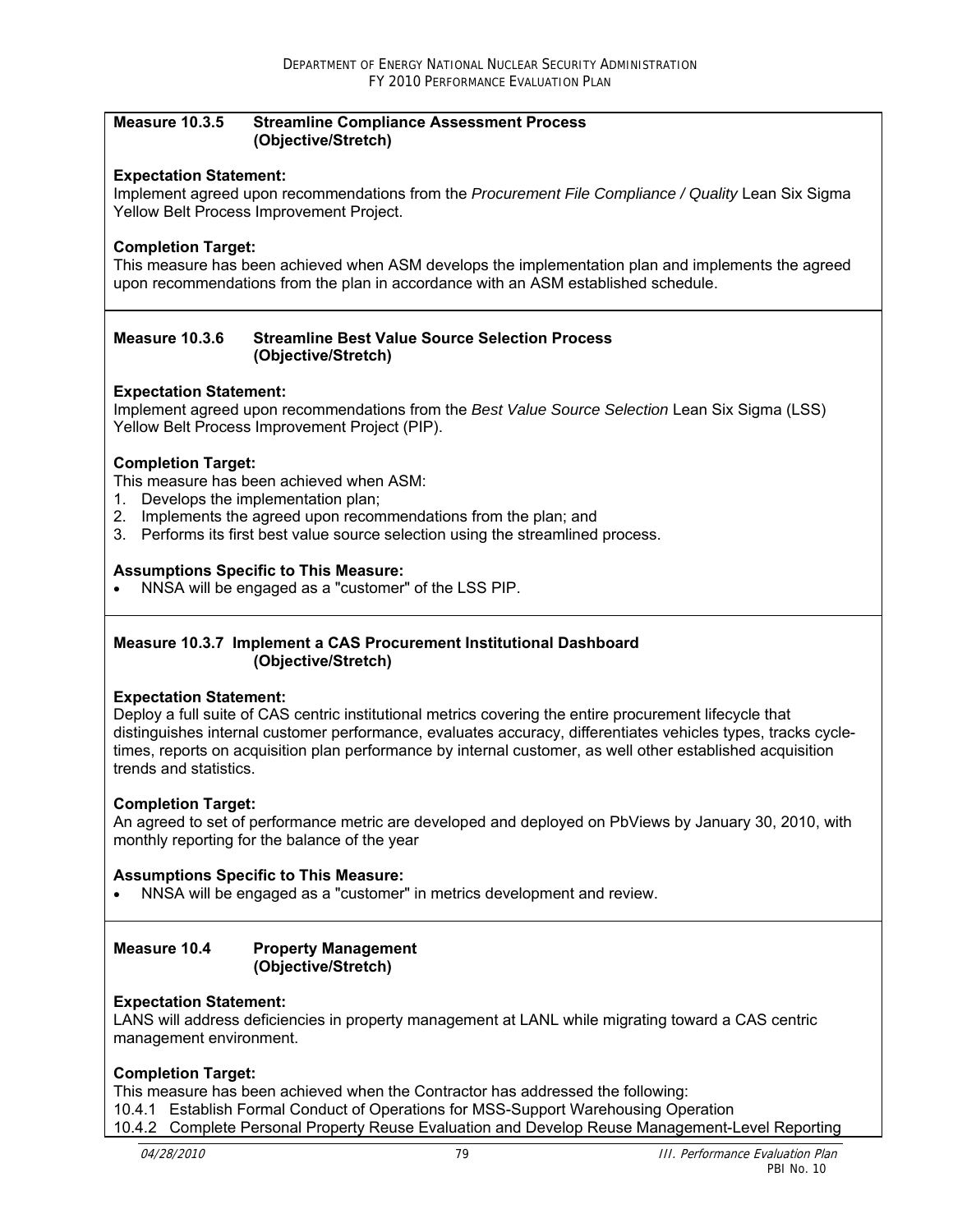Tool

10.4.3 Maturation of Property Management

## **Fee Schedule:**

Stretch: \$275,000

- \$125,000 fee is awarded for completion of all PBI 10.4.1
- \$75,000 fee is awarded for completion of all PBI 10.4.2
- \$75,000 fee is awarded for completion of all PBI 10.4.3

## **Measure 10.4.1 Establish Formal Conduct of Operations for MSS-Support Warehousing Operation**

## **(Objective/Stretch)**

## **Expectation Statement:**

LANS will establish formal controls for its MSS-Support warehouse operation to include systems and physical space evaluations, and desktop procedures and training. In addition, LANS will work to reduce both its MSS-Support warehouse operations inventory holdings and physical foot-print through the use of Blanket Order Agreements and general housekeeping.

## **Completion Target:**

This measure has been achieved when the Contractor has:

- Current operation stock holdings and space utilization are baselined and documented.
- MSS-Support inventory holdings are reduced by 15%
- MSS-Support warehouse storage footprint reductions have been indentified
- Physical controls are installed to ensure that new stock is not commingled with excess/salvage
- Desktop warehouse/stores procedures are developed
- Applicable warehouse staff is trained on the new desktop procedures

#### **Measure 10.4.2 Complete Personal Property Reuse Evaluation and Develop Reuse Management-Level Reporting Tool (Objective/Stretch)**

## **Expectation Statement:**

LANS will develop a process for evaluating and tracking the internal and external reuse of its excess personal property.

## **Completion Target:**

This measure has been achieved when the Contractor has:

- Benchmarked with other NNSA sites regarding their personal property reuse programs.
- Developed or enhanced current programs/systems for advertising reusable personal property both internally and externally, while complying with security, safety, and enviromental public release requirements
- Developed and implement a program/system to capture and report LANL's personal property internal and external reuse

## **Measure 10.4.3 Maturation of Property Management (Objective/Stretch)**

## **Expectation Statement:**

LANS will address the items identified in the NNSA FY2009 CAS Baseline review and make progress toward a CAS centric System.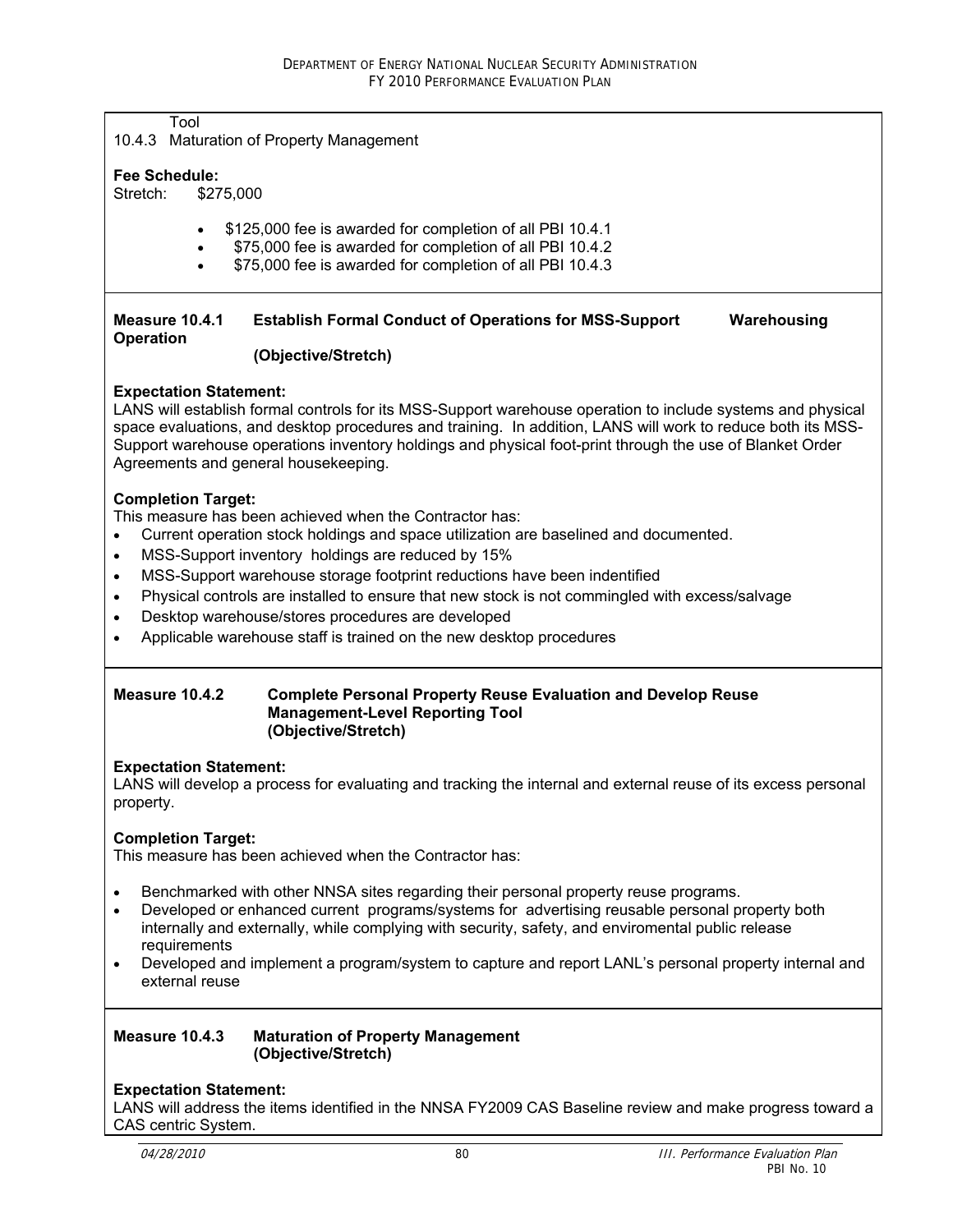## **Completion Target:**

This measure has been achieved when the Contractor has:

- Addressed and resolved NNSA recommendations from the FY2009 CAS Baseline Review
- Validated closure and implementation on measures completed in FY 2010
- Received confirmation from NNSA that the FY2009 CAS Baseline Review items were addressed as agreed
- Implemented a FY 2011 CAS System objectives in lieu of Performance Objective Matrixes.

### **Assumptions Specific to This Measure:**

- LANL assumes that NNSA will accept the processes that are implemented to address the CAS Baseline review items by July 31, 2010, which will allow time for development of the FY 2011 CAS System objectives.
- Upon finalization of the FY 2009 CAS Baseline Review, LASO and LANS will agree on the implementation timeline, resolution path, and milestones for each recommendation and deficiency in the final review report.
- Progress is expected toward resolution of all deficiencies with closure of most, if not all, depending upon the magnitude of effort required, implementation timeline, and resources.

#### **Measure 10.5 Manhattan Project Records Transfer (Objective/Stretch)**

#### **Expectation Statement:**

Satisfy requirement to transfer historical records of enduring value to the National Archives.

#### **Completion Target:**

This measure has been achieved when the Contractor has:

- 1. Made and retained a local working copy of all known Manhattan Engineering District records to be transferred.
- 2. Formally offered the collection to National Archives.

## **Fee Schedule:**

Stretch: \$50,000

#### **Assumptions Specific to This Measure:**

• Records will not be declassified.

## **Measure 10.6 Parent Systems Evaluation (Objective/Stretch)**

#### **Expectation Statement:**

LANS in conjunction with Parent Company representatives and Parent Oversight groups will systematically evaluate Parent Company systems and those in use at member company DOE/NNSA sites for benefit to LANL.

#### **Completion Target:**

This measure has been achieved when the Contractor has completed the following targets by September 30, 2010:

- 1. A comprehensive review of business systems in use by functional area at Parent Companies and at member company DOE/NNSA sites in contrast to those currently in use at LANL
- 2. Constructive comparative analysis of each differing system including applicability and benefit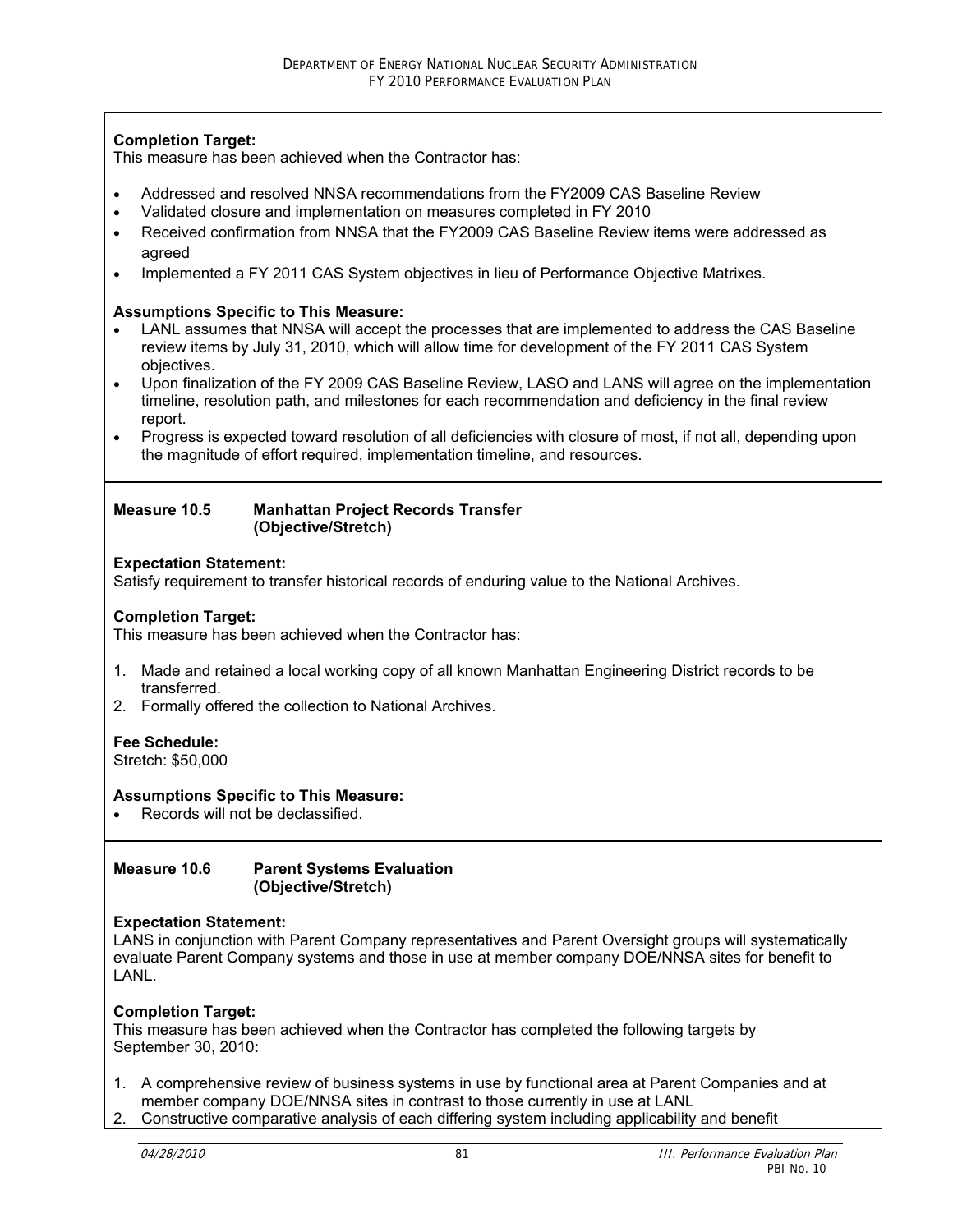#### **Deliverables:**

- A crosswalk of systems in use at LANL vs. other Parent Company related sites
- Comparative Analysis of each differing system

#### **Fee Schedule:**

Stretch: \$100,000

#### **Assumptions Specific to This Measure:**

- Functional Areas shall include Project Management, Human Resources, Procurement, Legal, Prime Contract Administration, Infrastructure, Space Management, Timekeeping, Accounting, and Payroll
- Comparative analyses may be brief summaries as appropriate to gauge system utility/applicability
- A system is defined as an automated tool or application

| Measure 10.7 | <b>Organizational Cost Performance</b> |
|--------------|----------------------------------------|
|              | (Objective/Stretch)                    |

#### **Expectation Statement:**

Establish a transparent formal process for management of organizational cost performance including indirect costs.

#### **Completion Target:**

This measure has been achieved when the Contractor has

- 1. Achieved target performance level (90% compliance) for monthly review of Business Stewardship Reports (BSRs) as reported on the LANL Dashboard (PBViews) by September 30, 2010. (Note: The BSR must be reviewed by each organizational manager on a monthly basis. These are a suite of reports that contain financial status to include budget, cost, and year-end projection information; invoice exceptions; JIT, blanket order and punchout costs; labor corrections; labor FTEs by employee and by program; OTL time card auto approvals; property exceptions; purchase card costs; purchase card exceptions; travel costs; travel exceptions; and work order costs.)
- 2. Completed development by May 31, 2010, of a set of annual indirect cost metrics that reflect information useful/applicable for LANS management and NNSA that covers spending by organization and functional areas as appropriate.
- 3. Provided a semi-annual business update to the Site Office using what is provided to the Board of Director's and related Subcommittees as well as LANS management.

#### **Fee Schedule:**

Stretch: \$200,000

## **Assumptions Specific to This Measure:**

• LANS and LASO will agree to completion evidence by April 15, 2010.

## **SECTION 5 ASSUMPTIONS / TECHNICAL BOUNDARY CONDITIONS**

*List foreseeable impacts to performance.*

- The NNSA and LANS, LLC will agree within 30 days of receipt of final appropriations, or by mutually agreed to date if under a long-term Continuing Resolution, that the funding is sufficient to accomplish these measures. If by this date, Continuing Resolution funding or final appropriation is less than the President's Budget Request, LANS shall identify any impacts to the FY 2010 PEP measures within 30 calendar days. If interim Continuing Resolution funding is less than the President's Budget Request, LANS shall identify any impacts to the FY 2010 PEP measures within 15 business days following the approval of the Continuing Resolution.
- If no specific due date is referenced with any of the PBI completion elements, the due date of that element is to be September 30, 2010.
- If LANS cannot meet/complete a PBI because of conditions or events that are outside of LANS' ability to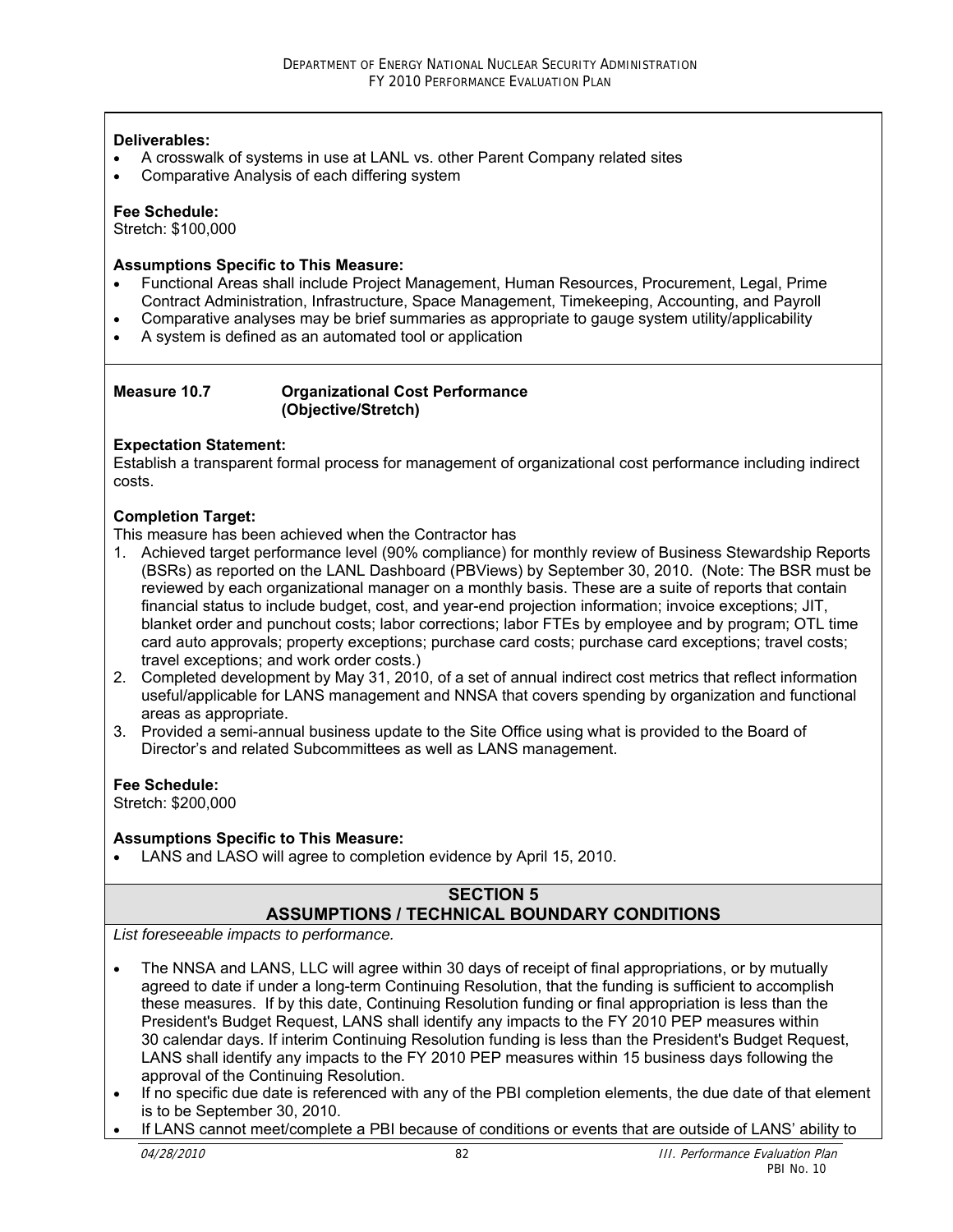control, the PBI will be renegotiated.

• All calculations for determining performance ratings shall be rounded to one tenth of a decimal point. (e.g., 88.88 = 88.9)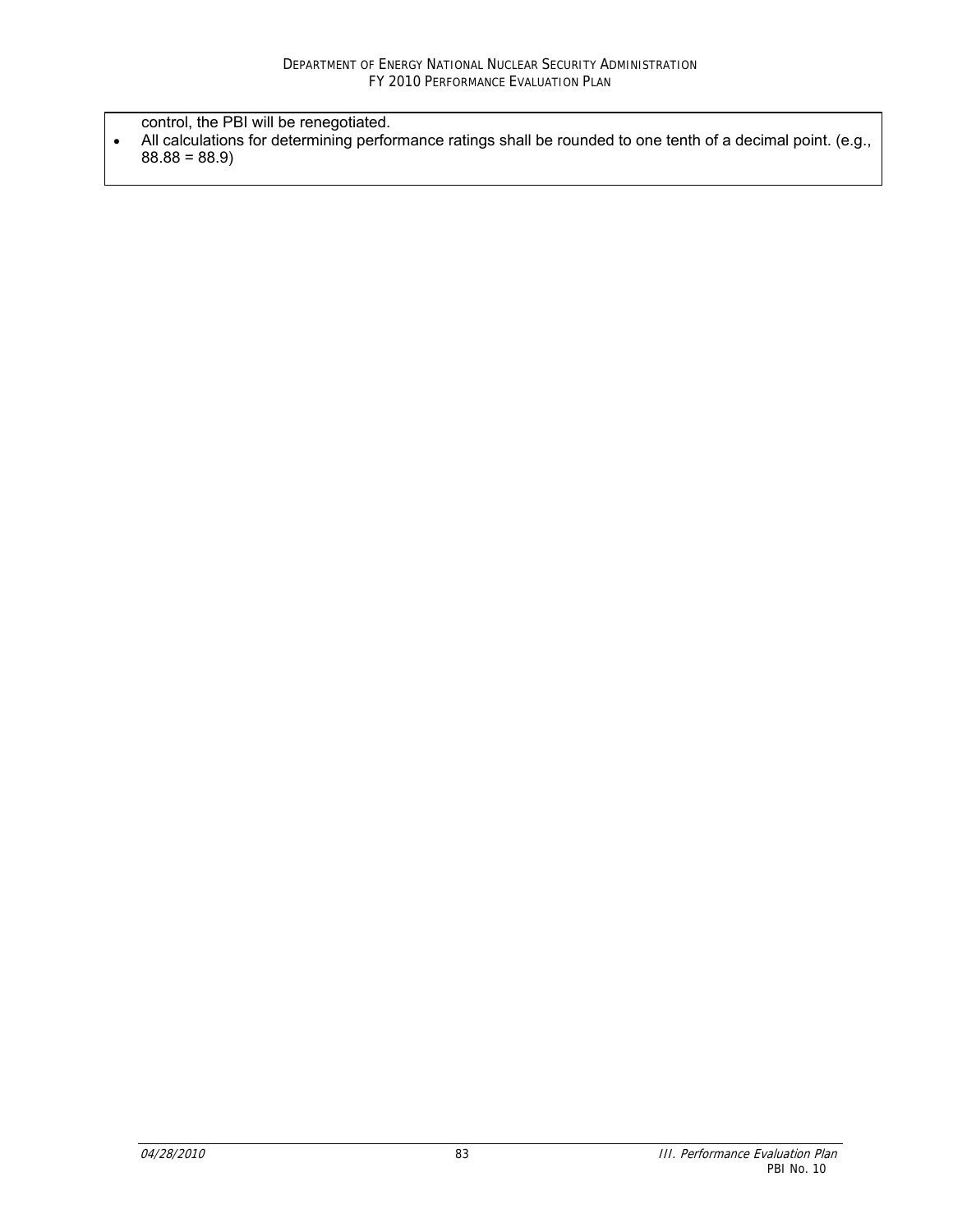#### **PBI NO. 11 Excellence in National Security Objectives**

## **FY 2010 PERFORMANCE BASED INCENTIVE**

**PBI No. 11** Objective: **Excellence in National Security Objectives** 

**Objective Statement:** Ensure highly effective leadership, integration, and excellence in performance and planning of missions at the Los Alamos National Laboratory in support of the National Security Enterprise.

## **SECTION 1 GENERAL INFORMATION**

| Revision Number and Date:<br>Maximum Available Incentive Fee: | Revision No.: 0 Date: September 30, 2009<br>$$6,000,000$ (Essential) + \$500,000(Stretch) = \$6,500,000 |  |
|---------------------------------------------------------------|---------------------------------------------------------------------------------------------------------|--|
| Duration:                                                     | Annual                                                                                                  |  |
|                                                               |                                                                                                         |  |
| Fee Payment Type:                                             | Completion                                                                                              |  |
| Principal LANS Owner:                                         | C. McMillan, W. Rees, M Graham, T. Wallace                                                              |  |
| Principal LASO Owner:                                         | R. Snyder                                                                                               |  |
| <b>SECTION 2</b>                                              |                                                                                                         |  |

## **PERFORMANCE REQUIREMENTS**

**GATEWAYS:** *(Describe Gateways (if applicable) that must be completed before fee can be paid.)* 

None

## **SECTION 3 INDEX OF PERFORMANCE MEASURES**

|              | <b>Measure 11 Excellence in National Security Objectives</b>        | <b>Allocated</b><br>Fee | Fee Type<br>E/S |                   |
|--------------|---------------------------------------------------------------------|-------------------------|-----------------|-------------------|
| Set A        |                                                                     | \$6,000,000             | Е               | <b>Subjective</b> |
| 11.1         | <b>Defense Programs</b>                                             |                         |                 |                   |
| 11.2         | <b>Global Security Program</b>                                      |                         |                 |                   |
|              | 11.3 Other NNSA Programs, Objectives, & Commitments                 |                         |                 |                   |
|              | 11.4 Environmental Programs                                         |                         |                 |                   |
|              | 11.5 Balance with Other Missions                                    |                         |                 |                   |
|              | 11.6 Mission Execution, Leadership & Management                     |                         |                 |                   |
| 11.7         | <b>Management of Emergent Mission Issues</b>                        |                         |                 |                   |
| <b>Set B</b> |                                                                     | \$500,000               | S               | <b>Subjective</b> |
| 11.8         | <b>Nuclear Posture Review</b>                                       |                         |                 |                   |
| 11.9         | <b>Efficient and Effective use of NNSA Transportation Resources</b> |                         |                 |                   |
|              |                                                                     |                         |                 |                   |
|              |                                                                     |                         |                 |                   |
|              |                                                                     |                         |                 |                   |
|              |                                                                     |                         |                 |                   |
|              |                                                                     |                         |                 |                   |
|              |                                                                     |                         |                 |                   |
|              |                                                                     |                         |                 |                   |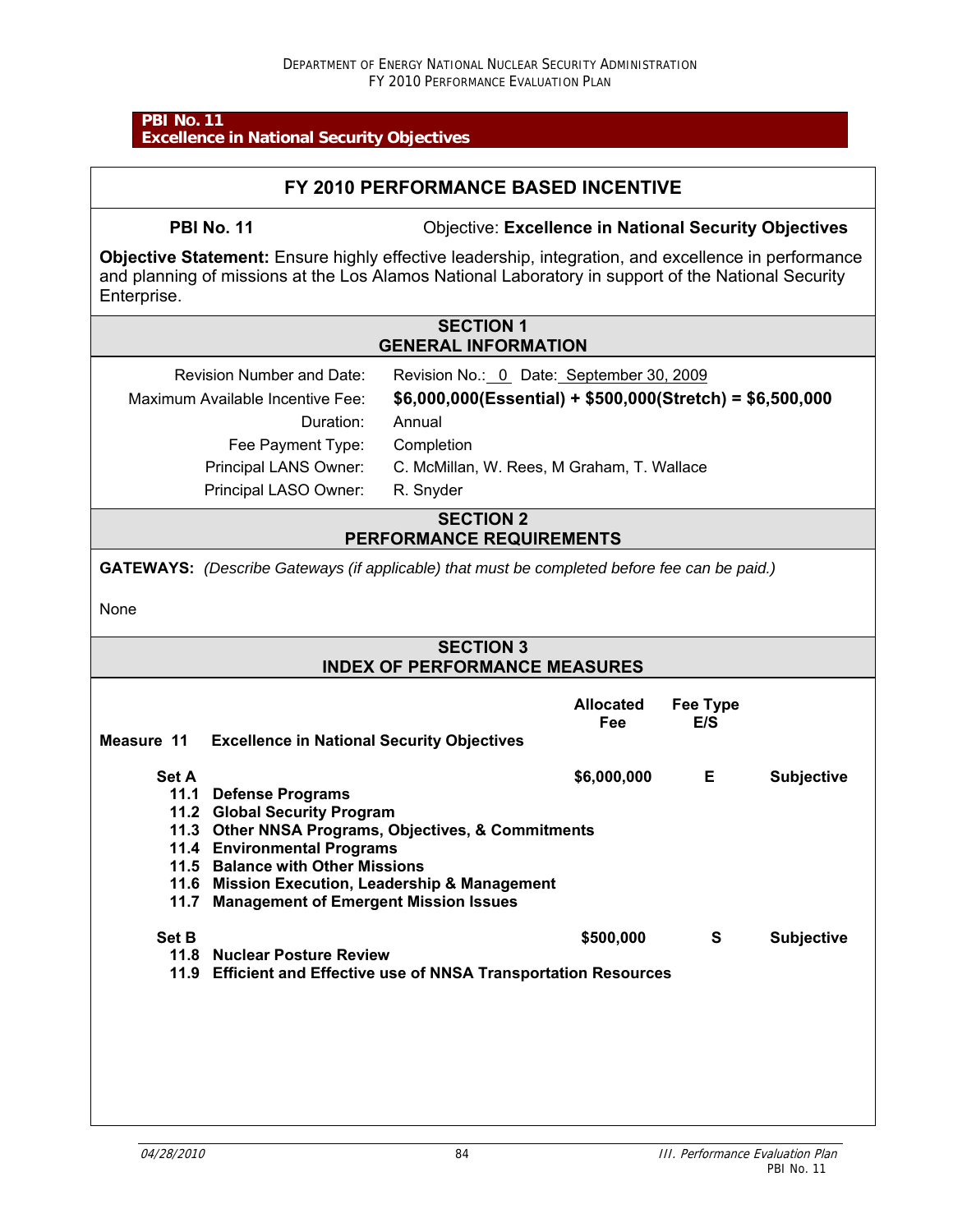## **SECTION 4 PERFORMANCE MEASURES**

*List associated performance measures, expectations, targets, and fee schedules for FY 2010.* 

## **Measure 11 Excellence in National Security Objectives (Subjective)**

### **Expectation Statement:**

The NNSA will subjectively evaluate the contractor's performance in mission areas that distinguish the Laboratory as a premier national security institution.

#### **Completion Target:**

| Criteria                                  | Target                                                                                                                                                                                                                                                                                                                      |
|-------------------------------------------|-----------------------------------------------------------------------------------------------------------------------------------------------------------------------------------------------------------------------------------------------------------------------------------------------------------------------------|
| 11.1<br>Defense Programs &<br>Objectives: | The list below represents subject areas to be considered for<br>scoring. Less than expected performance in a given area<br>does not necessarily equate to a failed score. Similarly, this<br>list is not considered all inclusive and other topics, issues, or<br>area of concern may be commented on under this criterion. |
|                                           | Overall performance (including the manner of<br>$\bullet$<br>accomplishment) in support of Programs apart from<br>deliverable Incentives                                                                                                                                                                                    |
|                                           | <b>Mission Facility Utilization Performance</b><br>$\bullet$                                                                                                                                                                                                                                                                |
|                                           | Compliance with the statutorily-required deliverables<br>$\bullet$<br>specified in Section 3141 of the FY 2003 National Defense<br>Authorization Act: Annual assessment reports for the B61<br>bomb and W76, W78, and W88 warheads; Red Team report<br>to the Director; Director's Annual Assessment letter                 |
|                                           | Participation in DOE Secretary-directed peer review for<br>$\bullet$<br><b>Annual Assessment Process</b>                                                                                                                                                                                                                    |
|                                           | Participation in the annual U.S. Strategic Command Stockpile<br>$\bullet$<br><b>Assessment Conference</b>                                                                                                                                                                                                                   |
|                                           | <b>Technical Support on Code Blue Needs</b><br>$\bullet$                                                                                                                                                                                                                                                                    |
|                                           | Weapons Program Strategic Review<br>$\bullet$                                                                                                                                                                                                                                                                               |
|                                           | Utilization of DARHT 2 <sup>nd</sup> axis capabilities to meet<br>$\bullet$<br>requirements of the National Hydrotest Plan                                                                                                                                                                                                  |
|                                           | Level 1 and Level 2 MRT Milestone achievement                                                                                                                                                                                                                                                                               |
|                                           | Voice of the Customer (VOC) results and actions to improve<br>$\bullet$<br>program integration and performance within the Laboratory.                                                                                                                                                                                       |
|                                           | Science, ICF and other program commitments (documented<br>$\bullet$<br>in program plans, spreadsheets, etc)                                                                                                                                                                                                                 |
|                                           | Performance on FY 2010 Commitments under Laboratory<br>$\bullet$<br>Goal related to Defense Programs                                                                                                                                                                                                                        |
|                                           | <b>Complex Transformation related activities</b><br>$\bullet$                                                                                                                                                                                                                                                               |
|                                           | Technical leadership for B-61 Life Extension Program (LEP)<br>$\bullet$                                                                                                                                                                                                                                                     |
|                                           | Execute activities in support of US-UK mutual defense<br>agreement.                                                                                                                                                                                                                                                         |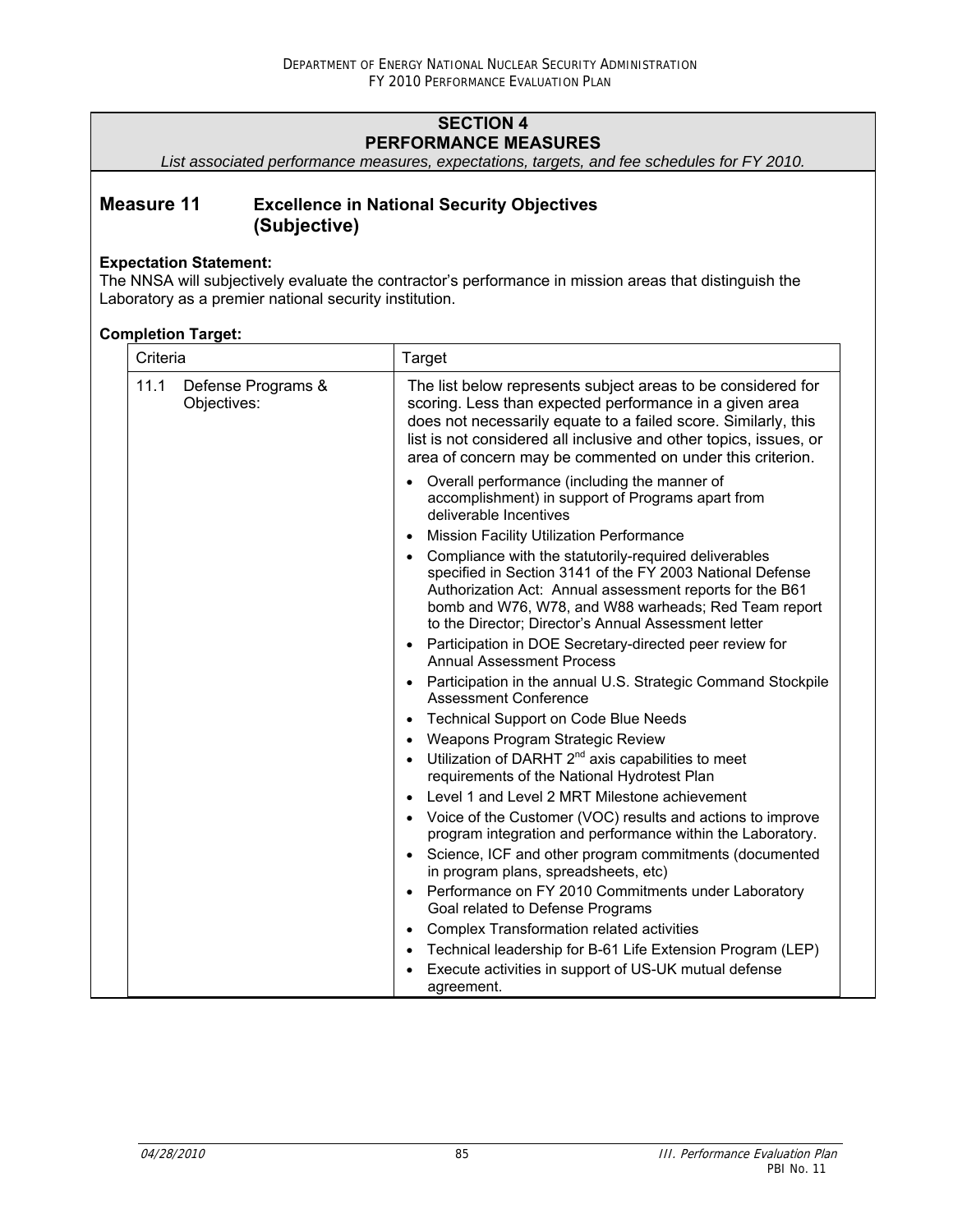| 11.2 | <b>Global Security</b><br>Program/Objectives      | The list below represents subject areas to be considered for<br>scoring. Less than expected performance in a given area<br>does not necessarily equate to a failed score. Similarly, this<br>list is not considered all inclusive and other topics, issues, or<br>area of concern may be commented on under this criterion.                                                                                                                                                                                                                                                                                                                                                      |
|------|---------------------------------------------------|----------------------------------------------------------------------------------------------------------------------------------------------------------------------------------------------------------------------------------------------------------------------------------------------------------------------------------------------------------------------------------------------------------------------------------------------------------------------------------------------------------------------------------------------------------------------------------------------------------------------------------------------------------------------------------|
|      |                                                   | • Overall performance (including the manner of<br>accomplishment) in support of Programs                                                                                                                                                                                                                                                                                                                                                                                                                                                                                                                                                                                         |
|      |                                                   | The Laboratory will conduct research and development<br>$\bullet$<br>activities for Defense Nuclear Nonproliferation (NA-20),<br>including but not limited to developing and deploying:<br>satellite instruments, nuclear-detection sensors, optical<br>and RF sensors, and instruments to measure proliferation<br>signatures and observables                                                                                                                                                                                                                                                                                                                                   |
|      |                                                   | The Laboratory will support deployment activities for NA-<br>$\bullet$<br>20, including but not limited to: MPC&A systems and<br>systems to detect SNM movement                                                                                                                                                                                                                                                                                                                                                                                                                                                                                                                  |
|      |                                                   | The Laboratory will support US Government<br>$\bullet$<br>nonproliferation policy in many areas, including but not<br>limited to: safeguards systems design and implementation<br>(particularly the Next-Generation Safeguards Initiative),<br>the denuclearization of the DPRK, START follow on,<br>CTBT, FMCT, conducting IAEA training events, export<br>control activities, and other emerging issues<br>The Laboratory will support threat reduction initiatives,<br>$\bullet$<br>including but not limited to: elimination of weapon grade<br>materials, converting nuclear reactors to low-enrichment<br>fuel, recovering sources, and protecting vulnerable<br>materials |
| 11.3 | Other NNSA Programs,<br>Objectives, & Commitments | The list below represents subject areas to be considered for<br>scoring. Less than expected performance in a given area<br>does not necessarily equate to a failed score. Similarly, this<br>list is not considered all inclusive and other topics, issues, or<br>area of concern may be commented on under this criterion.                                                                                                                                                                                                                                                                                                                                                      |
|      |                                                   | Overall performance (including the manner of<br>accomplishment) in support of Programs                                                                                                                                                                                                                                                                                                                                                                                                                                                                                                                                                                                           |
|      |                                                   | Performance of work in support of other elements of<br><b>NNSA</b>                                                                                                                                                                                                                                                                                                                                                                                                                                                                                                                                                                                                               |
|      |                                                   | The Laboratory will support the NA-40 mission by training<br>$\bullet$<br>and deploying nuclear and/or radiological incident<br>response personnel, developing relevant technologies,<br>and training personnel from across the government in<br>nuclear technology, using category one special nuclear<br>materials as needed. The Laboratory will also support the<br>NA-45 forensics mission                                                                                                                                                                                                                                                                                  |
|      |                                                   | The Laboratory will provide design and other nuclear<br>$\bullet$<br>weapons expertise to further the assessment of<br>improvised and/or foreign nuclear device designs                                                                                                                                                                                                                                                                                                                                                                                                                                                                                                          |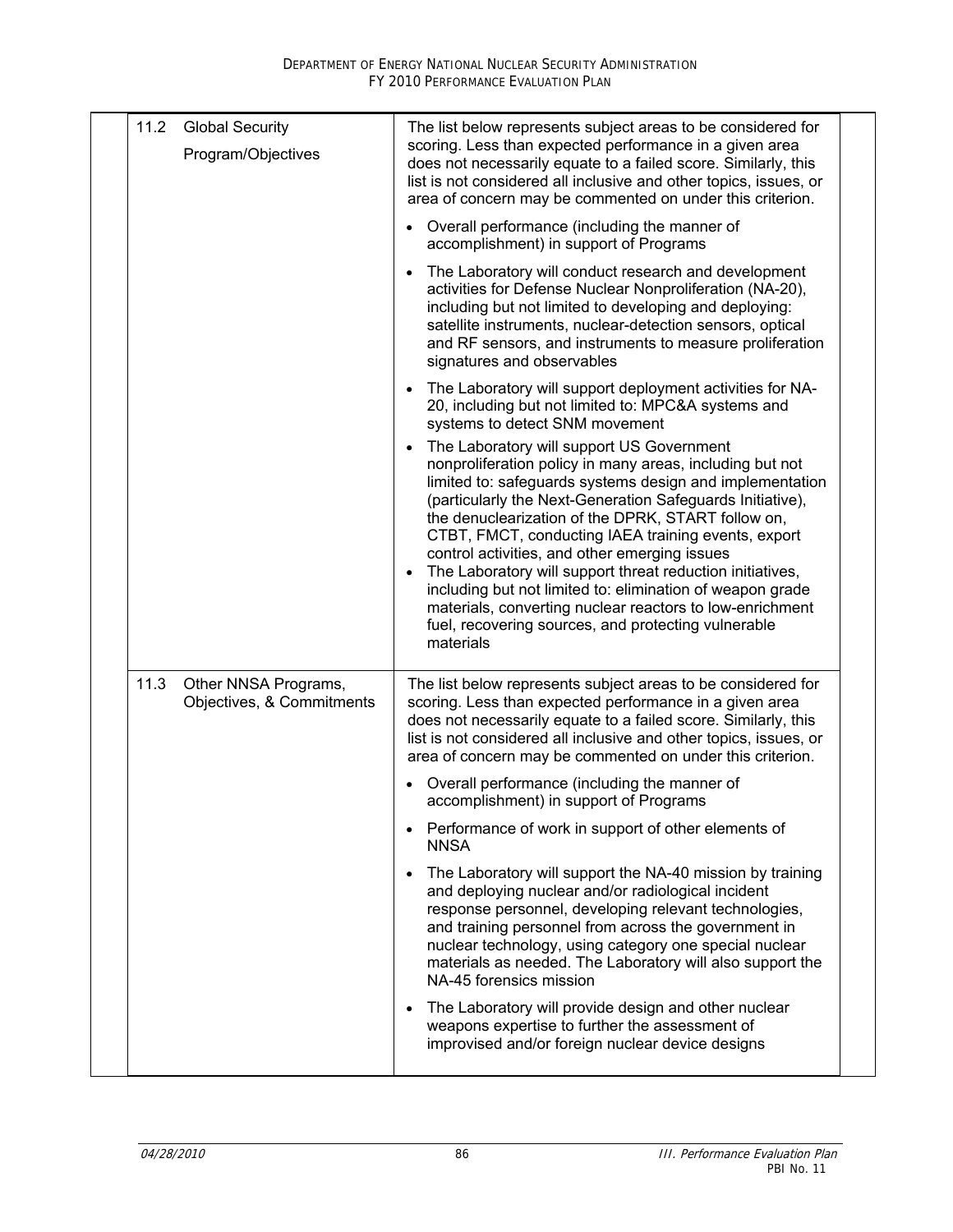| 11.4 Environmental Programs                | The list below represents subject areas to be considered for<br>scoring. Less than expected performance in a given area<br>does not necessarily equate to a failed score. Similarly, this<br>list is not considered all inclusive and other topics, issues, or<br>area of concern may be commented on under this criterion. |
|--------------------------------------------|-----------------------------------------------------------------------------------------------------------------------------------------------------------------------------------------------------------------------------------------------------------------------------------------------------------------------------|
|                                            | Overall performance (including the manner of<br>accomplishment) in support of Programs apart from<br>deliverable Incentives                                                                                                                                                                                                 |
|                                            | Execution of all EM-funded work                                                                                                                                                                                                                                                                                             |
|                                            | Progress on innovative strategies                                                                                                                                                                                                                                                                                           |
|                                            | Offsite waste disposal                                                                                                                                                                                                                                                                                                      |
|                                            | EM program regulatory compliance: violations, fines,<br>penalties                                                                                                                                                                                                                                                           |
|                                            | Regulatory relationships                                                                                                                                                                                                                                                                                                    |
|                                            | Quality of Consent Order deliverables as measured by<br>errors identified in NMED Notices of Deficiency                                                                                                                                                                                                                     |
| 11.5<br><b>Balance with Other Missions</b> | The list below represents subject areas to be considered for<br>scoring. Less than expected performance in a given area<br>does not necessarily equate to a failed score. Similarly, this<br>list is not considered all inclusive and other topics, issues, or<br>area of concern may be commented on under this criterion. |
|                                            | Achievement of other missions in the national interest in a<br>mutually beneficial manner                                                                                                                                                                                                                                   |
|                                            | Targeted missions include those in support of the DOE<br>$\bullet$<br>Offices of OE, EERE, NE, FE, and Science, the<br>Department of Homeland Security, and other federal<br>agencies                                                                                                                                       |
|                                            | "Balance" for this measure is defined as facility utilization<br>and risks, including Laboratory relevance, security, and<br>health, safety, and environment. Balance issues related<br>to workforce are addressed in PBI 12.3                                                                                              |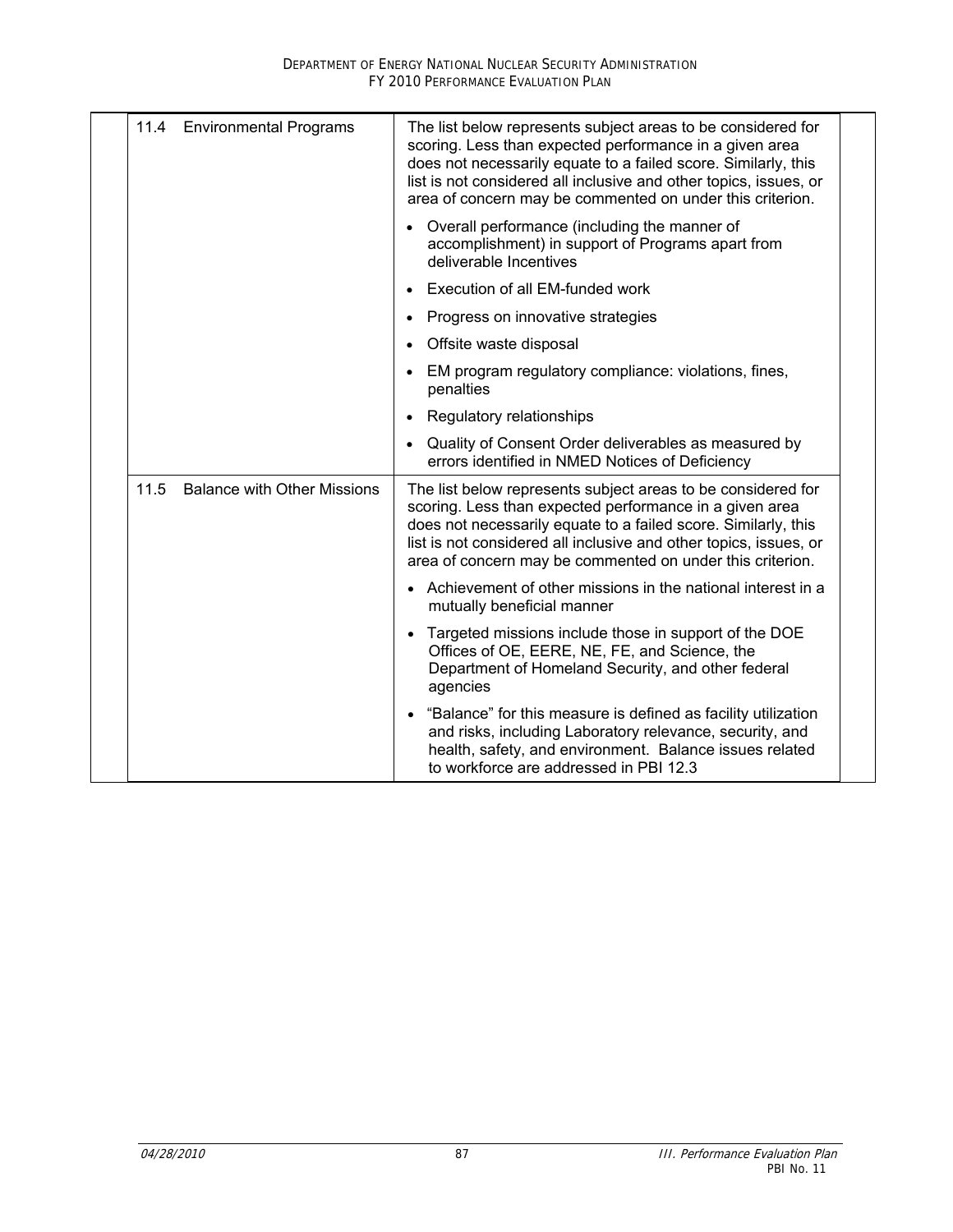| 11.6 | Mission Execution,<br>Leadership, and<br>Management | The list below represents subject areas to be considered for<br>scoring. Less than expected performance in a given area<br>does not necessarily equate to a failed score. Similarly, this<br>list is not considered all inclusive and other topics, issues, or<br>area of concern may be commented on under this criterion. |  |
|------|-----------------------------------------------------|-----------------------------------------------------------------------------------------------------------------------------------------------------------------------------------------------------------------------------------------------------------------------------------------------------------------------------|--|
|      |                                                     | • Integration, alignment, and balancing of institutional<br>resources to deliver on mission commitments                                                                                                                                                                                                                     |  |
|      |                                                     | Integration in and proactive resolution of performance and<br>management concerns                                                                                                                                                                                                                                           |  |
|      |                                                     | Integration and synergy across the institution<br>$\bullet$                                                                                                                                                                                                                                                                 |  |
|      |                                                     | Preparation for and management of a continuing<br>resolution                                                                                                                                                                                                                                                                |  |
|      |                                                     | Management of institutional resources to position the<br>Laboratory for FY 2011 and beyond                                                                                                                                                                                                                                  |  |
|      |                                                     | Risk to DOE/NNSA and laboratory continuity by LANS<br>action or inaction                                                                                                                                                                                                                                                    |  |
|      |                                                     | • LANS management and mitigation of site risks                                                                                                                                                                                                                                                                              |  |
|      |                                                     | • Consideration of any increases or decreases in site risks                                                                                                                                                                                                                                                                 |  |
|      |                                                     | Effective leveraging of WFO to offset and/or leverage<br>landlord costs                                                                                                                                                                                                                                                     |  |
| 11.7 | Management of Emergent<br><b>Mission Issues</b>     | The list below represents subject areas to be considered for<br>scoring. Less than expected performance in a given area<br>does not necessarily equate to a failed score. Similarly, this<br>list is not considered all inclusive and other topics, issues, or<br>area of concern may be commented on under this criterion. |  |
|      |                                                     | Timely identification and effective action to resolve<br>emerging performance concerns and issues including<br>non-conformances and non-compliances                                                                                                                                                                         |  |
|      |                                                     | Response to and implementation of new NNSA, DOE,<br>Presidential and/or Congressional initiatives and<br>requirements                                                                                                                                                                                                       |  |
|      |                                                     | Other items, concerns, and missions                                                                                                                                                                                                                                                                                         |  |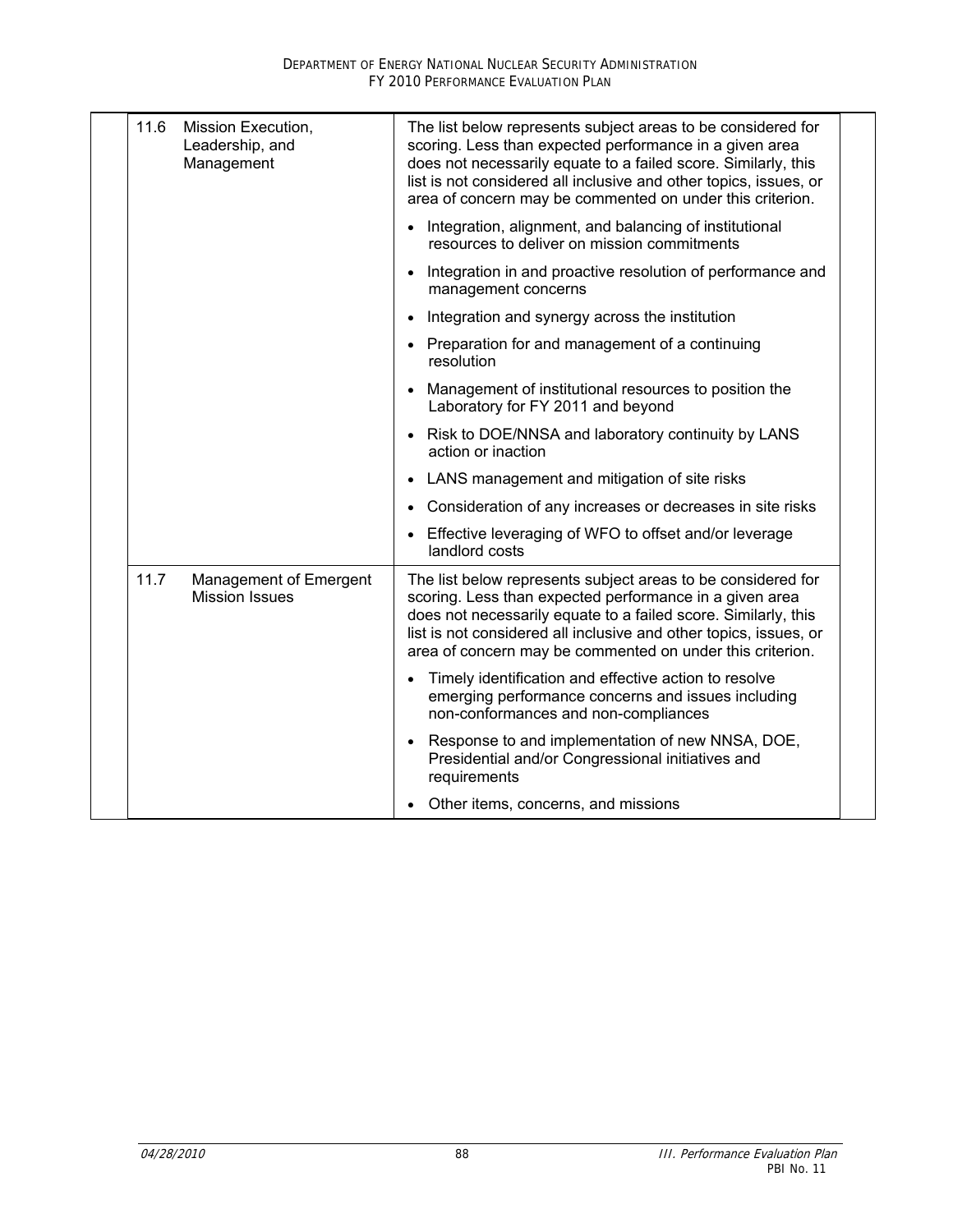| 11.8              | <b>Nuclear Posture Review</b>                                          | The list below represents subject areas to be considered for<br>scoring. Less than expected performance in a given area<br>does not necessarily equate to a failed score. Similarly, this<br>list is not considered all inclusive and other topics, issues, or<br>area of concern may be commented on under this criterion.                                           |  |  |
|-------------------|------------------------------------------------------------------------|-----------------------------------------------------------------------------------------------------------------------------------------------------------------------------------------------------------------------------------------------------------------------------------------------------------------------------------------------------------------------|--|--|
|                   |                                                                        | NPR impact assessment and action plan<br>$\bullet$                                                                                                                                                                                                                                                                                                                    |  |  |
|                   |                                                                        | Briefing on LANL NPR actions, complex changes,<br>recommendations, etc.                                                                                                                                                                                                                                                                                               |  |  |
|                   |                                                                        | Activities in support of LANL and Complex Post NPR<br>$\bullet$<br>Transformation                                                                                                                                                                                                                                                                                     |  |  |
|                   |                                                                        | Revised Stockpile Modernization strategy<br>$\bullet$                                                                                                                                                                                                                                                                                                                 |  |  |
|                   |                                                                        | FY 2010 milestones and deliverables, proposed plans and<br>milestones consistent with out-year programming<br>guidance                                                                                                                                                                                                                                                |  |  |
|                   |                                                                        | Other related items, concerns, and mission efforts                                                                                                                                                                                                                                                                                                                    |  |  |
| 11.9<br>Resources | Efficient and Effective use of<br><b>NNSA Transportation</b>           | The list below represents subject areas to be considered for<br>scoring. Less than expected performance in a given area<br>does not necessarily equate to a failed score. Similarly, this<br>list is not considered all inclusive and other topics, issues, or<br>area of concern may be commented on under this criterion.                                           |  |  |
|                   |                                                                        | LANS will promote the efficient and effective use of<br>$\bullet$<br>NNSA transportation resources (Secure Transportation<br>Asset) by:                                                                                                                                                                                                                               |  |  |
|                   |                                                                        | Updating, on a quarterly basis, the shipping<br>requirements forecasted in the Transportation<br>Resource Integrated Planning System (TRIPS), so<br>that 90% are accurate 180 days prior to shipment,<br>80% are accurate 1 year prior to shipment, and 70%<br>are accurate beyond 1 year,                                                                            |  |  |
|                   |                                                                        | Submitting Transportation Shipping Requests to the<br>$\bullet$<br>Office of Secure Transportation (OST), NA-15, in<br>accordance with time and data requirements of DOE<br>Order 461.1a, unless an exemption to the<br>requirements has been authorized by the Assistant<br>Deputy Administrator for OST in agreement with the<br>cognizant Site Office Manager, and |  |  |
|                   |                                                                        | Providing loading/off-loading support to OST<br>$\bullet$<br>according to scheduled workload                                                                                                                                                                                                                                                                          |  |  |
|                   | <b>SECTION 5</b><br><b>ASSUMPTIONS / TECHNICAL BOUNDARY CONDITIONS</b> |                                                                                                                                                                                                                                                                                                                                                                       |  |  |

*List foreseeable impacts to performance.*

- The NNSA and LANS, LLC will agree within 30 days of receipt of final appropriations, or by mutually agreed to date if under a long-term Continuing Resolution, that the funding is sufficient to accomplish these measures. If by this date, Continuing Resolution funding or final appropriation is less than the President's Budget Request, LANS shall identify any impacts to the FY 2010 PEP measures within 30 calendar days. If interim Continuing Resolution funding is less than the President's Budget Request, LANS shall identify any impacts to the FY 2010 PEP measures within 15 business days following the approval of the Continuing Resolution.
- If no specific due date is referenced with any of the PBI completion elements, the due date of that element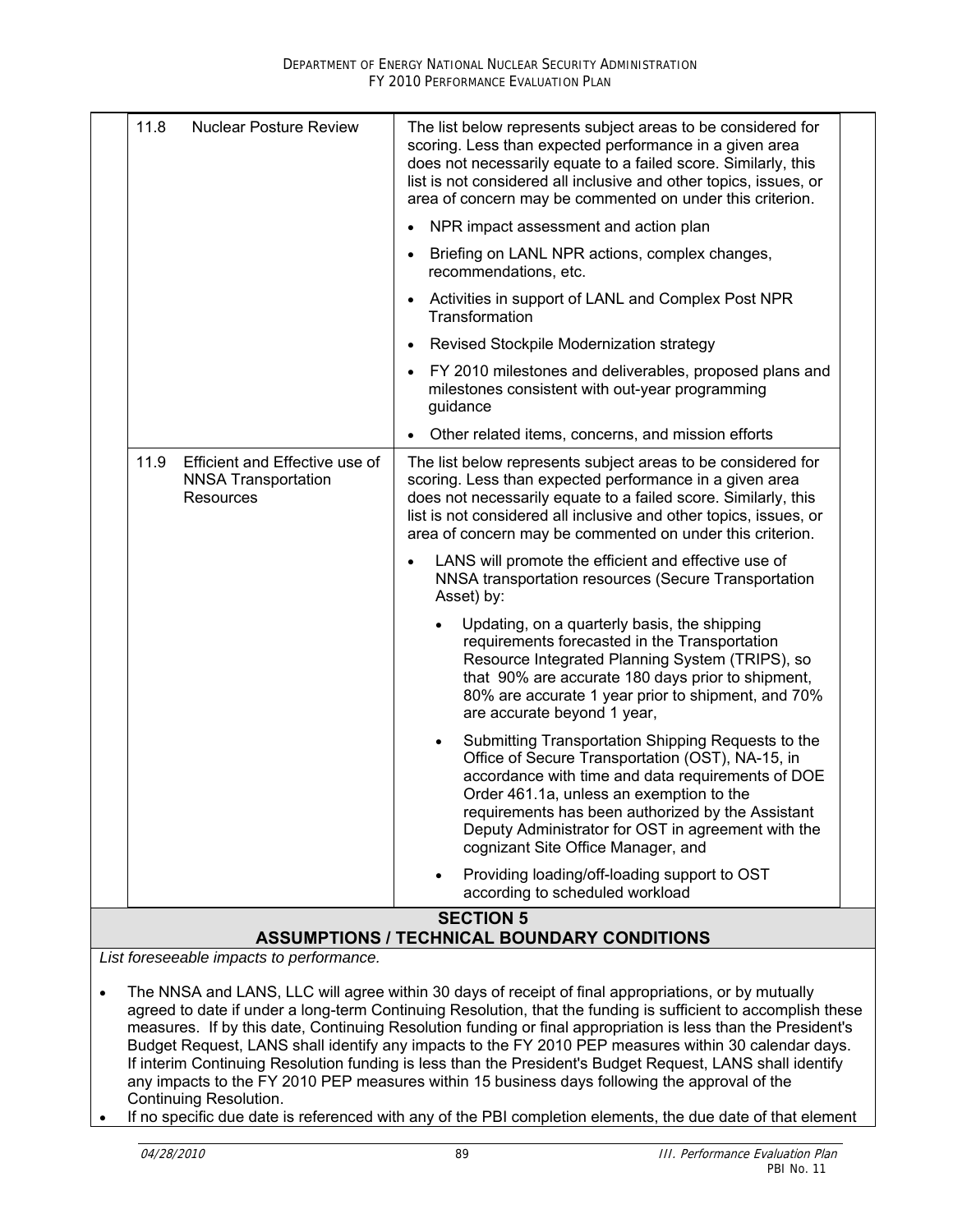is to be September 30, 2010.

- If LANS cannot meet/complete a PBI because of conditions or events that are outside of LANS' ability to control, the PBI will be renegotiated.
- Performance Objectives (POs) 11, 12, 13, and 14 may each address elements of concern and/or success associated with a common driver, deliverable or initiator.
- Subjective POs are divided into "bins" only to facilitate communication. Each "bin" contains suggested topics to aid in monthly discussion and monitoring. Outcome of a topic is not individually indicative of success or failure; nor do topics limit the range of discussions or range of evaluation under a PO.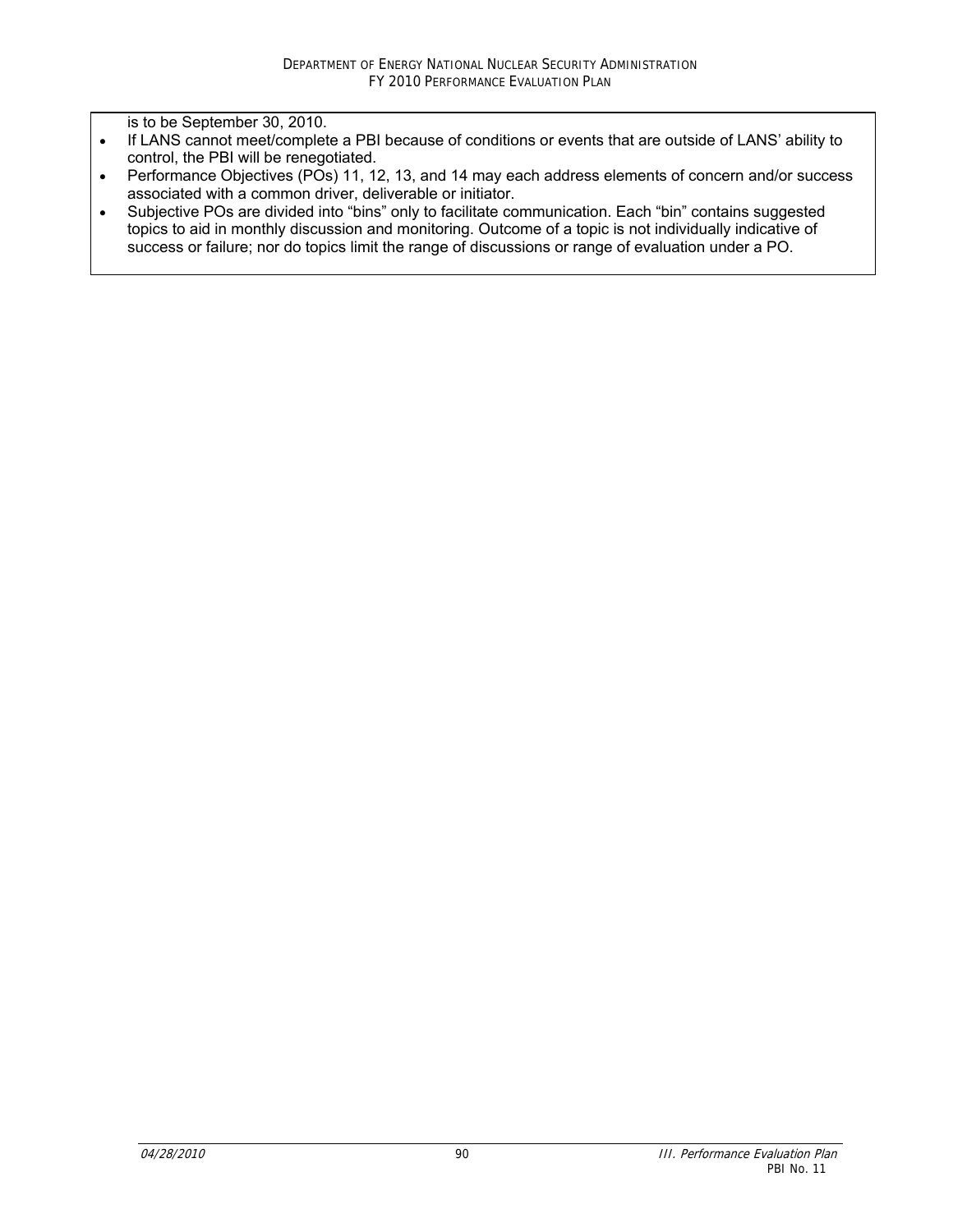## **PBI NO. 12 Excellence in Science, Technology and Engineering**

## **FY 2010 PERFORMANCE BASED INCENTIVE**

**PBI No. 12** Objective: **Excellence in Science, Technology, and Engineering** 

**Objective Statement:** Science, technology, and engineering underpin and enable Los Alamos to provide knowledge and technologies to execute its national security missions. State of the art equipment and facilities enable science to push the frontiers of knowledge; however capabilities rely on the appropriate mix of people and resources. Leadership, competence and insight drive science and position the institution for success.

## **SECTION 1 GENERAL INFORMATION**

| Revision Number and Date:        |                       | Revision No.: 0 Date: March 29, 2010 |
|----------------------------------|-----------------------|--------------------------------------|
| Maximum Available Incentive Fee: | \$5,500,000 (Stretch) |                                      |
| Duration:                        | Annual                |                                      |
| Fee Payment Type:                | Completion            |                                      |
| Principal LANS Owner:            | T. Wallace            |                                      |
| Principal LASO Owner:            | R. Snyder             |                                      |
|                                  |                       |                                      |

## **SECTION 2 PERFORMANCE REQUIREMENTS**

**GATEWAYS:** *(Describe Gateways (if applicable) that must be completed before fee can be paid.)* 

None

## **SECTION 3 INDEX OF PERFORMANCE MEASURES**

|            |      |                                                                           | <b>Allocated</b><br><b>Fee</b> | Fee Type<br>E/S |                   |
|------------|------|---------------------------------------------------------------------------|--------------------------------|-----------------|-------------------|
| Measure 12 |      | <b>Excellence in Science, Technology, and</b>                             |                                |                 |                   |
|            |      | <b>Engineering</b>                                                        | \$5,500,000                    | S               | <b>Subjective</b> |
|            | 12.1 | Leadership in Scientific, Technology, and Engineering                     |                                |                 |                   |
|            |      | <b>Challenges of National Importance</b>                                  |                                |                 |                   |
|            | 12.2 | <b>Quality of Science, Technology &amp; Engineering</b>                   |                                |                 |                   |
|            | 12.3 | <b>Capability Based Science Program</b>                                   |                                |                 |                   |
|            | 12.4 | <b>Stewardship of Scientific Resources</b>                                |                                |                 |                   |
|            | 12.5 | <b>Energy Frontiers &amp; Challenges</b>                                  |                                |                 |                   |
|            | 12.6 | Work for Others Management and Technology Transfer Programs               |                                |                 |                   |
|            | 12.7 | <b>Science ARRA Management Stimulus</b>                                   |                                |                 |                   |
|            | 12.8 | Science, Technology, and Engineering Leadership and Management            |                                |                 |                   |
|            | 12.9 | <b>Management of Emergent Science, Technology, and Engineering Issues</b> |                                |                 |                   |
|            |      |                                                                           |                                |                 |                   |
|            |      |                                                                           |                                |                 |                   |
|            |      |                                                                           |                                |                 |                   |
|            |      |                                                                           |                                |                 |                   |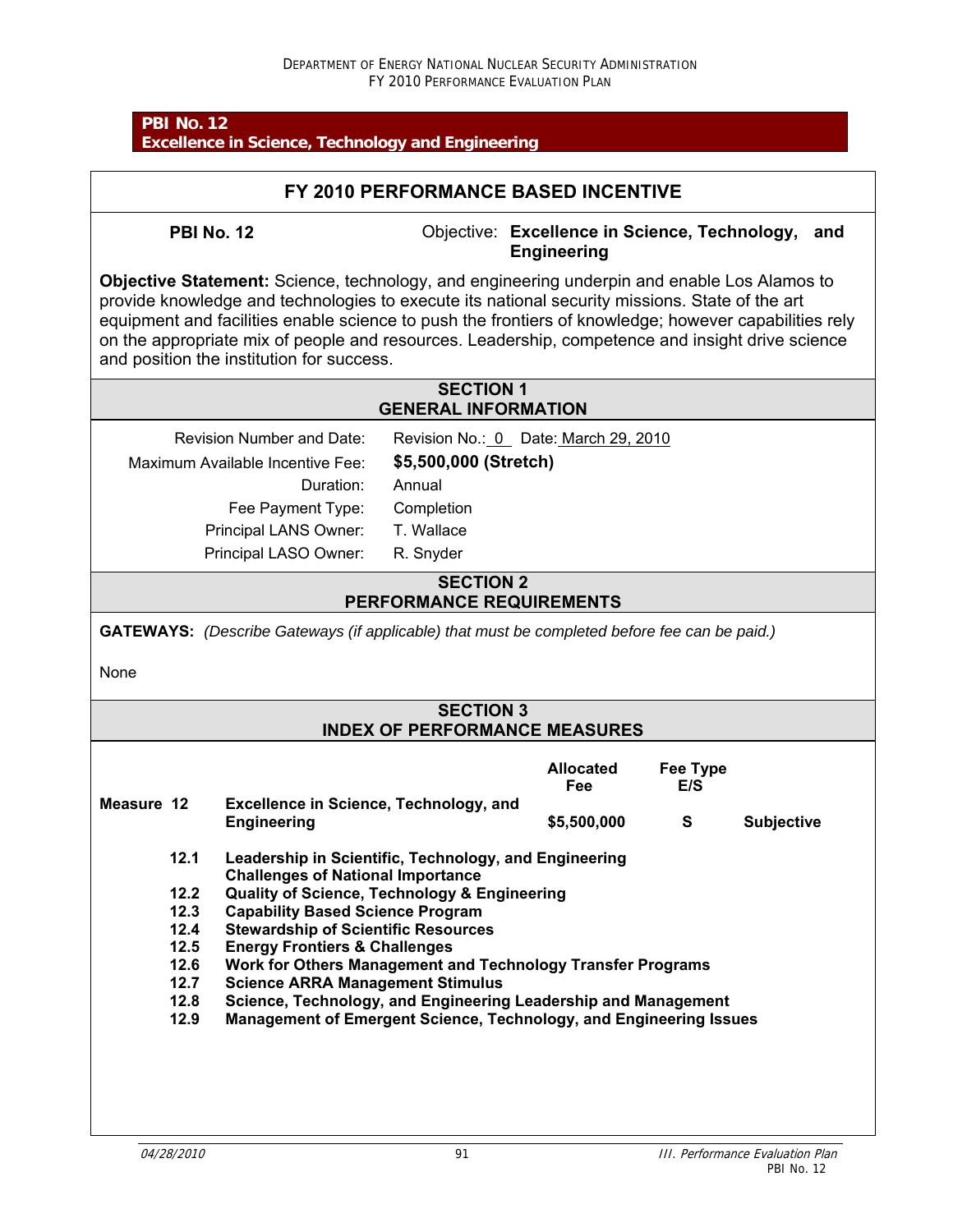## **SECTION 4 PERFORMANCE MEASURES**

*List associated performance measures, expectations, targets, and fee schedules for FY 2010.* 

## **Measure 12 Excellence in Science, Technology, and Engineering (Subjective/Stretch)**

## **Expectation Statement:**

The NNSA will subjectively evaluate the contractor's performance in

#### **Completion Target:**

|      | Criteria                                                                                               | Target                                                                                                                                                                                                                                                                                                                            |
|------|--------------------------------------------------------------------------------------------------------|-----------------------------------------------------------------------------------------------------------------------------------------------------------------------------------------------------------------------------------------------------------------------------------------------------------------------------------|
| 12.1 | Leadership in Scientific,<br>Technology and Engineering<br><b>Challenges of National</b><br>Importance | The list below represents subject areas to be<br>considered for scoring. Less than expected<br>performance in a given area does not necessarily<br>equate to a failed score. Similarly, this list is not<br>considered all inclusive and other topics, issues, or<br>area of concern may be commented on under this<br>criterion. |
|      |                                                                                                        | Pursue national security missions in the national<br>interest that are mutually beneficial to NNSA and<br>other customers.                                                                                                                                                                                                        |
|      |                                                                                                        | Science, technology and engineering strategic<br>plans.                                                                                                                                                                                                                                                                           |
|      |                                                                                                        | Willingness to pursue novel approaches and/or<br>demonstration of innovative solutions to problems<br>that are important to the Nation and Laboratory's<br>customers.                                                                                                                                                             |
|      |                                                                                                        | Effectiveness in driving the direction and setting the<br>priorities of the community in a research field.                                                                                                                                                                                                                        |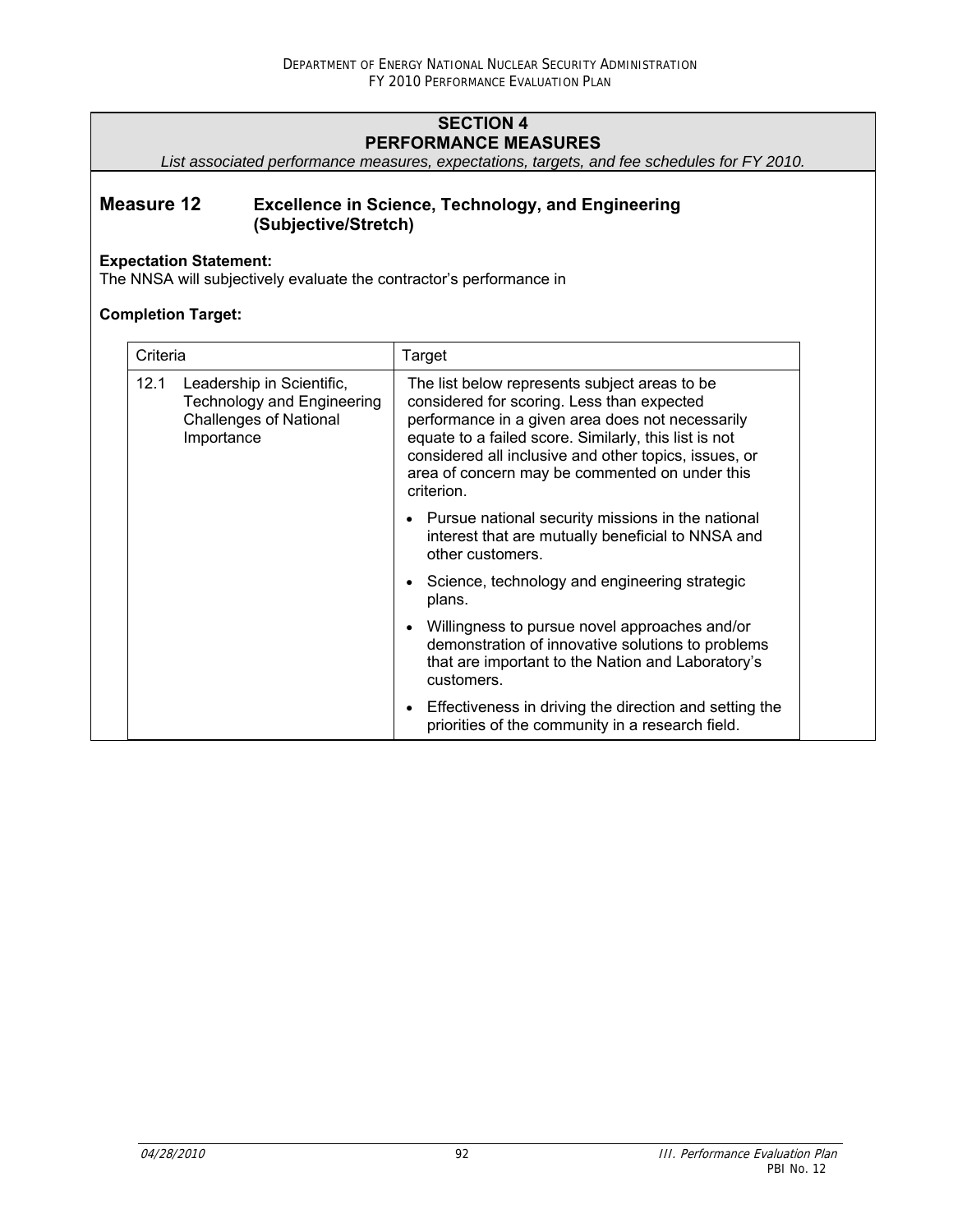| 12.2<br>Quality of Science,<br>Technology & Engineering | The list below represents subject areas to be<br>considered for scoring. Less than expected<br>performance in a given area does not necessarily<br>equate to a failed score. Similarly, this list is not<br>considered all inclusive and other topics, issues, or<br>area of concern may be commented on under this<br>criterion. |
|---------------------------------------------------------|-----------------------------------------------------------------------------------------------------------------------------------------------------------------------------------------------------------------------------------------------------------------------------------------------------------------------------------|
|                                                         | Impact and contribution to the scientific community as<br>measured by:                                                                                                                                                                                                                                                            |
|                                                         | Peer reviewed publications generated.                                                                                                                                                                                                                                                                                             |
|                                                         | Significant awards (R&D 100, FLC, society fellows,<br>$etc.$ ).                                                                                                                                                                                                                                                                   |
|                                                         | • Voice of the customer obtained through the<br>"Modified Office of Science" approach.                                                                                                                                                                                                                                            |
|                                                         | • Assessments by 2010 LANL capability reviews.                                                                                                                                                                                                                                                                                    |
|                                                         | • Invited talks, citations, making high-quality data<br>available to the scientific community.                                                                                                                                                                                                                                    |
|                                                         | • Development of tools and techniques that become<br>standards or widely-used in the scientific community.                                                                                                                                                                                                                        |
|                                                         | Staff members visible in leadership positions in the<br>scientific community.                                                                                                                                                                                                                                                     |
| 12.3<br><b>Capability Based Science</b><br>Program      | The list below represents subject areas to be<br>considered for scoring. Less than expected<br>performance in a given area does not necessarily<br>equate to a failed score. Similarly, this list is not<br>considered all inclusive and other topics, issues, or<br>area of concern may be commented on under this<br>criterion. |
|                                                         | • Alignment of skills and capabilities with NNSA<br>mission using workforce capabilities tool.                                                                                                                                                                                                                                    |
|                                                         | Institutional investment in science infrastructure.                                                                                                                                                                                                                                                                               |
|                                                         | • Effectiveness in leveraging (synergy with) other<br>areas of research.                                                                                                                                                                                                                                                          |
|                                                         | • Provide planning and acquire facilities and<br>infrastructure required to support the continuation of<br>the Laboratory's mission and programs.                                                                                                                                                                                 |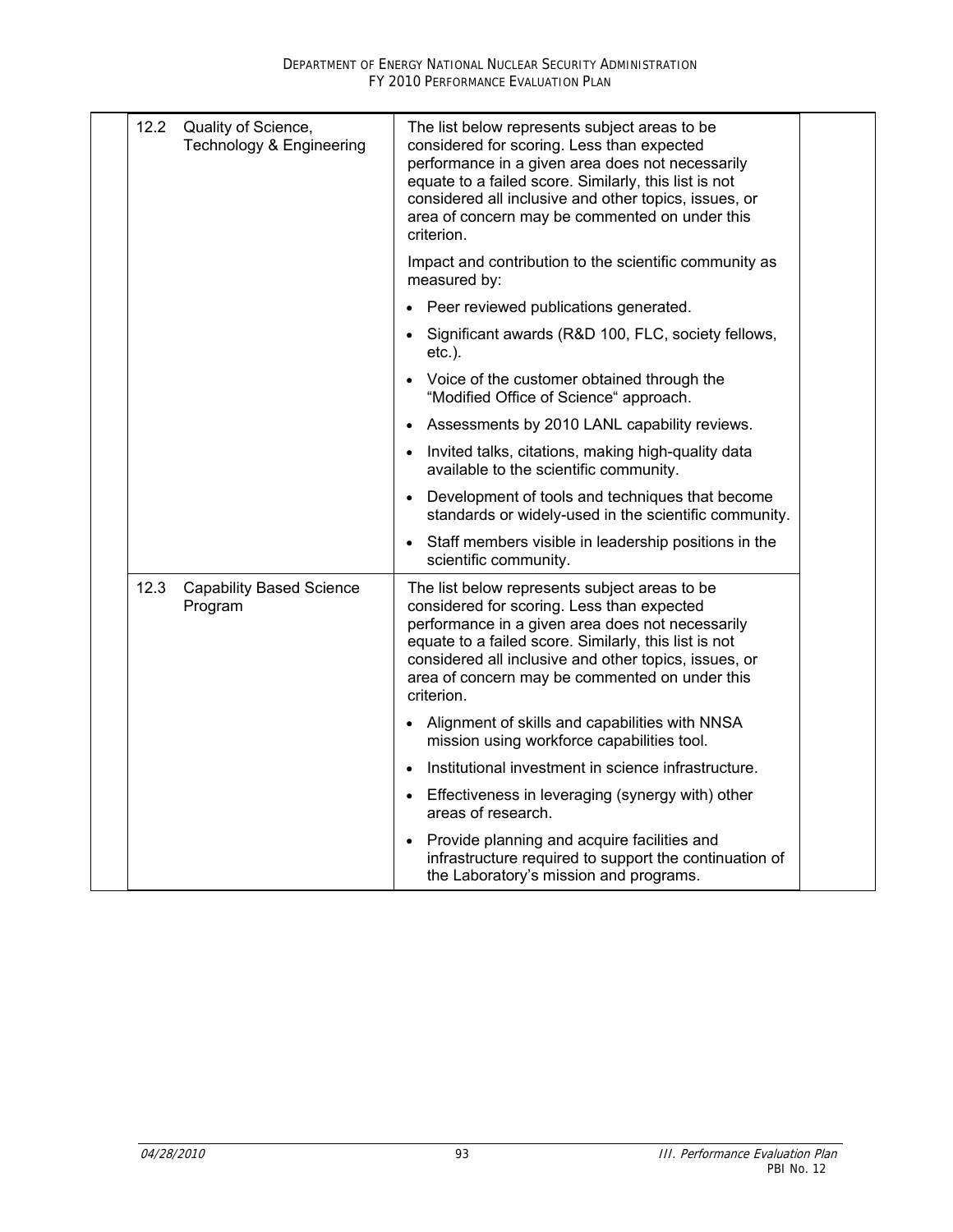| 12.4 | Stewardship of LANL<br><b>Scientific Resources</b> | The list below represents subject areas to be<br>considered for scoring. Less than expected<br>performance in a given area does not necessarily<br>equate to a failed score. Similarly, this list is not<br>considered all inclusive and other topics, issues, or<br>area of concern may be commented on under this<br>criterion.<br>Increase the effectiveness of the entire scientific<br>$\bullet$<br>enterprise.<br>Scientific user facility utilization.<br>$\bullet$ |  |
|------|----------------------------------------------------|----------------------------------------------------------------------------------------------------------------------------------------------------------------------------------------------------------------------------------------------------------------------------------------------------------------------------------------------------------------------------------------------------------------------------------------------------------------------------|--|
|      |                                                    | Balance with Laboratory missions by maintaining<br>STE capabilities and facilities in a mutually beneficial<br>manner for the multiple customers.                                                                                                                                                                                                                                                                                                                          |  |
|      |                                                    | Accountability to institution and institutional<br>$\bullet$<br>practices.                                                                                                                                                                                                                                                                                                                                                                                                 |  |
|      |                                                    | Provide efficient and effective communications and<br>responsiveness to customer needs by responding to<br>customer requests with accurate and timely<br>information.                                                                                                                                                                                                                                                                                                      |  |
| 12.5 | <b>Energy Frontiers &amp;</b><br>Challenges        | The list below represents subject areas to be<br>considered for scoring. Less than expected<br>performance in a given area does not necessarily<br>equate to a failed score. Similarly, this list is not<br>considered all inclusive and other topics, issues, or<br>area of concern may be commented on under this<br>criterion.                                                                                                                                          |  |
|      |                                                    | Address recommendations from 2009 review of<br>$\bullet$<br>Laboratory's Energy Security Science Strategy.                                                                                                                                                                                                                                                                                                                                                                 |  |
|      |                                                    | Expand the Energy Security Science Strategy to<br>$\bullet$<br>include components for staffing and infrastructure<br>resources. Plan elements for staffing and<br>infrastructure will be delivered to LASO by<br>September 1, 2010.                                                                                                                                                                                                                                        |  |
|      |                                                    | Implement the Laboratory's Energy Security Science<br>$\bullet$<br>Strategy.                                                                                                                                                                                                                                                                                                                                                                                               |  |
|      |                                                    | Effectiveness of joint planning (e.g., workshops) with<br>$\bullet$<br>outside community.                                                                                                                                                                                                                                                                                                                                                                                  |  |
|      |                                                    | Development of capabilities, ideas for new facilities<br>$\bullet$<br>and research programs.                                                                                                                                                                                                                                                                                                                                                                               |  |
|      |                                                    | Diversify funding base to maintain core science,<br>$\bullet$<br>technology and engineering base.                                                                                                                                                                                                                                                                                                                                                                          |  |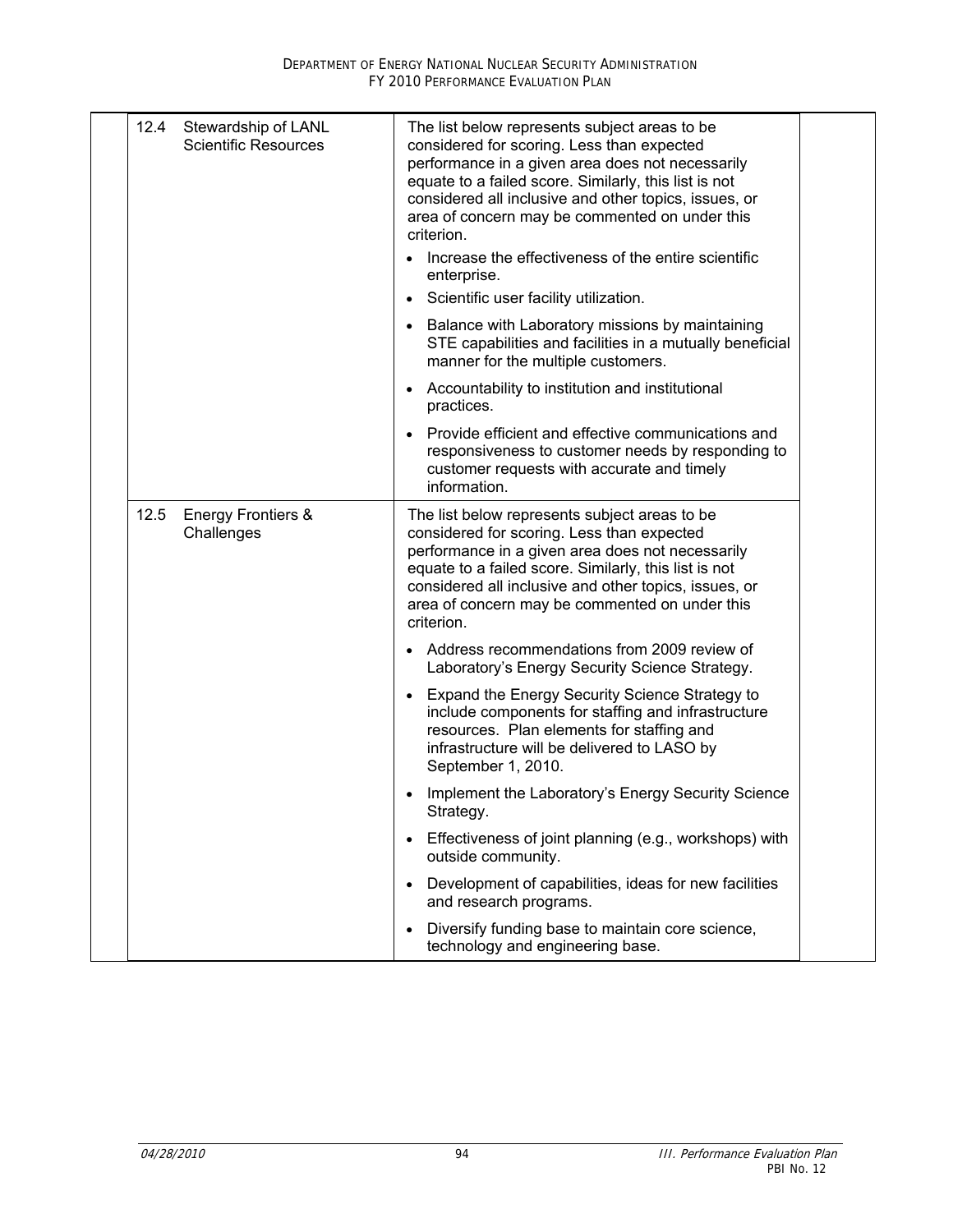| 12.6 | Work for Others<br>Management and<br><b>Technology Transfer</b><br>Programs | The list below represents subject areas to be<br>considered for scoring. Less than expected<br>performance in a given area does not necessarily<br>equate to a failed score. Similarly, this list is not<br>considered all inclusive and other topics, issues, or<br>area of concern may be commented on under this<br>criterion. |  |
|------|-----------------------------------------------------------------------------|-----------------------------------------------------------------------------------------------------------------------------------------------------------------------------------------------------------------------------------------------------------------------------------------------------------------------------------|--|
|      |                                                                             | • Effectiveness and efficiency of the management of<br>work for others (WFO) and technology transfer and<br>in the benefits to the Laboratory's mission<br>performance.                                                                                                                                                           |  |
|      |                                                                             | Leveraging CRADAs and WFO to maintain critical<br>$\bullet$<br><b>NNSA</b> capabilities                                                                                                                                                                                                                                           |  |
|      |                                                                             | Implementation of corrective actions from FY 2009<br>$\bullet$<br>management assessments, audits, and capability<br>reviews.                                                                                                                                                                                                      |  |
|      |                                                                             | Leverage intellectual property for cooperative<br>research projects.                                                                                                                                                                                                                                                              |  |
| 12.7 | Science ARRA Management<br><b>Stimulus</b>                                  | The list below represents subject areas to be<br>considered for scoring. Less than expected<br>performance in a given area does not necessarily<br>equate to a failed score. Similarly, this list is not<br>considered all inclusive and other topics, issues, or<br>area of concern may be commented on under this<br>criterion. |  |
|      |                                                                             | Implementation of stimulus capability applicability<br>$\bullet$<br>process for all stimulus competitive grants that are<br>issued.                                                                                                                                                                                               |  |
|      |                                                                             | Share lessons learned on stimulus capability<br>$\bullet$<br>applicability process with applicable S&T<br>organizations.                                                                                                                                                                                                          |  |
|      |                                                                             | Demonstration of effective communication and<br>$\bullet$<br>teaming with outside entities associated with<br>stimulus-related work. (State of New Mexico, other<br>laboratories, municipalities, etc.)                                                                                                                           |  |
|      |                                                                             | Oversight of execution of stimulus-funded S&T work<br>$\bullet$<br>to ensure baselines (scope, cost, and schedule) are<br>achievable.                                                                                                                                                                                             |  |
|      |                                                                             | Oversight of execution of stimulus-funded S&T work<br>to ensure appropriate reporting is submitted to<br>sponsors.                                                                                                                                                                                                                |  |
|      |                                                                             | Other related items, concerns, and missions.<br>$\bullet$                                                                                                                                                                                                                                                                         |  |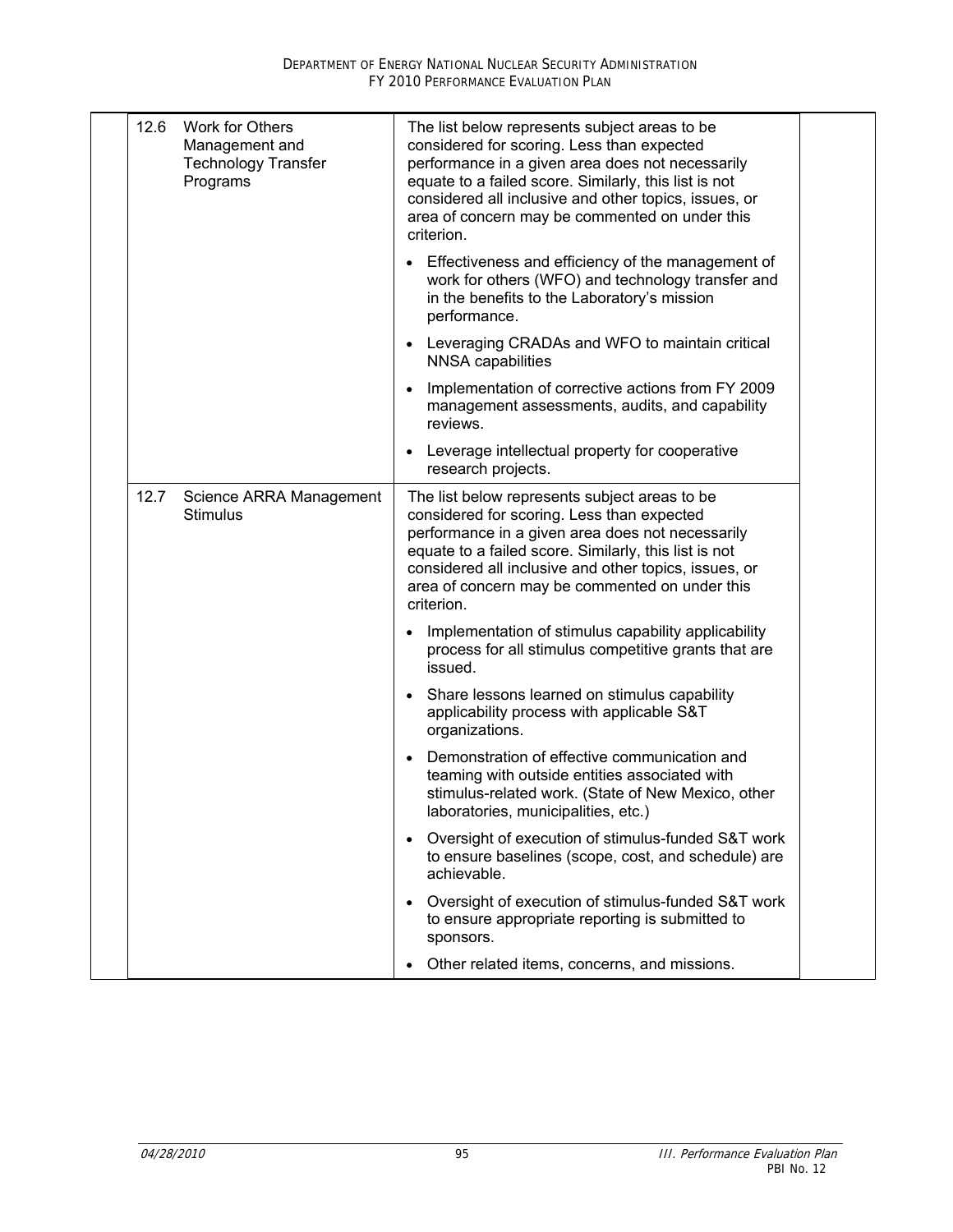| Integration, alignment, and balancing of institutional<br>STE resources to deliver on mission commitments.<br>Integration in and proactive resolution of<br>performance and management concerns.<br>Integration and synergy across the institution.<br>$\bullet$<br>Management of institutional resources to position<br>Laboratory for FY 2011 and beyond<br>• Risk to DOE/NNSA and Laboratory continuity by<br>LANS action or inaction<br>• LANS management and mitigation of site risks<br>• Consideration of any increases or decreases in site<br>risks<br>Effective leveraging of WFO to offset and/or<br>leverage landlord costs.<br>12.9<br><b>Management of Emergent</b><br>The list below represents subject areas to be<br>considered for scoring. Less than expected<br>Science, Technology, and<br>performance in a given area does not necessarily<br><b>Engineering Issues</b><br>equate to a failed score. Similarly, this list is not<br>considered all inclusive and other topics, issues, or<br>area of concern may be commented on under this<br>criterion.<br>Timely identification and effective action to resolve<br>$\bullet$<br>emerging performance concerns and issues<br>including non-conformances and non-compliances.<br>Response to and implementation of new NNSA,<br>DOE, Presidential and/or Congressional initiatives<br>and requirements | 12.8 | Science, Technology, and<br>Engineering Leadership and<br>Management | The list below represents subject areas to be<br>considered for scoring. Less than expected<br>performance in a given area does not necessarily<br>equate to a failed score. Similarly, this list is not<br>considered all inclusive and other topics, issues, or<br>area of concern may be commented on under this<br>criterion. |  |
|-------------------------------------------------------------------------------------------------------------------------------------------------------------------------------------------------------------------------------------------------------------------------------------------------------------------------------------------------------------------------------------------------------------------------------------------------------------------------------------------------------------------------------------------------------------------------------------------------------------------------------------------------------------------------------------------------------------------------------------------------------------------------------------------------------------------------------------------------------------------------------------------------------------------------------------------------------------------------------------------------------------------------------------------------------------------------------------------------------------------------------------------------------------------------------------------------------------------------------------------------------------------------------------------------------------------------------------------------------------------------------|------|----------------------------------------------------------------------|-----------------------------------------------------------------------------------------------------------------------------------------------------------------------------------------------------------------------------------------------------------------------------------------------------------------------------------|--|
|                                                                                                                                                                                                                                                                                                                                                                                                                                                                                                                                                                                                                                                                                                                                                                                                                                                                                                                                                                                                                                                                                                                                                                                                                                                                                                                                                                               |      |                                                                      |                                                                                                                                                                                                                                                                                                                                   |  |
|                                                                                                                                                                                                                                                                                                                                                                                                                                                                                                                                                                                                                                                                                                                                                                                                                                                                                                                                                                                                                                                                                                                                                                                                                                                                                                                                                                               |      |                                                                      |                                                                                                                                                                                                                                                                                                                                   |  |
|                                                                                                                                                                                                                                                                                                                                                                                                                                                                                                                                                                                                                                                                                                                                                                                                                                                                                                                                                                                                                                                                                                                                                                                                                                                                                                                                                                               |      |                                                                      |                                                                                                                                                                                                                                                                                                                                   |  |
|                                                                                                                                                                                                                                                                                                                                                                                                                                                                                                                                                                                                                                                                                                                                                                                                                                                                                                                                                                                                                                                                                                                                                                                                                                                                                                                                                                               |      |                                                                      |                                                                                                                                                                                                                                                                                                                                   |  |
|                                                                                                                                                                                                                                                                                                                                                                                                                                                                                                                                                                                                                                                                                                                                                                                                                                                                                                                                                                                                                                                                                                                                                                                                                                                                                                                                                                               |      |                                                                      |                                                                                                                                                                                                                                                                                                                                   |  |
|                                                                                                                                                                                                                                                                                                                                                                                                                                                                                                                                                                                                                                                                                                                                                                                                                                                                                                                                                                                                                                                                                                                                                                                                                                                                                                                                                                               |      |                                                                      |                                                                                                                                                                                                                                                                                                                                   |  |
|                                                                                                                                                                                                                                                                                                                                                                                                                                                                                                                                                                                                                                                                                                                                                                                                                                                                                                                                                                                                                                                                                                                                                                                                                                                                                                                                                                               |      |                                                                      |                                                                                                                                                                                                                                                                                                                                   |  |
|                                                                                                                                                                                                                                                                                                                                                                                                                                                                                                                                                                                                                                                                                                                                                                                                                                                                                                                                                                                                                                                                                                                                                                                                                                                                                                                                                                               |      |                                                                      |                                                                                                                                                                                                                                                                                                                                   |  |
|                                                                                                                                                                                                                                                                                                                                                                                                                                                                                                                                                                                                                                                                                                                                                                                                                                                                                                                                                                                                                                                                                                                                                                                                                                                                                                                                                                               |      |                                                                      |                                                                                                                                                                                                                                                                                                                                   |  |
|                                                                                                                                                                                                                                                                                                                                                                                                                                                                                                                                                                                                                                                                                                                                                                                                                                                                                                                                                                                                                                                                                                                                                                                                                                                                                                                                                                               |      |                                                                      |                                                                                                                                                                                                                                                                                                                                   |  |
|                                                                                                                                                                                                                                                                                                                                                                                                                                                                                                                                                                                                                                                                                                                                                                                                                                                                                                                                                                                                                                                                                                                                                                                                                                                                                                                                                                               |      |                                                                      |                                                                                                                                                                                                                                                                                                                                   |  |
|                                                                                                                                                                                                                                                                                                                                                                                                                                                                                                                                                                                                                                                                                                                                                                                                                                                                                                                                                                                                                                                                                                                                                                                                                                                                                                                                                                               |      |                                                                      | Other related items, concerns, and missions.                                                                                                                                                                                                                                                                                      |  |

## **ASSUMPTIONS / TECHNICAL BOUNDARY CONDITIONS**

*List foreseeable impacts to performance.*

- The NNSA and LANS, LLC will agree within 30 days of receipt of final appropriations, or by mutually agreed to date if under a long-term Continuing Resolution, that the funding is sufficient to accomplish these measures. If by this date, Continuing Resolution funding or final appropriation is less than the President's Budget Request, LANS shall identify any impacts to the FY 2010 PEP measures within 30 calendar days. If interim Continuing Resolution funding is less than the President's Budget Request, LANS shall identify any impacts to the FY 2010 PEP measures within 15 business days following the approval of the Continuing Resolution.
- If no specific due date is referenced with any of the PBI completion elements, the due date of that element is to be September 30, 2010.
- If LANS cannot meet/complete a PBI because of conditions or events that are outside of LANS' ability to control, the PBI will be renegotiated.
- Performance Objectives (POs) 11, 12, 13, and 14 may each address elements of concern and/or success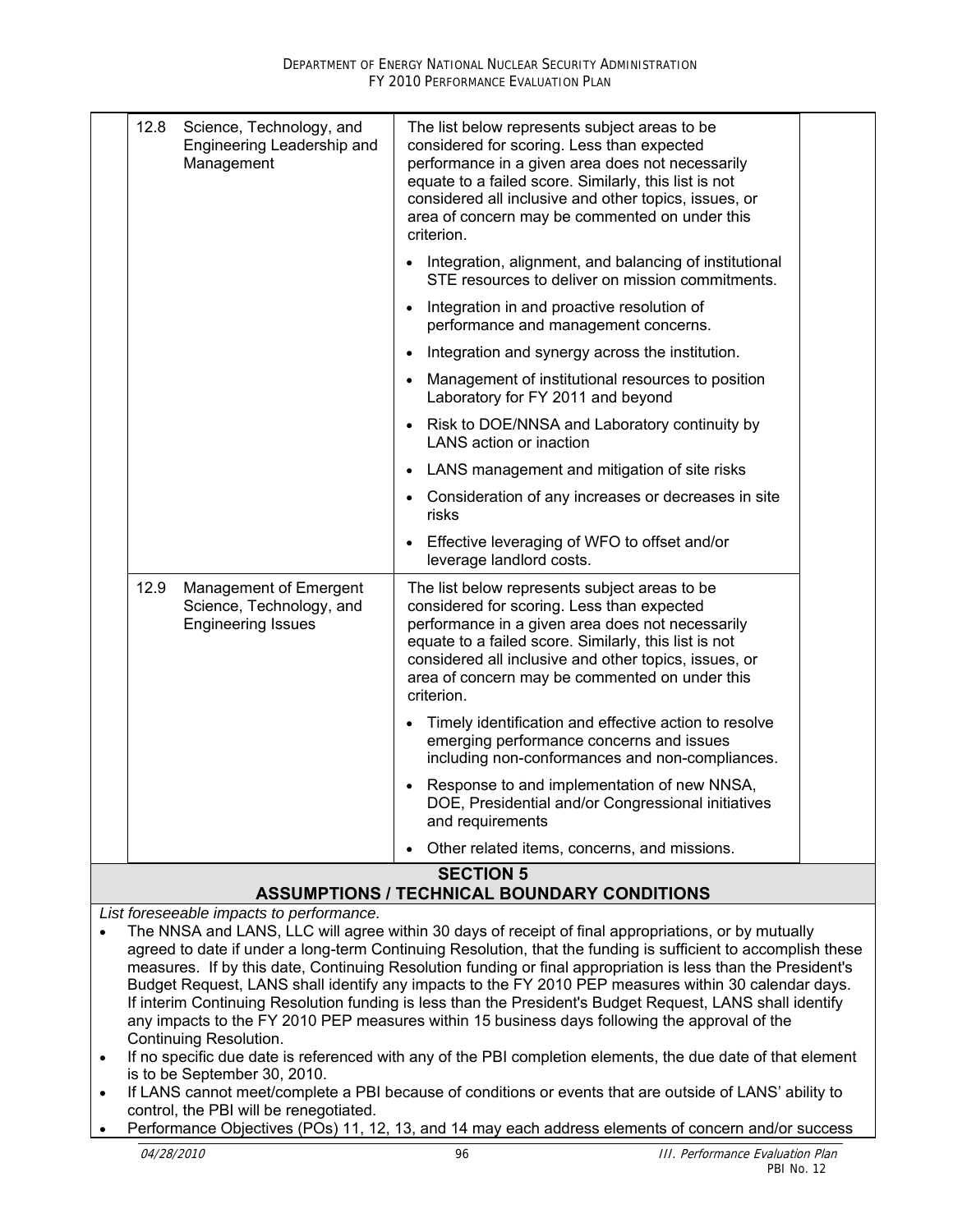associated with a common driver, deliverable or initiator.

• Subjective POs are divided into "bins" only to facilitate communication. Each "bin" contains suggested topics to aid in monthly discussion and monitoring. Outcome of a topic is not individually indicative of success or failure; nor do topics limit the range of discussions or range of evaluation under a PO.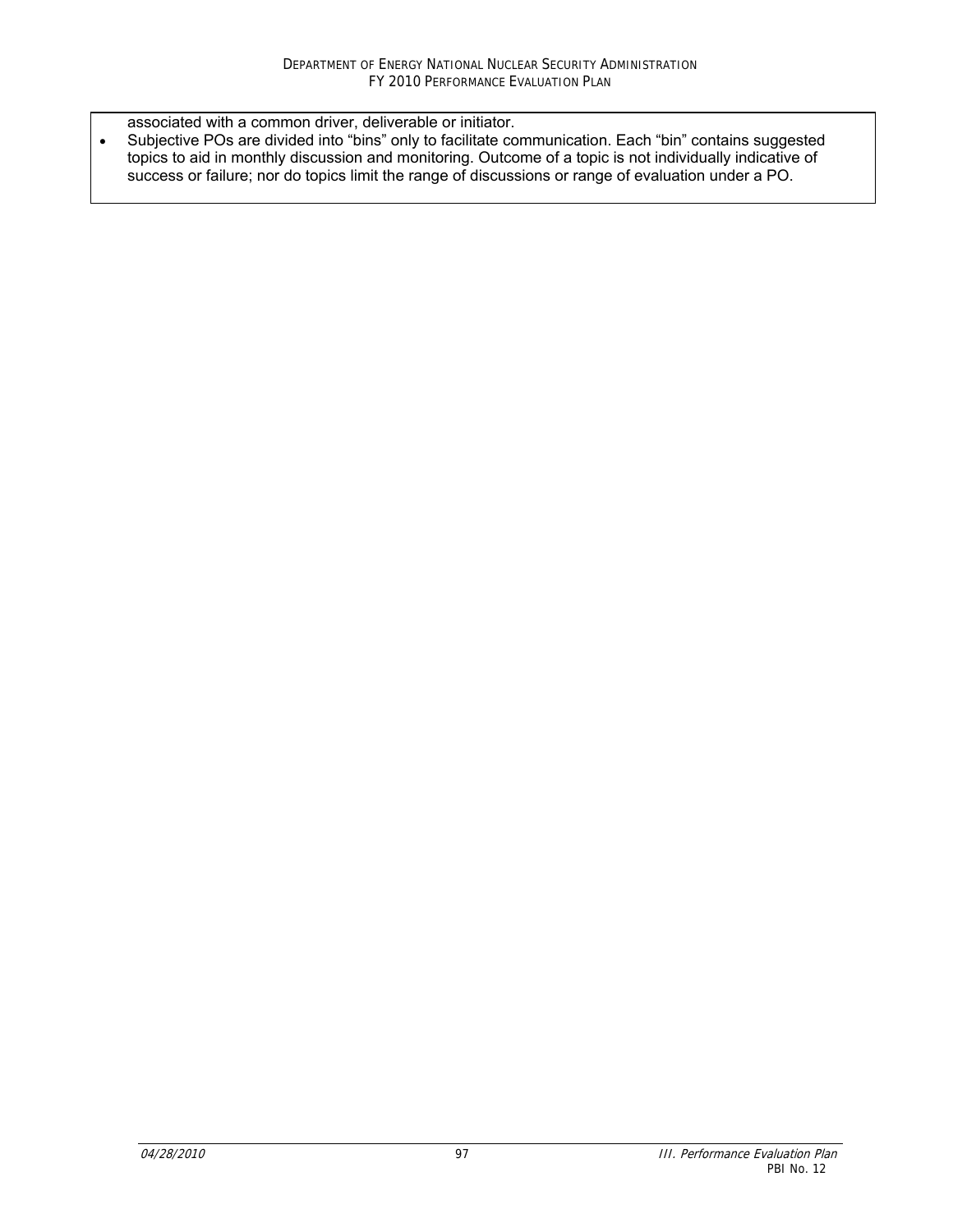## **PBI NO. 13 Excellence in Operations and Facilities**

## **FY 2010 PERFORMANCE BASED INCENTIVE**

**PBI No. 13** Objective: **Excellence in Operations & Facilities** 

**Objective Statement:** Ensure highly effective integration and excellence in operational aspects of the Los Alamos National Laboratory

## **SECTION 1 GENERAL INFORMATION**

| Revision Number and Date:        |                         | Revision No.: 0 Date: September 30, 2009 |
|----------------------------------|-------------------------|------------------------------------------|
| Maximum Available Incentive Fee: | \$4,000,000 (Essential) |                                          |
| Duration:                        | Annual                  |                                          |
| Fee Payment Type:                | Completion              |                                          |
| Principal LANS Owner:            | M. Mallory              |                                          |
| Principal LASO Owner:            | R. Snyder               |                                          |
|                                  |                         |                                          |

## **SECTION 2 PERFORMANCE REQUIREMENTS**

**GATEWAYS:** *(Describe Gateways (if applicable) that must be completed before fee can be paid.)* 

None

## **SECTION 3 INDEX OF PERFORMANCE MEASURES**

|            |                                                       | <b>Allocated</b><br><b>Fee</b> | <b>Fee Type</b><br>E/S |                   |
|------------|-------------------------------------------------------|--------------------------------|------------------------|-------------------|
| Measure 13 | <b>Excellence in Operations &amp; Facilities</b>      | \$4,000,000                    | Е                      | <b>Subjective</b> |
|            | 13.1 Project Management                               |                                |                        |                   |
|            | 13.2 Safeguards and Security Program                  |                                |                        |                   |
|            | 13.3 Information Systems and Security Program         |                                |                        |                   |
|            | 13.4 ES&H Performance                                 |                                |                        |                   |
|            | 13.5 Site, Infrastructure, and Facilities Stewardship |                                |                        |                   |
|            | 13.6 High Hazard Operations                           |                                |                        |                   |
|            | 13.7 Operations Execution, Leadership & Management    |                                |                        |                   |
|            | 13.8 Management of Emergent Operations Issues         |                                |                        |                   |
|            |                                                       |                                |                        |                   |
|            |                                                       |                                |                        |                   |
|            |                                                       |                                |                        |                   |
|            |                                                       |                                |                        |                   |
|            |                                                       |                                |                        |                   |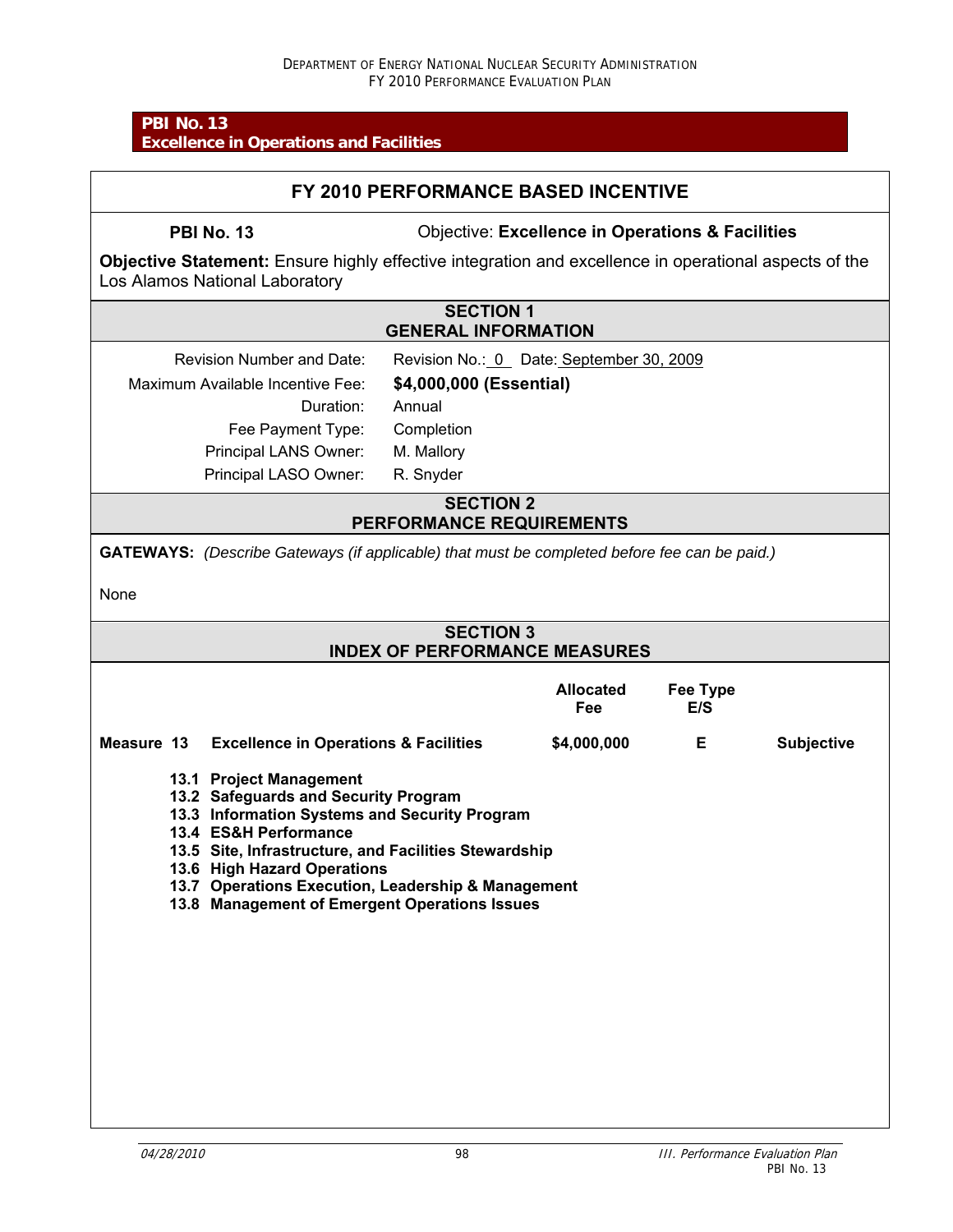## **SECTION 4 PERFORMANCE MEASURES**

*List associated performance measures, expectations, targets, and fee schedules for FY 2010.* 

## **Measure 13 Excellence in Operations & Facilities (Subjective)**

#### **Expectation Statement:**

The NNSA will subjectively evaluate the contractor's performance in operations areas that enable it to meet mission and distinguish the Laboratory as a premier research and development institution.

## **Completion Targets:**

| Target                                                                                                                                                                                                                                                                                                                                                                                                                                                                                                                                                                  |  |  |  |  |
|-------------------------------------------------------------------------------------------------------------------------------------------------------------------------------------------------------------------------------------------------------------------------------------------------------------------------------------------------------------------------------------------------------------------------------------------------------------------------------------------------------------------------------------------------------------------------|--|--|--|--|
| The list below represents subject areas to be considered for<br>scoring. Less than expected performance in a given area does<br>not necessarily equate to a failed score. Similarly, this list is<br>not considered all inclusive and other topics, issues, or area of<br>concern may be commented on under this criterion.<br>Performance on FY 2010 Commitments under Laboratory<br>Goals related to project management and sustainment of<br>improvement efforts from past years apart from<br>performance covered under objective Incentive At-Risk Fee<br>measures |  |  |  |  |
| Project performance leveraging from lessons learned and<br>best practices from other projects, including reduction in<br>repeat finding from internal and external reviews and<br>readiness for DOE critical decisions                                                                                                                                                                                                                                                                                                                                                  |  |  |  |  |
| • Adherence to internal processes in a proactive and<br>responsible manner                                                                                                                                                                                                                                                                                                                                                                                                                                                                                              |  |  |  |  |
| Adequacy of internal LANS surveillances                                                                                                                                                                                                                                                                                                                                                                                                                                                                                                                                 |  |  |  |  |
| • Utilization of Parent Company resources in functional<br>process and project execution reviews                                                                                                                                                                                                                                                                                                                                                                                                                                                                        |  |  |  |  |
| Strengthen Integrated Project Teams by defining and<br>achieving staffing needs, streamlining R2A2's, defining<br>clear execution expectations                                                                                                                                                                                                                                                                                                                                                                                                                          |  |  |  |  |
| Consistent process application across projects in areas<br>$\bullet$<br>such as: 1189 Implementation, project reviews/reporting,<br>cost estimating risk management                                                                                                                                                                                                                                                                                                                                                                                                     |  |  |  |  |
| Cumulative project CPI/SPI or portfolio EVMS<br>$\bullet$                                                                                                                                                                                                                                                                                                                                                                                                                                                                                                               |  |  |  |  |
| Manner of Project Management execution                                                                                                                                                                                                                                                                                                                                                                                                                                                                                                                                  |  |  |  |  |
| Acquisition planning to support success in this area                                                                                                                                                                                                                                                                                                                                                                                                                                                                                                                    |  |  |  |  |
| Laboratory efforts to apply and exploit projectization and<br>utilize project management tool sets outside traditional<br>construction and EM funded environments                                                                                                                                                                                                                                                                                                                                                                                                       |  |  |  |  |
|                                                                                                                                                                                                                                                                                                                                                                                                                                                                                                                                                                         |  |  |  |  |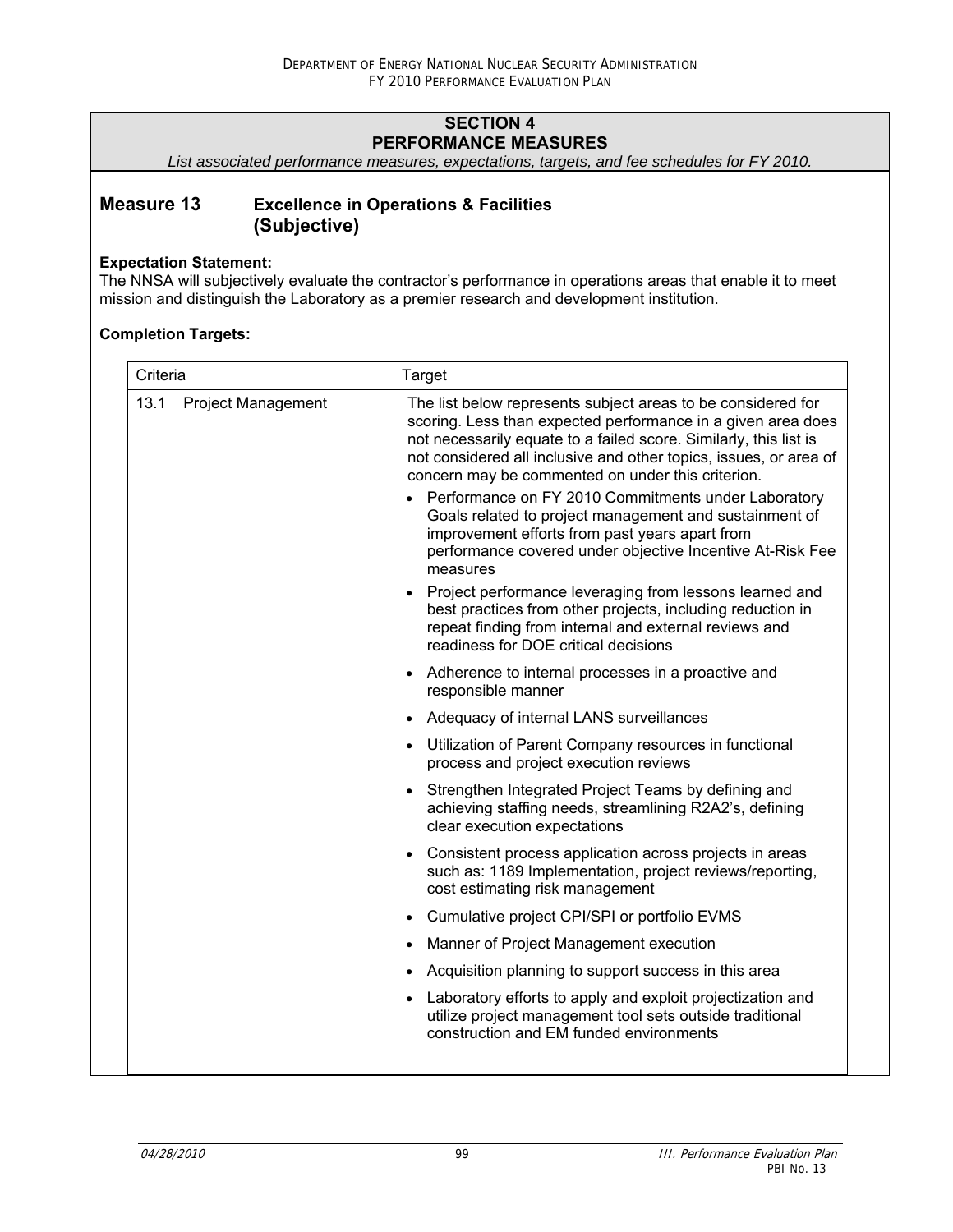| Safeguards and Security<br>13.2<br>Program              | The list below represents subject areas to be considered for<br>scoring. Less than expected performance in a given area does<br>not necessarily equate to a failed score. Similarly, this list is<br>not considered all inclusive and other topics, issues, or area of<br>concern may be commented on under this criterion. |  |
|---------------------------------------------------------|-----------------------------------------------------------------------------------------------------------------------------------------------------------------------------------------------------------------------------------------------------------------------------------------------------------------------------|--|
|                                                         | • Performance on FY 2010 Commitments under Laboratory<br>Goal related to safeguards and security and sustainment of<br>improvement efforts from past years apart from performance<br>covered under objective Incentive At-Risk Fee measures.                                                                                |  |
|                                                         | • Timeliness of response to physical security systems issues                                                                                                                                                                                                                                                                |  |
|                                                         | • Timeliness and effectiveness of response to LASO/SM<br>security issues                                                                                                                                                                                                                                                    |  |
|                                                         | • Proactive identification and management of issues                                                                                                                                                                                                                                                                         |  |
|                                                         | • Manner of success in Safeguards and Security Program<br>execution                                                                                                                                                                                                                                                         |  |
|                                                         | • Acquisition planning to support success in this area                                                                                                                                                                                                                                                                      |  |
| 13.3 Information Systems and<br><b>Security Program</b> | The list below represents subject areas to be considered for<br>scoring. Less than expected performance in a given area does<br>not necessarily equate to a failed score. Similarly, this list is<br>not considered all inclusive and other topics, issues, or area of<br>concern may be commented on under this criterion. |  |
|                                                         | • Performance on FY 2010 Commitments under Laboratory<br>Goal related to Information Security and sustainment of<br>improvement efforts from past years apart from performance<br>covered under objective Incentive At-Risk Fee measures                                                                                    |  |
|                                                         | • Timeliness of response to cyber security systems issues                                                                                                                                                                                                                                                                   |  |
|                                                         | • Timeliness and effectiveness of response to LASO/SM<br>security issues                                                                                                                                                                                                                                                    |  |
|                                                         | • Proactive identification and management of issues                                                                                                                                                                                                                                                                         |  |
|                                                         | • Manner of success in Cyber and Information Security<br>Program execution                                                                                                                                                                                                                                                  |  |
|                                                         | • Acquisition planning to support success in this area                                                                                                                                                                                                                                                                      |  |
|                                                         | • Demonstrate progress in IT Governance, IT Roadmap and in<br>the promulgation of IT Standards                                                                                                                                                                                                                              |  |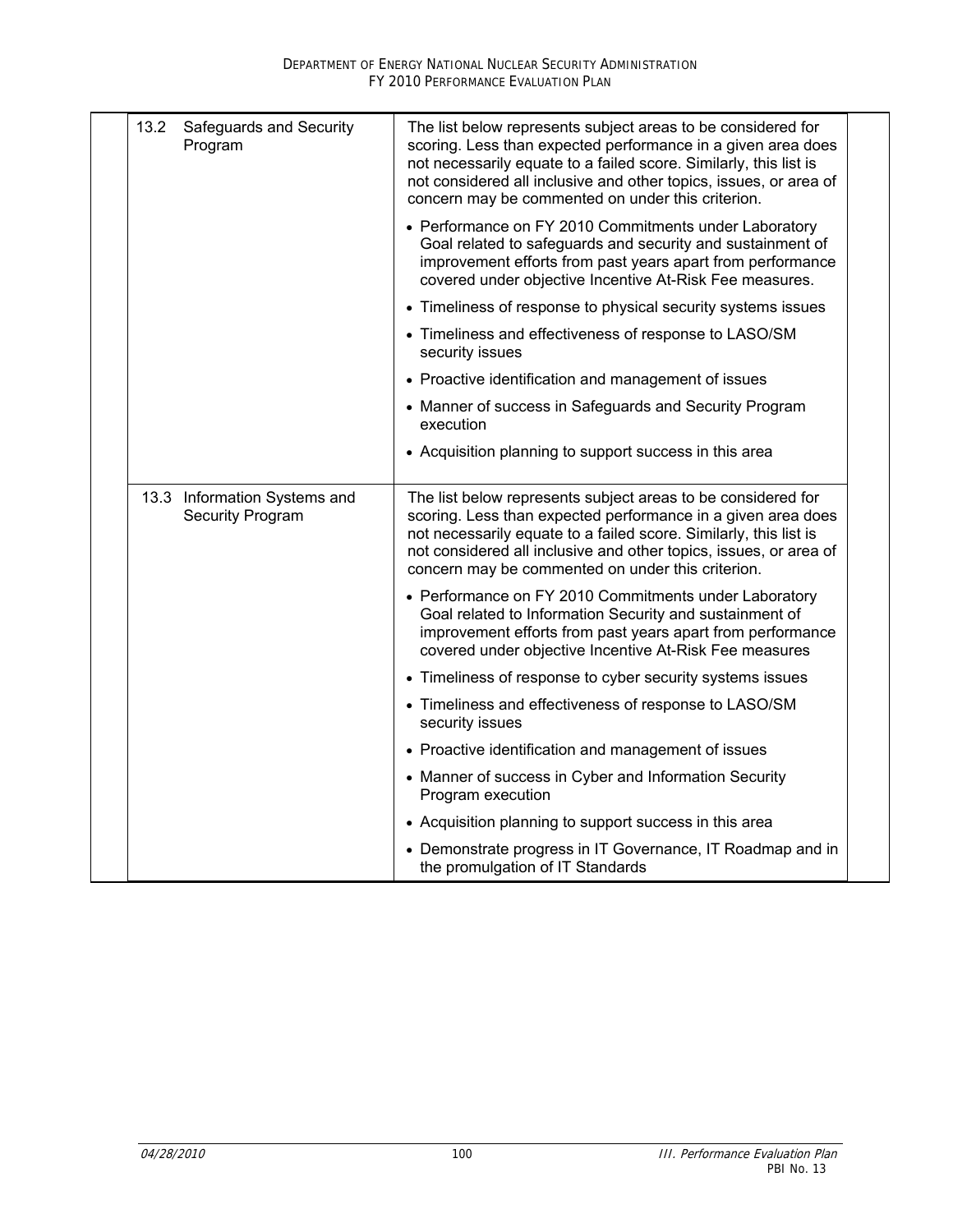| 13.4 | <b>ES&amp;H Performance</b>                                | The list below represents subject areas to be considered for<br>scoring. Less than expected performance in a given area does<br>not necessarily equate to a failed score. Similarly, this list is<br>not considered all inclusive and other topics, issues, or area of<br>concern may be commented on under this criterion.<br>• Performance on FY 2010 Commitments under Laboratory<br>Goal related to safety and health and sustainment of<br>improvement efforts from past years apart from performance<br>covered under objective Incentive At-Risk Fee measures.<br>• Integrated Safety Management to include Occupational<br>Health Programs and Safety Hazard Surveys<br>• Voluntary Protection Program<br>• 10 CFR 850 & 851 Program Compliance<br>• Integrated Work Management - Feedback Process<br>• ISO 14001 registration of Environmental Management<br>System<br>• Environmental Regulatory compliance, including NPDES<br>compliance<br>• Pollution Prevention Compliance<br>• Manner of success in ES&H execution<br>• Acquisition planning to support success in this area                                                                                                                                                                                                                                                                                                  |  |
|------|------------------------------------------------------------|-----------------------------------------------------------------------------------------------------------------------------------------------------------------------------------------------------------------------------------------------------------------------------------------------------------------------------------------------------------------------------------------------------------------------------------------------------------------------------------------------------------------------------------------------------------------------------------------------------------------------------------------------------------------------------------------------------------------------------------------------------------------------------------------------------------------------------------------------------------------------------------------------------------------------------------------------------------------------------------------------------------------------------------------------------------------------------------------------------------------------------------------------------------------------------------------------------------------------------------------------------------------------------------------------------------------------------------------------------------------------------------------------|--|
| 13.5 | Site, Infrastructure, and<br><b>Facilities Stewardship</b> | The list below represents subject areas to be considered for<br>scoring. Less than expected performance in a given area does<br>not necessarily equate to a failed score. Similarly, this list is<br>not considered all inclusive and other topics, issues, or area of<br>concern may be commented on under this criterion.<br>• Performance on FY 2010 Commitments under Laboratory<br>Goal related to facilities and infrastructure and sustainment<br>of improvement efforts from past years apart from<br>performance covered under objective Incentive At-Risk Fee.<br>• Progress toward a single integrated planning organization<br>and/or process that drives Lab infrastructure and facility<br>planning and provides a single interface for communication<br>and coordination<br>• Implement an aggressive continuous improvement program<br>for Facilities Maintenance/Support.<br>• Improve facility and infrastructure condition<br>• Address long standing deficiencies<br>• Promote effective execution of the energy savings<br>performance contract (ESPC) including timely reviews of all<br>submittals, facilitation of escort needs, logistical integration<br>with FODs, etc.<br>• Progress toward energy goals<br>• Improve fidelity of facilities data<br>• Workforce of the future<br>• Manner of success in Site Facilities, and Infrastructure<br>Program execution |  |
|      |                                                            | • Acquisition planning to support success in this area                                                                                                                                                                                                                                                                                                                                                                                                                                                                                                                                                                                                                                                                                                                                                                                                                                                                                                                                                                                                                                                                                                                                                                                                                                                                                                                                        |  |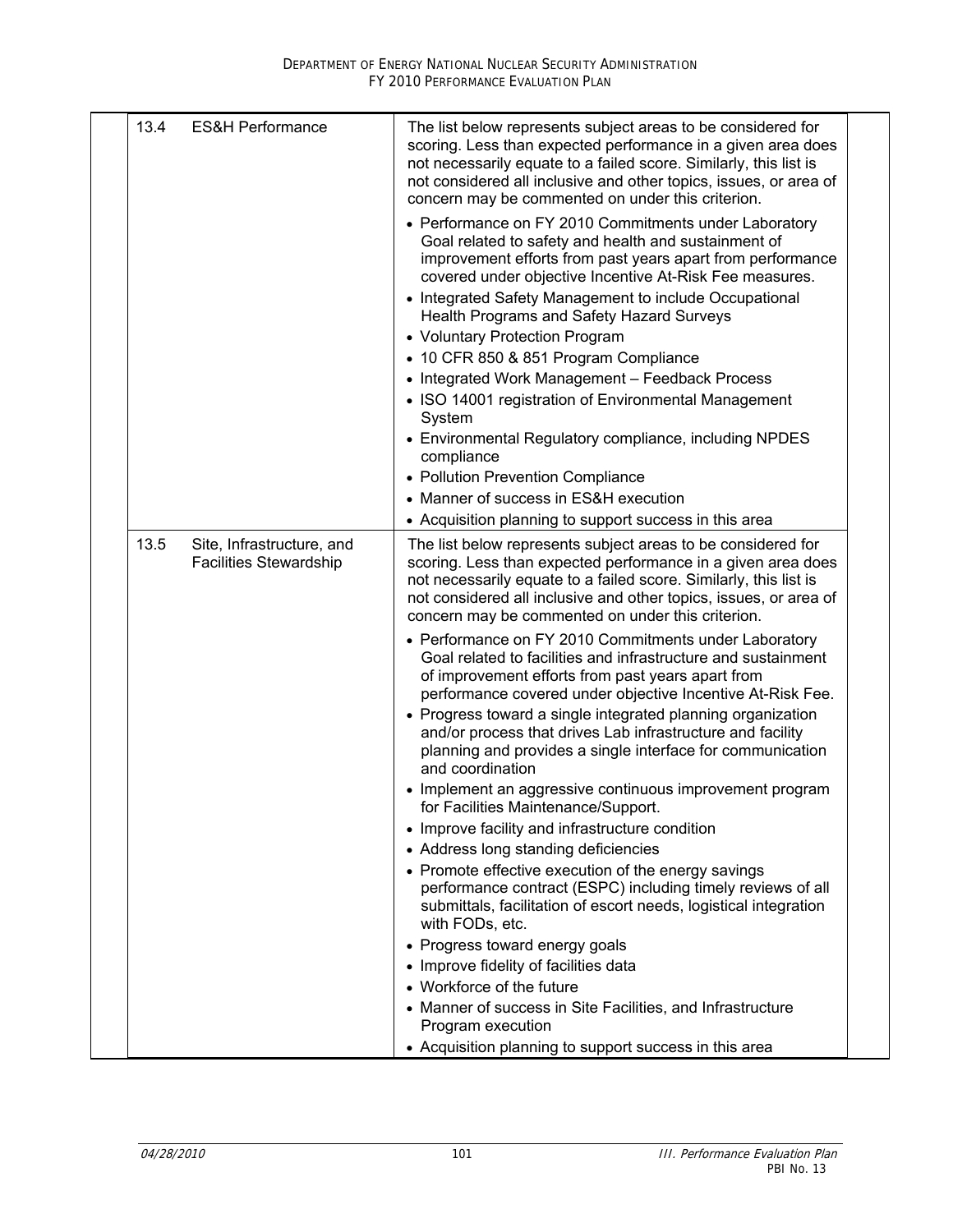| 13.6 | <b>High Hazard Operations</b> | The list below represents subject areas to be considered for<br>scoring. Less than expected performance in a given area does<br>not necessarily equate to a failed score. Similarly, this list is<br>not considered all inclusive and other topics, issues, or area of<br>concern may be commented on under this criterion. |
|------|-------------------------------|-----------------------------------------------------------------------------------------------------------------------------------------------------------------------------------------------------------------------------------------------------------------------------------------------------------------------------|
|      |                               | • Performance on FY 2010 Commitments under Laboratory<br>Goal related to nuclear and high hazard operations and<br>sustainment of improvement efforts from past years apart<br>from performance covered under objective Incentive At-Risk<br>Fee measures                                                                   |
|      |                               | • Demonstrate improvement in appropriate management<br>response to events.                                                                                                                                                                                                                                                  |
|      |                               | • Safety Basis, including:                                                                                                                                                                                                                                                                                                  |
|      |                               | Document Quality,                                                                                                                                                                                                                                                                                                           |
|      |                               | DSA Annual Updates, and                                                                                                                                                                                                                                                                                                     |
|      |                               | <b>USQD Quality assessment</b>                                                                                                                                                                                                                                                                                              |
|      |                               | • Criticality Safety                                                                                                                                                                                                                                                                                                        |
|      |                               | • Start-up/Re-start support activities                                                                                                                                                                                                                                                                                      |
|      |                               | • Maturity of Formality of Operations                                                                                                                                                                                                                                                                                       |
|      |                               | • Facility Maintenance                                                                                                                                                                                                                                                                                                      |
|      |                               | • Facility QA Implementation                                                                                                                                                                                                                                                                                                |
|      |                               | • Facility Radiation Protection Implementation                                                                                                                                                                                                                                                                              |
|      |                               | • Operational/ Nuclear Safety risk reduction                                                                                                                                                                                                                                                                                |
|      |                               | • Operational Lessons Learned/Extent of Condition                                                                                                                                                                                                                                                                           |
|      |                               | • CAS Effectiveness in Facilities to include leading metrics<br>and ConOps Index                                                                                                                                                                                                                                            |
|      |                               | • Demonstrate continuous Emergency Management Program<br>improvements                                                                                                                                                                                                                                                       |
|      |                               | • Demonstrate continuous Fire Protection Program<br>improvements                                                                                                                                                                                                                                                            |
|      |                               | $\bullet$ FHAs                                                                                                                                                                                                                                                                                                              |
|      |                               | • Manner of success in High Hazard Operations execution                                                                                                                                                                                                                                                                     |
|      |                               | • Acquisition planning to support success in this area                                                                                                                                                                                                                                                                      |
|      |                               | • Support disposition (as necessary) on Sandia Am 241 Box<br>work                                                                                                                                                                                                                                                           |
|      |                               | • Vital Safety System Operability and Functionality Awareness<br>is continuously maintained                                                                                                                                                                                                                                 |
|      |                               | • Conduct of Engineering and Maintenance Program<br>Integration is improved                                                                                                                                                                                                                                                 |
|      |                               | • Conduct of Engineering is continuously improved                                                                                                                                                                                                                                                                           |
|      |                               |                                                                                                                                                                                                                                                                                                                             |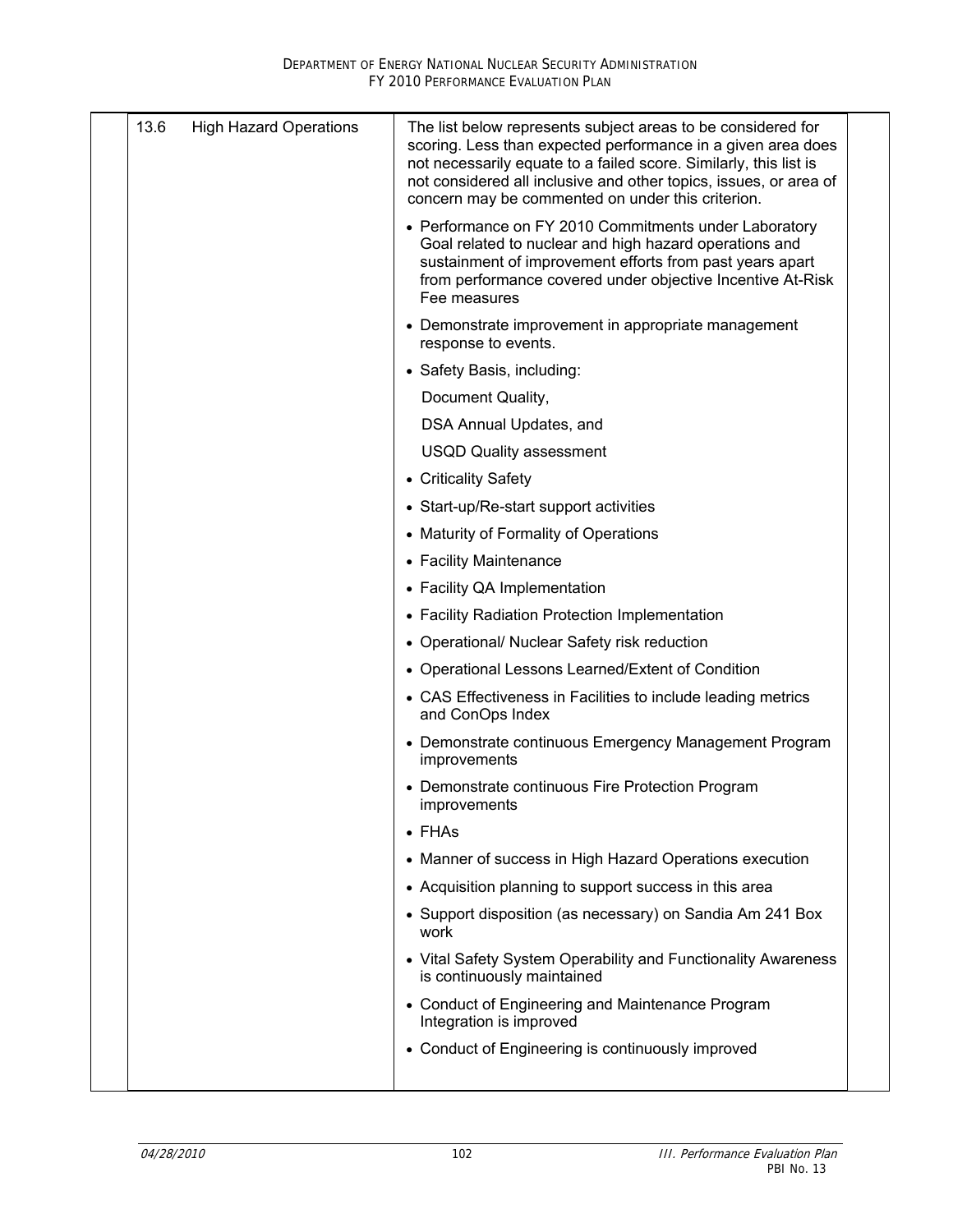| 13.7 | Operations Execution,<br>Leadership, and<br>Management | The list below represents subject areas to be considered for<br>scoring. Less than expected performance in a given area does<br>not necessarily equate to a failed score. Similarly, this list is<br>not considered all inclusive and other topics, issues, or area of<br>concern may be commented on under this criterion. |
|------|--------------------------------------------------------|-----------------------------------------------------------------------------------------------------------------------------------------------------------------------------------------------------------------------------------------------------------------------------------------------------------------------------|
|      |                                                        | Integration, alignment, and balancing of institutional<br>resources to deliver on operational commitments                                                                                                                                                                                                                   |
|      |                                                        | Integration in and proactive resolution of performance and<br>management concerns                                                                                                                                                                                                                                           |
|      |                                                        | Integration and synergy across the institution                                                                                                                                                                                                                                                                              |
|      |                                                        | Preparation for and management of a continuing resolution                                                                                                                                                                                                                                                                   |
|      |                                                        | Management of institutional resources to position<br>Laboratory for FY 2010 and beyond                                                                                                                                                                                                                                      |
|      |                                                        | • Risk to DOE/NNSA and laboratory continuity by LANS<br>action or inaction                                                                                                                                                                                                                                                  |
|      |                                                        | LANS management and mitigation of site risks                                                                                                                                                                                                                                                                                |
|      |                                                        | Consideration of any increases or decreases in site risks                                                                                                                                                                                                                                                                   |
|      |                                                        | • Effective leveraging of WFO to offset and/or minimize<br>landlord costs                                                                                                                                                                                                                                                   |
|      |                                                        | • Response to and implementation of new NNSA, DOE,<br>Presidential and/or Congressional initiatives and<br>requirements                                                                                                                                                                                                     |
|      |                                                        | Manner of success in Operations Execution, Leadership,<br>and Management execution                                                                                                                                                                                                                                          |
| 13.8 | Management of Emergent<br><b>Operations Issues</b>     | The list below represents subject areas to be considered for<br>scoring. Less than expected performance in a given area does<br>not necessarily equate to a failed score. Similarly, this list is<br>not considered all inclusive and other topics, issues, or area of<br>concern may be commented on under this criterion. |
|      |                                                        | Timely identification and effective action to resolve<br>emerging performance concerns and issues including non-<br>conformances and non-compliances                                                                                                                                                                        |
|      |                                                        | Other items, concerns, and operational issues                                                                                                                                                                                                                                                                               |
|      |                                                        | Manner of success in Management of Emergent Operations<br><b>Issues execution</b>                                                                                                                                                                                                                                           |
|      |                                                        | <b>SECTION 5</b>                                                                                                                                                                                                                                                                                                            |

## **ASSUMPTIONS / TECHNICAL BOUNDARY CONDITIONS**

*List foreseeable impacts to performance.*

- The NNSA and LANS, LLC will agree within 30 days of receipt of final appropriations, or by mutually agreed to date if under a long-term Continuing Resolution, that the funding is sufficient to accomplish these measures. If by this date, Continuing Resolution funding or final appropriation is less than the President's Budget Request, LANS shall identify any impacts to the FY 2010 PEP measures within 30 calendar days. If interim Continuing Resolution funding is less than the President's Budget Request, LANS shall identify any impacts to the FY 2010 PEP measures within 15 business days following the approval of the Continuing Resolution.
- If no specific due date is referenced with any of the PBI completion elements, the due date of that element is to be September 30, 2010.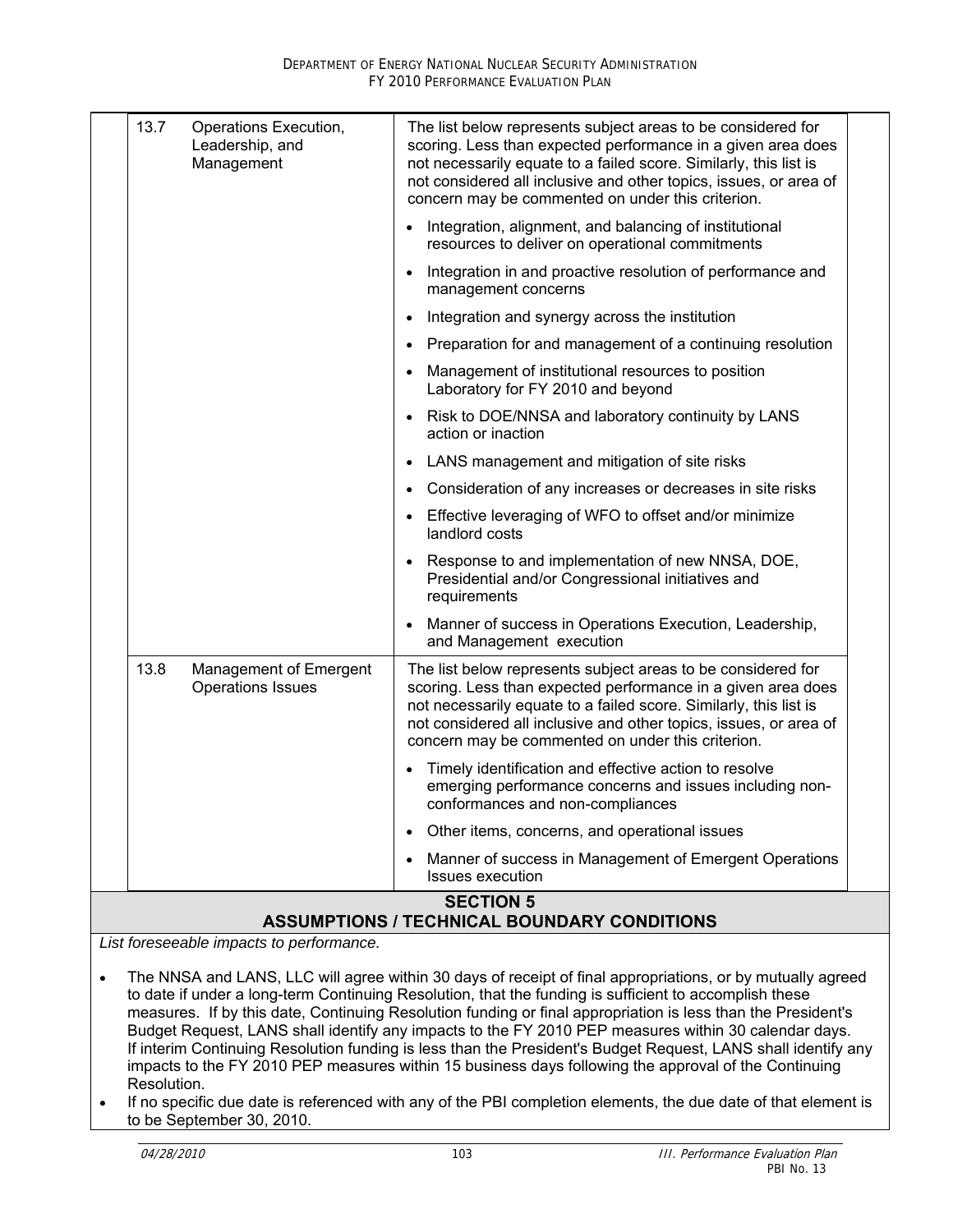- If LANS cannot meet/complete a PBI because of conditions or events that are outside of LANS' ability to control, the PBI will be renegotiated.
- Performance Objectives (POs) 11, 12, 13, and 14 may each address elements of concern and/or success associated with a common driver, deliverable or initiator.
- Subjective POs are divided into "bins" only to facilitate communication. Each "bin" contains suggested topics to aid in monthly discussion and monitoring. Outcome of a topic is not individually indicative of success or failure; nor do topics limit the range of discussions or range of evaluation under a PO.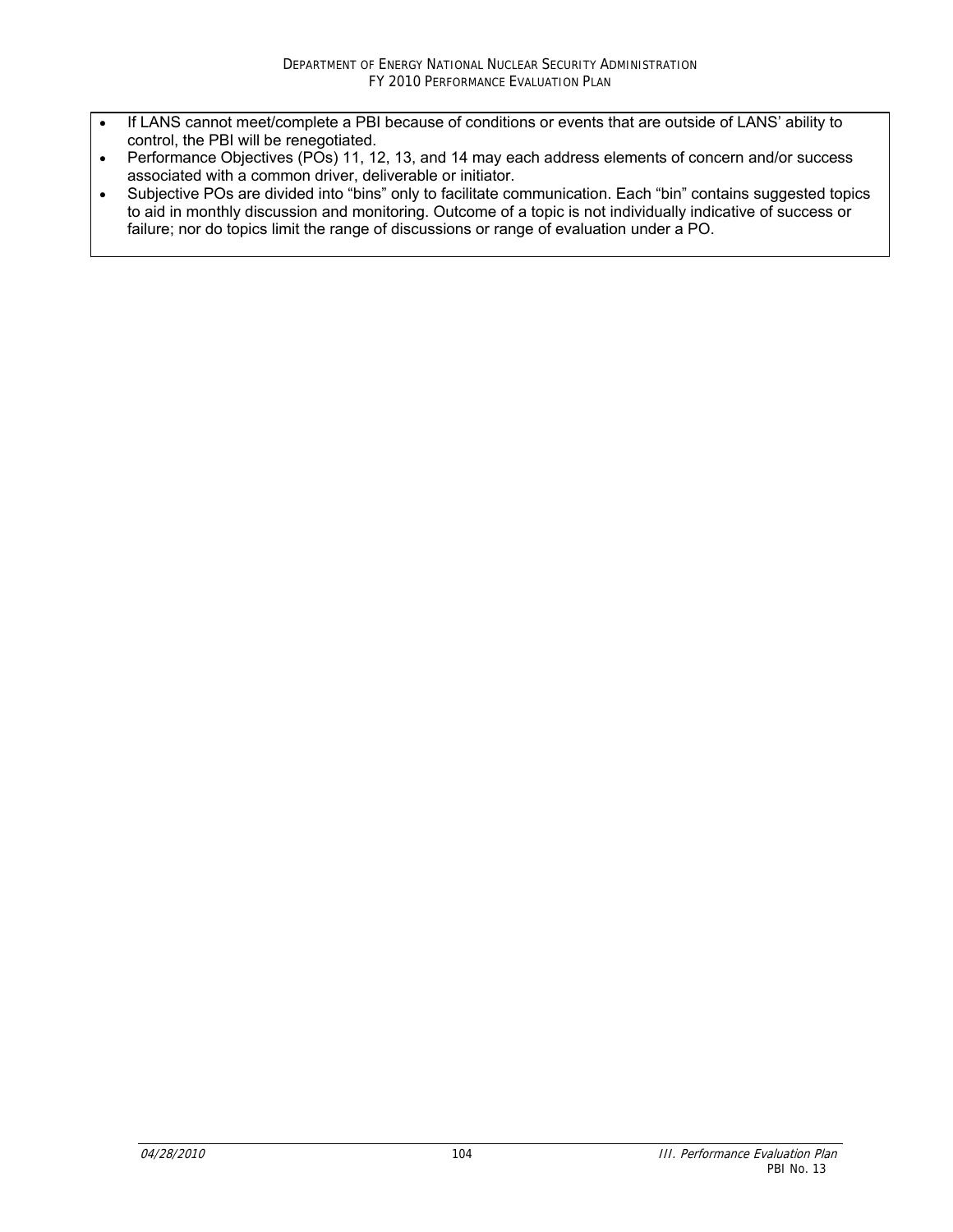## **PBI NO. 14 Excellence in Institutional Management and Business**

|                                                                                                                                                                                                                                                                                                                                                                                                                                                                                                                                                                                                                                                                                                                | FY 2010 PERFORMANCE BASED INCENTIVE                                                                                                                                            |                                                |                                                                                                   |                        |                   |
|----------------------------------------------------------------------------------------------------------------------------------------------------------------------------------------------------------------------------------------------------------------------------------------------------------------------------------------------------------------------------------------------------------------------------------------------------------------------------------------------------------------------------------------------------------------------------------------------------------------------------------------------------------------------------------------------------------------|--------------------------------------------------------------------------------------------------------------------------------------------------------------------------------|------------------------------------------------|---------------------------------------------------------------------------------------------------|------------------------|-------------------|
| <b>PBI No. 14</b>                                                                                                                                                                                                                                                                                                                                                                                                                                                                                                                                                                                                                                                                                              |                                                                                                                                                                                |                                                | Objective: Excellence in Institutional<br><b>Management and Business</b>                          |                        |                   |
|                                                                                                                                                                                                                                                                                                                                                                                                                                                                                                                                                                                                                                                                                                                | Objective Statement: Ensure highly effective leadership, integration, and excellence in<br>management at the Los Alamos National Laboratory, a premier scientific institution. |                                                |                                                                                                   |                        |                   |
|                                                                                                                                                                                                                                                                                                                                                                                                                                                                                                                                                                                                                                                                                                                |                                                                                                                                                                                | <b>SECTION 1</b><br><b>GENERAL INFORMATION</b> |                                                                                                   |                        |                   |
|                                                                                                                                                                                                                                                                                                                                                                                                                                                                                                                                                                                                                                                                                                                |                                                                                                                                                                                |                                                |                                                                                                   |                        |                   |
|                                                                                                                                                                                                                                                                                                                                                                                                                                                                                                                                                                                                                                                                                                                | Revision Number and Date:<br>Maximum Available Incentive Fee:<br>Duration:                                                                                                     | Annual                                         | Revision No.: 0 Date: March 17, 2010<br>\$8,500,000(Essential)+ \$500,000 (Stretch) = \$9,000,000 |                        |                   |
|                                                                                                                                                                                                                                                                                                                                                                                                                                                                                                                                                                                                                                                                                                                | Fee Payment Type:                                                                                                                                                              | Completion                                     |                                                                                                   |                        |                   |
|                                                                                                                                                                                                                                                                                                                                                                                                                                                                                                                                                                                                                                                                                                                | Principal LANS Owner:                                                                                                                                                          | I. Richardson                                  |                                                                                                   |                        |                   |
|                                                                                                                                                                                                                                                                                                                                                                                                                                                                                                                                                                                                                                                                                                                | Principal LASO Owner:                                                                                                                                                          | R. Snyder                                      |                                                                                                   |                        |                   |
|                                                                                                                                                                                                                                                                                                                                                                                                                                                                                                                                                                                                                                                                                                                |                                                                                                                                                                                |                                                |                                                                                                   |                        |                   |
|                                                                                                                                                                                                                                                                                                                                                                                                                                                                                                                                                                                                                                                                                                                |                                                                                                                                                                                | <b>SECTION 2</b>                               | <b>PERFORMANCE REQUIREMENTS</b>                                                                   |                        |                   |
|                                                                                                                                                                                                                                                                                                                                                                                                                                                                                                                                                                                                                                                                                                                | <b>GATEWAYS:</b> (Describe Gateways (if applicable) that must be completed before fee can be paid.)                                                                            |                                                |                                                                                                   |                        |                   |
| None                                                                                                                                                                                                                                                                                                                                                                                                                                                                                                                                                                                                                                                                                                           |                                                                                                                                                                                |                                                |                                                                                                   |                        |                   |
|                                                                                                                                                                                                                                                                                                                                                                                                                                                                                                                                                                                                                                                                                                                |                                                                                                                                                                                | <b>SECTION 3</b>                               | <b>INDEX OF PERFORMANCE MEASURES</b>                                                              |                        |                   |
| Measure 14                                                                                                                                                                                                                                                                                                                                                                                                                                                                                                                                                                                                                                                                                                     | <b>Excellence in Institutional</b><br><b>Management &amp; Business</b>                                                                                                         |                                                | <b>Allocated</b><br>Fee                                                                           | <b>Fee Type</b><br>E/S |                   |
| Set A                                                                                                                                                                                                                                                                                                                                                                                                                                                                                                                                                                                                                                                                                                          |                                                                                                                                                                                |                                                | \$8,500,000                                                                                       | Е                      | <b>Subjective</b> |
| <b>Business Metrics and Performance Initiatives</b><br>14.1<br>14.2<br><b>Communications and Government Affairs</b><br>14.3<br><b>Community Programs</b><br>14.4<br><b>Parent Organization Governance and Reachback</b><br>14.5<br><b>Business Systems, Success, Efficiency, and Excellence</b><br>14.6<br><b>Supply Chain Management</b><br>14.7<br>Management of the LANS/NNSA Contractual Interface and Contract Requirements<br>14.8<br><b>Performance Commitments</b><br>14.9<br><b>CAS Management and Performance Based Management Execution</b><br>14.10<br><b>Legal Counsel</b><br>14.11<br><b>Institutional Resource Management</b><br><b>American Recovery &amp; Reinvestment Act Implementation</b> |                                                                                                                                                                                |                                                |                                                                                                   |                        |                   |
| 14.12<br>14.13                                                                                                                                                                                                                                                                                                                                                                                                                                                                                                                                                                                                                                                                                                 | <b>Management of Emergent Business and Institutional Issues</b>                                                                                                                |                                                |                                                                                                   |                        |                   |
| Set B                                                                                                                                                                                                                                                                                                                                                                                                                                                                                                                                                                                                                                                                                                          |                                                                                                                                                                                |                                                | \$500,000                                                                                         | S                      | <b>Subjective</b> |
| 14.14<br>14.15                                                                                                                                                                                                                                                                                                                                                                                                                                                                                                                                                                                                                                                                                                 | <b>Integration with LLNL</b><br><b>Governance and Reform Initiatives</b>                                                                                                       |                                                |                                                                                                   |                        |                   |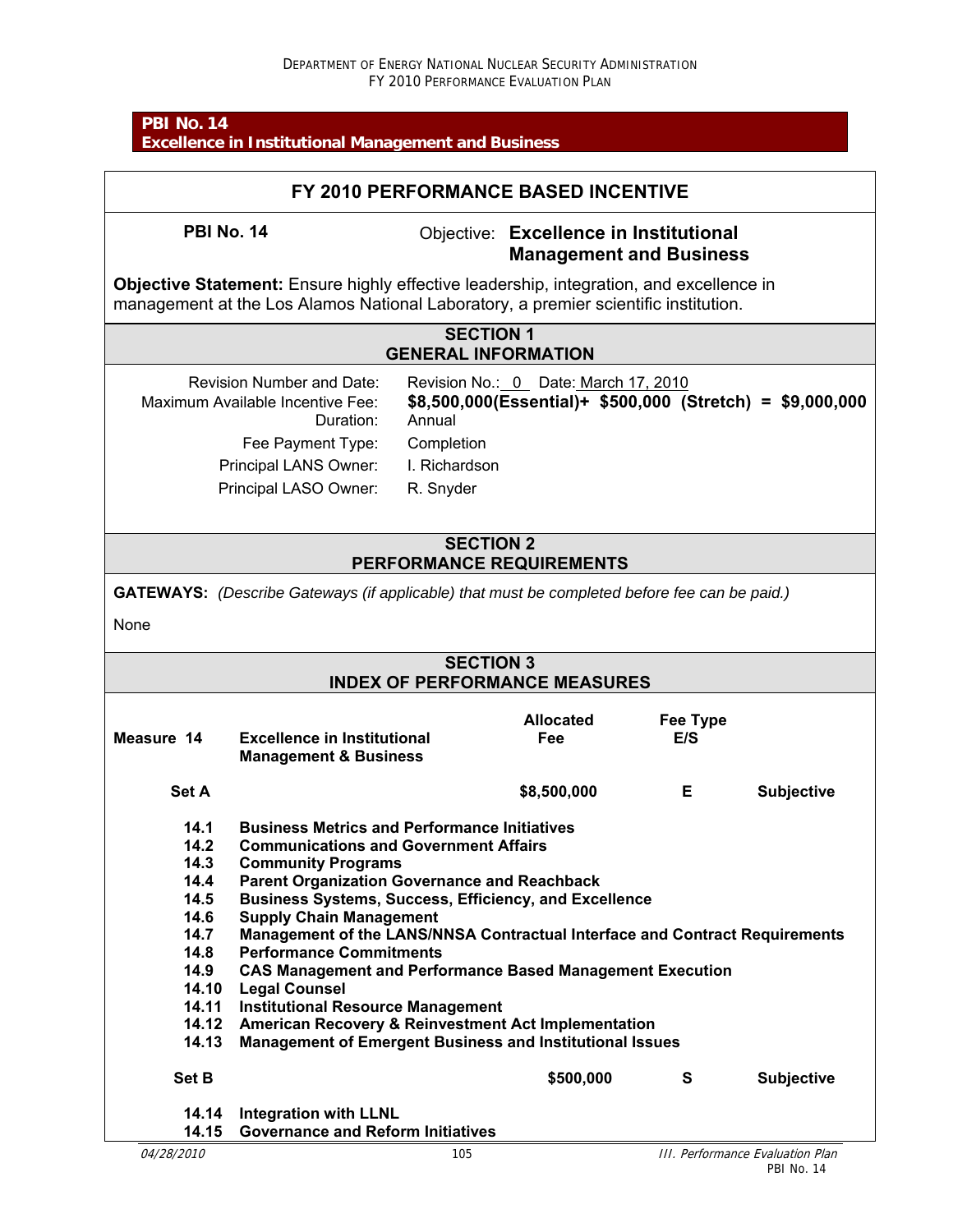### **SECTION 4 PERFORMANCE MEASURES**

*List associated performance measures, expectations, targets, and fee schedules for FY 2010.* 

### **Measure 14 Excellence in Institutional Management & Business (Subjective)**

### **Expectation Statement:**

The NNSA will subjectively evaluate the contractor's leadership and management of LANL, in particular, its effectiveness, initiative, and responsiveness in accomplishing assigned work and improving overall performance.

### **Completion Target:**

| Criteria                                                         |  | Target                                                                                                                                                                                                                                                                                                                            |
|------------------------------------------------------------------|--|-----------------------------------------------------------------------------------------------------------------------------------------------------------------------------------------------------------------------------------------------------------------------------------------------------------------------------------|
| 14.1<br><b>Business Metrics &amp;</b><br>Performance Initiatives |  | The list below represents subject areas to be<br>considered for scoring. Less than expected<br>performance in a given area does not necessarily<br>equate to a failed score. Similarly, this list is not<br>considered all inclusive and other topics, issues, or<br>area of concern may be commented on under this<br>criterion. |
|                                                                  |  | Number and severity of accounting corrections.                                                                                                                                                                                                                                                                                    |
|                                                                  |  | <b>OFFM Performance and Metrics.</b>                                                                                                                                                                                                                                                                                              |
|                                                                  |  | Real Estate Performance and metrics.                                                                                                                                                                                                                                                                                              |
|                                                                  |  | HR performance and metric.<br>$\bullet$                                                                                                                                                                                                                                                                                           |
|                                                                  |  | LOCAS Business Metrics for CHR, Property,<br>$\bullet$<br>Procurement, and CFO functions.                                                                                                                                                                                                                                         |
|                                                                  |  | Resolution of past issues.                                                                                                                                                                                                                                                                                                        |
|                                                                  |  | CAS application to monitor business systems.                                                                                                                                                                                                                                                                                      |
|                                                                  |  | Continued improvement of business processes and<br>$\bullet$<br>sustainment of improvement efforts from past two<br>vears.                                                                                                                                                                                                        |
|                                                                  |  | Internal Audits and Assessments meeting 2010<br>Assessment Plans Commitments.                                                                                                                                                                                                                                                     |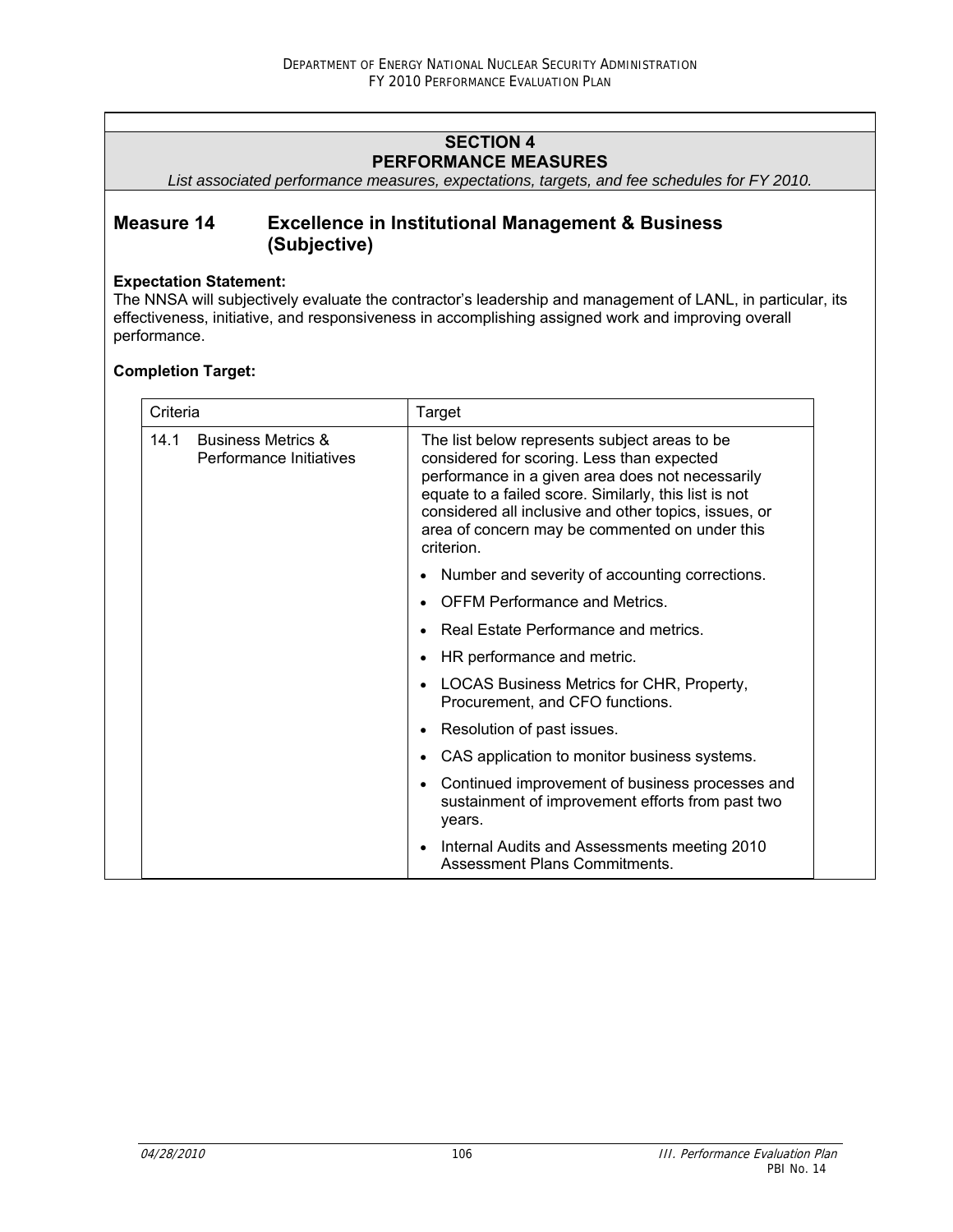| 14.2<br>Communications and<br><b>Government Affairs</b> | The list below represents subject areas to be<br>considered for scoring. Less than expected<br>performance in a given area does not necessarily<br>equate to a failed score. Similarly, this list is not<br>considered all inclusive and other topics, issues, or<br>area of concern may be commented on under this<br>criterion.<br>• Interfaces with Congressional, Tribal, State, and<br>Local elected officials.<br>• Manage and enhance internal communication.<br>• Enhance LANL's reputation as part of the NNSA<br>enterprise through effective external communication<br>on scientific endeavors and economic benefits to the<br>region.<br>Manage communication and media interest<br>$\bullet$<br>(including NNSA coordination) around controversial<br>issues, emergencies, protocol visits, and issues of<br>national interest. |  |
|---------------------------------------------------------|----------------------------------------------------------------------------------------------------------------------------------------------------------------------------------------------------------------------------------------------------------------------------------------------------------------------------------------------------------------------------------------------------------------------------------------------------------------------------------------------------------------------------------------------------------------------------------------------------------------------------------------------------------------------------------------------------------------------------------------------------------------------------------------------------------------------------------------------|--|
| 14.3 Community Programs                                 | The list below represents subject areas to be<br>considered for scoring. Less than expected<br>performance in a given area does not necessarily<br>equate to a failed score. Similarly, this list is not<br>considered all inclusive and other topics, issues, or<br>area of concern may be commented on under this<br>criterion.                                                                                                                                                                                                                                                                                                                                                                                                                                                                                                            |  |
|                                                         | • Execution of a regional approach to fulfill community<br>commitments and strategically connect LANL with its<br>diverse northern New Mexico constituencies.                                                                                                                                                                                                                                                                                                                                                                                                                                                                                                                                                                                                                                                                                |  |
|                                                         | Expand economic development opportunities in<br>$\bullet$<br>northern New Mexico.                                                                                                                                                                                                                                                                                                                                                                                                                                                                                                                                                                                                                                                                                                                                                            |  |
|                                                         | Coordinate LANL-wide education initiatives.<br>$\bullet$                                                                                                                                                                                                                                                                                                                                                                                                                                                                                                                                                                                                                                                                                                                                                                                     |  |
|                                                         | • Stimulate and track LANL/LANS community-giving<br>investments in northern New Mexico.                                                                                                                                                                                                                                                                                                                                                                                                                                                                                                                                                                                                                                                                                                                                                      |  |
|                                                         | • Evaluate and improve the effectiveness of LANL<br>communications with community stakeholders.                                                                                                                                                                                                                                                                                                                                                                                                                                                                                                                                                                                                                                                                                                                                              |  |
|                                                         | Partnering with key LANL organizations and<br>$\bullet$<br>resources, such as the Tribal Relations Leader, to<br>ensure effective integration of community programs.                                                                                                                                                                                                                                                                                                                                                                                                                                                                                                                                                                                                                                                                         |  |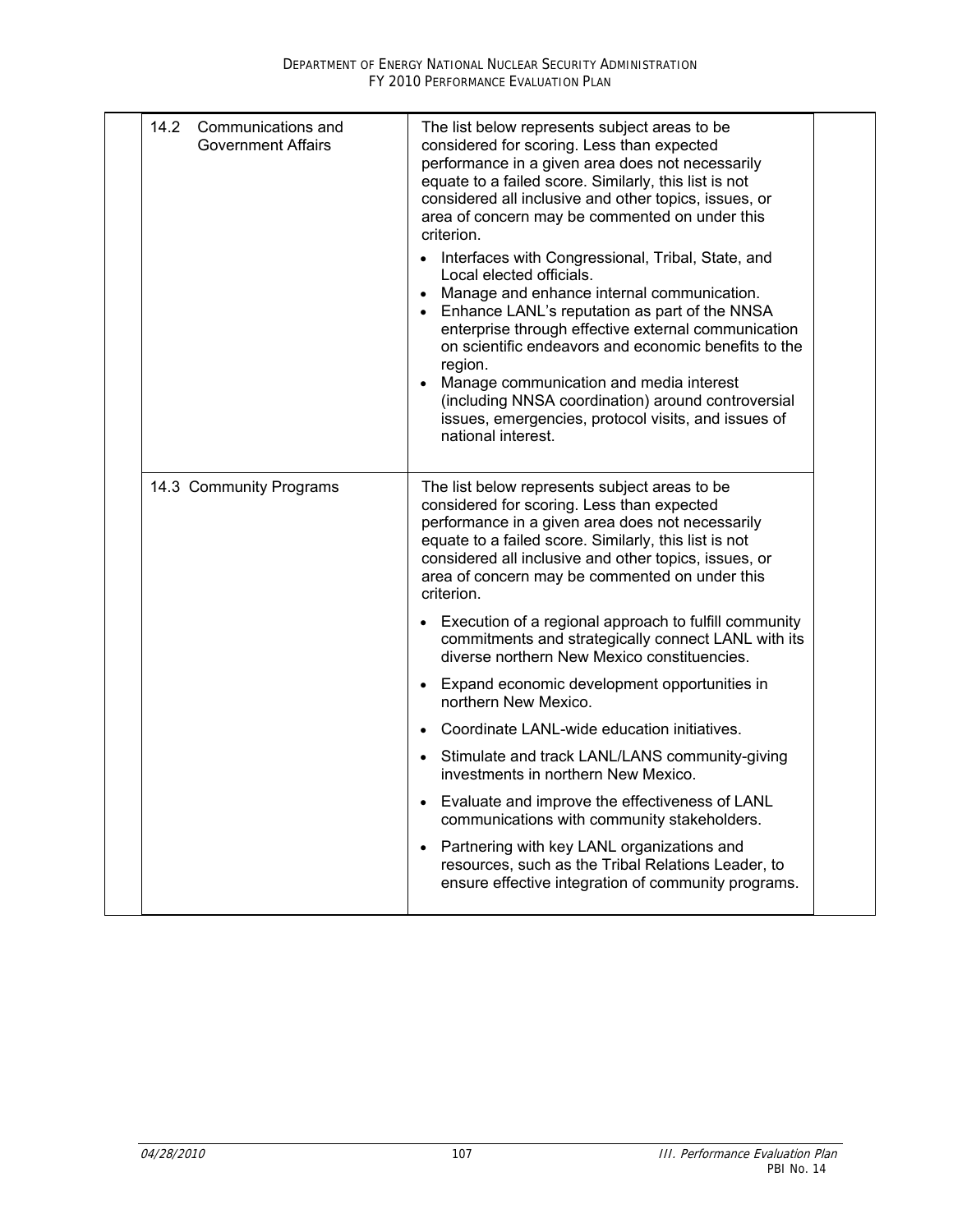| Parent Organization<br>The list below represents subject areas to be<br>14.4<br>Governance and Reachback<br>considered for scoring. Less than expected<br>criterion. |  | performance in a given area does not necessarily<br>equate to a failed score. Similarly, this list is not<br>considered all inclusive and other topics, issues, or<br>area of concern may be commented on under this |  |
|----------------------------------------------------------------------------------------------------------------------------------------------------------------------|--|----------------------------------------------------------------------------------------------------------------------------------------------------------------------------------------------------------------------|--|
|                                                                                                                                                                      |  | <b>Targeting Parent Oversight Functional Management</b><br>Assessments (POFMAs) in areas of moderate to<br>high risk.                                                                                                |  |
|                                                                                                                                                                      |  | Demonstrating value added through parent oversight<br>$\bullet$<br>activities.                                                                                                                                       |  |
|                                                                                                                                                                      |  | Developing and implementing a continuous<br>$\bullet$<br>improvement strategy that results in more efficient<br>parent oversight activities.                                                                         |  |
|                                                                                                                                                                      |  | Executing the Parent Organization Oversight Plan.<br>$\bullet$                                                                                                                                                       |  |
|                                                                                                                                                                      |  | Effective & efficient use of Parent resources and<br>involvement.                                                                                                                                                    |  |
|                                                                                                                                                                      |  | Management of issues and corrective actions<br>$\bullet$<br>resulting from POFMAs.                                                                                                                                   |  |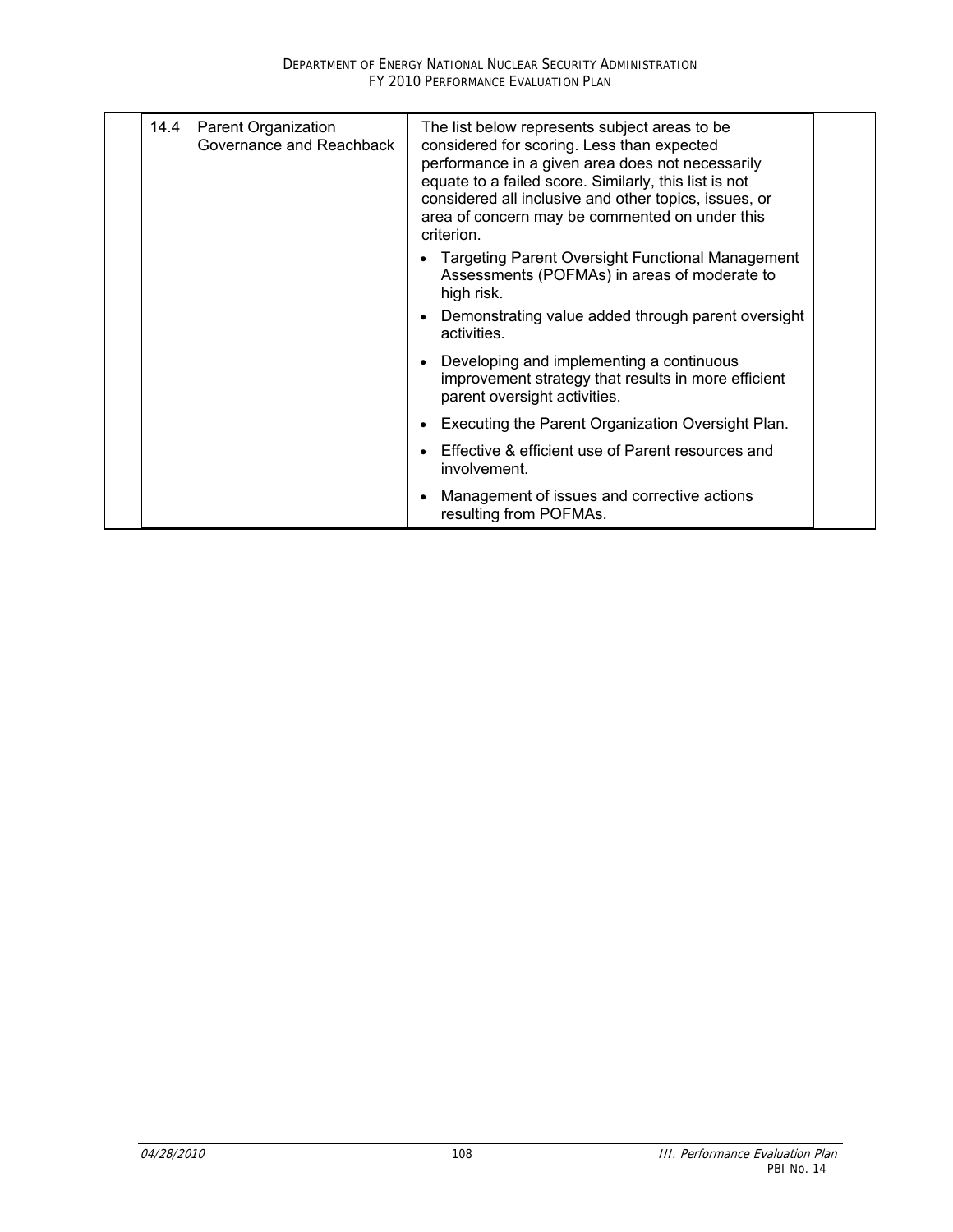| 14.5 | Business Systems, Success,<br>Efficiency, and Excellence | The list below represents subject areas to be<br>considered for scoring. Less than expected<br>performance in a given area does not necessarily<br>equate to a failed score. Similarly, this list is not<br>considered all inclusive and other topics, issues, or<br>area of concern may be commented on under this<br>criterion.<br>Performance on FY10 Commitments under<br>Laboratory Goals related to business processes.<br>Performance against small business goals.<br>$\bullet$<br>Mentor-Protégé relationships.<br>$\bullet$<br>Application, utilization, and performance of<br>$\bullet$<br>personnel, audit, procurement, and legal resources.<br>Management of subcontract actions.<br>$\bullet$<br>Improvements realized from the Lean Six Sigma<br>$\bullet$<br>PIPs.<br>Reduction in Business vulnerabilities, liabilities, and<br>$\bullet$<br>non-compliances.<br>Innovation and support to site objectives.<br>$\bullet$<br>Stewardship of site resources.<br>$\bullet$<br><b>Subcontract Closeout Improvement:</b><br>• Continue to establish consistency in Subcontract<br>Audit policies and procedures.<br>• Improve subcontract questioned costs tracking &<br>reporting mechanisms.<br>• Improve closeout performance. |  |
|------|----------------------------------------------------------|------------------------------------------------------------------------------------------------------------------------------------------------------------------------------------------------------------------------------------------------------------------------------------------------------------------------------------------------------------------------------------------------------------------------------------------------------------------------------------------------------------------------------------------------------------------------------------------------------------------------------------------------------------------------------------------------------------------------------------------------------------------------------------------------------------------------------------------------------------------------------------------------------------------------------------------------------------------------------------------------------------------------------------------------------------------------------------------------------------------------------------------------------------------------------------------------------------------------------------------------|--|
|      |                                                          | • Reduce UC legacy closeout backlog<br>• Benchmark with other National laboratories.<br>Human Resources Management.                                                                                                                                                                                                                                                                                                                                                                                                                                                                                                                                                                                                                                                                                                                                                                                                                                                                                                                                                                                                                                                                                                                            |  |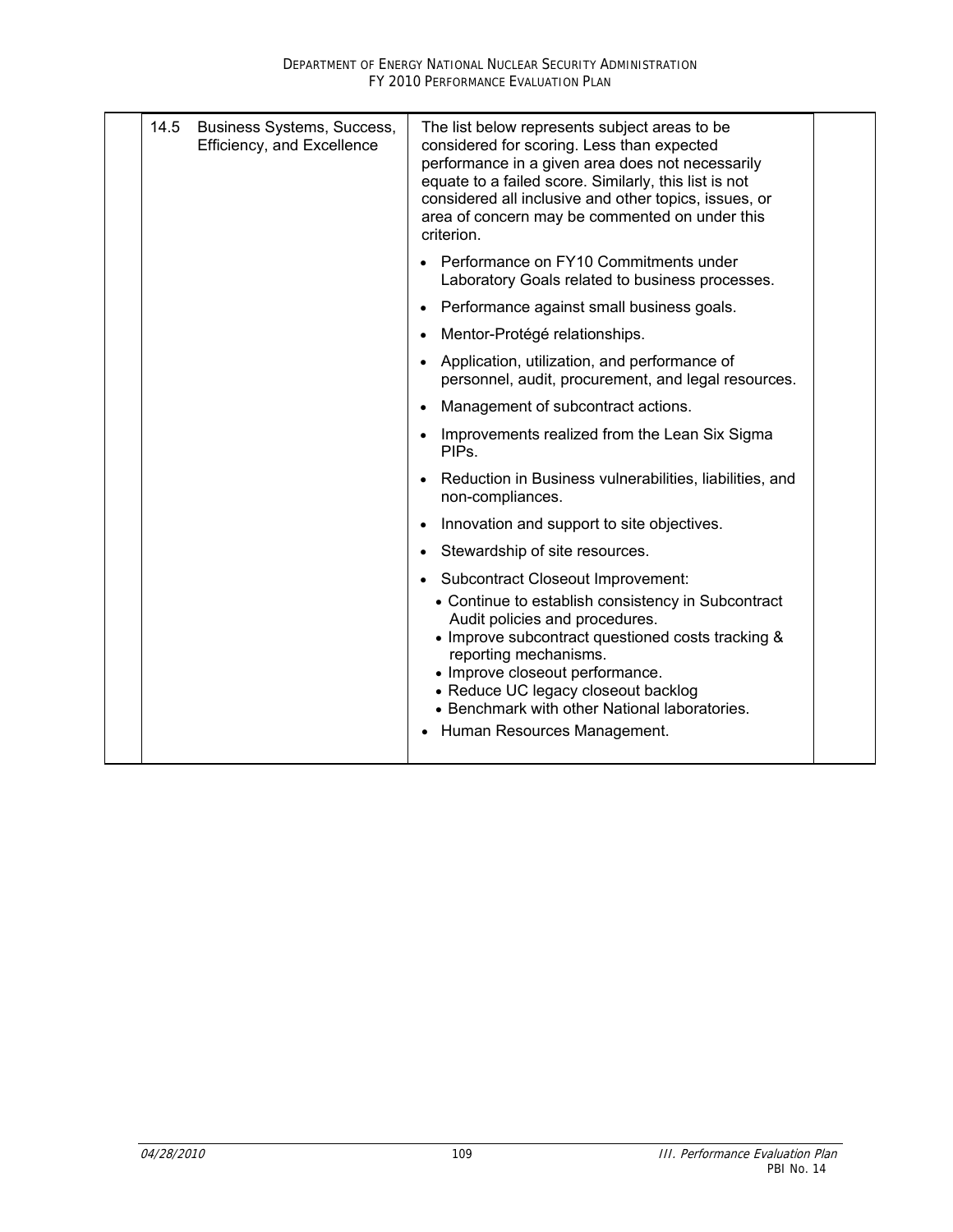| 14.6 | Supply Chain Management                                                                     | The list below represents subject areas to be<br>considered for scoring. Less than expected<br>performance in a given area does not necessarily<br>equate to a failed score. Similarly, this list is not<br>considered all inclusive and other topics, issues, or<br>area of concern may be commented on under this<br>criterion. |  |
|------|---------------------------------------------------------------------------------------------|-----------------------------------------------------------------------------------------------------------------------------------------------------------------------------------------------------------------------------------------------------------------------------------------------------------------------------------|--|
|      |                                                                                             | The Contractor shall continue supporting all Supply<br>Chain Management functions by:                                                                                                                                                                                                                                             |  |
|      |                                                                                             | Increasing their utilization of E-procurement tools<br>and specifically those provided by the Supply Chain<br>Management Center or resident equivalent tools.                                                                                                                                                                     |  |
|      |                                                                                             | • Providing personnel and actively participating and<br>contributing to commodity teams.                                                                                                                                                                                                                                          |  |
|      |                                                                                             | Increasing the utilization of SCMC developed<br>$\bullet$<br>acquisition vehicles.                                                                                                                                                                                                                                                |  |
|      |                                                                                             | Improving the percentage of procurement actions<br>fulfilled without direct procurement action (i.e.<br>"paperless contracting").                                                                                                                                                                                                 |  |
|      |                                                                                             | • Enhance commodity demand management<br>activities.                                                                                                                                                                                                                                                                              |  |
|      |                                                                                             | Continue development of complex-wide<br>procurement training requirements and, at a<br>minimum, provide one multi-site class.                                                                                                                                                                                                     |  |
| 14.7 | Management of the<br><b>LANS/NNSA Contractual</b><br>Interface and Contract<br>Requirements | The list below represents subject areas to be<br>considered for scoring. Less than expected<br>performance in a given area does not necessarily<br>equate to a failed score. Similarly, this list is not<br>considered all inclusive and other topics, issues, or<br>area of concern may be commented on under this<br>criterion. |  |
|      |                                                                                             | Ongoing management of the Performance<br><b>Evaluation Process.</b>                                                                                                                                                                                                                                                               |  |
|      |                                                                                             | Management of emergent Contract issues.                                                                                                                                                                                                                                                                                           |  |
|      |                                                                                             | Contract communications.                                                                                                                                                                                                                                                                                                          |  |
|      |                                                                                             | Management of performance direction channels.                                                                                                                                                                                                                                                                                     |  |
|      |                                                                                             | Contractual Compliance.                                                                                                                                                                                                                                                                                                           |  |
|      |                                                                                             | Requirement Management.                                                                                                                                                                                                                                                                                                           |  |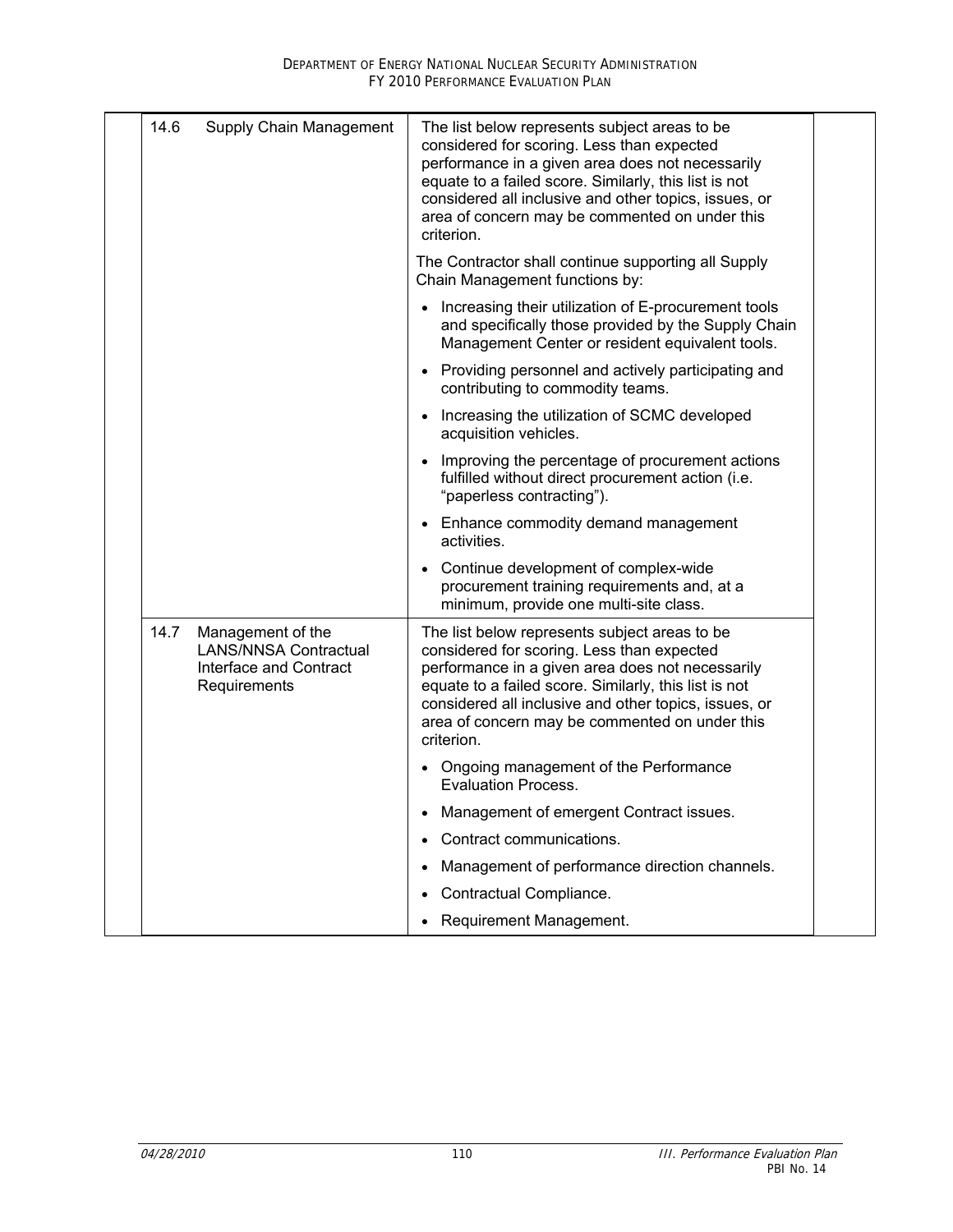| 14.8 | <b>Performance Commitments</b>                                                                           | The list below represents subject areas to be<br>considered for scoring. Less than expected<br>performance in a given area does not necessarily<br>equate to a failed score. Similarly, this list is not<br>considered all inclusive and other topics, issues, or<br>area of concern may be commented on under this<br>criterion. |  |
|------|----------------------------------------------------------------------------------------------------------|-----------------------------------------------------------------------------------------------------------------------------------------------------------------------------------------------------------------------------------------------------------------------------------------------------------------------------------|--|
|      |                                                                                                          | • Performance on FY 2010 Laboratory Commitments<br>flowing from the Multi-Year Strategy for Performance<br>Improvement FY10-FY14.                                                                                                                                                                                                 |  |
|      |                                                                                                          | Submission of the Multi-Year Strategy for<br>Performance Improvement FY11-FY15.                                                                                                                                                                                                                                                   |  |
|      |                                                                                                          | Sustainment of prior year commitments and<br>$\bullet$<br>achieved improvements.                                                                                                                                                                                                                                                  |  |
| 14.9 | <b>Contractor Assurance</b><br>System Management and<br>Performance Based<br><b>Management Execution</b> | The list below represents subject areas to be<br>considered for scoring. Less than expected<br>performance in a given area does not necessarily<br>equate to a failed score. Similarly, this list is not<br>considered all inclusive and other topics, issues, or<br>area of concern may be commented on under this<br>criterion. |  |
|      |                                                                                                          | • Performance against CAS Performance Index which<br>will include greater focus on sustainable mission<br>delivery, risk reduction and improved reliability, and<br>improved business and operational performance.                                                                                                                |  |
|      |                                                                                                          | Selection, results, and impact of Director's<br>$\bullet$<br>Institutional Assessments including facility-centered<br>assessments.                                                                                                                                                                                                |  |
|      |                                                                                                          | Improvements to and health of CAS tools and<br>$\bullet$<br>processes, e.g., ICAM process measures,<br>development of system to capture performance<br>feedback, and development of trending & analysis<br>tools.                                                                                                                 |  |
|      |                                                                                                          | Baseline development for improved CAS<br>effectiveness measures, e.g., corrective action<br>quality index (hierarchy of controls), severity index.                                                                                                                                                                                |  |
|      |                                                                                                          | Penetration and maturation of CAS use by line<br>$\bullet$<br>management, e.g., use of re-engineered ICAM<br>process and tools, process management, and<br>institutional risk management.                                                                                                                                         |  |
|      |                                                                                                          | Timely closure of actions in the DOE Corrective<br>$\bullet$<br>Action Tracking System.                                                                                                                                                                                                                                           |  |
|      |                                                                                                          | Development of institutional leading indicators<br>$\bullet$<br>including nuclear safety.                                                                                                                                                                                                                                         |  |
|      |                                                                                                          | Re-emergence of prior issues.<br>$\bullet$                                                                                                                                                                                                                                                                                        |  |
|      |                                                                                                          | Utilization of audit functions to promote CAS and<br>$\bullet$<br>implementation.                                                                                                                                                                                                                                                 |  |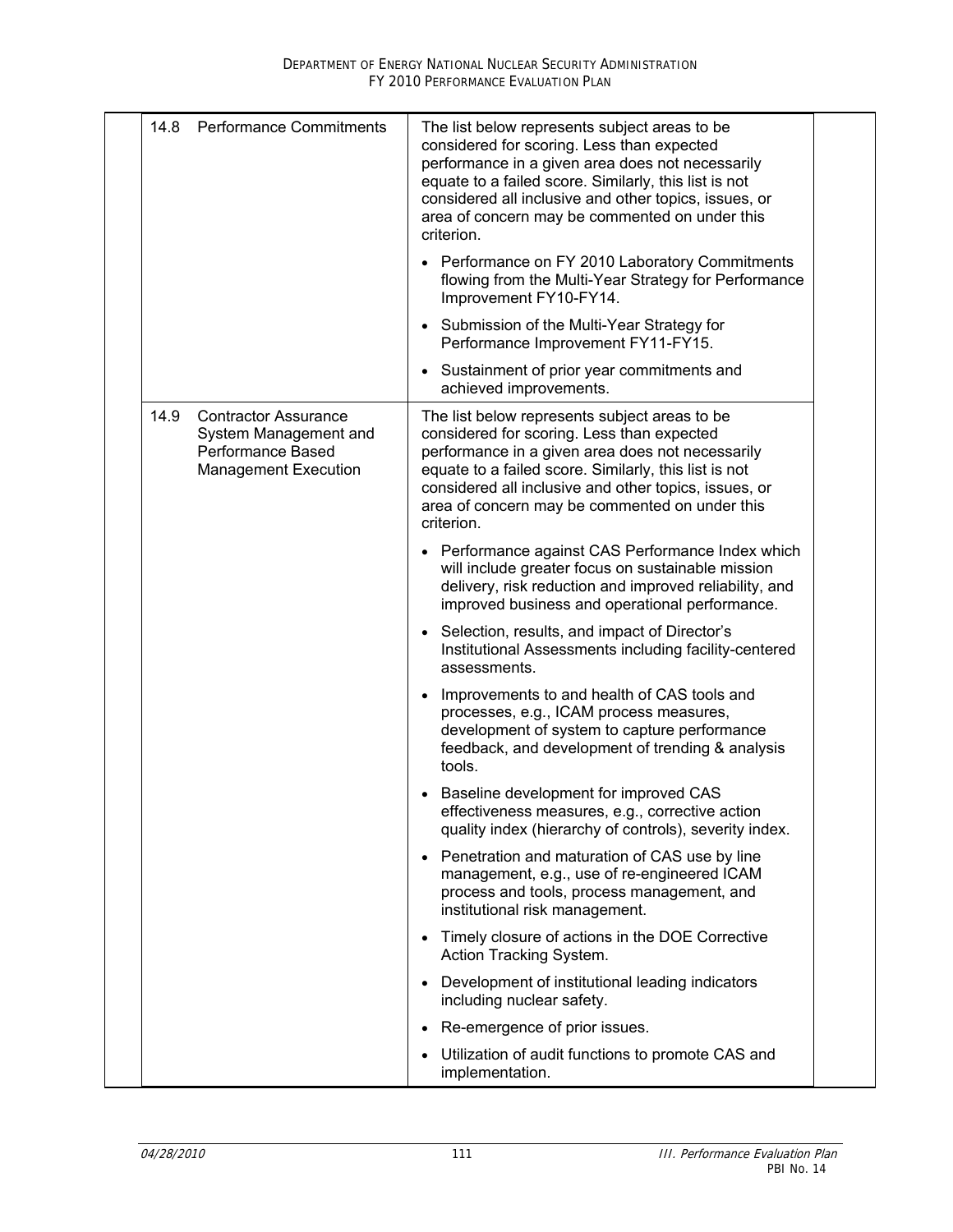| 14.10<br>Legal Counsel                               | The list below represents subject areas to be<br>considered for scoring. Less than expected<br>performance in a given area does not necessarily<br>equate to a failed score. Similarly, this list is not<br>considered all inclusive and other topics, issues, or<br>area of concern may be commented on under this<br>criterion.                                                                                                      |
|------------------------------------------------------|----------------------------------------------------------------------------------------------------------------------------------------------------------------------------------------------------------------------------------------------------------------------------------------------------------------------------------------------------------------------------------------------------------------------------------------|
|                                                      | • Implementation of a compliant Legal Management<br>Plan (LMP).                                                                                                                                                                                                                                                                                                                                                                        |
|                                                      | Demonstration of effective internal controls and<br>continuous improvement in the management of<br>litigation designed to minimize the following:<br>litigation costs, outside counsel fees and costs, and<br>the cost of judgments, awards, and settlements.                                                                                                                                                                          |
|                                                      | • Demonstrate the practice of preventive law to help<br>avoid imprudent legal risks.                                                                                                                                                                                                                                                                                                                                                   |
|                                                      | Ensuring use of outside counsel vs. LANS in-house<br>staffing is consistent with the applicable LMP.                                                                                                                                                                                                                                                                                                                                   |
| <b>Institutional Resource</b><br>14.11<br>Management | The list below represents subject areas to be.<br>considered for scoring. Less than expected<br>performance in a given area does not necessarily<br>equate to a failed score. Similarly, this list is not<br>considered all inclusive and other topics, issues, or<br>area of concern may be commented on under this<br>criterion. (The scope of this measure focuses on<br>outcomes vs. the Contractor's decision-making<br>process.) |
|                                                      | Management and balance of site resources<br>including workforce, facilities, equipment, and<br>information technology, etc. to achieve both short-<br>and long-term effectiveness and efficiency, e.g.,                                                                                                                                                                                                                                |
|                                                      | Use of Lean Six Sigma resources.<br>$\bullet$                                                                                                                                                                                                                                                                                                                                                                                          |
|                                                      | • Management of workforce.                                                                                                                                                                                                                                                                                                                                                                                                             |
|                                                      | • Response to changing mission and operational<br>requirements.                                                                                                                                                                                                                                                                                                                                                                        |
|                                                      | Management of in-sourced KSL resources<br>$\bullet$                                                                                                                                                                                                                                                                                                                                                                                    |
|                                                      | General management of workforce resources in<br>business, operations and institutional support.                                                                                                                                                                                                                                                                                                                                        |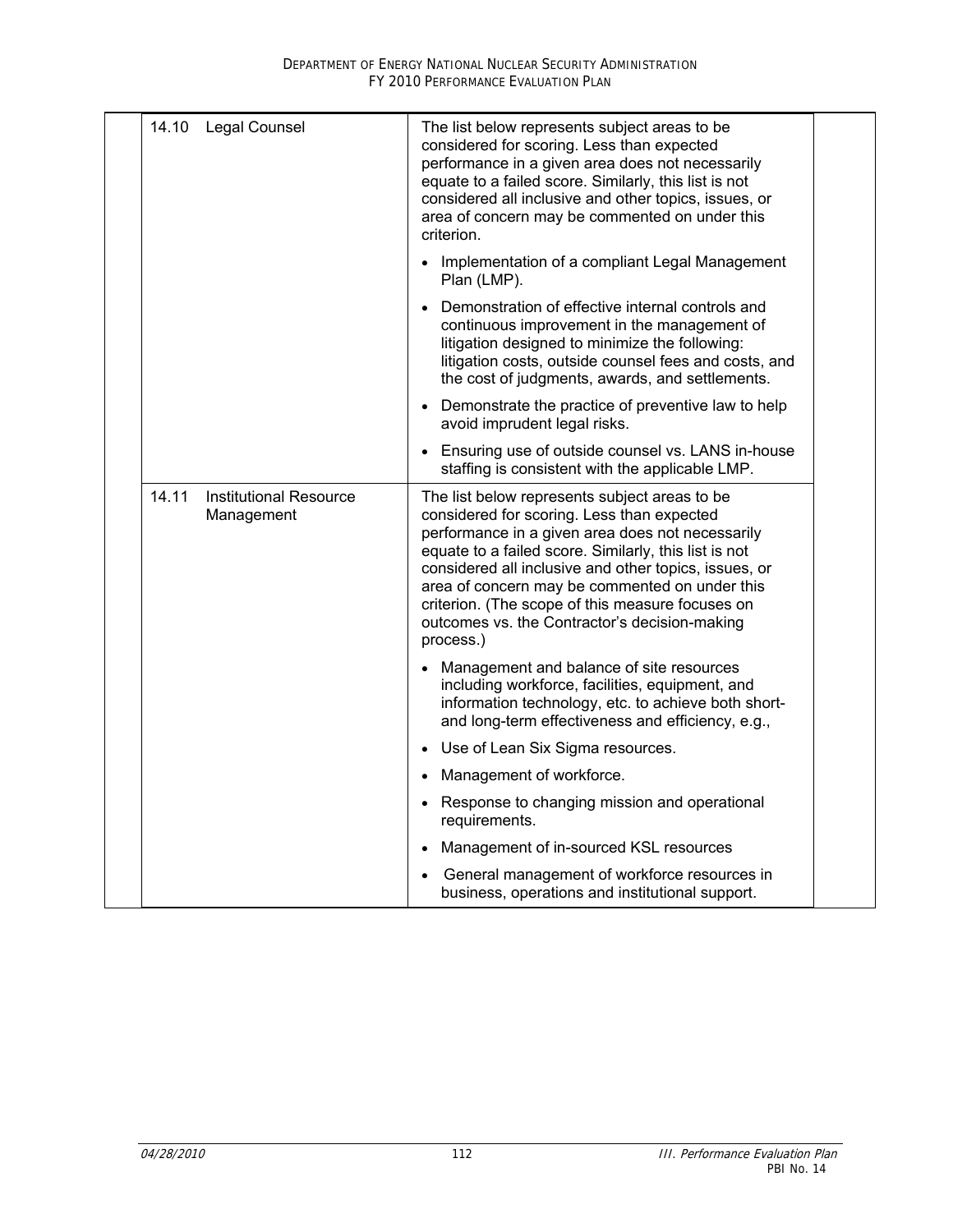|       | 14.12 American Recovery &<br><b>Reinvestment Act</b><br>Implementation         | The list below represents subject areas to be<br>considered for scoring. Less than expected<br>performance in a given area does not necessarily<br>equate to a failed score. Similarly, this list is not<br>considered all inclusive and other topics, issues, or<br>area of concern may be commented on under this<br>criterion. |  |
|-------|--------------------------------------------------------------------------------|-----------------------------------------------------------------------------------------------------------------------------------------------------------------------------------------------------------------------------------------------------------------------------------------------------------------------------------|--|
|       |                                                                                | Steps taken to assure ARRA compliance.<br>$\bullet$                                                                                                                                                                                                                                                                               |  |
|       |                                                                                | • Centralized oversight of S&T stimulus grant<br>submittals and receipt of stimulus funding on behalf<br>of Los Alamos National Laboratory, to emphasize<br>program consistency.                                                                                                                                                  |  |
|       |                                                                                | Implementation and management of stimulus<br>$\bullet$<br>readiness initiative reviews and closure reviews for<br>all stimulus competitive grants that are awarded to<br>Los Alamos National Laboratory.                                                                                                                          |  |
|       |                                                                                | Successful submittal of formal quarterly stimulus<br>recipient reports to DOE-HQ as evidenced in<br>FederalReporting.gov.                                                                                                                                                                                                         |  |
|       |                                                                                | Development of S&T Stimulus Database for all<br>stimulus evidence through project lifetime (proposal<br>development through project closeout.)                                                                                                                                                                                    |  |
| 14.13 | Management of Emergent<br><b>Business &amp; Institutional</b><br><b>Issues</b> | The list below represents subject areas to be<br>considered for scoring. Less than expected<br>performance in a given area does not necessarily<br>equate to a failed score. Similarly, this list is not<br>considered all inclusive and other topics, issues, or<br>area of concern may be commented on under this<br>criterion. |  |
|       |                                                                                | • Timely identification and effective action to resolve<br>emerging performance concerns and issues<br>including non-conformances and non-compliances.                                                                                                                                                                            |  |
|       |                                                                                | Response to and implementation of new NNSA,<br>DOE, Presidential and/or Congressional initiatives<br>and requirements.                                                                                                                                                                                                            |  |
|       |                                                                                | Institutional Leadership.<br>$\bullet$                                                                                                                                                                                                                                                                                            |  |
|       |                                                                                | Correction of Institutional issues trends.                                                                                                                                                                                                                                                                                        |  |
|       |                                                                                | Other Items and concerns.                                                                                                                                                                                                                                                                                                         |  |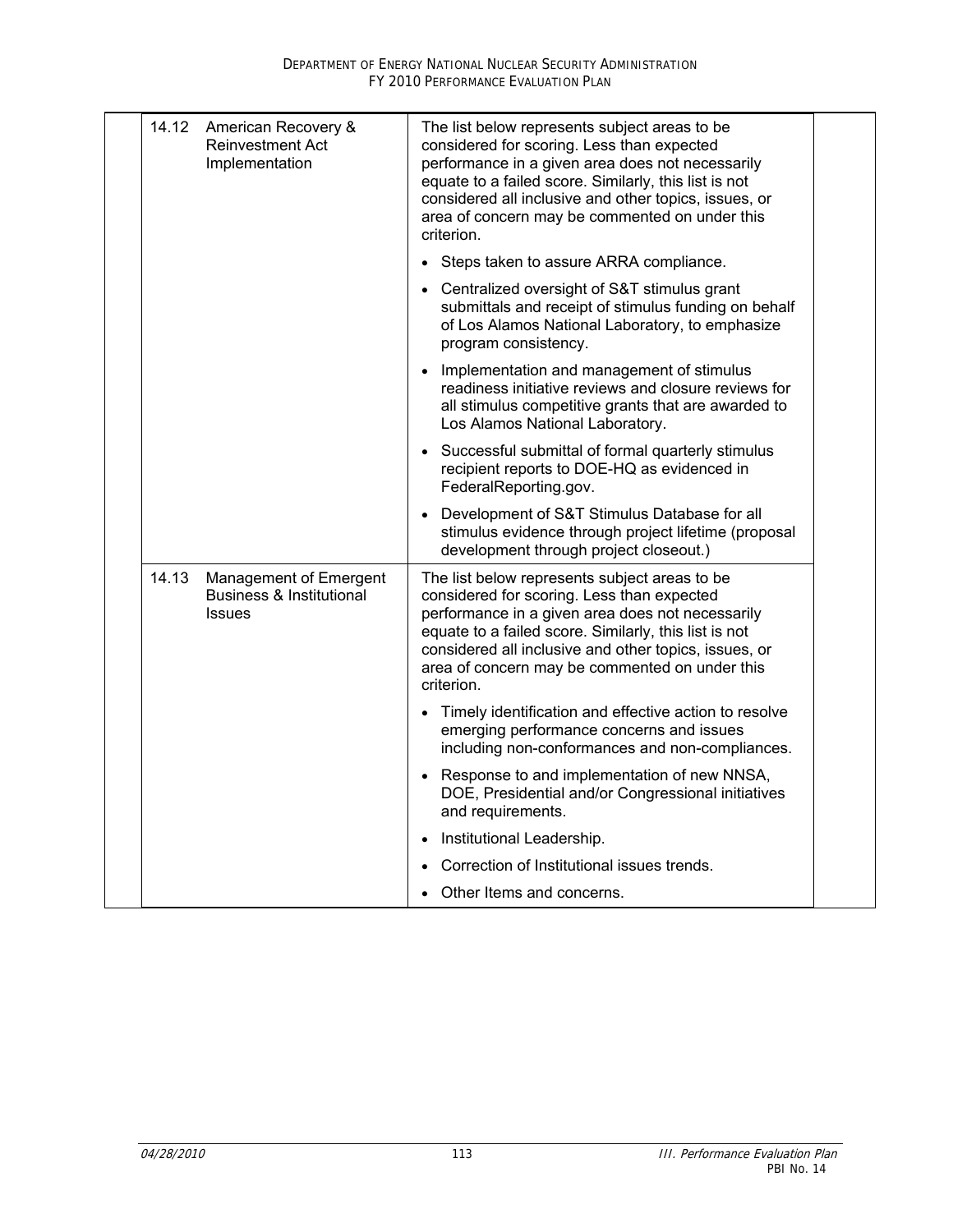| 14.14            | Integration with LLNL                | The list below represents subject areas to be.<br>considered for scoring. Less than expected<br>performance in a given area does not necessarily<br>equate to a failed score. Similarly, this list is not<br>considered all inclusive and other topics, issues, or<br>area of concern may be commented on under this<br>criterion. |  |
|------------------|--------------------------------------|------------------------------------------------------------------------------------------------------------------------------------------------------------------------------------------------------------------------------------------------------------------------------------------------------------------------------------|--|
|                  |                                      | Efforts to drive greater commonality where<br>beneficial.                                                                                                                                                                                                                                                                          |  |
|                  |                                      | Utilization of common approaches where practical.<br>$\bullet$                                                                                                                                                                                                                                                                     |  |
|                  |                                      | Application of joint, common or compatible systems<br>where appropriate.                                                                                                                                                                                                                                                           |  |
| 14.15            | Governance and Reform<br>Initiatives | The list below represents subject areas to be<br>considered for scoring. Less than expected<br>performance in a given area does not necessarily<br>equate to a failed score. Similarly, this list is not<br>considered all inclusive and other topics, issues, or<br>area of concern may be commented on under this<br>criterion.  |  |
|                  |                                      | Pursuit of development and implementation of<br>$\bullet$<br>supportive systems, processes, practices, and<br>protocols.                                                                                                                                                                                                           |  |
|                  |                                      | Laboratory efforts requested to support oversight<br>$\bullet$<br>model changes.                                                                                                                                                                                                                                                   |  |
| <b>SECTION 5</b> |                                      |                                                                                                                                                                                                                                                                                                                                    |  |

### **ASSUMPTIONS / TECHNICAL BOUNDARY CONDITIONS**

*List foreseeable impacts to performance.*

- The NNSA and LANS, LLC will agree within 30 days of receipt of final appropriations, or by mutually agreed to date if under a long-term Continuing Resolution, that the funding is sufficient to accomplish these measures. If by this date, Continuing Resolution funding or final appropriation is less than the President's Budget Request, LANS shall identify any impacts to the FY 2010 PEP measures within 30 calendar days. If interim Continuing Resolution funding is less than the President's Budget Request, LANS shall identify any impacts to the FY 2010 PEP measures within 15 business days following the approval of the Continuing Resolution.
- If no specific due date is referenced with any of the PBI completion elements, the due date of that element is to be September 30, 2010.
- If LANS cannot meet/complete a PBI because of conditions or events that are outside of LANS' ability to control, the PBI will be renegotiated.
- Performance Objectives (POs) 11, 12, 13, and 14 may each address elements of concern and/or success associated with a common driver, deliverable or initiator.
- Subjective POs are divided into "bins" only to facilitate communication. Each "bin" contains suggested topics to aid in monthly discussion and monitoring. Outcome of a topic is not individually indicative of success or failure; nor do topics limit the range of discussions or range of evaluation under a PO.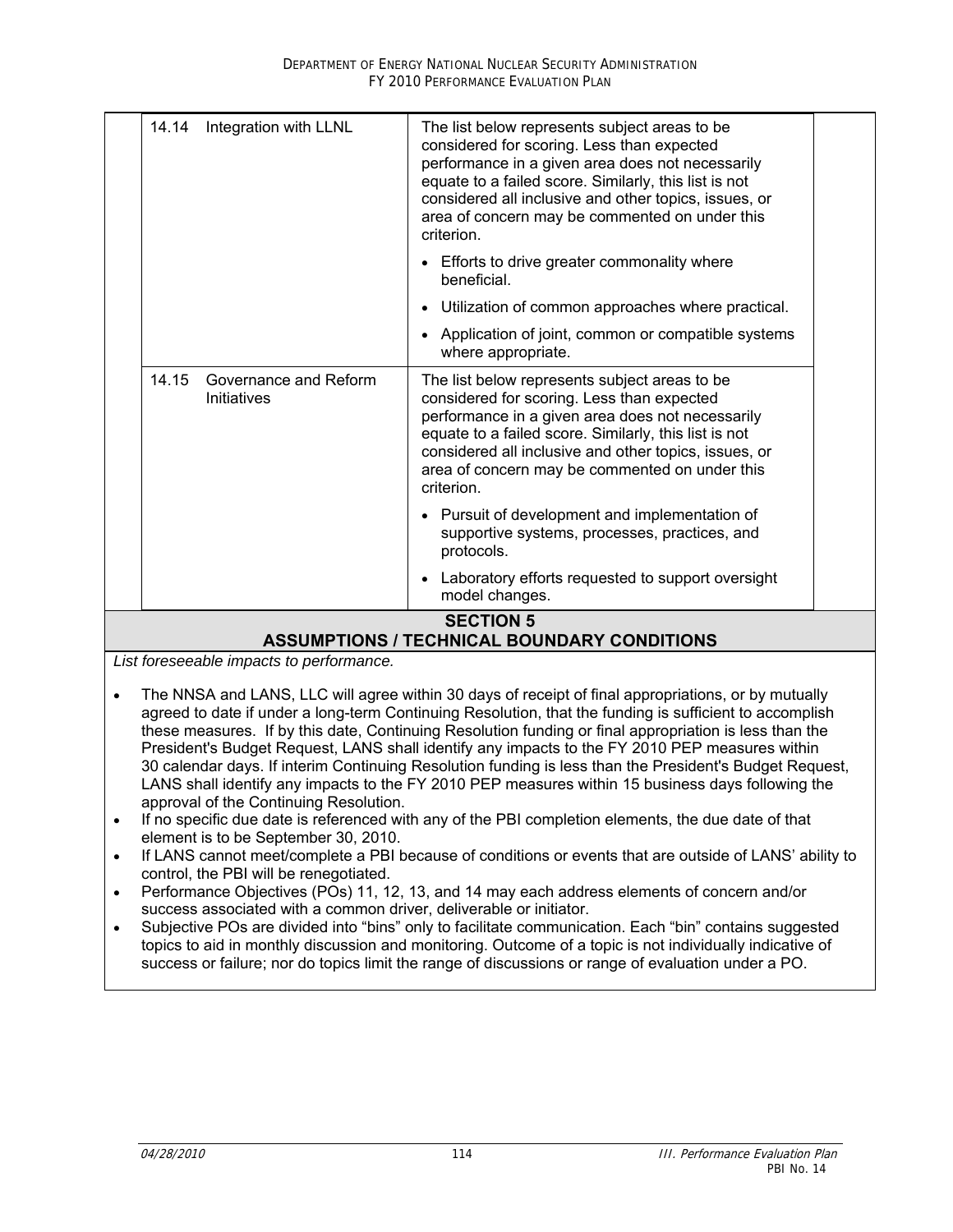### **PBI NO. 15 Security Training Capabilities**

| <b>FY 2010 PERFORMANCE BASED INCENTIVE</b>                                                                                                                                                            |                                |                                         |  |  |
|-------------------------------------------------------------------------------------------------------------------------------------------------------------------------------------------------------|--------------------------------|-----------------------------------------|--|--|
| <b>PBI No. 15</b><br>Objective:<br><b>Security Training Capabilities</b>                                                                                                                              |                                |                                         |  |  |
| <b>Objective Statement:</b> Implement and apply NA-70 provided supplemental FY 2010 funds to<br>expeditiously and efficiently design, construct, and commission the Tactical Training Facility (TTF). |                                |                                         |  |  |
| <b>SECTION 1</b><br><b>GENERAL INFORMATION</b>                                                                                                                                                        |                                |                                         |  |  |
| Revision Number and Date:<br>Maximum Available Fee:                                                                                                                                                   | \$200,000 (Essential) (2010) + | Revision No.: 0 Date: February 19, 2010 |  |  |
| \$200,000 (Essential)+\$100,000(Stretch)(2011)<br>$= $500,000$                                                                                                                                        |                                |                                         |  |  |
| Duration:                                                                                                                                                                                             | Annual                         |                                         |  |  |
| Fee Payment Type:                                                                                                                                                                                     | Completion                     |                                         |  |  |
| Principal LANS Owner:                                                                                                                                                                                 |                                | T. McKinney / M. Lansing / Scott Gibbs  |  |  |
| Principal LASO Owner:                                                                                                                                                                                 | J. Griego                      |                                         |  |  |
| <b>SECTION 2</b><br><b>PERFORMANCE REQUIREMENTS</b>                                                                                                                                                   |                                |                                         |  |  |

**GATEWAYS:** *(Describe Gateways (if applicable) that must be completed before fee can be paid.)* 

In order to earn any incentive fee in PBI 15 stretch measures, the following two gateways must be met:

- 1. Earn ≥80% total objective essential fee in the aggregate fee area of Operations.
- 2. Earn an adjectival rating of at least "Very Good" in the essential Operations Subjective measure.

33% of objective essential fee associated with PBI 15 awarded in FY 2010 and FY 2011 may be deducted from fee earned in FY 2011 if the Tactical Training Facility is not completed, commissioned and in use prior to September 30, 2011.

### **SECTION 3 INDEX OF PERFORMANCE MEASURES**

|                  |                                                                | <b>Allocated</b><br><b>Fee</b> | <b>Fee Type</b> |
|------------------|----------------------------------------------------------------|--------------------------------|-----------------|
| FY 2010 Measures |                                                                |                                |                 |
| Measure 15.1     | <b>Initiate Tactical Training Facility Demonstration Pilot</b> | \$50,000                       | E.              |
| Measure 15.2     | Award & Mobilize Design-Build contract                         | \$150,000                      | Е               |
|                  |                                                                |                                |                 |
| FY 2011 Measures |                                                                |                                |                 |
| Measure 15.3     | <b>Achieve Beneficial Occupancy &amp; Issue Report</b>         | \$200,000                      | E.              |
| Measure 15.4     | <b>Conduct First Tactical Exercise</b>                         | \$100,000                      | S               |
|                  |                                                                |                                |                 |

### **SECTION 4 PERFORMANCE MEASURES**

*List associated performance measures, expectations, targets, and fee schedules for FY 2010*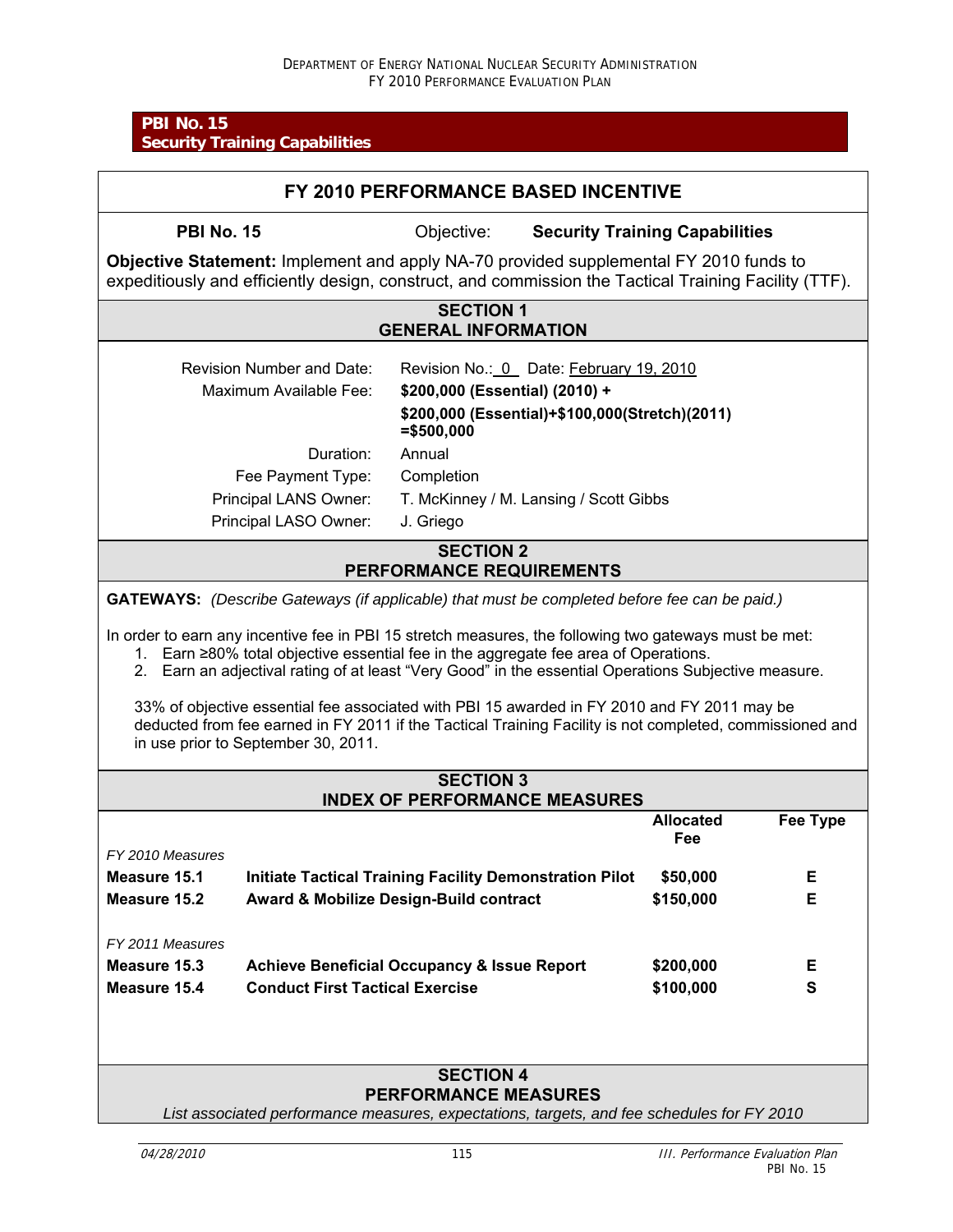## **Measure 15.1 Initiate Tactical Training Facility Demonstration Pilot (Objective/Essential)**

### **Expectation Statement:**

LANS and LASO have agreed that a commercial standard demonstration pilot shall be utilized for the development of the TTF. Accordingly, LANS shall utilize the basic design built at Y-12 to develop the commercial quality Functional and Operational Requirement (F&OR) and Design Criteria needed to initiate the Tactical Training Facility design-build project. The F&OR and Design Criteria shall be developed to the Los Alamos County Building Code (not the LANL Engineering Standards Manual) as part of the demonstration pilot. LANS will continue the pilot by utilization of an external Architect Engineering firm to conduct a commercial design review of the design-build submittals. Upon completion of the project, a lessons learned and analysis of the pilot will be compiled and issued (see measure 15.3)

### **Completion Target:**

This measure has been completed when the Contractor has:

- 1. Completed Functional and Operational Requirements (F&OR) for the TTF to include the LA County Building Code requirements and the necessary quality affecting requirements related to building function and use, expected life span, etc. by May 15, 2010.
- 2. Completed Design Criteria Document for the TTF to be consistent with LA County Building Code and the F&OR document by June 15, 2010.

### **Fee Schedule:**

Essential: \$50,000

### **Assumptions:**

• LANS formally requests waiver or equivalency to any applicable DOE, LASO or contract requirements contrary to the commercial nature of the pilot by March 15, 2010.

### **Measure 15.2 Award & Mobilize Design-Build Contract (FY 2010) (Objective/Essential)**

### **Expectation Statement:**

Utilizing the basic design built at Y-12, award a design-build contract for the NA-70 funded Tactical Training Facility and mobilize the contractor. Complete designated site preparation activities in preparation for the construction of the Tactical Training Facility Structure.

### **Completion Target:**

This measure has been achieved when the Contractor has completed the following :

- 1. Awarded a Design-Build Contract for the TTF by June 28, 2010
- 2. Issued a notice to proceed with design to the Design-Build Contractor by July 6, 2010.
- 3. Complete all clearing and grubbing required to prepare the site for Design-Build construction by September 1, 2010.
- 4. Complete all rough grade adjustments to prepare the site for Design-Build construction by September 10, 2010.
- 5. Completed Rough Grading for the TTF footings by September 15, 2010.

### **Fee Schedule:**

Essential: \$150,000

### **Assumptions Specific to this Measure:**

Success in this measure is contingent upon project achieving a cumulative CPI  $\geq$  0.95 measured at the end of the FY.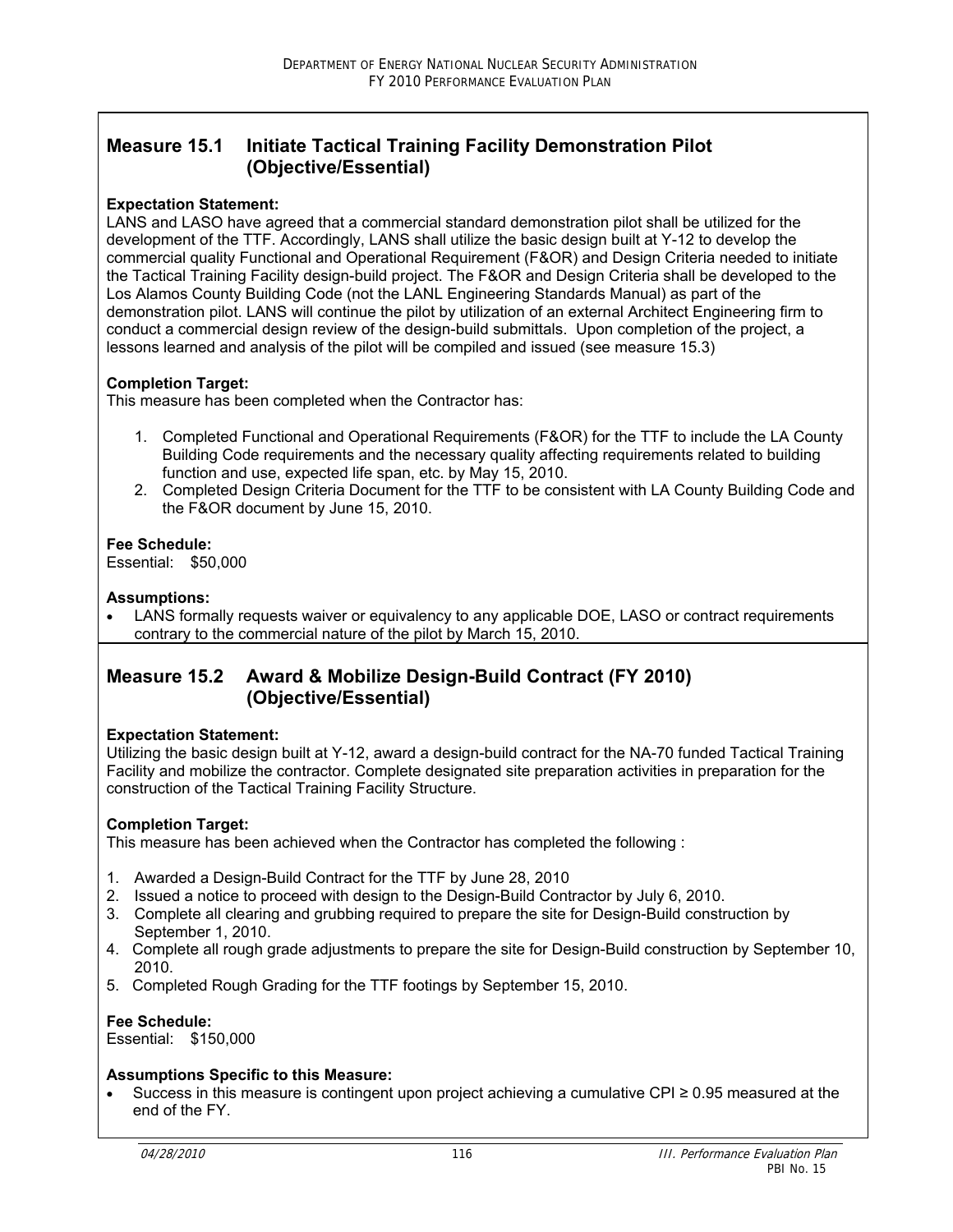### **SECTION 5 ASSUMPTIONS / TECHNICAL BOUNDARY CONDITIONS**

*List foreseeable impacts to performance.*

- The NNSA and LANS, LLC will agree within 30 days of receipt of final appropriations, or by mutually agreed to date if under a long-term Continuing Resolution, that the funding is sufficient to accomplish these measures. If by this date, Continuing Resolution funding or final appropriation is less than the President's Budget Request, LANS shall identify any impacts to the FY 2010 PEP measures within 30 calendar days. If interim Continuing Resolution funding is less than the President's Budget Request, LANS shall identify any impacts to the FY 2010 PEP measures within 15 business days following the approval of the Continuing Resolution.
- If no specific due date is referenced with any of the PBI completion elements, the due date of that element is to be September 30, 2010.
- If LANS cannot meet/complete a PBI because of conditions or events that are outside of LANS' ability to control, the PBI will be renegotiated.
- This PBI shall be considered an element in the "operation" focus area for rollup and summarization purposes.
- All calculations for determining performance ratings shall be rounded to one tenth of a decimal point.  $(e.g., 88.88 = 88.9)$
- LASO approves requested waivers and equivalencies by March 22, 2010. LANS and LASO will assess the impact of any approvals LASO cannot grant by March 22, 2010 and revise this PBI if merited.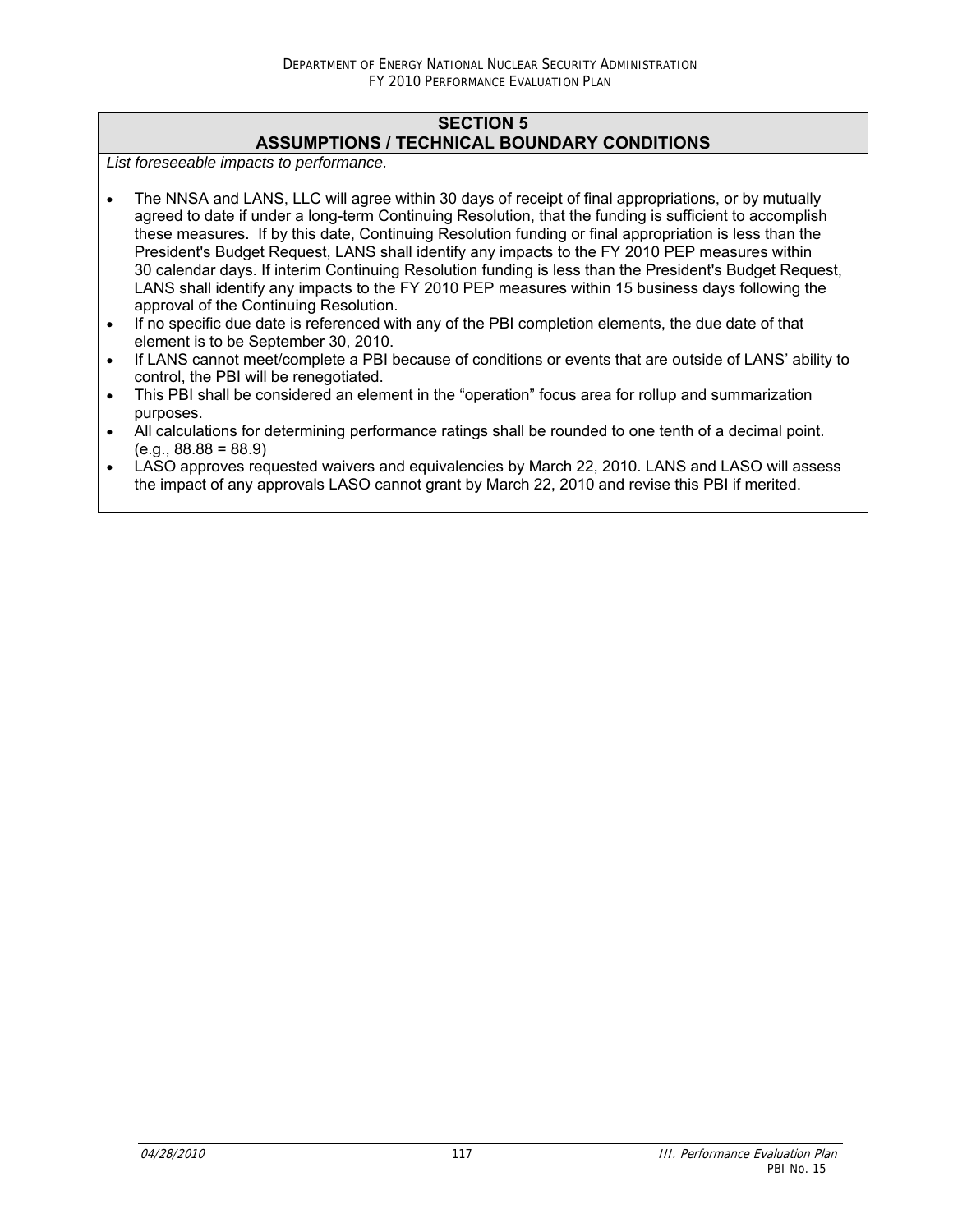**PBI NO. 16 New Initiatives** 

| FY 2010 PERFORMANCE BASED INCENTIVE                                                                                                                                                                                                                                                                                                                                                        |                                                                                                                                       |  |  |
|--------------------------------------------------------------------------------------------------------------------------------------------------------------------------------------------------------------------------------------------------------------------------------------------------------------------------------------------------------------------------------------------|---------------------------------------------------------------------------------------------------------------------------------------|--|--|
| <b>PBI No. 16</b>                                                                                                                                                                                                                                                                                                                                                                          | <b>New Initiatives</b><br>Objective:                                                                                                  |  |  |
|                                                                                                                                                                                                                                                                                                                                                                                            | Objective Statement: Execute new initiatives toward the goal of a responsive, efficient Laboratory                                    |  |  |
|                                                                                                                                                                                                                                                                                                                                                                                            | <b>SECTION 1</b><br><b>GENERAL INFORMATION</b>                                                                                        |  |  |
| <b>Revision Number and Date:</b><br>Maximum Available Incentive Fee:                                                                                                                                                                                                                                                                                                                       | Revision No.: 0 Date: March 30, 2010<br>\$225,000 (Essential) + 1,300,000 (Stretch) +<br>$$375,000$ (Subjective) = \$1,900,000        |  |  |
| Duration:<br>Fee Payment Type:<br>Principle LANS Owner:                                                                                                                                                                                                                                                                                                                                    | Annual<br>Completion<br>16.1: C. McMillan, W. Rees<br>16.2: T. McKinney, T. Harper, S. Gibbs<br>16.3: M. Barth<br>16.4: I. Richardson |  |  |
| Principle COR:                                                                                                                                                                                                                                                                                                                                                                             | 16.1: J. Griego<br>16.2: R. Snyder, H. Brockelsby, J. Griego<br>16.3: H. Brockelsby<br>16.4: R. Snyder                                |  |  |
|                                                                                                                                                                                                                                                                                                                                                                                            | <b>SECTION 2</b><br><b>PERFORMANCE REQUIREMENTS</b>                                                                                   |  |  |
| <b>GATEWAYS:</b> (Describe Gateways (if applicable) that must be completed before fee can be paid.)<br>In order to earn any incentive fee in PBI 16 stretch measures, the following two gateways must be met:<br>1. Earn ≥80% total objective essential fee in the related aggregate fee area.<br>2. Earn an adjectival rating of "Very Good" in the related essential Subjective measure. |                                                                                                                                       |  |  |
|                                                                                                                                                                                                                                                                                                                                                                                            | <b>SECTION 3</b>                                                                                                                      |  |  |

| <b>INDEX OF PERFORMANCE MEASURES</b> |                                                                                             |                                |                                  |  |
|--------------------------------------|---------------------------------------------------------------------------------------------|--------------------------------|----------------------------------|--|
|                                      |                                                                                             | <b>Allocated</b><br><b>Fee</b> | Fee Type<br>E or S               |  |
| Measure 16.1 Mission                 |                                                                                             | \$600,000                      | S                                |  |
| <b>Measure 16.2 Operations</b>       |                                                                                             | \$700,000                      | S                                |  |
|                                      | <b>Measure 16.3 Institutional Management &amp; Business</b>                                 | \$225,000                      | Е                                |  |
|                                      | <b>Measure 16.4 Elimination of Non-Value Cost Efforts</b>                                   | \$375,000 Subjective/Stretch   |                                  |  |
|                                      | <b>And Increased Productivity</b>                                                           |                                |                                  |  |
|                                      | <b>SECTION 4</b><br><b>PERFORMANCE MEASURES</b>                                             |                                |                                  |  |
|                                      | List associated performance measures, expectations, targets, and fee schedules for FY 2010. |                                |                                  |  |
| 04/28/2010                           | 118                                                                                         |                                | III. Performance Evaluation Plan |  |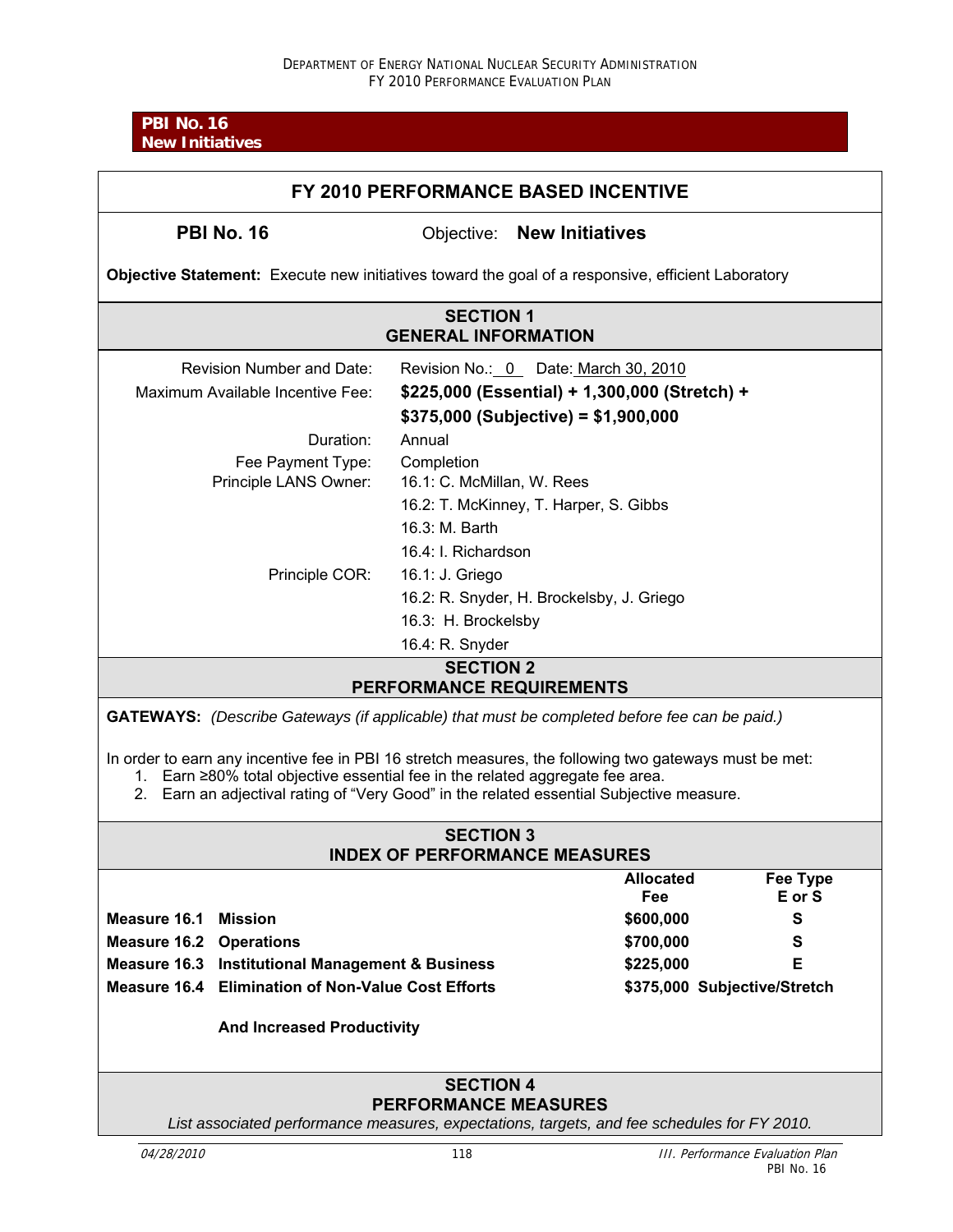## **Measure 16.1 New Initiatives: Mission**

### **Measure 16.1.1 Exceeding FY 2010 Pu Disposition Program Objectives (Objective/Stretch)**

### **Expectation Statement:**

Significantly increase the amount of Pu Oxide that is prepared and packaged for shipment to SRS.

### **Completion Target:**

Measure is achieved when the contractor has:

Prepared and packaged an additional 50 kgs of certified Pu Oxide. (The 50 kgs are in addition to the 50 kgs that are already planned and programmatically funded in FY10.)

### **Fee Schedule:**

Stretch: \$200,000

- Up to \$150,000 (\$3,000 paid for each additional whole kg of Pu Oxide that is prepared and packaged.)
- Additional \$50,000 for full attainment of the target.

### **Assumptions Specific to This Measure**

- "Ready and packaged" includes only appropriately packaged Pu Oxide that is either awaiting results from (and is expected to pass) or has successfully passed analytical chemistry testing.
- LANS and LASO will agree to completion evidence for each target by April 15, 2010.

### **Measure 16.1.2 Weapon Production Performance Dashboard (Objective/Stretch)**

### **Expectation Statement:**

Establish a formalized on-line process for tracking programmatic cost and schedule performance for Weapon Production Programs.

### **Completion Target:**

Demonstrate a dashboard tool to display cost and schedule performance data for Weapon Production Programs (Pit Manufacturing, Detonator Manufacturing, Component Surveillance, ARIES, and Pu238 Product Manufacturing). The Dashboard for each program will consist of four subelements: (a) Financial Management, (b) MRT/PBI Customer Commitments, (c) Quality Metrics Tracking, and (d) Program Infrastructure Sustainability. Demonstrate use of the Dashboard by management to help enable Weapon Production mission delivery by September 30, 2010.

#### **Fee Schedule:**

Stretch: \$100,000

### **Assumptions Specific to This Measure:**

LANS and LASO will agree to completion evidence for each target by April 15, 2010.

### **Measure 16.1.3 Global Security Performance Dashboard (Objective/Stretch)**

### **Expectation Statement:**

Establish a formalized process for effective monitoring and communication of organizational performance in the areas of program execution, program development, internal processes, and finance in Global Security.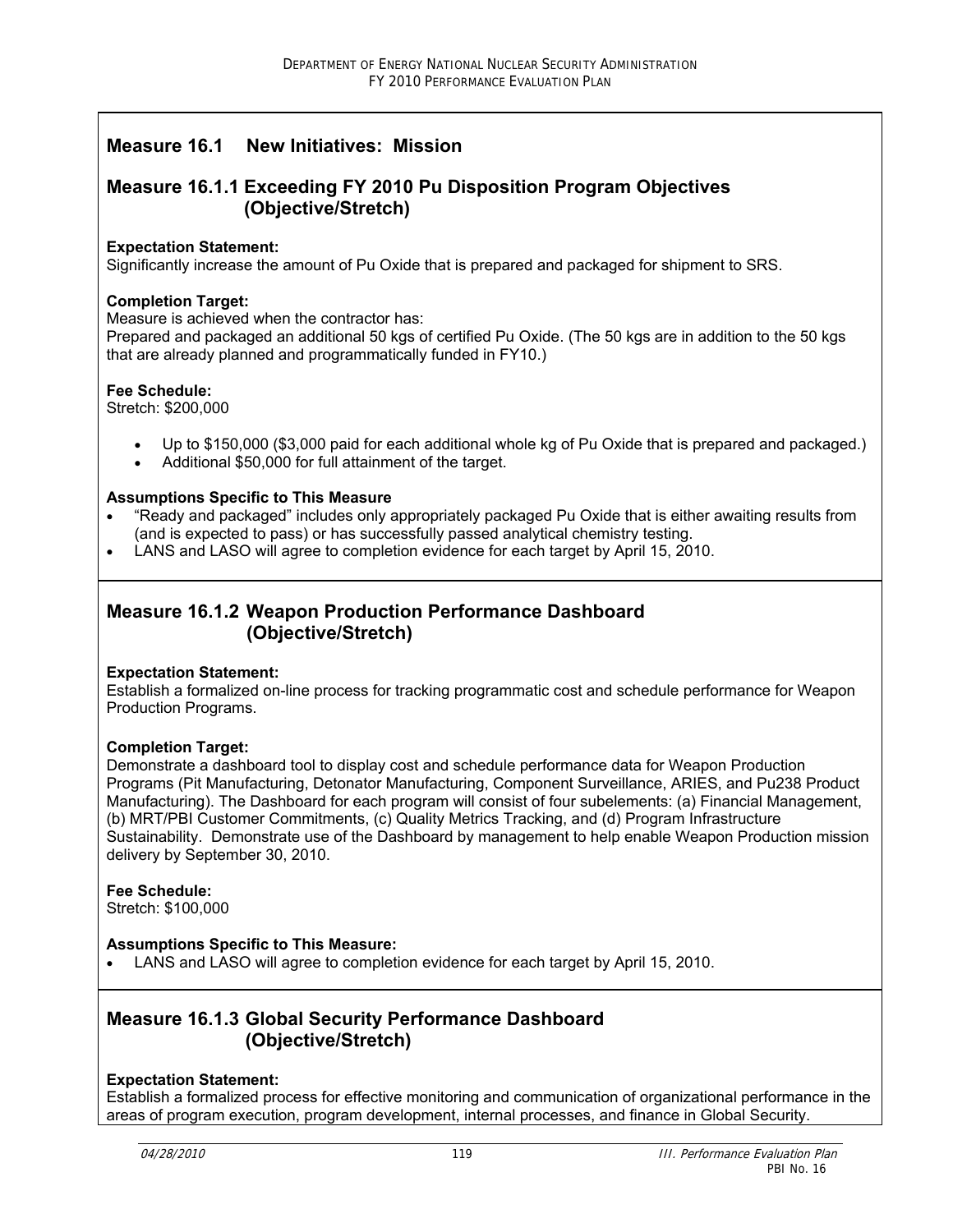### **Completion Target:**

Design and develop a Global Security (GS) Dashboard with Institutional Mission Performance and GS Mission Facilitation metrics that enable effective monitoring and communication of organizational performance in the areas of program execution, program development, internal processes, and finance. Demonstrate use of the Dashboard, by management, to help enable GS mission delivery by September 30, 2010.

#### **Fee Schedule:**

Stretch: \$100,000

#### **Assumptions Specific to This Measure:**

LANS and LASO will agree to completion evidence by April 15, 2010.

### **Measure 16.1.4 Nuclear Material Shipments to the WIPP NDA Program (Objective/Stretch)**

### **Expectation Statement:**

Increase the number of nuclear material drums bound for WIPP NDA evaluation.

### **Completion Target:**

Measure is achieved when the Contractor has: Shipped an additional 100 drums of nuclear material to TA-54 by September 30, 2010.

# **Fee Schedule:**

\$200,000

- 75% of fee for the 50 drums shipped to TA-54 from TA-55 cleanout
- 25% of fee for the remaining 50 drums originating from any LANS location, including TA-55.

### **Assumptions Specific to This Measure:**

- NNSA/CBFO will bring the existing TA-55 Calorimeter/Gamma Isotopic (Cal/Iso) equipment into the certified WIPP NDA program or provide comparable equipment by April 30, 2010.
- NNSA/CBFO will provide, as GFE, 32 Pipe Overpack Components (POCs) per month up to a total of 200 POCs. These POCs would be delivered to LANL beginning approximately at the end of April 2010.
- LANS and LASO will agree to completion evidence and qualifying nuclear material for each target by April 30, 2010.
- The 100 drums are in addition to the 300 drums from TA-55 and others that are already planned and programmatically funded in FY10.
- None of the 100 drums addressed by this PBI are incentivized elsewhere in the PEP.
- None of the 100 drums addressed by this PBI shall require WCCR.
- At least 50 of the drums credited in this PBI must originate from TA-55.

## **Measure 16.2 New Initiatives: Operations**

### **Measure 16.2.1 Sourcing Strategies (Objective/Stretch)**

### **Expectation Statement:**

Improve sourcing strategies across the Laboratory.

### **Completion Target:**

Measure is achieved when the Contractor has:

1. Completed an integrated concrete sourcing and acquisition strategy that addresses long term and near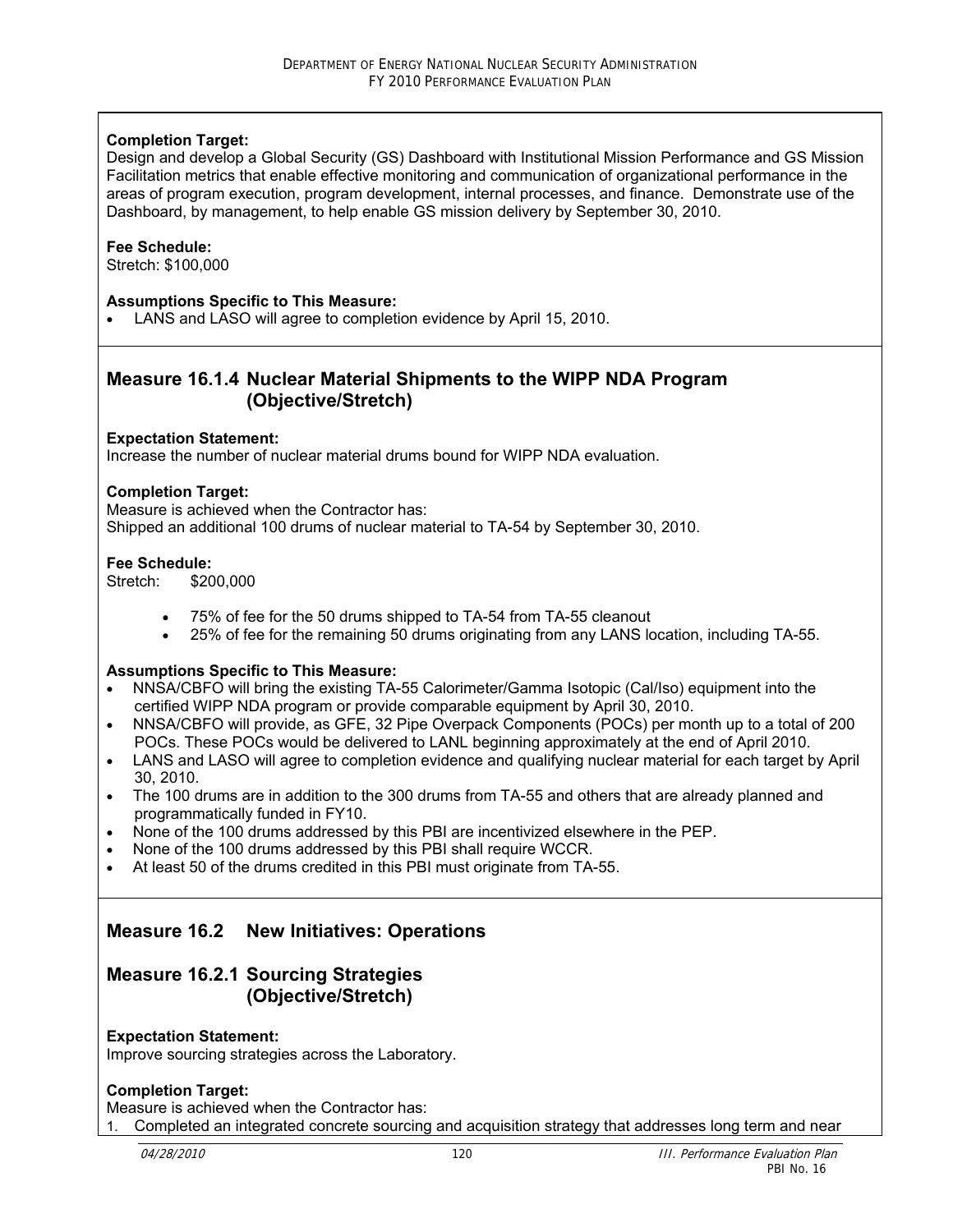term needs; develop an integrated action plan to implement the concrete sourcing strategy

2. Conducted a comprehensive make-buy analysis of site taxi/shuttle service including a comparison to outsourcing to the County.

### **Fee Schedule:**

Stretch: \$100,000

- \$50,000 for completion of Target 1
- \$50,000 for completion of Target 2

### **Assumptions Specific to This Measure:**

- LANS and LASO will agree to completion evidence for each target by April 15, 2010.
- A TA-50/55 specific concrete strategy is included in 16.2.2 which must tie to this deliverable**.**
- A TA-50/55 specific transportation plan is included in 16.2.2 which must tie to this deliverable.
- Sourcing Strategies must evaluate a credible set of acquisition and packaging considerations.

### **Measure 16.2.2 Pajarito Corridor Construction Activities (Objective/Stretch)**

### **Expectation Statement:**

Develop integrated planning to support the Pajarito corridor construction activities.

### **Completion Target:**

Measure is achieved when the Contractor has:

Instituted a process to manage the institutional interfaces and resolve issues for TA-50/55 related projects (CMRR, TA-55 Reinvestment, RLWTF, New TRU, and NMSSUP2) that enhance overall site project performance and minimize operational impacts for the next decade. The product shall produce at a minimum the following fully coordinated effective and efficient results:

- 1. Development and submission of an integrated laydown, staging and warehousing plan for TA-50/55 projects (to include any impacts to Pajarito Road) – DUE: June 30, 2010
- 2. Development of a concrete batch plant strategy coordinated with existing and future concrete plant operation - DUE: June 30, 2010
- 3. Development of a parking and workforce transportation plan for the TA-55 corridor that will facilitate construction execution, emergency response, and workforce safety. The plan shall determine impacts upon Pajarito road. - DUE: July 30, 2010
- 4. Development of a security (access control, material staging, inspection & badging) strategy. The strategy shall consider intermediate security posture during construction of projects and needs for compensatory measures. DUE: June 30, 2010
- 5. Identification and (cost vs benefit) study of any major scope or schedule conflicts or opportunities; DUE: May 30, 2010
- 6. Development and submission of a single master integrated schedule (and a process to maintain it) to support efficient execution for Pajarito corridor project activities - DUE: June 30, 2010
- 7. Development of a multi-year staffing plan for recruitment and retention of critical laboratory project staff (for each project). - DUE: June 30, 2010.
- 8. Assessment of each project's anticipated FY 2011 and FY 2012 budgets to assess capability to sufficiently staff and execute as well as to identify any significant revisions to project planning: June 30, 2010

### **Fee Schedule:**

Stretch: \$300,000

- \$150,000 for completion of any 7 out of 8 Targets
- \$150,000 for completion of the remaining Target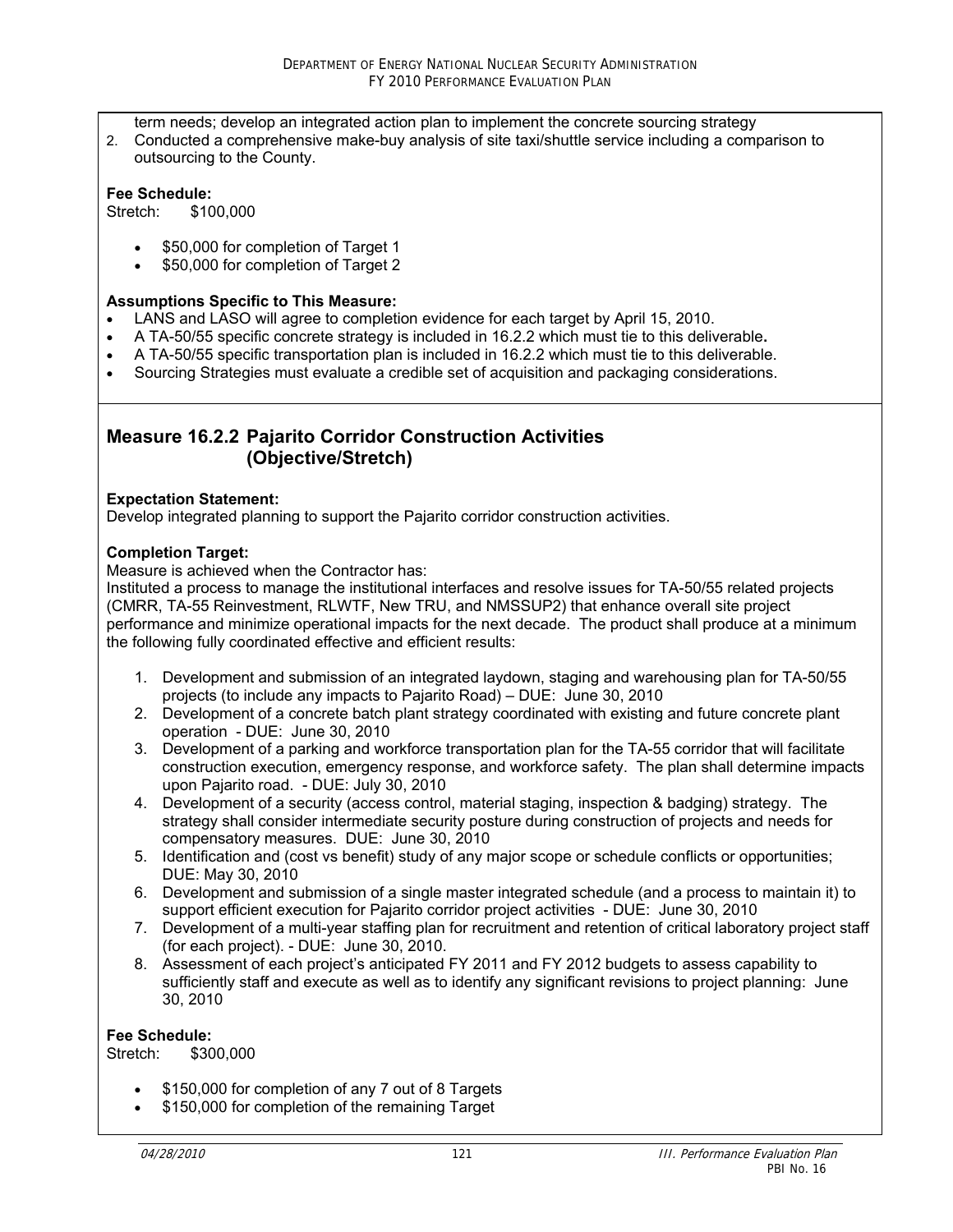### **Assumptions Specific to This Measure:**

- Emphasis will be on detail in the near term years (2011 to 2012) with less fidelity in the later years (2013 and beyond).
- All products will be reviewed (one week review period) in draft by a NNSA team representing each of the projects – with a single set of comments issued to LANS via the Deputy Site Manager

### **Measure 16.2.3 Protected Outlet Boxes on the Red Network (Objective/Stretch)**

### **Expectation Statement:**

Eliminate the LANL requirement for POB (protected outlet boxes) on the Red Classified Network

### **Completion Target:**

Measure is achieved when the Contractor has:

- 1. Implemented MAC address authentication as a mitigating control on one classified LAN by June 30, 2010.
- 2. Submitted a memo to the DAA for approval to test the control by June 30, 2010.
- 3. Submitted any required SOPs necessary for protected transmission systems to the Telecommunication Security Operations Manager (TSOM) by June 30, 2010.
- 4. Submitted test results of the mitigating control and a request to remove all requirements for POBs in Security Plans within the Red Classified environment to the ISSM and DAA by July 30, 2010.

### **Fee Schedule:**

Stretch: \$200,000

### **Assumptions Specific to This Measure:**

Removal of POBs is outside the scope of this target.

### **Measure 16.2.4 Institutional Engineering Design Review Process (Objective/Stretch)**

#### **Expectation Statement:**

Development and institutionalization of a process to ensure that institutional engineering design reviews will result in the application of minimum requirements consistent with LANS contract. (CFRs, Executive Orders, DOE Orders, State Laws as applicable)

### **Completion Target:**

- 1. Review Conduct of Engineering Procedure AP-341-622, "LANL Review of Designs Produced by External Design Agencies", and determine if changes are appropriate to comply with the expectation statement.
- 2. Discuss AP-341-622 (current revision or draft update, if appropriate) with LASO stakeholders.
- 3. Issue update to AP-341-622, if required by August 31, 2010.
- 4. Ensure that Design Engineering Subject Matter Experts are trained on the current (or revised) procedure by September 30, 2010

### **Fee Schedule:**

Stretch: \$100,000

#### **Assumptions Specific to This Measure:**

• Determine if an update to AP-341-622 is needed with LASO concurrence by May 31, 2010.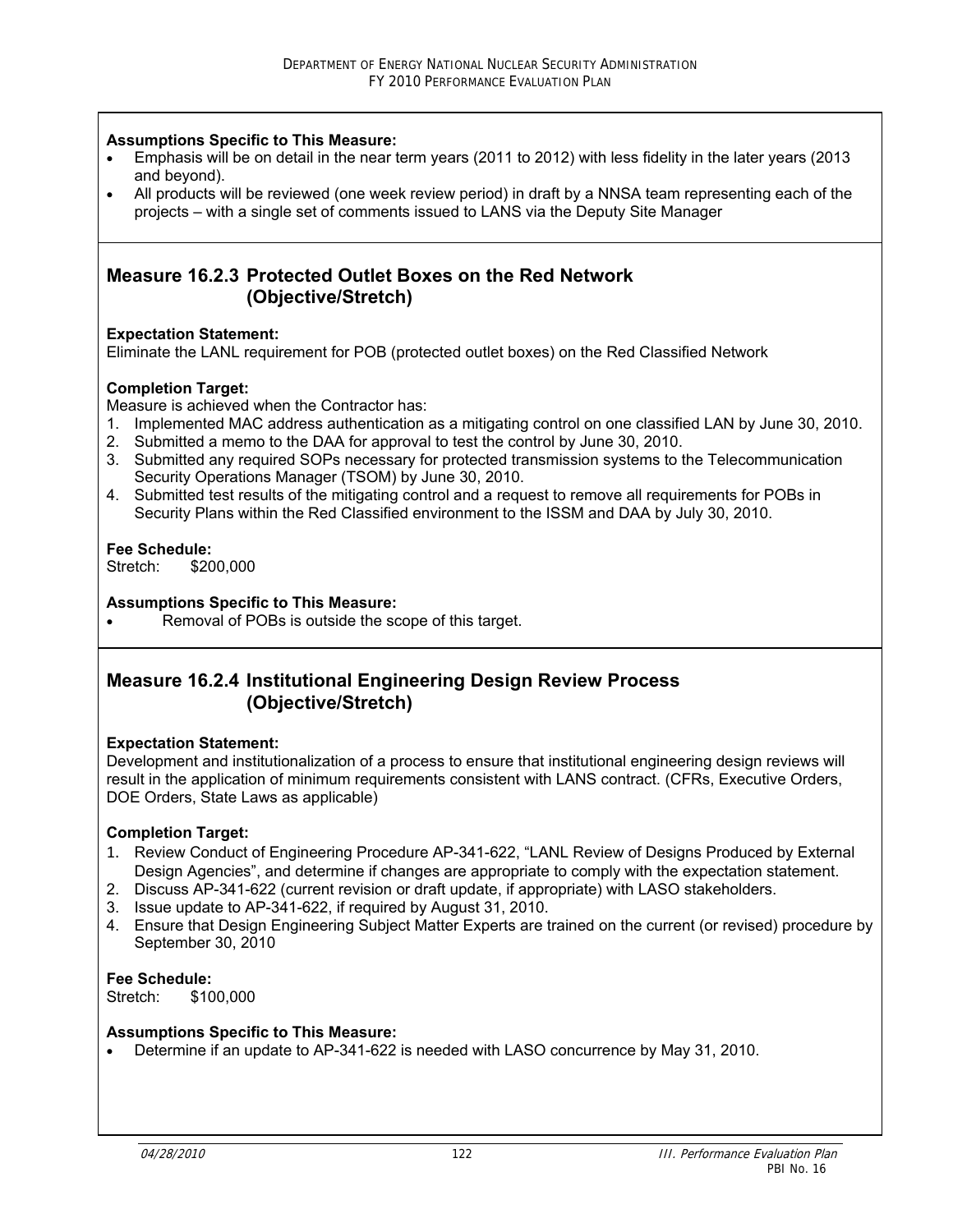## **Measure 16.3 New Initiatives: Institutional Management & Business**

### **Measure 16.3.1 Destruction/Recycling of Computer Equipment (Objective/Essential)**

### **Expectation Statement:**

LANL will analyze its current computer and computer-related equipment with memory disposition programs to determine the annual economic impact of processing 3,000+ pieces of the noted equipment for electronics destruction/recycling versus the risk of releasing it for public sale. LANL will also review its current reuse program for computers newer than 4 years to determine how its internal reuse or exchange/trade-in programs can be improved, while meeting the applicable cyber security requirements. Based on the results of the study, LANL will renegotiate its disposition subcontracts and expand the scope of LANL's *IT Destruction/Recycle Plan* and resubmit it for NNSA's approval. Lastly, LANL will develop an institutional computer internal reuse and external release program that is in accordance with the NAP 14.1-B to further reduce the risk of data being released to the general public, while minimizing the economic impact to the government. Once the new program is implemented in FY11, LANL will update P821 *Government Property* and resubmit its Property Management Manual (PMM) to NNSA for approval.

### **Completion Target:**

This measure has been achieved when the Contractor has:

- 1. Conducted a cost/risk impact study to determine the annual economic impact and risk avoidance to the Laboratory of processing the noted equipment for electronics destruction/recycling in lieu of public release.
- 2. Developed a plan to identify the computers that are newer than 4 years and make them available for internal reuse or make them available for exchanges/trade-ins once the memory has been removed.
- 3. Modified or renegotiated LANL's subcontracts for the external destruction/recycling of noted equipment based on the information provided in the costs/risk impact study in order to off-set the reduction in resale revenue.
- 4. Modified or renegotiated LANL's public sales subcontracts based on the information provided in the cost/risk impact study in order to minimize the loss of revenue that will result from destroying/recycling the noted equipment.
- 5. Resubmitted LANL's *IT Destruction/Recycle Plan* for NNSA LASO's Cognizant Designated Approval Authority (DAA) to ensure compliance with the requirements of P211 *Sanitizing Information System Storage Media, Memory Devices, and other Related Hardware* and applicable NAPs.
- 6. Developed an *FY11 Electronics Destruction/Recycle Implementation Plan* that captures the new requirements for computer internal reuse, exchange/trade-in or destruction/recycle program.

### **Deliverables:**

- 1. Impact Study that demonstrates the economic impact, program efficiencies and risk avoidance of revising LANL's current computer disposition program.
- 2. Evaluation plan for reusing or exchanging computers newer than 4 years.
- 3. Modified or prepared new subcontracts for electronics destruction/recycling and public sales.
- 4. Revised *LANL IT Destruction/Recycle Plan*. Plan to be submitted on or before July 13, 2010 and NNSA LASO DAA approval required on or before September 2, 2010 in order for the FY11 implementation plan to be completed.
- 5. Provided an FY11 Electronic Destruction/Recycle Implementation plan on or before September 30, 2010 that increases accountability, efficiency, and effectiveness, while reducing the risk of data to the general public.

### **Fee Schedule:**

Essential: \$75,000

### **Assumptions Specific to This Measure:**

- LANS and LASO will agree to completion evidence for each target by April 15, 2010.
- Approval of the revised LANL IT Destruction/Recycle Plan will be received by the NNSA LASO DAA on or before September 2, 2010.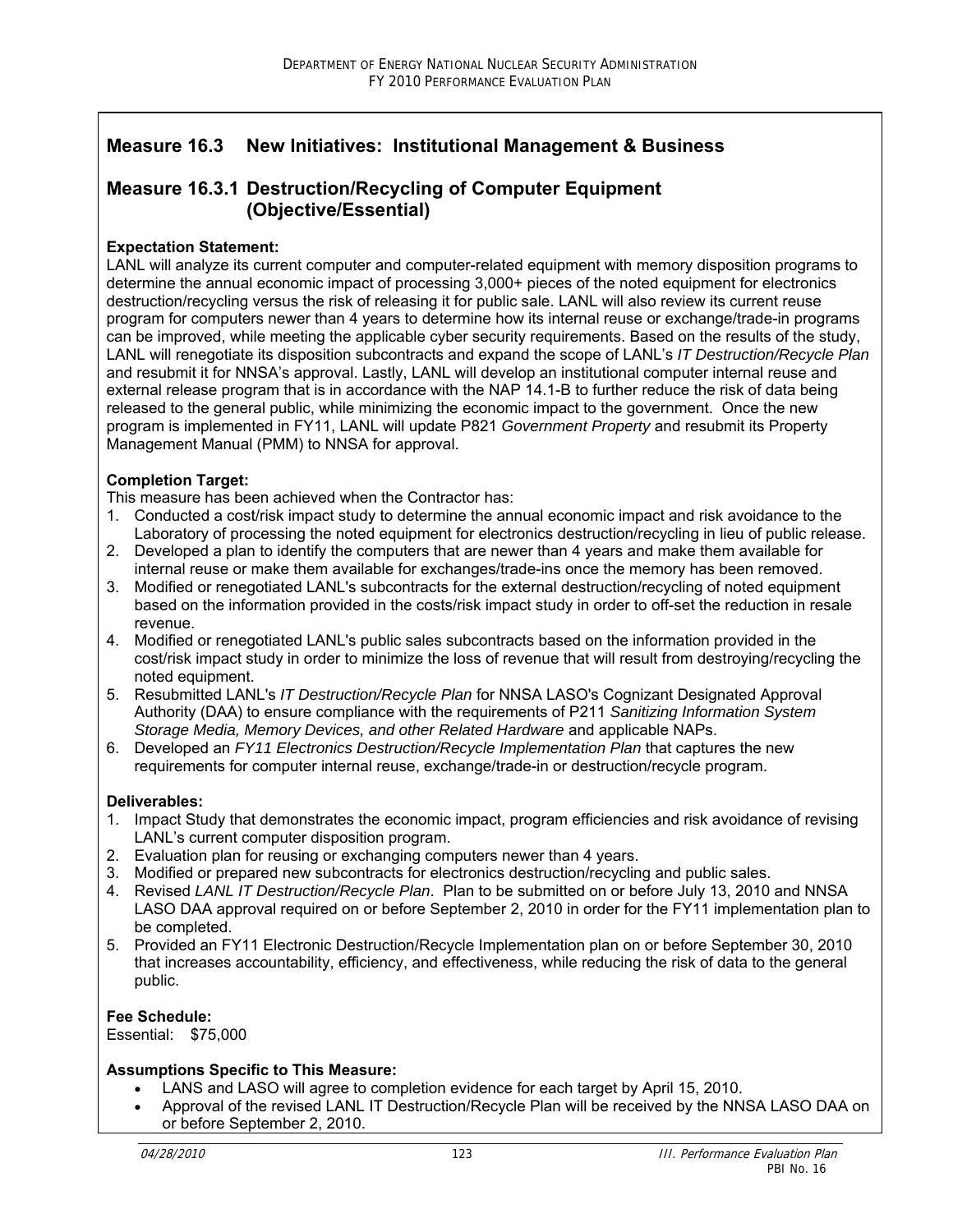Should the Impact Study (Target 1) conclude that no further action is required, LASO concurrence is required.

### **Measure 16.3.2 Electronic Records Management Compliance (Objective/Essential)**

### **Expectation Statement:**

Establish a three year electronic records management compliance plan.

### **Completion Targets:**

This measure has been achieved when the Contractor has:

- 1. Established a three year electronic records management compliance plan approved by LANS Senior Management.
- 2. Established a communications plan to facilitate implementation of the compliance plan.
- **3.** Produced an inventory of electronic information systems in the custodianship of SAE Division with DOE records schedules applied.
- **4.** Completed the FY 2010 elements of the plans.

### **Deliverables:**

- 1. Three year e compliance plan (see Assumption 1, below) approved by LANS Senior Management.
	- Collaborations with LANS organizations (e.g., QA Division)
	- Conduct assessments
	- Conduct training
	- Perform benchmarking
- 2. Communications plan, which includes the following elements for implementing the plan:
	- Conduct workshops
	- Perform benchmarking
	- Perform parent company reach-back
	- Partner with DOE NNSA CIO Records Officer to support Records Management Program awareness
- 3. An inventory of electronic information systems in the custodianship of SAE Division with DOE records schedules applied.
- 4. Document completed actions in FY 2010.

### **Fee Schedule:**

Essential: \$75,000

#### **Assumptions Specific to This Measure:**

- LASO/NNSA and LANS agree that the compliance plan includes all of the elements required for a compliant Federal Records Management Program.
- SAE Division will provide an inventory of information systems for which they are the responsible custodian and that contain record information according to the federal definition.
- LANS and LASO will agree to completion evidence for each target by April 15, 2010.

### **Measure 16.3.3 HR Business Area Development (Objective/Essential)**

### **Expectation Statement:**

Simplify, standardize, and streamline processes by optimizing automation and self service through improved technology.

### **Completion Targets:**

OBIEE:

1. Completion of HR Dashboards in OBIEE to replace HR Discoverer Reports.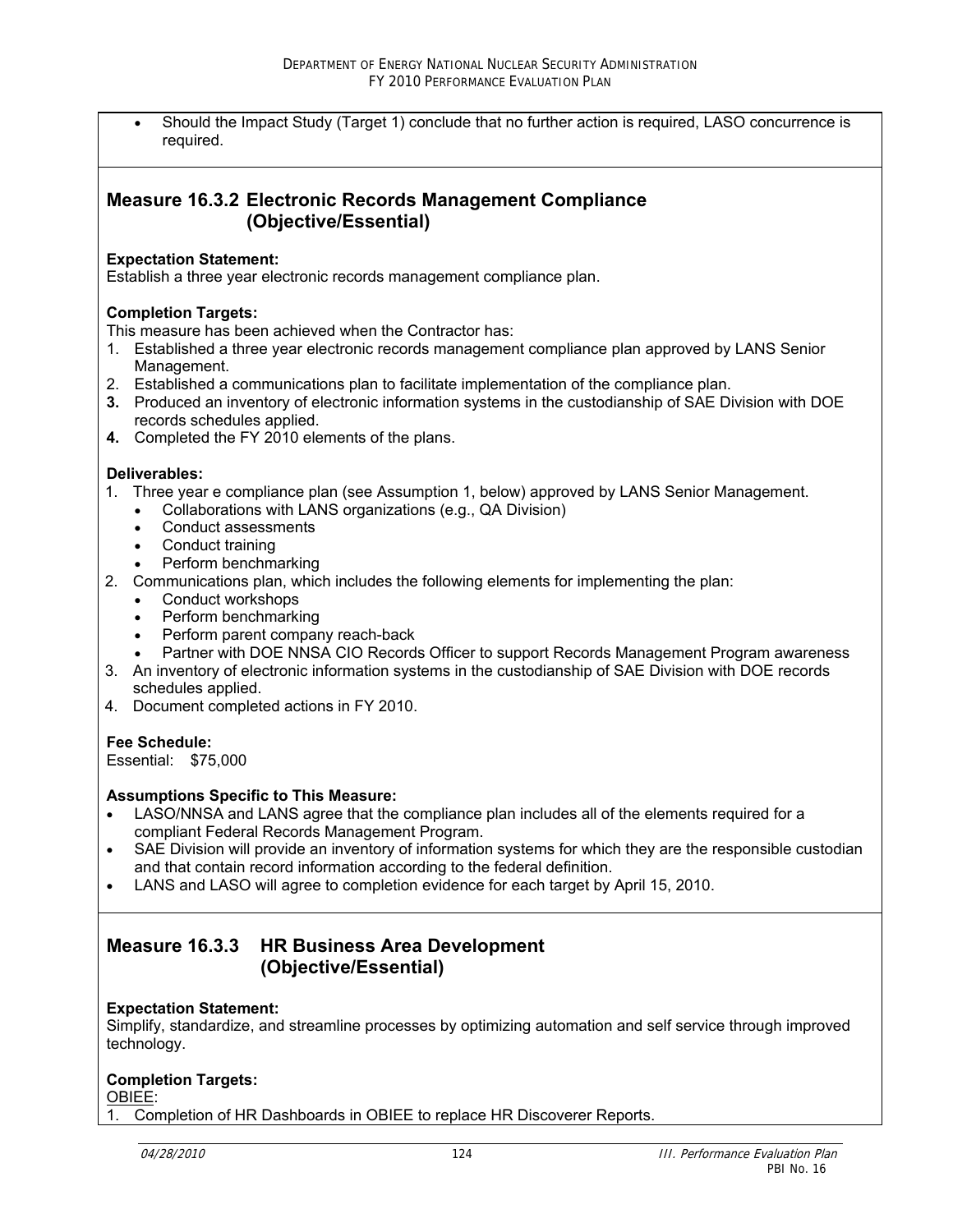2. Decommissioning of all HR Discoverer Reports that depend on the Oracle EDW.

### i-Recruitment:

- 3. Deploy the Contingent Worker data architecture in the Oracle HRMS system, including all changes to relevant workflows and processes.
- 4. Design the basic i-Recruitment functionality to allow job openings to be posted internally and externally by HR personnel and applicants to be tracked to the postings.

### **Deliverables:**

OBIEE:

- 1. Completion of Extract Translate and Load (ETL) and Meta Data development to support HR Phase 1 dashboards (including Benefits Phase 1 dashboards).
- 2. List of EDW reports that will be replaced and a crosswalk to the new OBIEE reports.
- 3. Demonstrate OBI Dashboards in the following areas:
	- o Employee activity history
		- o Employee assignments and demographics
		- o Trending of employee activity, assignments, and demographics
	- o Employee benefits status and history with dependent information
- 4. Verification of decommissioning all HR Discoverer Reports that depend on the Oracle EDW.
- 5. Verification of EDW decommissioning via completed work ticket titled MITG.
- 6. User acceptance verification.

### i-Recruitment:

- 7. FY 2010 HR Implementation Plan and Schedule.
- 8. LANL Requirements and Design Documentation.
- 9. Training evidence for HR personnel.
- 10. HR Project plan for decommissioning the Personic applicant tracking system.

### **Fee Schedule:**

Essential: \$75,000

### **Measure 16.4 New Initiatives: Elimination of Non-Value Added Efforts & Increased Productivity (Subjective/Stretch)**

### **Expectation Statement:**

Drive improvements in mission capability and efficiency through cost reduction/avoidance (non-labor) and productivity improvements (labor), i.e. address areas/actions/functions that do not materially contribute to LANL success, add value or that could be improved.

### **Completion Target:**

The NNSA will subjectively evaluate the contractor's performance in the following areas:

### **Fee Schedule:**

Subjective/Stretch: \$375,000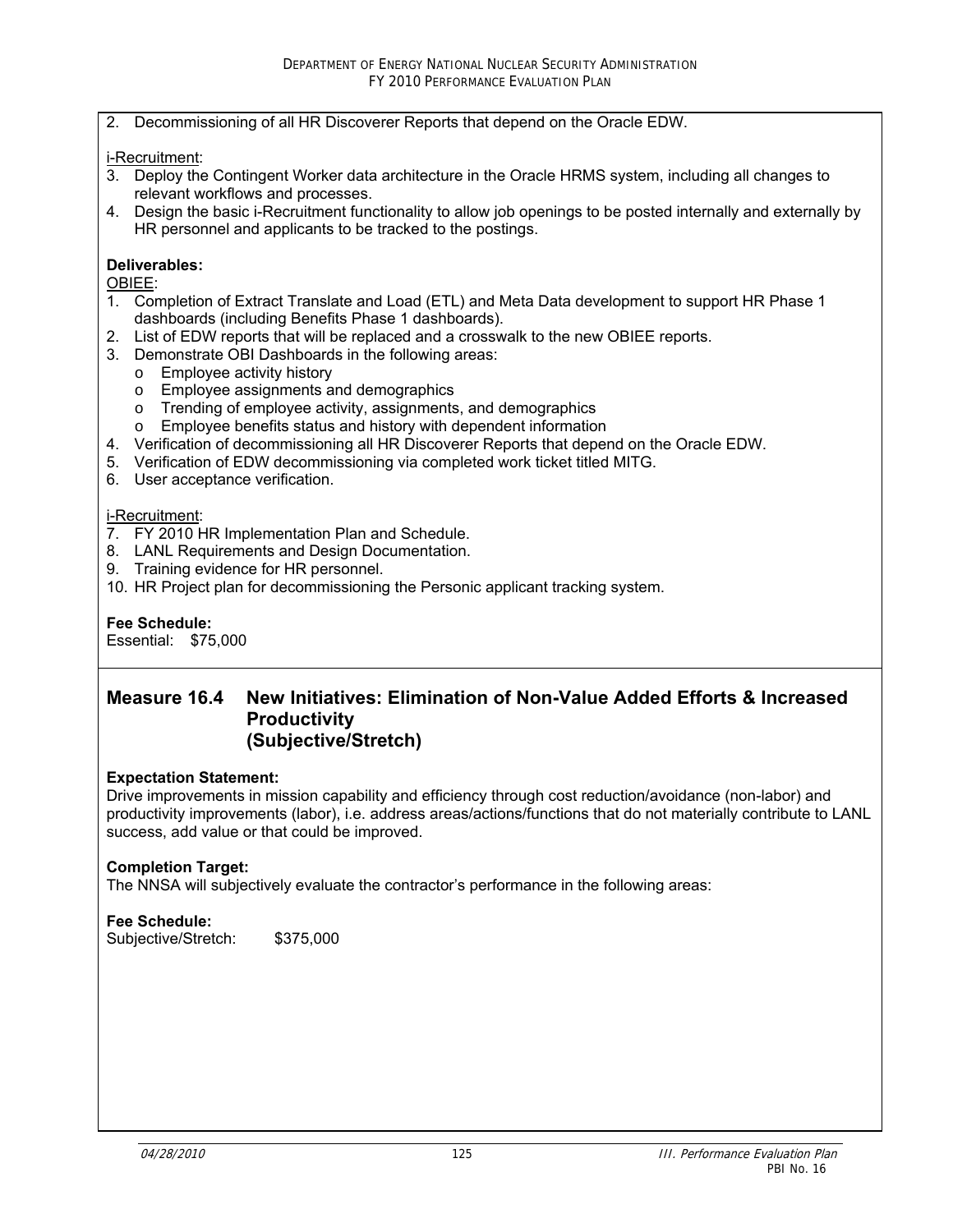| Criteria                                                | Target                                                                                                                                                                                                                                                                                                                            |
|---------------------------------------------------------|-----------------------------------------------------------------------------------------------------------------------------------------------------------------------------------------------------------------------------------------------------------------------------------------------------------------------------------|
| 16.4.1 Productivity Review and<br>Planning              | The list below represents subject areas to be<br>considered for scoring. Less than expected<br>performance in a given area does not necessarily<br>equate to a failed score. Similarly, this list is not<br>considered all inclusive and other topics, issues, or<br>area of concern may be commented on under this<br>criterion. |
|                                                         | Review the relevance any or all of the following<br>toward improving mission aligned productivity and<br>efficiency at LANL:                                                                                                                                                                                                      |
|                                                         | -- Hackett Benchmarking                                                                                                                                                                                                                                                                                                           |
|                                                         | -- NWIC recommendations                                                                                                                                                                                                                                                                                                           |
|                                                         | -- Macro-baselining studies                                                                                                                                                                                                                                                                                                       |
|                                                         | -- Parent Company assessments                                                                                                                                                                                                                                                                                                     |
|                                                         | Establish a set of actionable recommendations                                                                                                                                                                                                                                                                                     |
|                                                         | Implement appropriate metrics to track outcomes.                                                                                                                                                                                                                                                                                  |
| 16.4.2 Elimination of Non-Value<br><b>Added Efforts</b> | The list below represents subject areas to be<br>considered for scoring. Less than expected<br>performance in a given area does not necessarily<br>equate to a failed score. Similarly, this list is not<br>considered all inclusive and other topics, issues, or<br>area of concern may be commented on under this<br>criterion. |
|                                                         | Undertake meaningful efforts to reduce current and<br>$\bullet$<br>future costs, both as cost savings and cost<br>avoidance across the Laboratory in:                                                                                                                                                                             |
|                                                         | -- PADST&E                                                                                                                                                                                                                                                                                                                        |
|                                                         | -- PADWP                                                                                                                                                                                                                                                                                                                          |
|                                                         | -- PADGS                                                                                                                                                                                                                                                                                                                          |
|                                                         | -- PADOPS                                                                                                                                                                                                                                                                                                                         |
|                                                         | -- Environmental Programs                                                                                                                                                                                                                                                                                                         |

## **ASSUMPTIONS / TECHNICAL BOUNDARY CONDITIONS**

*List foreseeable impacts to performance.*

- If no specific due date is referenced with any of the PBI completion elements, the due date of that element is to be September 30, 2010.
- If LANS cannot meet/complete a PBI because of conditions or events that are outside of LANS' ability to control, the PBI will be renegotiated.
- All calculations for determining performance ratings shall be rounded to one tenth of a decimal point. (e.g., 88.88 = 88.9)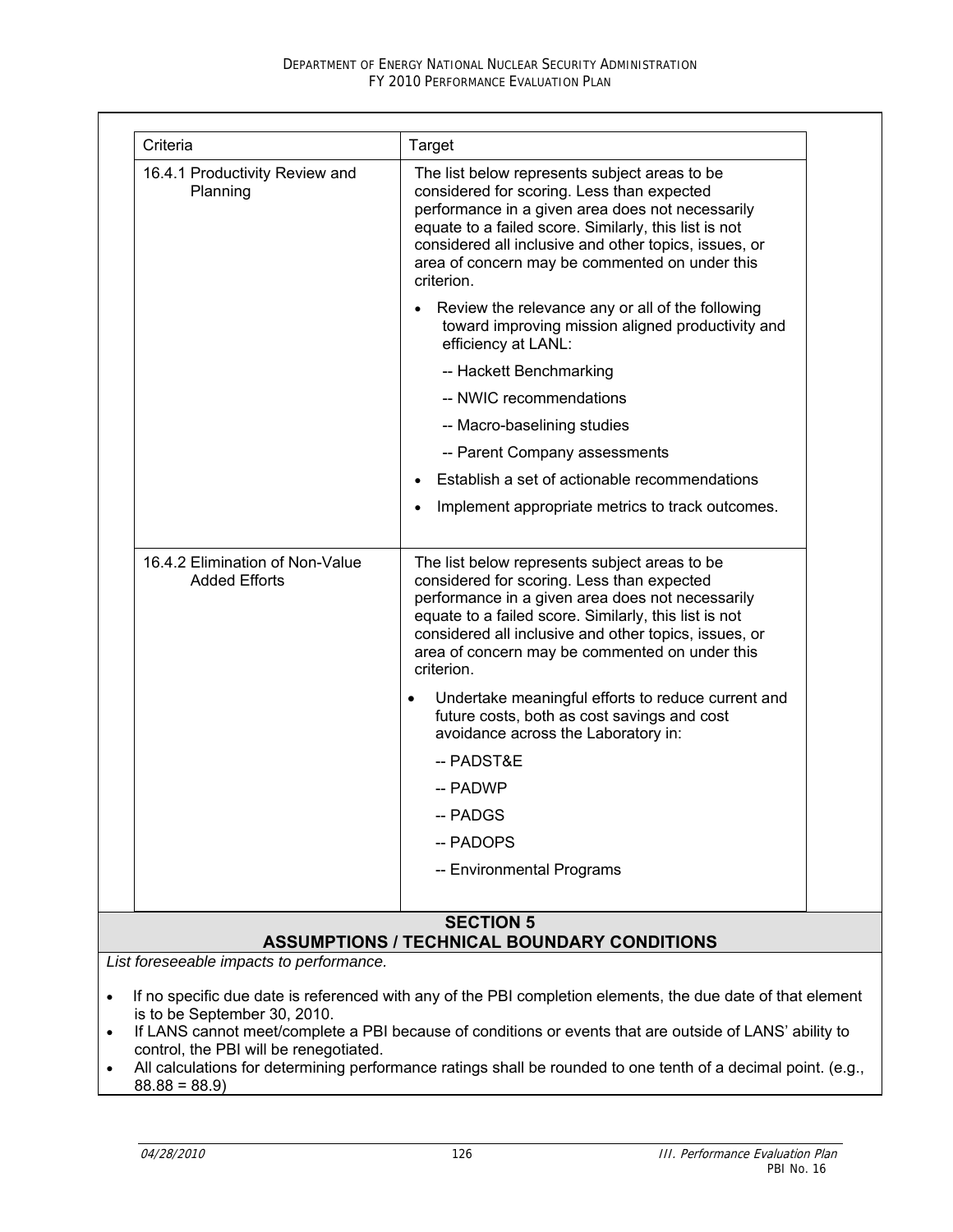### **PBI NO. 17 Improve Nuclear Facility Safety Posture**

| FY 2010 PERFORMANCE BASED INCENTIVE                                                                 |                                                                                                         |  |  |  |
|-----------------------------------------------------------------------------------------------------|---------------------------------------------------------------------------------------------------------|--|--|--|
| <b>PBI No. 17</b><br><b>Objective: Improve Nuclear Facility Safety Posture</b>                      |                                                                                                         |  |  |  |
| <b>Objective Statement: Improvements in Nuclear Facility Safety Posture</b>                         |                                                                                                         |  |  |  |
| <b>SECTION 1</b><br><b>GENERAL INFORMATION</b>                                                      |                                                                                                         |  |  |  |
| <b>Revision Number and Date:</b>                                                                    | Revision No.: 0 Date: March 29, 2010                                                                    |  |  |  |
| Maximum Available Fee:                                                                              | \$850,000(Essential)+\$350,000(Stretch)+\$400,000 (Subjective)                                          |  |  |  |
|                                                                                                     | $= $1,600,000$                                                                                          |  |  |  |
| Duration:                                                                                           | Annual                                                                                                  |  |  |  |
| Fee Payment Type:                                                                                   | Completion                                                                                              |  |  |  |
| Principal LANS Owner:                                                                               | R. McQuinn, C. Beard                                                                                    |  |  |  |
| Principal LASO Owner:                                                                               | C. Keilers                                                                                              |  |  |  |
| <b>SECTION 2</b><br>PERFORMANCE REQUIREMENTS                                                        |                                                                                                         |  |  |  |
| <b>GATEWAYS:</b> (Describe Gateways (if applicable) that must be completed before fee can be paid.) |                                                                                                         |  |  |  |
|                                                                                                     | In erder to earn any incentive fee in DDI 17 etrateb measures, the following two actourave must be mot: |  |  |  |

In order to earn any incentive fee in PBI 17 stretch measures, the following two gateways must be met:

- 1. Earn ≥80% total objective essential fee in the aggregate fee area of Operations.
- 2. Earn an adjectival rating of at least "Very Good" in the essential Operations Subjective measure.

| <b>SECTION 3</b>                     |                                                                                      |                                |                 |  |  |
|--------------------------------------|--------------------------------------------------------------------------------------|--------------------------------|-----------------|--|--|
| <b>INDEX OF PERFORMANCE MEASURES</b> |                                                                                      |                                |                 |  |  |
|                                      |                                                                                      | <b>Allocated</b><br><b>Fee</b> | <b>Fee Type</b> |  |  |
| Measure 17.1                         | Initial Actions to Address DNFSB<br><b>Recommendation 2009-2</b>                     | \$500,000                      | Е               |  |  |
|                                      | <b>Measure 17.2 Further Actions to Address DNFSB</b><br><b>Recommendation 2009-2</b> | \$150,000                      | S               |  |  |
|                                      | Measure 17.3 Plutonium-238 Risk Reduction                                            | \$150,000                      | E               |  |  |
|                                      | Measure 17.4 De-inventory of RLW Tank Tk-7                                           | \$100,000                      | S               |  |  |
| Measure 17.5                         | De-inventory of RLW 100,000 gal Holding Tank                                         | \$100,000                      | S               |  |  |
| Measure 17.6                         | <b>Qualify LAMCAS as Safety Software</b>                                             | \$200,000                      | E               |  |  |
| Measure 17.7                         | <b>Execution of Nuclear Facility Safety Posture</b><br><b>Improvements</b>           | \$400,000(Subjective)          | S               |  |  |
|                                      |                                                                                      |                                |                 |  |  |

#### **SECTION 4 PERFORMANCE MEASURES**

*List associated performance measures, expectations, targets, and fee schedules for FY 2010.* 

### **Measure 17.1 Initial Actions to Address DNFSB Recommendation 2009-2 (Objective/Essential)**

**Expectation Statement:** 

LANS will complete near-term actions and implement the long-term strategy to address DNFSB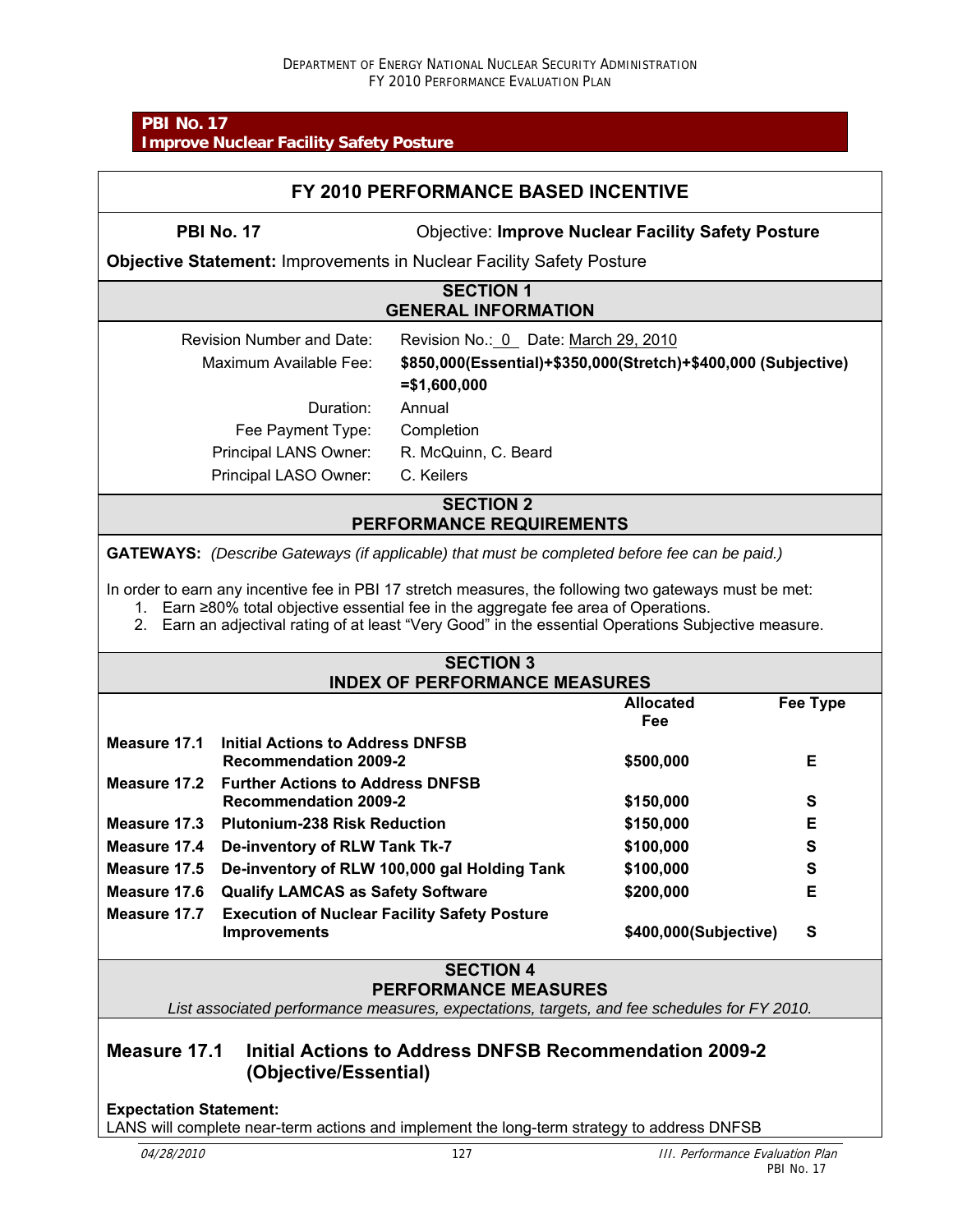Recommendation 2009-2 and improve TA-55 seismic safety. These actions are described in the Secretary of Energy response to the DNFSB, dated February 2, 2010.

### **Completion Target:**

This measure has been achieved when the Contractor has completed FY 2010 milestones, listed below, toward improving TA-55 seismic safety:

- 1. Remove, lock-out or render inoperable, glove-box ignition sources that are no longer needed.
- 2. Fire-test at least one existing container design to establish a damage ratio, based on a LANS proposed and NNSA accepted test plan establishing fire temperatures and durations.
- 3. Assess and develop conceptual design information for creating two-hour fire-rated separation between the 100, 200, 300, and 400 Areas. Scope is as described in AD-NHHO: 09-348, Milestone 10.
- 4. Assess H-Wall fire barrier penetrations and repair deficiencies that can be repaired using standard fire protection designs. Scope is as described in AD-NHHO: 09-348, Milestone 9.
- 5. Develop the design for an automatic seismic shutdown of laboratory room process electrical power.
- 6. Develop conceptual design information for glove-box inertion or fire suppression. Scope is as described in AD-NHHO: 09-348, Milestone 7.
- 7. Procure and install six safes with manufacturer-backed fire ratings, to be used for special nuclear material storage. The safes will be anchored to Performance Category 3 (PC-3) requirements, and a safety basis page change will be submitted recommending a damage ratio to be assumed for containers in safes.
- 8. Establish scope for seismically upgrading fire suppression. This includes delivering a component upgrade list, anchorage calculations, and fragility calculations to support conceptual design in FY-11.
- 9. Establish scope for seismically upgrading key active confinement ventilation subsystems, similar to the fire suppression system, to support conceptual design in FY-11.
- 10. Correct an identified set of 16 of 29 FHA deficiencies that include but are not limited to: ignition control program (#3); combustible control program (#7, #8); fire barrier inspection, testing, and maintenance (#11); as-built sprinkler design calculations (#13); fan interlocks (#18); firewater pump and jockey pump pressures (#27). Scope is as described in AD-NHHO: 09-348, Milestone 4.

### **Deliverables:**

Evidence of completion of each milestone.

### **Fee Schedule:**

Essential: \$500,000

 100% fee = 100 % completion of milestones (Completion Targets 1-10) 50% fee = 60% completion of milestones Fee to be paid linearly between 60% and 100% completion

### **Assumptions Specific to This Measure:**

- LASO concurred in the above scope in LASO memorandum FO: 19CK-230182, February 4, 2010.
- Assumptions for Completion Target 2:
	- appropriate testing agencies are available to meet LANL schedule
	- LASO acceptance of the test and acceptance plan by April 15, 2010
- The milestones are under LASO approved change control.

### **Measure 17.2 Further Actions to Address DNFSB Recommendation 2009-2 (Objective/Stretch)**

### **Expectation Statement:**

LANS will complete near-term actions and implement the long-term strategy to address DNFSB Recommendation 2009-2 and improve TA-55 seismic safety. These actions are described in the Secretary of Energy response to the DNFSB, dated February 2, 2010.

### **Completion Target:**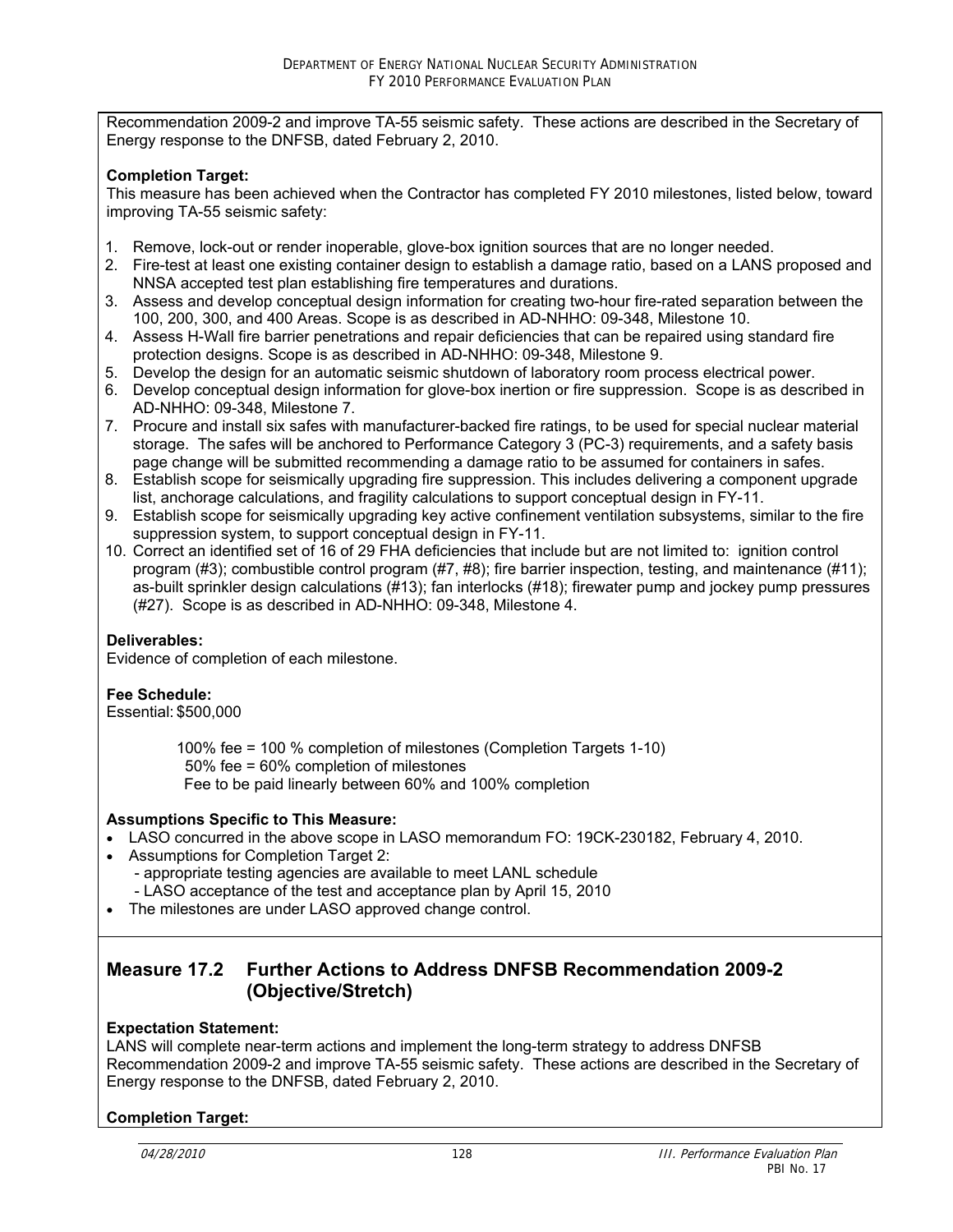This measure has been achieved when the Contractor has completed FY 2010 milestones, listed below, toward improving TA-55 seismic safety:

- 1. Glove-box Seismic Electrical Power Shut-offs Installed automatic system to shut down process electrical power to TA-55 laboratories during a system (seismic) event. Ventilation, criticality alarms, paging, lighting, and similar devices will not be affected. Scope is as described in AD-NHHO: 09-348, Milestone 8.
- 2. Seismic Capacity of Safety-Class Fire Suppression System Achieve conceptual design level for potential seismic upgrades for Performance Category 3 (PC-3) safety-class fire suppression. Report on the system's seismic-structural capacity. Provide recommendations for upgrading the system such that it will survive a Performance Category 3 (PC-3) design basis earthquake and function thereafter. Include conceptual design approaches that validate the recommendations and high-level cost, schedule, and facility/mission impacts for the recommendations.
- 3. Seismic Capacity of Safety-Class Confinement Ventilation System Achieve conceptual design level for potential seismic upgrades for Performance Category 3 (PC-3) active confinement ventilation, focused on safety-class sub-systems. Deliverables are the same as for the fire suppression study.

### **Deliverables:**

Evidence of completion of each milestone.

### **Fee Schedule:**

Stretch: \$150,000

 50% fee = Completion of Milestone 1. 25% fee = Completion of Milestone 2. 25% fee = Completion of Milestone 3.

### **Assumptions Specific to This Measure:**

- LASO directed these milestones in LASO memorandum FO: 19CK-220155, December 18, 2009.
- The milestones are under LASO approved change control.

### **Measure 17.3 Plutonium-238 Risk Reduction (Objective/Essential)**

#### **Expectation Statement:**

LANS will achieve safety-class encapsulation of the existing inventory of heat-source plutonium in Russian Product Containers. This action is described in the Secretary of Energy response to the DNFSB on Recommendation 09-2, dated February 2, 2010.

### **Completion Target:**

This measure has been achieved when the Contractor has over-packed the existing inventory of approximately 100 Russian Product Containers into certified safety-class FSO containers.

### **Deliverables:**

Evidence of completion, including safety-class certification by the end of FY2010 (preferred), or a gap analysis and plan and schedule to close the gaps to achieve full safety-class certification in FY2011.

### **Fee Schedule:**

Essential: \$150,000

100% fee = 100 % completion of milestones

### **Assumptions Specific to This Measure:**

LANS may package at risk but will obtain safety-class certification of the FSO containers by the end of FY2011.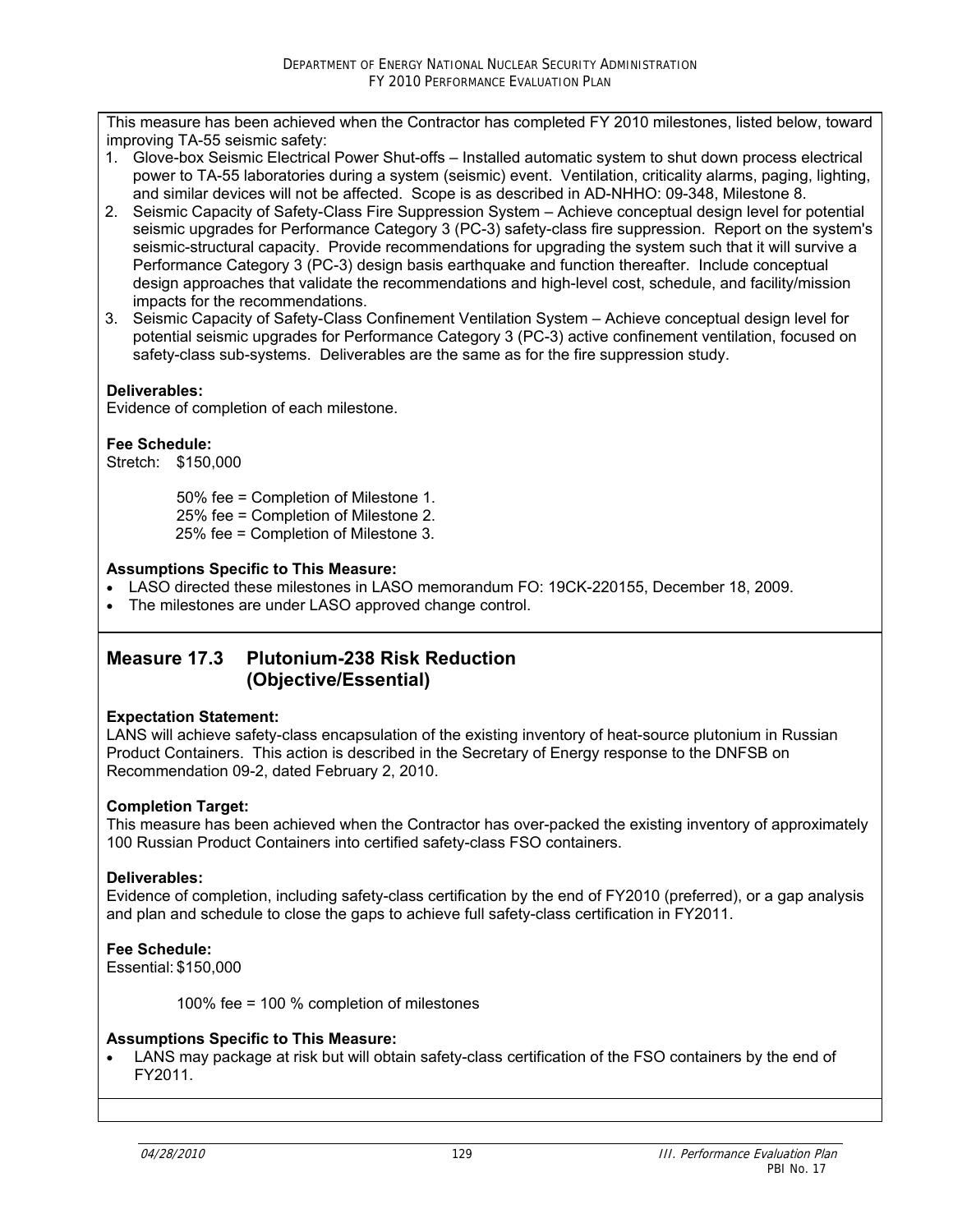## **Measure 17.4 De-inventory RLW Tank TK-7 (Objective/Stretch)**

### **Expectation Statement:**

Reduce risk associated with Room 60 operations at RLW by removing from the facility the legacy bulk hazardous TRU material in degraded tankTK-7, estimated at ~7 Curies of TRU sludge. Due to degradation of TK-7 (corrosion pitting through the wall has occurred in one location) removal of the bulk legacy TRU material reduces the potential for release of TRU materials within Room 60.

### **Completion Target:**

This measure has been completed when the Contractor has: De-inventoried TK-7 of bulk sludge materials.

### **Deliverables:**

Evidence that that the legacy bulk TRU material in degraded tank TK-7 has been removed from the facility.

### **Fee Schedule:**

Stretch: \$100,000

100% fee = 100% completion

### **Assumptions:**

• Equipment required to de-inventory tank is available in a timely manner

### **Measure 17.5 De-inventory RLW 100,000 Gallon Tank (Objective/Stretch)**

### **Expectation Statement:**

Reduce risk and increase capacity of RLW processing by reducing the stored sludge material, contained within the 100,000 gal tank, through off-site disposal.

### **Completion Target:**

Off-loaded and shipped stored sludge material contained within the 100,000 gal tank (estimated at 80,000 gallons or approximately 20 Tanker Trucks)

### **Deliverables:**

Completed execution of off-loading procedures and evidence the 100,000 gal tank has been emptied.

### **Fee Schedule:**

Stretch: \$100,000

 100% fee = 100% completion (80,000 gal) 25% fee =30% completion (24,000 gal) Fee to be paid linearly between 30% and 100% Completion

#### **Assumptions:**

• Equipment required to de-inventory tank is available in a timely manner

### **Measure 17.6 Qualify LAMCAS as Safety Software (Objective/Essential)**

### **Expectation Statement:**

Qualify LAMCAS as Safety Software in accordance with LANL P1040 and P1041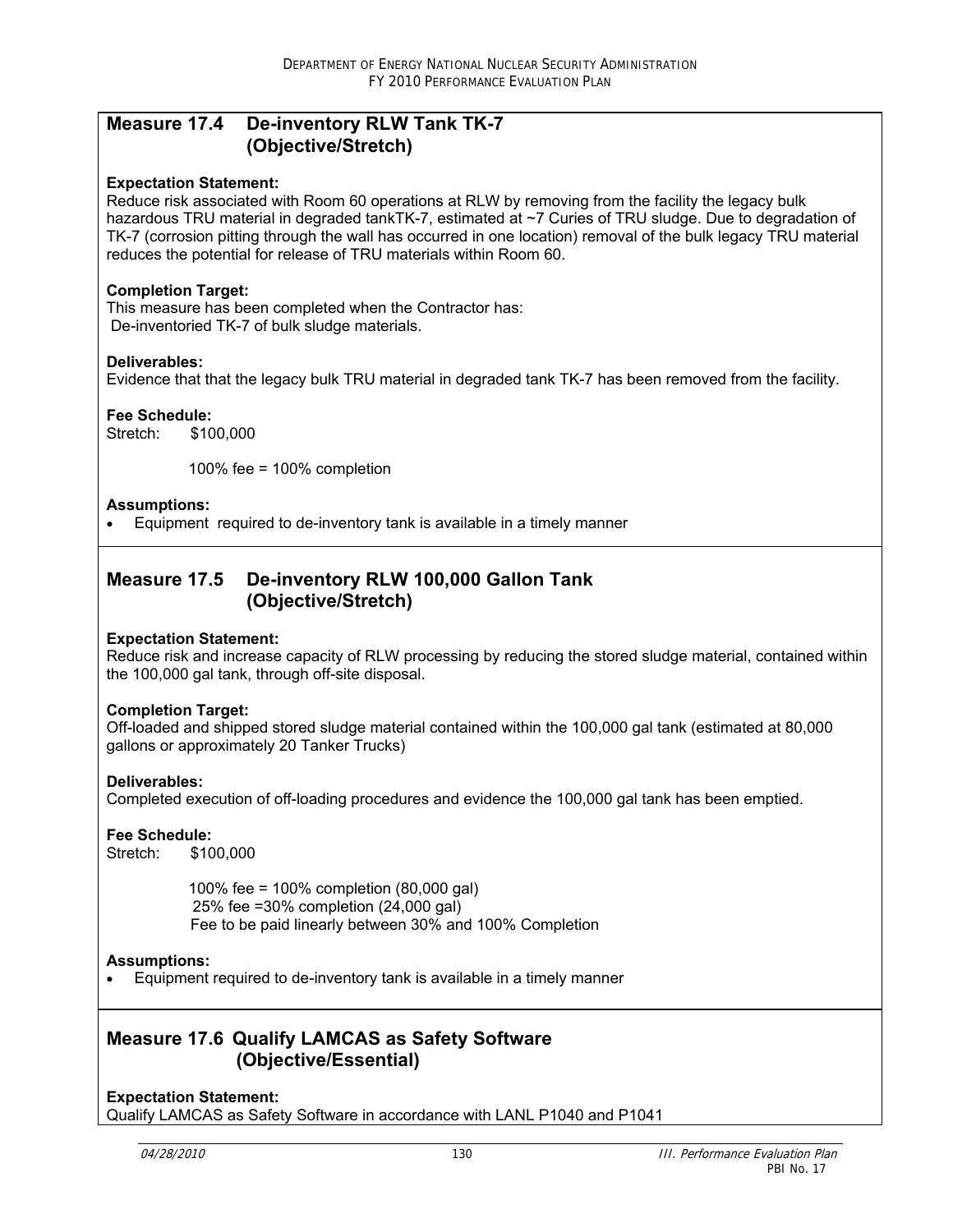### **Completion Target:**

- 1. Evaluated LANMAS
- 2. Evaluated LAMCAS and interfaces
- 3. Documented LAMCAS baseline software life cycle

### **Deliverables:**

- 1. LANMAS Evaluation Report, including determination of gaps with P1040 and P1041 requirements and a path forward to close the gaps.
- 2. LAMCAS life cycle documentation requirements
- 3. LAMCAS baseline software life cycle documentation.
- 4. Evidence of closure of gaps with P1040 and P1041 and declaration that LAMCAS qualification has been achieved.

### **Fee Schedule:**

Essential: \$ 200,000

 100% fee = 100% completion of deliverable 1, 2, 3 and 4. 60% fee = 100% completion of deliverable 1, 2, and 3. 40% fee = 100% completion of deliverable 1 and 2

### **Assumptions:**

• If SRS's LANMAS cannot be safety software qualified, this PBI will be renegotiated.

### **Measure 17.7 Execution of Nuclear Facility Safety Posture Improvements (Subjective/Stretch)**

### **Expectation Statement:**

On February 1, 2010 the Secretary of the Department of Energy (DOE) responded to the Defense Nuclear Facilities Safety Board Recommendation: 2009-2, Los Alamos National Laboratory Plutonium Facility Seismic Safety, issued on October 26, 2009. In his response, Secretary Chu listed actions completed and planned to improve the nuclear safety posture at TA-55. LANS will manage a strategy to improve the nuclear safety posture at the TA-55 nuclear facility through an integrated plan including seismic analyses and upgrades, material-at-risk (MAR) reduction and other risk reduction activities including removal of legacy MAR at RLWTF.

LANS will execute this work and demonstrate the following:

- Integrated project planning and management
- Integration, alignment, and balancing of resources to deliver on project deliverables
- Performance in project execution, leadership, and management execution
- Management and mitigation of project risks
- Effectiveness in driving project direction and setting priorities
- Proactive management of developing issues

### **Completion Target:**

This measure has been achieved when the Contractor has completed the following by September 30, 2010:

**Fee Schedule:** Subjective Stretch: \$400,000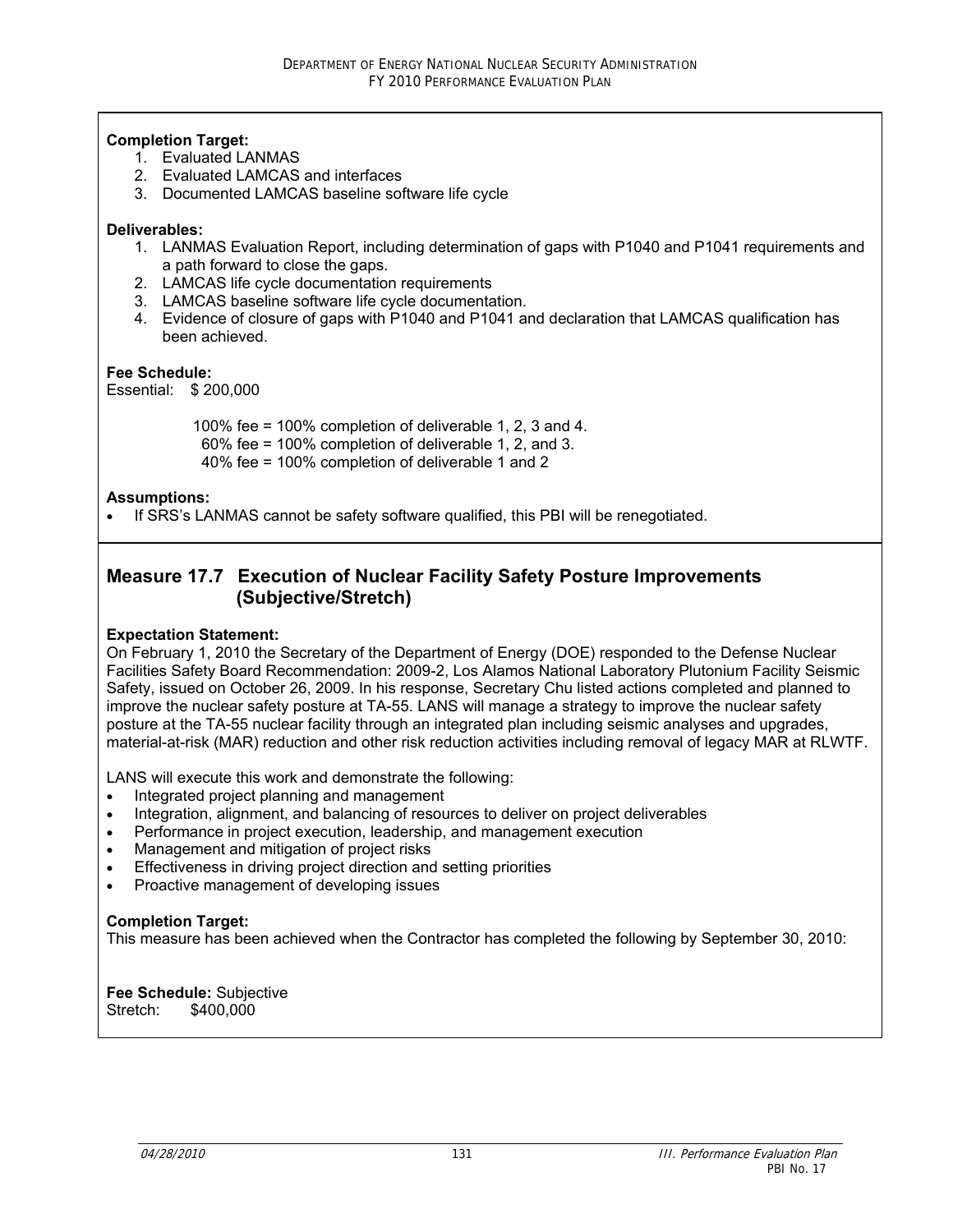| 17.7 | <b>Execution of Nuclear Facility</b><br><b>Safety Posture</b><br>Improvements | The list below represents subject areas to be.<br>considered for scoring, given the expectations outlined<br>above.       |  |
|------|-------------------------------------------------------------------------------|---------------------------------------------------------------------------------------------------------------------------|--|
|      |                                                                               | • Overall performance on near term actions to address<br>DNFSB Recommendation 2009-2 and improve TA-55<br>seismic safety. |  |
|      |                                                                               | • Plutonium-238 Risk Reduction                                                                                            |  |
|      |                                                                               | • Room 60 operations and RLW Tank TK-7                                                                                    |  |
|      |                                                                               | • De-Inventory RLW 100,000 Gallon Tank                                                                                    |  |
|      |                                                                               | • Performance on qualification of LAMCAS as Safety<br>Software                                                            |  |
|      |                                                                               | • Risk reduction associated with PBI 17 measures.                                                                         |  |

### **SECTION 5 ASSUMPTIONS / TECHNICAL BOUNDARY CONDITIONS**

*List foreseeable impacts to performance.*

- If no specific due date is referenced with any of the PBI completion elements, the due date of that element is to be September 30, 2010.
- If LANS cannot meet/complete a PBI because of conditions or events that are outside of LANS' ability to control, the PBI will be renegotiated.
- This PBI shall be considered an element in the "operation" focus area for rollup and summarization purposes.
- All calculations for determining performance ratings shall be rounded to one tenth of a decimal point. (e.g.,  $88.88 = 88.9$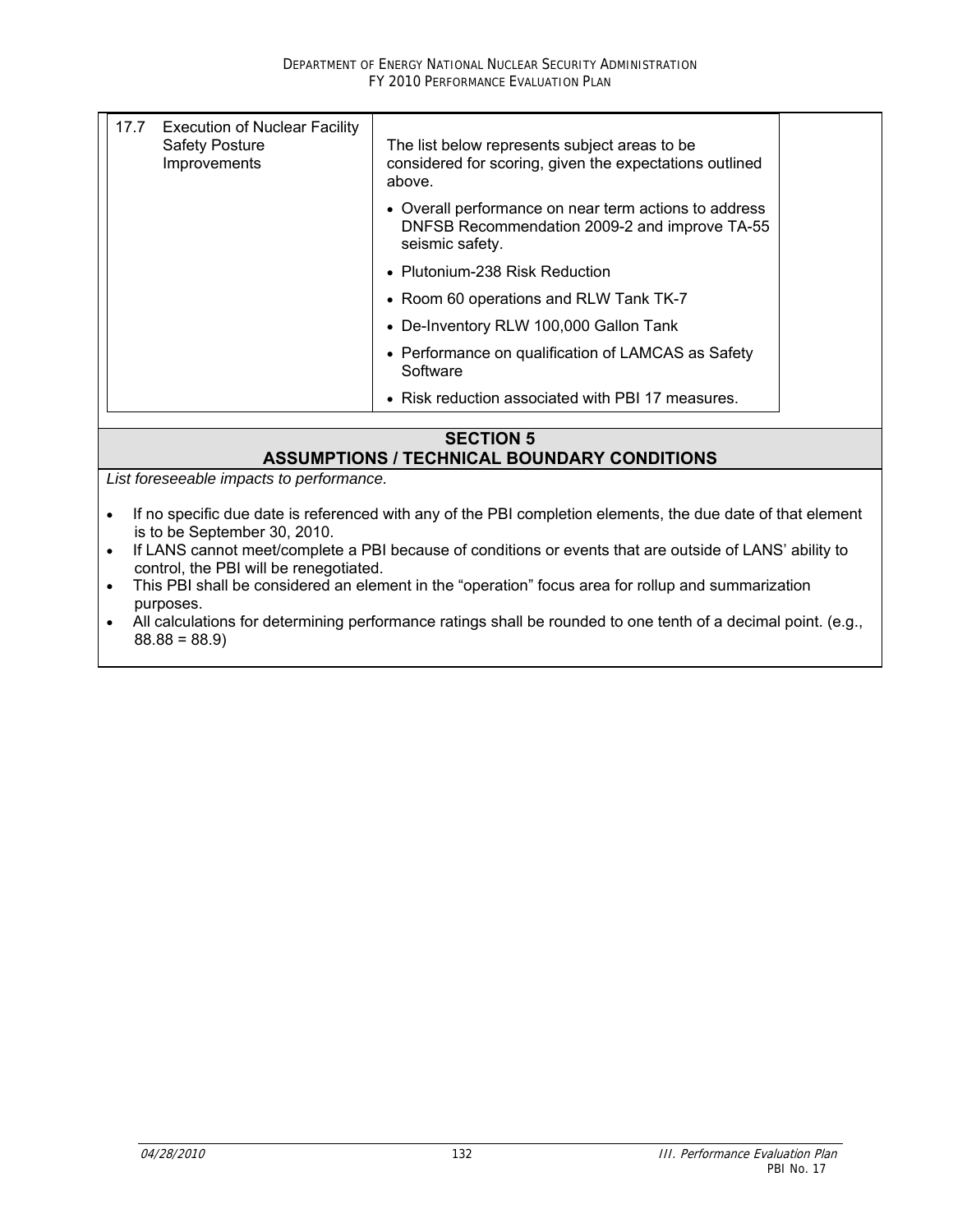### **PBI NO. 18 Award Term**

| FY 2010 PERFORMANCE BASED INCENTIVE                                                                                                                                                                                    |                                                |                                                                |                   |  |
|------------------------------------------------------------------------------------------------------------------------------------------------------------------------------------------------------------------------|------------------------------------------------|----------------------------------------------------------------|-------------------|--|
| <b>PBI No. 18</b>                                                                                                                                                                                                      | Objective:                                     | <b>Award Term Incentives</b>                                   |                   |  |
| <b>Objective Statement:</b> Strategic and tactical measures indicative of a well performing Laboratory                                                                                                                 |                                                |                                                                |                   |  |
|                                                                                                                                                                                                                        | <b>SECTION 1</b><br><b>GENERAL INFORMATION</b> |                                                                |                   |  |
| <b>Revision Number and Date:</b><br>Revision No.: 0<br>Date: March 29, 2010                                                                                                                                            |                                                |                                                                |                   |  |
| <b>Award Term</b><br>Maximum Available Incentive Fee:                                                                                                                                                                  |                                                |                                                                |                   |  |
| Annual<br>Duration:                                                                                                                                                                                                    |                                                |                                                                |                   |  |
| Fee Payment Type:<br><b>Award Term</b>                                                                                                                                                                                 |                                                |                                                                |                   |  |
| Principle LANS Owner:<br>I. Richardson, W. Rees, T. McKinney, C. McMillan, M. Graham                                                                                                                                   |                                                |                                                                |                   |  |
| Principle COR:                                                                                                                                                                                                         | R. Snyder                                      |                                                                |                   |  |
|                                                                                                                                                                                                                        | <b>SECTION 2</b>                               | <b>PERFORMANCE REQUIREMENTS</b>                                |                   |  |
| <b>GATEWAYS:</b> (Describe Gateways (if applicable) that must be completed before fee can be paid.)                                                                                                                    |                                                |                                                                |                   |  |
| Mission, Operations and Business.<br>2. Receive an overall adjectival rating of at least "Very Good" in Subjective Essential performance.<br>3. Achieve success in 4 of the 5 Award Term measures.<br><b>SECTION 3</b> |                                                |                                                                |                   |  |
|                                                                                                                                                                                                                        |                                                | <b>INDEX OF PERFORMANCE MEASURES</b>                           |                   |  |
|                                                                                                                                                                                                                        |                                                |                                                                | Fee Type          |  |
| Measure 18.1<br><b>Mission and Operational Positioning</b>                                                                                                                                                             |                                                |                                                                | <b>Award Term</b> |  |
| Measure 18.2                                                                                                                                                                                                           |                                                | <b>Demonstrate Commitment to Infrastructure Revitalization</b> | <b>Award Term</b> |  |
| Measure 18.3<br>Demonstrate Leadership in Pu Science                                                                                                                                                                   |                                                |                                                                | <b>Award Term</b> |  |
| <b>Waste and Disposition Operations Improvement</b><br>Measure 18.4                                                                                                                                                    |                                                |                                                                | <b>Award Term</b> |  |
| <b>Business Management Advisory Council</b><br>Measure 18.5                                                                                                                                                            |                                                |                                                                | <b>Award Term</b> |  |
| <b>SECTION 4</b><br><b>PERFORMANCE MEASURES</b><br>List associated performance measures, expectations, targets, and fee schedules for FY 2010.                                                                         |                                                |                                                                |                   |  |
| <b>Mission and Operational Positioning</b><br>Measure 18.1<br>(Award Term)                                                                                                                                             |                                                |                                                                |                   |  |

### **Expectation Statement:**

Define the mission capability and capacity for non-Nuclear Weapons activities at LANL that leverages a changing Defense Programs mission set, addresses core competencies, and promotes sustainability while serving the National security and science needs. Institutionalize processes to assure alignment of future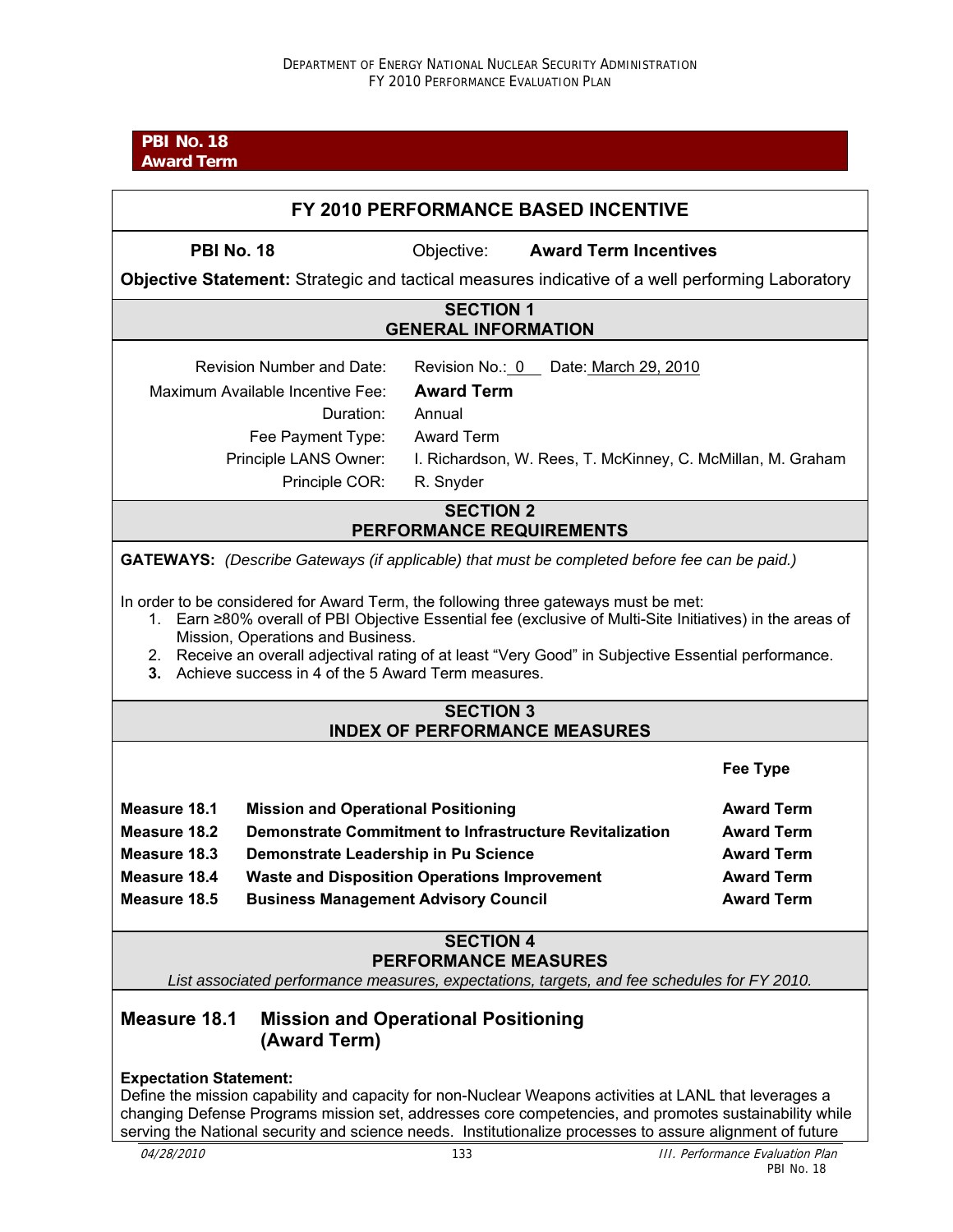work to this end-state. Develop, review, and publish the strategic vision for LANL national security activities (herein referred to as "the enterprise") that are not part of the U.S. Nuclear Weapons Program. The strategic vision for the enterprise will seek to create a future state that aligns with the U.S. Nuclear Weapons Program, utilize and define the mission, science, technology, and engineering capabilities of the Laboratory, and integrate with existing and planned Laboratory operations. Begin to develop implementation plans for the enterprise to facilitate its evolution to a level of effectiveness and impact that reflects (internally and externally) it as a core mission of the Laboratory.

### **Completion Target:**

This measure has been achieved when the Contractor has by September 15, 2010:

- 1. *Planning*: Developed, reviewed, and published the integrating vision for the enterprise at LANL from which to guide mission selection, define operational needs, project resources, and plan transition. This document shall :
	- a. Include a future looking mission and vision statement for the enterprise at LANL;
	- b. List the strategic goals and objectives for the enterprise at LANL toward (a);
	- c. Broadly define the product lines within the enterprise at LANL, and the sponsors expected to support those product lines;
	- d. Establish criteria and a process for the management selection/approval of work within the enterprise at LANL, leveraging experience with selection of LANL work proposed for support by the American Recovery and Reinvestment Act of 2009;
	- e. Discuss projected workforce, operational and infrastructure requirements to support the enterprise at LANL, and the possible sponsors who might support those requirements;
	- f. Establish criteria and a process of governance for teaming with other NNSA sites for work within the enterprise;
	- g. Propose business practices to facilitate achievement of the vision for the enterprise;
	- h. Identify the senior LANS manager that will serve as the Laboratory's Point-of-Contact for process issues associated with Work For Others, and each of the product lines within the enterprise;
	- i. Be reviewed by a LANS oversight process with documented disposition of review comments, and
	- j. Be coordinated in draft with senior elements of the DOE, NNSA, and other agencies, as appropriate to facilitate feedback and input
- 2. *Preparation*: Developed and published at least two of the three implementation plans currently identified that will be created to implement actions required to achieve the strategic vision for the enterprise. The implementation plans will be "projectized" such that a cost, schedule/timeline, and scope (steps and outcome) are defined. The currently identified enterprise implementation plan set includes:
	- a. Program Development plan
	- b. Strategic staffing plan (including organizational roles & responsibilities )
	- c. Infrastructure plan
- 3. *Implementation*: Followed through with the set of supporting efforts already initiated while improving and expanding upon them:

a. Expanded use of the eWFO system to provide lifecycle support to WFO-OFA and WFO-NFE programs as planned for in FY2010

b. Evaluation of FY 2011 Non-NNSA work against the criteria and process outlined above

### **Deliverables:**

Quarterly status briefs on all Targets.

- Completion of Target 1 shall consist of a single published LANL report addressing and denoting completion of elements a-j as well as the results of NNSA feedback.
- Completion of Target 2 shall consist of at least two published LANL reports addressing and denoting completion of at least 2 elements a-c as well as the results of NNSA feedback.
- Completion of Target 3 shall consist of evidence that the planned FY 2010 implementation was achieved and through submission of evidence supporting the subsequent application of the criteria and process discussed in Target 1 for all FY 2011 work requests submitted to LASO after September 1, 2010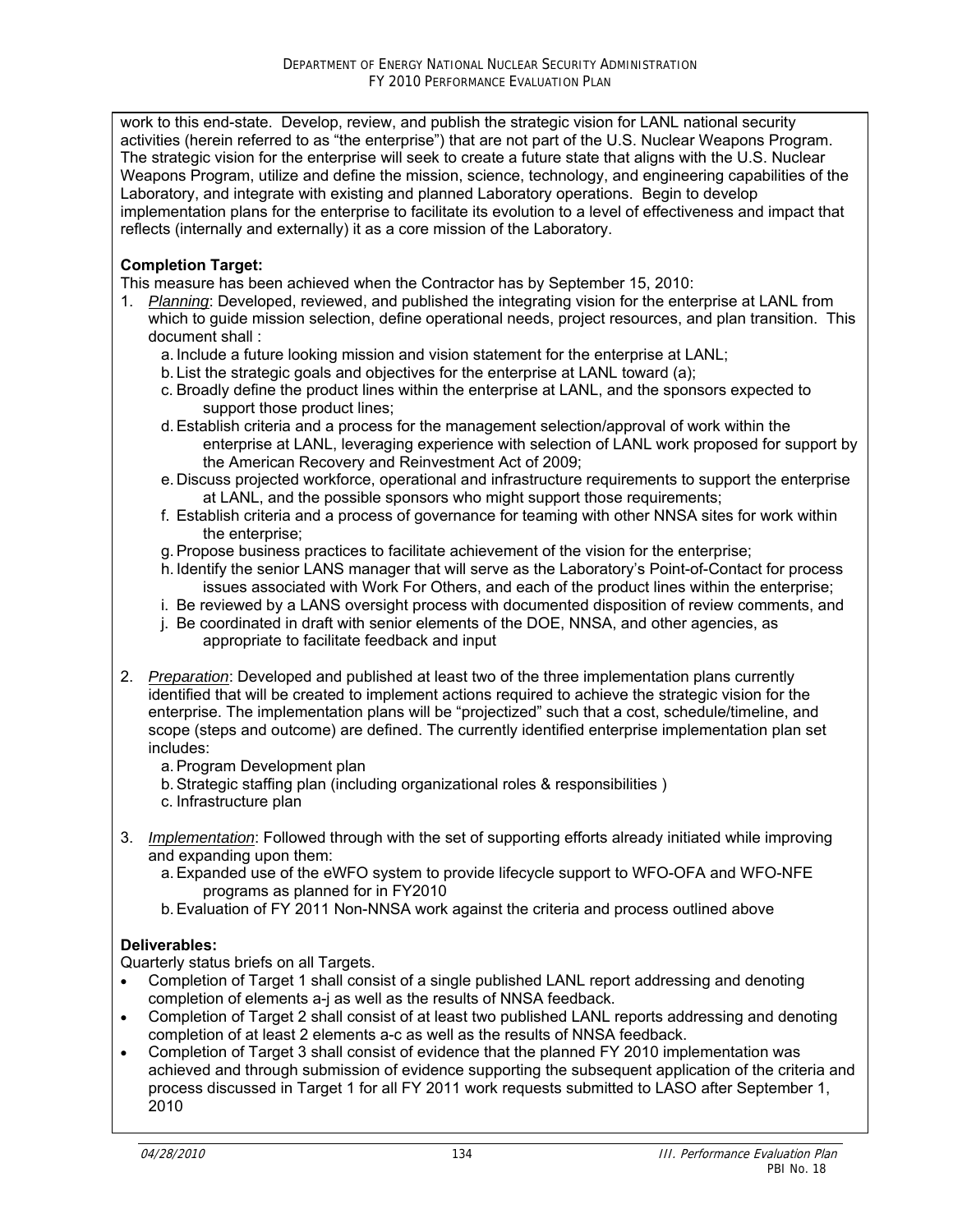### **Assumptions Specific to This Measure:**

- NNSA shall review deliverables as noted above prior to publication. LASO shall coordinate this review process. The review and coordination process shall not extend beyond 30 days and shall not restrict continued efforts toward other deliverables in the measure.
- The term "Work For Others" is as defined in DOE Order 481.1C (24 January 2005), *Work For Others (Non-Department of Energy Funded Work),* paragraph 8.p, including all Applicability Exclusions detailed in paragraph 3.c, except that paragraph 3.c(10) does not apply.
- Full implementation may extend beyond FY2010, however positioning as appropriate for FY 2011 progress is addressed in Target #3.
- No appreciable change is expected in the mission/site risk potential to the general public. Any changes necessitating additional NEPA review/determination will be highlighted but not pursued in advance of the concurrence with NNSA and any required NEPA documentation.
- "Enterprise" for purposes of this measure is defined as the set of non-nuclear weapons national security programs, not including energy security, in which the Principal Associate Director for Science, Technology & Engineering and the Principal Associate Director for Global Security and, to a limited extent, the Principal Associate Director for Weapons Programs, participate in and are supported by the Principal Associate Director for Operations & Business.

### **Measure 18.2 Demonstrate Commitment to Infrastructure Revitalization (Award Term)**

### **Expectation Statement:**

Demonstrate LANS commitment to institutionally address infrastructure and common use facility revitalization. Implement an agreed to set of G&A funded initiatives that directly affect a change in the site infrastructure.

### **Completion Target:**

This measure has been achieved when the Contractor has:

Developed and implemented a mutually agreed-to list of IGPP activities that demonstrate quantifiable change in the common infrastructure and general use facilities of LANL. The efforts will address elements such as the following:

- Acceleration of already planned commitments (such as SM-43 demolition)
- Correction of safety deficiencies (such as traffic concerns or fire stations)
- Demolition (not otherwise funded)
- Utility capacity improvements supporting regional needs (such as TA-3)
- Renovation of aging facilities (such as Otowi)
- Ten Year Site Plan needs (such as the Wellness Center)

#### **Deliverables:**

• Documentation of completion of each agreed-to milestone

#### **Assumptions Specific to This Measure:**

- LASO and LANS will develop a mutually agreed-to list of IGPP projects to be accomplished under this measure no later than October 31, 2009, or an alternative Award Term will be negotiated for inclusion in the FY 2010 PEP.
- Unprecedented pension contributions, if realized, may limit infrastructure investment necessitating reevaluation of the agreed-to list no later than January 31, 2010.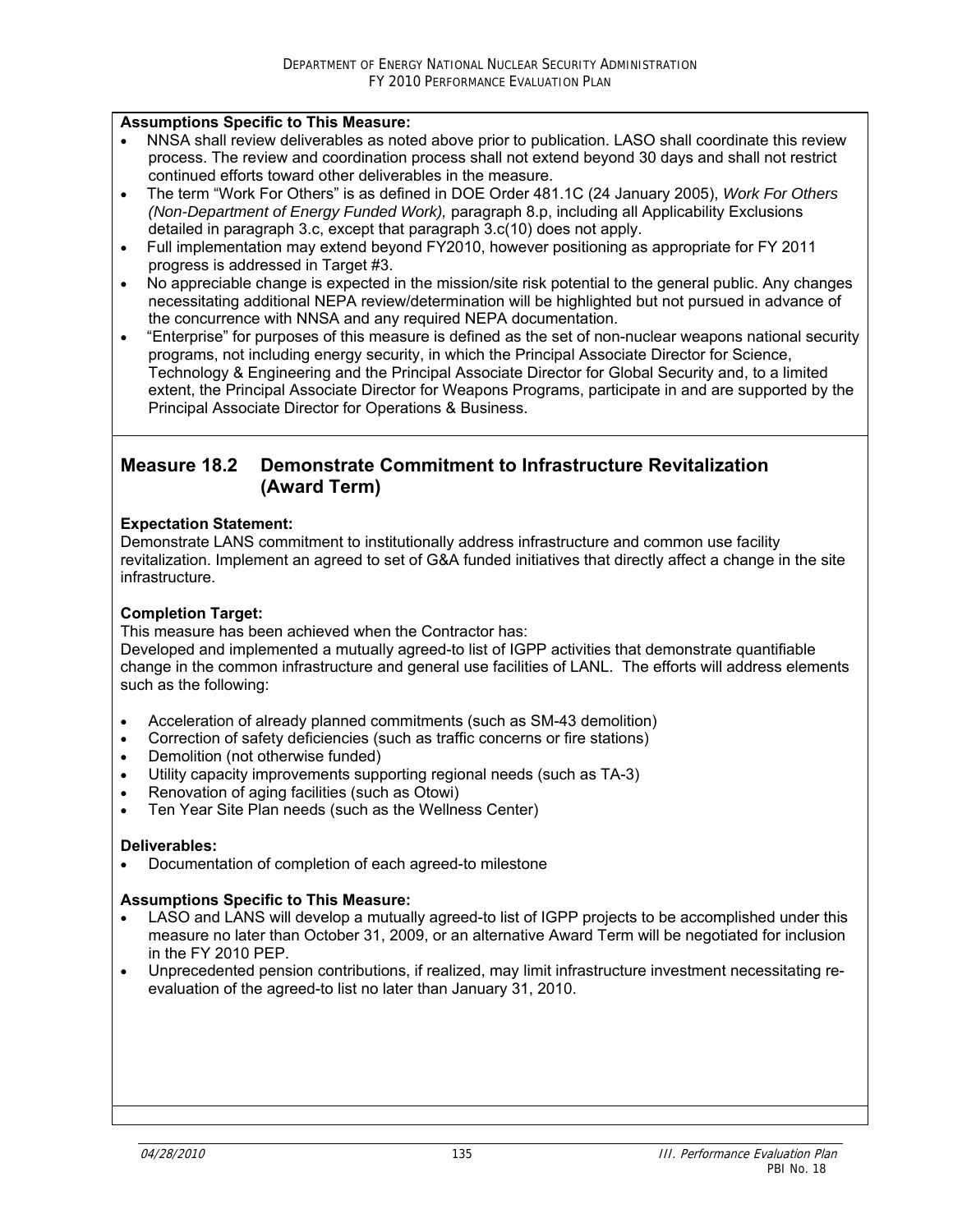### **Measure 18.3 Demonstrate Leadership in Pu Science (Award Term)**

### **Expectation Statement:**

Develop a peer reviewed Pu Science and Research strategy to ensure integration with LLNL, leverage international Pu scientific efforts, and form the basis for scientific pursuits at LANL.

Develop a living Pu Science and Research Strategy that:

- Ensures a path forward for plutonium science to support the nuclear weapons program and the key issues of pit reuse, refurbishment and remanufacturing
- Builds upon and links to LLNL and Seaborg Institute pursuits while leveraging worldwide efforts
- Assures chemistry, physics and metallurgical aspects are addressed
- Explicitly establishes Pu Science as a sustainable and desirable field of study at LANL
- Encourages visible excellence through publications and conference participation
- Rewards publication in peer-reviewed journals to demonstrate the capacity of the staff to do worldclass research
- Assures historical data is mined and knowledge captured for experiential calibration and correlation
- Addresses Pu isotopes, alloys, interactions, and experiences relative to the stockpile
- Integrates LDRD, programmatic and other funding sources to define a timetable
- Clearly defines the linkages to current and planned efforts in the Pu community
- Attracts and retains world-class scientists and engineers to plutonium research and applications.
- Broadens the applications portfolio to include nuclear nonproliferation, nuclear forensics, and nuclear energy to provide a more attractive research environment for recent graduates.
- Rejuvenates plutonium metallurgical research and surface science
- Develops new predictive theoretical tools for the highly correlated actinide systems
- Seeks improvement in the operational environment for plutonium experimental science
- Defines activities to be conducted at NTS and aligns to the FYNSP
- Reflects the planned de-inventory of LLNL and resulting LLNL, LANL, and NTS capabilities
- Integrates with and supports certification and stockpile stewardship goals
- Integrates with and supports the Predictive Capability Framework, the Boost Initiative, campaign implementation plans, and DSW requirements
- Informed by planning for Advanced Certification and Dynamic Plutonium Experiments Campaigns

### **Completion Target:**

This measure has been achieved when the Contractor has:

- 1. Submitted a detailed outline for a Pu Science and Research Strategy meeting the above Expectation Statement by December 15, 2009
- 2. Submitted a Draft Pu Science and Research Strategy NLT March 31, 2010
- 3. Submitted a Final Pu Science and Research Strategy by June 30, 2010 with the Director's endorsement, (consistent with the FY 2010 budget, LDRD planning, FYNSP Programming guidance & Nuclear Posture Review)
- 4. Implemented the FY 2010 LANL elements of the Pu Science and Research Strategy
- 5. Hosted peer reviews by science leaders no later than September 30, 2010, to provide multi-tiered review for a credible outcome.
- 6. Socialized the PSRS draft with NNSA and DOE elements by September 1, 2010, i.e., meetings, briefings.

### **Deliverables**

- Detailed outline of the Pu Science and Research Strategy by December 15, 2009 for LLNL and NNSA review
- Draft of the Pu Science and Research Strategy by March 31, 2010 for NNSA review
- Final Pu Science Strategy by June 30, 2010 for LLNL and NNSA review
- Implement the FY 2010 LANL elements of the Pu Science Strategy by September 30, 2010
- Proposal for revised Advanced Certification and DPE national plans and milestones to support out-year budget programming and planning

### **Assumptions Specific to This Measure:**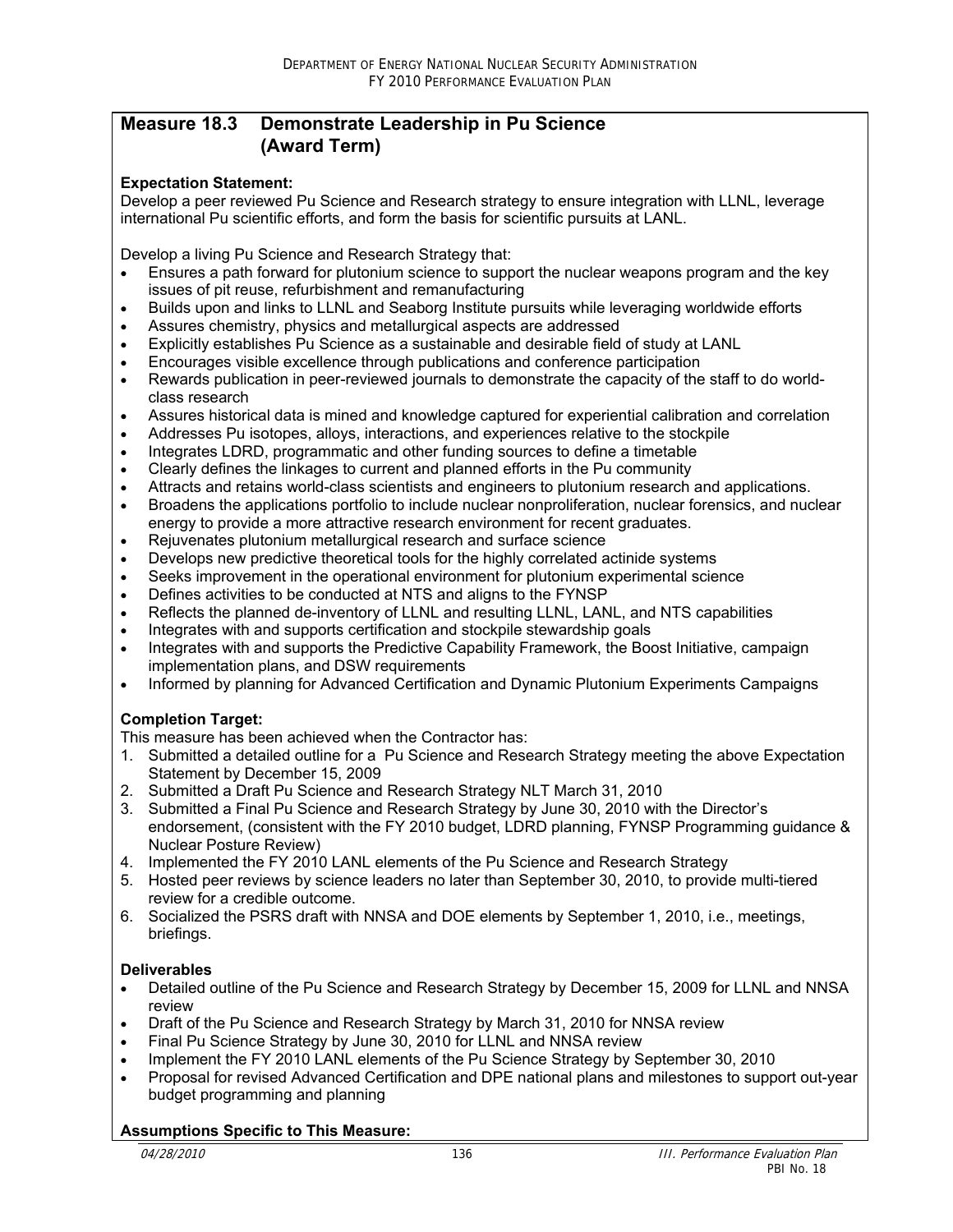• A joint LANL-LLNL Pu Science and Research Strategy is highly desired but not required if LLNL does not have a companion measure in its FY 2010 PEP

### **Measure 18.4 Waste and Disposition Operations Improvement (Award Term)**

### **Expectation Statement:**

Address historical operational performance concerns essential to mission achievement by improving the safety, formality of operations, and efficiency of legacy and newly generated waste operations at WCCR, RANT and Area G operations. Demonstrate improvement through direct achievement and Contractor Assurance System metrics.

### **Completion Target:**

This measure has been achieved when the Contractor has: completed a minimum of 16 of the following 20 sub-elements including the 10 designated as mandatory denoted by the "\*":

1. Developed an integrated schedule of all operations (including subcontractors and CCP) and key operational and programmatic milestones, maintenance, and improvements. Execute on the integrated schedule within each Qtr; Waste Program Manager and EWMO Facility Operations Director will verify completion of Key Milestones to include a joint Associate Director For Environmental Programs and Associate Director for Nuclear and High Hazard Operations certification.

- a. Initial integrated schedule to be submitted by December 31, 2009 for balance of the fiscal year
- b. Schedule and completion of System Health Reports (SHR) for all VSS as required by AP-341-802, revision 1, or subsequent \*
- c. Schedule and completion of Vital Safety System (VSS) Assessments as required by AP-341-901, revision 1, or subsequent.
- d. Completion of Operability Determinations as required by AP-341-516, revision 1, or subsequent \*
- e. Schedule safety basis submittals and execute implementation on schedule to support planned production
- f. Updated schedules to be submitted prior to the beginning of the  $3<sup>rd</sup>$  and  $4<sup>th</sup>$  Qtrs.  $*$
- 2. Developed a set of maturity metrics and assessment criteria for improving mission performance, safety, and formality of operations, by the end of the  $2<sup>nd</sup>$  Qtr including:
	- a. Establish a baseline for First Line Management time in the field by the end of the  $1<sup>st</sup>$  Qtr and demonstrate improvement thereafter. \*
	- b. Develop trending metrics for efficiency and effectiveness of work planning and execution by the end of the 1<sup>st</sup> Qtr and demonstrate improvement thereafter. \*
	- c. Develop HPI error identification and analysis tool. \*
	- d. All metrics within this PBI implemented in PBViews by the end of the  $3<sup>rd</sup>$  Qtr for testing purposes during  $4^{\text{th}}$  Qtr.
	- e. Develop an HPI performance improvement tool based on the 1<sup>st</sup> and 2<sup>nd</sup> quarter results from error identification and analysis tool.
- 3. Matured Systems Engineering by doing the following:
	- a. Maintained Cognizant System Engineer (CSE) staffing such that a fully or interim qualified primary and secondary CSE is assigned to all safety class and safety significant systems.
	- b. Demonstrated achievement of Safety Class/ Safety Significant VSS maintenance by development/review and revision of PMIs and model work orders for at least 5 of the 6 active credited VSS and 20 of the 23 passive credited VSS, to reflect requirements identified for credited VSS systems in the AP-MNT-006 Appendix A's submitted in FY 2009
	- c. Demonstrated achievement of Safety Class/ Safety Significant VSS maintenance by complete entry of maintenance requirements into CMMS for 5 of the 6 active credited VSS and 20 of the 23 passive credited VSS for execution upon development completion
- 4. Complete/Implemented the following process improvements:

a. Strengthen self assessment program by implementing a requirement for WDP managers to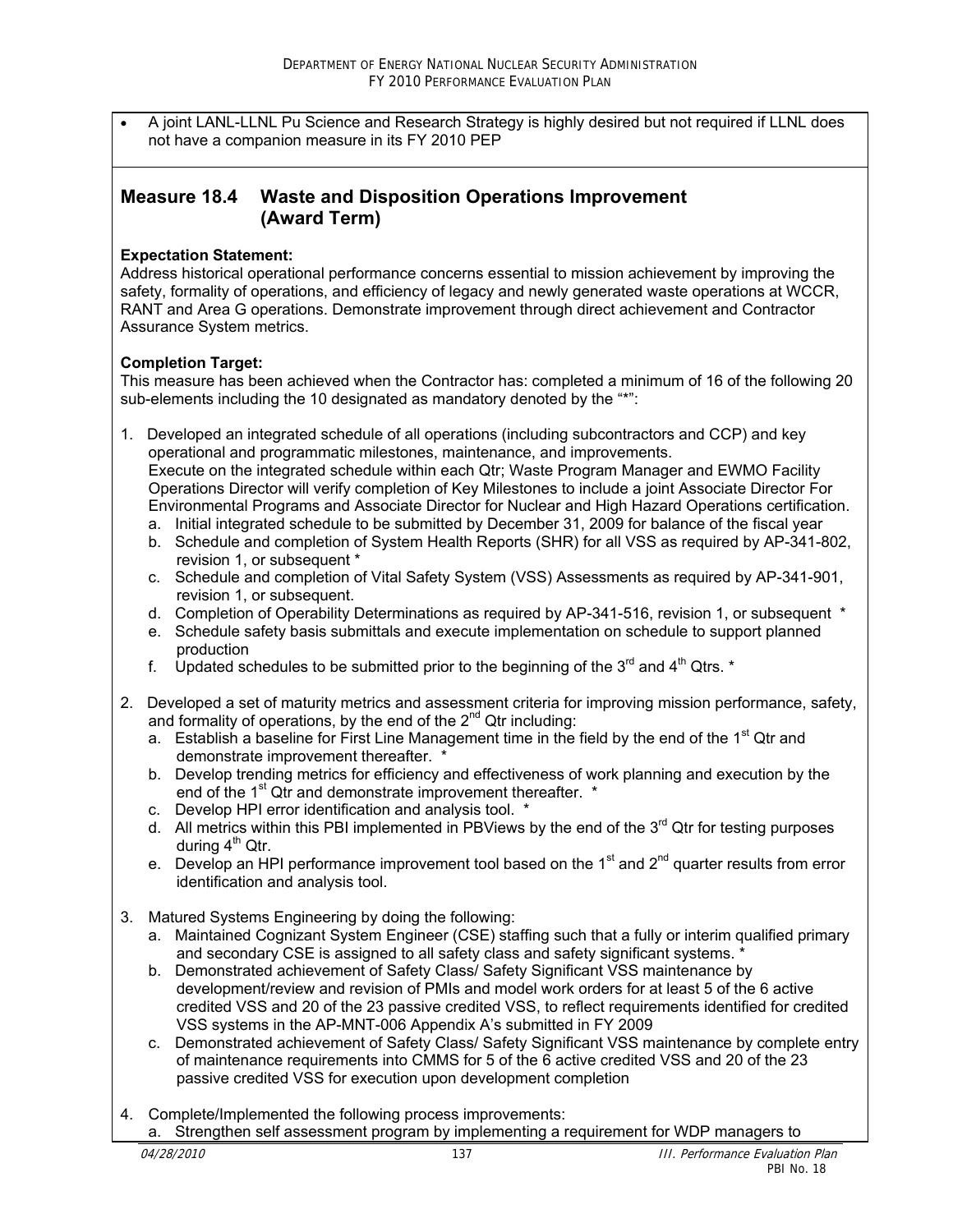conduct an average of two MOVs per month \*

- b. Implement an enhanced procedure validation and verification process, which reduces the frequency of procedures not working as written and increases operator participation in procedure development and comment resolution. \*
- c. Pilot implementation of human performance improvement. Identify HPI champion; train the management team and a select population of the workforce on HPI fundamentals
- d. Management of identified systems and process issues through monthly Waste Disposition Project Management Review Boards using ICAM process.
- e. Operators, Operations FLMs, Shift Managers, and Operations Managers will be qualified or removed from the watchbill until qualified no later than November 30, 2009. \*
- f. Establish a safety and housekeeping program that assesses zones within WDP on an established frequency.

### **Deliverables:**

• Documentation of verified achievement/implementation for each of the sub-elements completed and year-end status for those not completed.

### **Assumptions Specific to This Measure:**

- All efforts under this measure are directed toward WCCR, RANT, and Area G operations.
- Completion Target sub-elements are under LASO change control; LANS may propose and LASO may approve changes or alternatives to the above sub-elements that are of comparable scope and benefit. Each sub-element will be vigorously pursued and statused at year-end,
- Key milestones from the integrated schedule will be jointly derived with LASO no later than December 15, 2009
- Once approved, the integrated schedule and maturity metrics are maintained in accordance with LANS change control; key milestone due-dates, and maturity metrics, can not be changed without prior LASO agreement.
- LANS briefs LASO monthly on maturity metrics and key milestone status.
- First Line Managers (FLM) are defined as the first level of management with direct oversight of nonexempt personnel in the Operations, Maintenance and Radcon functional areas.
- Managers are defined as managers, excluding FLMs, from second line managers to the WDP Program Director and EWMO FOD. This includes assigned and deployed functional areas. A list of included managers and their titles will be developed.
- Staff Qualification will be either in accordance with approved interim qualifications or a 5480.20A qualification program.
- The additional performance improvement tool (referred to in 2.e) is to be submitted for LASO review by the end of the  $2^{nd}$  Qtr and implemented in the metrics by the end of the  $3^{rd}$  Qtr.
- The purpose of this measure is to reinforce the importance of management systems that sustain WDP continuous improvement. The contractor will be judged on overall best efforts to complete the specified goals in this PBI's targets. Negative events that occur at EWMO will be addressed in the appropriate subjective measure.

## **Measure 18.5 Business Management Advisory Council (Award Term)**

### **Expectation Statement:**

Assist NNSA and DOE in addressing a significant issue confronting the Nuclear Weapons Complex and/or NNSA or DOE. Failure for the complex to mitigate this issue will have a detrimental impact on the sites/programs.The Contractor shall fully support and participate in the NNSA Business Management Advisory Council during FY 2010. Further, the Contractor shall build a plan and execute the steps necessary to achieve the business management improvement goals established by the BMAC and measure its performance against NNSA federally concurred metrics within the Supply Chain, Financial, Personal Property and Contractor Human Resources functional teams.

### **Completion Target:**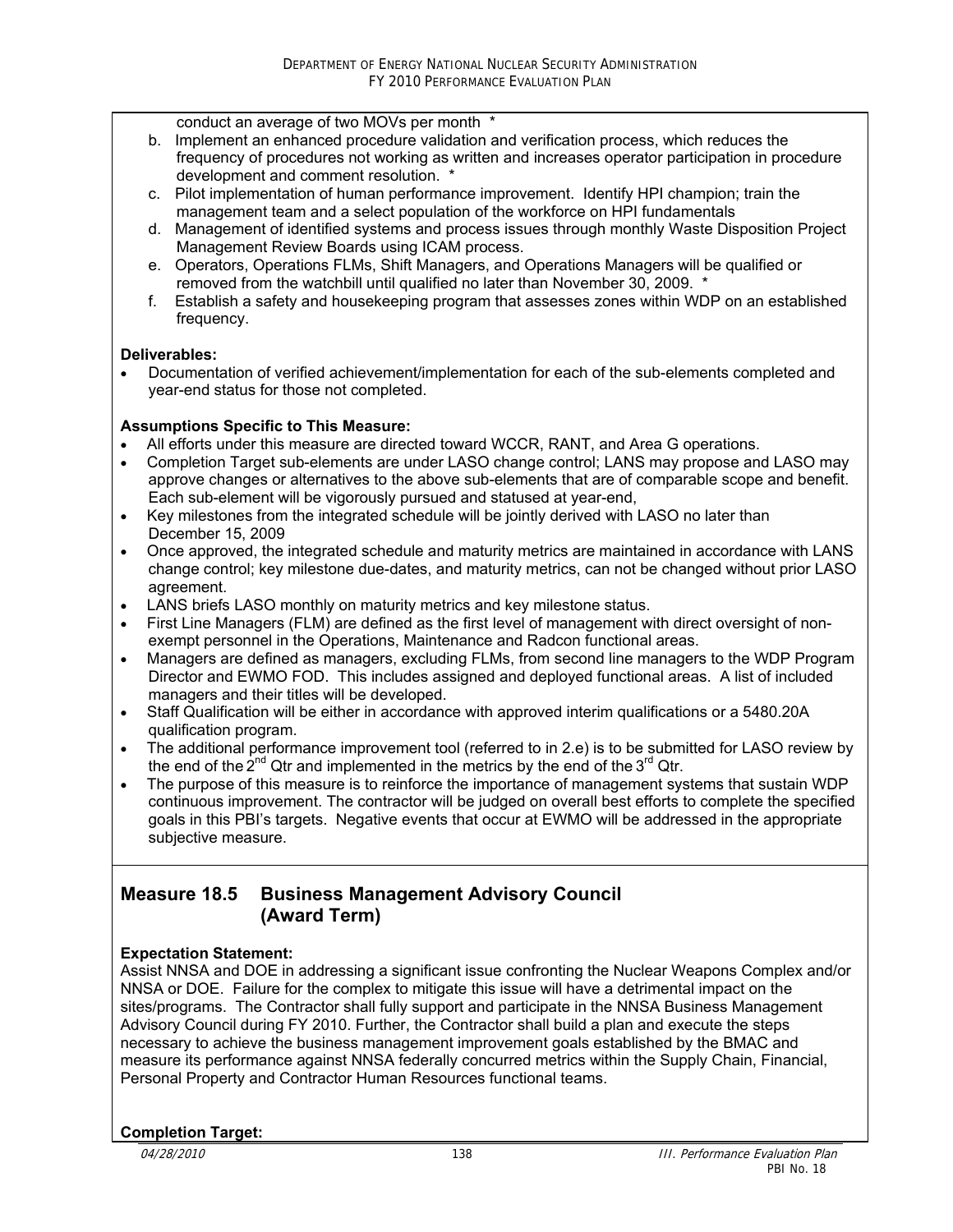This measure has been achieved when the Contractor has completed the targets below:

- 1. Submitted LANS plans and metrics within each BMAC area for NNSA approval
- 2. Submitted evidence of LANS completed activities of the FY 2010 BMAC complex-wide goals and objectives

### **Deliverables:**

LASO will receive monthly status briefs on each performance area. LANS shall submit evidence to support the targets listed above. Progress and successful delivery of each target shall be documented by NA-60.

### **SECTION 5 ASSUMPTIONS / TECHNICAL BOUNDARY CONDITIONS**

*List foreseeable impacts to performance.*

- The NNSA and LANS, LLC will agree within 30 days of receipt of final appropriations, or by mutually agreed to date if under a long-term Continuing Resolution, that the funding is sufficient to accomplish these measures. If by this date, Continuing Resolution funding or final appropriation is different from the President's Budget Request, LANS shall identify any impacts to the FY 2010 PEP measures within 30 calendar days. If interim Continuing Resolution funding is less than the President's Budget Request, LANS shall identify any impacts to the FY 2010 PEP measures within 15 business days following the approval of the Continuing Resolution.
- If no specific due date is referenced with any of the PBI completion elements, the due date of that element is to be September 30, 2010.
- If LANS cannot meet/complete a PBI because of conditions or events that are outside of LANS' ability to control, LANS may request renegotiation of these measures.
- All calculations for determining performance ratings shall be rounded to one tenth of a decimal point.  $(e.g., 88.88 = 88.9)$ .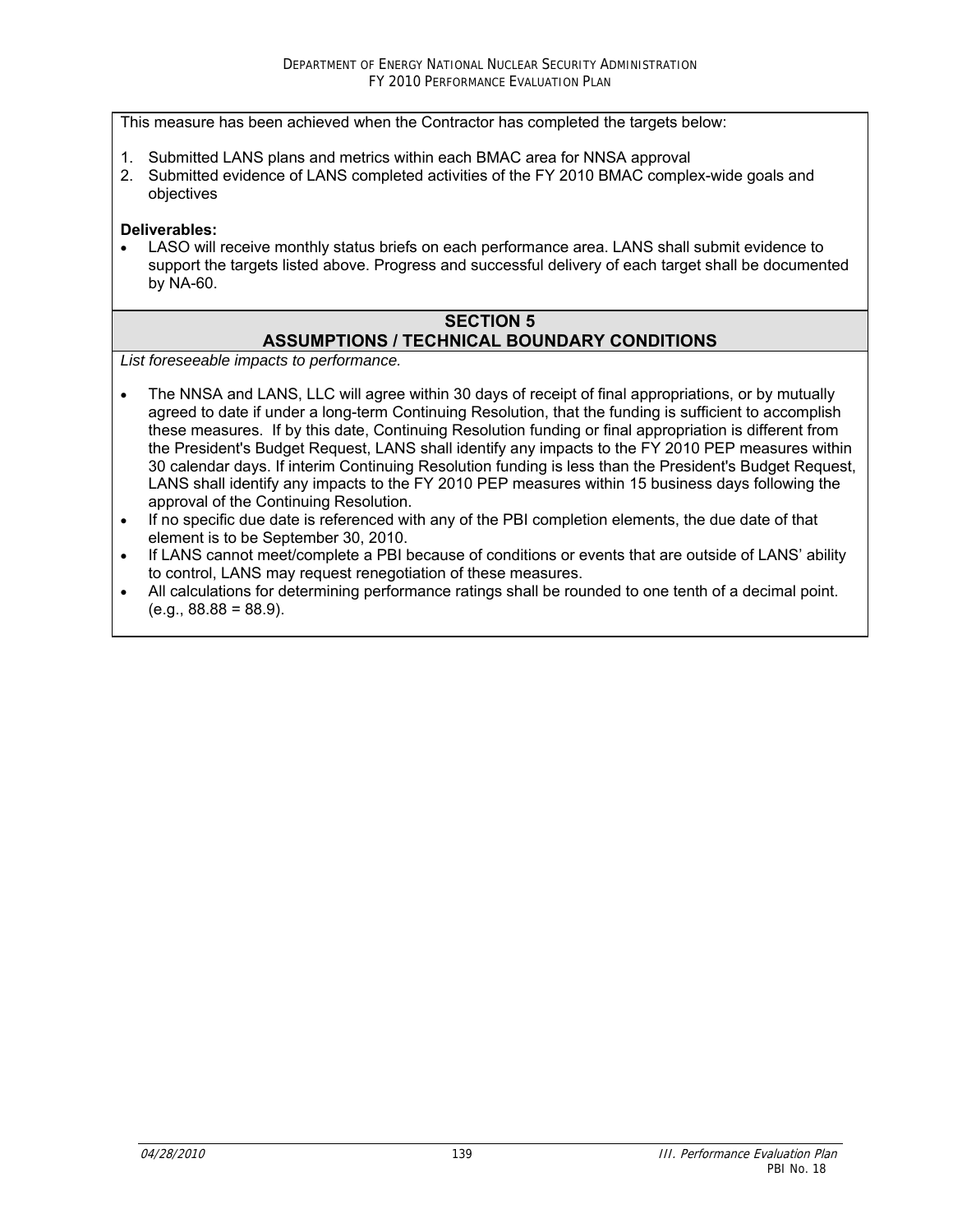#### **PBI NO. 19 EM Management Stimulus**

## **FY 2010 PERFORMANCE BASED INCENTIVE PBI No. 19** Objective: **ARRA** - **Environmental Management Objective Statement:** Implement American Recovery and Reinvestment Act (ARRA) Environmental Management (EM) initiatives in an efficient and effective manner such that objectives are met and program completion is achieved in 2011. **SECTION 1 GENERAL INFORMATION**  Revision Number and Date: Revision No.: 0 Date: February 23, 2010 Maximum Available Fee: **\$2,506,000 (Essential) (2010) + \$2,500,000 (Essential) (2011) + \$1,000,000 (Stretch) (2011) = \$6,006,000**  Duration: Annual Fee Payment Type: Completion Principal LANS Owner: M. Graham Principal LASO Owner: G. Rael **SECTION 2 PERFORMANCE REQUIREMENTS GATEWAYS:** *(Describe Gateways (if applicable) that must be completed before fee can be paid.)*  In order to earn any incentive fee in PBI 19 stretch measures, the following two gateways must be met:

1. Earn ≥80% total objective essential fee in the aggregate fee area of Mission.

- 2. Earn an adjectival rating of at least "Very Good" in the essential Mission Subjective measure.
- 3. 33% of objective essential fee associated with PBI 19 awarded in FY 2010 and FY 2011 may be
- deducted from fee earned in FY 2011 if ARRA funded EM stimulus scope defined in the FY 2009 is not completed prior to September 30, 2011

|                  | <b>SECTION 3</b>                     |                  |                 |                   |
|------------------|--------------------------------------|------------------|-----------------|-------------------|
|                  | <b>INDEX OF PERFORMANCE MEASURES</b> |                  |                 |                   |
|                  |                                      | <b>Allocated</b> | <b>Fee Type</b> |                   |
|                  |                                      | <b>Fee</b>       |                 |                   |
| FY 2010 Measures |                                      |                  |                 |                   |
| Measure 19.1     | <b>MDA-B Remediation</b>             | \$800,000        | Е               |                   |
| Measure 19.2     | <b>Building Removal</b>              | \$531,000        | Е               |                   |
| Measure 19.3     | <b>Well Drilling Program</b>         | \$675,000        | Е               |                   |
| Measure 19.4     | <b>Environmental ARRA Planning,</b>  |                  |                 |                   |
|                  | <b>Preparation &amp; Execution</b>   | \$500,000        | Е               | <b>Subjective</b> |
| FY 2011 Measures |                                      |                  |                 |                   |
| Measure 19.5     | <b>MDA-B Remediation</b>             | \$700,000*       | Е               |                   |
| Measure 19.6     | <b>Building Removal</b>              | \$800,000*       | Е               |                   |
| Measure 19.7     | <b>Additional Building Removal</b>   | \$1,000,000*     | S               |                   |
| Measure 19.8     | <b>Well Drilling Program</b>         | \$500,000*       | E               |                   |
| Measure 19.9     | <b>Environmental ARRA Planning,</b>  |                  |                 |                   |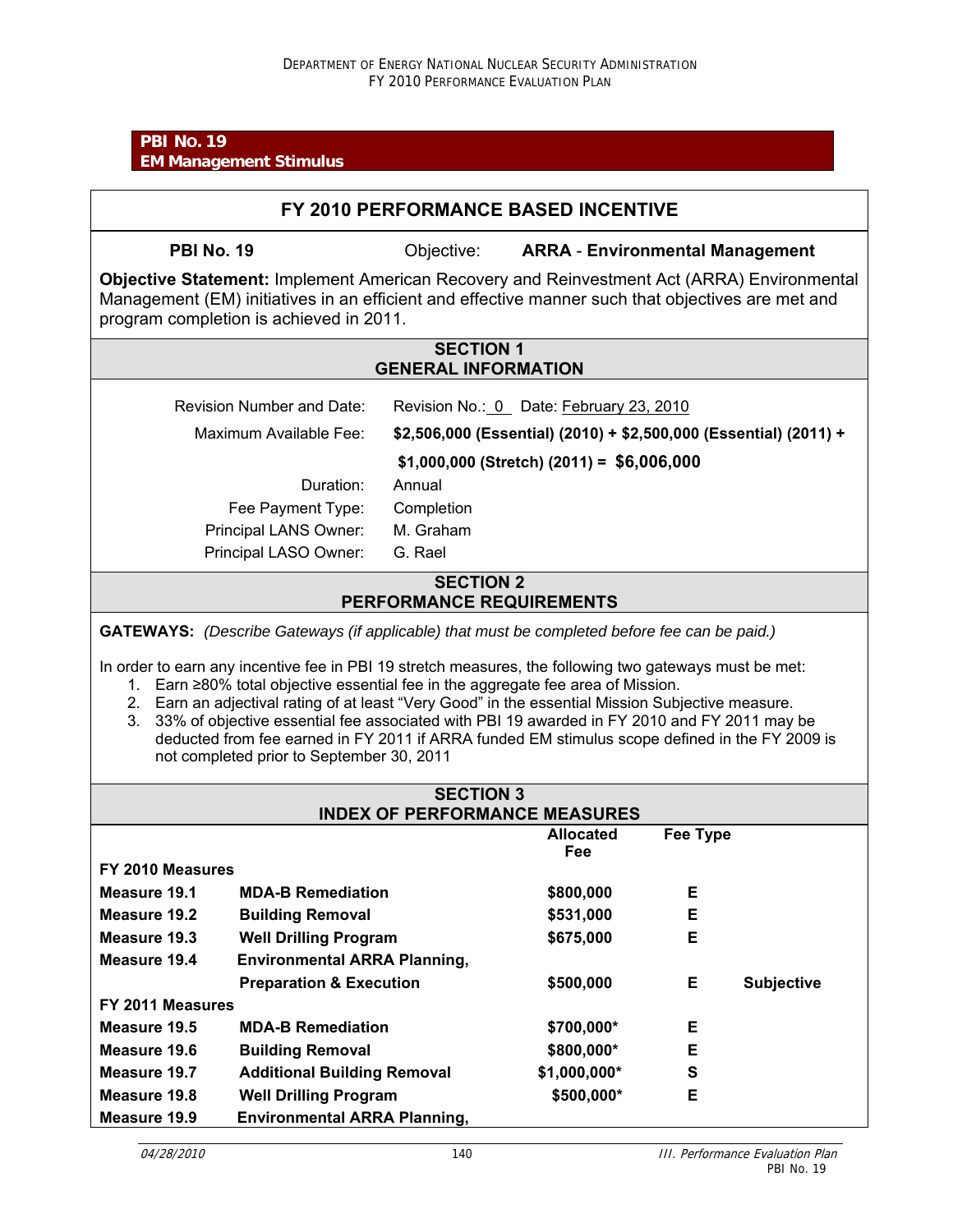|                                                                                                                                                                                                                                                                                                                                                                                                                                                                                                                                                                                                               | <b>Preparation &amp; Execution</b><br>* Notional fee subject to review for FY 2011                                                                                                                                                                                                                                                                                                                                                                                                                                                                                                                                                               | \$500,000* | E. | Subjective |  |  |
|---------------------------------------------------------------------------------------------------------------------------------------------------------------------------------------------------------------------------------------------------------------------------------------------------------------------------------------------------------------------------------------------------------------------------------------------------------------------------------------------------------------------------------------------------------------------------------------------------------------|--------------------------------------------------------------------------------------------------------------------------------------------------------------------------------------------------------------------------------------------------------------------------------------------------------------------------------------------------------------------------------------------------------------------------------------------------------------------------------------------------------------------------------------------------------------------------------------------------------------------------------------------------|------------|----|------------|--|--|
| <b>SECTION 4</b><br><b>PERFORMANCE MEASURES</b><br>List associated performance measures, expectations, targets, and fee schedules for FY 2010                                                                                                                                                                                                                                                                                                                                                                                                                                                                 |                                                                                                                                                                                                                                                                                                                                                                                                                                                                                                                                                                                                                                                  |            |    |            |  |  |
| Measure 19.1                                                                                                                                                                                                                                                                                                                                                                                                                                                                                                                                                                                                  | <b>MDA-B Remediation (FY 2010)</b><br>(Objective/Essential)                                                                                                                                                                                                                                                                                                                                                                                                                                                                                                                                                                                      |            |    |            |  |  |
| <b>Expectation Statement:</b><br>Remediate MDA-B                                                                                                                                                                                                                                                                                                                                                                                                                                                                                                                                                              |                                                                                                                                                                                                                                                                                                                                                                                                                                                                                                                                                                                                                                                  |            |    |            |  |  |
| <b>Completion Target:</b>                                                                                                                                                                                                                                                                                                                                                                                                                                                                                                                                                                                     | This measure has been achieved when the Contractor has completed the following by September 30, 2010:                                                                                                                                                                                                                                                                                                                                                                                                                                                                                                                                            |            |    |            |  |  |
|                                                                                                                                                                                                                                                                                                                                                                                                                                                                                                                                                                                                               | 1. Completed Phase II of direct-push sampling by October 31, 2009<br>2. Completed system operations testing of enclosure 1 and ancillary equipment by December 31, 2009.<br>3. Materially begun excavation of waste in MDA-B by February 28, 2010<br>4. Completed excavation at any 6 of 10 Areas<br>5. Completed excavation at a $7th$ Area                                                                                                                                                                                                                                                                                                     |            |    |            |  |  |
| <b>Fee Schedule:</b>                                                                                                                                                                                                                                                                                                                                                                                                                                                                                                                                                                                          | Essential: \$800,000, as defined below                                                                                                                                                                                                                                                                                                                                                                                                                                                                                                                                                                                                           |            |    |            |  |  |
|                                                                                                                                                                                                                                                                                                                                                                                                                                                                                                                                                                                                               | \$200,000 for targets 1-3<br>$\bullet$ \$250,000 for target 4<br>\$350,000 for target 5                                                                                                                                                                                                                                                                                                                                                                                                                                                                                                                                                          |            |    |            |  |  |
| <b>Assumptions Specific to this Measure:</b><br>Ancillary equipment includes fire protection, ventilation, electrical, video systems, etc.<br>$\bullet$<br>Areas are defined in the NMED approved Investigation Remediation Workplan (as approved on<br>$\bullet$<br>January 31, 2007).<br>Target dates will be renegotiated if impacted by site conditions, including adverse weather.<br>$\bullet$<br>Excavation will be considered complete when all debris from trenches is removed.<br>٠<br>Generation, characterization and disposition of waste cannot impede progress in meeting targets<br>$\bullet$ |                                                                                                                                                                                                                                                                                                                                                                                                                                                                                                                                                                                                                                                  |            |    |            |  |  |
| Measure 19.2<br><b>Building Removal (FY 2010)</b><br>(Objective/Essential)                                                                                                                                                                                                                                                                                                                                                                                                                                                                                                                                    |                                                                                                                                                                                                                                                                                                                                                                                                                                                                                                                                                                                                                                                  |            |    |            |  |  |
| <b>Expectation Statement:</b><br>Execute TA-21 Building Decontamination and Demolition                                                                                                                                                                                                                                                                                                                                                                                                                                                                                                                        |                                                                                                                                                                                                                                                                                                                                                                                                                                                                                                                                                                                                                                                  |            |    |            |  |  |
| <b>Completion Target:</b>                                                                                                                                                                                                                                                                                                                                                                                                                                                                                                                                                                                     | This measure has been achieved when the Contractor has completed the following by September 30, 2010:                                                                                                                                                                                                                                                                                                                                                                                                                                                                                                                                            |            |    |            |  |  |
| 1.<br>2.<br>3.<br>and 21-388, 21-420.<br>4.                                                                                                                                                                                                                                                                                                                                                                                                                                                                                                                                                                   | Disconnected and verified utility disconnects for the following TA-21 DP West buildings: 21-312/21-2, 21-<br>313/21-3, 21-314/21-4, 21-315/21-116, 21-5, 21-149, 21-328, 21-150. DP East: 21-152, 21-209; does not<br>include below grade sewers and drains.<br>Completed removal of equipment and hazardous materials in TA-21 buildings targeted for demolition<br>Demolished down to slab the TSTA and ancillary structures that include buildings 21-155, 21-213, 21-220,<br>Demolished down to the slab the following buildings at DP West: 21-312/21-2, 21-313/21-3, 21-314/21-4,<br>21-315/21-116, 21-210/21-328; DP East: 21-166, 21-167 |            |    |            |  |  |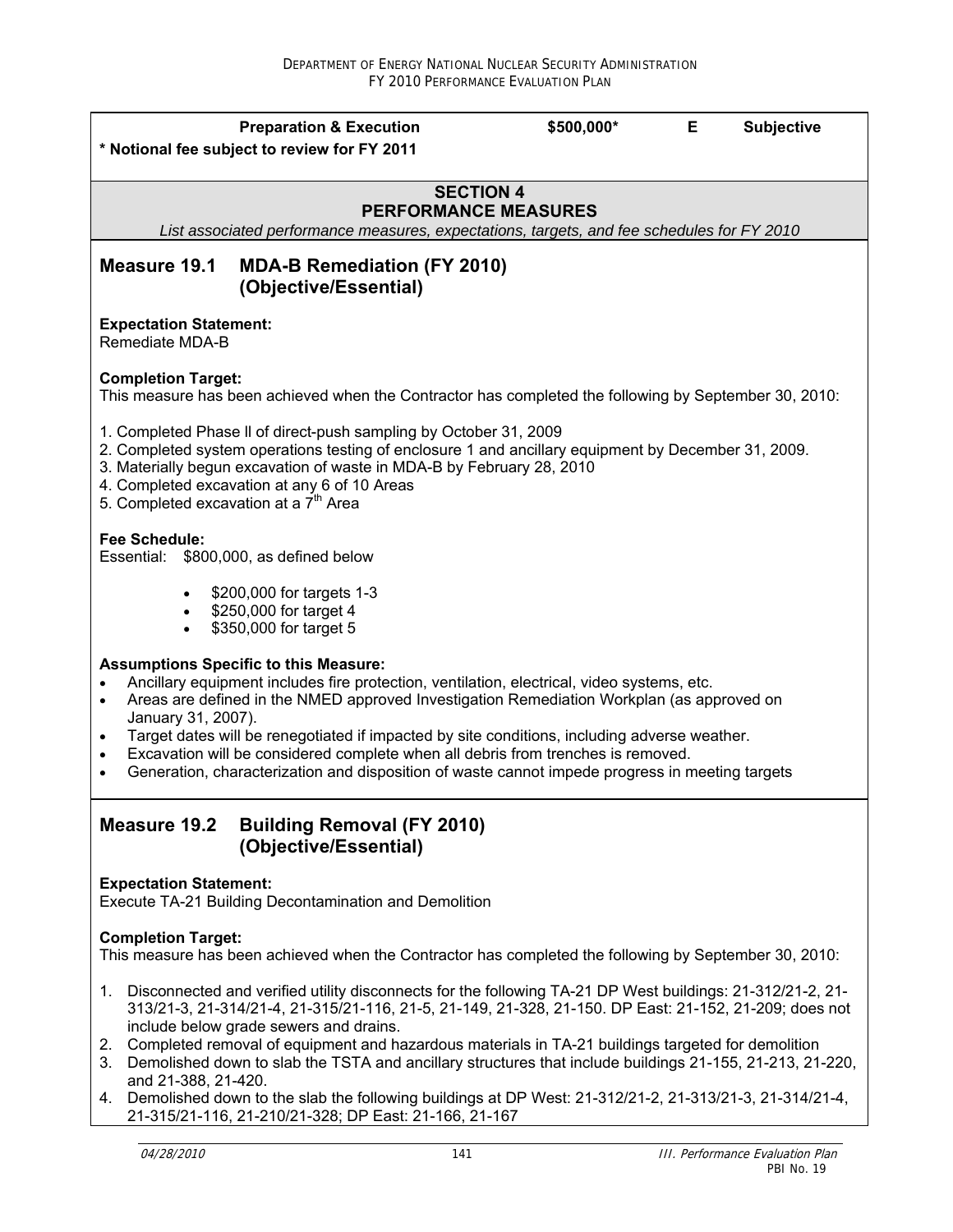# **Fee Schedule:**

Essential: \$531,000, as defined below

- \$131,000 for targets 1 and 2
- \$200,000 for target 3
- \$200,000 for target 4

## **Assumptions Specific to this Measure:**

• Generation, characterization and disposition of waste cannot impede progress in meeting targets

# **Measure 19.3 Well Drilling Program (FY 2010) (Objective/Essential)**

# **Expectation Statement:**

Execute a compliant and cost-effective well drilling program. Execute the program approved under ARRA.

# **Completion Target:**

This measure has been achieved when the Contractor has completed the following by September 30, 2010:

- 1. Plugged and abandoned 6 wells
- 2. Completed drilling of any 13 of the following 16 regional or intermediate aquifer wells: R-27(i), CdV-37-1(i), R-29, R-30, CDV-16-4(i) CME Well, R-50, R-58, R-3, TW2a(r),R-51, R-52, R-54, R-53, R-56, R-57, R-55
- 3. Completed drilling one of the remaining three wells
- 4. Completed drilling one of the remaining two wells
- 5. Completed drilling the final well
- 6. Report on areas of cost savings/efficiencies identified in FY09.

# **Fee Schedule:**

Essential: \$675,000

- \$400,000 for targets 1,2, and 6
- \$75,000 for target 3
- \$100,000 for target 4
- \$100,000 for target 5

# **Assumptions Specific to this Measure:**

- Well drilling is considered completed when "NMED Complete" has been achieved as defined in the Consent Order and the well has been completed on or before the date specified in the Consent Order or in NMED written guidance to LANL.
- In the event that NMED materially changes the content or schedule of the well drilling plan, LANL and LASO will renegotiate the target and/or fee for this measure.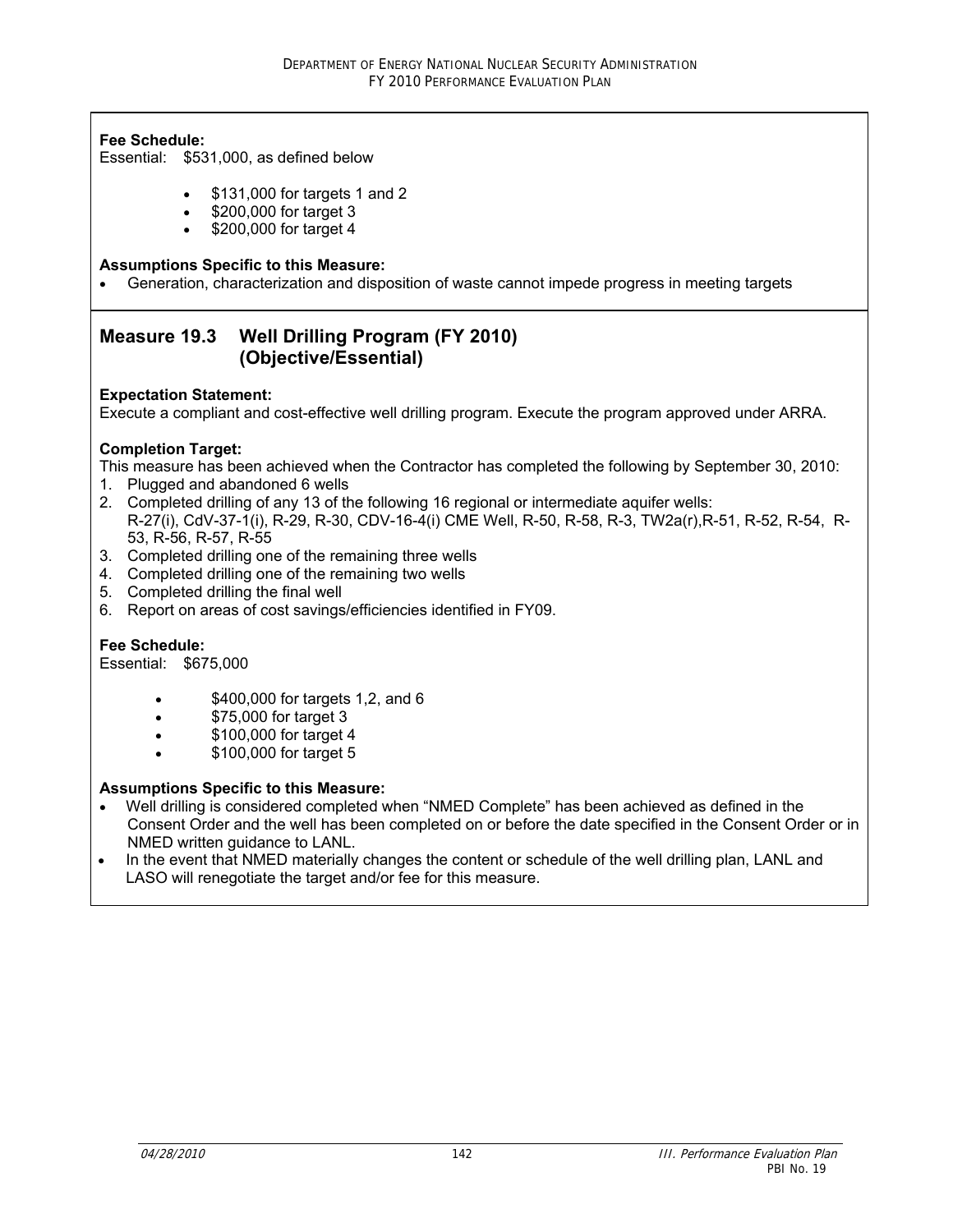# **Measure 19.4 Environmental ARRA Planning, Preparation and Execution (FY 2010) (Subjective/Essential)**

# **Expectation Statement:**

The NNSA will subjectively evaluate the contractor's performance in areas that enable it to meet EM ARRA work objectives.

#### **Completion Target:**

This measure has been achieved when the Contractor has completed the following by September 30, 2010:

# **Fee Schedule:**

Subjective/Essential: \$500,000

| 19.4<br><b>Environmental ARRA</b><br>Planning, Preparation, and<br>Execution |                                                                                                               | The list below represents subject areas to be<br>considered for scoring. Less than expected<br>performance in a given area does not necessarily<br>equate to a failed score. Similarly, this list is not<br>considered all inclusive and other topics, issues, or<br>area of concern may be commented on under this<br>criterion. |
|------------------------------------------------------------------------------|---------------------------------------------------------------------------------------------------------------|-----------------------------------------------------------------------------------------------------------------------------------------------------------------------------------------------------------------------------------------------------------------------------------------------------------------------------------|
|                                                                              |                                                                                                               | • Demonstrate excellence and professionalism in the<br>planning, preparation, and execution of EM ARRA<br>programs, projects and activities, with emphasis on<br>relationship with Customer and Regulator.                                                                                                                        |
|                                                                              |                                                                                                               | • Receipt of Notice of Violations (NOVs) from NMED<br>for work under the scope of ARRA.                                                                                                                                                                                                                                           |
|                                                                              | • Cost and schedule indices relative to "green"<br>thresholds in accordance with PARs variance<br>thresholds. |                                                                                                                                                                                                                                                                                                                                   |
|                                                                              |                                                                                                               | • Formal communication with NMED on ARRA scope<br>is documented and made a matter of record.                                                                                                                                                                                                                                      |
|                                                                              |                                                                                                               | • Proactive management of external and internal<br>interfaces.                                                                                                                                                                                                                                                                    |
|                                                                              |                                                                                                               | • Management of emergent issues                                                                                                                                                                                                                                                                                                   |

# **Measure 19.5 MDA-B Remediation (FY 2011) (Objective/Essential)**

#### **Expectation Statement:**

Complete FY 2011 remediation of MDA-B

#### **Completion Target:**

This measure has been achieved when the Contractor has completed the following by September 30, 2011:

1. Submit Remedy Completion Report to the New Mexico Environmental Department (NMED) in accordance with the consent order established date.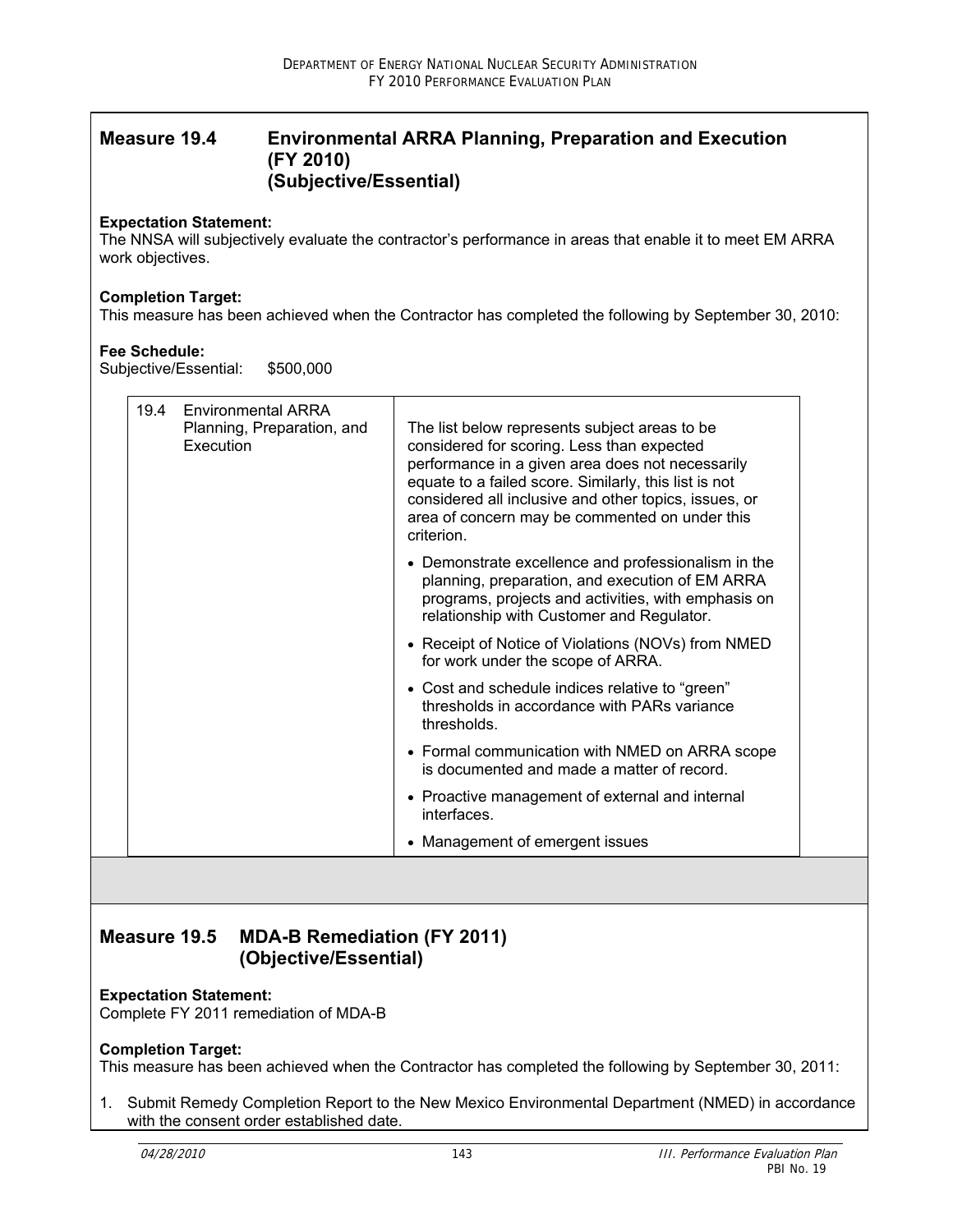2. Complete site restoration.

# **Fee Schedule:**

Essential: \$ 700,000

# **Assumption Specific to this Measure:**

If NMED adjusts the consent order completion report due date, the delivery date in this measure is adjusted accordingly.

# **Measure 19.6 Building Removal (FY 2011) (Objective/Essential)**

# **Expectation Statement:**

Complete FY 2011 TA-21 Building Decontamination and Demolition

# **Completion Target:**

This measure has been achieved when the Contractor has completed the following by September 30, 2011:

- 1. Completed slab demolition, sub-grade soil remediation and site restoration at TSTA
- 2. Completed slab demolition, sub-grade soil remediation and site restoration for the following buildings at DP East: 21-166, 21-167 and 21-370
- 3. Demolished buildings and slabs and completed sub-grade soil remediation and site restoration for the following buildings at DP East: 21-152 and 21-209,

#### . **Fee Schedule:**

Essential: \$ 800,000

- \$200,000 for target 1
- \$250,000 for target 2
- \$350,000 for target 3

# **Measure 19.7 Additional Building Removal (FY2011) (Objective/Stretch)**

# **Expectation Statement:**

Complete additional TA-21 Building Decontamination and Demolition not required by the ARRA Work Authorization.

# **Completion Target:**

This measure has been achieved when the Contractor has completed the following by September 30, 2011:

1. Demolished down to the slab the following buildings at DP West: 21-5, 21-149 and 21-150

# **Fee Schedule:**<br>Stretch: \$1

\$1,000,000

# **Assumption Specific to this Measure:**

- In the event funding does not become available by December 31, 2010, LANL and LASO will renegotiate this measure.
- Completion of FY 2011 Measure 19.6 is required as a gateway for Measure19.7.

# **Measure 19.8 Well Drilling Program (FY 2011) (Objective/Essential)**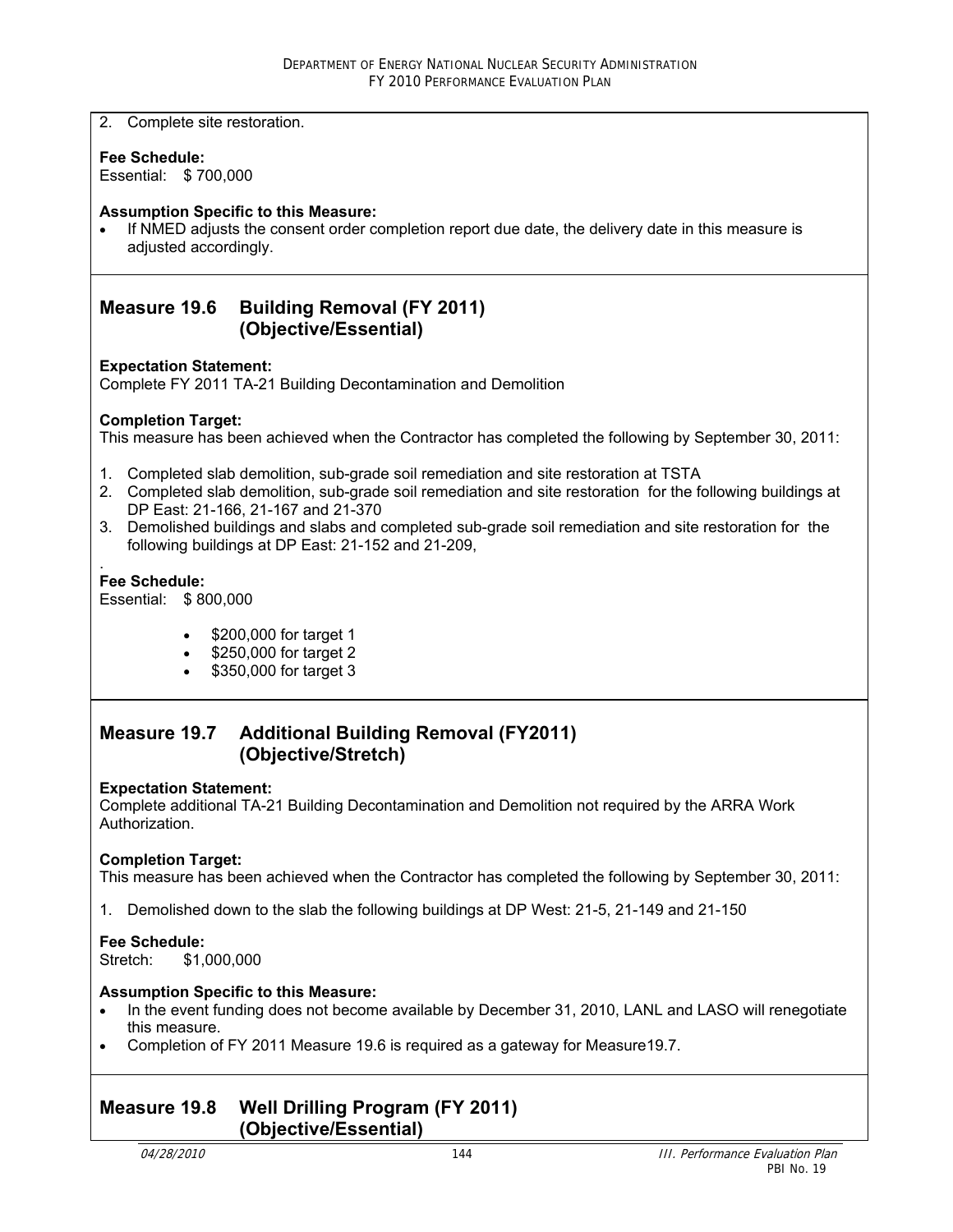# **Expectation Statement:**

Complete the well drilling program approved for execution under the ARRA Project

## **Completion Target:**

This measure has been achieved when the Contractor has completed the following by September 30, 2011:

- 1. Submitted the Well Completion Reports to NMED by the date/timeframe required by the Consent Order for each of the regional and intermediate wells drilled in FY 2010
- 2. Complete the waste management disposition activities for the wells drilled in FY 2010
- 3. Completed restoration activities at the drilling sites for the wells drilled in FY 2010

# **Fee Schedule:**

Essential: \$500,000

#### **Assumption Specific to this Measure:**

- In the event LANL encounters hazardous or mixed low level waste (MLLW) resulting in waste disposition delays, LANL and LASO will renegotiate this measure.
- If NMED adjusts a completion report due date, the delivery date in this measure is adjusted accordingly.

# **Measure 19.9 Environmental ARRA Planning, Preparation and Execution (Subjective/Essential)**

# **Expectation Statement:**

The NNSA will subjectively evaluate the contractor's performance in areas that enable it to meet EM ARRA work objectives.

# **Completion Target:**

This measure has been achieved when the Contractor has completed the following by September 30, 2011:

# **Fee Schedule:**

Subjective/Essential: \$500,000

| 19.9<br><b>Environmental ARRA</b><br>Planning, Preparation, and<br>Execution | The list below represents subject areas to be considered<br>for scoring. Less than expected performance in a given<br>area does not necessarily equate to a failed score.<br>Similarly, this list is not considered all inclusive and other<br>topics, issues, or area of concern may be commented on<br>under this criterion. |
|------------------------------------------------------------------------------|--------------------------------------------------------------------------------------------------------------------------------------------------------------------------------------------------------------------------------------------------------------------------------------------------------------------------------|
|                                                                              | Demonstrate excellence and professionalism in the<br>planning, preparation, and execution of EM ARRA<br>programs, projects and activities, with emphasis on<br>relationship with Customer and Regulator.                                                                                                                       |
|                                                                              | • Receipt of Notice of Violations (NOVs) from NMED for<br>work under the scope of ARRA.                                                                                                                                                                                                                                        |
|                                                                              | • Cost and schedule indices                                                                                                                                                                                                                                                                                                    |
|                                                                              | • Formal communication with NMED on ARRA scope is<br>documented and made a matter of record.                                                                                                                                                                                                                                   |
|                                                                              | • Proactive management of external and internal<br>interfaces.                                                                                                                                                                                                                                                                 |
|                                                                              | • Management of emergent issues                                                                                                                                                                                                                                                                                                |